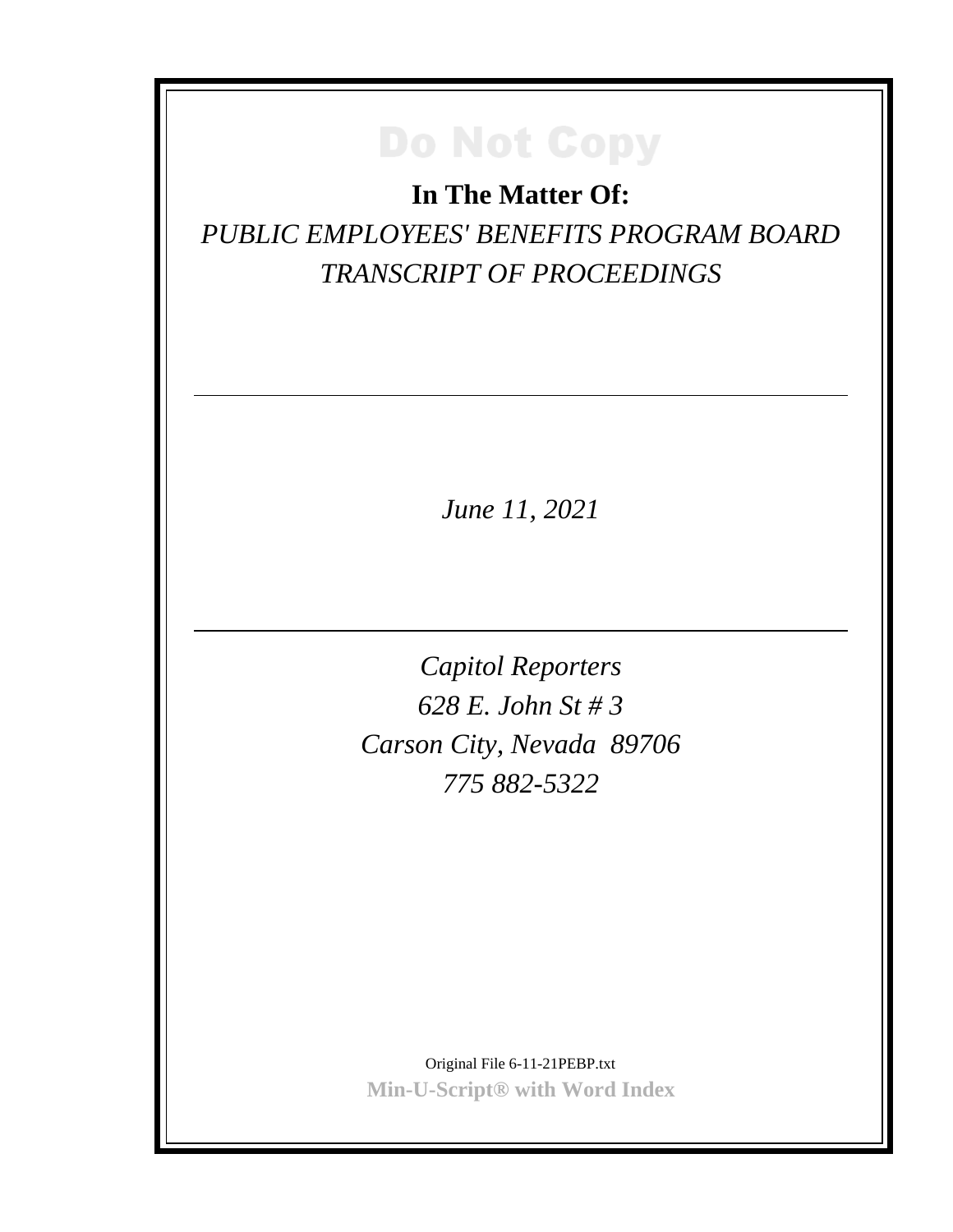| 1            | PUBLIC EMPLOYEES' BENEFITS PROGRAM BOARD                  |
|--------------|-----------------------------------------------------------|
| $\mathbf{2}$ | TRANSCRIPT OF PROCEEDINGS                                 |
| 3            | ZOOM/TELEPHONIC MEETING NOTICE AND AGENDA                 |
| 4            | <b>FRIDAY, JUNE 11, 2021</b>                              |
| 5            | CARSON CITY AND LAS VEGAS, NEVADA                         |
| 6            |                                                           |
| 7            |                                                           |
| 8            | The Board:<br>LAURA FREED - Chair                         |
|              | LINDA FOX - Vice Chair                                    |
| 9            | DON BAILEY- Member<br>MARSHA URBAN - Member               |
| 10           | APRIL CAUGHRON - Member<br>TOM VERDUCCI - Member          |
| 11           | JENNIFER KRUPP - Member<br>TIM LINDLEY - Member           |
| 12           | MICHELLE KELLEY Member<br>BETSEY AIELLO, Member           |
| 13           |                                                           |
| 14           | For the Board:<br>PETER KEEGAN<br>Deputy Attorney General |
| 15           | For Staff:<br>LAURA RICH                                  |
| 16           | Executive Officer<br>WENDI LUNZ                           |
| 17           | Executive Assistant<br><b>STEVE MARTIN</b>                |
| 18           | Chief Information Officer<br>NANCY SPINELLI               |
| 19           | Quality Control Officer<br><b>NIK PROPER</b>              |
| 20           | Operations Officer                                        |
|              | Reported by:<br>CAPITOL REPORTERS                         |
| 21           | Certified Shorthand Reporters<br>BY: KATHY JACKSON        |
| 22           | Nevada CCR #402<br>123 W. Nye Lane, Suite 107             |
| 23           | Carson City, Nevada 89703<br>$(775)$ 882-5322             |
| 24           |                                                           |
|              | CAPITOL REPORTERS (775)882-5322                           |
|              | $\mathbf{1}$                                              |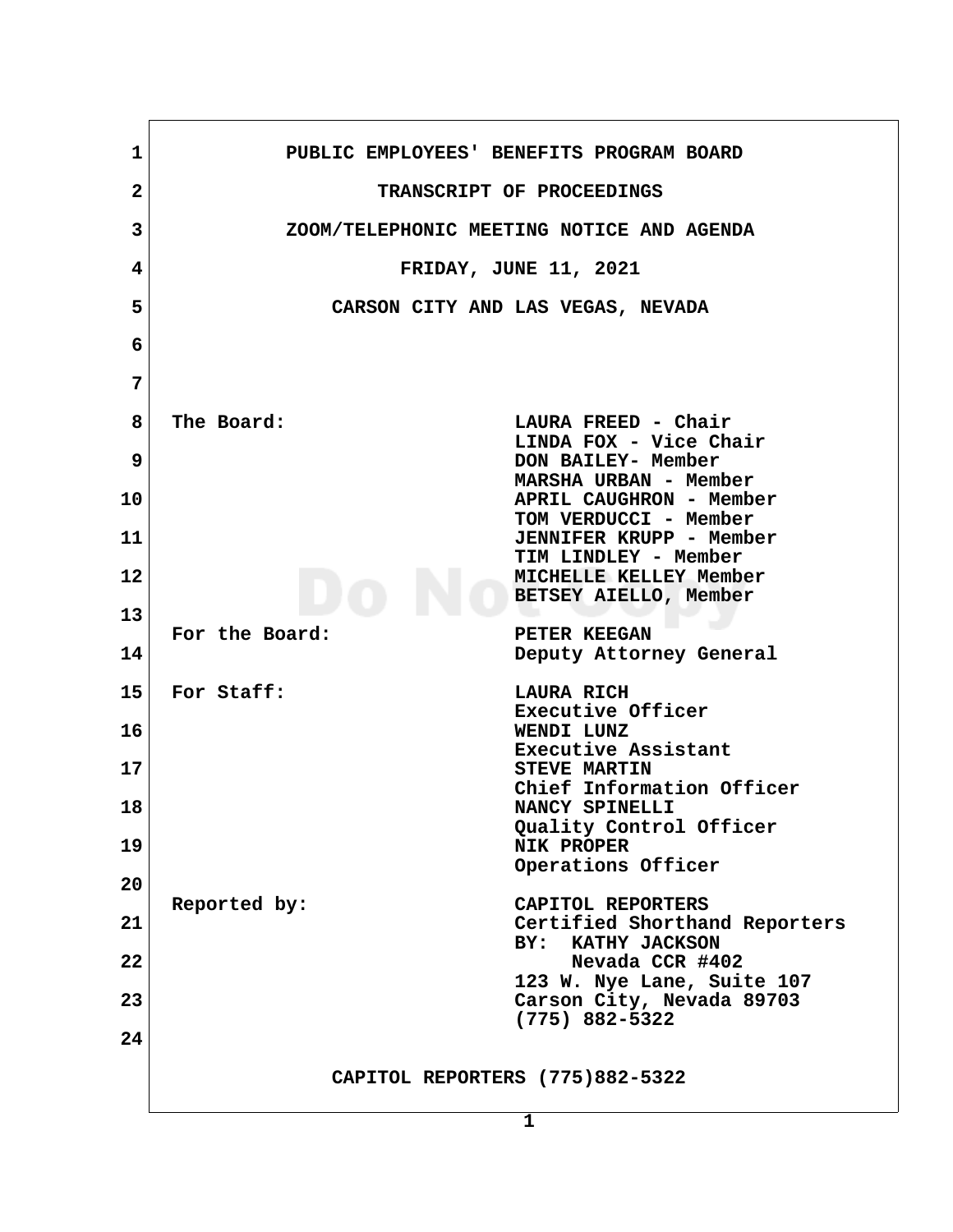**1** INDEX  **2 AGENDA ITEM PAGE 3 1. Open Meeting; Roll Call 4 4 2. Public Comment 5 Public comment will be taken during this agenda item. No action may be taken on any matter 6 raised under this item unless the matter is included on a future agenda as an item on which 7 action may be taken. Persons making public comments to the Board will be taken under 8 advisement but will not be answered during the meeting. Comments may be limited to three 9 minutes per person at the discretion of the chairperson. Additional three minute comment 10 periods may be allowed on individual agenda items at the discretion of the chairperson. 11 These additional comment periods shall be limited to comments relevant to the agenda item under 12 consideration by the Board. Persons making public comment need to state and spell their name 13 for the record at the beginning of their testimony. 5 14 3. PEBP Board disclosures for applicable Board meeting agenda items. (Peter Keegan, Deputy Attorney 15 General) 17 16 4. Consent Agenda (Laura Freed, Board Chair) 18 17 Consent items will be considered together and acted on in one motion unless an item is removed to be 18 considered separately by the Board. 19 4.1 Approval of Action Minutes from the March 11, March 25 and April 7, 2021 PEBP Board 20 meetings 21 5. Executive Officer Report, including discussion and possible action regarding budget approved by the 22 the legislature (Laura Rich, Executive Officer). 18 23 6. Presentation and possible action on PEBP's participation in the Patient Protection Commission 24 Peterson-Milbank Program for Sustainable Health Care Costs (Laura Rich, Executive Office) 81 CAPITOL REPORTERS (775)882-5322**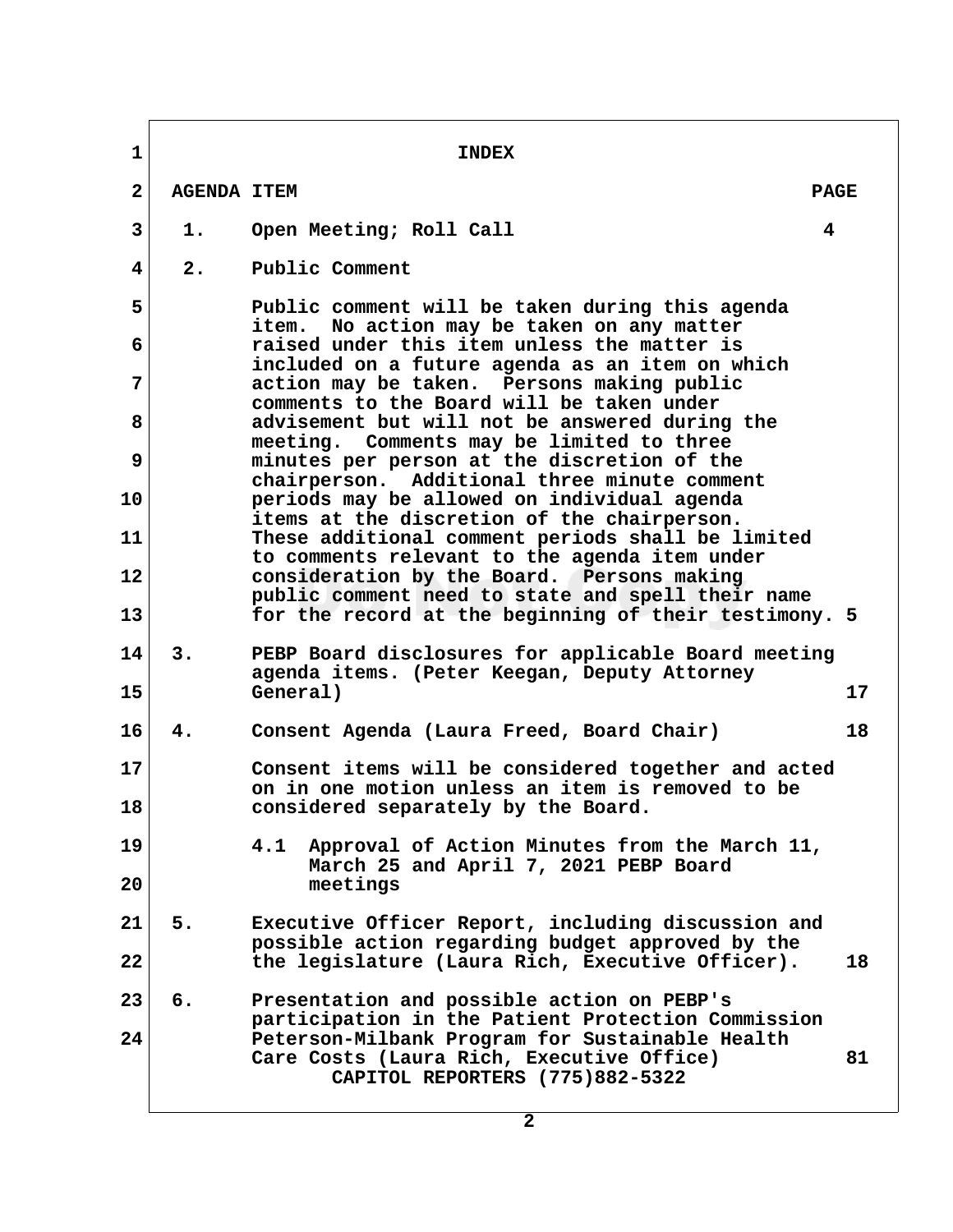| $\mathbf{1}$   |                    | <b>INDEX</b>                                                                                                                                                                                       |             |
|----------------|--------------------|----------------------------------------------------------------------------------------------------------------------------------------------------------------------------------------------------|-------------|
| $\mathbf{2}$   | <b>AGENDA ITEM</b> |                                                                                                                                                                                                    | <b>PAGE</b> |
| 3<br>4         | 7.                 | Presentation and possible action the status and<br>approval of PEBP contracts, contract amendments<br>and solicitations (Laura Rich, Executive Officer)                                            | 101         |
| 5              |                    | 7.1 Contract Overview                                                                                                                                                                              | 102         |
| 6              |                    | 7.2 New Contracts                                                                                                                                                                                  | 102         |
| 7              |                    | 7.3 Contract Amendments                                                                                                                                                                            | 102         |
| 8              |                    | 7.3.1 Hometown Health                                                                                                                                                                              | 106         |
| 9              |                    | 7.3.2 The Standard                                                                                                                                                                                 | 106         |
| 10             |                    | 7.3.3 Express Scripts                                                                                                                                                                              | 108         |
| 11             |                    | 7.4 Contract Solicitations                                                                                                                                                                         | 110         |
| 12             |                    | 7.5 Status of Current Solicitations                                                                                                                                                                | 110         |
| 13             | 8.                 | Legislative update (Laura Rich, Executive Officer) 111                                                                                                                                             |             |
| 14<br>15       | 9.                 | Discussion and possible action regarding the<br>implementation of Assembly Bill 48, including the<br>option of a special enrollment period for certain<br>retirees (Laura Rich, Executive Officer) | 120         |
| 16<br>17<br>18 | 10.                | Discussion and possible action on remote<br>participation options for PEBP Board meetings<br>after June 1, 2021. (Laura Rich, Executive Officer)129                                                |             |
| 19             | 11.                | Public Comment                                                                                                                                                                                     |             |
| 20             |                    | Public Comment will be taken during this agenda<br>Comments may be limited to three minutes<br>item.<br>per person at the discretion of the chairperson.                                           |             |
| 21<br>22       |                    | Persons making public comment need to state and<br>spell their name for the record at the beginning<br>of their testimony.                                                                         | 142         |
| 23             | 12.                | Adjournment                                                                                                                                                                                        | 154         |
| 24             |                    | CAPITOL REPORTERS (775)882-5322                                                                                                                                                                    |             |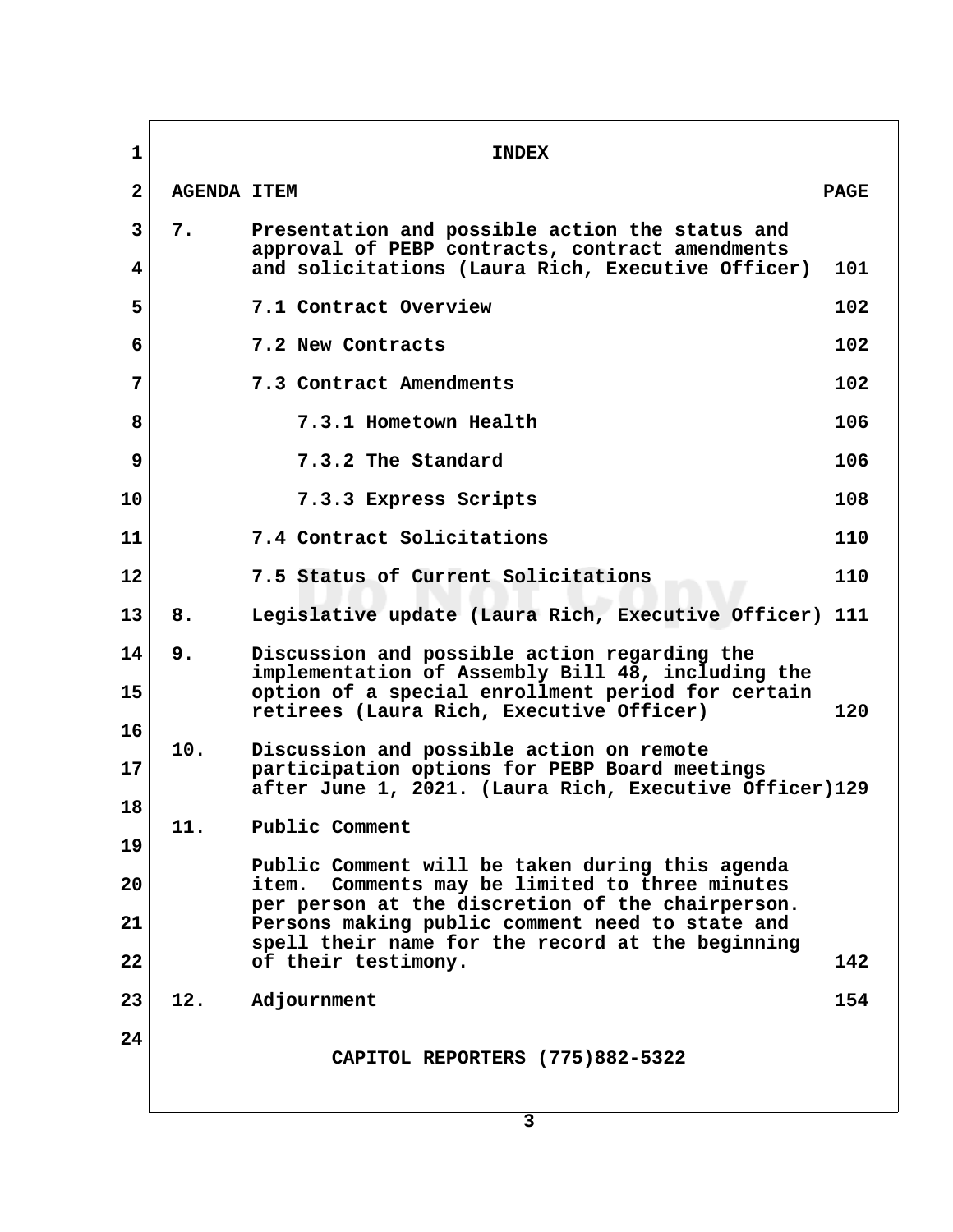**1 FRIDAY, JUNE 11, 2021, CARSON CITY, NEVADA 2** -oOo- **3 THE COURT: Well, I see we are live now. Good 4 morning everybody. It is 8:30 in the morning, and we will 5 call to order the meeting of the Public Employees' Benefits 6 Board for June 11th.** 7 All right. Item One, roll call. 8 MS. LUNZ: Laura Freed?  **9 CHAIRWOMAN FREED: Here. 10 MS. LUNZ: Linda Fox? 11 VICE CHAIR FOX: Here. 12 MS. LUNZ: Betsey Aiello? 13 MEMBER AIELLO: Present. 14 MS. LUNZ: Don Bailey? 15 MEMBER BAILEY: Here. 16 MS. LUNZ: April Caughron?** 17 MEMBER CAUGHRON: Here. **18 MS. LUNZ: Michelle Kelley? 19 MEMBER KELLEY: Here. 20 MS. LUNZ: Jennifer Krupp? On mute but I see 21 you. 22 MEMBER KRUPP: I'm present. Mute was not working 23 for a second. Sorry. 24 MS. LUNZ: Tim Lindley? CAPITOL REPORTERS (775)882-5322**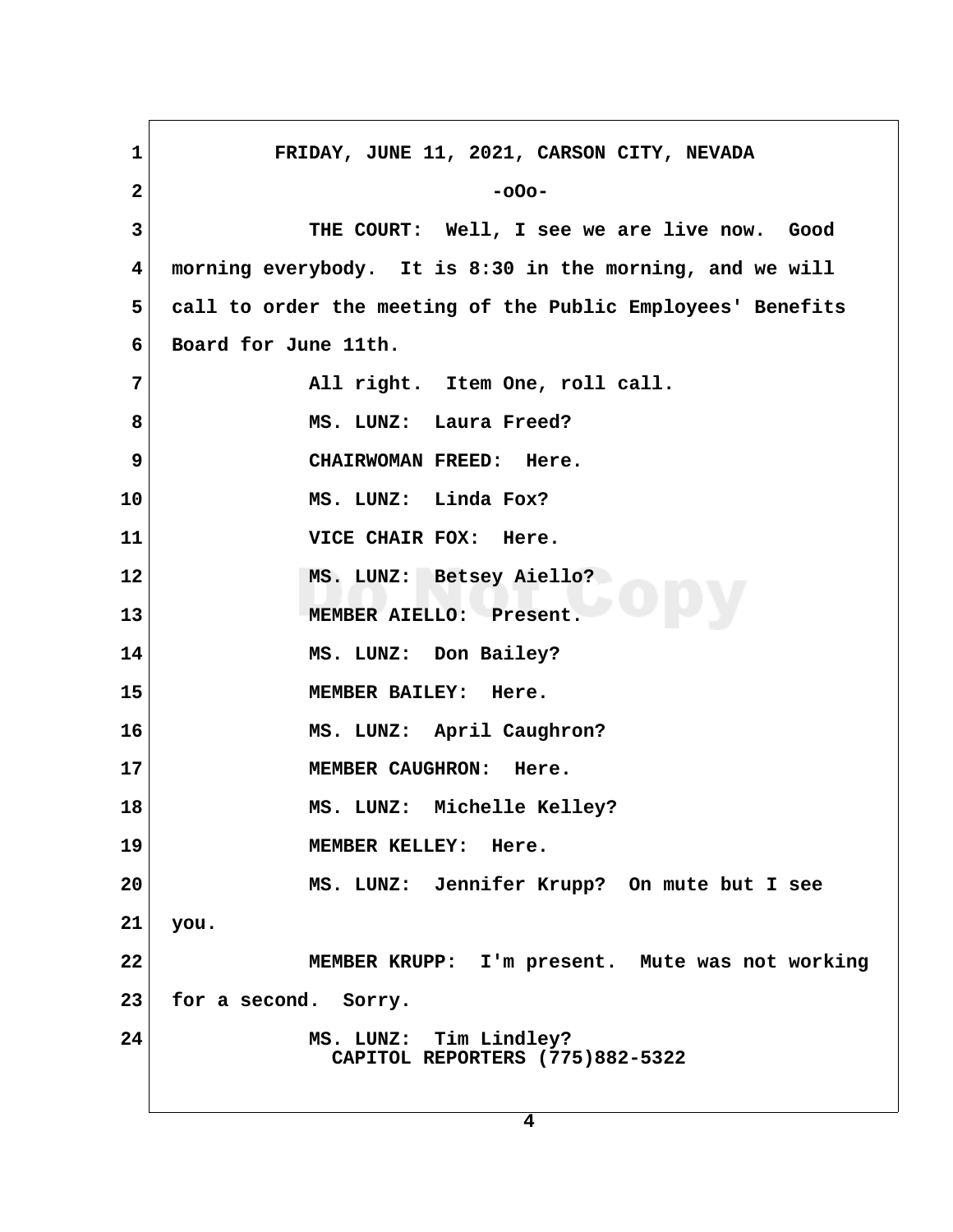**1 MEMBER LINDLEY: I am here. 2 MS. LUNZ: Tom Verducci? 3 MEMBER VERDUCCI: I am here. 4 MS. LUNZ: Marsha Urban? And I do not see Marsha 5 at the moment. 6 We do have a quorum. 7 CHAIRWOMAN FREED: All right. Thank you very 8 much. Welcome, everybody. 9 I would like to extend a welcome to our new 10 deputy attorney general, Mr. Keegan. Thanks for joining us 11 and we look forward to working with you. And I'm going to 12 call on you on Agenda Item Number Three anyway. 13 So with that we'll move to Agenda Item Two, 14 public comment. 15 MR. MARTIN: For those who have joined for public 16 comment, your name or the last four digits of your phone 17 number will be announced and you may now make your comments. 18 Due to time considerations each caller will be limited to 19 three minutes. 20 And, Caller Brooke, you may now unmute and make 21 your comment. 22 MS. MALAFF: Thank you. My name is Brooke Malaff 23 for the record. 24 And I need to call your attention to certain CAPITOL REPORTERS (775)882-5322**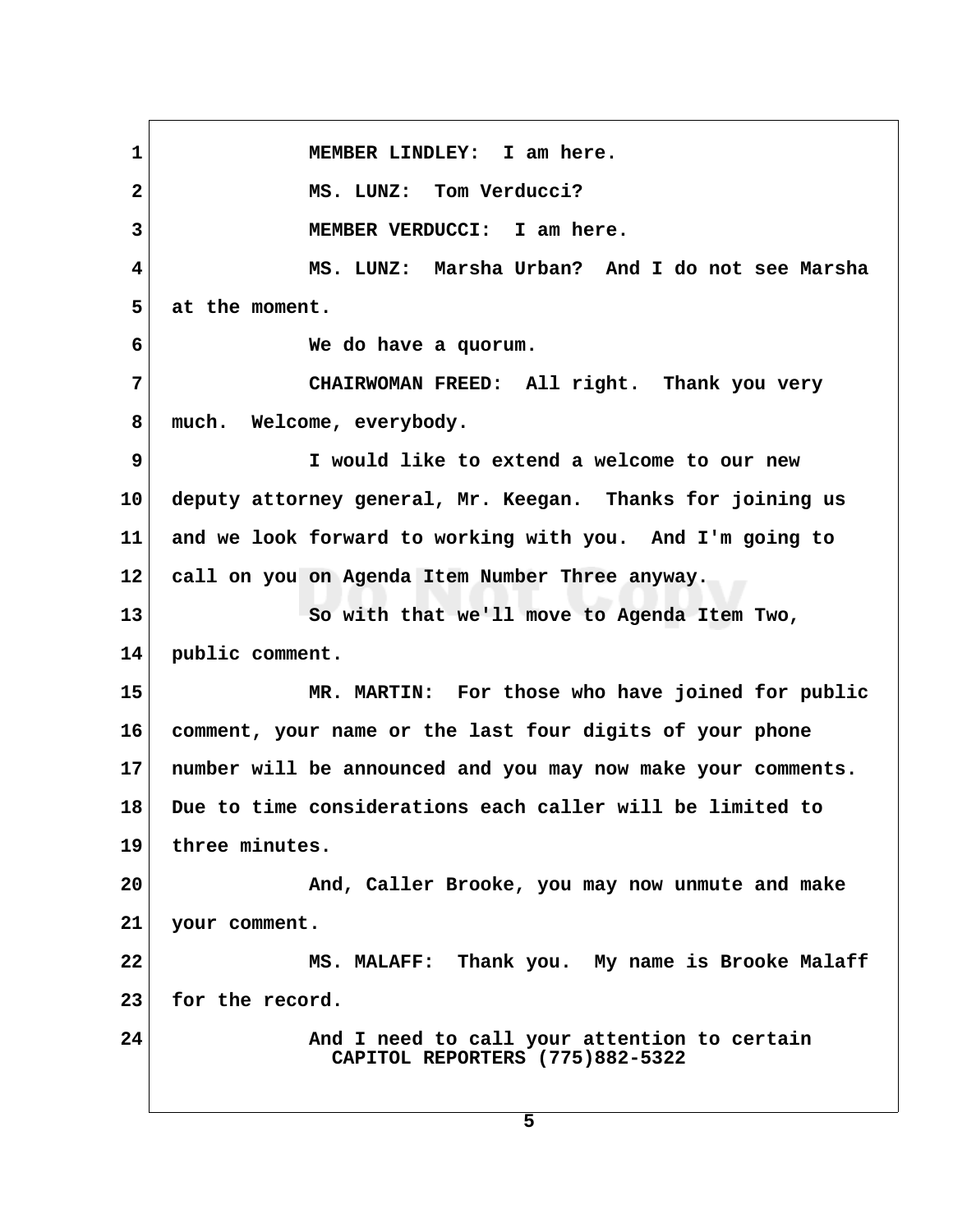**1 issues that I recently discovered in some of the ancillary 2 insurance coverage. First, a little bit of history. In the 3 fall of 2014 I presented to the PEBP Board about opening the 4 plan to be able to cover gender-affirming surgeries for 5 transgender employees and that was granted and the PEBP plan 6 has been covering gender-affirming procedures since July 1st, 7 2015.**

 **8 So you can imagine my surprise when I was 9 reviewing the material for the Aflac Group Hospital Indemnity 10 Plan that specifically has an exclusion in it that this plan 11 does not cover services related to sex or gender change which 12 is, runs counter to the fact that you're already covering 13 those types of surgeries within your health plan but then 14 you're denying any additional coverage in case something goes 15 wrong in the indemnity plan.**

**16 Further, this is in violation of NRS 613.330 17 because this essentially targets just transgender people for 18 no reasons, no discernible reasons and affects only 19 transgender people in the lack of coverage for those, you 20 know, for any of those kind of issues. So you have a huge 21 liability issue that the plan is -- is guilty of right there 22 on its face unless you are able to get a hold of the 23 insurance provider Aflac and have them remove that exclusion 24 immediately from the plan. CAPITOL REPORTERS (775)882-5322**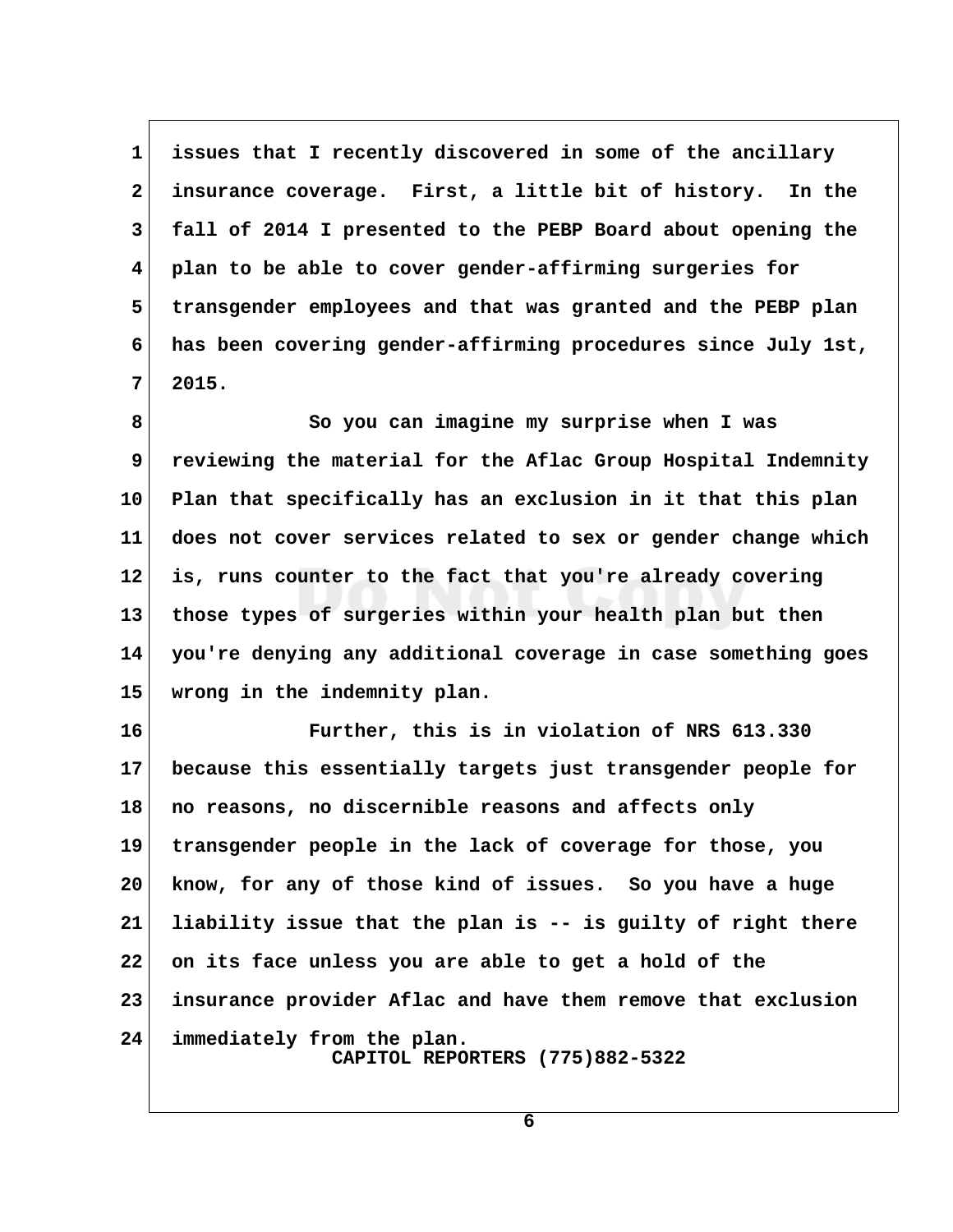**1 So I would like to be able to see that done with 2 all possible haste and have everybody in the plan notified of 3 its removal so that we can be able to put this behind us and 4 Nevada can continue to be an encompassing equal opportunity 5 employer in all of its compensation, its plans and its hiring 6 of gender diverse people. So thank you. 7 CHAIRWOMAN FREED: Thank you. 8 MR. MARTIN: Caller with the last four digits 9 8853, please spell your name for the record. Press start 10 six. 11 MR. UNGER: Doug Unger, D-o-u-g U-n-g-e-r, 12 president UNLV Chapter and Southern Nevada Government Affairs 13 Representative, Nevada Faculty Alliance and UNLV Employee 14 Benefits Advisory Committee. 15 With deep respect and sincere appreciation for 16 the PEBP Board and its members who served in such good faith 17 we nevertheless must state that this past year's budgeting 18 and plan design process has been distressing and 19 dissolutioning resulting in severe cuts to PEBP benefits 20 ostensibly justified by the COVID-19 economic downturn. 21 The major portion of these cuts were not restored 22 by the 81st Legislature despite 586,000,000 more than 23 anticipated in state revenues and 2.7 billion in American 24 Rescue Plan funds. CAPITOL REPORTERS (775)882-5322**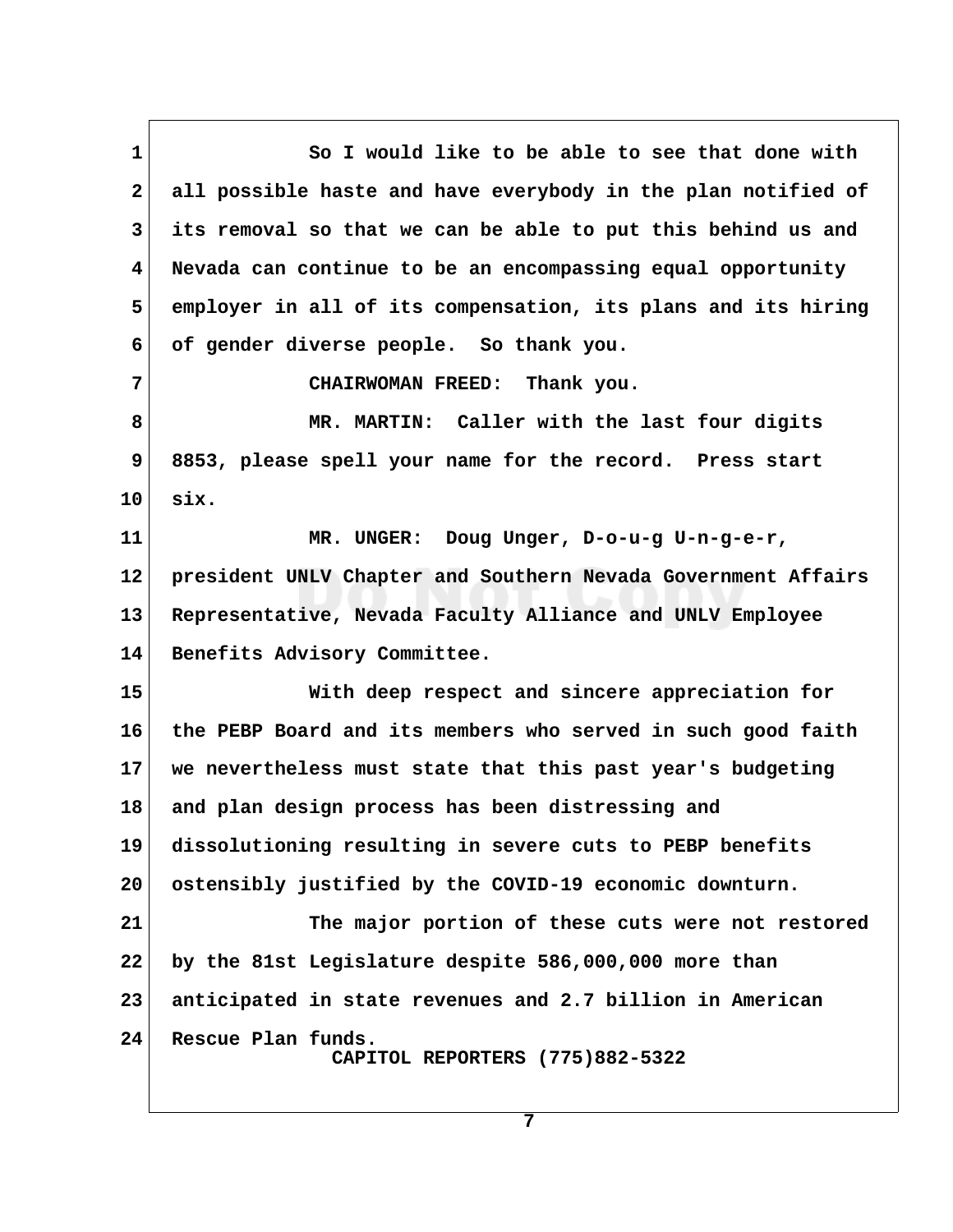**1 Clearly, the powers that be in Nevada have acted 2 as though we do not deserve recovery, not the thousands of 3 faculty and staff at our colleges and universities, not tens 4 of thousands of other state employees, including the staff of 5 PEBP. No matter that so many of us answered the call of the 6 pandemic emergency to work time and a half and more in short 7 staffed departments and offices to keep our state running and 8 to deliver quality education to our students through 9 unimaginable difficulties, our reward now appears to be 10 severe and unnecessary cuts to health insurance and benefits 11 that add even more stress to us and to our families. 12 We hope you agree that this is not right and that 13 budget restorations should be a top priority of the PEBP 14 Board. 15 Agenda Item Number Five you will hear today 16 includes a report on American Rescue Plan funds. Policies 17 guiding how these funds will be distributed and by what means 18 have changed since the Board packet was written. 19 The Governor's Office is soliciting applications 20 from state agencies for our funds allocations requesting or 21 applying is a PEBP Board and executive officer 22 responsibility. We ask the Board to apply for restoration of 23 the PEBP budget by at least 25 to 30,000,000 from American 24 Rescue Plan funds. These funds could be transferred back to CAPITOL REPORTERS (775)882-5322**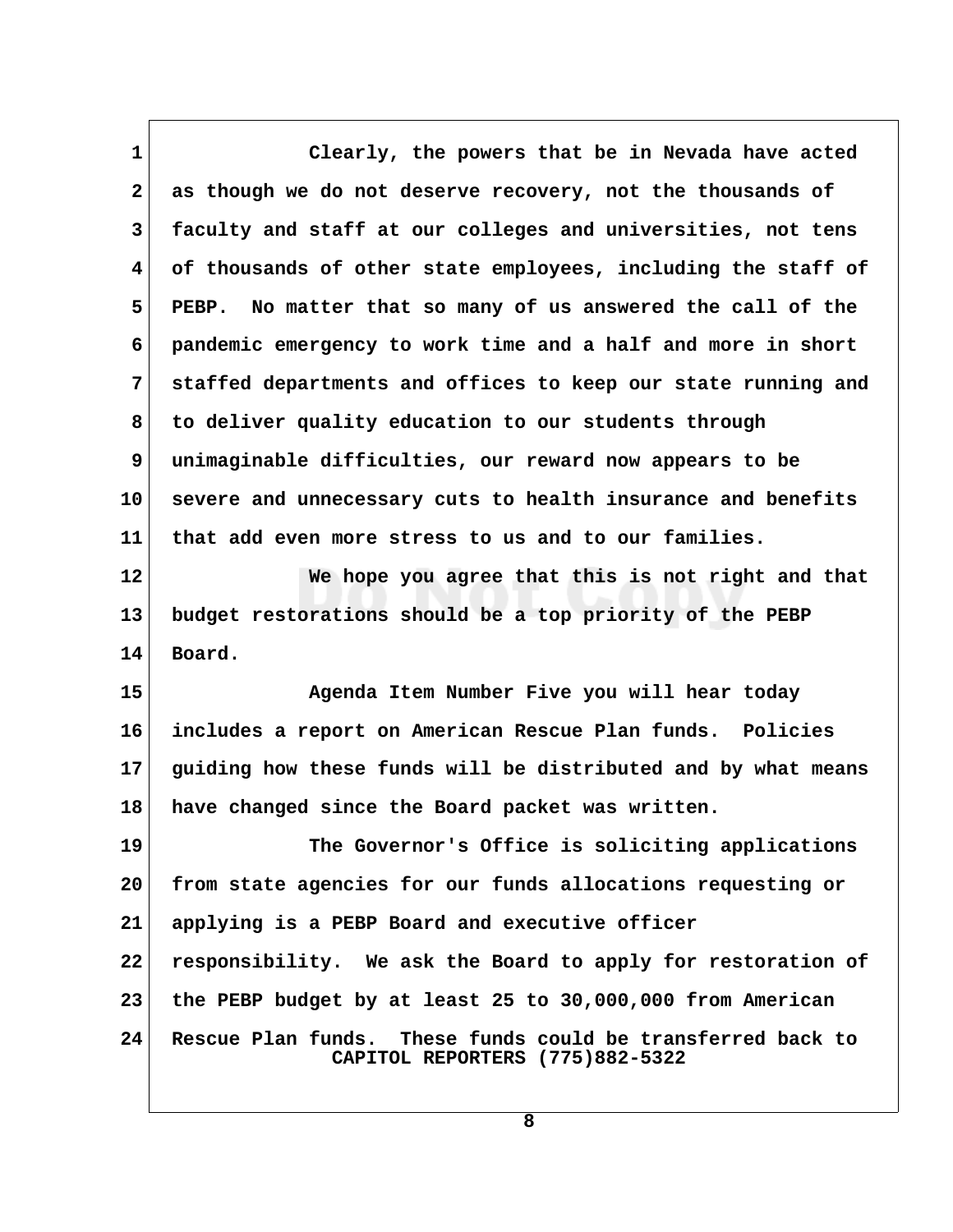**1 the PEBP budget from the general fund and used first to lower 2 out-of-pocket maximums for FY23 plan designs to relieve the 3 sickest and most vulnerable and then to restore long-term 4 disability and life insurance benefits. 5 We ask you to do everything possible to restore 6 the PEBP budget from American Rescue Plan funds and to take 7 that action or at least visit today. Thank you. 8 MR. MARTIN: Caller Kent Ervin, you may now 9 unmute and slowly state and spell your name for the record 10 and make your comment. 11 MR. ERVIN: Hello. This is Kent Ervin, K-e-n-t 12 E-r-v-i-n for the Nevada Faculty Alliance. Good morning, 13 Executive Officer Rich, Chair Freed, and committee members. 14 We appreciate the decisions to cut health care 15 benefits for state workers due to the pandemic induced budget 16 crisis have been very difficult for the PEBP Board members 17 and staff and that the input of the PEBP Board on plan design 18 division was not always accepted. 19 Regardless, at this juncture, just as the 20 pandemic is subsiding and the economy is coming back in full 21 force state employees are facing cuts to benefits and higher 22 premiums compared with the pre pandemic FY2020 plan, 23 including the elimination of long-term disability income 24 benefits, an essential safety net. CAPITOL REPORTERS (775)882-5322**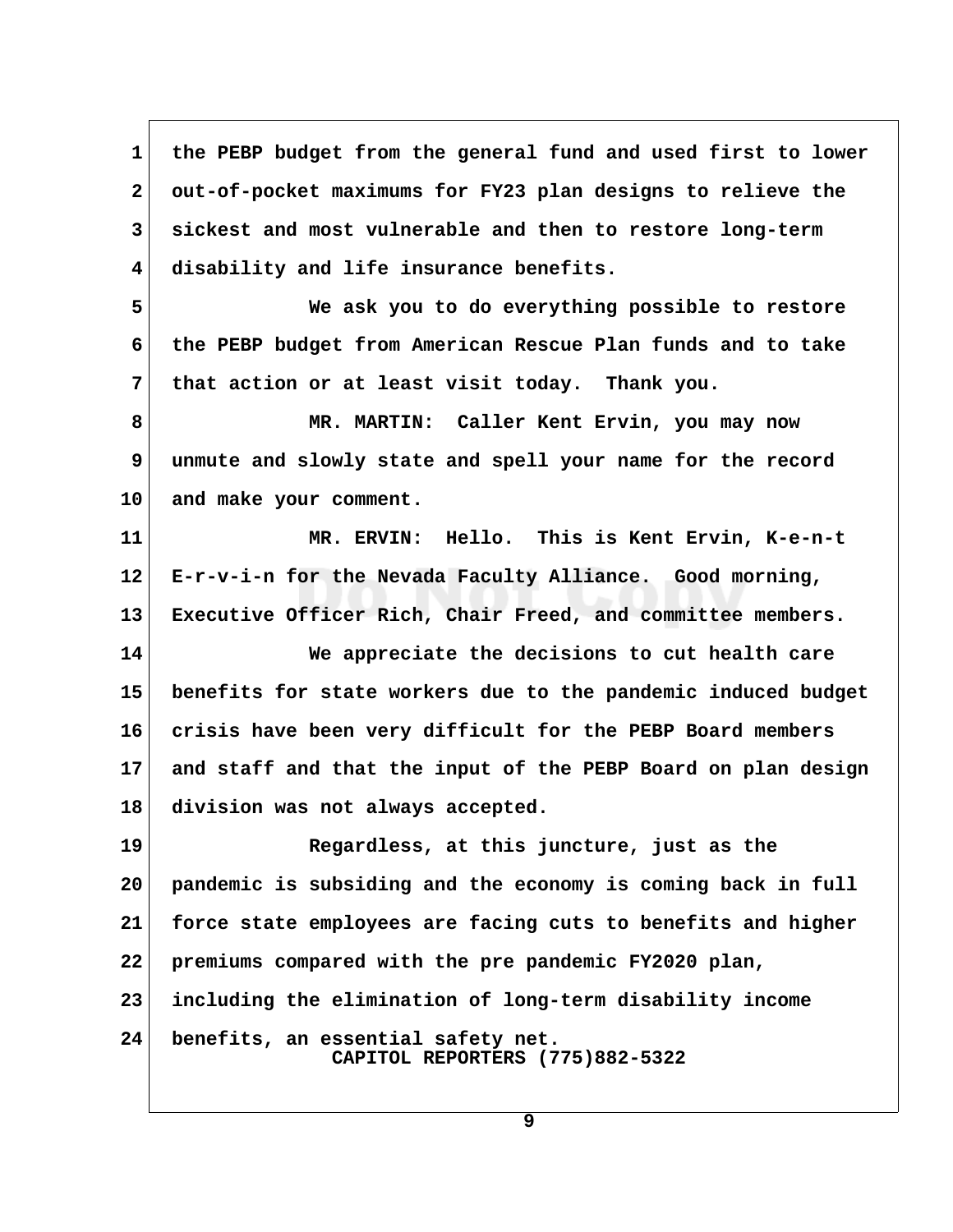**1 We also appreciate that the legislature restored 2 the Medicare retiree HRA contributions and gave a one-month 3 premium holiday. However, those decisions were made before 4 treasury guidance was received by the state on how the state 5 can spend its 2.7 billion, with a B, in our American Rescue 6 Plans, ARP funds.**

 **7 According to section one of SB461 we estimate 8 that 400,000,000 to 600,000,000 or more in ARP funds will be 9 transferred to the state general fund for addressing budget 10 shortfalls which is one of the strategic -- one of the sub 11 and strategic priorities in the Governor's Every Nevadan 12 Recovery framework.**

**13 The cuts to the PEBP budget were caused by 14 pandemic related shortfalls and need to be addressed 15 according to the strategic goal with ARP funds. The state 16 should now use ARP funds to fully restore PEBP benefits and 17 premiums to pre pandemic FY2020 levels, including restoring 18 life insurance and long-term disability starting at FY22 and 19 fully restoring deductibles, out-of-pocket maximums, HSA 20 contributions, HMO, EPO co-pays and zero percent co-insurance 21 and the premiums to FY2020 levels for FY2023. The total 22 estimated cost is 25,000,000 to 30,000,000, depending on use 23 of excess reserves.**

**24 Under the discussion of ARP funding and Action CAPITOL REPORTERS (775)882-5322**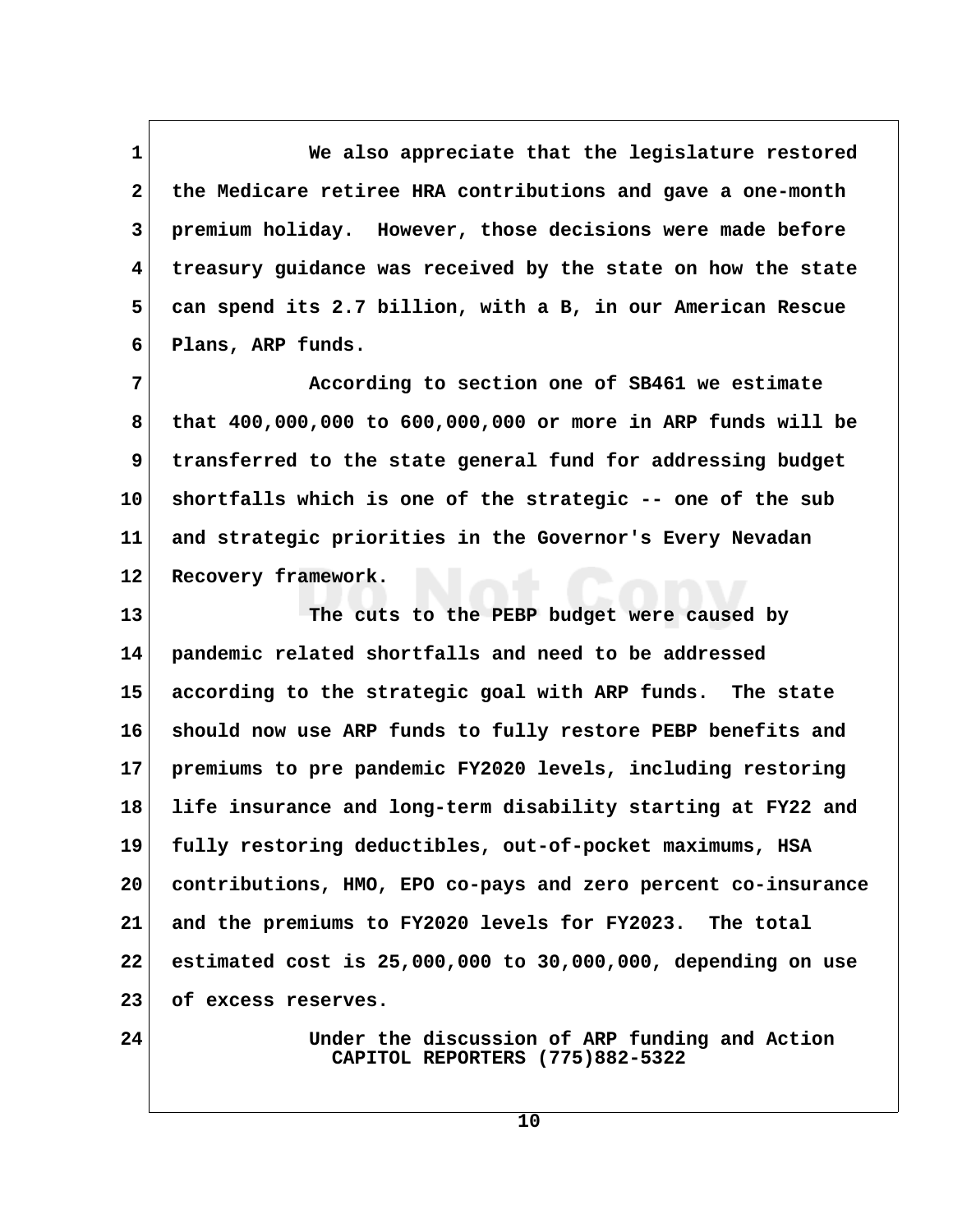**1 Item Five we respectfully request Chair Freed and the PEBP 2 Board to direct the Executive Director Rich to proactively 3 seek full restoration of benefits through the Governor's 4 Finance Office and Interim Finance Committee, the process 5 provided by SB461. This should not be left up to legislators 6 to do it on their own without a formal request and backup 7 information from the agency. 8 Since our inquiry to executive director was not 9 answered we have to ask here in public comment whether that 10 has already happened or not. Thank you. 11 MR. MARTIN: Caller Marlene Lockard, please 12 slowly state and spell your name for the record, and you may 13 make your comment. 14 MS. LOCKARD: Yes, thank you. My name is Marlene 15 Lockard, L-o-c-k-a-r-d, representing the Retired Public 16 Employees of Nevada. 17 With the legislative session behind us I would 18 like to take this opportunity to thank the PEBP Board members 19 who supported the advocates, excuse me, alternative options 20 for the required recommended budget cuts for the 81st 21 session. 22 I am very pleased to report that through a 23 collective effort by advocates representing various 24 participant groups in the PEBP system we were able to CAPITOL REPORTERS (775)882-5322**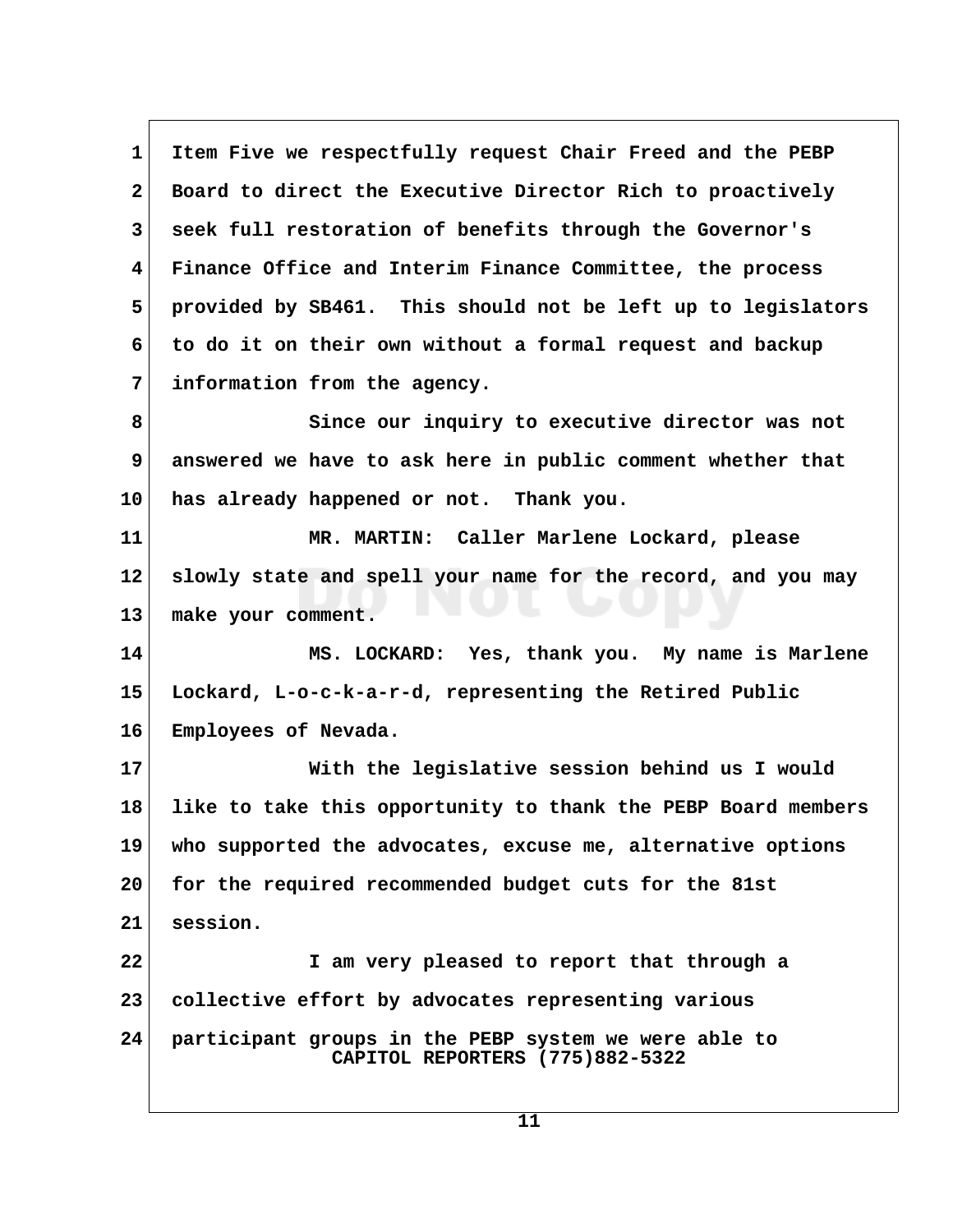**1 restore, as you all know, some of those cuts. In addition 2 RPEN was pleased to support AB48 and help defeat AB337 which 3 we felt was an intrusion on this Board's authority. 4 While there is much discussion regarding the 5 expected influx of federal funds to be used to restore the 6 balance of the cuts I want to put on the record my profound 7 disappointment that yet again there will be quote excess 8 reserves available that could have prevented these cuts and 9 thus the pain and anxiety many of our participants are 10 experiencing. 11 Those of you who were engaged in the hearing 12 process regarding PEBP and its budget know that I repeatedly 13 called out the proper name for excess reserves to be called 14 what it actually is, profits, plain and simple. 15 Every year since 2011 in the onset of multi 16 million dollar reserves began accumulating I have heard 17 Cassandra's cry that the sky will fall in and that these 18 profits could not be used because they were just an estimate 19 only to see -- only to see year end with a more than what was 20 projected. 21 Many of us have called for an audit of why an 22 actuary with a multi million dollar contract with PEBP could 23 miss the mark so substantially year after year, and we will 24 continue to do so and the Board should address this issue as CAPITOL REPORTERS (775)882-5322**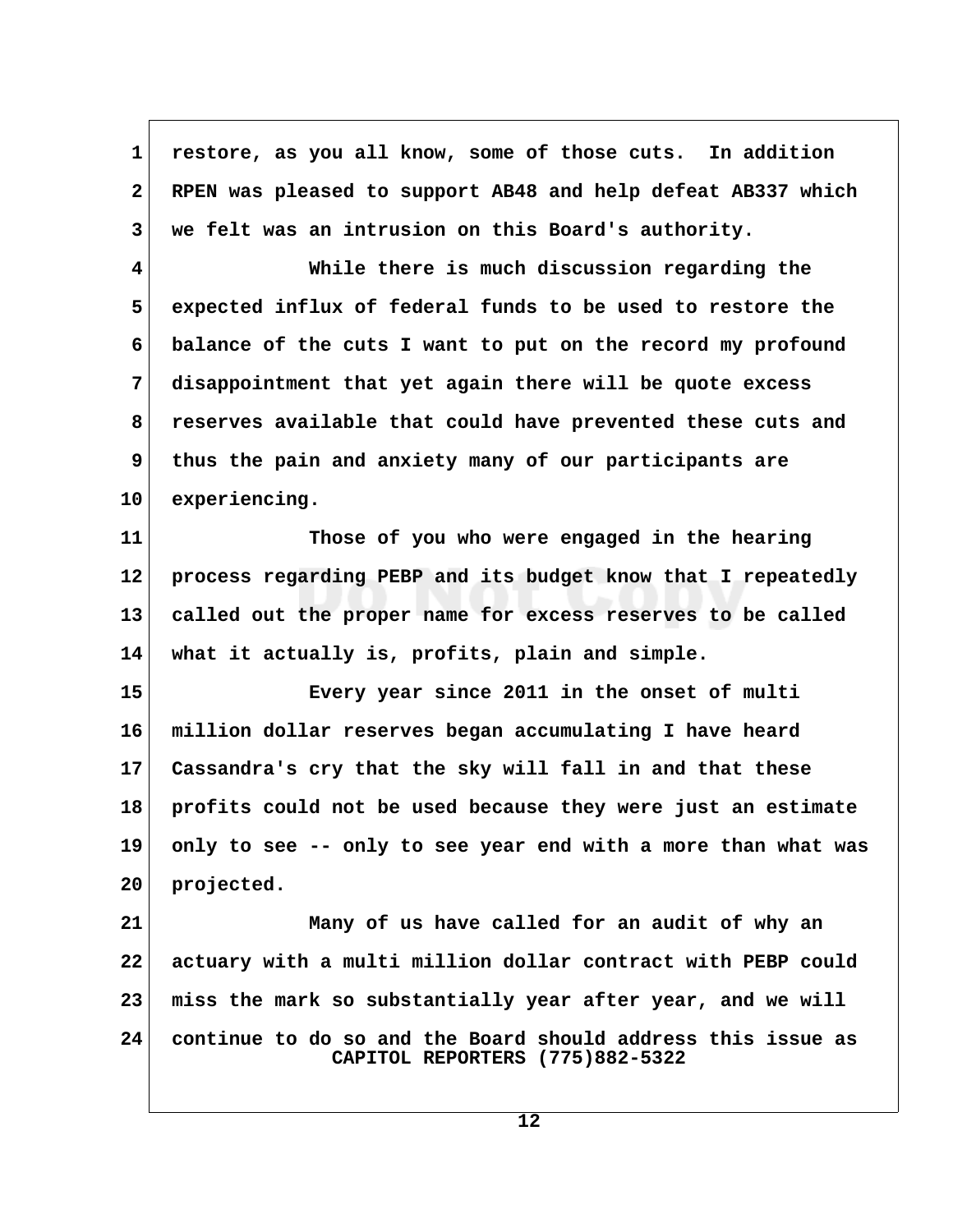**1 well.**

| $\mathbf{2}$ | I believe that enough legislators heard our story                                       |  |
|--------------|-----------------------------------------------------------------------------------------|--|
| 3            | and are beginning to understand the history of some of PEBP's                           |  |
| 4            | past, spontaneous policy decisions that have had a                                      |  |
| 5            | detrimental impact on its participants.                                                 |  |
| 6            | Finally, I feel compelled to put this on the                                            |  |
| 7            | record. I find it unconscionable for the Chair of this Board                            |  |
| 8            | to refuse to meet or speak with an advocate who is a                                    |  |
| 9            | respected and knowledgeable professional representing a major                           |  |
| 10           | portion of PEBP members. Hiding from the facts doesn't make                             |  |
| 11           | them go away.                                                                           |  |
| 12           | Finally, I want to express RPEN's appreciation to                                       |  |
| 13           | Don Bailey for his many years of service and his dedication                             |  |
| 14           | and hard work on this Board. We appreciate you, Don. Thank                              |  |
| 15           | you very much.                                                                          |  |
| 16           | MR. MARTIN: Caller Kevin Ranft, please slowly                                           |  |
| 17           | state and spell your name for the record and make your                                  |  |
| 18           | comment.                                                                                |  |
| 19           | MR. RANFT: Good morning. Can you hear me?                                               |  |
| 20           | MR. MARTIN: Yes, we can hear you.                                                       |  |
| 21           | MR. RANFT: Thank you. Good morning respective                                           |  |
| 22           | Chair and committee members. My name is Kevin Ranft.<br>Last                            |  |
| 23           | name spelling R-a-n as in Nancy f as in frank t as in Tom.                              |  |
| 24           | With AFSCME Local 4041 representing state employees.<br>CAPITOL REPORTERS (775)882-5322 |  |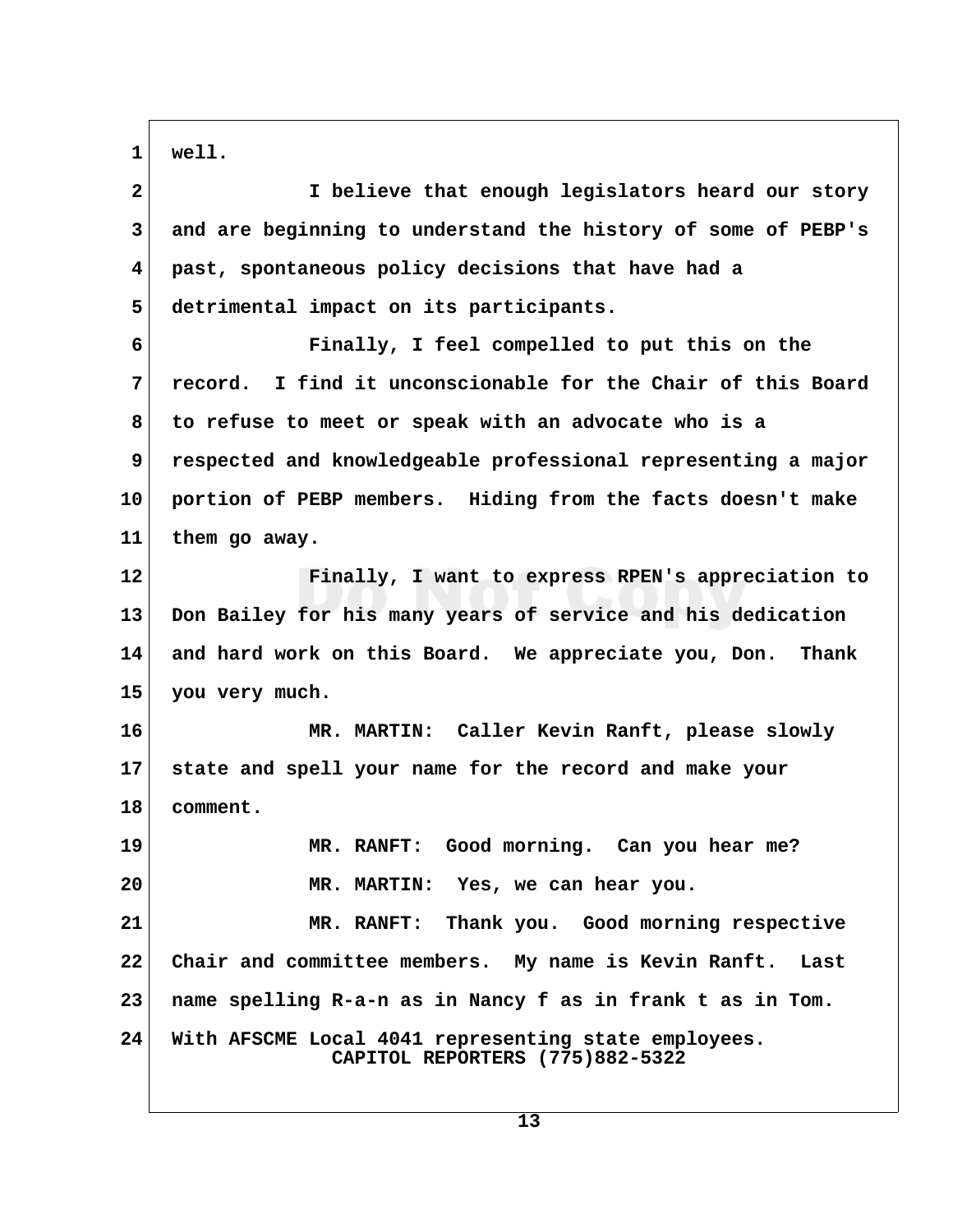1 **1 In regards to this upcoming plan year effective 2 July 1st, 2021, as stated through this year, we are extremely 3 disappointed. We do appreciate a few restorations that were 4 made. However, we feel the Board could have notified the 5 legislature that it's 100 percent feasible to delay open 6 enrollment or delay the plan year to take an opportunity to 7 fully take advantage of the ARP funds or other funds that 8 have been found. This clearly would have been an opportunity 9 to restore lost benefits and the cost that had been placed on 10 state employees and their families.**

**11 We ask that -- excuse me. We ask that this Board 12 continue to seek ARP funds and restore all lost benefits and 13 lower premiums, including but limiting the HMO deductible and 14 the 20 percent co-insurance along with the other cuts. This 15 was done previously to plan year 2023 so the employees do not 16 have to continue to carry the weight, especially with 17 reserved funds being un-existing in the current budget.**

**18 These cuts on the upcoming plan year could have 19 been prevented. We need to seriously look at all options, 20 notify the appropriate personnel within the legislature to 21 ensure that things could have been delayed. Again, I cannot 22 stress this enough. State employees did not deserve during 23 the pandemic to have this extra burden placed on them and 24 their families.**

 **CAPITOL REPORTERS (775)882-5322**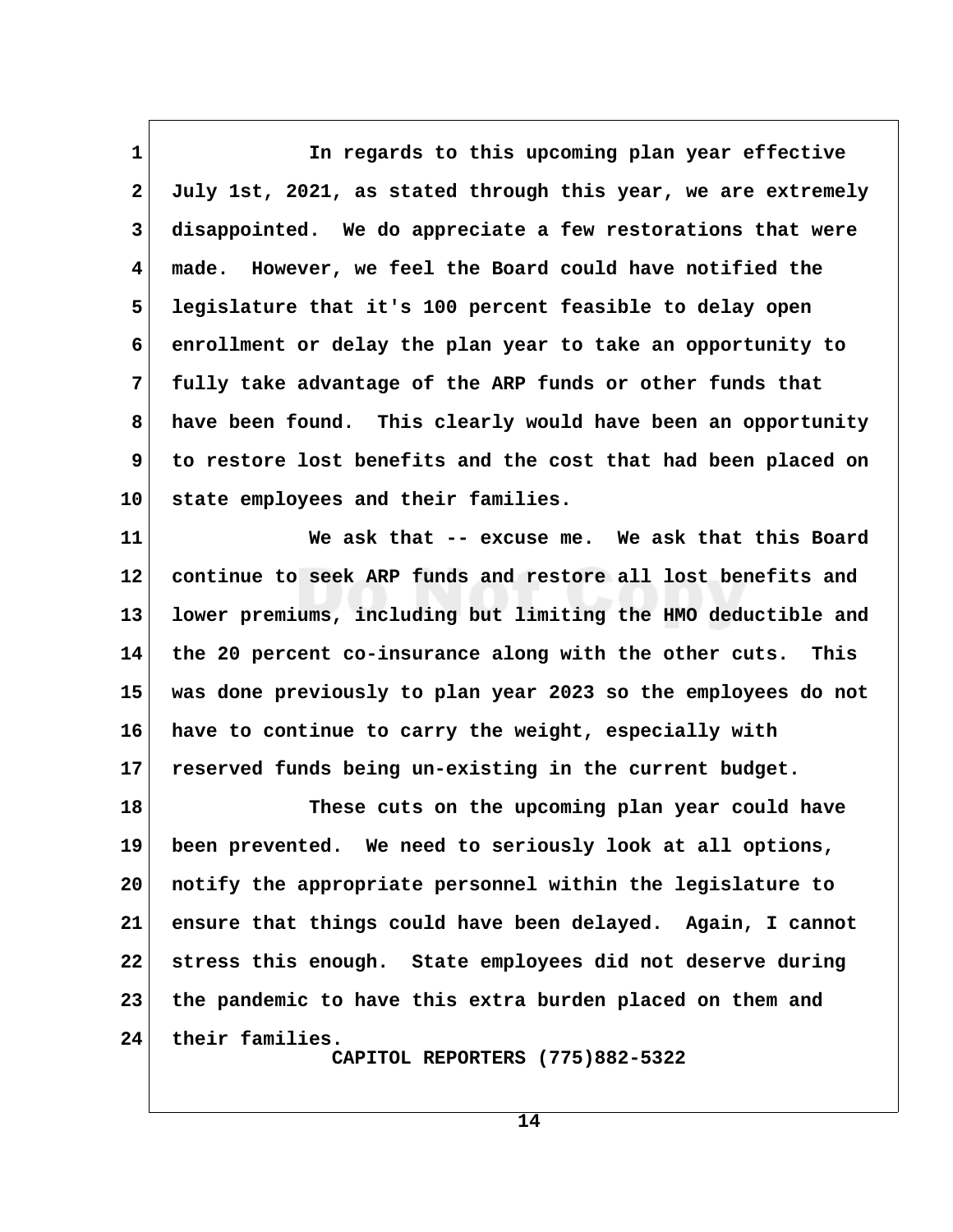**1 I do have comments about advocates. It's time** 2 that we all get together to ensure that things like this  **3 never happen again. Thank you for your time. 4 MR. MARTIN: Caller with the last four digits 5 7338, please slowly state and spell your name for the record. 6 Please press star six to unmute. 7 MS. MALONEY: Good morning, Chair Freed, members 8 of the Board. Priscilla Maloney with the AFSCME Retiree. 9 That's P-r-i-s-c-i-l-l-a M-a-l-o-n-e-y. The nice thing about 10 going later in the cue for public comment is that I get to 11 echo all of those fine and well thought out comments of those 12 that went before me. 13 So I will say ditto to everything that the Nevada 14 Faculty Alliance has put on the record already this morning, 15 to Mr. Ranft from the AFSCME Retirees to Ms. Lockard, 16 Dr. Ervin, Dr. Unger. 17 But I would like to make two specific points on 18 behalf of the AFSCME Retirees. One is that we completely 19 echo Dr. Ervin's point on SB461 subsection (1) subsection 20 (2)(g)(1) is not aspirational. It is now in statute and the 21 disbursements, and I'm reading from the statute or the 22 proposed or the proposed language which will be in statute 23 for purposes of this bill. Disbursements for any other 24 purpose authorized for the use of the money received from the CAPITOL REPORTERS (775)882-5322**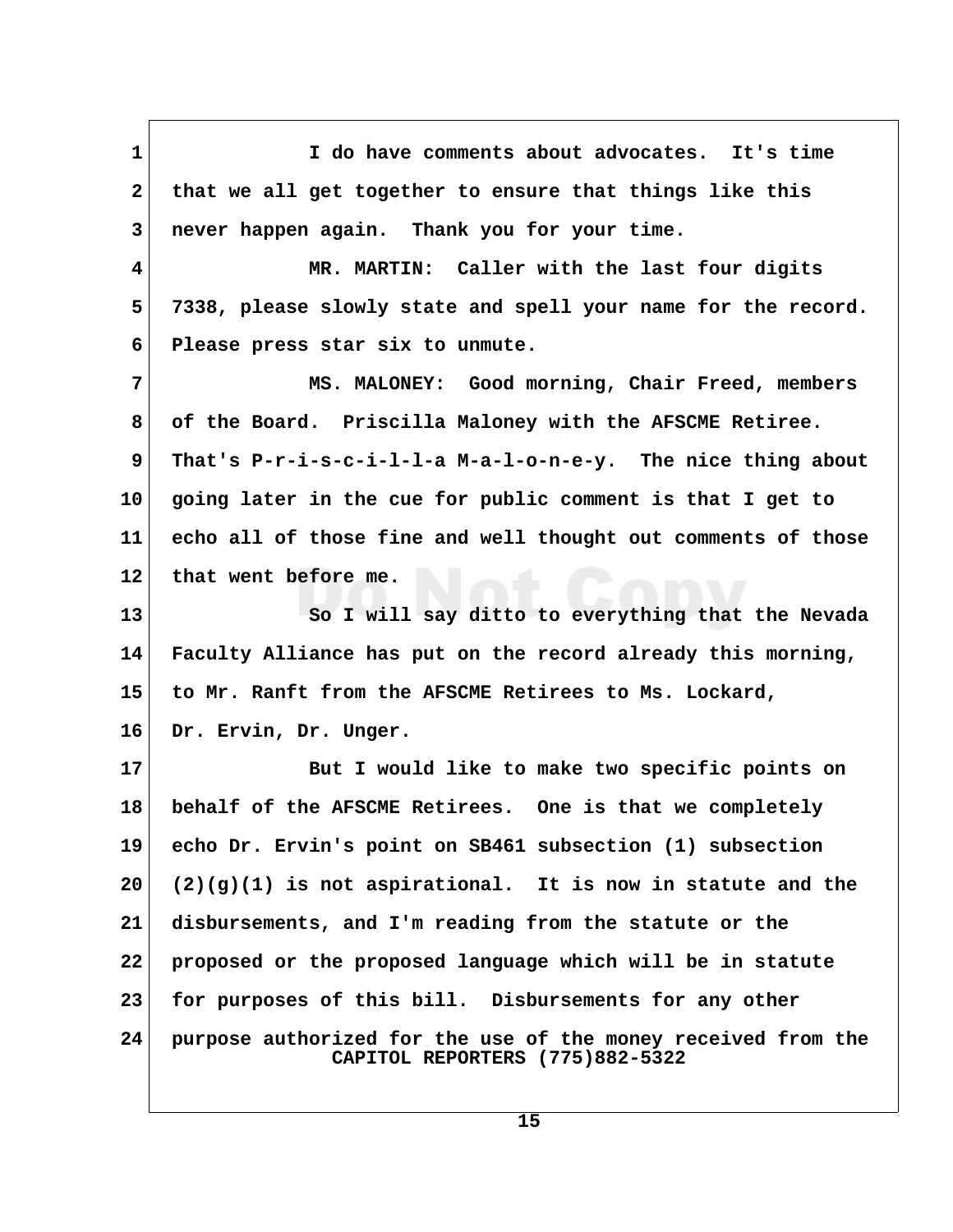**1 coronavirus state and local fiscal recovery funds, so they 2 are referring obviously to the American Rescue Plan Act 3 funds, and the very first category listed in the list below 4 this statement, this global statement is increasing access to 5 health care and community based services.**

 **6 So when we get to Agenda Item Five on this 7 morning's docket I would like to suggest that this is not to 8 be a philosophical or existential discussion. PEBP has a 9 mandate now from the Governor's Office which is to submit a 10 plan on how they intend -- the program intends to restore the 11 benefits cut due to the coronavirus pandemic.**

**12 The second point I would like to make briefly is 13 I do echo strongly Ms. Lockard's and Dr. Ervin's comments. I 14 would like to suggest to the PEBP Board that when this 15 organization during legislative session takes a position with 16 a fiscal note on a bill there is an absolute duty of the 17 agency to meet with the proponents of the bill and discuss 18 the fiscal notes.**

**19 I need not say more other than this is a 20 completely unacceptable situation that there is a fiscal note 21 on a bill from PEBP. PEBP needs to meet with the sponsor of 22 the bill, full stop. Thank you for your time. 23 MR. MARTIN: Caller Nathan, please slowly state**

**24 and spell your name for the record and you may make your CAPITOL REPORTERS (775)882-5322**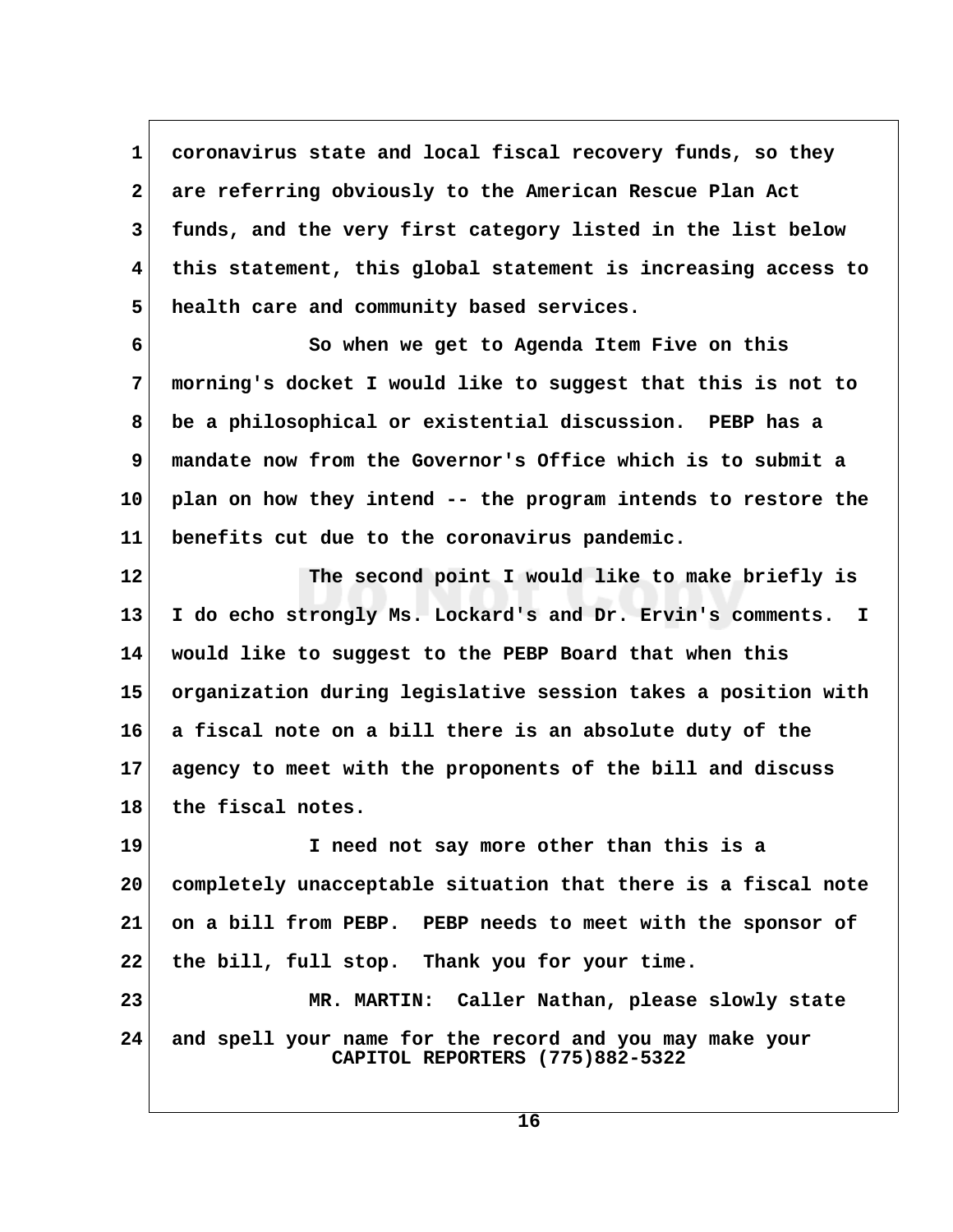**1 comment. Caller Nathan, please unmute. Slowly state and 2 spell your name for the record and make your comment. 3 Madam Chair, the public comment has concluded. 4 CHAIRWOMAN FREED: Okay. Thank you. 5 With that we'll move to Agenda Item Three, PEBP 6 Board disclosures for applicable Board meeting agenda items. 7 Mr. Keegan? 8 MR. KEEGAN: Thank you, Madam Chair. This is 9 Deputy Attorney General Peter Keegan for the record. 10 This is the agenda item that allows me to make 11 disclosure on behalf of the Nevada Public Employees' Benefit 12 Program Board members who are eligible for PEBP benefits. Of 13 course, most of the items on today's agenda have an indirect 14 effect on these benefits but in particular it appears that 15 Items 5 and 7 deal specifically with benefits and of the 16 future allocation thereof. 17 Pursuant to NRS 281A.420, on behalf of the Board 18 members who are eligible for PEBP benefits I'm offering this 19 disclosure that they will be voting on those items that may 20 affect the benefits to them and/or their family members. I 21 know that the law does not preclude them from voting on these 22 items. And I would like to invite any member that has an 23 additional ethics disclosure to please make it now. Thank 24 you. CAPITOL REPORTERS (775)882-5322**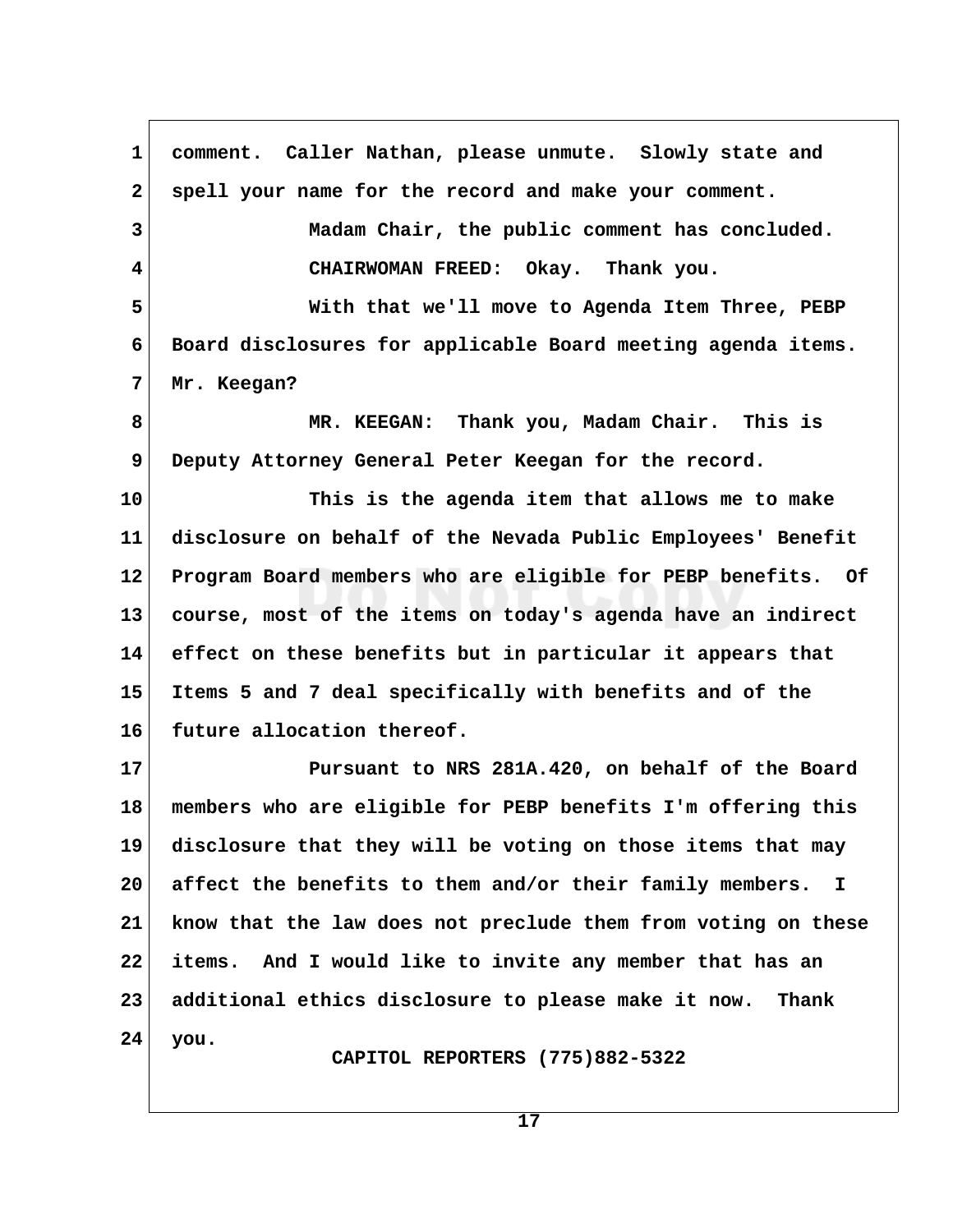1 CHAIRWOMAN FREED: All right. Thank you.  **2 Agenda Item Four, consent agenda. Usually this 3 is a much bigger and longer agenda item than it is today. 4 All we have is 4.1, approval of minutes from three past 5 meetings, March 11th, March 25th and April 7th. 6 Board members, I hope you've had a chance to read 7 all of these minutes and offer any corrections on the record 8 if you choose to. Hearing none, I will accept a motion to 9 approve the minutes from March 11th, March 25th and 10 April 7th, 2021 Board meetings. 11 VICE CHAIR FOX: Linda Fox for the record. I 12 will make that motion. 13 CHAIRWOMAN FREED: Thank you. Do I have a 14 second? 15 MEMBER LINDLEY: Tim Lindley. Second. 16 CHAIRWOMAN FREED: Okay, thanks. 17 It's been moved and seconded. All in favor say 18 aye. Any opposed say no. 19 (The vote was unanimously in favor of the 20 motion.) 21 CHAIRWOMAN FREED: Okay. Motion carries. Thank 22 you. 23 All right. Moving to Agenda Item Five, Executive 24 Officer Report. CAPITOL REPORTERS (775)882-5322**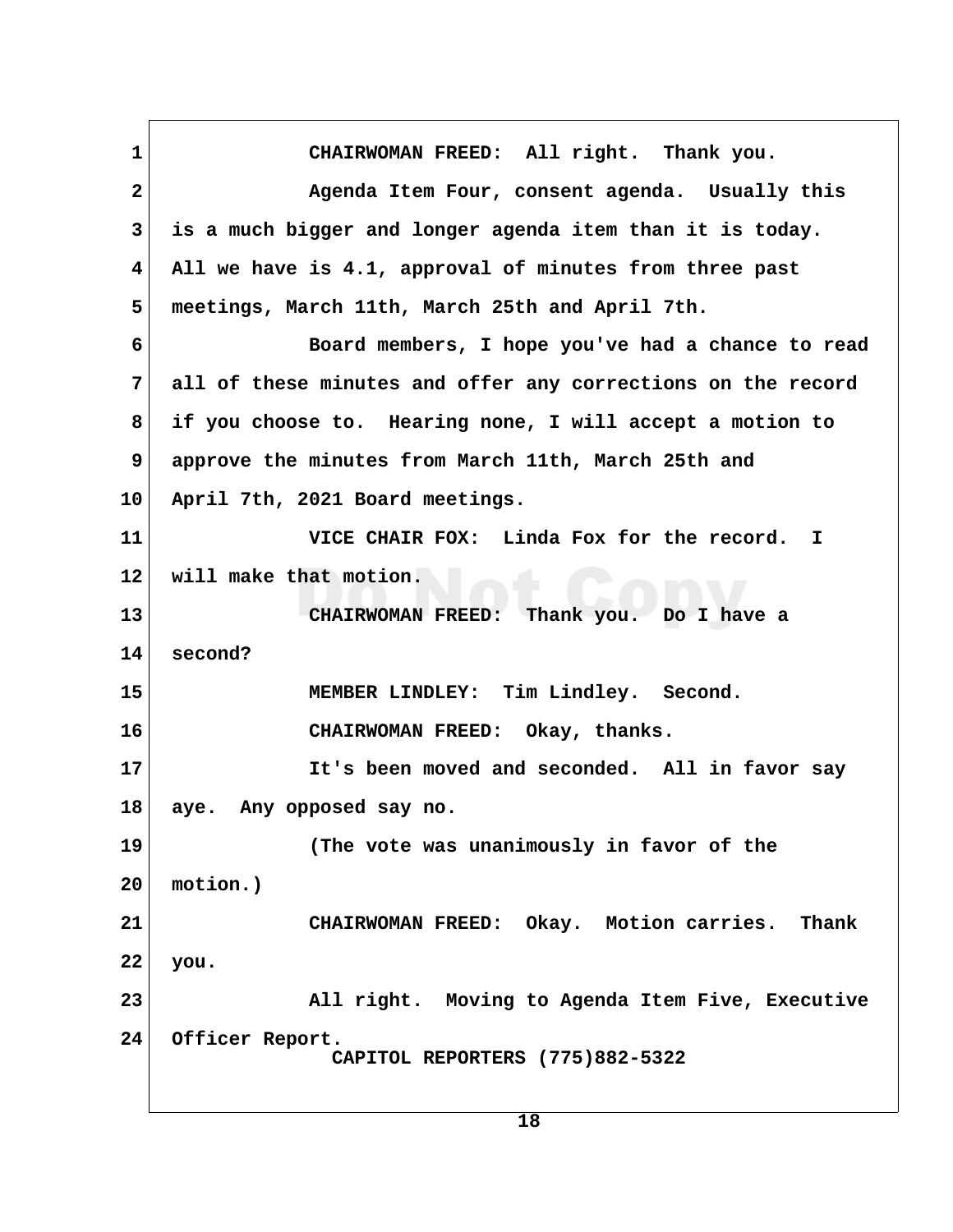**1 MS. RICH: Good morning. Laura Rich for the** 2 record.  **3 I do want to start out before I get into this 4 report, I do want to start out with just making the 5 announcement that it is Ms. Urban and Mr. Bailey's last Board 6 meeting, and I do want to thank both of them for everything 7 that they have brought to the PEBP Board and their expertise 8 and their input and advocacy, especially Mr. Bailey. I think 9 you've been with PEBP now for going on eight or nine years. 10 So I think he's done his time at PEBP, not to mention all of 11 the time that he put in as a state employee prior to that. 12 So with that, I mean, you know, Don, do you want 13 to take a minute to just say some parting words, especially, 14 you know, after you've been here that long. 15 MEMBER BAILEY: Can you hear me now? 16 MS. RICH: We can hear you. 17 MEMBER BAILEY: Oh, okay. Laura applauded when 18 you made the announcement it was my last meeting. I hope 19 that's not a signal. 20 CHAIRWOMAN FREED: No, of course not. I'm just 21 happy for you, Mr. Bailey. But I agree with the executive 22 officer, do you have any words of wisdom for the rest of the 23 Board. 24 MEMBER BAILEY: I'm only tormenting you, okay. CAPITOL REPORTERS (775)882-5322**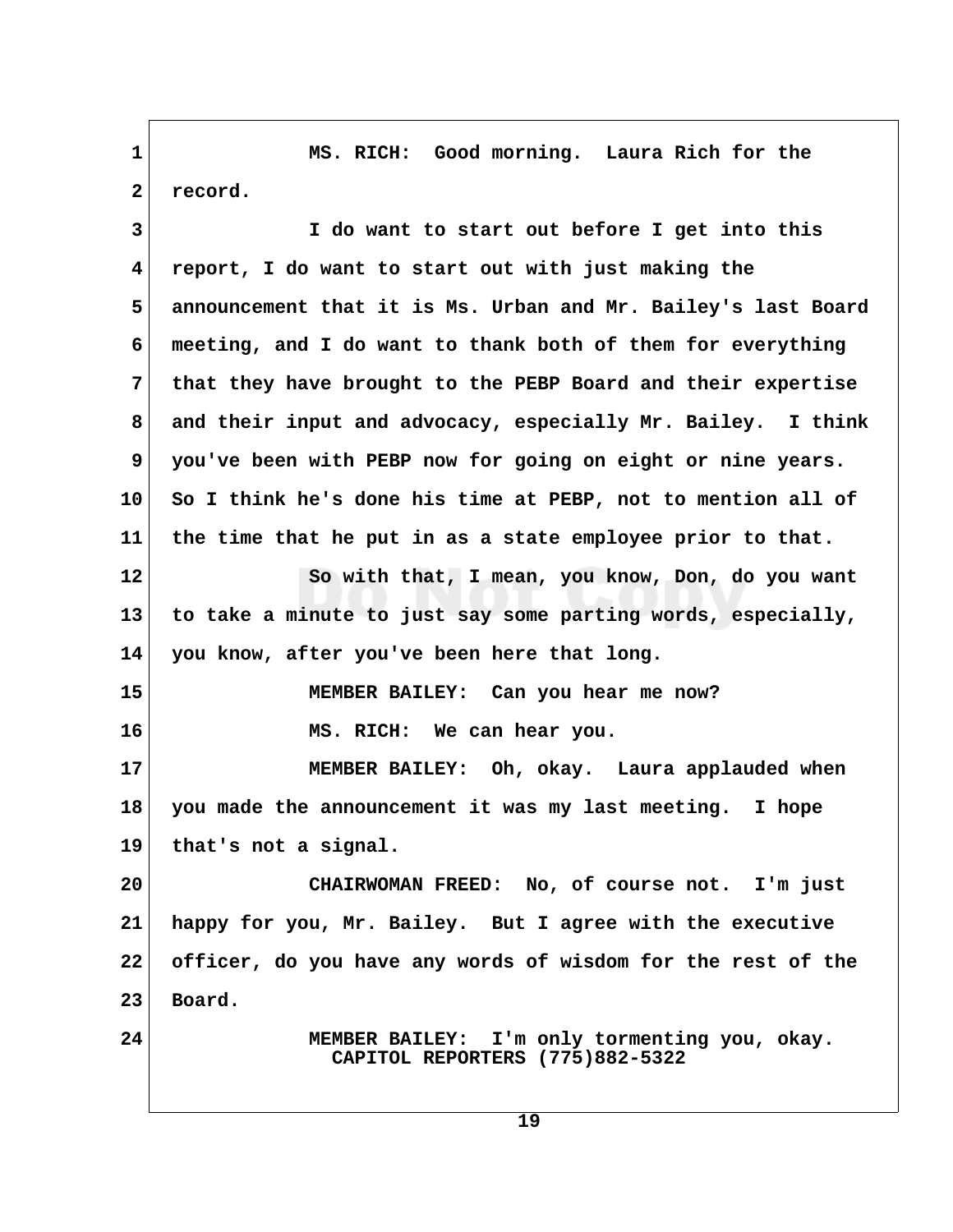**1 That's my job. What I can give -- what I would like to say 2 is I've had a wonderful time in a little over eight years now 3 and it's a tough Board to be on. You make a right move and 4 the left people don't like it. You make a left move the 5 right people don't like it. It's just a tough Board. But I 6 would say to the new members and there's almost all new 7 members.**

 **8 Tom, I want to give a special atta boy because 9 Tom has stuck with me most time.**

**10 But to the new Board members which is a great 11 deal. Most of the Board is new now. And I would say lean on 12 your president of your Board. Lean on your executive leader, 13 and most of all lean on your Board staff. You got a 14 wonderful staff working for you. All of these people have 15 been around, most of them a long time, and they have the 16 background and they know what's gone on since, oh, eight or 17 nine, ten, 15 years. So lean on them because they are the 18 experts in their jobs, and I leaned on them many many times 19 and they have always come through for me.**

**20 When you don't -- if you have a question on that 21 agenda and you don't really understand it, call one of the 22 staff and get some input to it because that will clear the 23 air. And when you sit on the Board and you make a decision, 24 vote yes or no, you're going to feel very comfortable in CAPITOL REPORTERS (775)882-5322**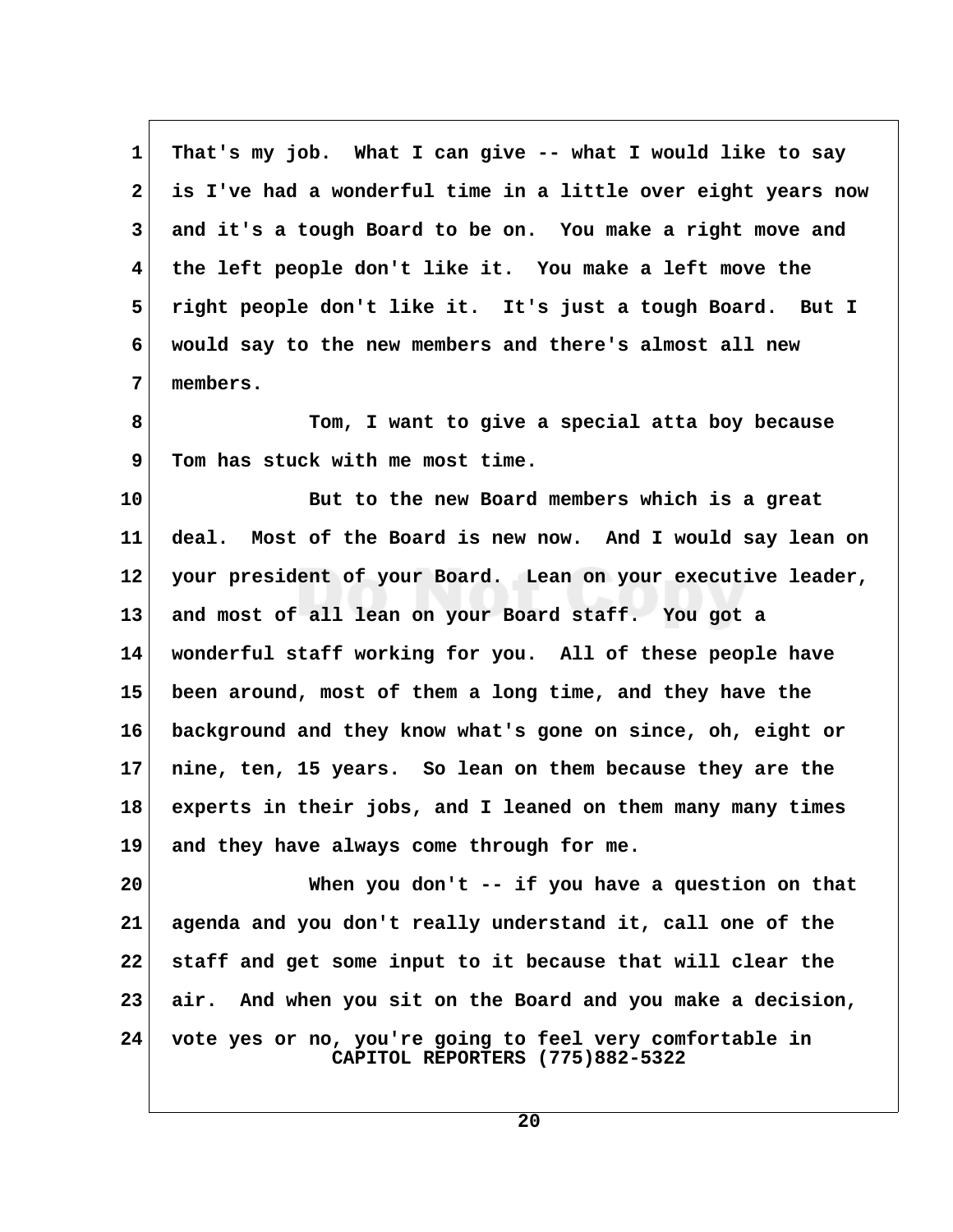**1 doing so.**

| $\mathbf{2}$ | But, again, I will miss the Board. I know that               |  |
|--------------|--------------------------------------------------------------|--|
| 3            | seems hard to believe, but I'm not going to miss reading 300 |  |
| 4            | and 400 pages. That I won't miss. But if you don't read      |  |
| 5            | them I have a standard in my thinking is I read everything   |  |
| 6            | twice and then by the time -- and I tab everything. And by   |  |
| 7            | the time I'm done and I attend a meeting in real life, which |  |
| 8            | I hope you can all get back to some day. Virtual is fine,    |  |
| 9            | but it's not the personality and I like the personalities.   |  |
| 10           | You have got some great Board members now. And               |  |
| 11           | so to all, get the information and do what your heart tells  |  |
| $12 \,$      | you because that's really the key to voting. Do what your    |  |
| 13           | heart tells you.                                             |  |
|              |                                                              |  |
| 14           | I have represented RPEN a long time, and I'm                 |  |
| 15           | proud of that, and they have backed me. I was sort of like   |  |
| 16           | the only retiree for a while and I don't know who is a       |  |
| 17           | retiree anymore, but I've enjoyed it.                        |  |
| 18           | And, Ms. Freed, will you please tell the Governor            |  |
| 19           | thank you for giving me this opportunity. Thank you. That's  |  |
| 20           | it.                                                          |  |
| 21           | Laura Rich, you're back.                                     |  |
| 22           | MS. RICH: Thank you so much, Tom, and we are                 |  |
| 23           | definitely going to miss you. We hope to see you back at     |  |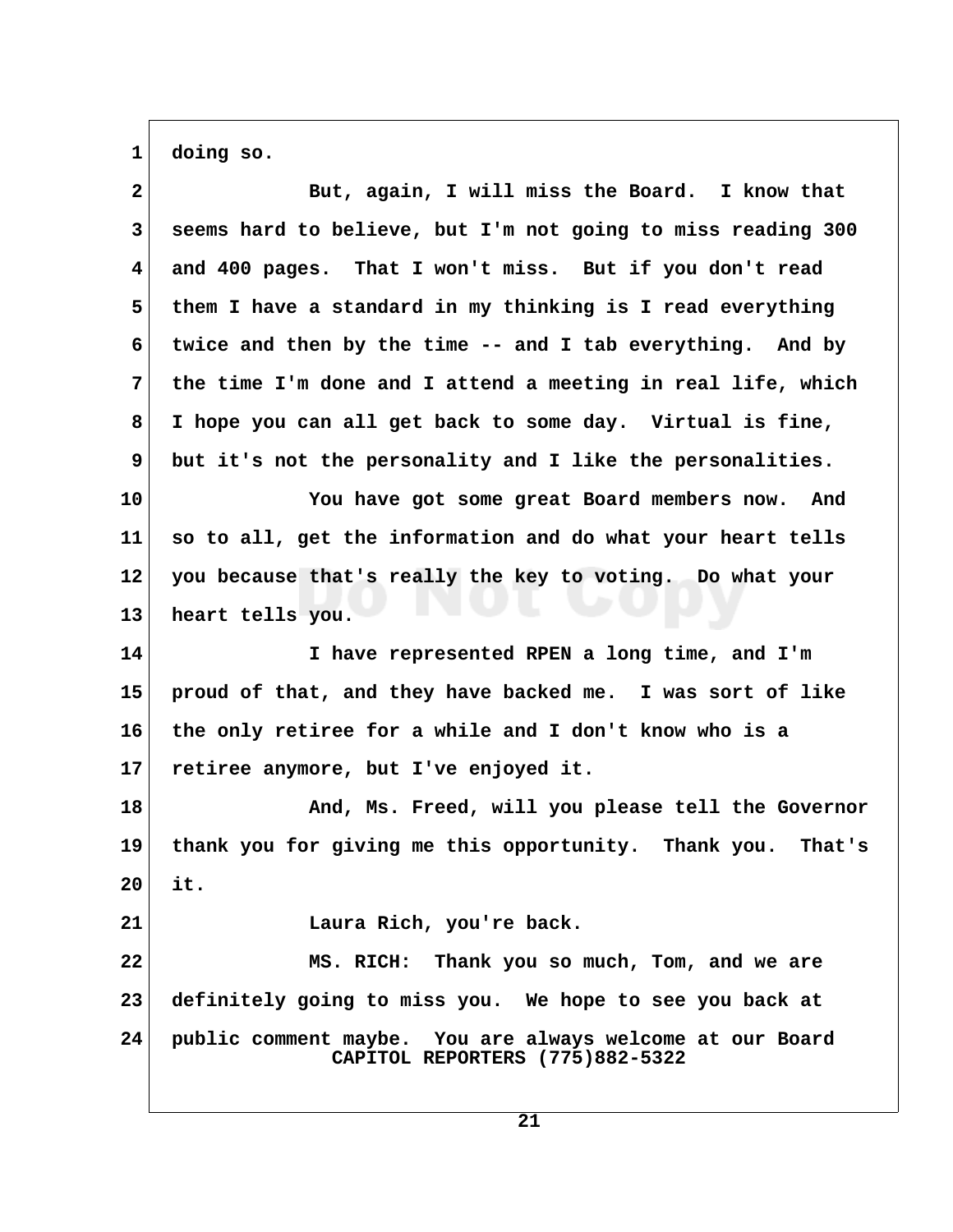**1 meetings. And --**

 **2 MEMBER BAILEY: I may hold you to that one. 3 MS. RICH: Marsha, do you have anything that you 4 want to add? I know you've been around. You took over a 5 previous member's position, and you've kind of carried out 6 that term, and this is your last Board meeting. So any 7 parting words? 8 MEMBER URBAN: Thank goodness it's over. I took**

 **9 the year that was probably the worst one possible and that 10 taught me to go elsewhere, to do other things, but it has 11 been an education, and I think every one of the Board members 12 work really hard to represent state employees and to make 13 their health care a priority.**

**14 MS. RICH: Well, thank you so much for your 15 service. And I know you have -- you have endured the worst 16 year possible. I agree. So thank you and we'll see you at 17 public comment as well.**

**18 Okay. So to get back to Agenda Item Number Five, 19 which is the Executive Officer Report, I will say that there 20 are some updates to this report. When it was written we 21 actually had to cancel the Board meeting originally on 22 May 27th and reschedule it due to a variety of reasons, and 23 so some of these reports are somewhat outdated. So I'm going 24 to give some verbal updates to them. CAPITOL REPORTERS (775)882-5322**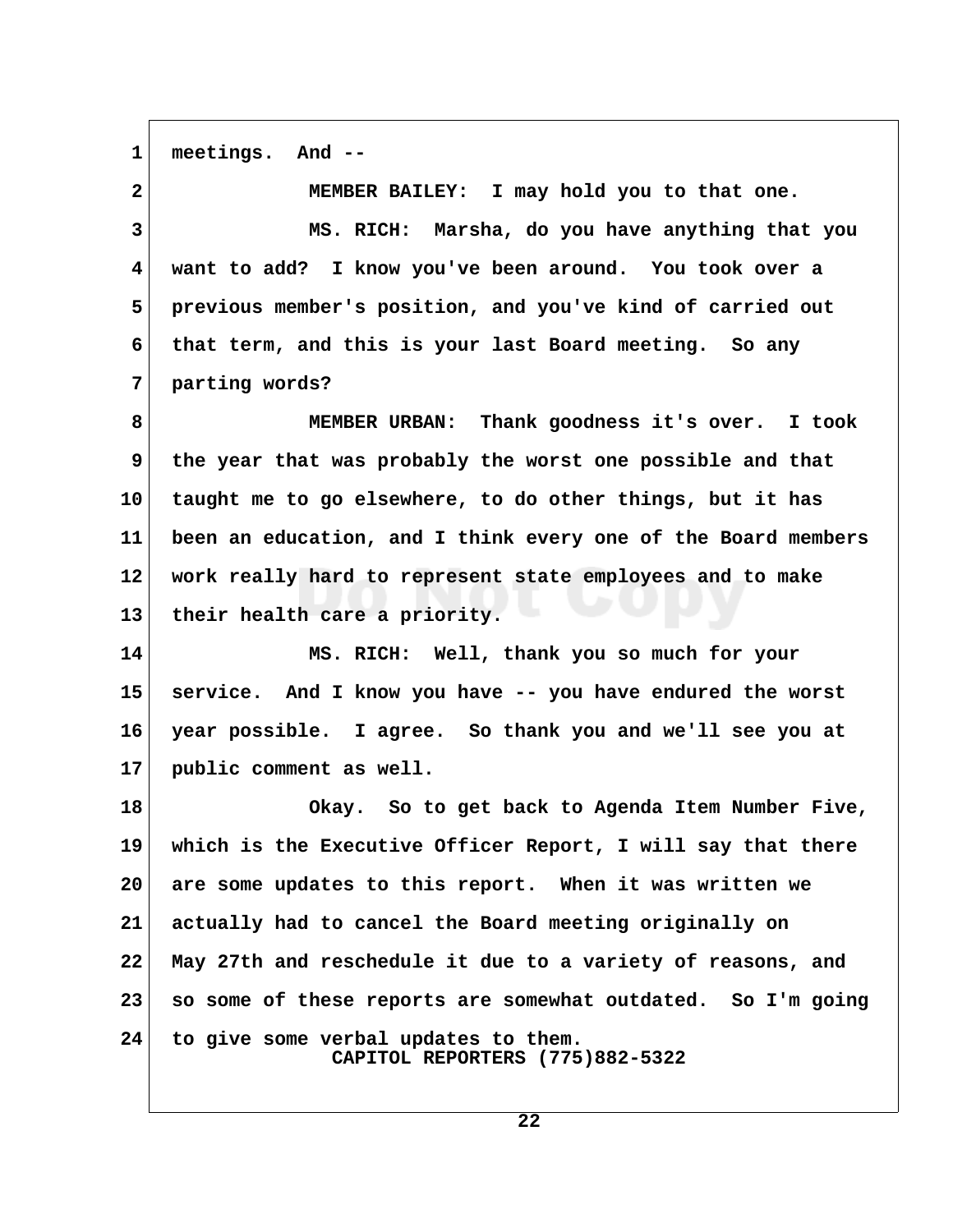1 So budget closing, the budget was heard on  **2 May 7th at the joint meeting of the Senate Committee on 3 Finance and Assembly Committee on Ways and Means. The PEBP 4 budget was largely approved based on what was proposed in the 5 Governor's recommended budget, but there were some 6 suggestions that were approved later by the committee as 7 well. 8 So as you heard in public comment, the**

 **9 restoration of the Medicare Exchange, HRA contribution from 10 the original cuts brought it back to 11. We are now funded 11 back to the \$13 that we were at before the pandemic. This 12 cost is going to -- it's about 3.3 million and it will be 13 funded through differential cash or excess cash.**

**14 The -- also there was a one-month premium holiday 15 that was approved. So there's a premium holiday in plan year 16 '22 and a premium holiday in plan year '23. The approximate 17 cost of this is about \$6,000,000 a year and will be funded 18 through a general fund appropriation. So this was actually 19 funded by the legislature.**

**20 This premium holiday, what it is is anyone who -- 21 any member who pays a premium will receive a one-month during 22 the plan year that they won't have to pay their insurance 23 premiums. This is -- this -- the premium, some people may 24 end up getting a premium holiday of \$40. Others may CAPITOL REPORTERS (775)882-5322**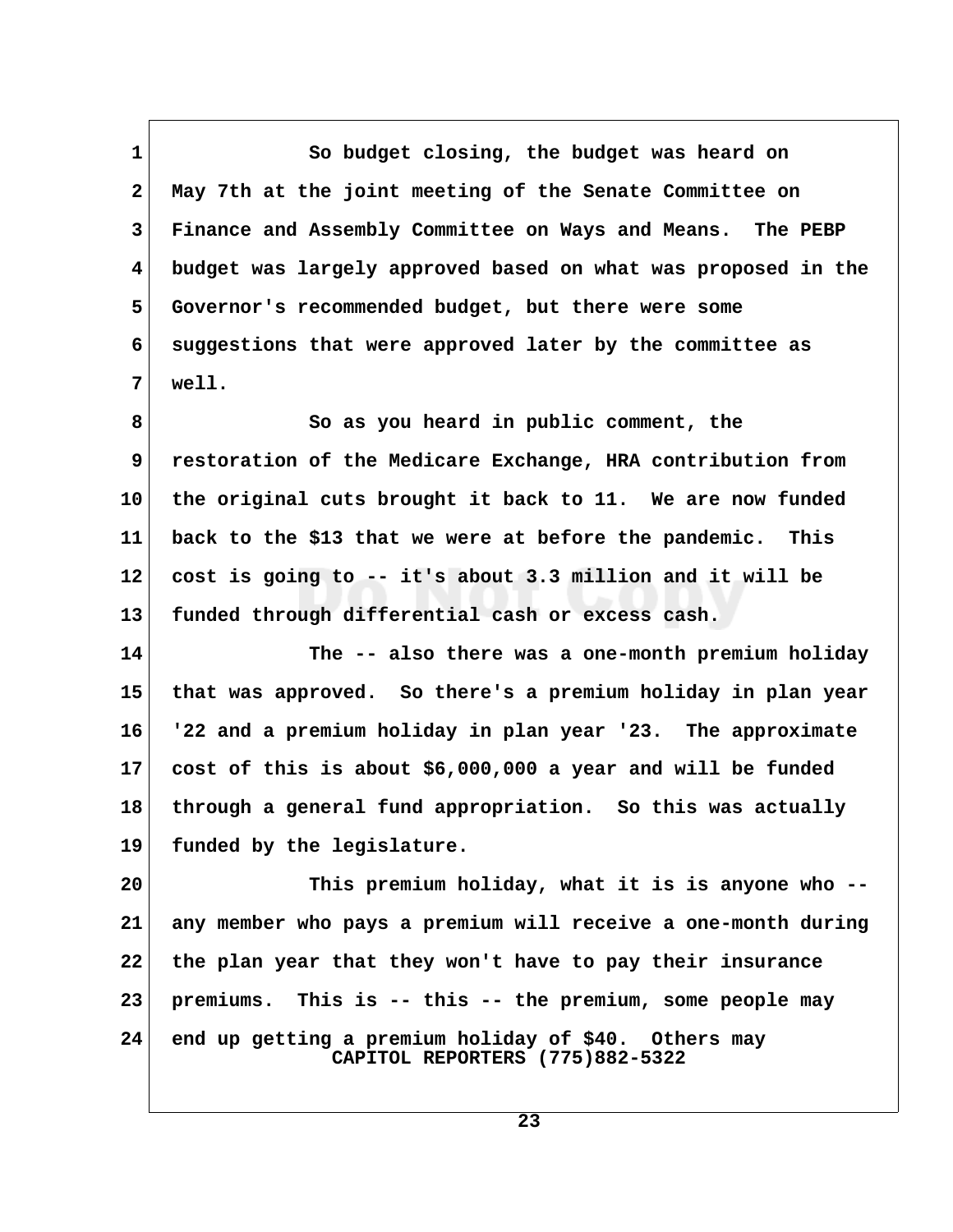**1 depending on what tier and what plan they are in they will 2 get a much larger subsidy or contribution. So it just is -- 3 it is not necessarily a flat cost across the board or a flat 4 contribution across the board. It just depends on where you 5 are at in your -- in -- where the member is at in the tier 6 and the plan they have chosen.**

 **7 So I think this is going to -- to relieve some of 8 the, you know, the pressure of increased costs. It's not 9 obviously ideal because we did have, as you heard through 10 public comment, really significant cuts during the pandemic 11 but this is helpful. Members will receive, you know, one 12 month where they get free insurance, so.**

**13 None of these changes to the budget had any 14 adverse affects on open enrollment, and I think that's -- 15 that's -- that was the intent of the legislature. What can 16 we do that will not mess up open enrollment because when you 17 have significant plan changes you have to provide an open 18 enrollment period for folks to be able to change plans or to 19 be able to make decisions based on those plan -- plan design 20 changes.**

**21 And so when the legislature was looking into how 22 can we help PEBP this is really what they were looking at is 23 how can we -- how can we do it without messing up open 24 enrollment and without, you know, throwing a wrench in CAPITOL REPORTERS (775)882-5322**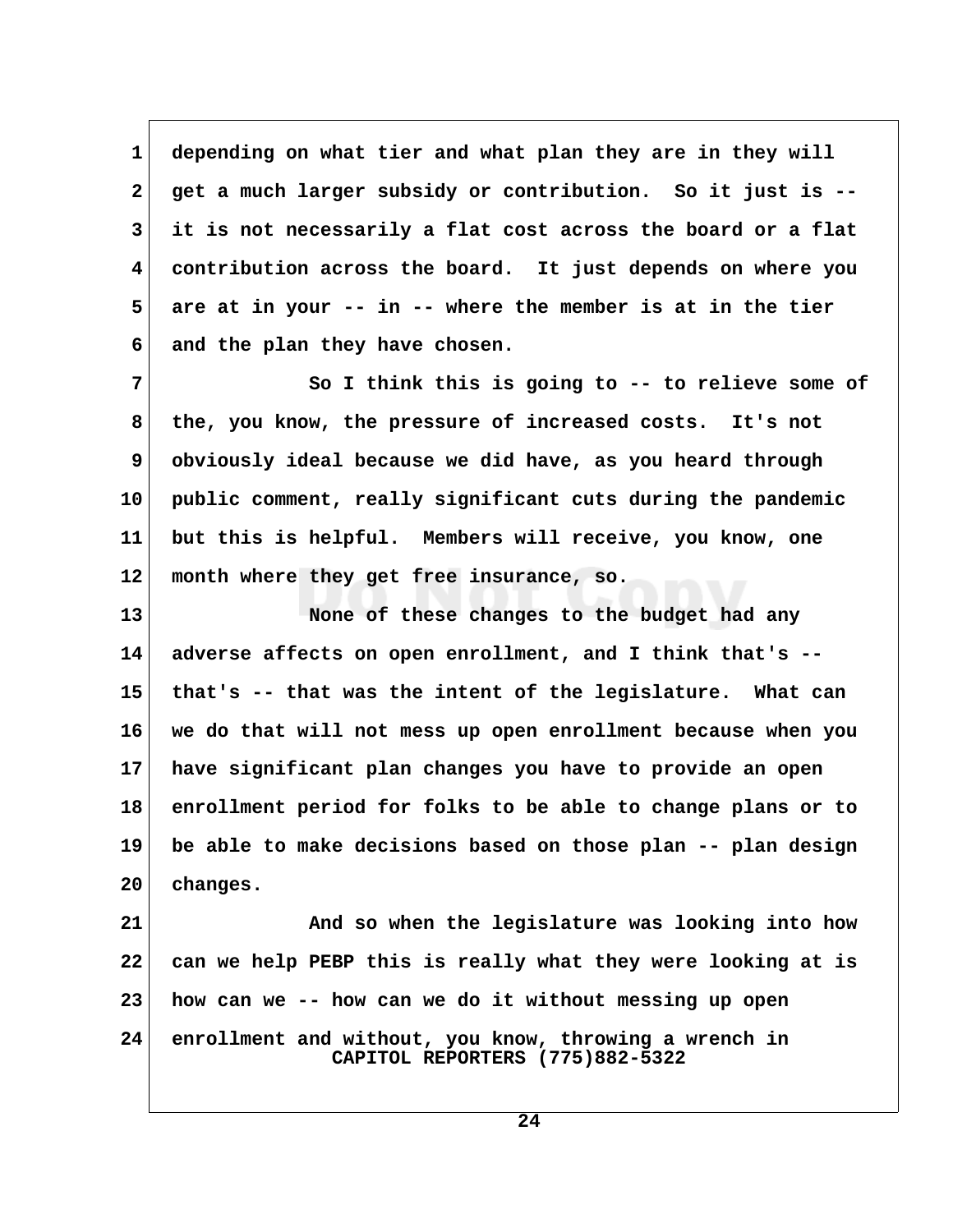1 things.

| $\mathbf{2}$            | So even though that there is -- there was no                                                    |  |
|-------------------------|-------------------------------------------------------------------------------------------------|--|
| 3                       | impact to open enrollment there's still going to be                                             |  |
| $\overline{\mathbf{4}}$ | communication. We will be communicating to those Medicare                                       |  |
| 5                       | recipients that Medicare HRA contributions are going back to                                    |  |
| 6                       | \$13 per year of service. So we'll be developing                                                |  |
| 7                       | communication and making sure that, you know, all of our --                                     |  |
| 8                       | our guides and things like that, any of our communication                                       |  |
| 9                       | within PEBP is updated to reflect those changes.                                                |  |
| 10                      | The one thing that we as a Board need to discuss                                                |  |
| 11                      | is that the legislature opted not to specify which month that                                   |  |
| $12 \,$                 | premium holiday should occur and really instead has left the                                    |  |
| 13                      | decision up to PEBP. So PEBP staff have already reached out                                     |  |
| 14                      | to our largest pay centers because in order to -- to                                            |  |
| 15                      | accommodate the -- the premium holiday we have to make sure                                     |  |
| 16                      | that those pay centers can accommodate the premium holiday.                                     |  |
| 17                      | So we wanted to make sure you know what does it take. What                                      |  |
| 18                      | does it take for specifically central payroll and NSHE and                                      |  |
| 19                      | Those are the three largest pay centers that we have<br>PERS.                                   |  |
| 20                      | and automated systems that we work with within PEBP. What --                                    |  |
| 21                      | how could they accommodate this and what -- what kind of lead                                   |  |
| 22                      | time did they need to accommodate this.                                                         |  |
| 23                      | It turns out that they are able to -- to really                                                 |  |
| 24                      | just do this fairly easily. There are some changes that need<br>CAPITOL REPORTERS (775)882-5322 |  |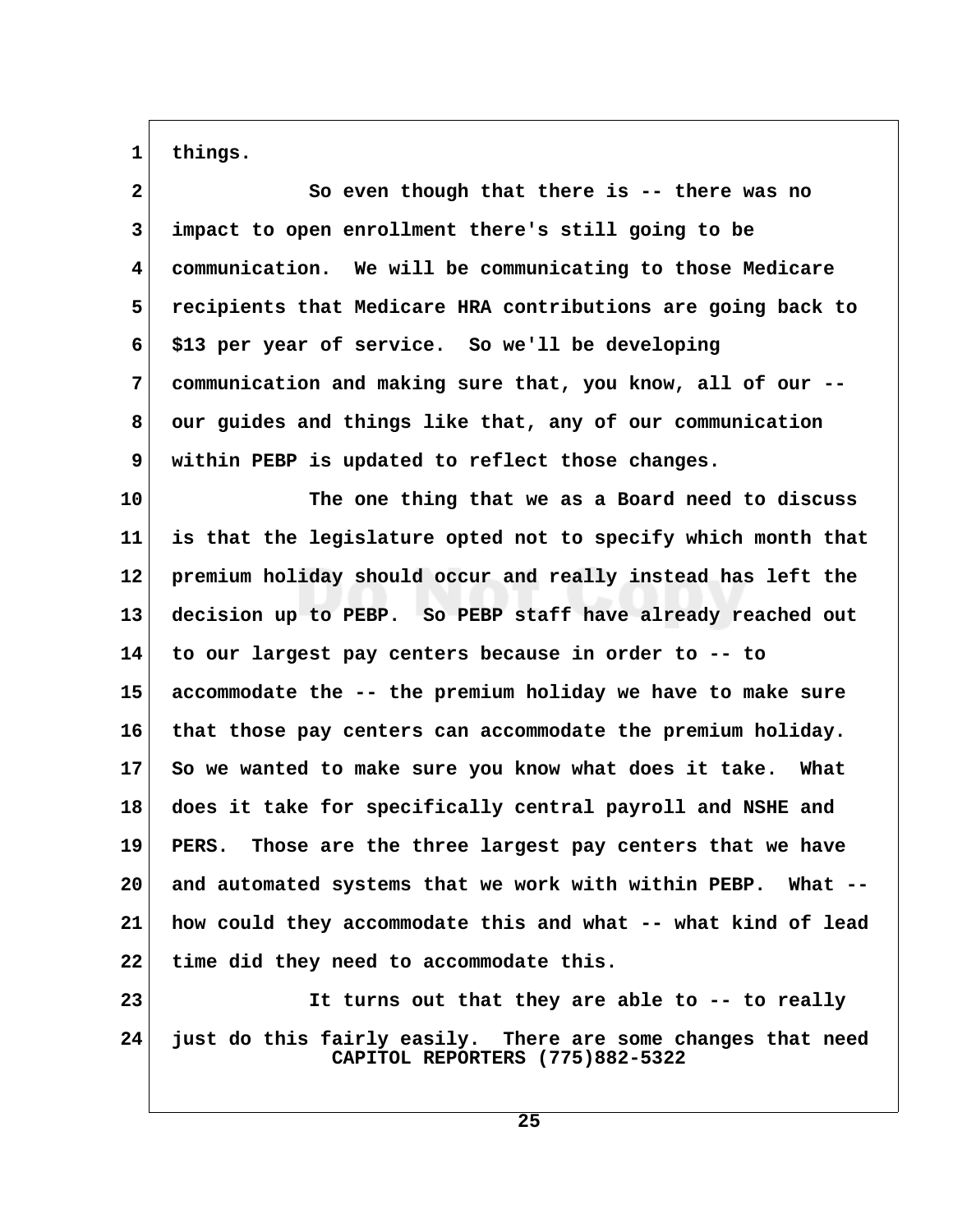**1 to be done and it needs to be made in the files that go over, 2 but to address those data changes would be pretty simple. 3 So what we need to discuss is what month makes 4 the most sense to provide this -- this premium holiday. PEBP 5 will be transitioning to a new eligibility and enrollment 6 system vendor on January 1st, 2022. So I think it's very 7 important that this happens before we transition, just 8 because of, you know, that introduces an element of risk if 9 we wait until after that time. So I think in order to avoid 10 any potential issues we really need to focus on doing it for 11 that. 12 So the recommendation here is to ensure that the 13 planning and coordination with vendors and pay centers, as 14 well as to avoid any potential system issues PEBP recommends 15 that the holiday occur in either August, September or October 16 of 2021 and then again for consistency that same month in 17 2022 and -- and, you know, for us to be able to plan ahead as 18 well.** 19 So I will -- I'm going to stop right there and **20 just address some of these questions, and I don't know if we 21 want to just discuss and take a vote on this before we move 22 on to the next section. 23 CHAIRWOMAN FREED: This is Laura Freed. Yeah, I 24 think we do. CAPITOL REPORTERS (775)882-5322**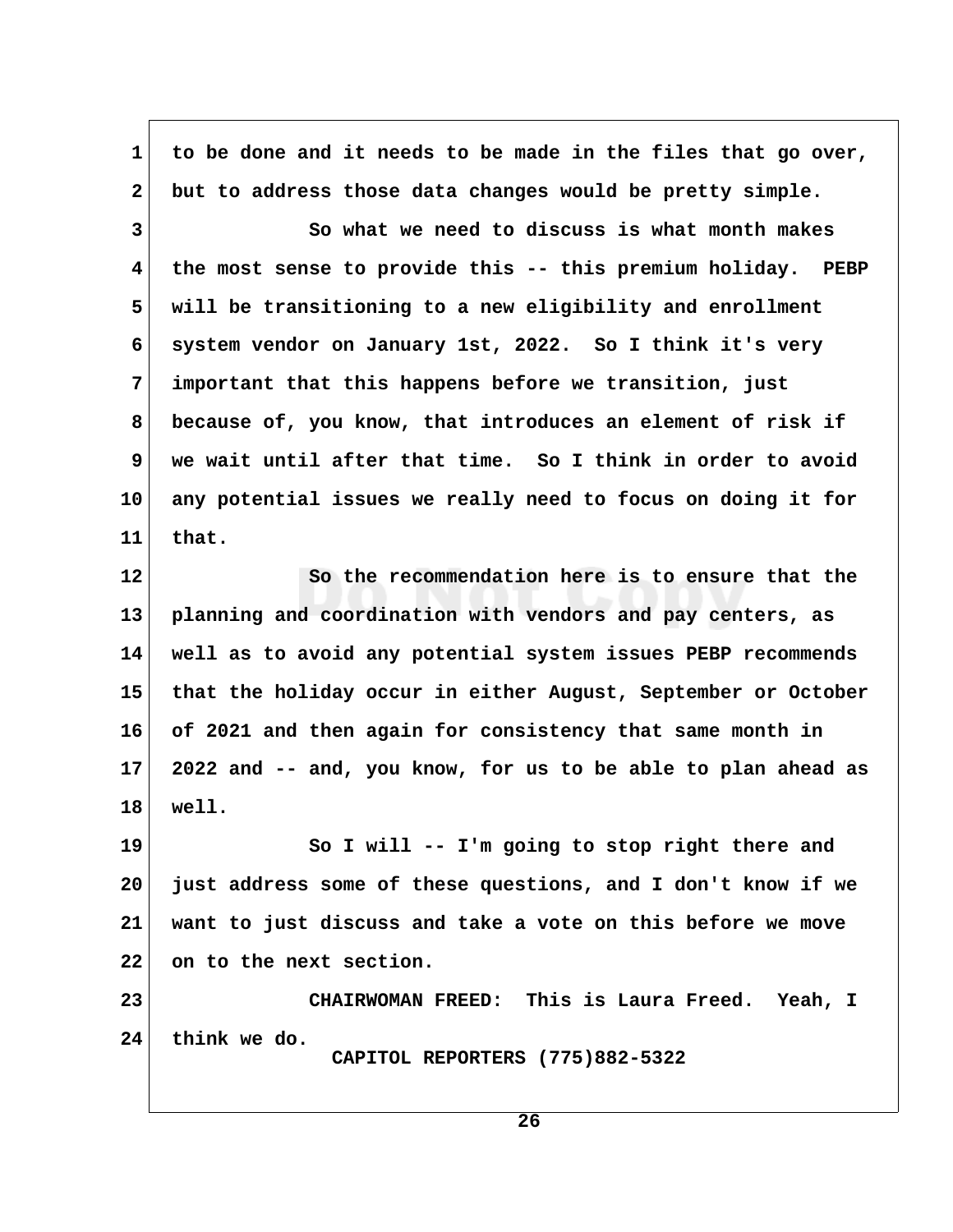**1 I'll start the questions off though. So the 2 premium holiday is approximately \$6,000,000 in the general 3 fund. I want to get clear on what we mean by premium 4 holiday. Back before the great recession when PEBP used to 5 do premium holidays to eat through reserves, premium holiday 6 was defined as a holiday both for participants paying their 7 share as well as a subsidy holiday, if you will, when for 8 that month state subsidies were collected and brought into 9 the AGIS, REGI accounts. Is that what we're talking about 10 here or is this pure or is this \$6,000,000 purely the 11 participants don't pay their share but PEBP continues to 12 collect for that month? 13 MS. RICH: For the record Laura Rich. 14 That's actually, that's a good question. This is 15 purely for participants. The employer portion will still be 16 paid by the agencies. This is purely for participants. This 17 is something that was intended to relieve some of the 18 pressure off of participants who have been affected by these. 19 Now, that being said, there is a -- a question 20 that came up recently, and it may be something that the Board 21 needs to decide as well. So the intent here is to provide 22 employees and retirees relief. There's a small number of 23 COBRA participants. 24 With COBRA participants they have their CAPITOL REPORTERS (775)882-5322**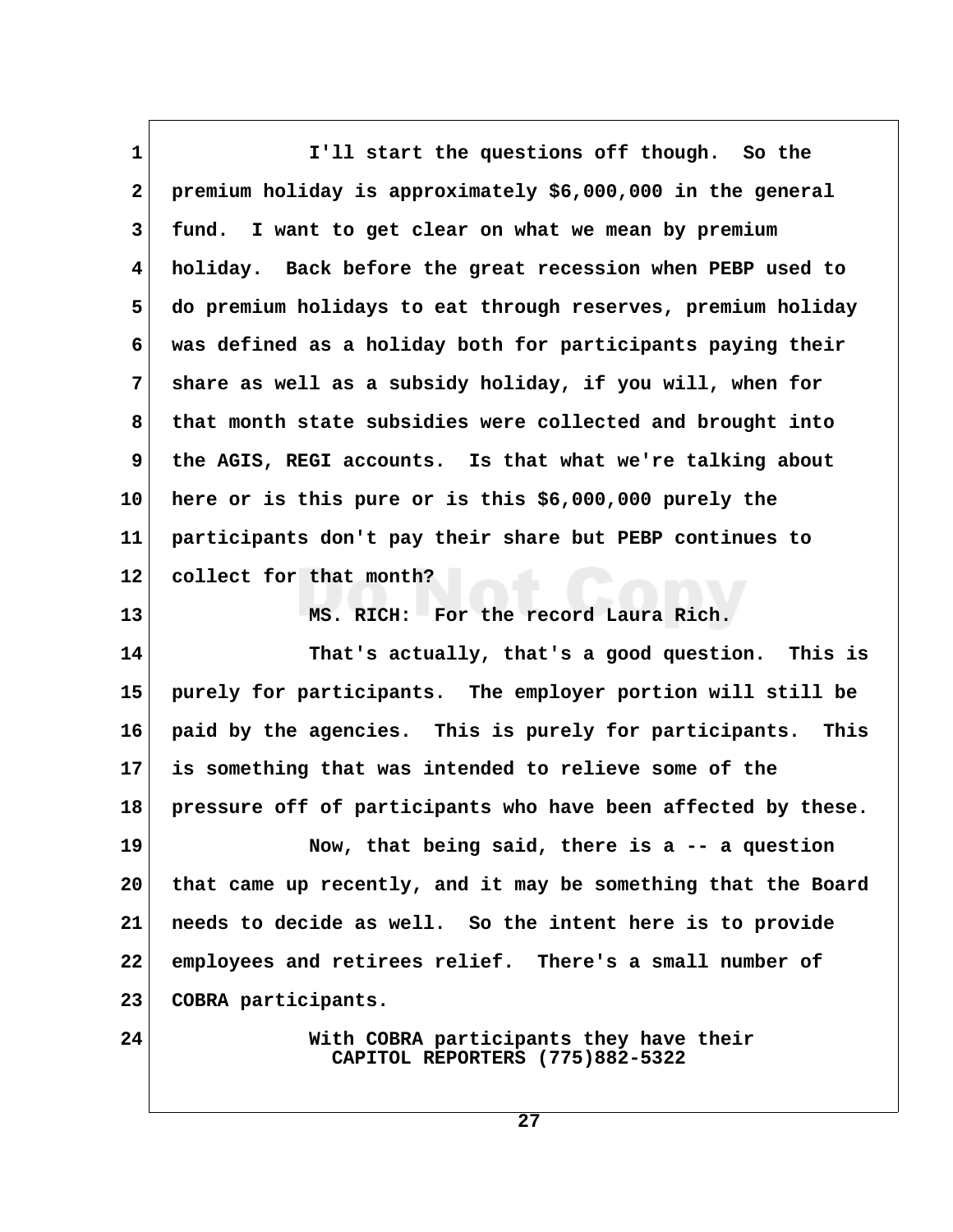**1 terminated employees. They have for whatever reason decided 2 to continue to stay on the plan and they are paying 3 102 percent of the total premium. So it's not just the 4 employee premium it is the total premium. This is employee 5 and employer premium and plus that two percent. There was no 6 discussion nor was it even considered, you know, through the 7 legislative process as to whether or not this applies to 8 COBRA participants.**

 **9 This is probably something that we as a Board 10 need to discuss because does it make sense to apply this to 11 or was the intent to apply this to COBRA participants? You 12 know, you can make the argument that COBRA participants 13 know -- they do participate in PEBP. However, they are not 14 employees nor are they retirees nor do they -- nor do they 15 receive any of the benefits, right, or are eligible for any 16 of the benefits through the state.**

**17 So there's -- it's kind of a fine line. I have 18 asked the our LCB fiscal analyst and he also concurred that 19 this is probably a Board decision as to what makes sense. My 20 opinion is that the legislative intent was to help out our 21 employees and retirees. Therefore, I don't know if this 22 applies to COBRA, but this is probably something that we need 23 to discuss as a group.**

**24 MEMBER URBAN: Marsha Urban for the record. CAPITOL REPORTERS (775)882-5322**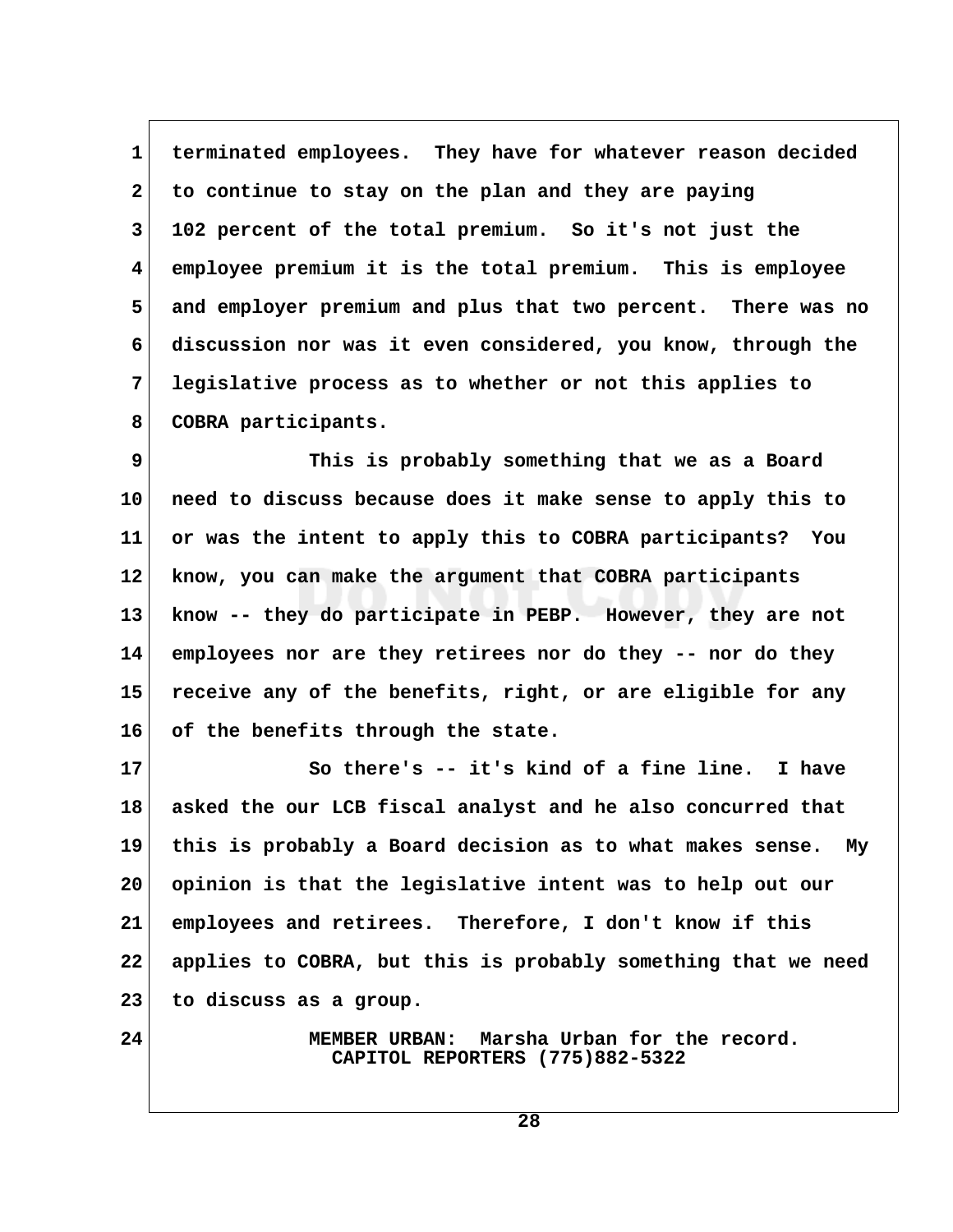**1 When you say participant, if someone has 2 dependents when you have that holiday, they have their 3 monthly premium is set in one lump would they then separate 4 that out and just give the participant or would it also 5 include their dependents? 6 MS. RICH: For the record Laura Rich. 7 No. So it is -- yes, it is 100 percent based on 8 tier. So if they are in the employee plus family tier they 9 get and they are paying whatever that -- that premium is that 10 month they are not paying it. Does that make sense? 11 MEMBER URBAN: Yes, it does. Marsha Urban for 12 the record. Thank you. 13 MEMBER KRUPP: Jennifer Krupp for the record. 14 I had a quick question regarding the COBRA 15 population. You said it was a small population but how small 16 is that population? 17 MS. RICH: I think last time that we checked -- 18 Laura Rich for the record. 19 Last time we checked it was somewhere around 20 80ish so it's a small -- it's a small number. 21 MEMBER KRUPP: My other thing -- Jennifer Krupp 22 for the record. 23 That I want to point out too that it might be 24 helpful for Board members to take into consideration if under CAPITOL REPORTERS (775)882-5322**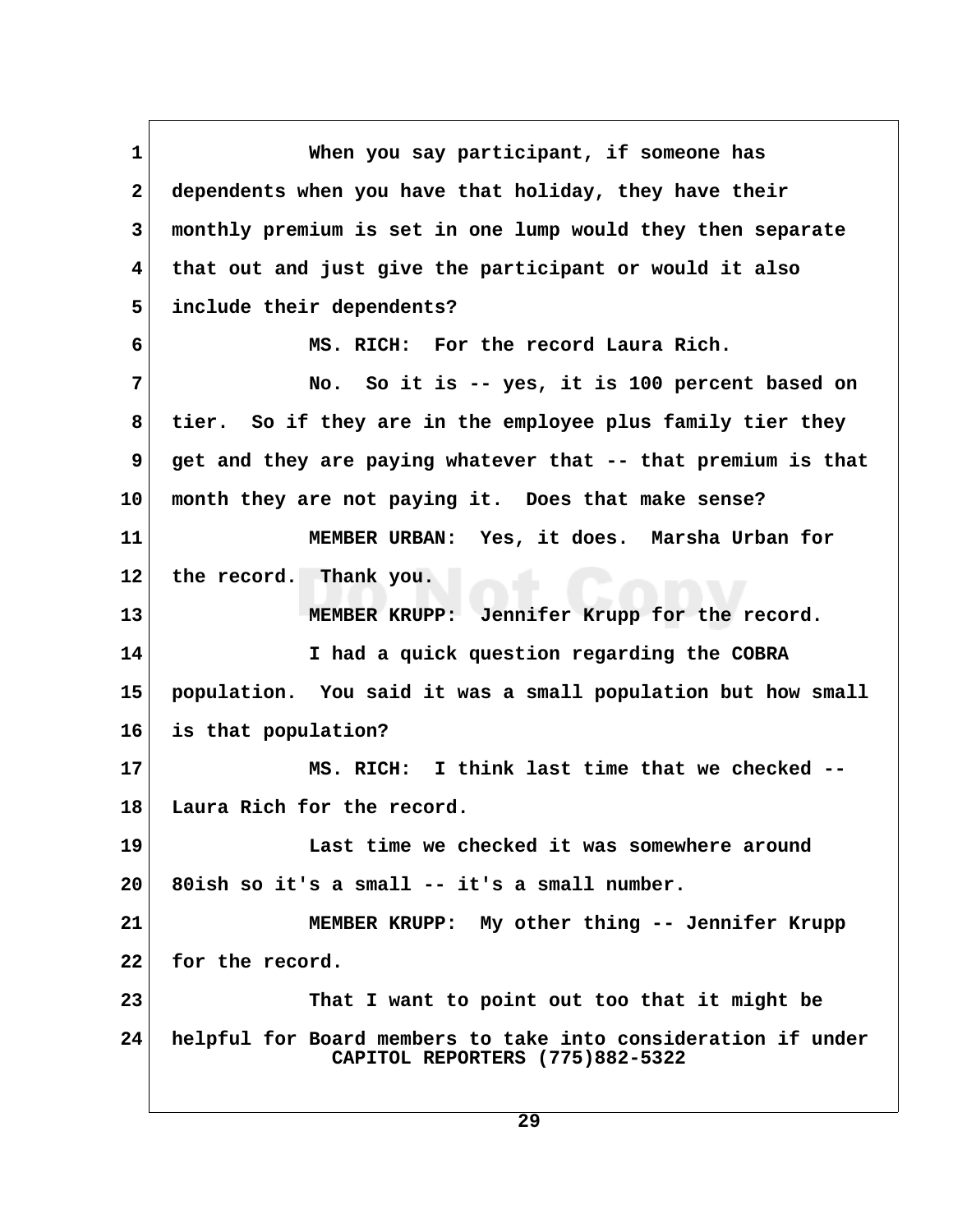**1 COBRA it's subsidized 100 percent through September 30th so 2 when making decision we may want to factor that in in terms 3 of what month to offer the premium holiday, if we would like 4 to continue subsidizing COBRA beneficiary, so just 5 information to put on the record. 6 MS. RICH: And that is also just for 7 clarification for PEBP, there are some -- there are some 8 folks that have qualified for this benefit through -- through** 9 the stimulus funding. However, the only way to qualify for **10 it is you have had to -- you've had to -- you've had to have 11 lost your job through either a layoff or a termination. If 12 you quit then they are not eligible for that. And so not 13 everyone who has COBRA is eligible for this benefit. 14 MEMBER KRUPP: Jennifer Krupp for the record. 15 Thank you for that additional information. 16 MEMBER VERDUCCI: Tom Verducci for the record. 17 I wanted to thank Marsha and Don for their 18 service also. Don, I'm going to especially miss you. You've 19 been a solid, practical voice, and you've listened very well 20 to the needs of the participants. I'm going to truly miss 21 not having you at the meetings. 22 But I did want to ask a question on the 23 restoration of the HRA contributions from 11 to \$13. And my 24 question is to Laura, with the -- I believe there was a CAPITOL REPORTERS (775)882-5322**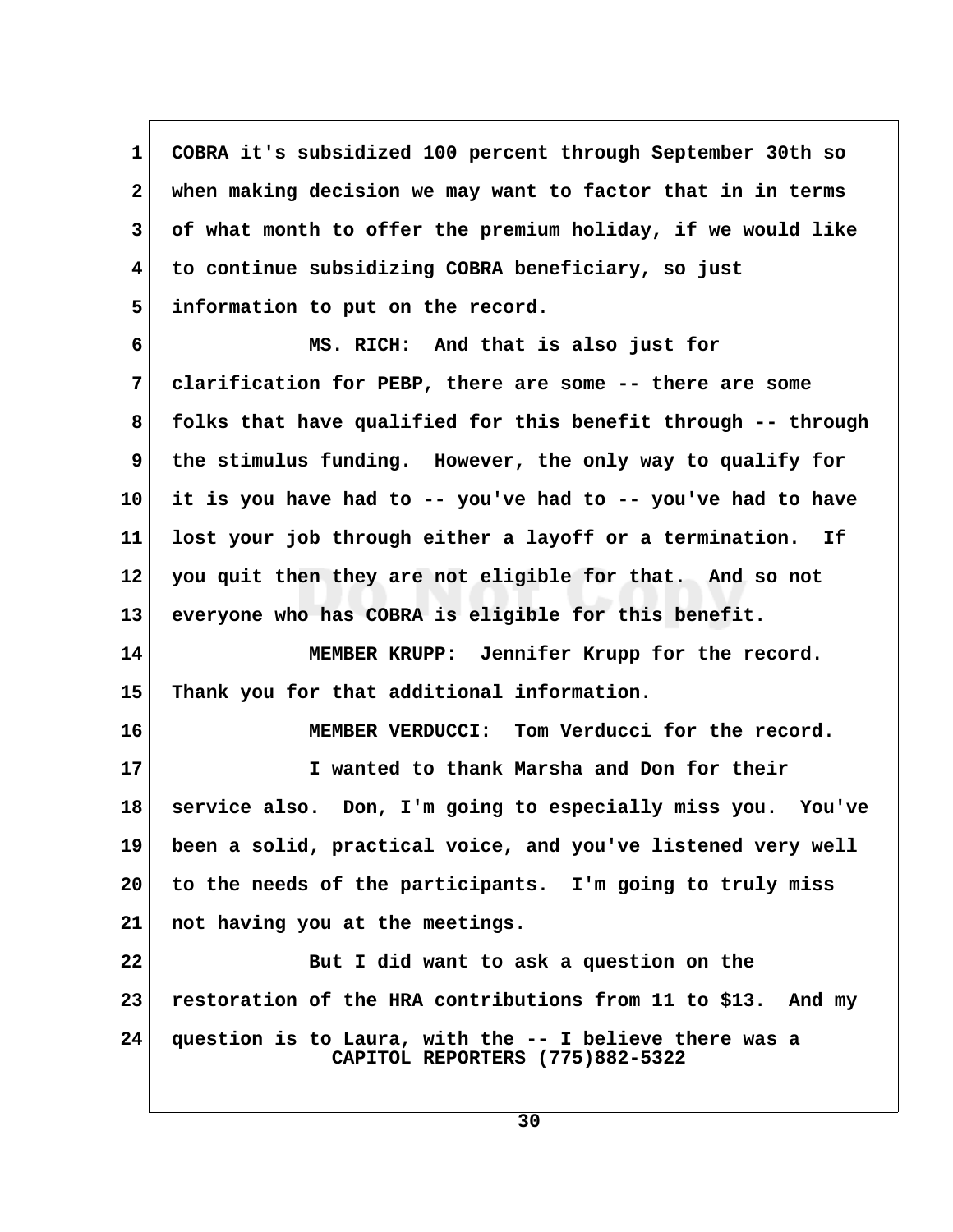**1 policy change and there was changes to the NRS that the 2 excess reserve differential cash could only come from one 3 time payments and not recurring. So is this a recurring type 4 of expense or is it considered one time and what is the 5 rationale in terms of making it a recurring if indeed it is. 6 MS. RICH: So Laura Rich for the record. 7 I believe, Mr. Verducci, what you are referring 8 to was, is Board policy, not in the NRS. We had discussed 9 this as part of the Board policies that there's a desire to 10 not fund ongoing costs with reserves, excess reserves. 11 When it comes to the legislature they can do what 12 they please and so they -- this was a decision that was made 13 by the legislature during our budget process and during our 14 budget hearing and they -- the decision was made to -- to 15 fund that benefit through the -- by absorbing it through 16 excess cash. 17 MEMBER VERDUCCI: Okay. Because I do recall we 18 were corrected in the past by the legislature for doing this. 19 So I just wanted to point that out to make sure that we're 20 not continuing to do anything incorrectly. 21 MEMBER KELLEY: Michelle Kelley for the record, 22 Chair Freed. 23 CHAIRWOMAN FREED: Sure. Go ahead, please. 24 MEMBER KELLEY: Executive Officer Rich, I just CAPITOL REPORTERS (775)882-5322**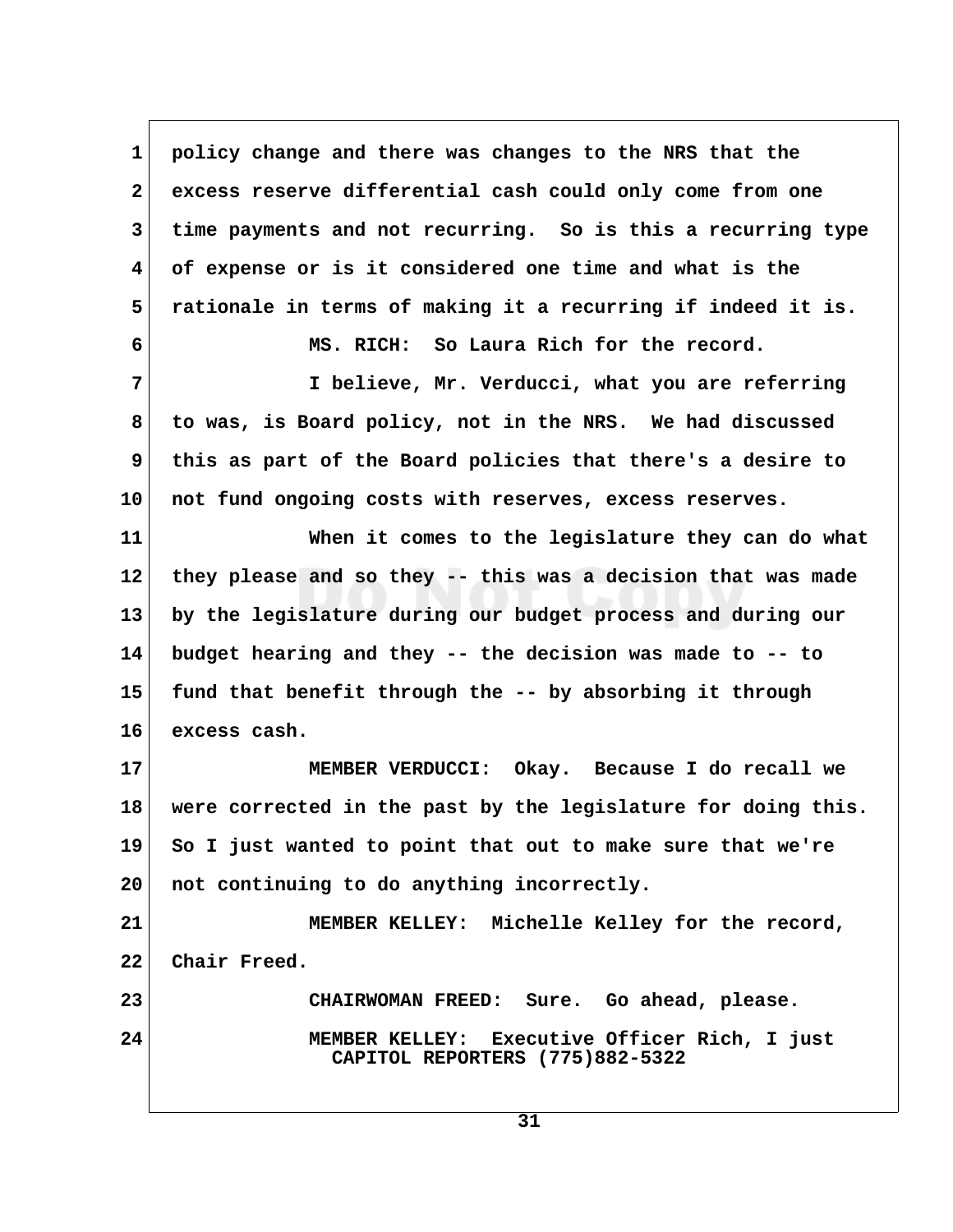**1 have a question regarding the COBRA piece as well. So I'm 2 just wondering, so the \$6,000,000 that was funded through 3 general funds, from your question I'm assuming, perhaps 4 incorrectly, that they did not fund this premium holiday for 5 COBRA recipients; is that correct? 6 MS. RICH: Laura Rich for the record. 7 They had asked for a cost estimate and when we 8 gave them the cost estimate we did not include COBRA in that. 9 However, because it's such a small number of, either such a 10 small number of COBRA participants it's only a couple of 11 hundred thousand dollars. 12 That being said, I'm looking at the COBRA 13 premiums right now and they can go, you know, depending on if 14 you're on an employee plus family tier, you're above, you 15 know, almost at \$2,200 on, you know, in certain plans. 16 So there's -- there's definitely a -- you're 17 funding -- if we choose to fund, cover the COBRA participants 18 we are funding them at much much higher levels than we would 19 be for the typical state employee and retiree. 20 MEMBER KELLEY: Okay. Just a follow-up then on 21 what Member Krupp had asked, so, or had reminded us. Can you 22 talk a little bit about the COBRA subsidy that's covered for 23 people who have lost their job because of the pandemic. How 24 long has that been in place because obviously that's a CAPITOL REPORTERS (775)882-5322**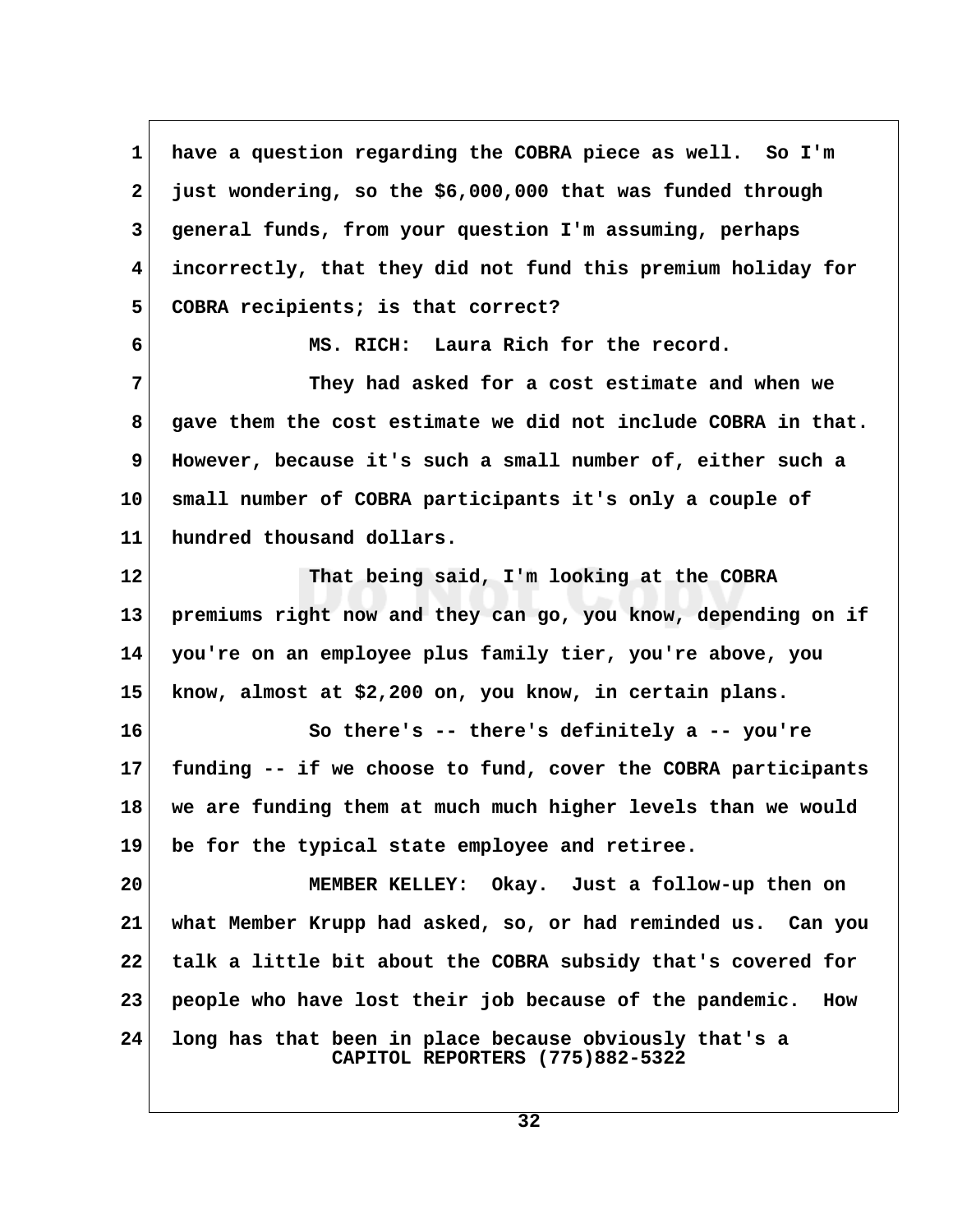1 significant benefit.

 **2 MS. RICH: Sure. Laura Rich for the record. 3 So this was part of the federal stimulus that 4 basically if you have lost your job involuntarily, so this 5 does not cover like I said if you voluntarily leave your job 6 you do not qualify for this. But if you have involuntarily 7 lost your job either through position elimination or a layoff 8 or even if you have been involuntarily terminated it is -- it 9 allows for 100 percent -- a 100 percent subsidy coverage 10 through COBRA from April 1st to, all the way through 11 September. 12 We are still working it out through the 13 Governor's Finance Office because the way the language is 14 written the way that you receive a -- a -- the reimbursement 15 from the federal government is through a Medicare tax credit. 16 Well, PEBP does not -- there's -- there's a -- 17 there's a complexity there because how does PEBP eventually 18 if we are absorbing this cost, how does PEBP get that money 19 back through, you know, because we are not -- we're not 20 obviously paying the Medicare tax credit. On top of that 21 it's even more complex because we have different pay centers. 22 So for example, you know, someone, we worked it 23 out to a degree with central payroll where we can move money 24 around and likely through work programs, through IFC will CAPITOL REPORTERS (775)882-5322**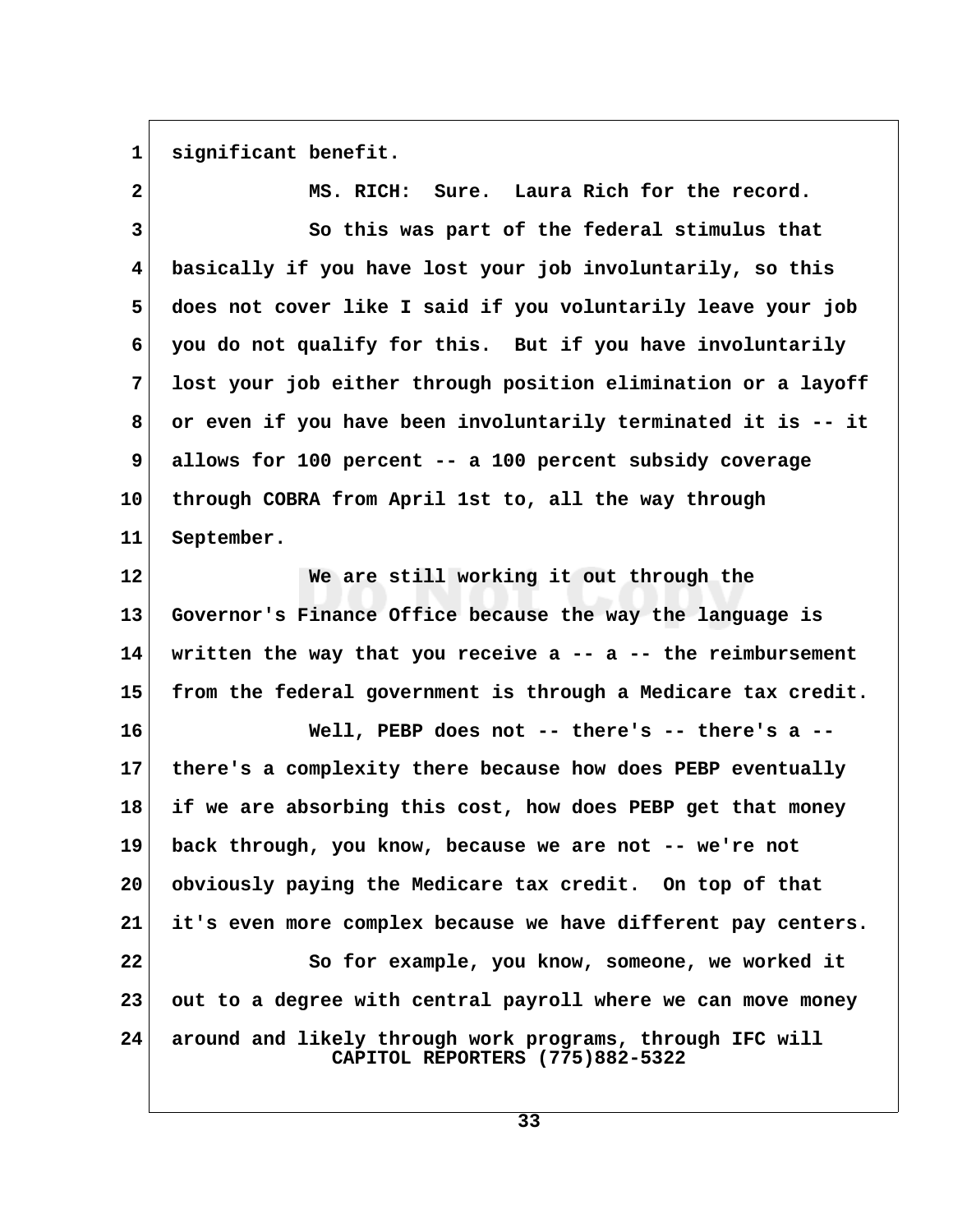**1 get, PEBP will be reimbursed for those costs. But we have 2 several people in the university system who have used this 3 benefit, and we're still trying to work out a plan for that. 4 So there's definitely some operational challenges to getting 5 that reimbursement. However, PEBP has made the -- the -- 6 made it easy on participants. We're just, we're giving them 7 that benefit today as of April 1st and figuring it out, you 8 know, behind the scenes through the different agencies on how 9 we're going to get reimbursed. Eventually, you know, we hope 10 that happens at some point but we're still working through 11 the -- the challenges on that. 12 MEMBER KELLEY: So this was a six-month period, 13 sorry, April 1, 2021 through September 30th, 2021, okay. 14 Okay. 15 And is there -- is there any -- so clearly you've 16 already differentiated between people who lost their jobs 17 because of the pandemic with the state and those who have 18 just moved on for whatever reason.** 19 So, Chair Freed, I wonder, I know there was also **20 some legislation passed because it was in the newspaper about 21 job restorations and the legislature passed or provided 22 money, right, to rehire many positions. So I'm wondering are 23 -- are the people we're talking about who are receiving this 24 subsidy because they lost their job in the pandemic are they CAPITOL REPORTERS (775)882-5322**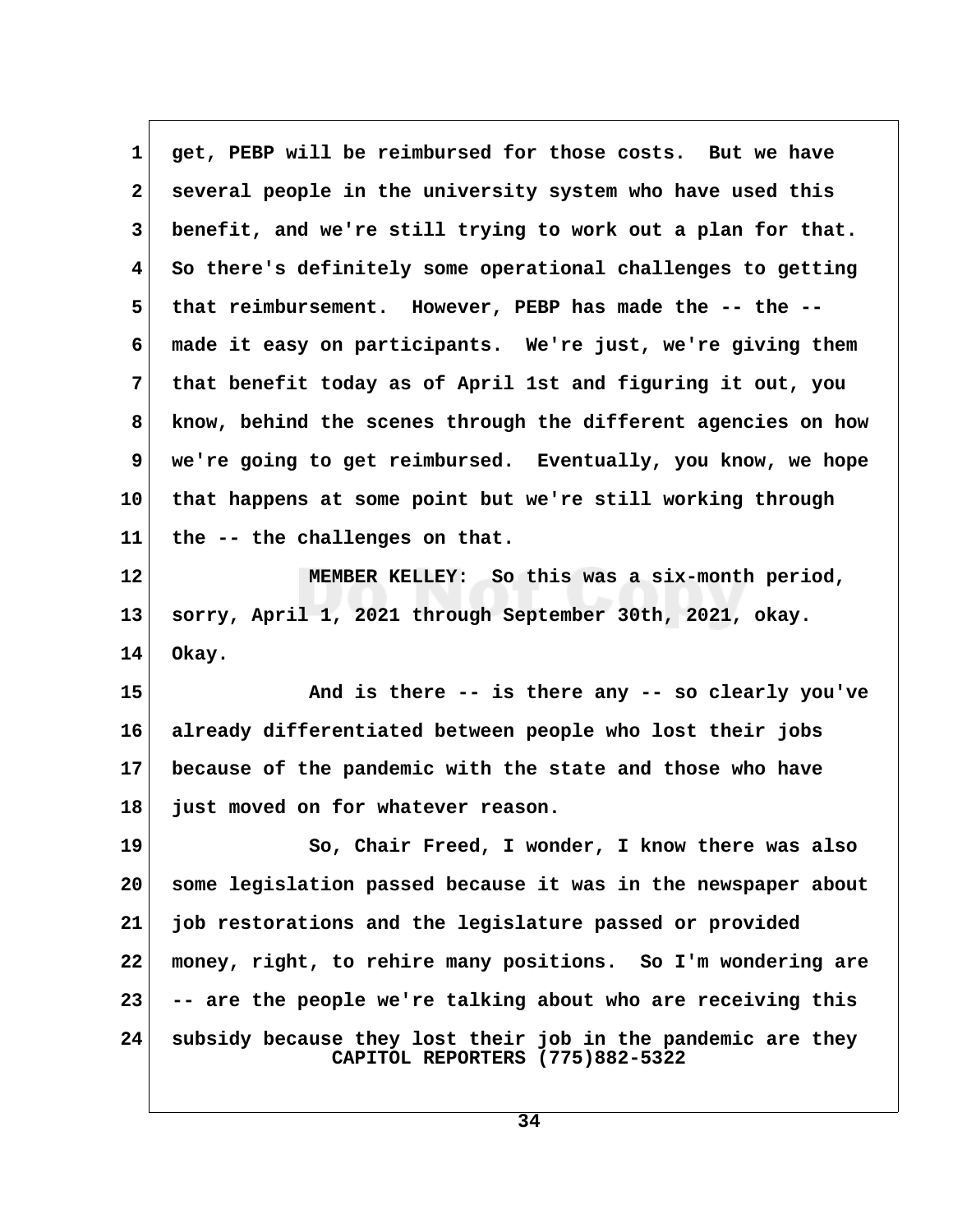| $\mathbf 1$     | likely to get their jobs back in some way, shape or form,                 |  |
|-----------------|---------------------------------------------------------------------------|--|
| $\mathbf{2}$    | last out, first back in or whatever the rule is?                          |  |
| 3               | CHAIRWOMAN FREED: Laura Freed for the record.                             |  |
| 4               | Yes, they are. I mean, you know, I can tell you                           |  |
| 5               | that, right, the use of, now I'm blanking whether it was CRF              |  |
| 6               | or ARP. I want to say it was CRF money, sorry, Coronavirus                |  |
| 7               | Relief Fund to restore positions slated for elimination to                |  |
| 8               | get them -- to get agencies through the upcoming biennium was             |  |
| 9               | approved in the budget process.                                           |  |
| 10              | And I think, you know, GFO and LCB staff work                             |  |
| 11              | very very hard to identify layoffs across the bureaucracy and             |  |
| 12              | undue them wherever they can. So the answer -- short answer               |  |
| 13              | to your question is yes.                                                  |  |
| 14              | MEMBER KELLEY: Okay. Thank you. And I think                               |  |
| 15              | with that that, you know, I feel comfortable that the                     |  |
| 16              | legislative -- the legislative vote specifically targeted                 |  |
| 17 <sub>2</sub> | this premium holiday to employees and retirees because of the             |  |
| 18              | pay cuts and there was no -- not much restoration. So I                   |  |
| 19              | think I'm comfortable and it sounds like the pandemic people              |  |
| 20              | have been handled separately, you know, people who lost their             |  |
| 21              | jobs because of that. So, you know, obviously, you know, we               |  |
| 22              | have to consider those. So but I feel comfortable excluding               |  |
| 23              | the COBRA population from a motion.                                       |  |
| 24              | <b>CHAIRWOMAN FREED:</b><br>Thank you.<br>CAPITOL REPORTERS (775)882-5322 |  |

 $\overline{\phantom{a}}$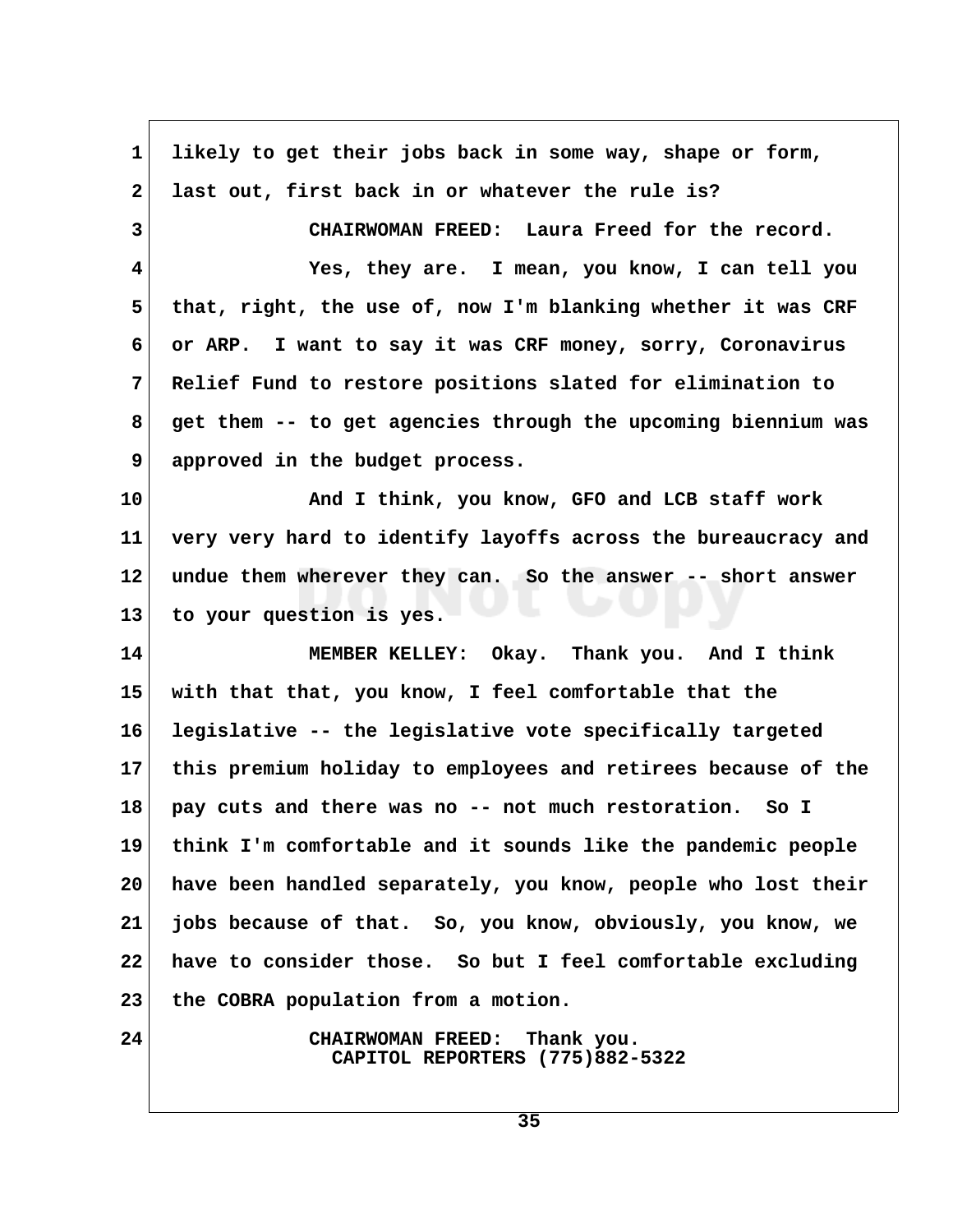1 MEMBER LINDLEY: Tim Lindley here.  **2 I just want to share a couple of comments and 3 things that I learned throughout the legislative process. Of 4 course, I'm a newer Board member learning how the budgeting 5 process works and legislative session. And I just want to 6 say at the beginning I was met with a, I think it was 7 12 percent cuts, and I've learned throughout the process that 8 that changed. It went down to six percent cuts in Governor's 9 recommendation, and over time it landed in to the legislature 10 who changed it again. 11 And so one thing I've learned is expect a lot of 12 change because what we do may not always be set in stone. 13 For example, the Medicare Exchange, HRA contribution went 14 from 11 to 13, and so it's been enlightening, and I 15 appreciate it. 16 And that ties into Don Bailey and Marsha Urban. 17 Sorry to see you go. I've learned a lot in my short time and 18 I've learned a lot from you, Marsha. I don't want to leave 19 you out of the loop, but I appreciate you educating me on how 20 you became a Board member and your position and how you were 21 not a member of a bargaining unit I believe. Correct me if 22 I'm wrong, of course, Ms. Urban, but I've learned and I 23 appreciate your insights and education. 24 The next thing I learned was the one-month CAPITOL REPORTERS (775)882-5322**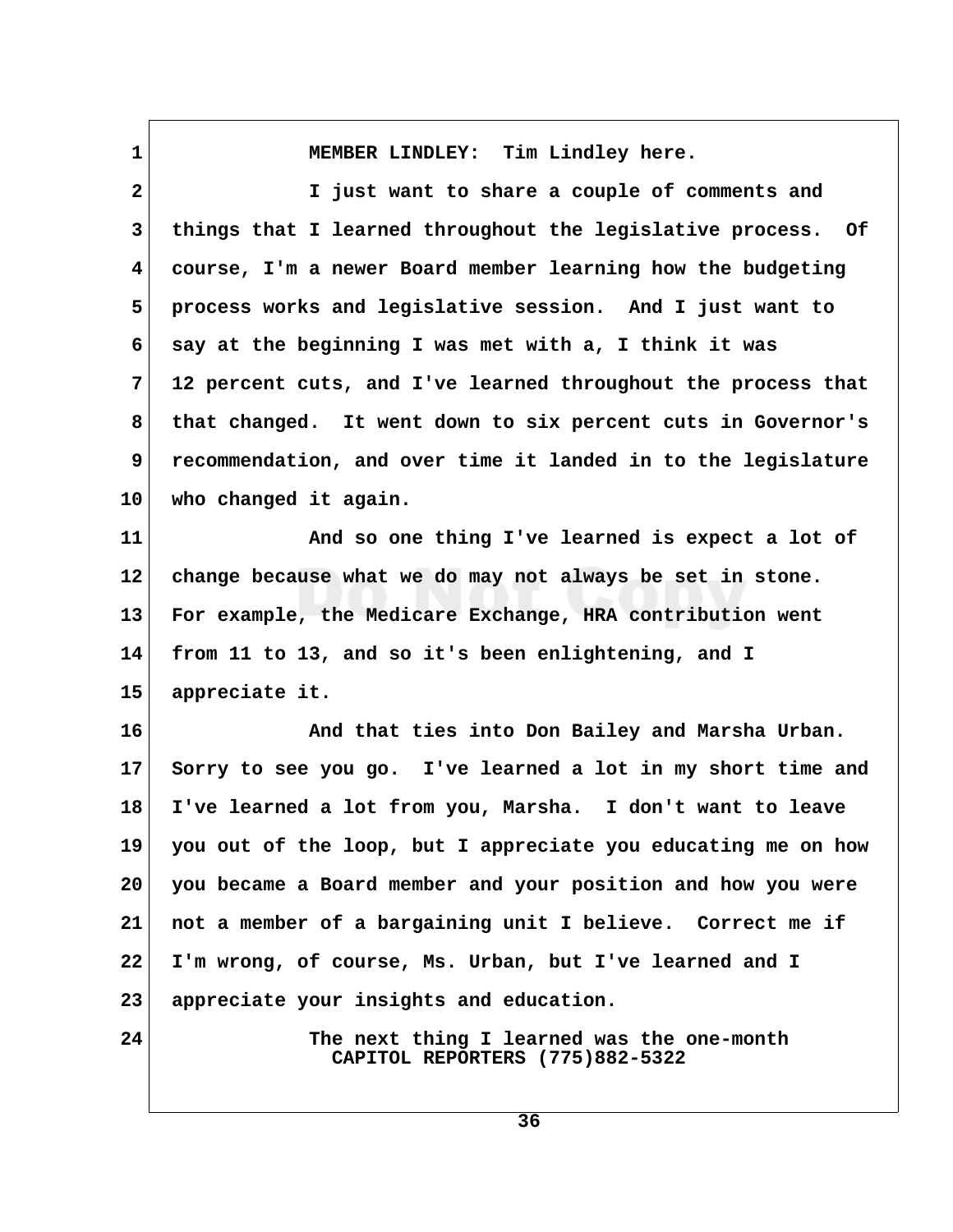| $\mathbf 1$    | premium holiday. I was listening to some public comment.                                       |  |
|----------------|------------------------------------------------------------------------------------------------|--|
| $\mathbf{2}$   | They were mad about how we didn't extend the open enrollment                                   |  |
| 3              | period or we didn't extend the plan year. And the one-month                                    |  |
| 4              | premium holiday came into effect because I remember watching                                   |  |
| 5              | the legislative session regarding that and they knew it was                                    |  |
| 6              | such an arduous task whereas there may have been                                               |  |
| $\overline{7}$ | miscommunication in the public comment. They said, oh, it's                                    |  |
| 8              | an easy switch, and watching the process it's not really an                                    |  |
| 9              | easy switch to extend open enrollment to do all of these                                       |  |
| 10             | things. So I just wanted to kind of address those things.                                      |  |
| 11             | The questions asked earlier before me I just                                                   |  |
| 12             | thought they were fantastic because I didn't think about                                       |  |
| 13             | those. And I would side with Michelle Kelley that I would                                      |  |
| 14             | motion -- I would support the motion to relieve active and                                     |  |
| 15             | retirees for the premium holiday.                                                              |  |
| 16             | But I appreciate the education I've learned for                                                |  |
| $17\,$         | this whole legislative session. I've learned quite a bit and                                   |  |
| 18             | everything changes. You know, it leaves our desk.<br>It goes                                   |  |
| 19             | to the Governor's desk and it goes to the legislative                                          |  |
| 20             | session, and nothing is set in stone until the legislature                                     |  |
| 21             | decides. So that wraps up my comments. I appreciate it.                                        |  |
| 22             | Thank you very much.                                                                           |  |
| 23             | Oh, the premium holiday, I would probably lean                                                 |  |
| 24             | towards November or December, Christmastime. That's just my<br>CAPITOL REPORTERS (775)882-5322 |  |

 $\sqrt{ }$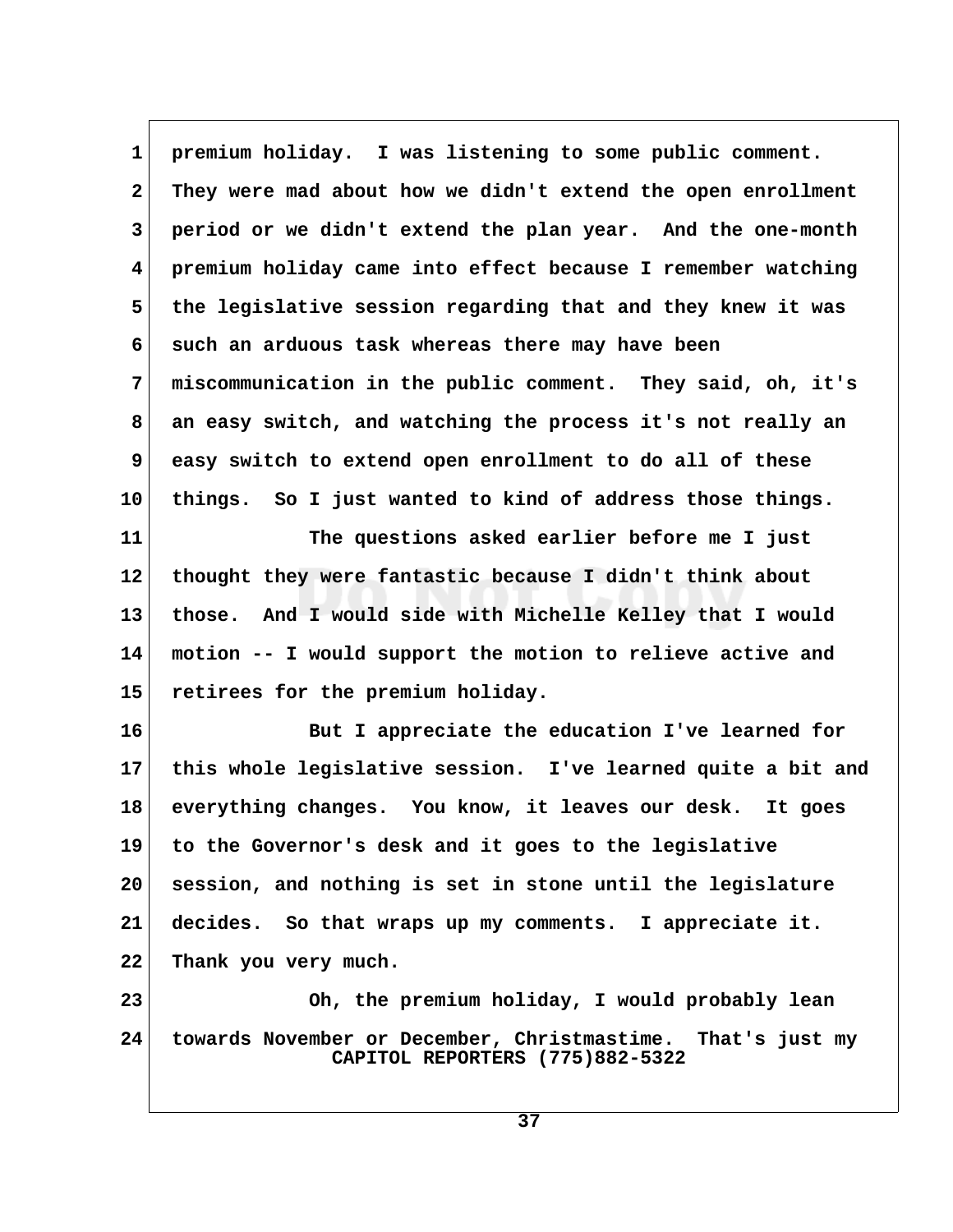**1 opinion. But, of course, that goes before the January 1st, 2 2022 implementation of the new eligibility and enrollment 3 system, but I just wanted to put that out there. Thank you. 4 CHAIRWOMAN FREED: Okay. Thank you. 5 Okay. So, Board members, as you chime in on the 6 action for the premium holiday to cover COBRA participants or 7 not, would you please give me your sense for what month as 8 Mr. Lindley has. For myself I would just say not August 9 because I would like to be well clear of the fiscal year end 10 closing process with the controller's office and they don't 11 actually stop processing transactions in the system until 12 August 31st. So I would say probably just -- just because I 13 know that PEBP has some work to do to close out every fiscal 14 year I would say not August, but that's my feeling. 15 MEMBER VERDUCCI: Tom Verducci for the record. 16 I like November the best. If we wait until 17 December there is issues with vacations, holidays and it 18 pushes the last minute, and I do think November would be the 19 appropriate month in my opinion. 20 MS. AIELLO: This is Betsey. 21 And I would just like to ask PEBP because they 22 suggested August which I can understand Laura saying let's 23 not do that, September and October and they avoided November. 24 So I don't know if there's some issues logistically that make CAPITOL REPORTERS (775)882-5322**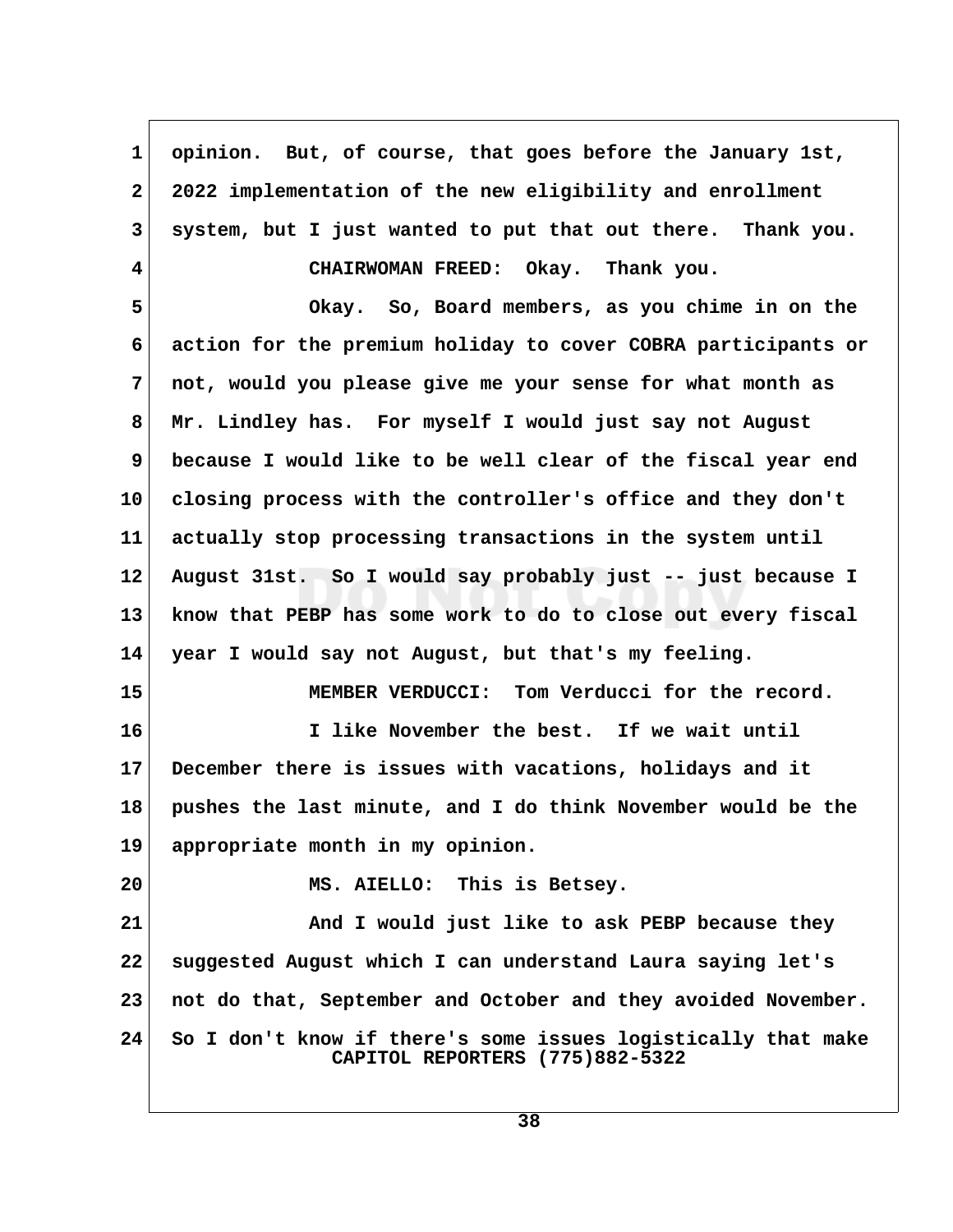**1 November harder for them and we should look at September or 2 October as the benefits the same but for ease of operations. 3 MS. RICH: So this is Laura Rich. 4 You're right, Betsey. November is pushing that 5 timeline. Originally I did have November in here, and then 6 my staff said wait. Wait. Wait. Don't do that just in 7 case. And so there's just, we want to reduce the amount of 8 risk. 9 Let's say something goes wrong and we have to 10 make adjustments and, you know, in payroll adjustments and 11 things like that. I mean, we hope nothing goes wrong but 12 let's say something does go wrong and we have to make 13 adjustments, then we're making adjustments during a time when 14 we're transitioning to a new vendor. And so that is why I -- 15 I'm thinking maybe October at the latest, so it sounds like 16 maybe September or October. 17 MEMBER AIELLO: And this is Betsey. 18 With that philosophy, Tim, maybe you could have 19 it for October for your Thanksgiving holiday purchases. 20 MEMBER LINDLEY: Just in time for Black Friday, 21 right. I like October too, Nevada's Nevada Family Day. 22 MEMBER VERDUCCI: Tom Verducci. 23 I'm good with October, and I do think we need to 24 lean on the PEBP staff for what's going to work best for the CAPITOL REPORTERS (775)882-5322**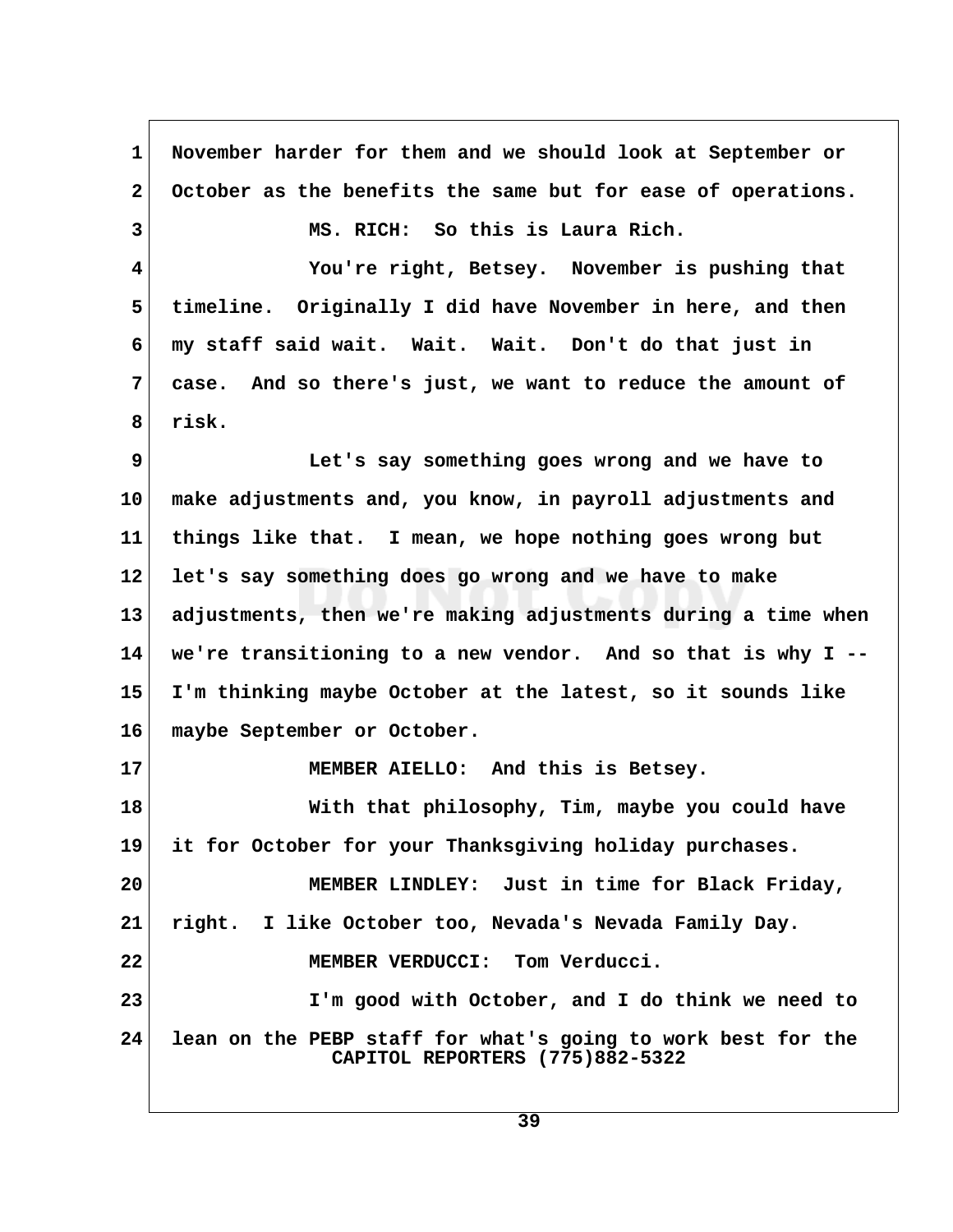**1 department as well.**

 **2 MEMBER URBAN: Marsha Urban for the record. 3 I agree with that. I want it closer to the 4 holiday so that you have money to buy Christmas gifts and me, 5 maybe giving me one. But if it works better for the staff in 6 October then that's the closest we can go to the shopping 7 time then that works for me. 8 CHAIRWOMAN FREED: Well, okay, ladies and 9 gentlemen, I feel a motion coming on. Does -- would someone 10 like to make a motion regarding the month of the premium 11 holiday for 2021 and 2022, as well as whether to cover our 12 COBRA participants or not. Excuse me. 13 MEMBER KELLEY: Michelle Kelley. Oh, sorry. 14 MEMBER URBAN: No, go ahead. 15 CHAIRWOMAN FREED: Go ahead, Michelle. 16 MEMBER KELLEY: Michelle Kelley here for the 17 record. 18 I'll make a motion that we direct PEBP staff to 19 extend the premium holiday to participants in the month of 20 October and that as part of this process that the premium 21 holiday be directed at active employees and retirees and 22 exclude the COBRA population. 23 CHAIRWOMAN FREED: Understood. 24 MEMBER URBAN: Marsha Urban for the record. I CAPITOL REPORTERS (775)882-5322**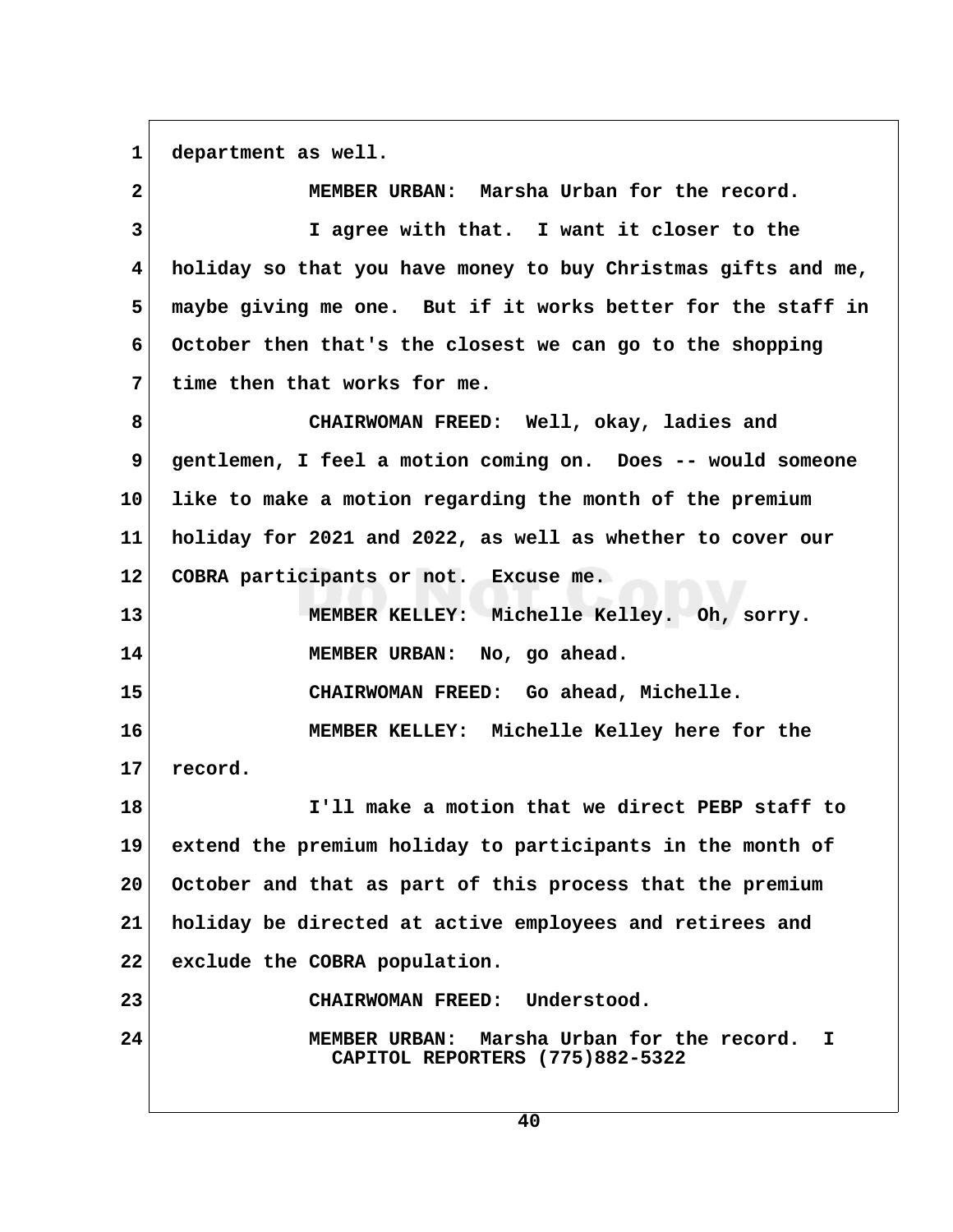**1 second. 2 CHAIRWOMAN FREED: All right, great. Thank you. 3 MEMBER URBAN: Sorry, Laura. 4 CHAIRWOMAN FREED: It's been moved and seconded 5 to offer the premium holiday in October 2021 and October 2022 6 and to make the premium holiday available to actives and 7 retirees. All those in favor signify by saying aye or waving 8 your hand in your little box. Any opposed say nay. 9** MEMBER KRUPP: Nay. **10 (The vote was in favor of the motion.) 11 MEMBER KRUPP: And the reason for that is while I 12 agree with keeping the premium holiday in October I would 13 like to see the subsidies expanded to our COBRA participants. 14 CHAIRWOMAN FREED: Okay. Thank you, Member 15 Krupp. I appreciate that. 16 All right. Motion carries. 17 Okay. You knew where I was going. Take it away. 18 MS. RICH: So Laura Rich for the record. 19 The next section is on the American Rescue Plan 20 Act. There's -- what I have included in the report is 21 outdated. So I'm just really going to talk about the 22 updates. So Senate Bill 461 was introduced during the final 23 days of the legislative session by the Senate Committee on 24 Finance, and what that bill does is it sets requirements for CAPITOL REPORTERS (775)882-5322**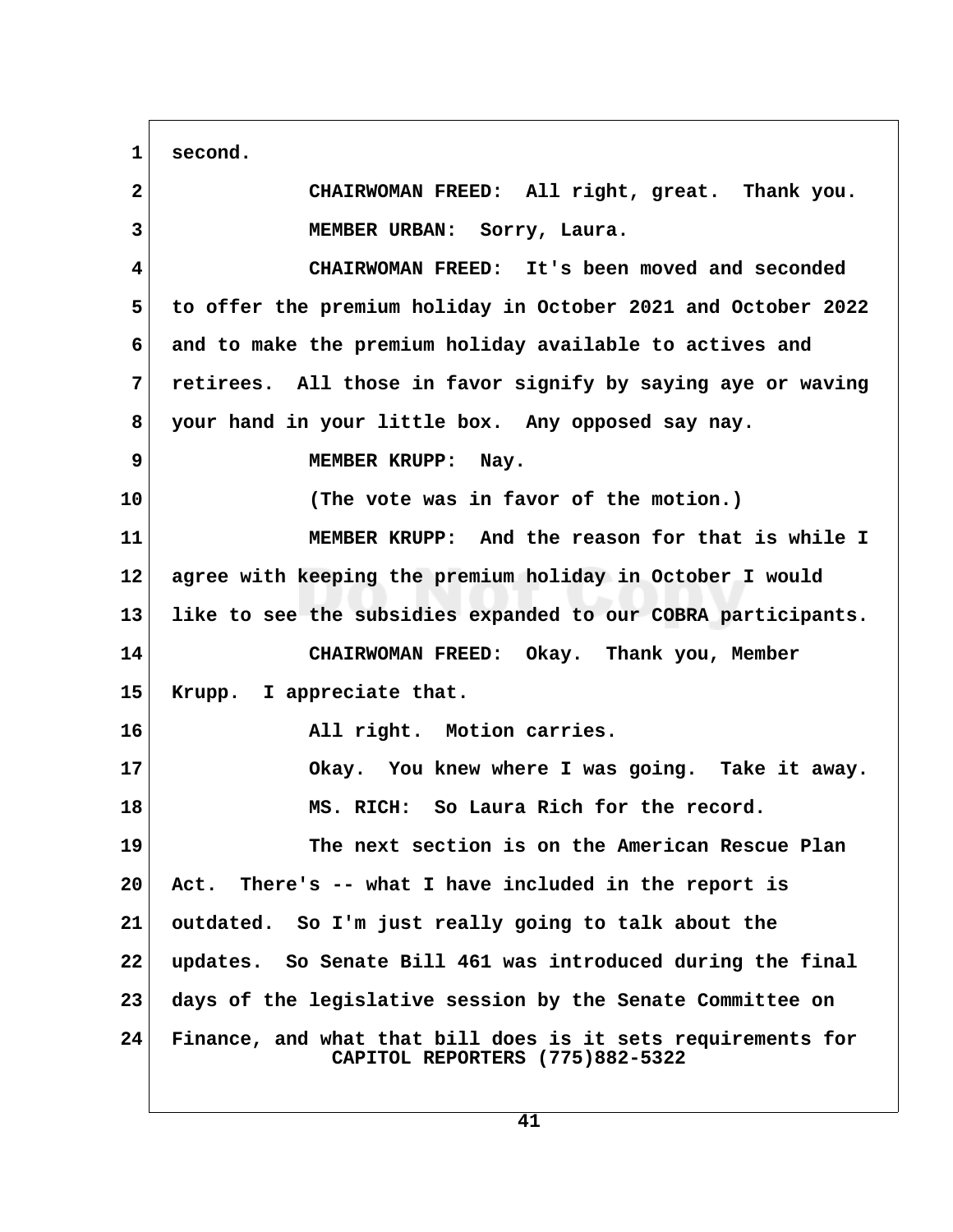**1 how the state will spend the 2.7 billion dollar that was 2 received through the American Rescue Plan. 3 So specifically the legislation addresses the 4 state's loss of revenue by allowing for a transfer of the 5 ARPA funds back to -- to fill the state's general fund. The 6 Governor's Finance Office is tasked with allocating these 7 funds and coordinating with state agencies to do this and 8 then receiving final approval through the Interim Finance 9 Committee. 10 So there's still a lot of questions up in the 11 air. This is not as simple as, hey, we're getting 12 2.7 billion dollars and we're going to be able to restore 13 budgets. That is the hope and intent, but there are a lot of 14 requirements to this funding and it's just not an open-ended 15 backfilling of budgets. 16 There's -- I don't have a lot of information on 17 this quite yet. There is still guidance that is trickling 18 in. I have spoken to the Governor's Finance Office and was 19 able to get, you know, some -- some information and some 20 direction. But they are still sifting through the guidance 21 and are still continuing to receive guidance consistently. 22 And so there's a lot of questions as to what falls under 23 this. What can we restore. What can we not restore.** 24 But what is important to highlight is that  **CAPITOL REPORTERS (775)882-5322**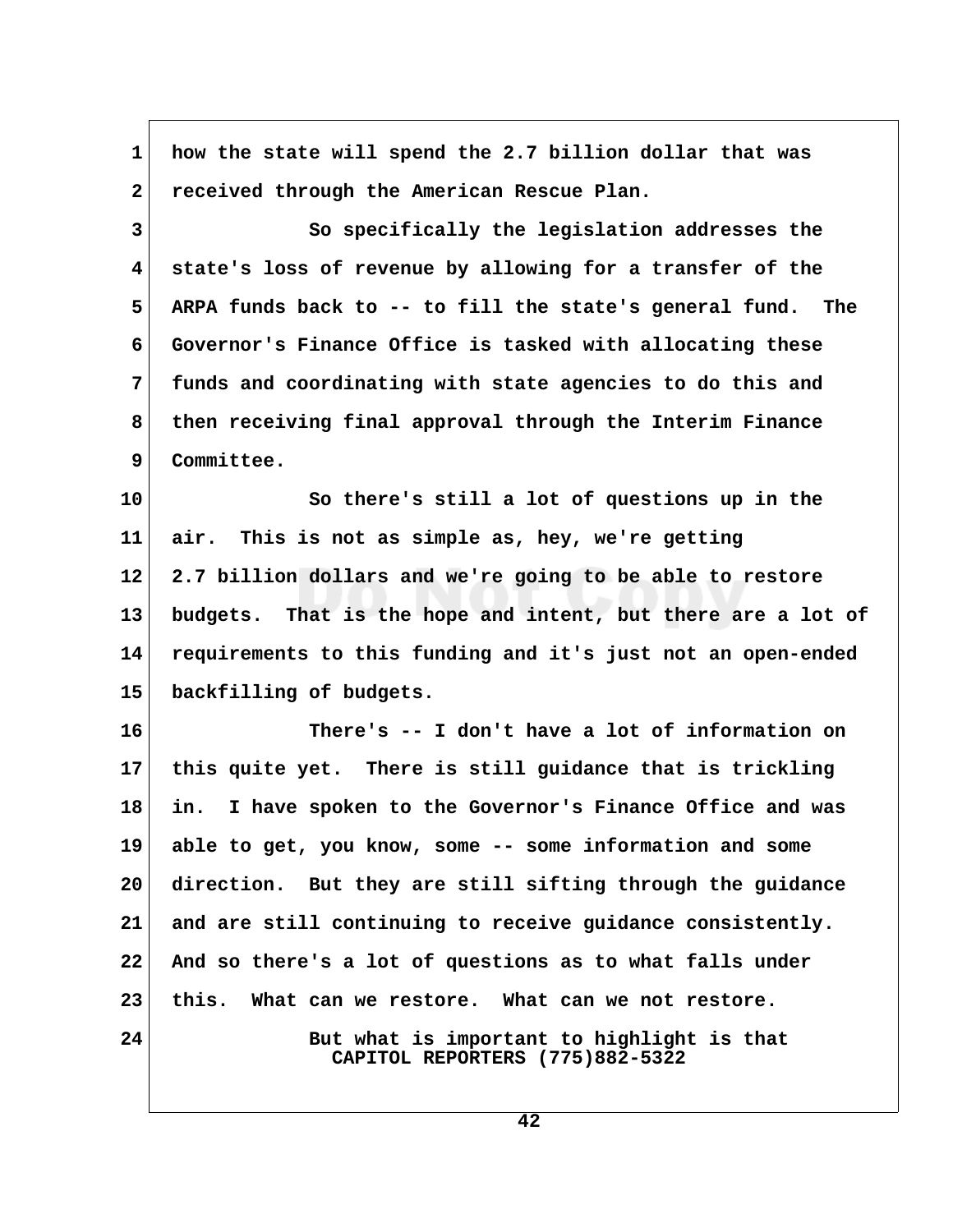1 there's this conception, especially through public comment  **2 that I just heard that this money can be used to simply 3 replenish agency budgets to match pre-pandemic budgets, and 4 that's just not the case. It does not work that way. PEBP 5 can't just ask for \$36,000,000 because that's what our budget 6 was cut by and then we reinstate benefits with those 7 \$36,000,000.**

 **8 There are -- the funds are restricted and they 9 must meet a plethora of criteria. That is why the state has 10 set up a system where agencies are allowed to submit proposed 11 funding ideas. And as I understand it that list is already 12 very long. I've heard that it's over 1,000 requests and 13 that's even after I think a couple of weeks ago. So it's 14 probably increased since then.**

**15 So GFO staff have to go through one by one and 16 verify if these requests even meet the criteria to, you know, 17 to be able to use this funding. So the second piece of this 18 is that the legislation requires states to identify lost 19 revenue that was specifically tied to the pandemic during the 20 calendar year. So we all know that we don't operate on a 21 calendar year. We operate on a fiscal year. So the state 22 isn't able to say, well, we cut budgets by X amount of 23 dollars so now we're going to return that to each agency 24 dollar for dollar. CAPITOL REPORTERS (775)882-5322**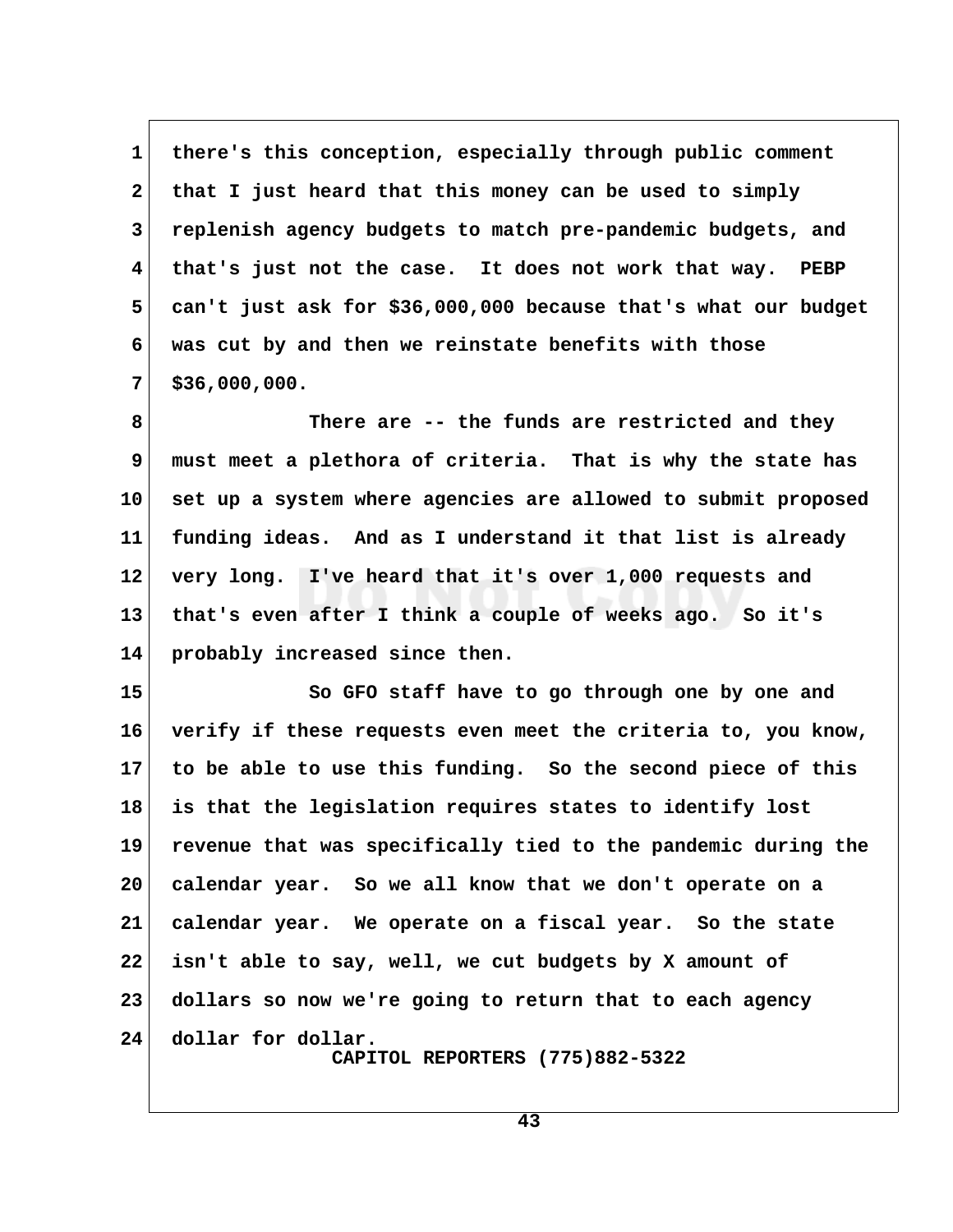1 Not only do they have to rework the methodolgy  **2 from the state fiscal year now to a calendar year but they 3 also have to go through and identify specific pandemic 4 related losses. So it may not match the total losses of, you 5 know, of the, what the budgets were reduced by.**

 **6 So one of the challenges to identifying 7 opportunity for these funds is that it is one time funding, 8 it really is. It's one time funding. If we receive these 9 funds it is for essentially one year in fiscal year '23 or 10 plan year '23 and it won't cover ongoing costs to reinstate 11 of benefits.**

**12 So if we -- if we are able to identify a benefit 13 that we want to reinstate and that is then approved through 14 that process then we're reinstating it for a year and that is 15 it. We have no assurance that that benefit then can continue 16 in FY24 and '25.**

17 So we -- we don't know what the budget directives **18 are going to look like next biennium but considering that 19 there was legislation passed that gives education first dibs 20 on any new revenue. I don't know if we can assume that 21 agencies are going to return to pre pandemic budget levels. 22 So that's going to be a challenge, identifying basically what 23 benefits fall under this -- you know, what benefits would 24 meet the criteria because, again, it has to be tied CAPITOL REPORTERS (775)882-5322**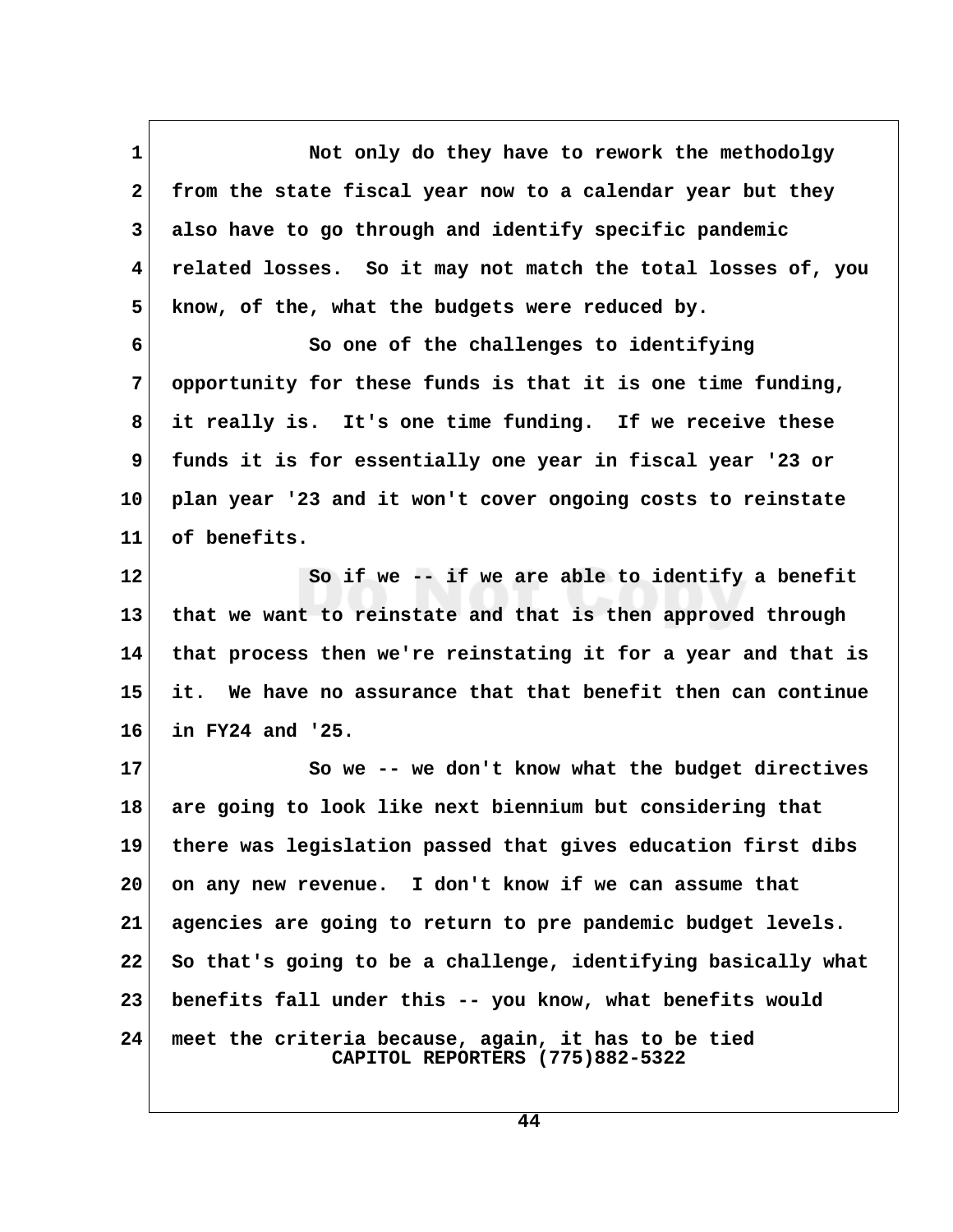1 100 percent to the pandemic.

 **2 And I'm -- I don't have the details on this. The 3 GFO is obviously the, they are probably much more subject 4 matter experts than I am on this. So I don't know exactly 5 what the criteria is but I do know that you have to tie the 6 benefit or the way that you spend that money directly to the 7 pandemic. 8 So if we don't know in FY24 or '25 the next 9 biennium if we are going to be able to return to pre pandemic 10 budgets, which I am not confident we will be, any benefits 11 that get reinstated through the use of this fund will be 12 earned or use of this funding, we either have to accept the 13 fact that it's for one year only or be confident that we're**

**14 going to be able to fund it through, you know, through our 15 own established budget at the current budget levels.**

**16 Now, there was some discussion about excess cash, 17 differential cash. Yes, there is a significant bucket of 18 excess that -- that PEBP has accumulated over the last year 19 or through, you know, the last year and a half because of 20 COVID.**

**21 I will say that we had cautioned against touching 22 this because of the expected return of high utilization and 23 above and beyond the norm we are already seeing this. I have 24 in the last two months we have received, we call them EMR CAPITOL REPORTERS (775)882-5322**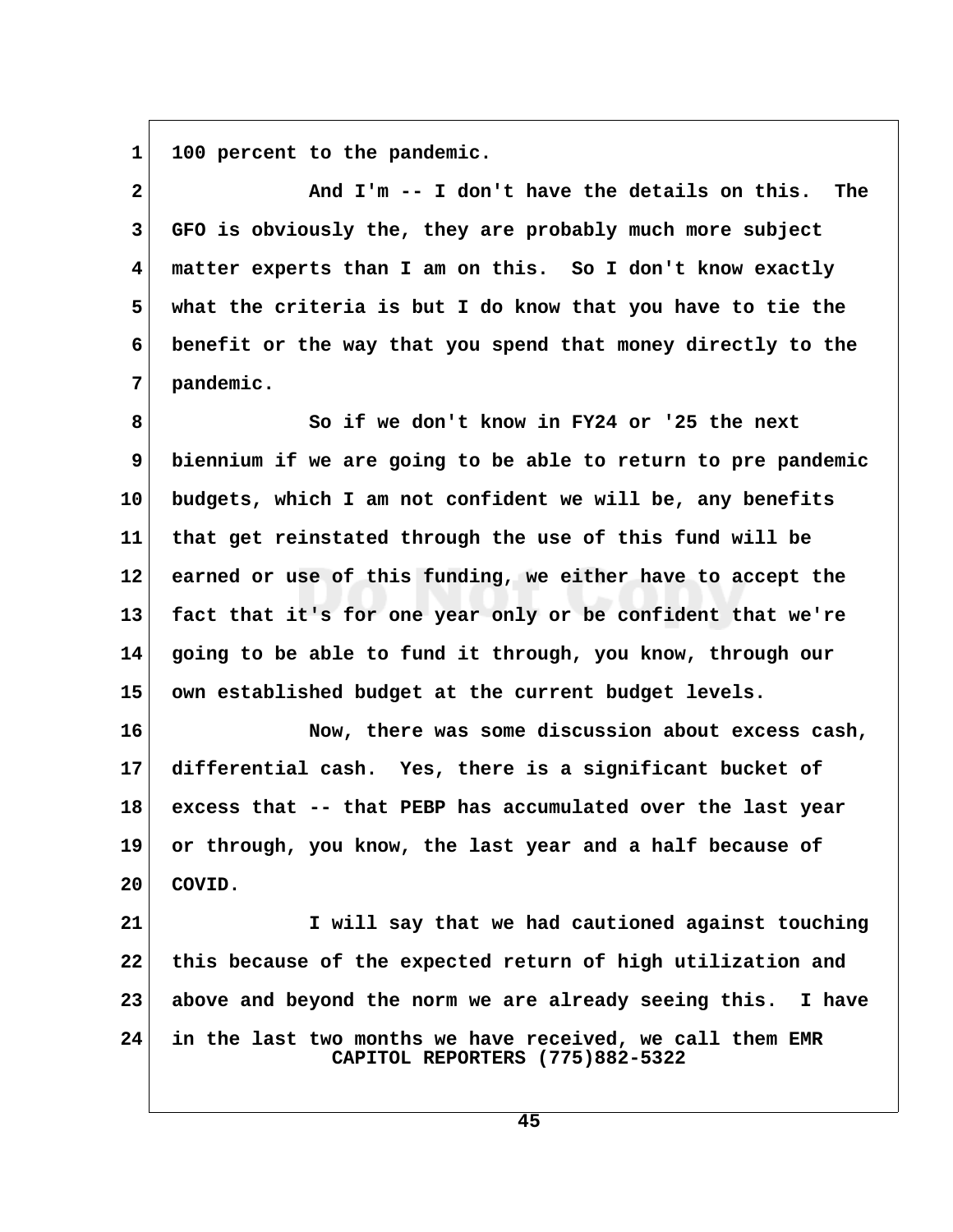**1 reports and basically they -- they highlight the experience** 2 month by month.

 **3 The loss ratios are very significant. They are 4 coming in. There's a lot of utilization. Costs have gone 5 up. If this continues we will use those reserves as 6 expected. Will we use all I don't know. Will we use all and 7 need more, maybe. We don't know this yet, but in the last 8 two months we are seeing that trend. If it continues we're 9 not going to have those -- that excess.**

**10 So, again, it's -- we have to be careful and we 11 have to be fiscally responsible with this. We have -- we do 12 have safety nets in our program to cover catastrophic cost. 13 But then again, remember, we do have to backfill those. So 14 eventually if we dip into those it comes back to haunt us the 15 next year in terms of rate increases and things like that.**

**16 So these are all things that we need to take into 17 consideration when thinking about and when planning for 18 the -- you know, how we would like to or request to receive 19 any of this, you know, potential funding. I hope to be able 20 to bring some ideas and opportunities to the Board at the 21 July Board meeting or at a minimum more information.**

**22 But in the meantime PEBP is going to work with 23 the Governor's Finance Office and the Governor's Office to 24 work through some of this and be able to identify the most CAPITOL REPORTERS (775)882-5322**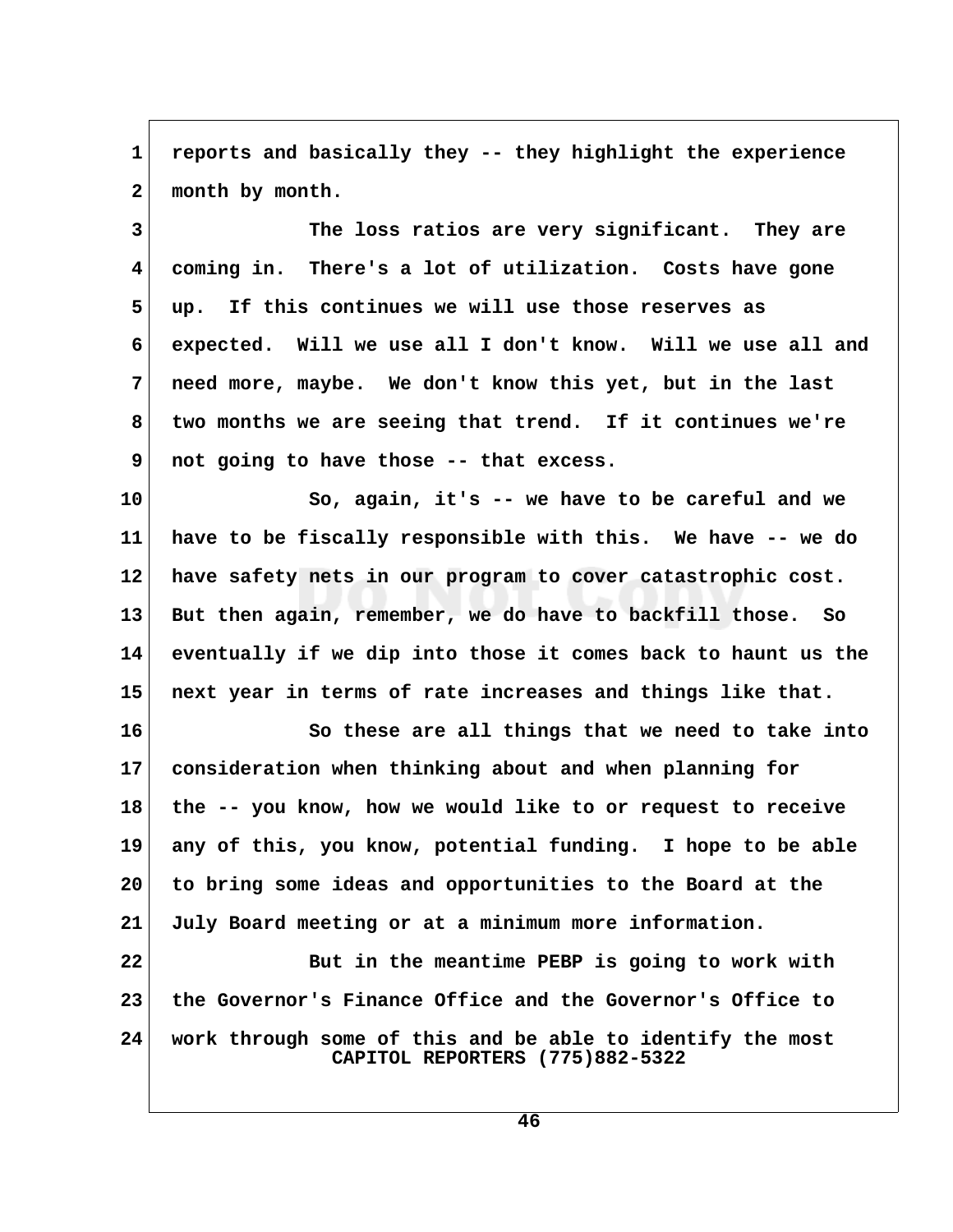| 1            | appropriate ways that PEBP can leverage any of these funds                     |  |
|--------------|--------------------------------------------------------------------------------|--|
| $\mathbf{2}$ | considering the challenges and all of the criteria we have.                    |  |
| 3            | So I know that's not the greatest news but, you                                |  |
| 4            | know, it's $-$ and it's $-$ there's a lot that is still                        |  |
| 5            | unanswered. But that's -- that's what we know so far. So I                     |  |
| 6            | will stop there for questions.                                                 |  |
| 7            | MEMBER AIELLO: Laura, may or, Chair Freed, may I                               |  |
| 8            | ask Laura a question. This is Betsey.                                          |  |
| 9            | CHAIRWOMAN FREED: Go ahead.                                                    |  |
| 10           | MEMBER AIELLO: Laura, you had said a lot of                                    |  |
| 11           | agencies have submitted requests for the money. I would                        |  |
| 12           | wonder if PEBP had submitted requests and if it was -- for me                  |  |
| 13           | I have a big hole in my heart for the disability plan. I                       |  |
| 14           | think it's been in PEBP for years and so I don't know. I was                   |  |
| 15           | wondering if we could add to the request list or if there was                  |  |
| 16           | a reason why we wouldn't do it, with the understanding it may                  |  |
| 17           | be only for one year but one year is one year. I don't know.                   |  |
| 18           | MEMBER URBAN: Marsha Urban for the record.                                     |  |
| 19           | Since I'm not going to be here when you make this                              |  |
| 20           | decision, I want to really push the fact that long-term                        |  |
| 21           | disability is essential for our state employees.<br>And I                      |  |
| 22           | agree, I want that -- I mean, even if like Betsey said it's                    |  |
| 23           | something that's really important, even if we can only do it                   |  |
| 24           | for one more year I think that's essential.<br>CAPITOL REPORTERS (775)882-5322 |  |

 $\Gamma$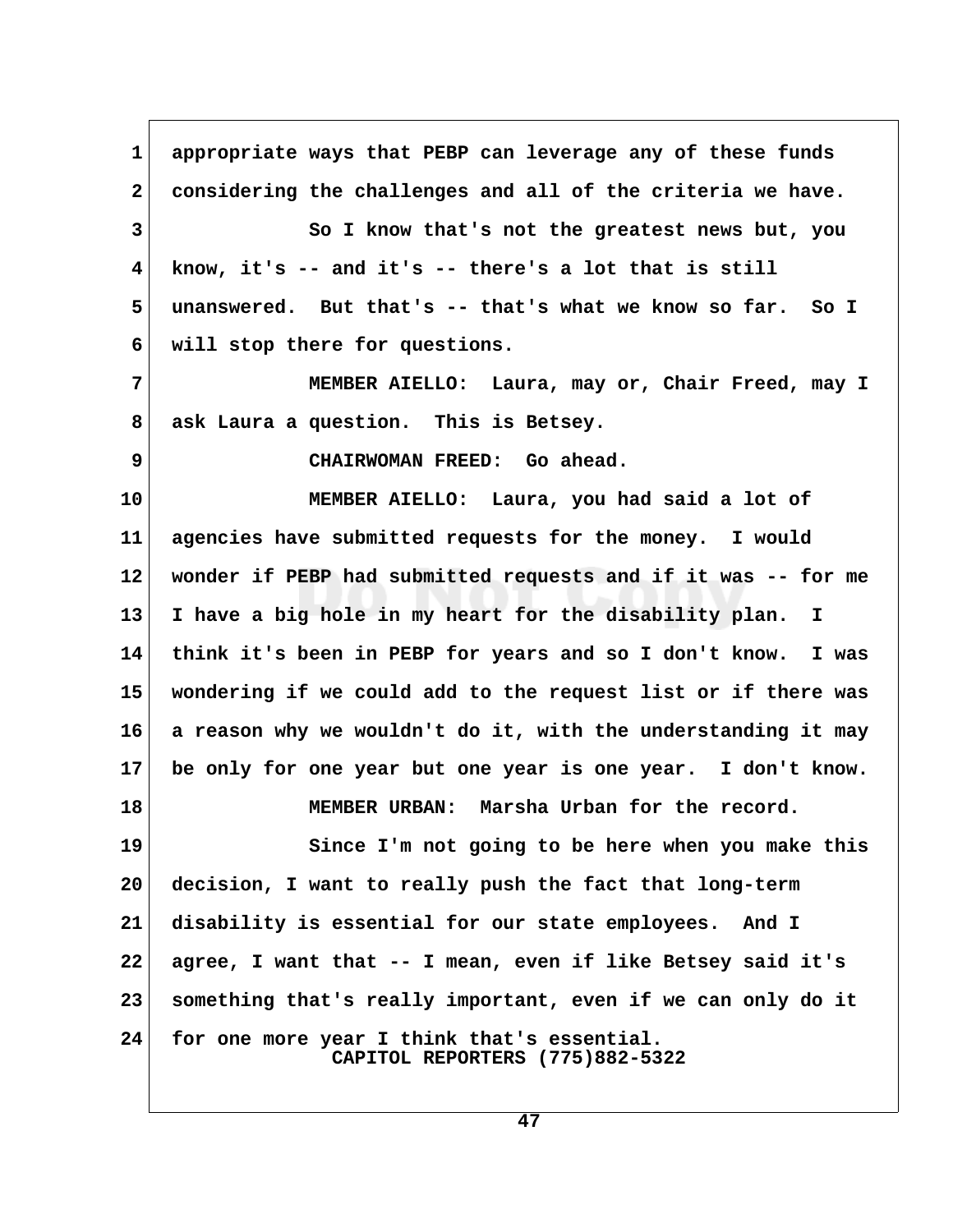**1 This Board did not want to cut long-term 2 disability. When we met, suggestions for cuts, that was not 3 cut and there's a reason for that. It is essential for 4 workers. 5 MS. RICH: So Laura Rich for the record. 6 This is actually one of the -- the topics that I 7 brought up in, you know, these conversations and it's -- it 8 ties back to the benefit has to meet the criteria from the 9** quidance received from the feds. **10 And while I don't know for sure and we didn't, 11 you know, get into obviously these were high level 12 discussions, you know, we didn't get into the details about 13 it, it could be that LTD is not considered a health -- a 14 health benefit or access to health -- health care. So it 15 could be that LTD does not meet the requirements, and I'm not 16 saying that it does not. I don't know the answer to that. 17 I'm just saying that there's a lot of complexity 18 in this and there's definitely the criteria is -- is still 19 it's -- there's a lot of criteria that it needs to meet and 20 this is what GFO is working through. So that will definitely 21 be something that is discussed, that is researched along with 22 a lot of other ideas. 23 But, again, we are in very early discussions on 24 this, and so I'm hoping to be able to bring back some ideas CAPITOL REPORTERS (775)882-5322**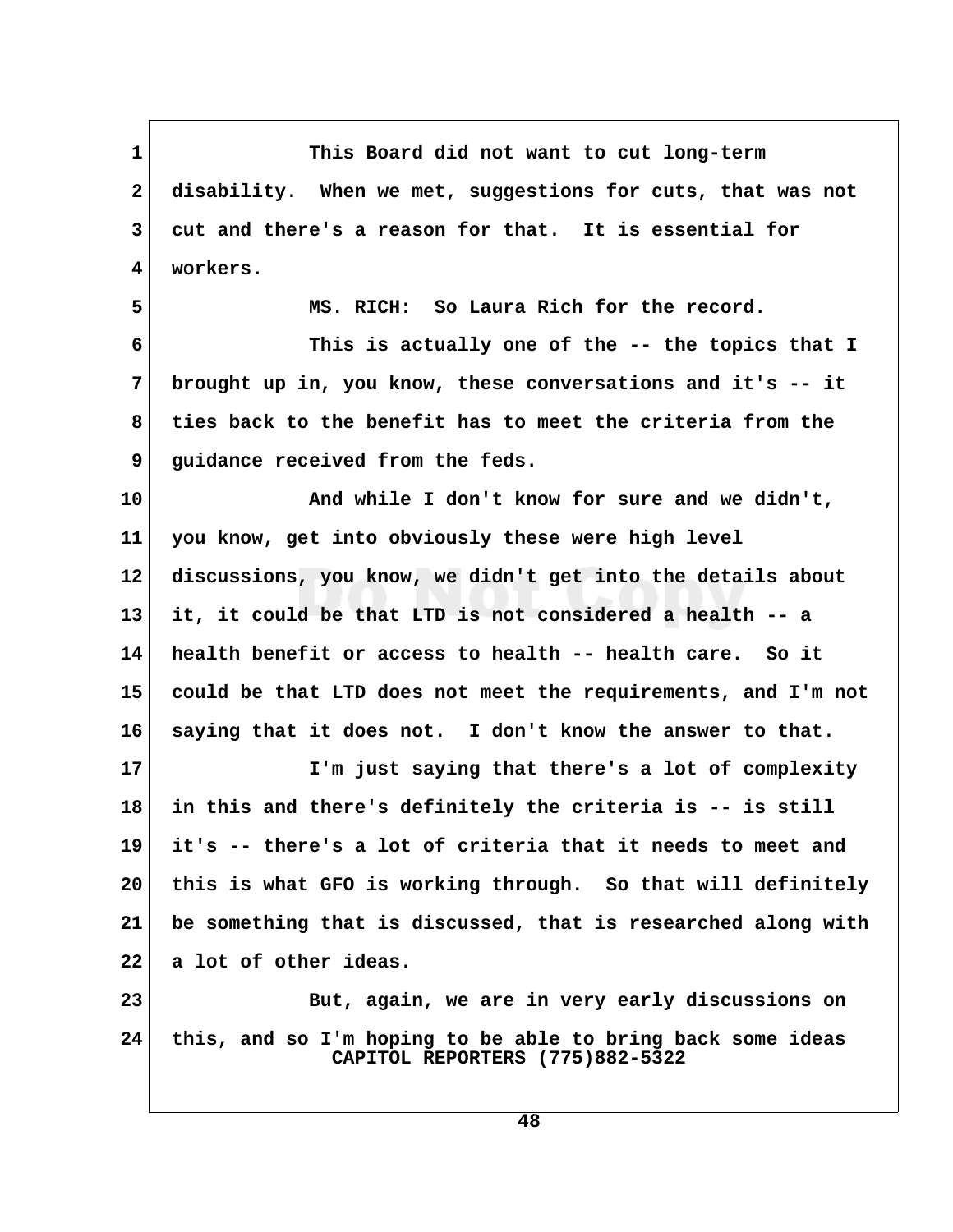1 and have that discussion in further detail in July. I had  **2 this conversation two days ago. So there's -- you know, 3 there's definitely -- there's a lot of detail we don't know 4 at this point.**

 **5 MEMBER URBAN: Thanks, Tim. I just want to make 6 two points. One, it can be drawn directly to COVID for 7 long-term disability because, one, we do not know the lasting 8 side effects of COVID. They are already talking about it 9 impacting heart and brain. And, number two, the stress 10 related in the last year between mental health and physical 11 health because, of course, stress is a huge impact on our -- 12 on our physical health. Those two things are COVID related 13 and both of them can, in fact, have someone have heart 14 attacks, whatever so that they have to go into disability. 15 So I think it's a direct line to COVID. 16 MEMBER LINDLEY: Tim Lindley here. 17 Remembering about a year ago we had to prioritize 18 types of cuts we had to do to benefits. Would this be 19 something the Board should prioritize? You know, we want to 20 restore this first and kind of prioritize what we want to 21 restore? Is that something the Board should do to help guide 22 the PEBP staff in their discussions with the GFO? 23 MS. RICH: For the record Laura Rich. 24 I'm trying to determine that because there's CAPITOL REPORTERS (775)882-5322**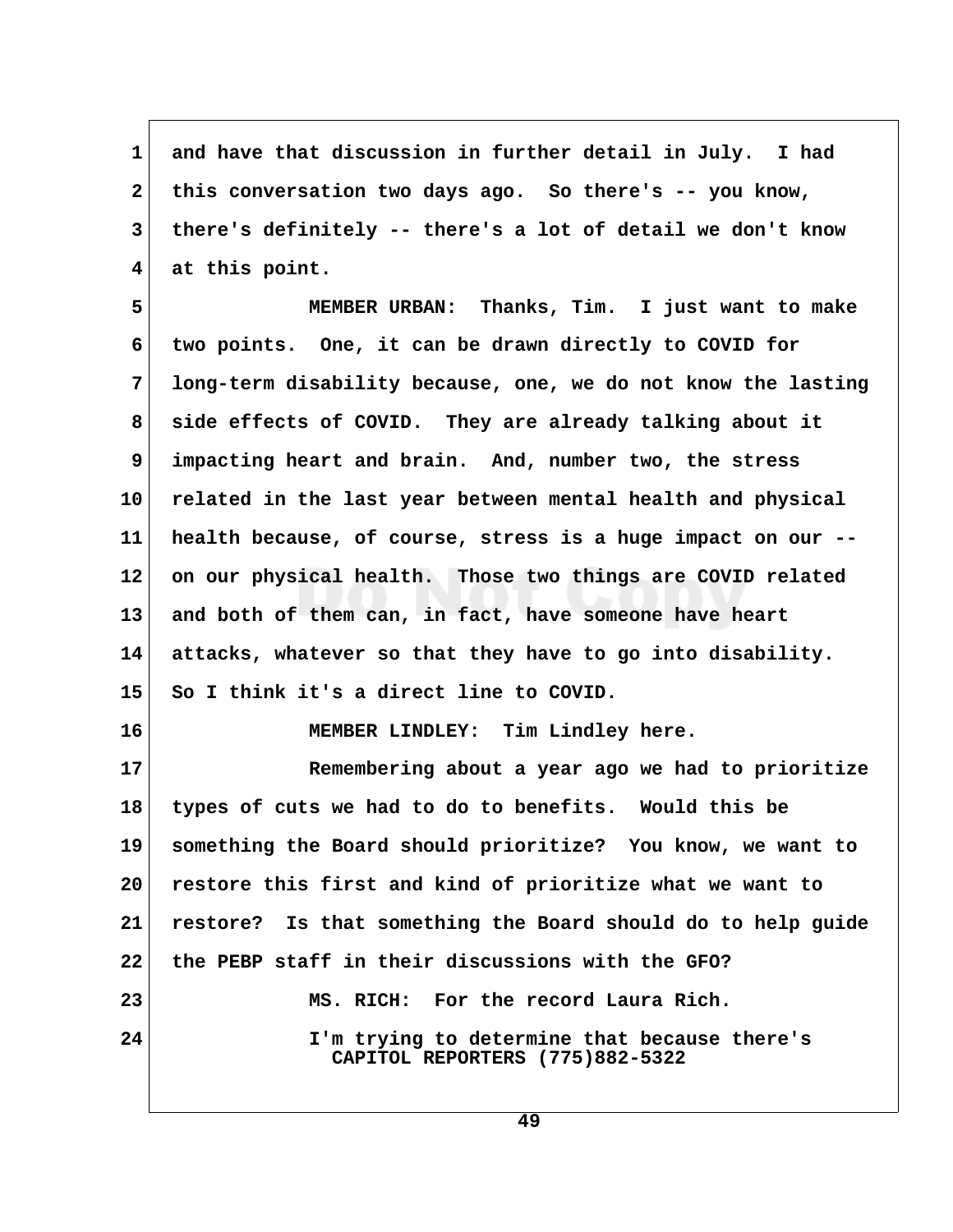**1 like -- like Ms. Urban just said, she believes that it can be 2 tied directly to the pandemic. Unfortunately PEBP doesn't 3 get to decide what is -- what meets that criteria and what 4 does not.**

**5** The GFO, the Governor's Office, they are going  **6 through and sifting out. They are the ones who have the 7 guidance. They are the ones who are not only figuring out 8 what meets the criteria but there's a lot of request, and so 9 they are also trying to prioritize, and there is in Senate 10 Bill 461 there is, you know, priority levels that are lined 11 out.**

**12 And so, again, there's not a lot of detail. I'm 13 going to try to work through some of this stuff between now 14 and our July Board meeting so that I can come back to the 15 Board with some, you know, ideas or even decisions, you know, 16 something that we can, you know, try to leverage these, 17 whatever is available to us.**

**18 A lot of it is going to depend on, you know, 19 conversations with the Governor's Office. What is it -- 20 where does PEBP fall in priority on the list, right. So 21 there's a lot of unknown right now and it's difficult to say 22 the Board is going to get to do, you know, A, B or C when 23 there's so many moving parts to this.**

**24 MEMBER VERDUCCI: Tom Verducci for the record. CAPITOL REPORTERS (775)882-5322**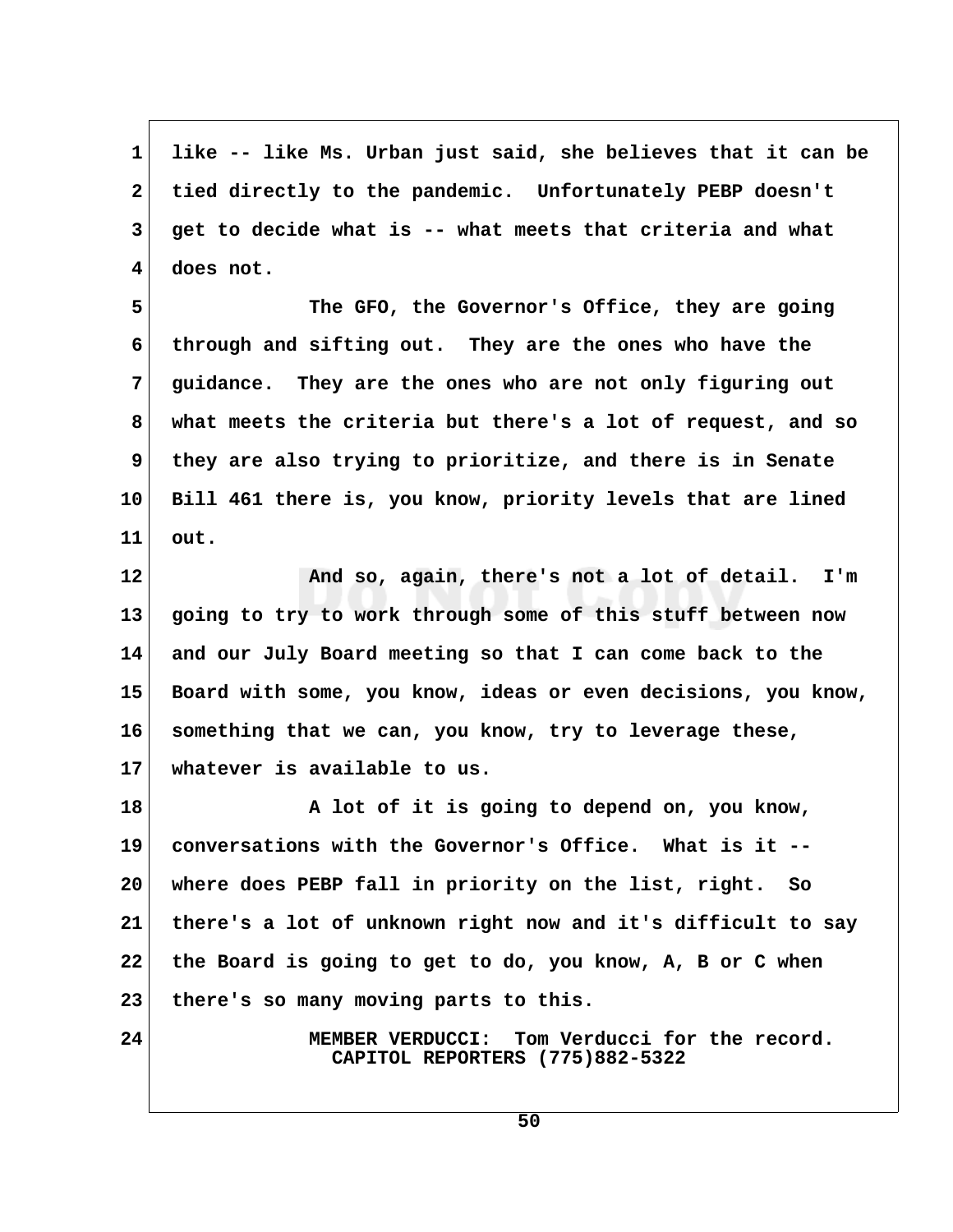1 So when the pandemic hit we were quick to  **2 implement cuts and here we are. We're very -- we're going 3 very slow to restore them and it would seem to me that we 4 would have a request that should be submitted to GFO, IFC and 5 restore the benefit cuts, submit a plan, get it in order and 6 try to keep the process moving.**

 **7 We are asked to reduce \$32,000,000. We had it 8 immediately on our agenda. There were calls going on 9 throughout the night with Aon. And I just think that state 10 employees deserve better and they have done a lot to get us 11 through the pandemic, and I think we have a responsibility to 12 do everything that we can to restore the budget's pre 13 pandemic levels. So that's just my comment.**

**14 MEMBER CAUGHRON: April Caughron for the record. 15 Director Rich, I just, I want to make sure I 16 understand this correctly. We already are looking at where 17 agencies have submitted approximately 1,000 requests. What 18 is our timeline here in order to get our requests in the 19 pipe? You know, it's a little bit concerning that we're 20 already 1,000 in and we're just now talking about this. Do 21 you -- can you give any information on that? 22 MS. RICH: Laura Rich for the record. 23** So while there are many many requests, I imagine **24 a lot of those requests are kind of line item requests. I CAPITOL REPORTERS (775)882-5322**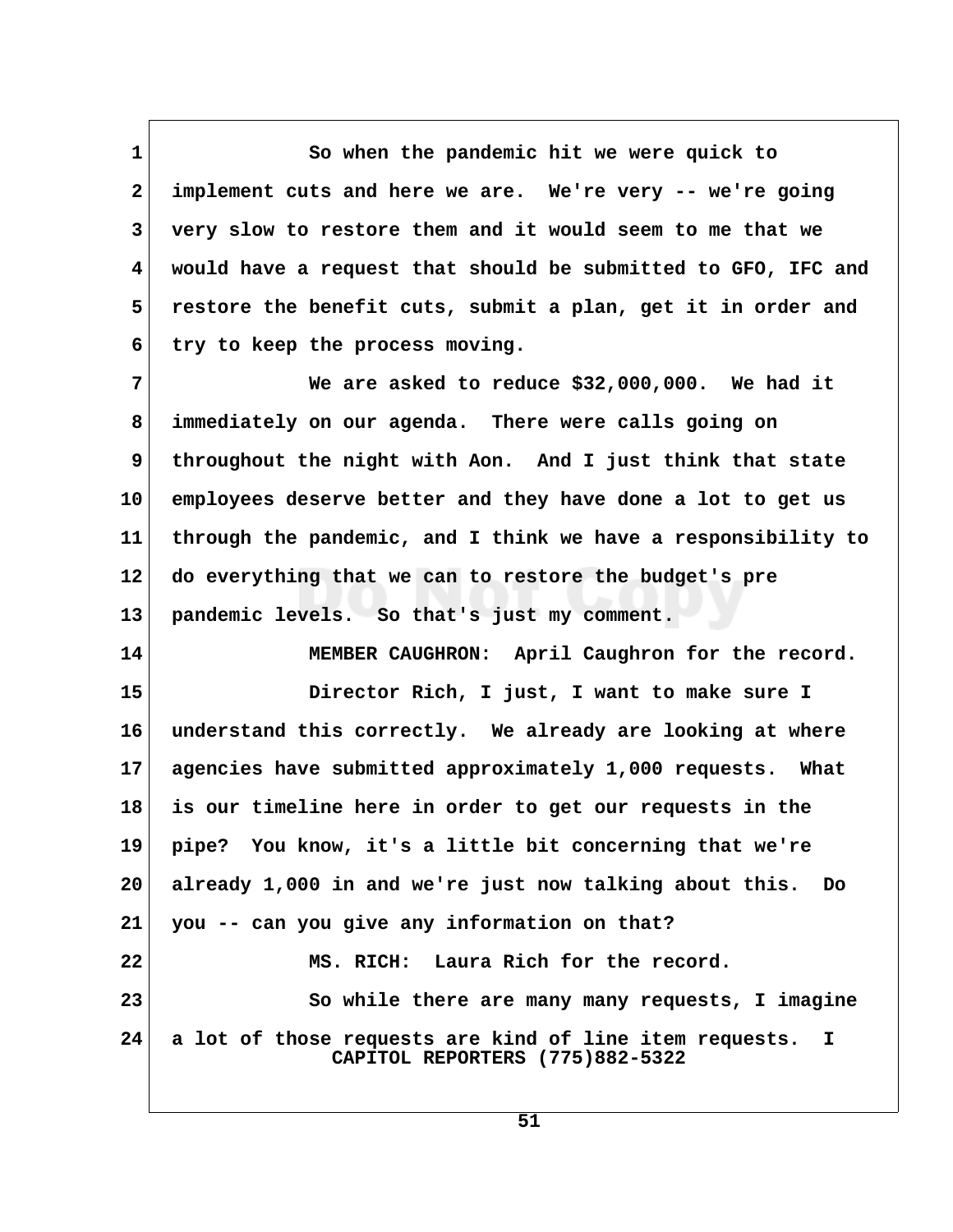**1 think PEBP is a much bigger discussion. That's -- you know, 2 PEBP will submit something, will likely submit something. 3 But I think a lot of this is going to be a much bigger 4 discussion with the Governor's Office and Governor's Finance 5 Office. We're not submitting line item requests, right. 6 Everything that we would submit is a, you know, we really 7 need to, it's a bigger request and a bigger discussion item 8 that is going to need to include state leadership. 9** So that being said we do have time because these **10 funds can be used through I believe it was 2025. However, we 11 cannot make any decisions for -- usually our November Board 12 meeting is when we make decisions for our following plan 13 year, and so we have time between now and November to kind of 14 come up with a plan, and so that's my idea of, you know, 15 we're not doing anything for this plan year anyway.**

**16 And so we're -- I'm trying to ramp up to that 17 November Board meeting so we have something in place by that 18 November Board meeting so that we can make plan design -- 19 design decisions at that November Board meeting for the 20 following plan year. 21 MEMBER CAUGHRON: Okay. Thank you. 22 MEMBER LINDLEY: Tim Lindley for the record.** 23 So we discussed restoring benefits. Mr.

**24 Verducci, I appreciate your comments. I think the Board as a CAPITOL REPORTERS (775)882-5322**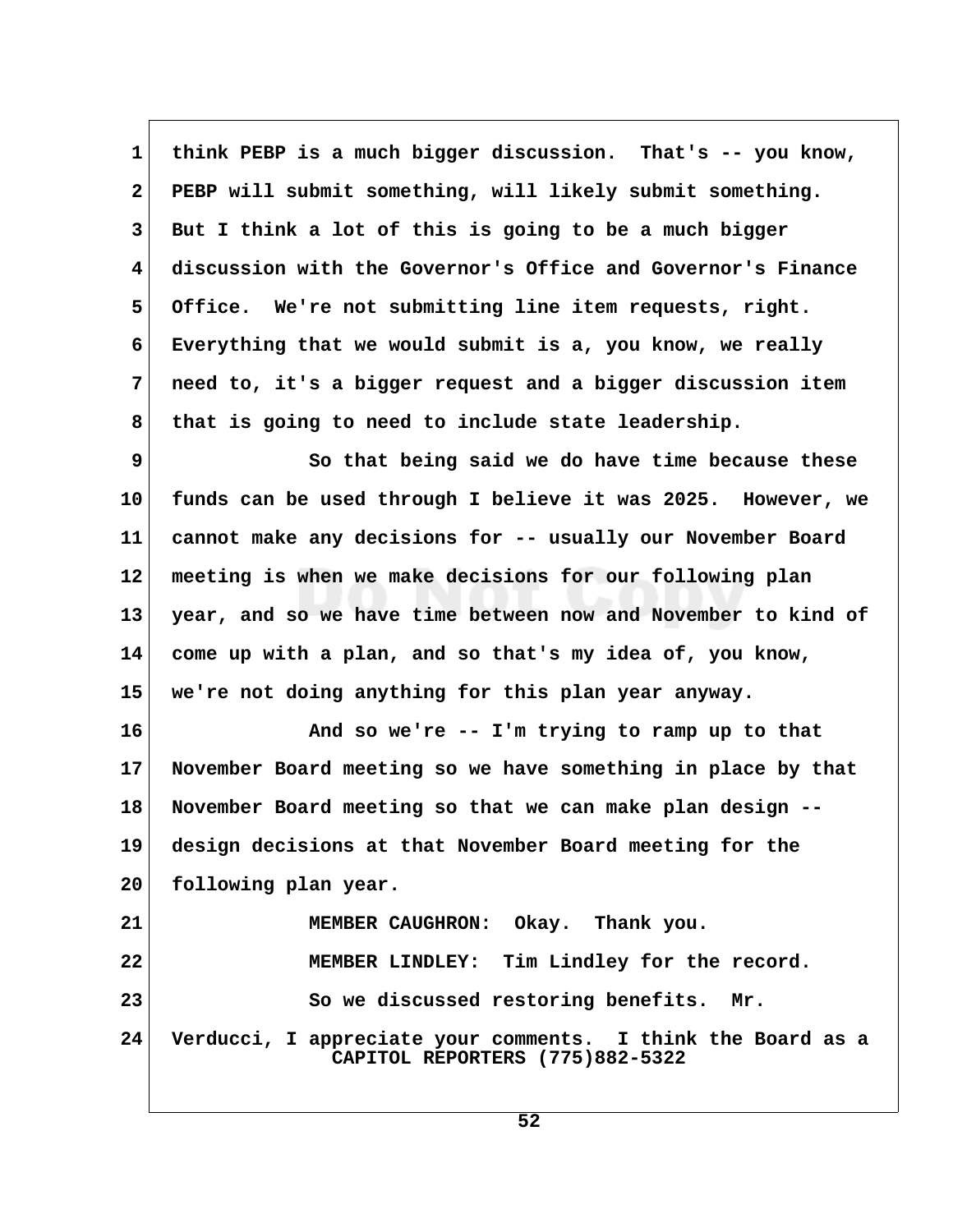**1 consensus agreed upon and if I remember the agenda they were** 2 the first two line items on the agenda.  **3 Director Rich, if you can clarify, one was for 4 prescription and something else. I don't remember off the** 5 top of my head.  **6 MS. RICH: So we changed some -- there were some 7 cost saving solutions that we had. And, yes, we did narrow 8 the network for pharmacy, and so we made some changes there. 9 We also made some changes to the way that we negotiate our 10 out-of-network claims. 11 MEMBER LINDLEY: Yes. So what I'm kind of 12 leaning towards is kind of what we did in the November Board 13 meeting last year is prioritizing which benefits we 14 definitely want to restore. Of course, tying with 15 Ms. Urban's comments, making LTD a priority, so when you go 16 to GFO, you say, hey, the Board really wants LTD back. This 17 is their logic and reasoning, and we can kind of push for it, 18 more than just restoring some ancillary benefits that or cuts 19 such as the, I think it was 140 percent and then the pharmacy 20 benefits or the pharmacy program that we did, and we can kind 21 of guide you so then you know and then you can present that 22 to us in the hopefully next Board meeting, hey, these are the 23 restorations. 24 The one thing that kind of shocked me in the CAPITOL REPORTERS (775)882-5322**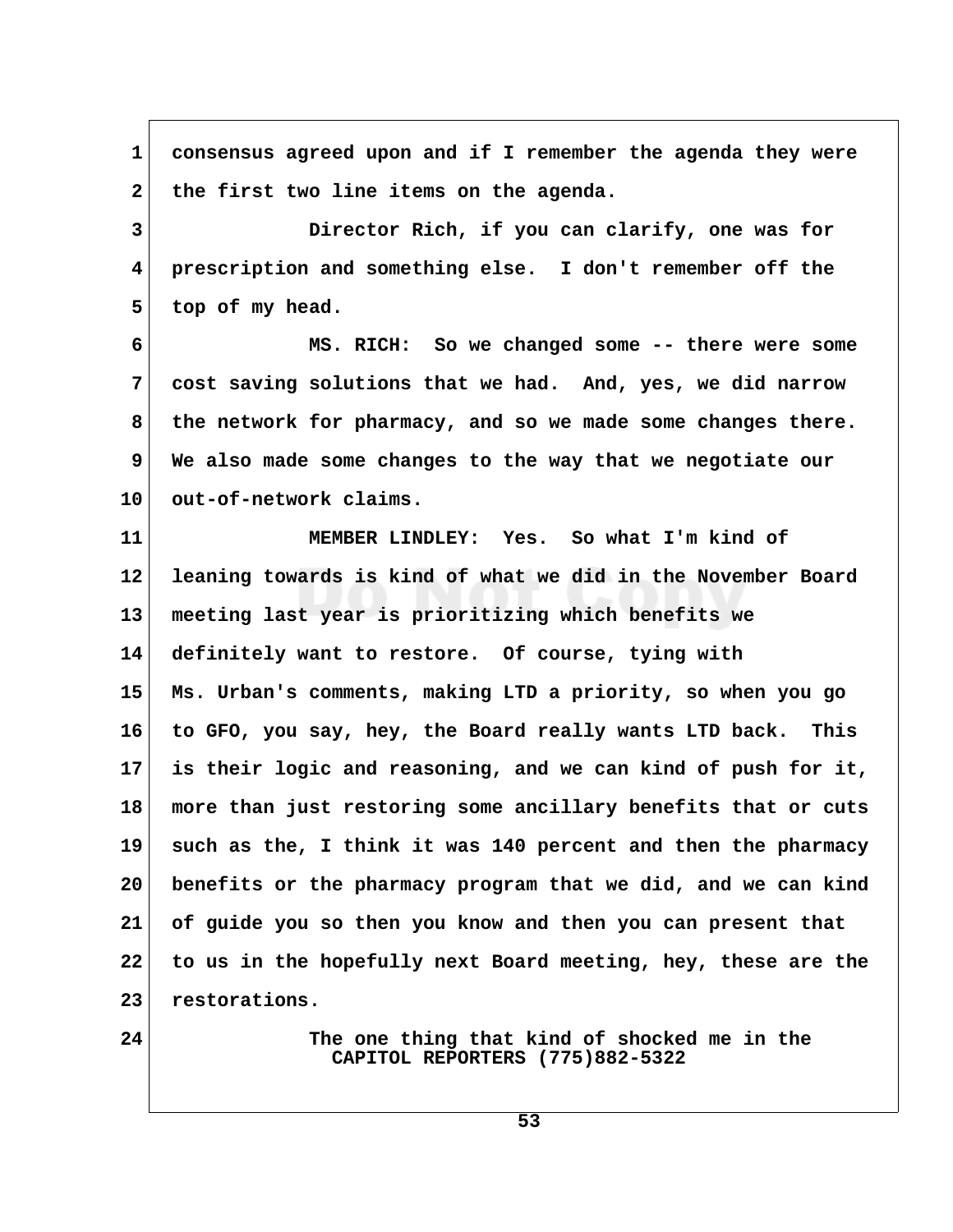**1 public comment was someone asked you what have you done. And 2 I'm like, well, the Board -- the director -- the executive 3 director serves at the behest of the Board, and I don't want 4 the executive director saying give us all of this money for 5 these things without the Board chiming in saying, hey, you 6 asked for money for something that we didn't ask for or 7 something that we didn't think was a priority. 8 So I would -- I'm leaning towards the Board kind 9 of giving you a plan for prioritizing what benefits we 10 definitely want to restore, and maybe that might also include 11 restoring the life insurance benefit, you know, going from 12 12,500 or 15 -- and doubling it back to where it was pre 13 pandemic. 14 MS. RICH: So Laura Rich for the record. 15 Mr. Lindley, yes, and that was the problem with 16 making a recommendation today is it would be, it's a blind 17 recommendation. My hope is to come in July with better 18 recommendations that I know meet the criteria that we -- you 19 know, that are not just -- we're not just spewing information 20 or request that may or may not meet the criteria of these -- 21 of the funding. 22 And so my hope is to come back in July to be able 23 to kind of set the stage and then we can work up to that 24 November Board meeting to where in November we have, you CAPITOL REPORTERS (775)882-5322**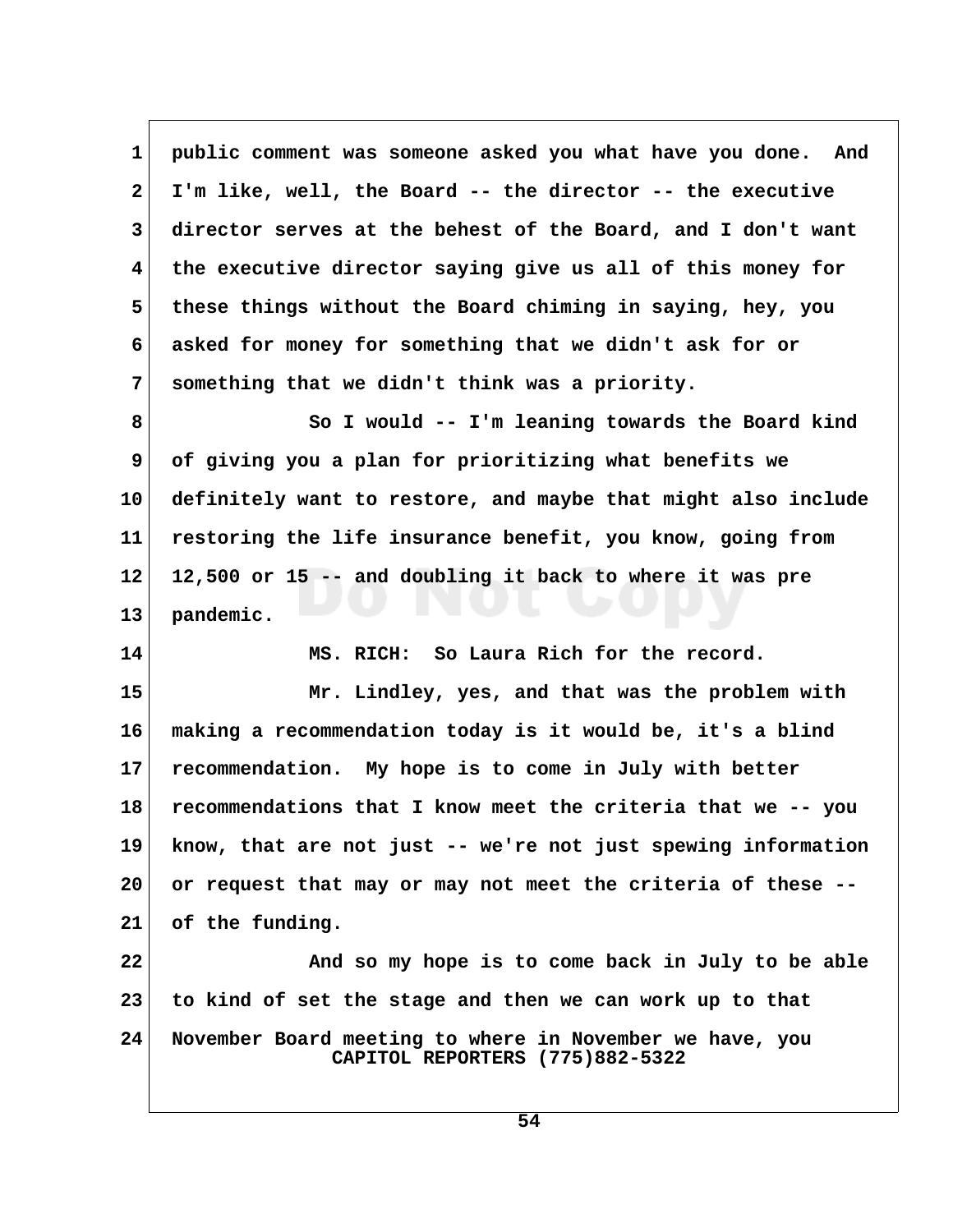**1 know, clear decisions to make. 2 MEMBER AIELLO: May I ask a question please. 3 This is Betsey Aiello. 4 So, Laura, you're saying that nothing would be 5 restored until the next plan year, even some of the things 6 that don't actually affect the health plan levels or the open 7 enrollment such as the disability or life insurance, that 8 wouldn't be something that could be brought back mid year if 9 the monies were available. 10 MS. RICH: Laura Rich for the record. 11 That's -- you know, that's a good question. It's 12 iffy. So a lot of the -- sometimes changing benefits, 13 especially basic benefits there's -- the rule is if there is 14 significant change, well, what is significant, right? And so 15 potentially let's say that I had declined insurance and I had 16 declined insurance because the LTD benefit was no longer 17 available. And I thought, well, it's not worth it. I'll get 18 my own insurance elsewhere through -- through my spouse or 19 whatever it is and then we reinstate LTD mid year. Well, I 20 can come back and say, hey, if I would have known I would 21 have elected to have, you know, to have insurance through 22 PEBP. 23 And so that is where what is significant and what 24 would entice people to or encourage people to want to change CAPITOL REPORTERS (775)882-5322**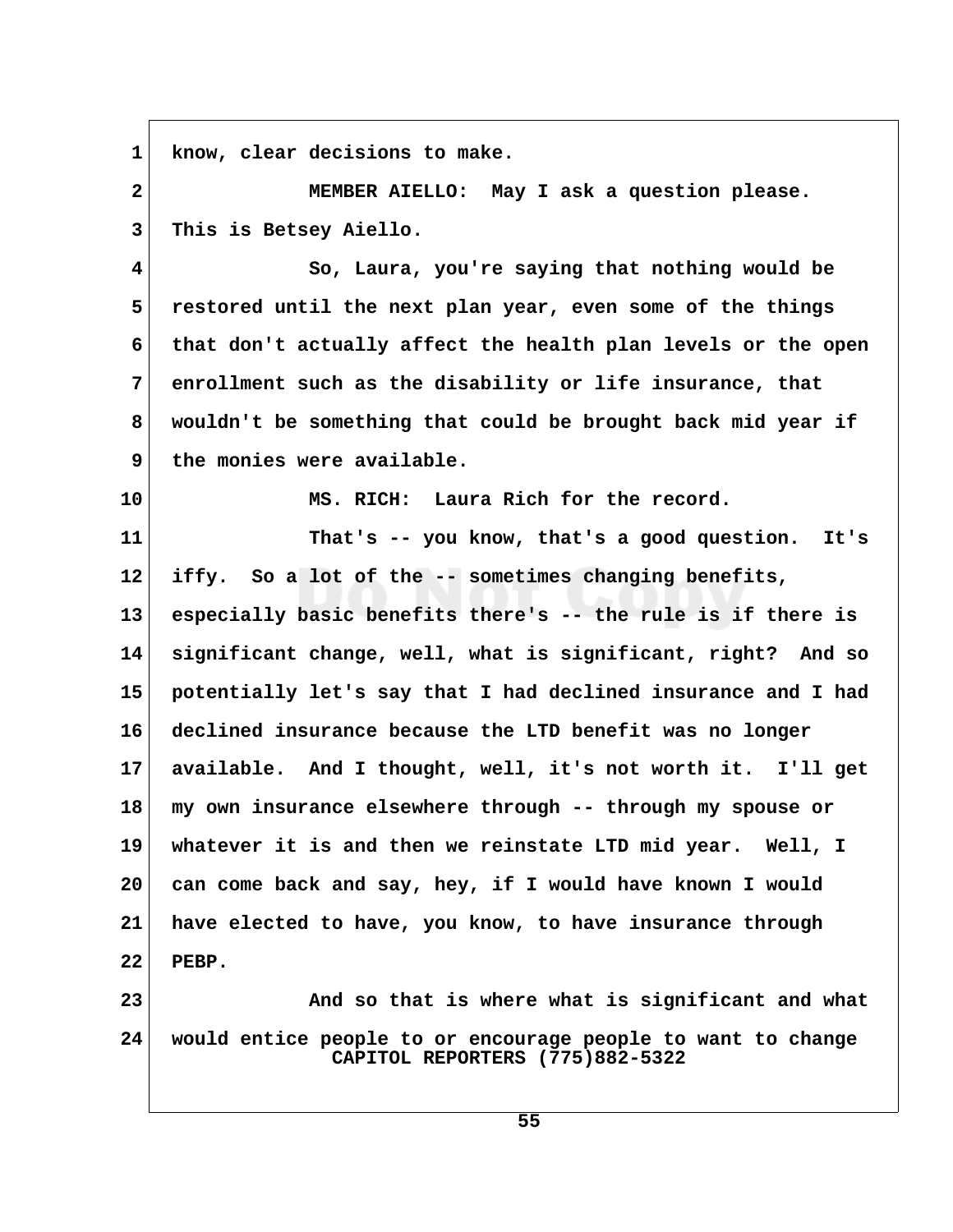**1 their plan. And so with those significant changes you have 2 to have an open enrollment period. And I would rather err on 3 the side of caution. And if we do have any significant 4 changes in the middle of the year then have an open 5 enrollment period and allow those changes. 6 Obviously when you do that it's -- it's a lot of 7 work. It changes a lot of assumptions. You know, what do 8 you do with accumulators if people change plans. I mean it's 9 a huge ordeal. And so that's the problem with it is that 10 even small little changes could have a large effect on the 11 program, and so that is why I would side on the, just 12 cautionary because of, you know, what constitutes as a 13 significant change. 14 MEMBER VERDUCCI: Tom Verducci. 15 CHAIRWOMAN FREED: Go ahead, Mr. Verducci. 16 MEMBER VERDUCCI: Thank you. So, you know, 17 there's a start. There's a middle and there's an end to 18 everything. So at some point COVID is not going to last 19 forever and let's say things start recovering. In the end I 20 don't see how we should short change employees on their 21 benefits where we have an opportunity to restore it. 22 We heard the words here significant budget 23 surplus and I don't see employees having a surplus. I think 24 a plan has got to be submitted. We need to get in line here, CAPITOL REPORTERS (775)882-5322**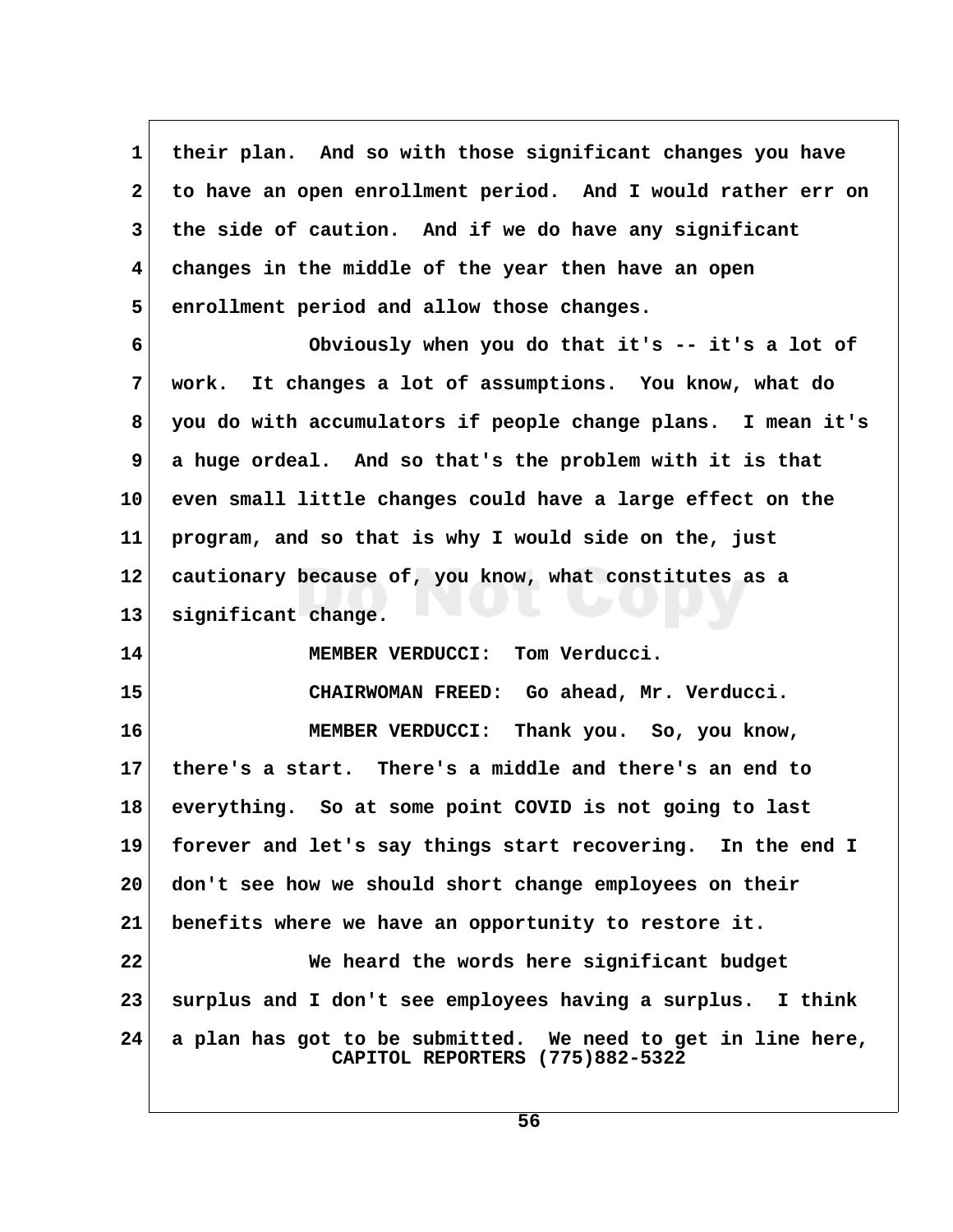**1 and I just don't see dragging our feet and being cautious 2 really being where we need to be right now. I think there's 3 got to be a plan put in place and perhaps get it on the 4 agenda as soon as possible to restore. I don't know the 5 order, if it's long-term care, out-of-pocket, life insurance, 6 but I just think there's more that we can be doing here. I 7 just really want to have my voice to be heard on this subject 8 is my comment there. 9 MEMBER KELLEY: Michelle Kelley. Go ahead, Chair 10 Freed. Sorry. 11 CHAIRWOMAN FREED: Oh, thank you. 12 Boy, do I hear the frustration and I understand 13 it so much because here's all of this money, like hundreds of 14 millions of dollars just laying out there waiting for states 15 to take it and, you know, as part of our state and local 16 recovery funds, and but there's a couple of process things 17 and I want to share my perspective as a department director. 18 Number one, the GFO and the Interim Finance 19 Committee are still working through leftover Coronavirus 20 Relief Funds. If you were to look in the state accounting 21 system there are hundreds of millions of dollars in CRF's 22 monies still not spent, and some of those are going to be up 23 for consideration at the June Interim Finance Committee. 24 There's a whole bunch of CRF work programs from various CAPITOL REPORTERS (775)882-5322**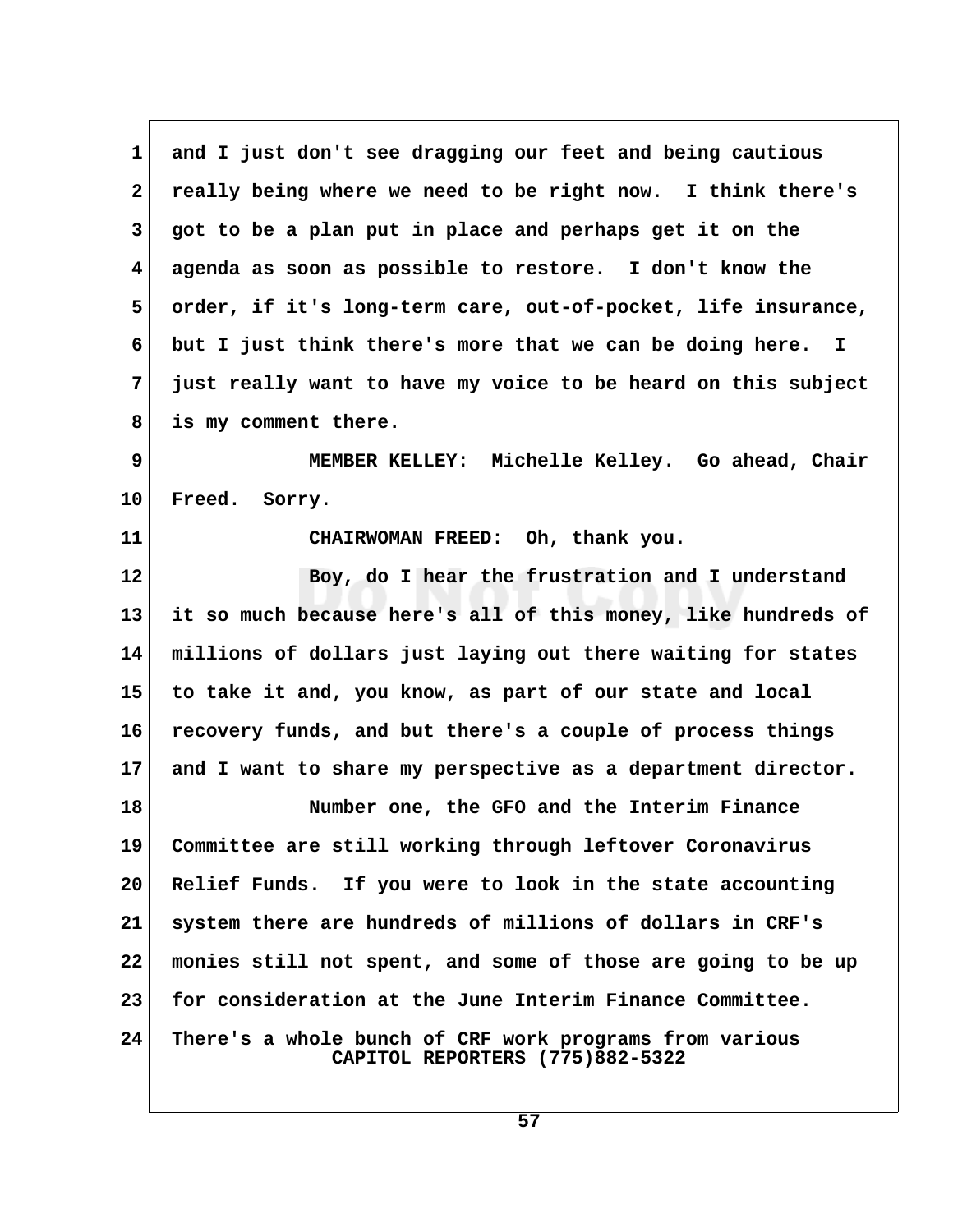**1 agencies. So some of that money will get out of the door. 2 But what those of us that are kind of watching 3 this money very carefully for our, you know, own department's 4 reasons, you know, are noticing is that we seem to be having 5 a little bit of trouble spending our CFR money. And the CFR 6 money goes away on December 31st on this calendar year. 7 So what I suspect will happen and understand I 8 haven't had a discussion with the budget director or anything** 9 like that. But what I suspect will happen is that they will **10 turn their attention to, okay, now that the session is over 11 how do we get the CRF money out the door, and are we going to 12 go back to agencies and say, okay, we're taking more requests 13 for CRF money or are they going to put it all in the UI trust 14 fund or what. I mean, I don't know, and that's a discussion 15 I intend to have. Those are questions I would like to pose 16 because that CARES Act money is, has a much narrower 17 eligibility set of criteria. It's just for, you know,**

**18 un-budgeted expenses that agencies incur due to the pandemic 19 basically.**

**20 So that's -- I think we won't -- as much as I 21 would like to see more guidance come out from the budget 22 folks about what expenses they consider eligible for ARP 23 reimbursement, I don't know that we're going to see it 24 immediately. So that's -- that's one thing I would say. CAPITOL REPORTERS (775)882-5322**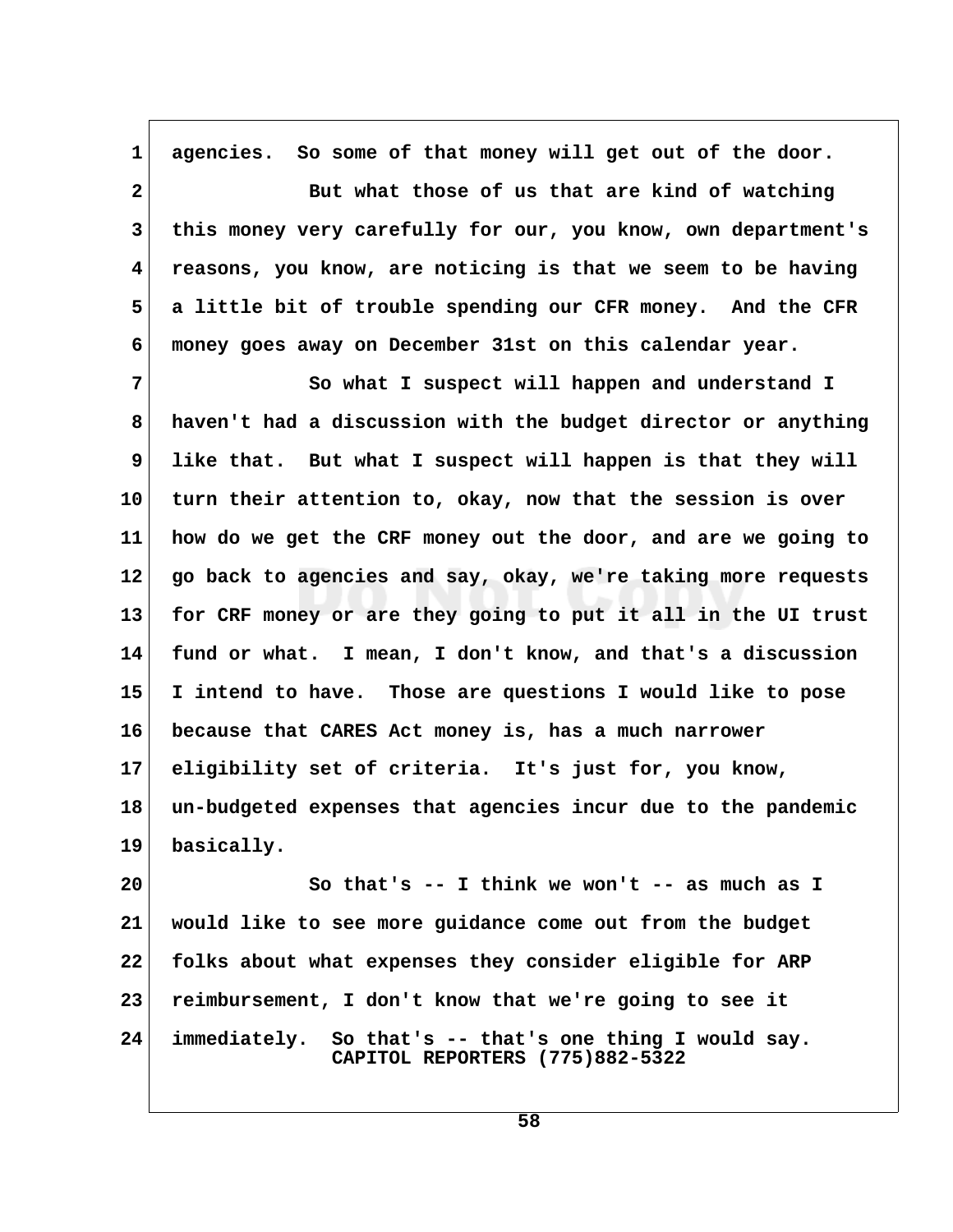1 The other thing I would say is that, you know,  **2 folks have asked if PEBP staff has gone into that ARP portal 3 and put requests in, and it was kind of an interesting thing 4 to happen. Once the every Nevadan and recovery portal was 5 live it kind of went around state bureaucracy as a rumor, oh, 6 it's live. Go. Go. Go. And a lot of us, my own department 7 included, put in requests that we thought were, met that 8 nexus of what we, you know, the treasury's interim final 9 rule.**

**10 And then, of course, last week or the week before 11 additional frequently asked questions document came out from 12 treasury and we all poured over that too. So that's why 13 there probably a 1,000 requests in that ARP portal because 14 between nonprofits and community people putting in their 15 request and state agencies putting in their request, there 16 was this kind of rush to -- to get anything and everything 17 under the sun. You know, we all try to be I think 18 conscientious about what might be eligible.**

19 But we -- you know, there was that feeling of, **20 like, oh, well, first movers advantage is a real thing and it 21 may or it may not be, depending on, you know, how GFO and the 22 Governor's Office and I think Treasurer's Office is involved 23 in this too and legislative leadership.**

24 So, you know, Mr. Lindley raises a good point.  **CAPITOL REPORTERS (775)882-5322**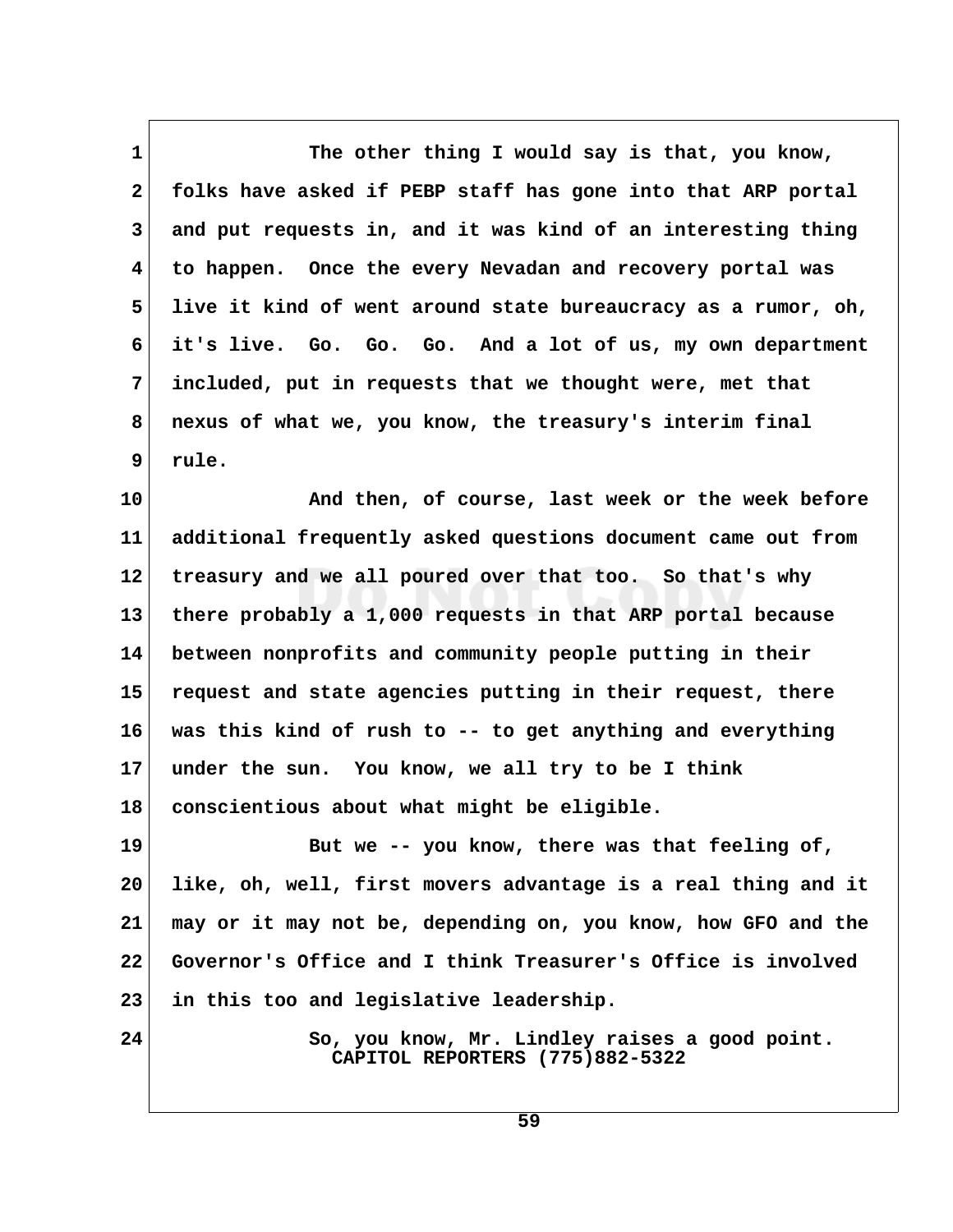**1 I -- I, you know, borderline I want to see restoration of 2 certain benefits for this group. But it's probably not wise 3 for the executive officer to just throw stuff in without 4 running it by the Board, that's the first thing.**

 **5 And the second thing is I don't know how much of 6 benefit restoration is going to support the ARP relief goals 7 which is -- you know, it's, I'm going back through my -- it's 8 support public health expenditure, address negative economic 9 impacts caused by the public health emergency economic harms 10 to workers, household, small businesses, replace loss sector 11 revenue. That's an indirect thing that could help PEBP but I 12 think that's not -- you know, I think we all read that to 13 mean replenishing the general fund.**

**14 Premium pay for essential workers, that doesn't 15 really fit with PEBP. Invest in water, sewer and broadband 16 infrastructure, that doesn't really mesh with PEBP. So 17 there's this -- we all as department directors kind of took 18 our chances with stuff we thought would have a policy nexus 19 to what the feds want, but we don't know if the GFO and LCB 20 are really going to see it that way, and that's all I wanted 21 to say.**

**22 MEMBER VERDUCCI: Tom Verducci for the record.** 23 As a follow-up I think what I would like to see **24 is the Chair submit a plan that we move forward with a, you CAPITOL REPORTERS (775)882-5322**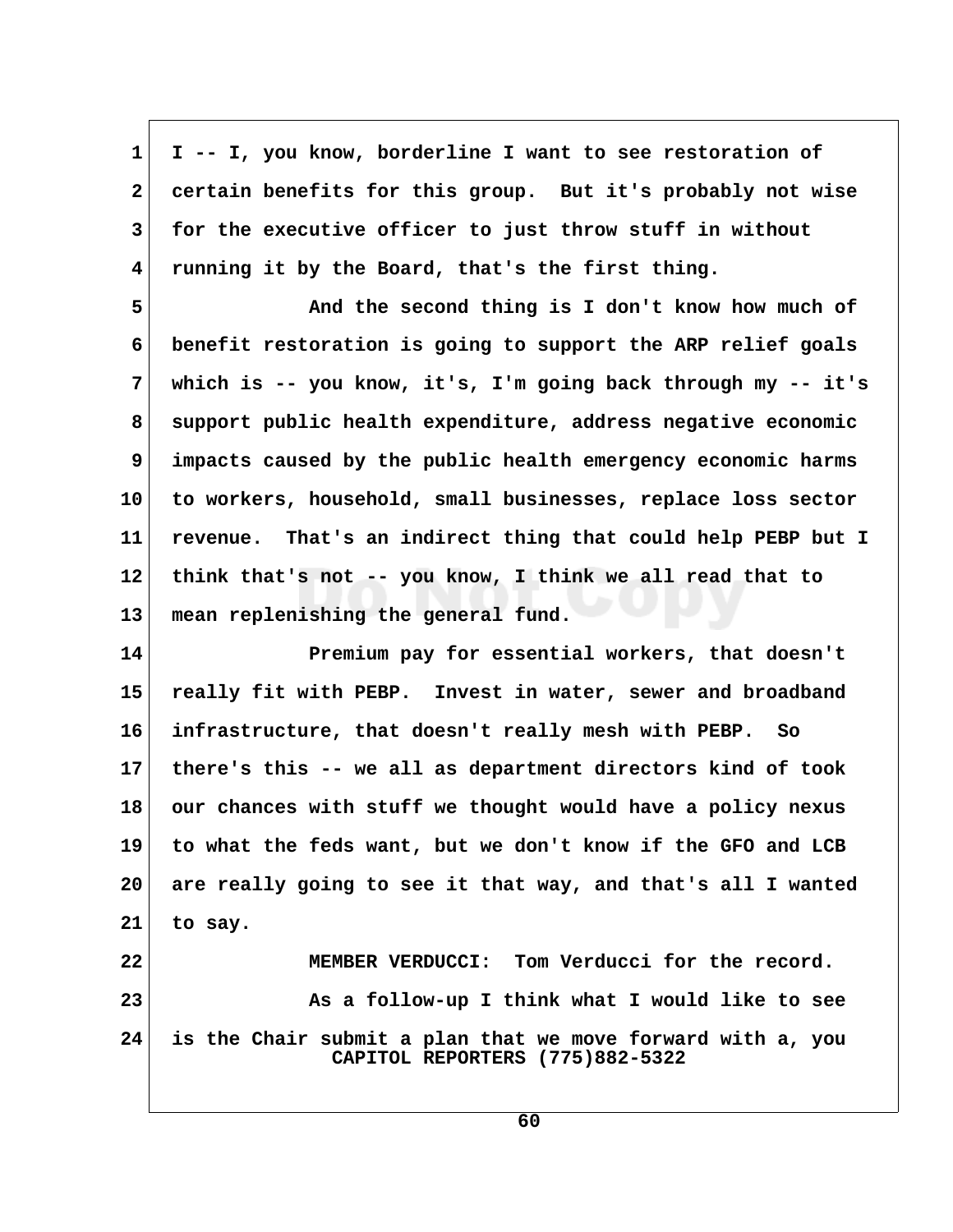**1 know, plan to restore the cuts just so it moves along and it 2 doesn't just sit in limbo. We have a very large plan here. 3 We responded so quick to the budget cuts. I just think it 4 affects so many employees and I do think we need some 5 direction to get a plan going. 6 MEMBER KELLEY: Michelle Kelley here. Can I just 7 make a statement if you don't mind. 8 You know, Chair Freed, and, Executive Officer 9 Rich, I very much appreciate you level setting and trying to 10 tamper down I think everybody's expectations because I agree 11 with everything you said. 12 But on the other hand I am also concerned because 13 I know that you're, you know, Executive Officer Rich, you 14 come from a financial background where one plus one equals 15 two and that's always the case, right. You're our conduit to 16 the GFO. You know, you're the Board's conduit. And 17 therefore, I think of you as our cheerleader, if you will, 18 and I don't mean that to denigrate the position. You are so 19 important to us and our participants. 20 And so I -- what I would say is that I think 21 that, you know, my expectation would be that you would be 22 aggressively and creatively talking to the GFO about and 23 shoehorning our benefits into the rules because, you know, 24 the rules are general, and it's the creativity that's going CAPITOL REPORTERS (775)882-5322**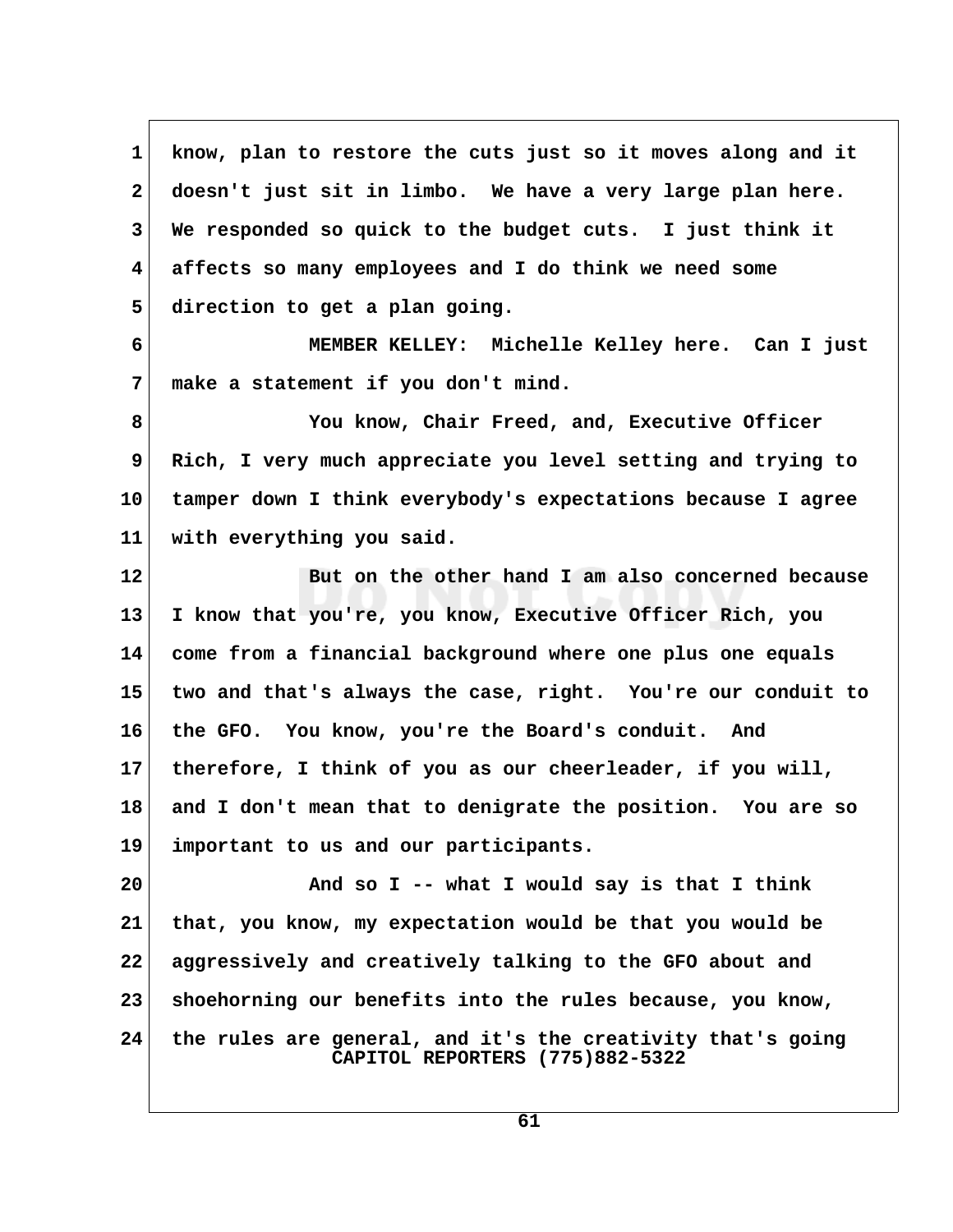1 to win the day here.

| $\mathbf{2}$ | And I don't -- personally I don't think you have                                   |  |
|--------------|------------------------------------------------------------------------------------|--|
| 3            | to be creative to -- to get out the benefit reductions that                        |  |
| 4            | have happened, many of them, not all of them, to get them to                       |  |
| 5            | fit. I think in the end it's the GFO who decides if it fits                        |  |
| 6            | well enough, but we shouldn't be and I don't think you should                      |  |
| 7            | be making that decision. You should let them do it because I                       |  |
| 8            | just fear that there are so many expectations on this money                        |  |
| 9            | as you both talked about and I fear we'll get lost in the                          |  |
| 10           | rush.                                                                              |  |
| 11           | And so I think from, you know, from the very                                       |  |
| 12           | first conversations we need to be aggressively going after                         |  |
| 13           | this money and making the arguments about why it's so                              |  |
| 14           | important. And, you know, throughout the session I kept                            |  |
| 15           | hearing the legislature and the Governor for the last couple                       |  |
| 16           | of years say how important state employees are and yet we got                      |  |
| 17           | very little through the legislative session.                                       |  |
| 18           | And so I would just beg you frankly to be out                                      |  |
| 19           | there to be our participants champion, to be really                                |  |
| 20           | aggressive and let them decide if it fits. Let's just go                           |  |
| 21           | after what we think what we know our participants have asked                       |  |
| 22           | for. You know, I don't think we have to guess very much, but                       |  |
| 23           | we also have our priority list.                                                    |  |
| 24           | And so, you know, I just, I know it's difficult<br>CAPITOL REPORTERS (775)882-5322 |  |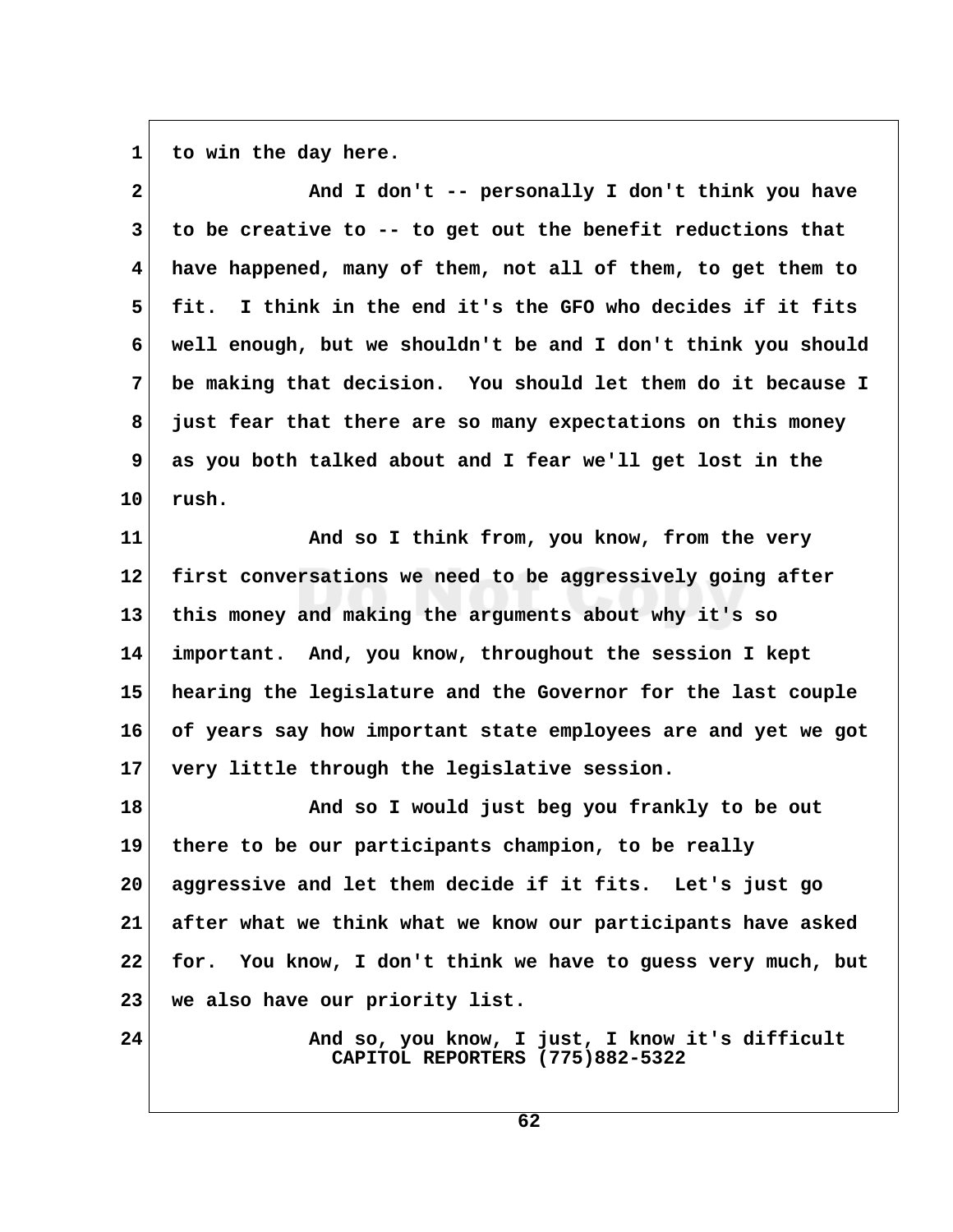**1 for you. You are kind of in the middle of the Board and the 2 Governor's Office. So I understand all of that. But I just 3 think that I, obviously I'm a quiet and aggressive person. I 4 get quite passionate so I apologize.**

 **5 But I think that you need to be taking our 6 energy, you're the only one who can take our energy to the 7 Governor's Office and really be making the case. And I 8 appreciate you and your staff. I know that it's been a heck 9 of a session for you guys. And apparently because of the ARP 10 monies it's not going to stop. But, you know, we really need 11 that 120 percent because you're the only voice. And with 12 that I'll hand it back to the next person. Thank you.**

**13 MEMBER LINDLEY: Chair Freed, Tim Lindley for the 14 record.**

**15 I want to thank Michelle Kelley for her comments 16 and thank Director Rich for bringing this to the Board. Now 17 she knows kind of where the Board stands and she can make 18 those actions and bring that passion that Ms. Kelly 19 referenced versus just acting willie-nillie. I would have 20 hate for her to come to the Board and say, hey, this is what 21 I did. We would have maybe leaned a different direction but 22 now she knows the direction kind of we're leaning towards. 23 And as we get more information and more details we're not 24 walking into a snowstorm or a sandstorm and being blind. CAPITOL REPORTERS (775)882-5322**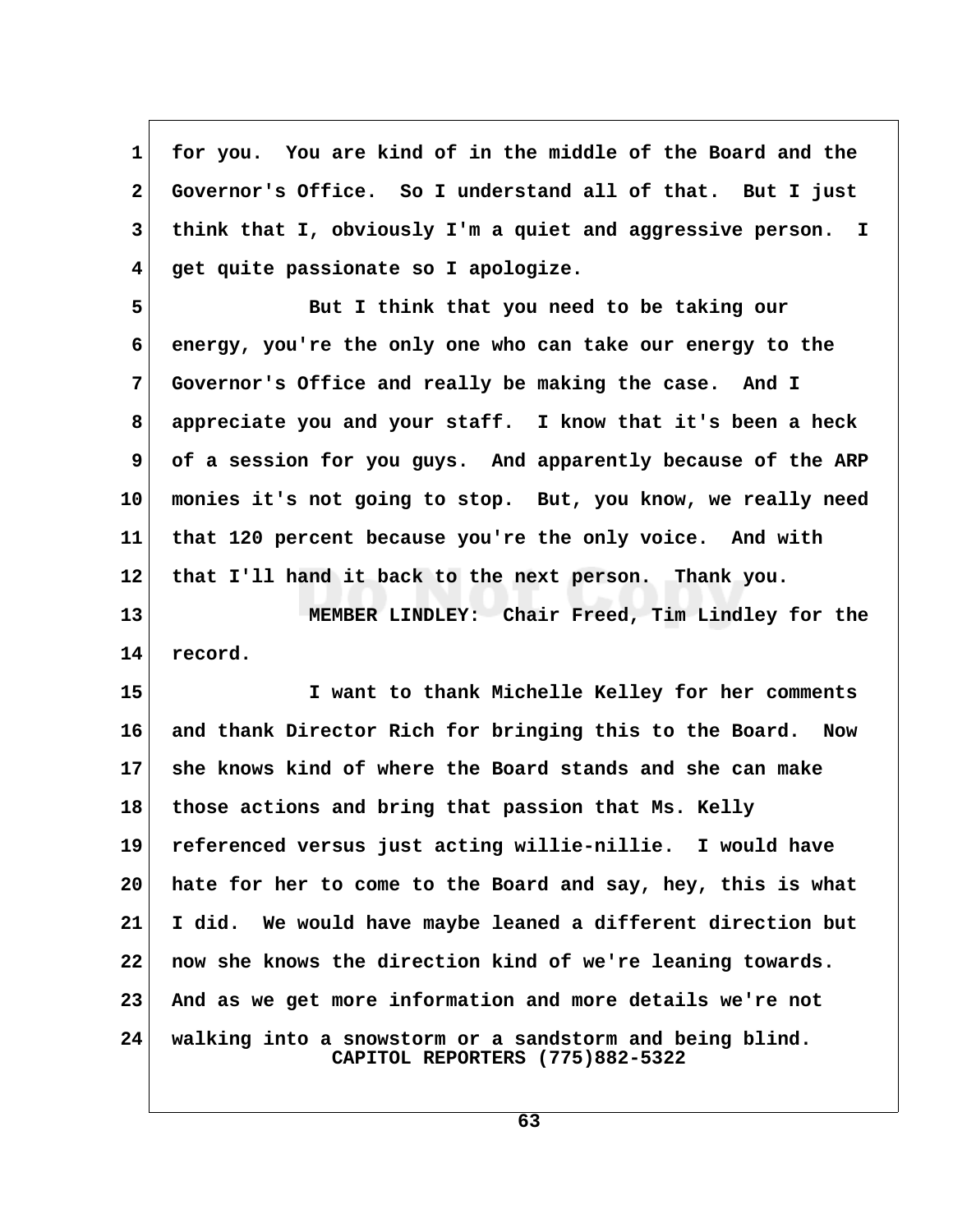1 But thank you very much, Ms. Kelly. I appreciate  **2 your comments.**

 **3 MS. RICH: And Laura Rich for the record.**

 **4 And, Ms. Kelly, I also appreciate your comments. 5 And I do recognize that, you know, as the executive officer I 6 am the voice. And so to -- you know, just to, you know, to 7 understand that I do recognize that, that is why instead of, 8 you know, here, let's just -- let's type something into the 9 system and we're one of -- one of 1,000 or 2,000 requests and 10 leave it at that.**

**11 That's actually, you know why the addition was 12 made to, you know, have some of these conversations with 13 those that are heavily, you know, that are overseeing this 14 process and just having, you know, having those conversations 15 and saying, hey, here's -- let's level set. Here's the 16 situation. We have a Board. They are going to want to weigh 17 in. Let's strategize so we can collectively work together 18 versus, you know, just here's our request and we go into this 19 big bucket and hopefully we hear something.**

**20 I'm trying to be a little bit more proactive than 21 that. But, again, it's early and so I wanted to provide the 22 Board with an update and level set those expectations because 23 I do know there's -- you know, there's this idea that it's 24 just easy. While we can just replenish our budget and CAPITOL REPORTERS (775)882-5322**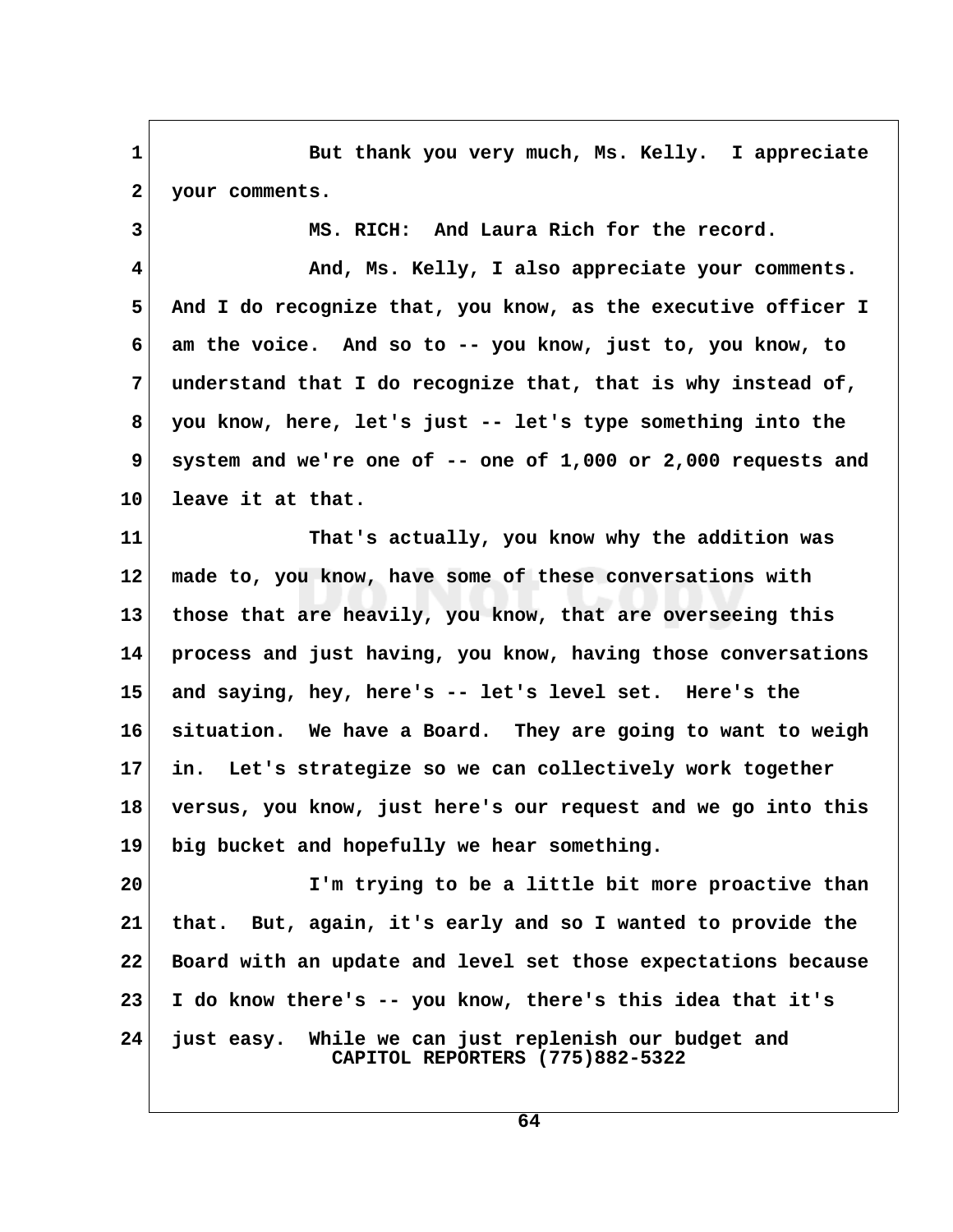**1 everything will be fine. It's not that simple. So I did 2 want to make sure to level set there. But, yes, may plan is 3 to come back and, of course, I want to reinstate benefits. 4 This is something that I think, you know, it's our duty. 5 It's an obligation. If we can leverage these benefits or 6 this funding we need to use every single dollar that's 7 available to us.**

 **8 But we also need to work with the Governor's 9 Office, the Governor's Finance Office. And just like we 10 think we're a priority so do 100 other agencies, and so we 11 need to make sure that, you know, we have those conversations 12 and that we can -- you know, we can make that argument and 13 that that argument is going to stick, you know, if this is 14 ever audited or, you know, just to make sure that, you know, 15 the funding that we're getting is actually appropriate.**

**16 So my plan is to come back at the next Board 17 meeting hopefully with more information, hopefully with more 18 ideas so that we can have a more robust conversation and be 19 able to, you know, really come up with a plan together 20 collectively.**

**21 MEMBER URBAN: Marsha Urban for the record. 22 MEMBER AIELLO: This is Betsey. May I say one 23 more thing.**

**24 And, Laura, I still have a concern that some CAPITOL REPORTERS (775)882-5322**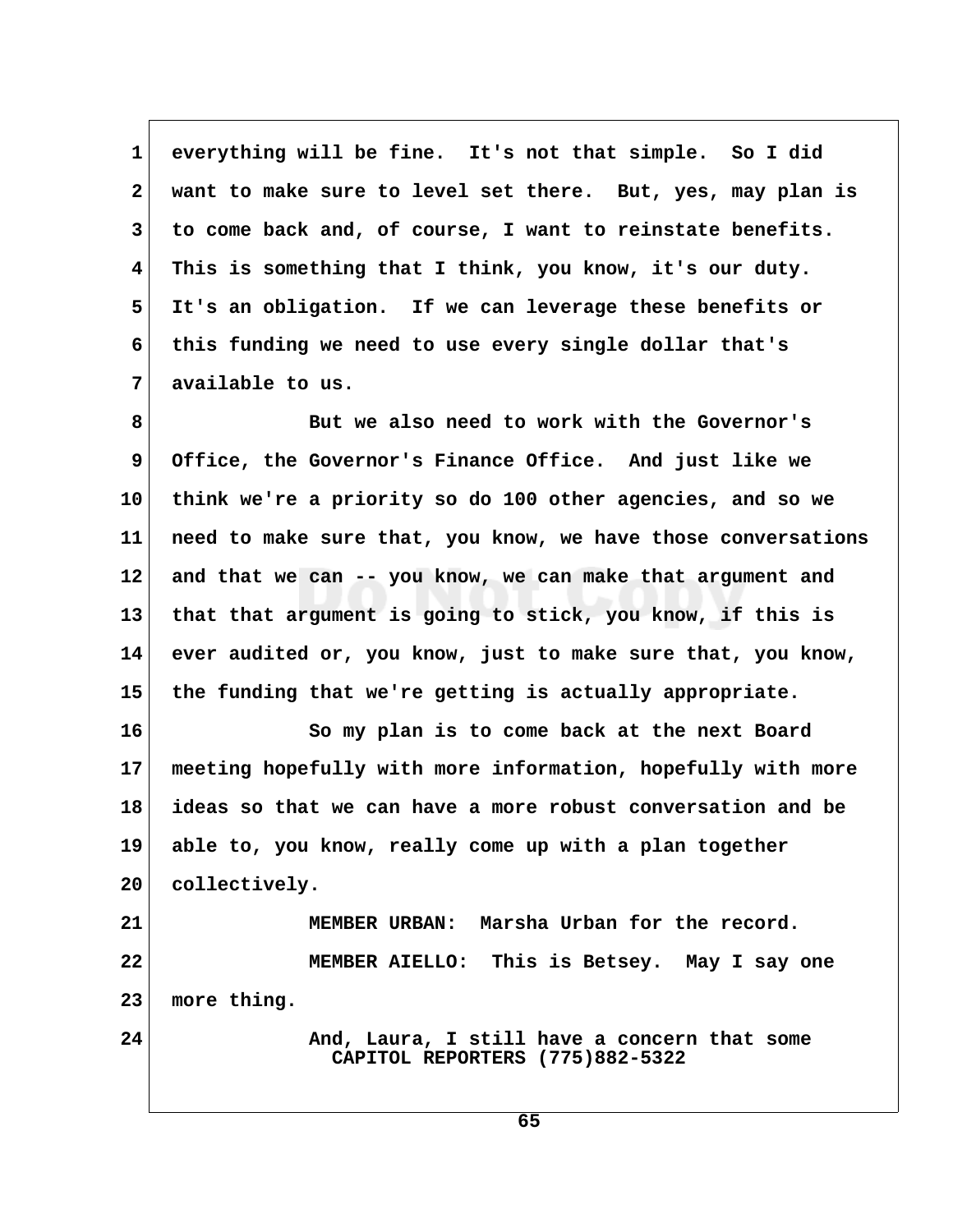**1 things may go all the way to the next plan year. I 2 understand that some things are more risky than others. So 3 maybe making changes to actual plan tiers would change 4 people's mind, but I'm not sure the amount of people that 5 would have chosen not to enroll changed significantly by a 6 drop in life insurance or by a drop of disability insurance 7 from the plan.**

 **8 And that if we're super cautious it may cause 9 issues for other people that are more significant but there 10 are some things that would maybe directly have made someone 11 choose this plan over this if there's changes to the plans 12 themselves. But I think we need to weigh some of those and 13 just -- I just wanted to put that out. I don't know if other 14 people feel that way but that's -- that's my thought that we 15 need to weigh what's significant might be a little bit.**

**16 MEMBER URBAN: Marsha Urban for the record.**

**17 I think that people need to be reminded that 18 state workers worked through this whole thing to keep this 19 state going and their health is important so they continue to 20 do that. And I don't know whether the -- the legislature 21 understands that, but we have been working through this. 22 And, I mean, I know I have been regularly on campus since 23 August and I worked through it and I have some health issues 24 that, you know, and I still went in and wore my mask and did CAPITOL REPORTERS (775)882-5322**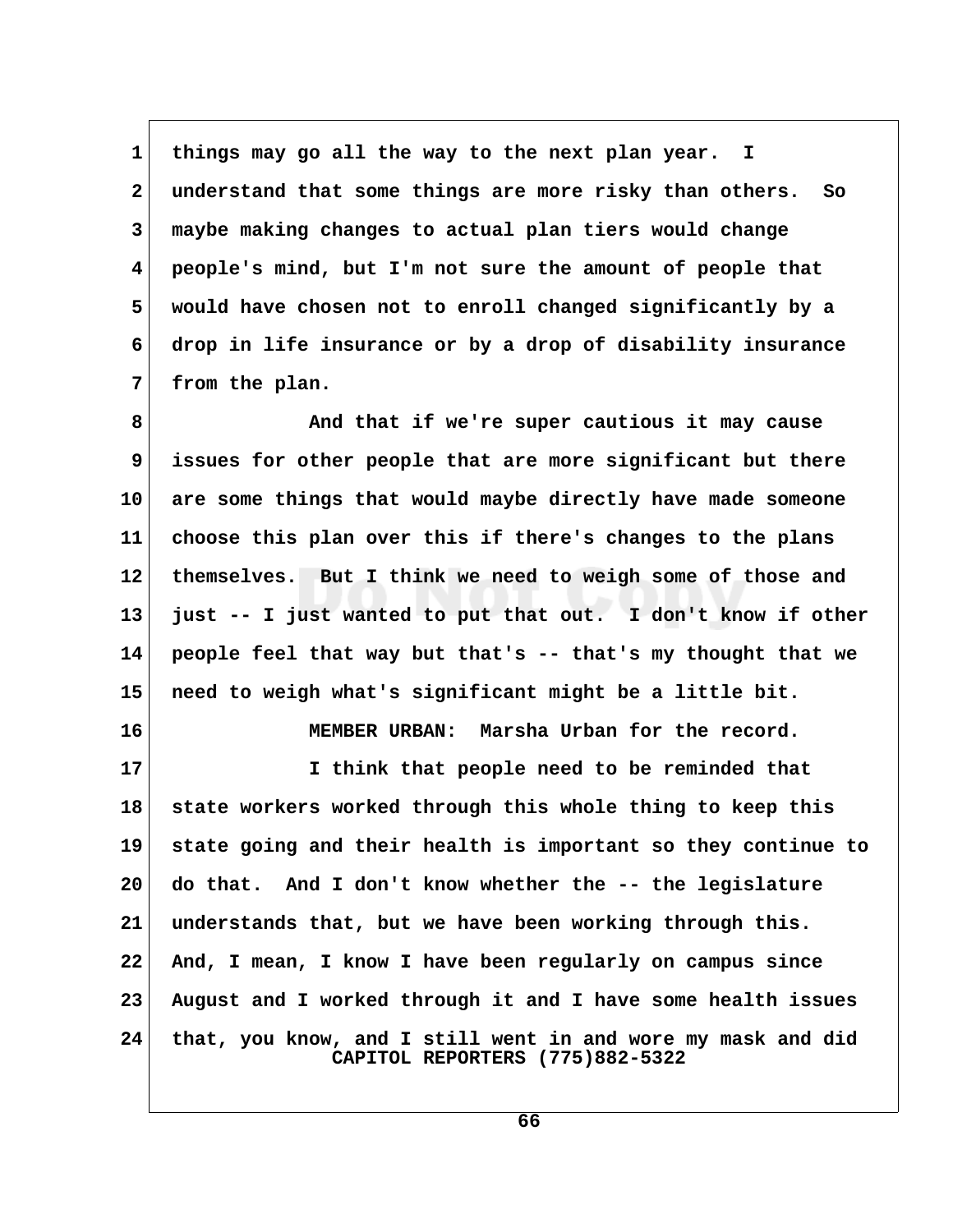| $\mathbf 1$     | everything, and I think that it's important for them to be                                   |  |
|-----------------|----------------------------------------------------------------------------------------------|--|
| $\mathbf{2}$    | reminded that we kept the state going even in the terms of                                   |  |
| 3               | during this turmoil.                                                                         |  |
| 4               | CHAIRWOMAN FREED: Thank you. I so appreciate                                                 |  |
| 5               | that because you're absolutely right. The executive branch                                   |  |
| 6               | just kept on rolling.                                                                        |  |
| 7               | Board members, do you all need a break. Okay,                                                |  |
| 8               | great. Let's take a -- well, let's come back at 10:30. It's                                  |  |
| 9               | $10:14$ right now.                                                                           |  |
| 10              | (Whereupon, a brief recess was taken.)                                                       |  |
| 11              | CHAIRWOMAN FREED: We are on Agenda Five, the                                                 |  |
| $12 \,$         | Executive Officer Report. I don't know if Board members want                                 |  |
| 13              | to continue talking about the American Rescue Plan funds or                                  |  |
| 14              | if you wanted to go into an open enrollment update.                                          |  |
| 15              | MEMBER BAILEY: Madam Chair?                                                                  |  |
| 16              | CHAIRWOMAN FREED: Yes, Mr. Bailey.                                                           |  |
| 17              | MEMBER BAILEY: I would just like to regress back                                             |  |
| 18 <sup>1</sup> | just a few minutes, if I could, before the break.                                            |  |
| 19              | CHAIRWOMAN FREED: Okay.                                                                      |  |
| 20              | MEMBER BAILEY: I know I'm on my last go around                                               |  |
| 21              | here. But I would like to say to the Board who they serve,                                   |  |
| 22              | they know who they serve. That's the active members,                                         |  |
| 23              | retirees, our wonderful and very very important state                                        |  |
| 24              | employees. I would like to see the Board consider through<br>CAPITOL REPORTERS (775)882-5322 |  |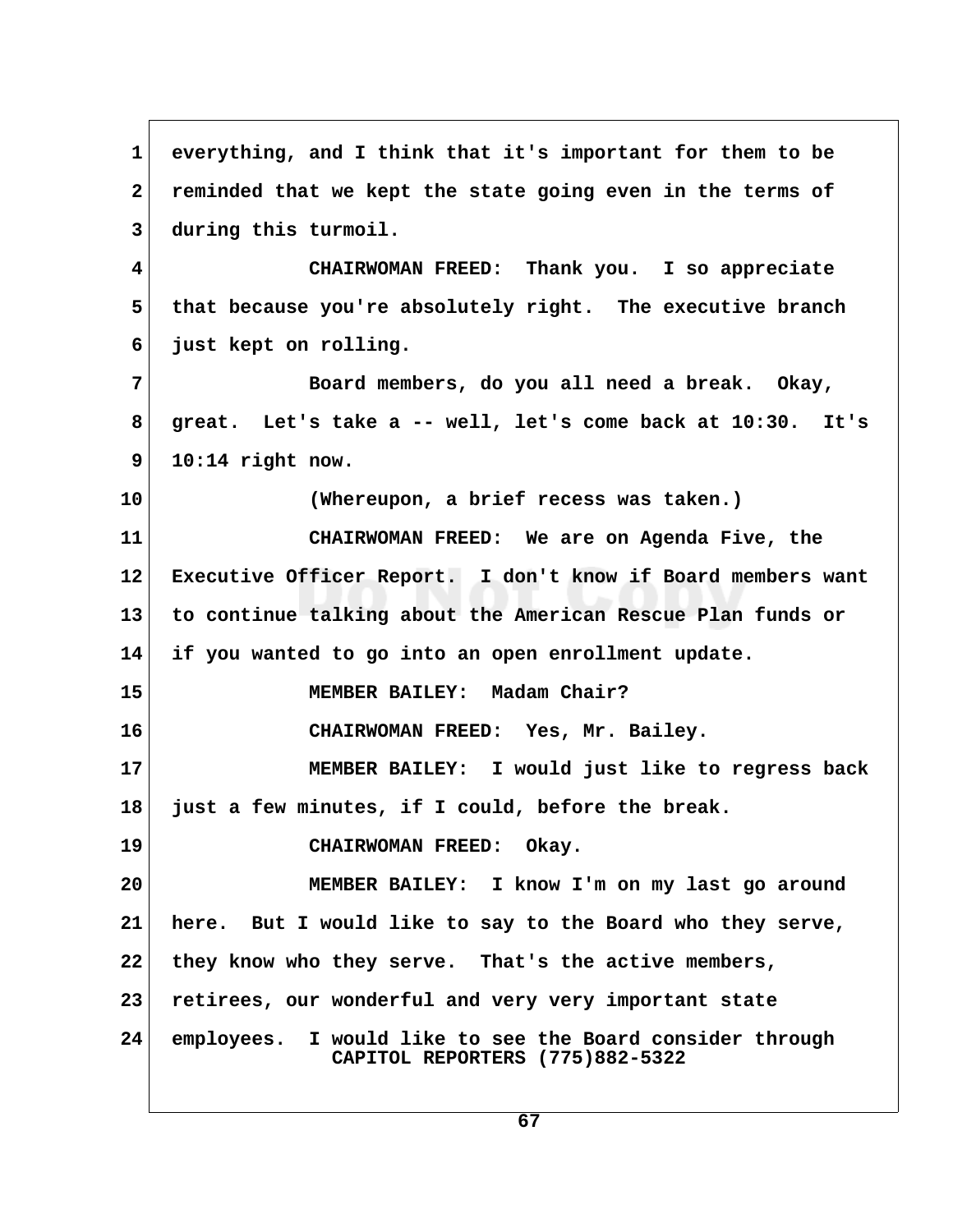**1 the president of the Board and the executive director and her 2 great staff that this Board consider something in a way of an 3 action for the July meeting. 4 CHAIRWOMAN FREED: Okay. 5 MEMBER BAILEY: I think you can all wait until 6 the end of the year, the middle of the year, whatever you 7 want to call it. These people are hurting now.** 8 CHAIRWOMAN FREED: Okay.  **9 MEMBER BAILEY: We in the very beginning, like 10 Tom pointed out, we made cuts very quickly, and I think we 11 did the right thing as a Board. We were trying to serve the 12 Governor's Office, the finance people and the situation this 13 country has been in over the pandemic. We need to address 14 this issue I say early on, not wait until the end of the 15 year. 16 CHAIRWOMAN FREED: Okay. 17 MEMBER BAILEY: You must get together, put your 18 heads together, come up with a plan, ask for the funding. 19 Whether you get it or not, number one, you don't even know 20 what funding you're going to ask for because that figure is 21 so unknown, and now they point out that there's 1,000 people 22 lined up or departments, agencies, whatever they call 23 themselves. After 30 years of service you would think I 24 would remember that answer. CAPITOL REPORTERS (775)882-5322**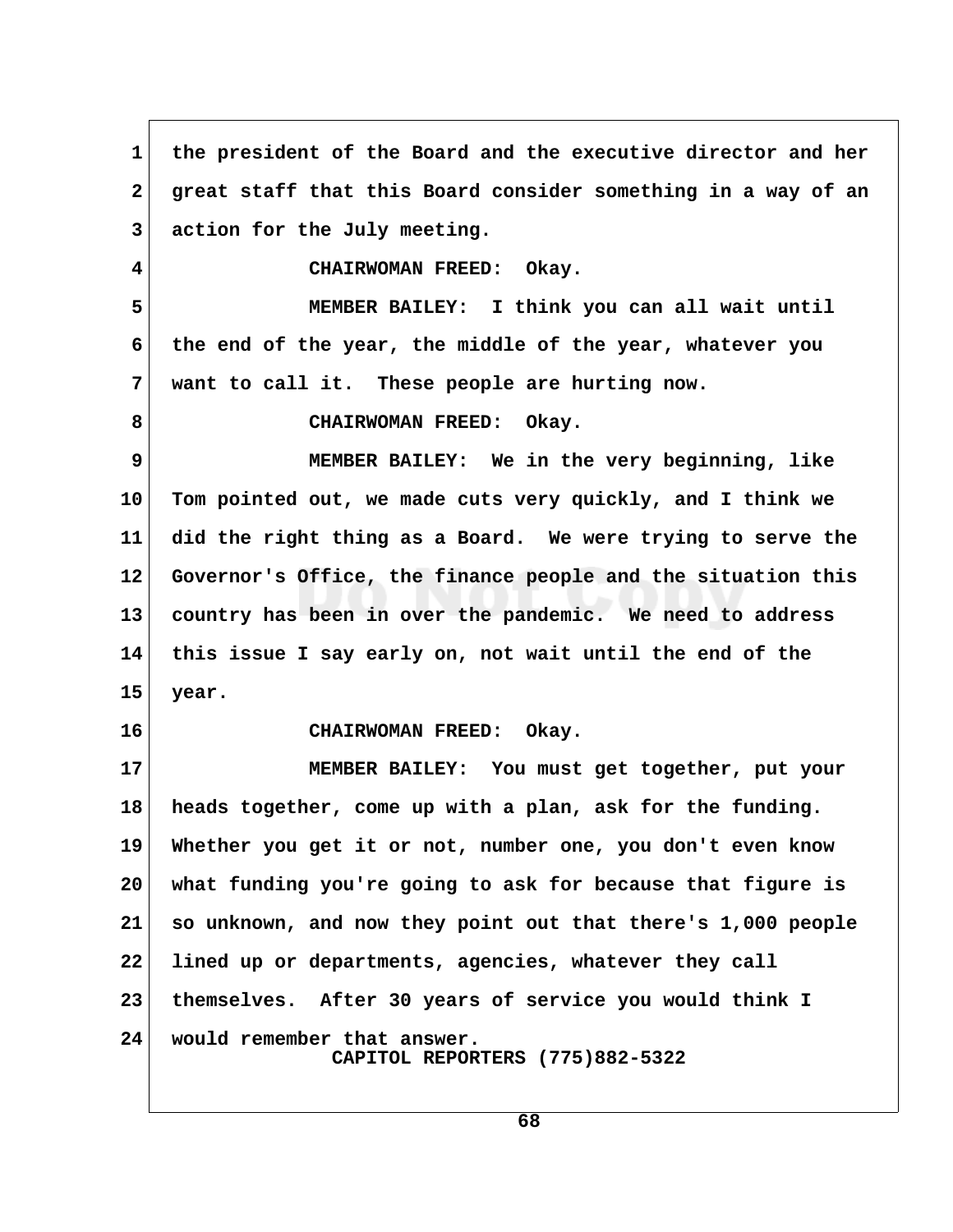1 The point is you really need to get this figured  **2 out, not sit on it. And I'm not lecturing this Board, I'm 3 really not. I'm just trying to give you my last opinion of 4 what I heard over the last 20 minutes in comments, wonderful 5 comments. The Board members I can see are right on top of 6 the subject. Their heart needs to be with the people we 7 serve, and the people we serve are the ones that are hurting 8 right now.**

 **9 Long-term life, there's a lot of things that can 10 be put back if you had the money or I'll point it out that 11 you may have a reserve. Well, I go back to history. We had 12 a reserve. We got isolated and chopped up a little bit the 13 way we went about using the reserve. Tom can answer to that. 14 We did what we thought was right for the people we served and 15 that was our members, and I think we gave them some benefits 16 back that they still were using and that's important.**

**17 But the reserve issue now also has to go back to 18 the advisory committee from the legislature before we can 19 touch reserve funds. So you must keep that in mind. That 20 was taken away from us. We were a very dependent, maybe a 21 little too independent sometimes, but we no longer have that 22 luxury of being totally independent. We must address the 23 Governor's Office, the legislature.**

24 But really I really really wish you consider  **CAPITOL REPORTERS (775)882-5322**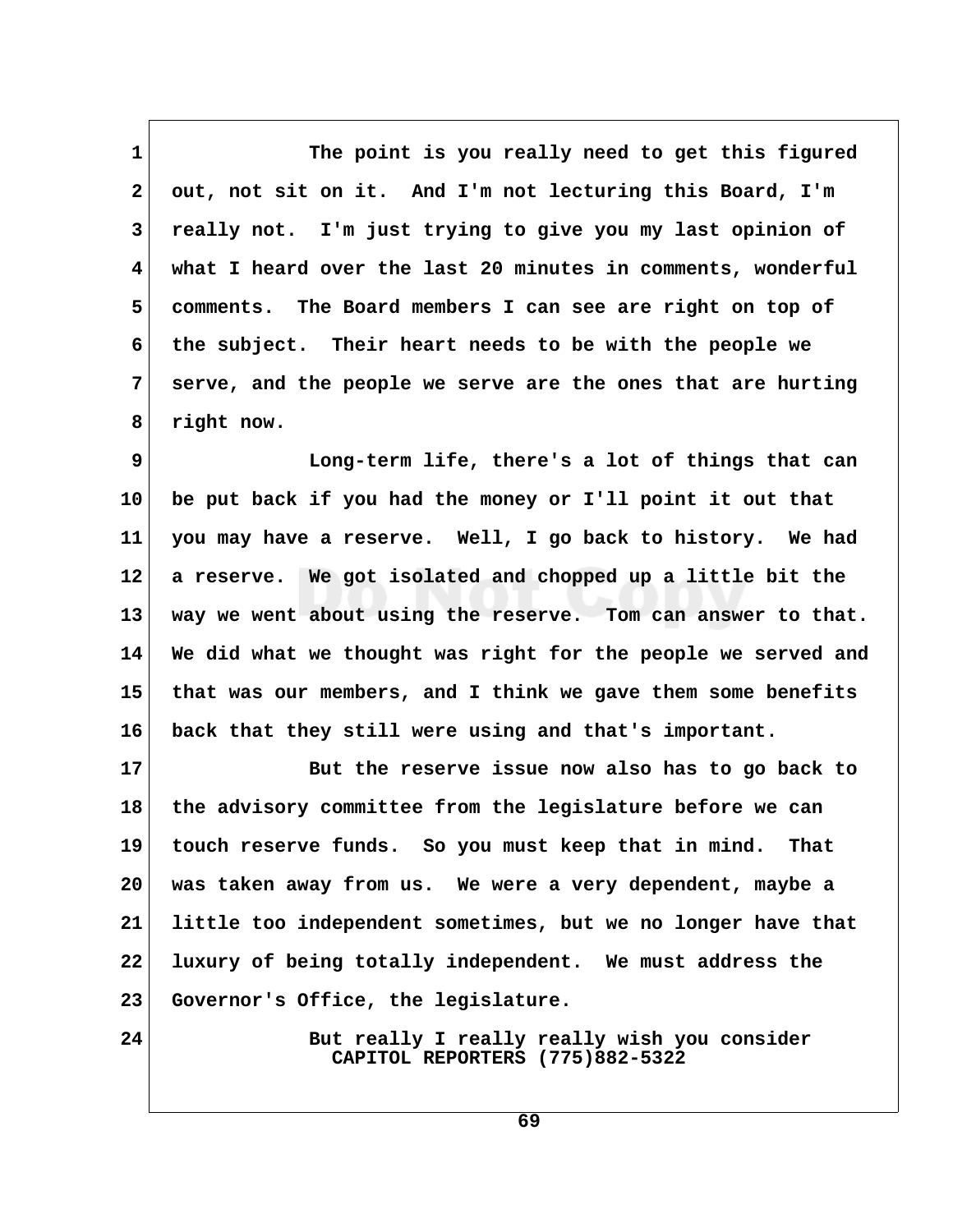**1 doing something and not waiting. Jump on board. Ask for the 2 money. Whatever funds come through to the Governor's Office 3 and finance department will trickle down somewhere along the 4 line to make it. Laura, you may not get anything but we have 5 to be ready for that. So try to do something. I say the 6 Board should stand up and try to do something in the July 7 meeting. That's all. Thank you.**

 **8 CHAIRWOMAN FREED: Thank you.**

 **9 MEMBER VERDUCCI: Tom Verducci for the record.**

**10 I would very much agree with Don. Don, I'm sure 11 going to miss your logical voice on this Board and, you know, 12 I'm not trying to be a pain. I'm good with, you know, July. 13 It's just I would like to see it on the agenda. I just want 14 to make sure we have a plan that's submitted in place 15 requesting these ARP funds and we don't wait too long.**

**16 I think we should be getting a plan in place 17 right now and putting our request in just as soon as 18 possible, and I'm just not sure that we actually are on the 19 right direction, and we do have a plan that's mapped out. 20 CHAIRWOMAN FREED: Okay. You know, I think I'm 21 going to ask that this be agendized for July. And, you know,**

**23 the budget director, and we're going to try to get some**

**22 I think off line the executive officer, and I will talk to**

**24 policy direction from the Governor's Office about its CAPITOL REPORTERS (775)882-5322**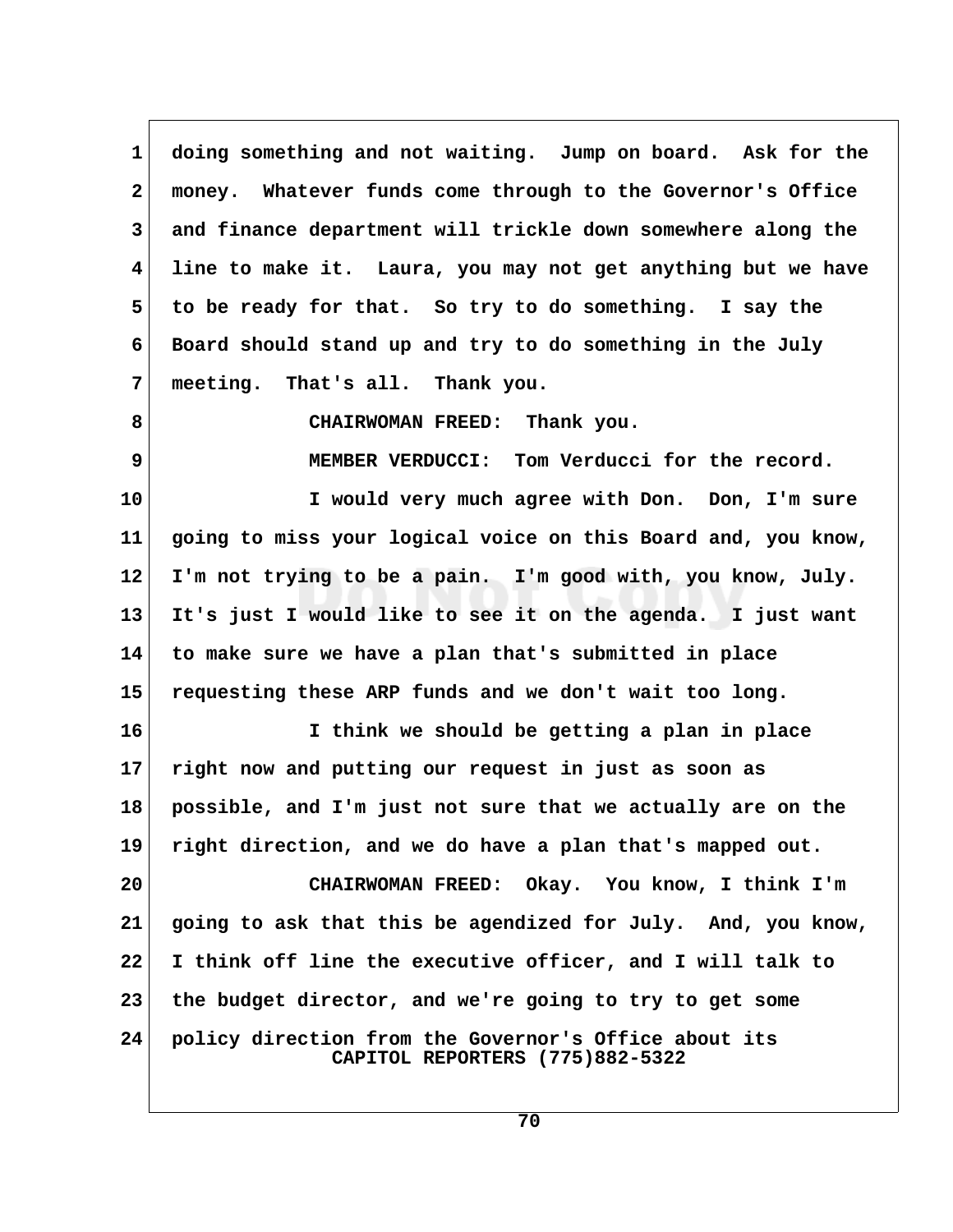**1 priorities. And then see if we can come back with some 2 alternatives that -- that PEBP staff can submit into that ARP 3 portal with those thousand other requests. 4 But, you know, the executive officer is right. 5 It's not like your -- it's not wise to throw something into 6 the ARP portal like it's a lottery or something and wait and 7 hope to hear. I mean, you have to -- obviously you birddog 8 it a little bit as any director would, but she's a little bit 9 different than me in the sense that she's got a board that 10 hires and that hires her and she reports to. 11 So but, you know, I will commit to this Board. I 12 will agendize it for July, and we'll talk about what -- what 13 kind of alternatives we can implement in the current biennium 14 to provide a little bit of, excuse me, benefit add-backs, if 15 you will, and we'll, you know, consult the budget oracles for 16 their guidance on, you know, what is essentially the best 17 chance of getting approved by the people who make those 18 decisions which is unfortunately not us, so. 19 MEMBER URBAN: Marsha Urban for the record. 20 I want to get something clarified. I know you're 21 talking about ARP or, yes, funds. 22 CHAIRWOMAN FREED: Right. 23 MEMBER URBAN: Yeah, you were talking about the 24 funds that end in December. CAPITOL REPORTERS (775)882-5322**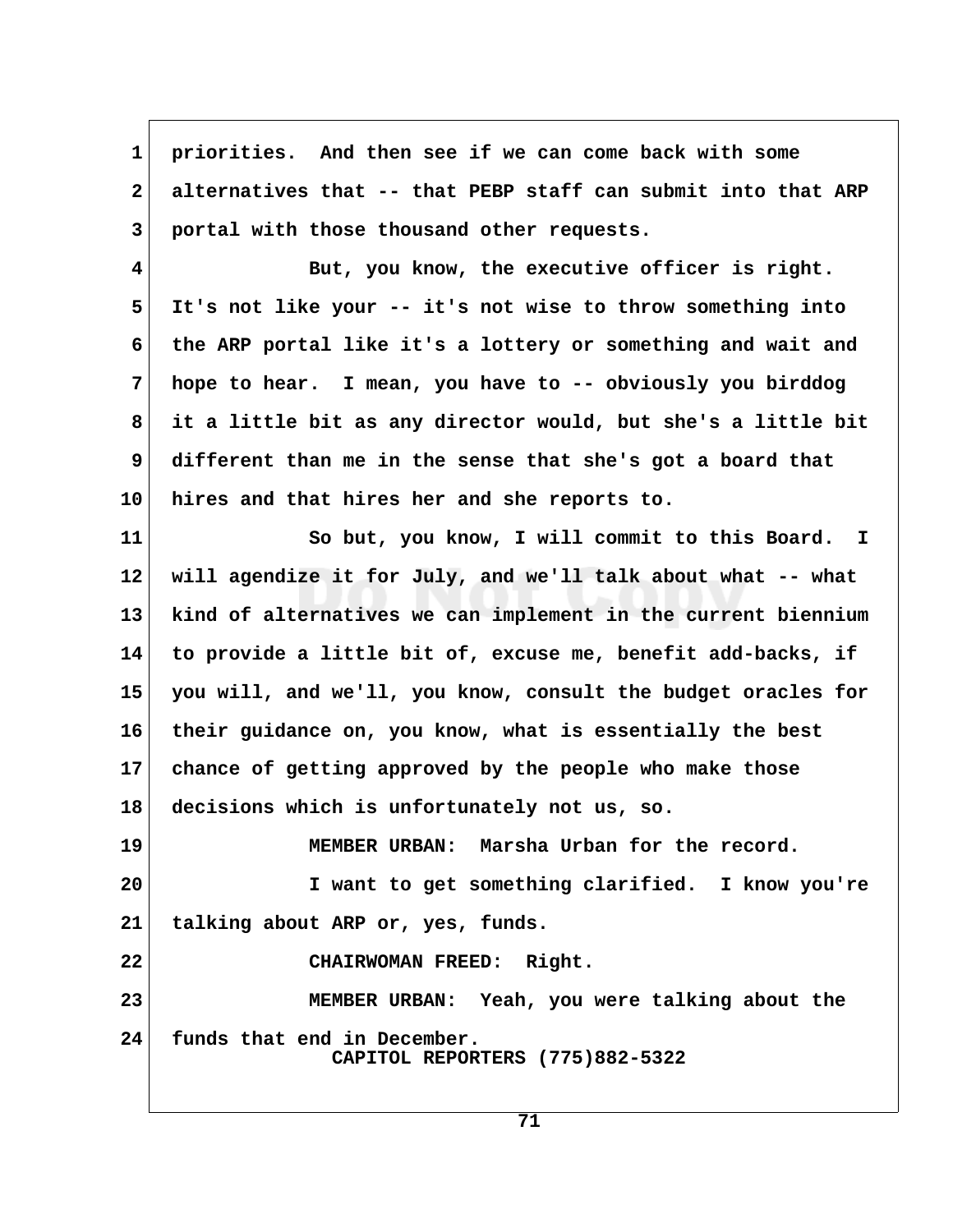**1 CHAIRWOMAN FREED: Yeah.**

 **2 MEMBER URBAN: What are those funds? 3 CHAIRWOMAN FREED: Okay. So the Coronavirus 4 Relief Funds monies come from the CARES Act that was passed 5 really early in the pandemic last year, and those are the 6 ones that run out for states on December 31st. And the -- 7 what is the -- American Rescue Plan Act or ARPA, depending on 8 who you ask. I think the executive officer was right. That 9 was passed in January of this year, is that right, okay. And 10 those funds are good I think -- I think, again, Ms. Rich is 11 right, until FY25 I think we have to spend those monies. 12 And so the -- yeah, CRF monies, the Coronavirus 13 Relief Monies have been doled out to the states whereas ARP 14 monies have not yet. And so we've got, you know, a couple of 15 hundred million dollars sitting in one of the state's budget 16 accounts, in our CRF budget account. And agencies, you know, 17 submit work program requests for that money, and then they 18 typically go to interim finance and then they get approved 19 and then the money goes out to the agency's budget. 20 MEMBER URBAN: Marsha Urban for the record. 21 Can we submit something for the coronavirus money 22 for long-term disability now and then in July set up that 23 plan? It's just that I'm -- this is my last meeting. This 24 is what I'm pushing, long-term disability. CAPITOL REPORTERS (775)882-5322**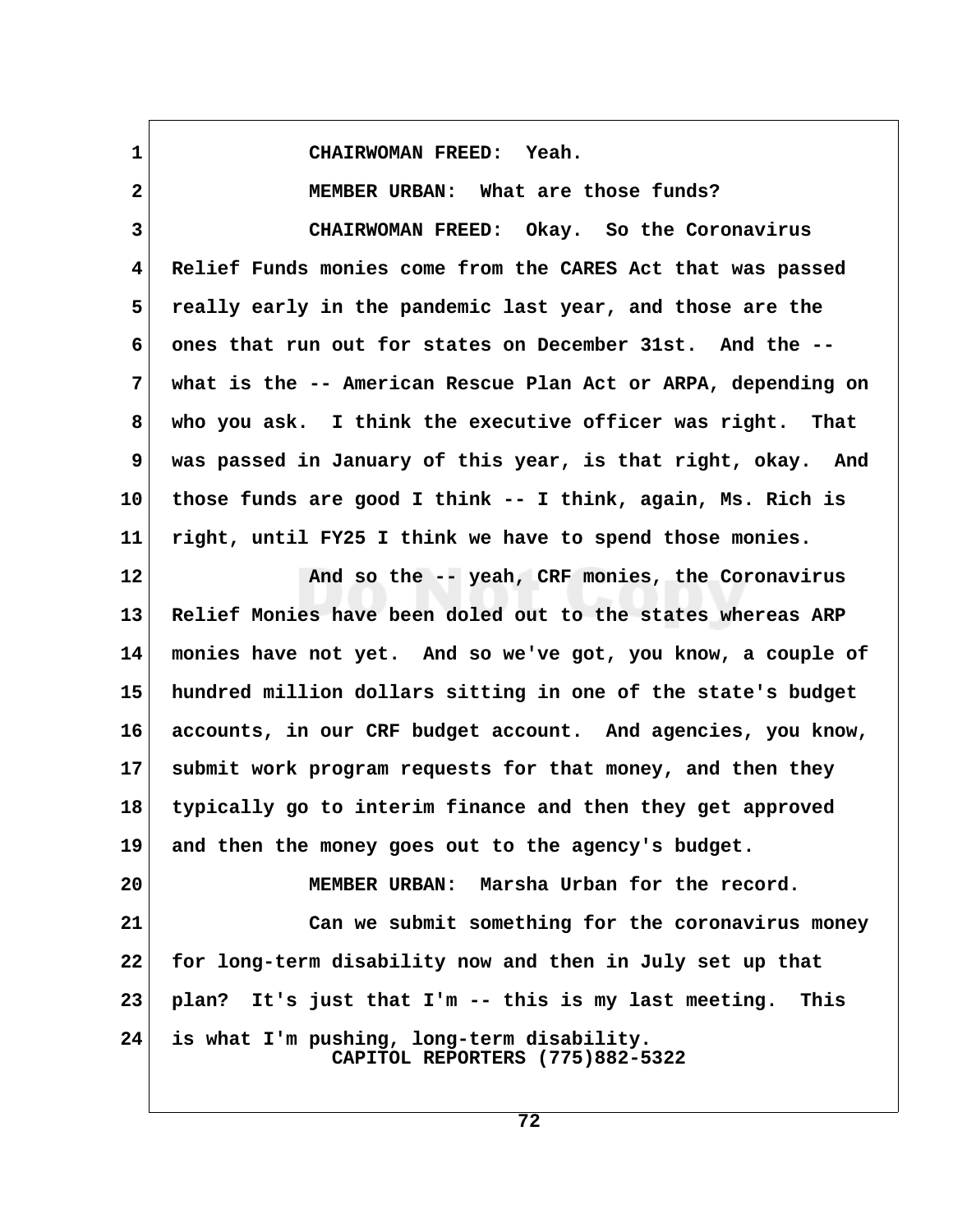1 CHAIRWOMAN FREED: Okay.

| $\mathbf{2}$    | MEMBER URBAN: You can see that. Is there any                                         |
|-----------------|--------------------------------------------------------------------------------------|
| 3               | way that we might be able to get some of the Corona money for                        |
| 4               | that to get it going, get it started so there's no lack. I                           |
| 5               | just -- it's just a big thing for me.                                                |
| 6               | MS. RICH: Laura Rich for the record.                                                 |
| 7               | CRF funds from my understanding are only to                                          |
| 8               | reimburse for specific pandemic related costs. So we tapped                          |
| 9               | into those for claims cost. We used some of that. We were                            |
| 10 <sub>1</sub> | able to get some of the CRF funding to be reimbursed for                             |
| 11              | COVID claims, any kind -- you know, testing claims, any kind                         |
| 12 <sub>2</sub> | of CARE claims that we had specifically for coronavirus. It                          |
| 13              | is not -- it could not be used from my understanding for                             |
| 14              | things like long-term disability.                                                    |
| 15              | CHAIRWOMAN FREED: I'm going to read from, this                                       |
| 16              | is the U.S. Department of the Treasury website. The CARES                            |
| 17              | Act requires the payments from the Coronavirus Relief Fund                           |
| 18              | only be used to cover expenses that are, one, necessary                              |
| 19              | expenses incurred due to the public health emergency with                            |
| 20 <sub>o</sub> | respect to COVID-19. Two, were not accounted for in the                              |
| 21              | budget most recently approved. That is the current                                   |
| $22 \,$         | biennium's budget, and were incurred during a period                                 |
| 23              | March 1st, 2020 to December 31st, 2021.                                              |
| 24              | You know, I mean, we can ask, you know, hey, GFO,<br>CAPITOL REPORTERS (775)882-5322 |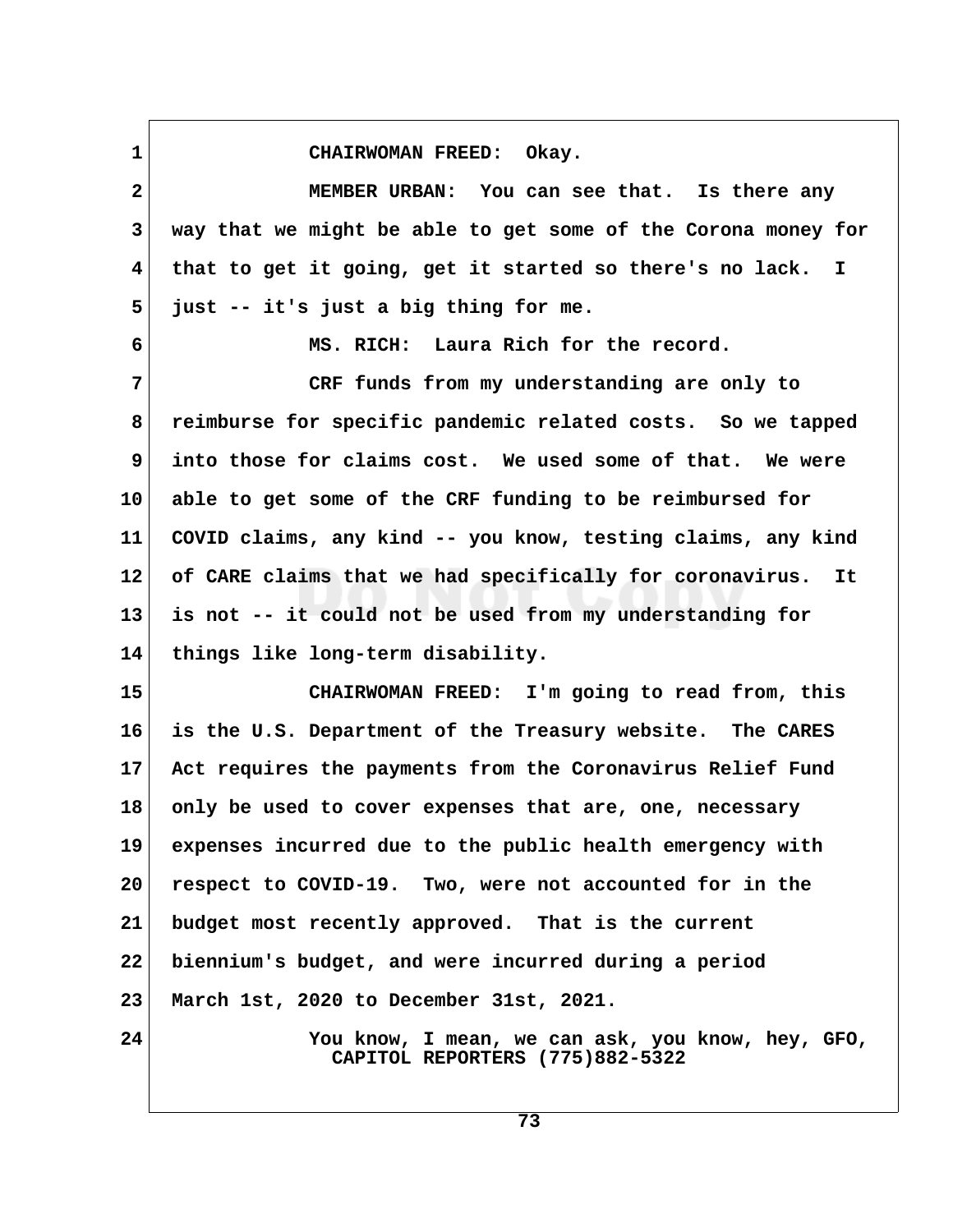**1 would you consider restoration of LTD, a -- an eligible use 2 of CRF particularly if, you know, what I sort of intimated 3 earlier is true, you know, that we're having a bit of trouble 4 getting the CRF monies out the door, and I'm happy to ask 5 that question. The worst they can say is no. I suspect 6 they, as Laura Rich said, they will say no, but I'm happy to 7 ask. 8 MEMBER URBAN: Marsha Urban for the record. 9 I would really like to see that, especially since 10 the wear and tear on all of the employees working during 11 COVID, I think that has affected our stress levels as well as 12 other things. So I think that it would be a valid ask. But, 13 again, I would just really like to see you approach them and 14 see if they would think so as well. 15 MEMBER KELLEY: It's Michelle Kelley here. 16 So I just I guess I'm coming at it from a 17 different way. I agree with everything Marsha said. But I 18 wonder, Chair Freed, earlier Executive Officer Rich had 19 indicated that the excess reserves were being eaten up by 20 claims. And I think in a previous meeting we, the PEBP Board 21 or Executive Officer Rich had indicated that there were 22 coronavirus expenses that we weren't going to seek recovery 23 from the coronavirus money because the Governor had targeted 24 somewhere else. CAPITOL REPORTERS (775)882-5322**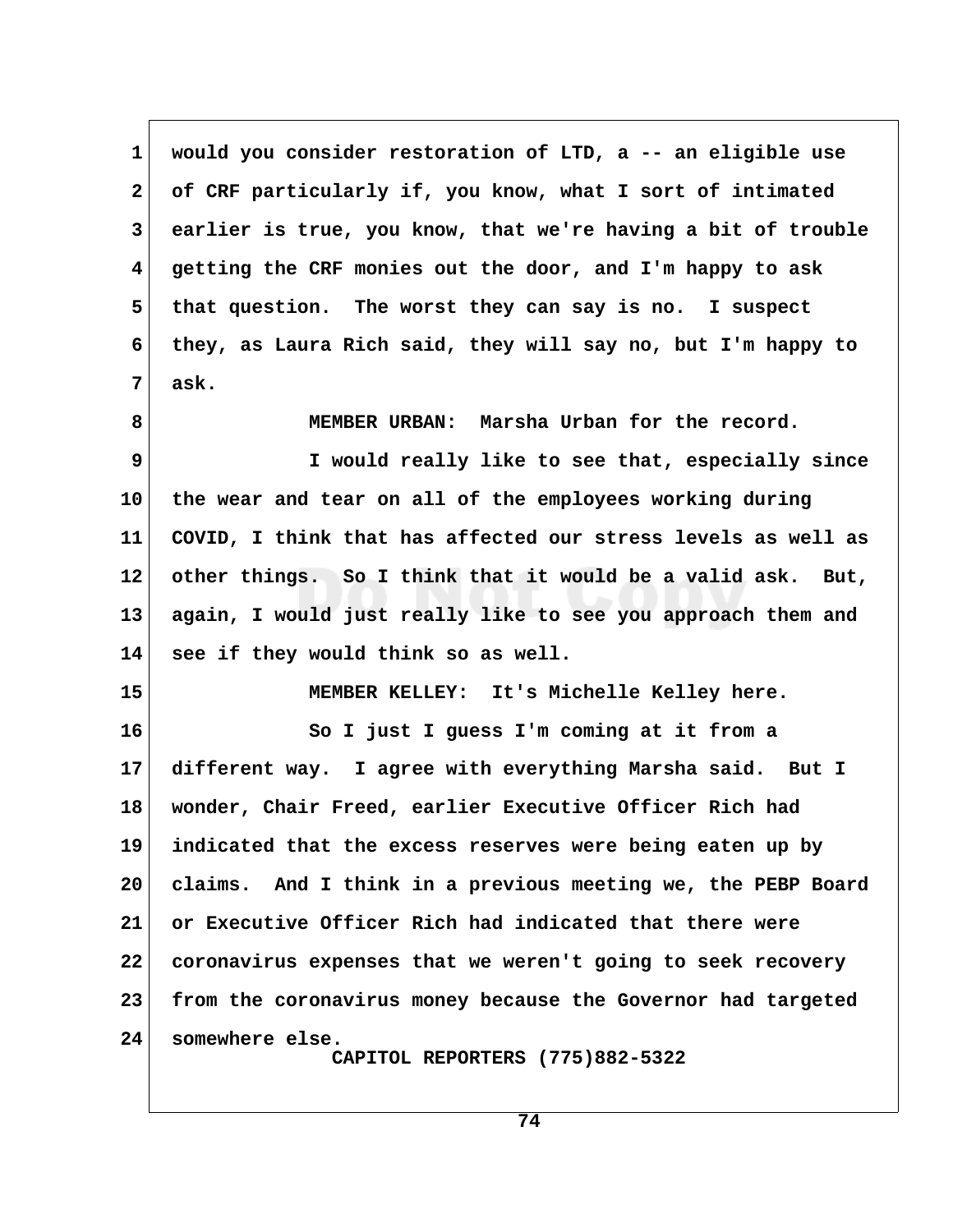1 So I'm actually wondering if are there Corona  **2 claims out there that we haven't already been reimbursed for. 3 Can we bundle those together and take it to the GFO's office 4 and say we would like to be reimbursed at whatever it's 5 called, whatever the acronym is money and we would like to 6 use that money to extend long-term disability. 7** So, you know, instead of just putting that money  **8 into reserves we actually target it to be spent. And I would 9 think that some of the reserves that have been eaten up are 10 legitimate COVID expenses. I don't know. Question. 11 CHAIRWOMAN FREED: So, okay, I'll let the 12 executive officer go. The only thing I was going to say is 13 we have, PEBP has received CRF reimbursement for its COVID 14 claims. I don't know what the time frame is for COVID claims 15 run-out. Well, it's probably a year, just like it is for any 16 sort of active claim. It has a year to be paid. But, 17 anyway, I'll let Laura Rich field that one. 18 MS. RICH: So Laura Rich for the record. 19 We -- we did receive reimbursements through CRF 20 funds initially. And then when there was a thought and now 21 that I'm hearing that maybe the CRF funds, we're having 22 trouble using them, there is still -- we do have some claims 23 that we could request for reimbursement at the time the, we 24 were, the program was obviously accruing a lot of savings, a CAPITOL REPORTERS (775)882-5322**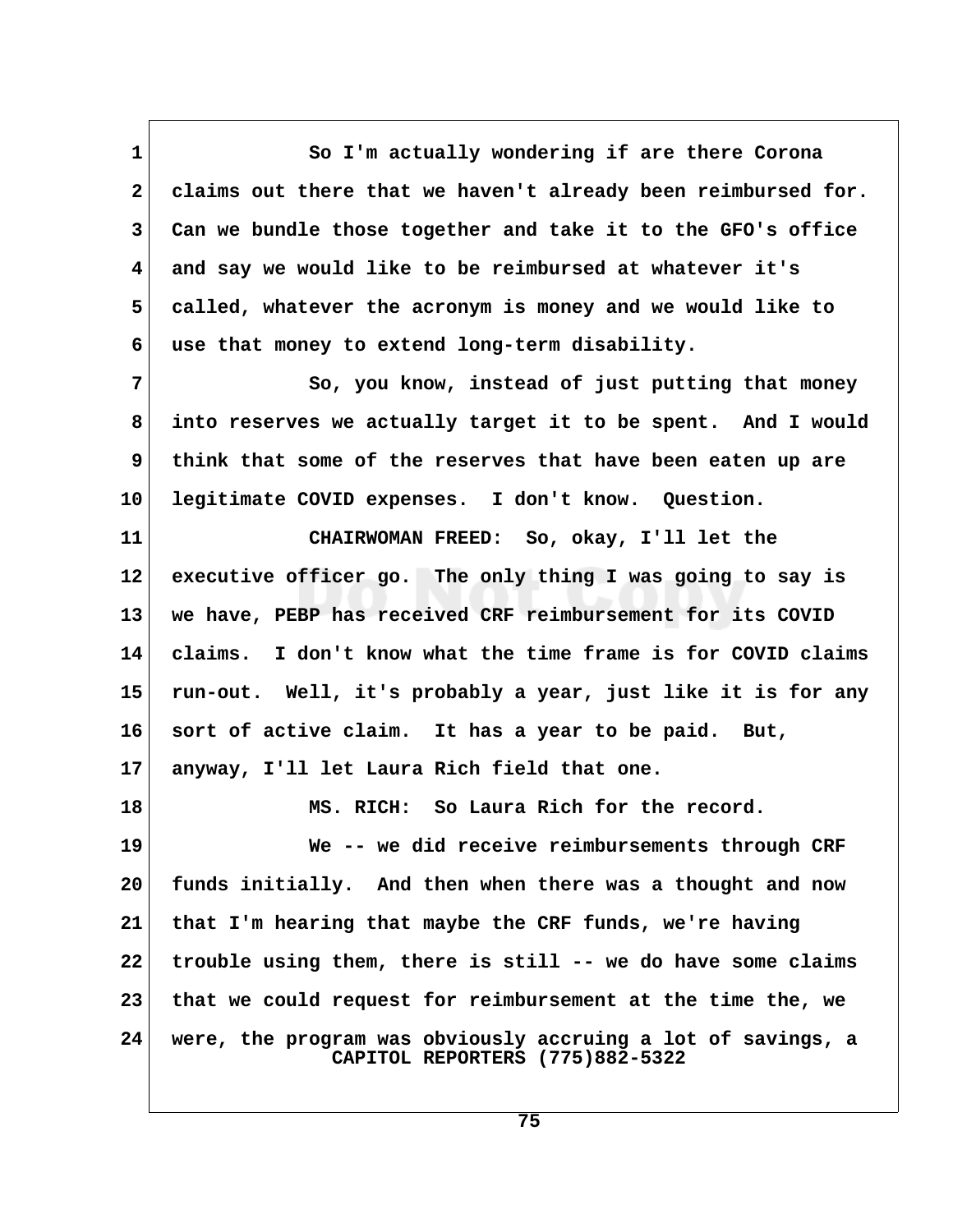**1 lot of excess because of the lack of claims that were coming 2 in for normal services, normal procedures, surgeries, things 3 like that.**

 **4 And so we decided to, and this was discussed at a 5 previous Board meeting to not request additional funding 6 knowing that we were seeing these excess reserves accrue. 7 And that other entities, other organizations, other agencies, 8 you know, could leverage those funds, you know, and needed 9 those funds. Now, that we do know we're having a difficulty 10 spending them PEBP could definitely ask for those funds 11 and/or at least submit a request for it.**

**12 As far as can we allocate that money instead of 13 putting it back into the program, can we allocate it to spend 14 on long-term disability benefits. You know, I -- I would 15 have to think about that and see if there's -- I mean, it's 16 outside of our budget. It's at -- there's definitely some 17 challenges to that. It's -- it's not as simple. I would 18 have to think through that a little bit.**

**19 MEMBER KELLEY: Thank you for the response. You 20 know, I think honestly my -- my response is that I think 21 whether or not we can use that money immediately to defray 22 some of the costs, you know, LTD I think is on the top of my 23 list as well as Marsha and a few other people or it has to go 24 into reserves, I think that we should be seeking that money. CAPITOL REPORTERS (775)882-5322**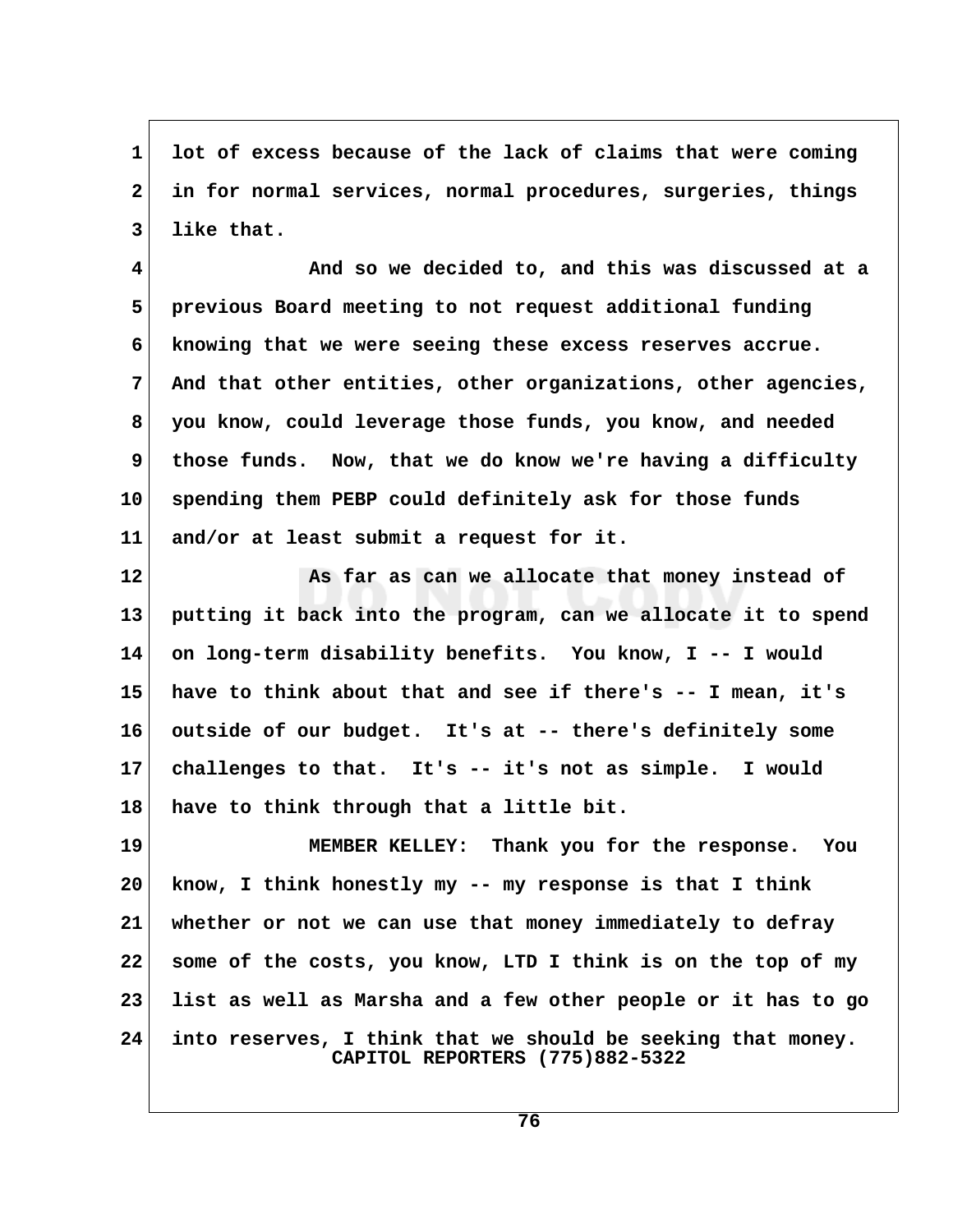**1 You know, I mean, I do think even if we can reinstate some of 2 these benefits using that money for the next fiscal year, as 3 well as AFP money, you know, I personally think we should be 4 -- the program should be aggressively seeking all of the 5 money that qualifies, and I understand there's issues with 6 the reserves and there has been for a long time. 7** But at the same time I personally feel that we're  **8 doing a disservice to all of our participants, retirees and 9 actives when we don't seek out all income and sources, all 10 sources of money that our participants are entitled to. 11 Anyway, thank you. 12 CHAIRWOMAN FREED: Okay. Other thoughts? Okay. 13 Hearing none I think we should move on to open enrollment 14 update. 15 MS. RICH: All right. Open enrollment update, so 16 open enrollment began on May 1st and ended on May 31st. 17 Obviously we had a lot of changes this year. We -- staff put 18 in a great deal of time and effort preparing for everything 19 that was involved in all of those changes. We are ecstatic 20 to report that keeping with our commitment to conduct 21 thorough outreach and educate members on benefit changes, our 22 open enrollment meetings were a huge success. 23 Typically for those of you who don't know how 24 PEBP typically does our open enrollment meetings we have -- CAPITOL REPORTERS (775)882-5322**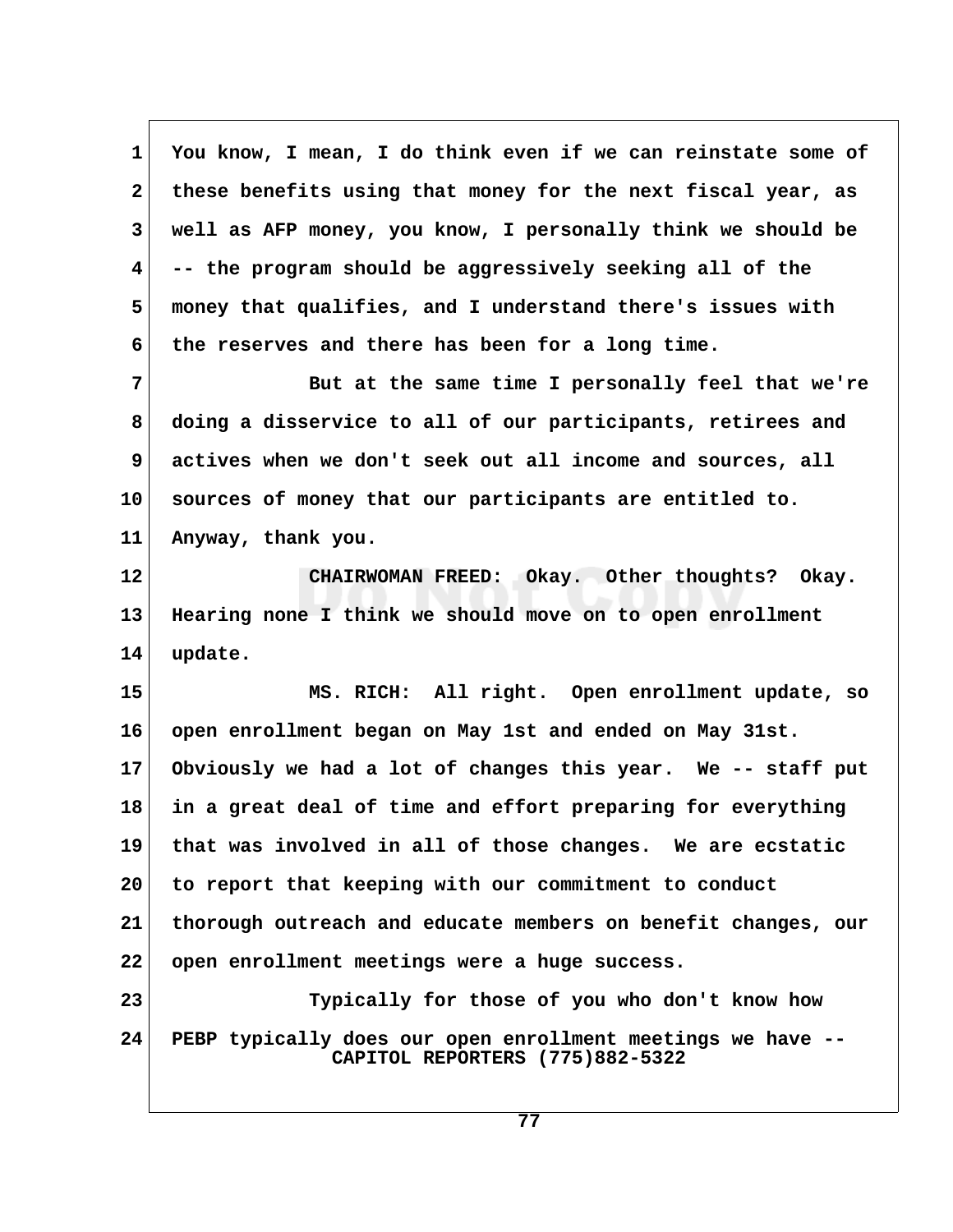**1 we'll normally go out. We have staff that goes out and 2 vendors that go out to various locations throughout the state 3 and put on meetings for our state employees and retirees. In 4 the last several years, even prior to the pandemic we started 5 doing, offering them in a webinar, a webinar option. And so 6 while we would attend in person meetings and hold these in 7 person meetings we would also have a webinar opportunity to 8 where people could participate in these live meetings through 9 a webinar option.**

**10 And normally we have about 500ish or so, four to 11 500 people attends these open enrollment meetings yearly. 12 However, this year we had over 2,600 participants. So it was 13 a huge huge success. I will -- you know, I have to give 14 kudos to staff who, you know, really really put a lot of time 15 and energy into this. And as we all know things changed on a 16 daily basis and they were constantly having to, you know, to 17 keep up with the -- with the changes and make updates and 18 accommodate these changes. So staff did amazing.**

**19 And even through open enrollment we had our 20 member services staff answer the, you know, slough of phone 21 calls that we were getting and things like that. So I do 22 have to thank staff, all of our staff that were involved and 23 also our vendors as well who participated in these open 24 enrollment meetings. CAPITOL REPORTERS (775)882-5322**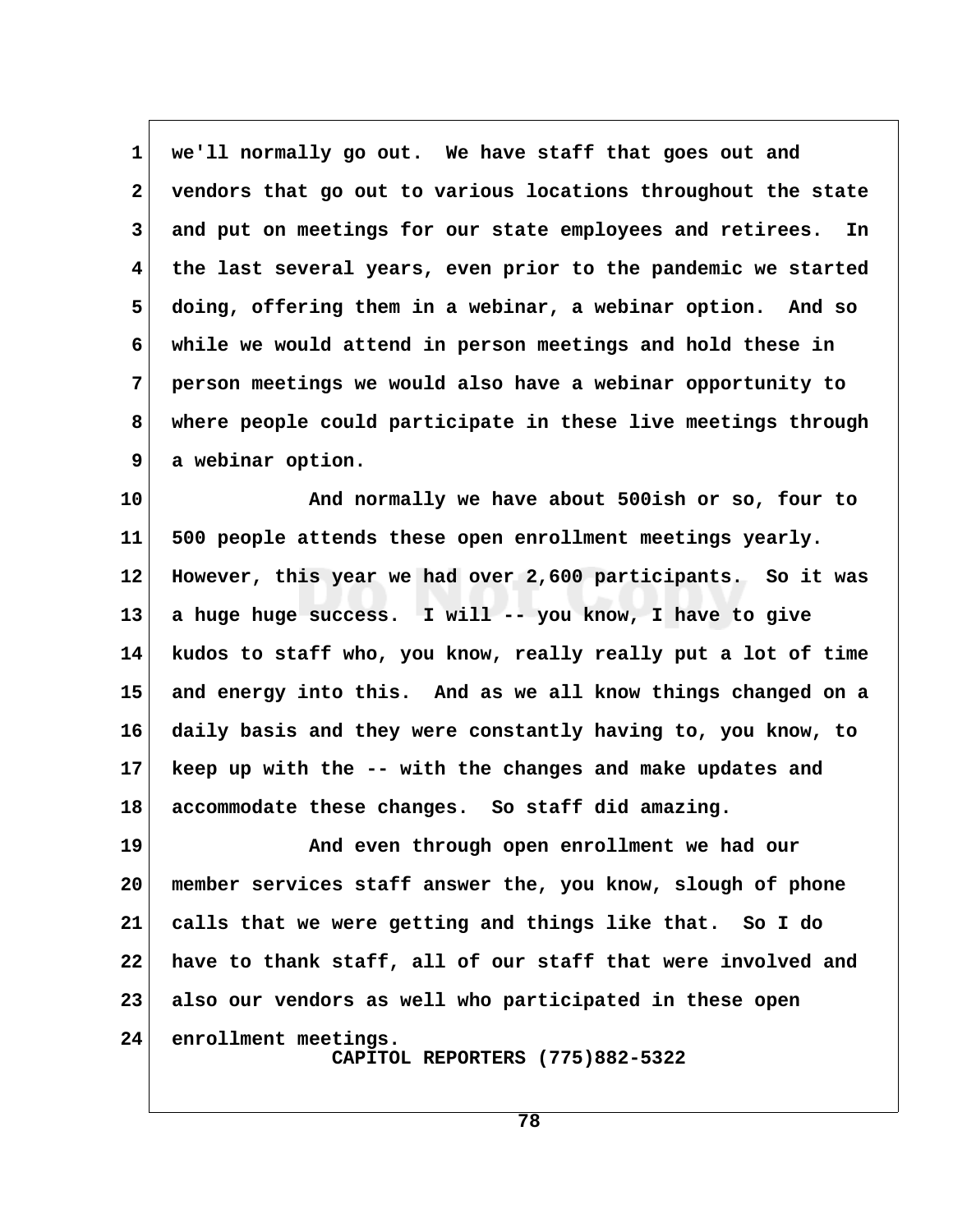1 So the chart that I actually have on the  **2 Executive Officer Report is obviously outdated. I do have 3 new information. The chart on there was the original numbers 4 that we got were enrollment numbers for all lives, right, not 5 just primary member. And normally what we do when we report, 6 when PEBP reports these types of things we use primary only. 7 We don't use total bellybuttons, total dependents, total 8 lives. So I went back and asked them, you know, hey, can you 9 give me primary numbers.**

**10 So I think really, I mean rather than me giving 11 you the new numbers, what's important to show here is that 12 the -- the HMO, the EPO, they're, you know, they remained 13 somewhat stable. There was a little bit of a loss on the 14 EPO. You did see a lot of people move from the CDHP to the 15 low deductible plan. About ten percent of the population, 16 not as many as we thought that were going to move over or 17 that we had anticipated moving over to the low deductible 18 plan, but at the same time it was a passive open enrollment.**

**19 So when you have a passive open enrollment you 20 don't have as many people go in and make changes because they 21 don't have to. If they're not forced to make changes they 22 don't think of other insurance. They just don't look to, you 23 know, see what other options are out there.**

**24 We anticipate that once this low deductible plan CAPITOL REPORTERS (775)882-5322**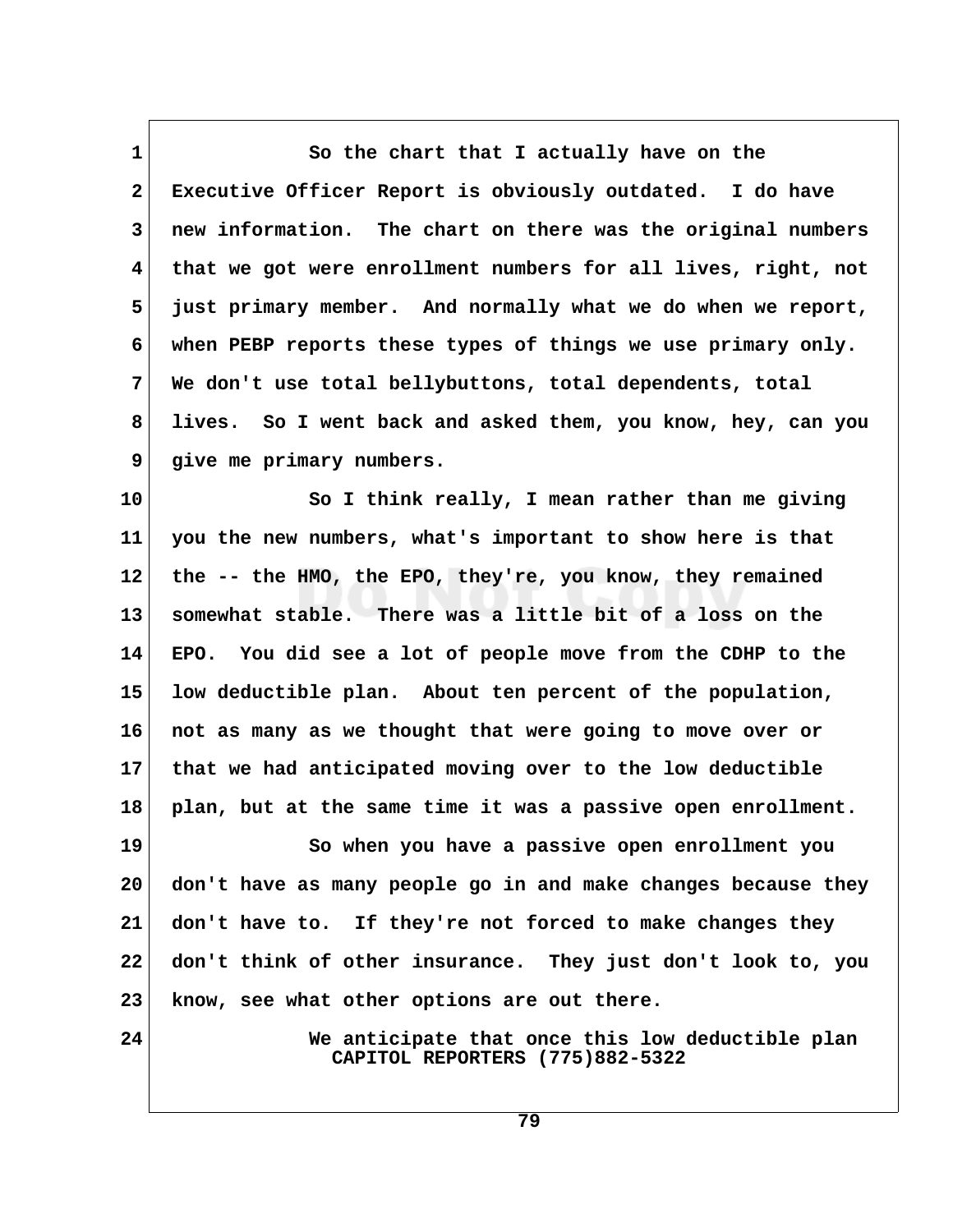**1 becomes -- people become more familiar with it that more 2 people are going to move over to it, and you'll see that 3 migration happen, you know, in time. 4 So I will -- I'll leave it at that. And if you 5 have any questions I'm happy to answer. 6 MEMBER AIELLO: This is Betsey. 7 I would like to make a comment, and I don't want 8 to beat a dead horse. But looking at this chart, which is a 9 little bit old, Laura, you said and unless a lot people 10 declined, the decline seemed consistent with the year before 11 which would lead me to feel more comfortable with the belief 12 that people didn't decline because of the changes in life 13 insurance or long-term disability unless those numbers went 14 up at the end and it looks different. 15 MS. RICH: Right. And, Betsey, I agree with you. 16 I don't think a lot of people would see it as significant. 17 It's legally, that's where we fall on, you know, what is 18 significant. So what we would do in this type of situation 19 is so for example if we were to add the LTD benefit back and 20 it changed rates that would be, that would definitely be -- 21 that would open the door for a mini enrollment period. 22 But if it didn't change rates at all then there's 23 an argument that it's not significant enough, but I would 24 probably want a legal opinion on that so that we don't get CAPITOL REPORTERS (775)882-5322**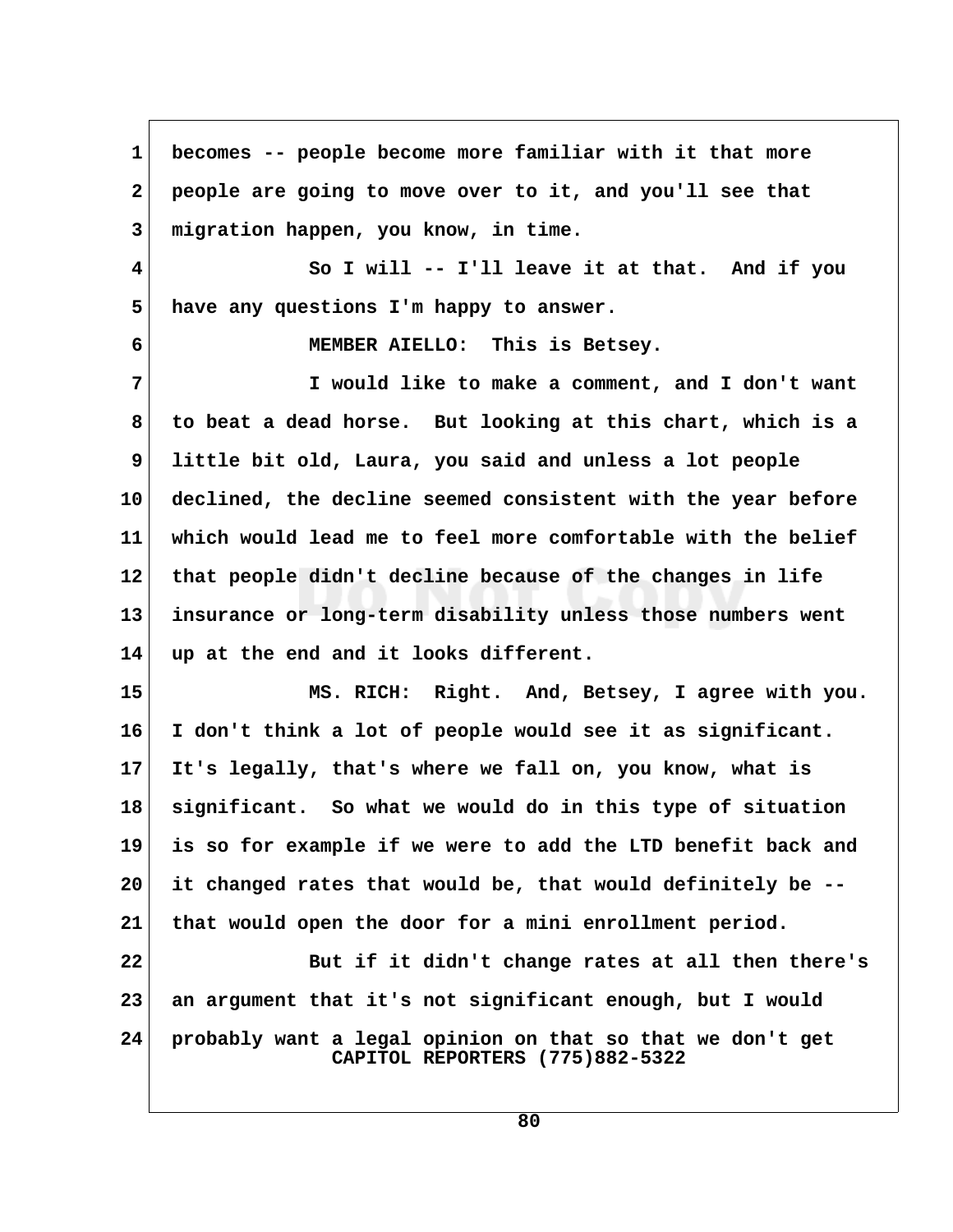**1 into hot water later. 2 MEMBER AIELLO: I agree. I'll argue with a 3 lawyer for you if I need to. 4 CHAIRWOMAN FREED: Any other questions, Board 5 members? 6 Okay. Hearing none I think -- 7 MEMBER KELLEY: I'm sorry. I was slow to hit. I 8 just actually have a comment. 9** CHAIRWOMAN FREED: Okay. **10 MEMBER KELLEY: Executive Officer Rich, will you 11 in July bring us the final numbers? I think I would like to 12 see the final numbers. And, you know, I understand you don't 13 want to go over them verbally, but is there a way for us to 14 see the final open enrollment numbers? 15 MS. RICH: I can definitely provide the final 16 open enrollment numbers in the next Executive Officer Report. 17 I'll do that. 18 MEMBER KELLEY: Thank you. 19 CHAIRWOMAN FREED: Okay. With that I guess we 20 can move on to Agenda Item Six, presentation and possible 21 action on PEBP's participation in the Patient Protection 22 Commission Peterson-Milbank Program for sustainable health 23 care cost. That's a lot of P alliteration. Let's do it. 24 MS. RICH: So for the record Laura Rich. CAPITOL REPORTERS (775)882-5322**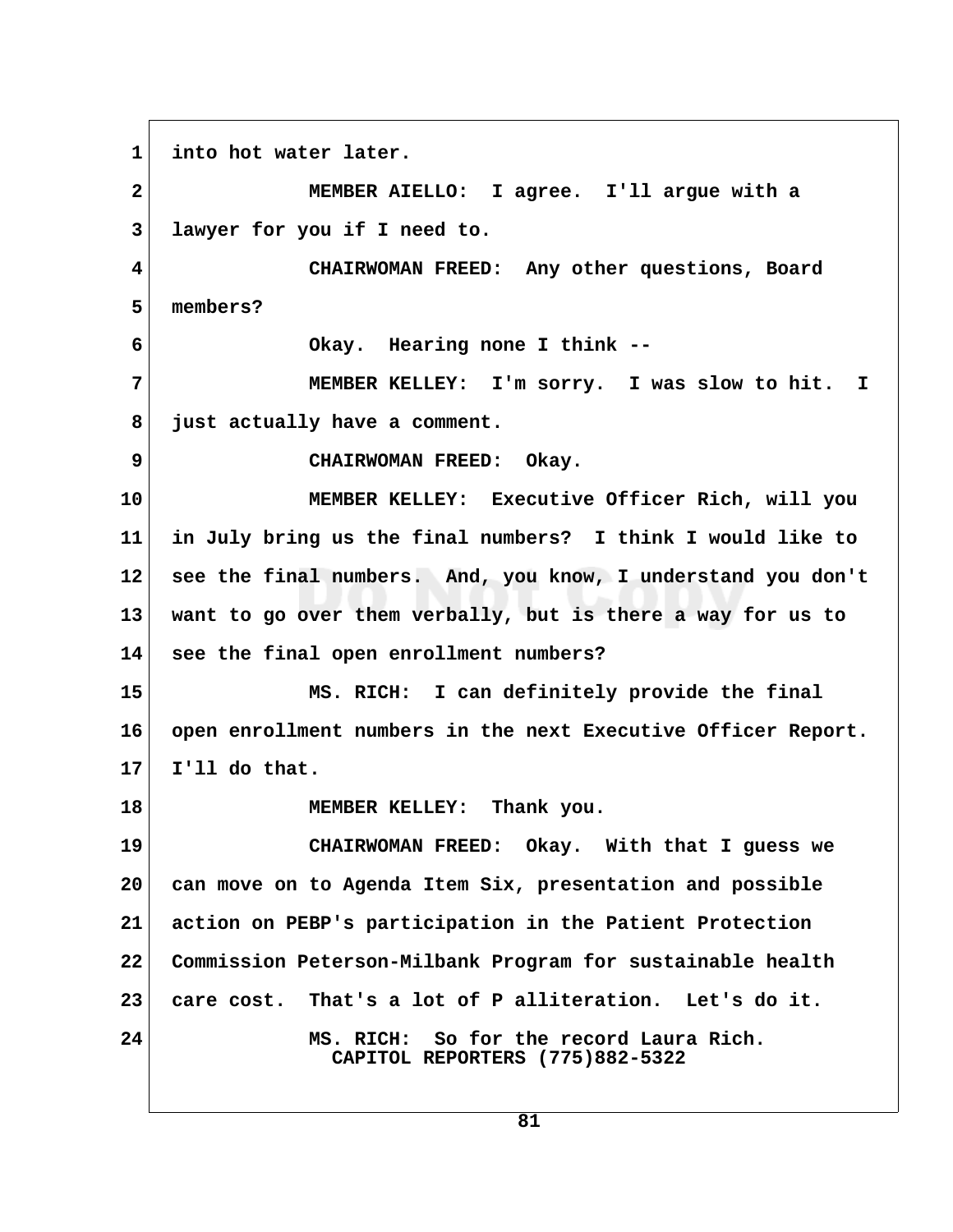1 So I hoped to have the executive director of the  **2 Patient Protection Commission, Ms. Sara Cholhagian, and 3 hopefully I did not butcher her name. But unfortunately she 4 is or fortunately for her she's on her honeymoon right now.** 5 So she had planned to try to participate remotely. I think  **6 she's somewhere in Europe, but she got her time changes or 7 her time differences messed up, and so she is not able to 8 participate. I think she is flying right now. 9** But I think I can field any of the questions **10 that -- that come my way, and if I cannot then we will 11 definitely follow-up with Ms. Cholhagian to get these 12 questions answered. 13 So a little bit of background on the Patient 14 Protection Commission. Senate Bill 544 of the 2019 15 Legislative Session created the Patient Protection 16 Commission. The goal of the PPC is to systematically review 17 issues related to health -- to the health care needs of 18 Nevada residents and accessibility, affordability and quality 19 of health care. 20 So in March of 2021 the Milbank Memorial Fund 21 announced that Nevada as well as four other states had been 22 selected to participate in the Peterson-Milbank for 23 sustainable health care cost. They have partnered with 24 Bailit Health. They, to provide technical assistance to each CAPITOL REPORTERS (775)882-5322**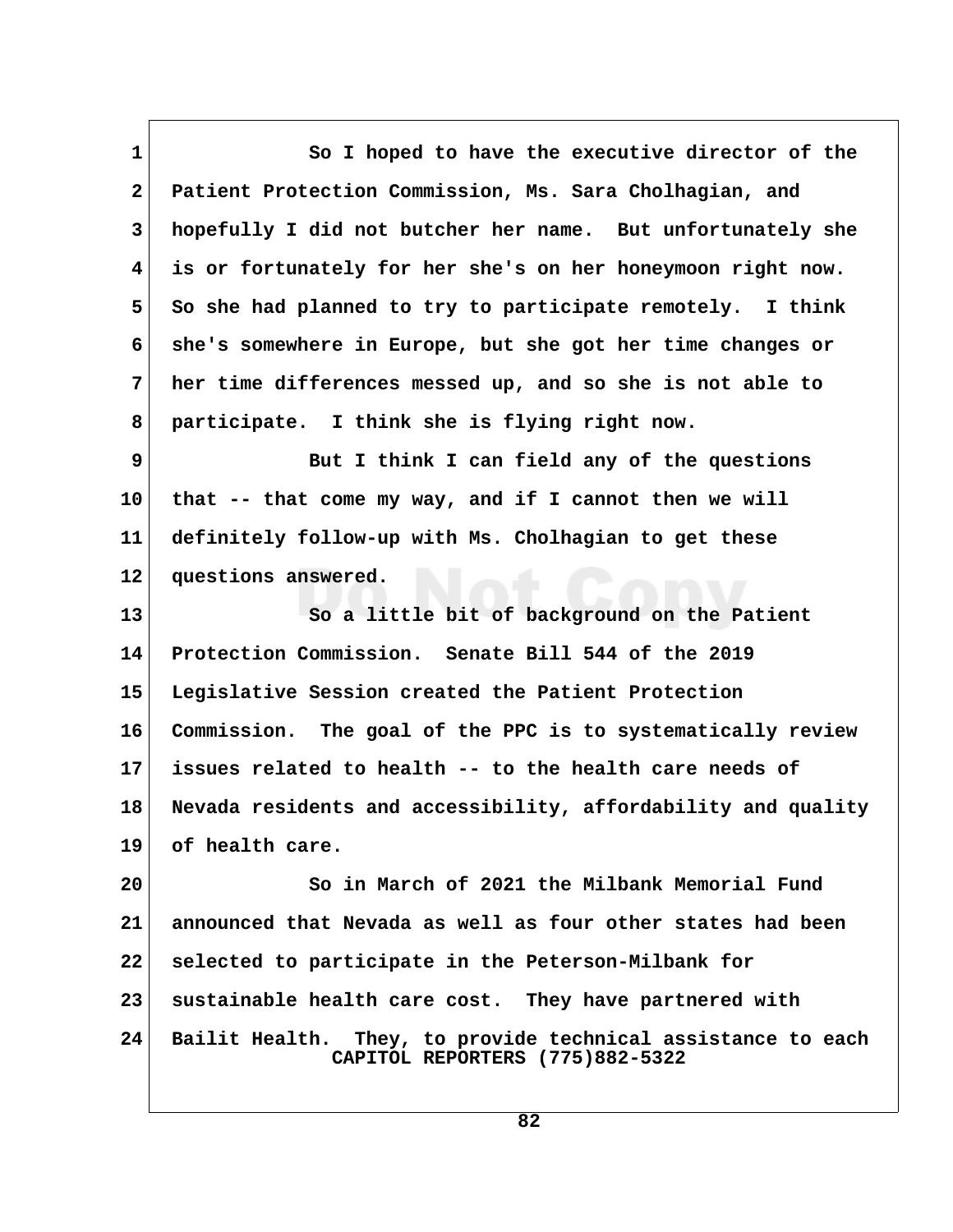**1 of the states so that they can explore, set and implement 2 health care cost growth targets. These targets are really 3 the first step making health care more affordable and 4 transparent in our state.**

 **5 So with the lack of an all payer claims database, 6 which on another note did get passed through the legislative 7 session but is not obviously in existence yet, it makes 8 Nevada's participation in this program challenging because in 9 order to -- to really analyze health care you have to have 10 access to claims. And without a statewide database, 11 statewide claims data you just -- you have to ask folks for 12 this data.**

**13 So as a result PEBP and Nevada Medicaid were 14 asked to participate in this project because of our 15 respective direct access to medical and pharmacy data across 16 the state. They are also going to be approaching the 17 commercial market carriers to participate as well. But, 18 again, this is -- they have -- they have got to get some 19 buy-in because there's no mandate at this point. So because 20 of that it's -- it's now we're starting with Medicaid and 21 PEBP because that's data that the state has and they have 22 access to it.**

**23 So unlike Medicaid PEBP does not have an in-house 24 analytics team, and so we require the assistance of vendors CAPITOL REPORTERS (775)882-5322**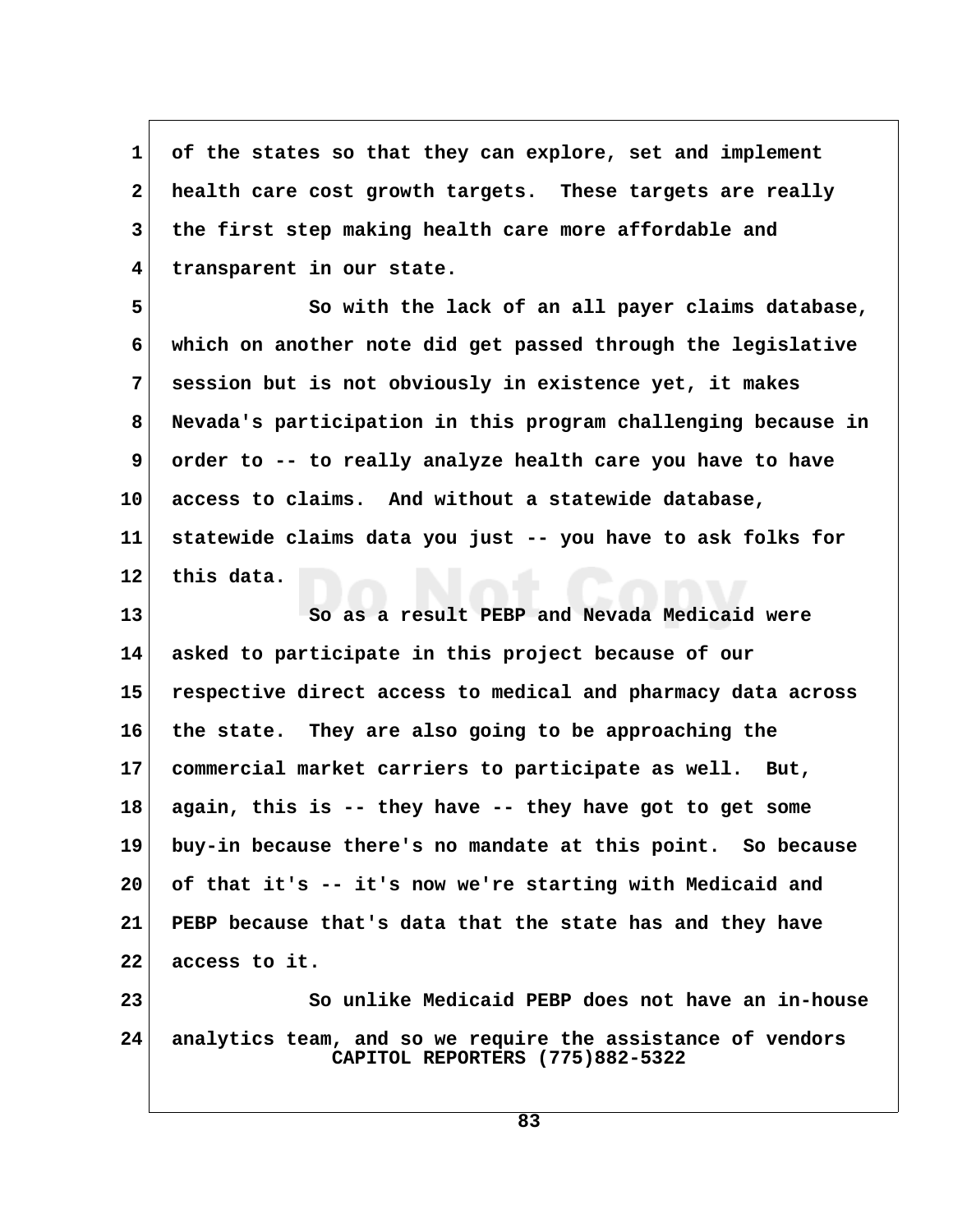**1 to provide the expertise and the tools necessary to perform** 2 any analysis that is done at PEBP.

**3** So we went to -- to Aon and Aon Consulting and  **4 basically said here's the -- here's the project. This is 5 what we're going to need to do. This is the analysis that's 6 going to need to be done. Is there any way, Aon, that you as 7 our consultant can assist in this project, and if so what do 8 we need and how much is it going to cost?**

**9** So Aon came back and said, you know, in order to **10 be able to do what the, to meet the requirements of this 11 project you're going to need a data warehouse solution. We 12 need to get claims from pharmacy. We need to get claims from 13 the medical side, dental side, et cetera. And then so we're 14 going to need to have a data warehouse solution, and then 15 you're going to have to have that analytics team to perform 16 the function or, you know, develop the reporting that is 17 necessary for this.**

**18 So the cost estimate is going to be approximately 19 \$150,000. Although PEBP has sought out the solution 20 specifically for this project it will benefit PEBP because a 21 lot of what we are looking at here, and I made myself some 22 notes because, let's see, where did I put it. I made myself 23 some notes on the actual, I'll find it in a moment, on the 24 actual analytics that are going to be performed. CAPITOL REPORTERS (775)882-5322**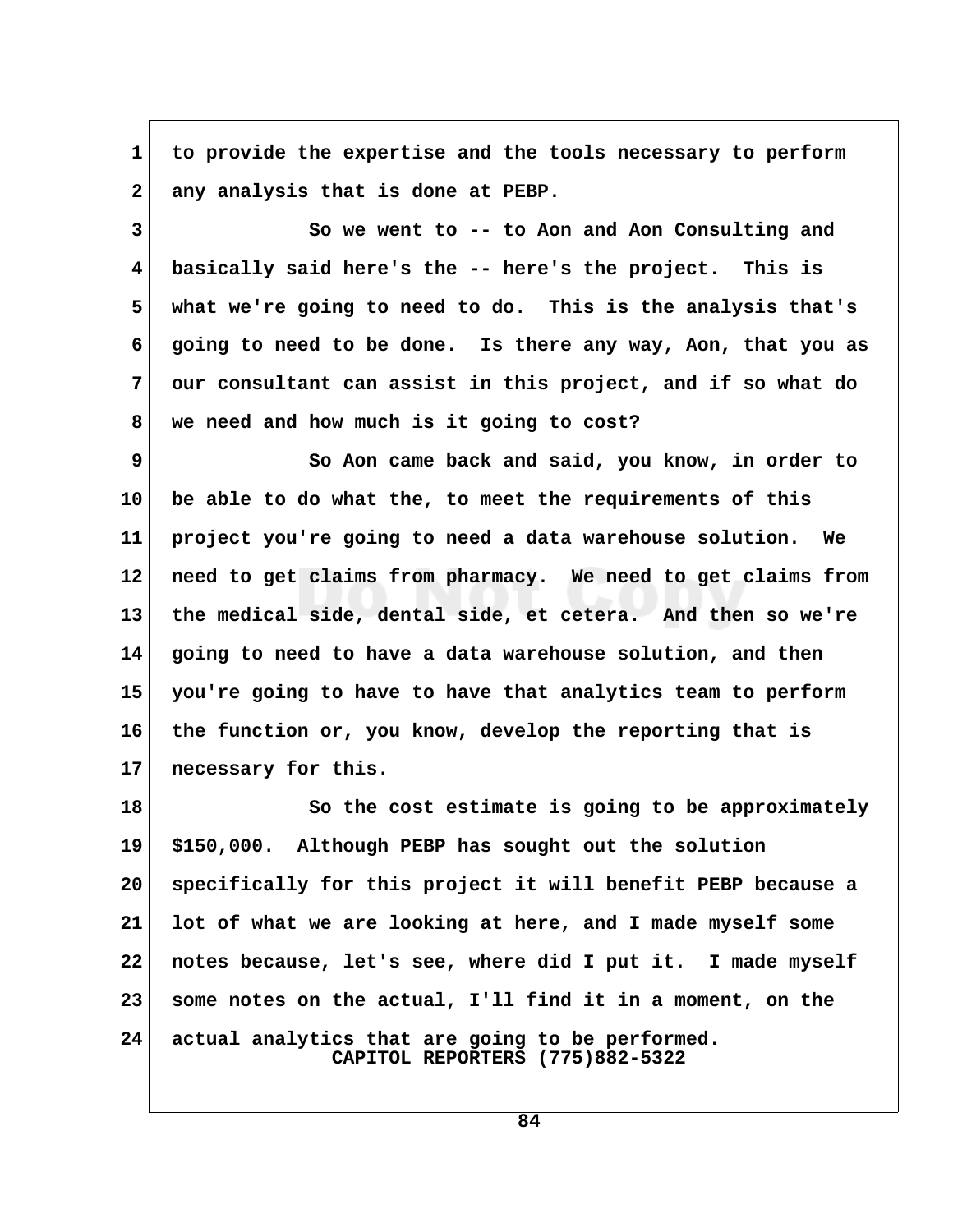1 There's going to be very very useful data that  **2 comes out of this. Where are the trends in our -- in our 3 membership, you know, where by geography, by demographics, 4 by, you know, different types of procedures that are done, 5 you know, does E states and things like that. We're really 6 going to be able to drill down into a lot of these things.**

 **7 And while this is for a statewide project it 8 definitely will impact our program and help our program and 9 help PEBP staff be able to -- to, you know, strategize and 10 this may actually help us. And although we didn't have a 11 strategic planning session this year for, you know, many 12 reasons, mostly that it's hard to strategically plan when 13 everything is kind of up in the air. But hopefully in the 14 future when we do have these strategic planning sessions we 15 have access to a lot more information than what we have 16 today. And so I think this is really going to help not just 17 the state in general but also the program.**

18 And so what I did was I spoke to the executive **19 director of the PPC. And she said, you know, there's some 20 funding that's available in this project. I think that I can 21 go to the board of the Peterson-Milbank project and say, 22 look, let's split the cost with PEBP. So she is going to be 23 making that request. We will be asking for the full \$150,000 24 to be able to participate in this project. However, we CAPITOL REPORTERS (775)882-5322**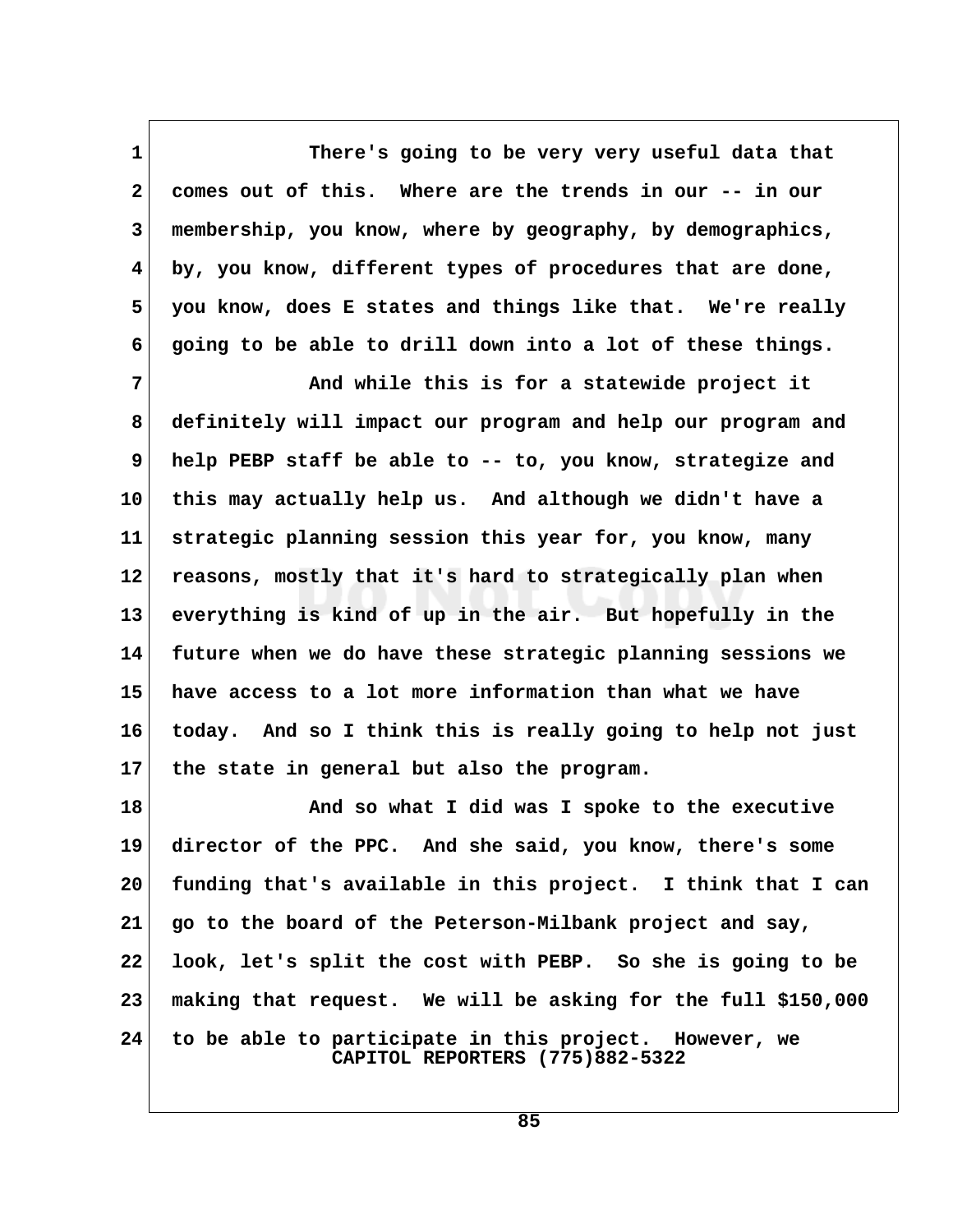**1 expect that that expense will be split or that cost will be 2 split in terms of, you know, being able to get some funding 3 through this project as well. And then that way, you know, 4 it shows that, look, we're doing this for the state, but it 5 also is beneficial to our program as well.**

 **6 So I do also want to add that the executive 7 officer position of PEBP through AB348, along with a lot of 8 other changes to the Patient Protection Commission makeup, 9 was added as a non voting member. And so this just kind of 10 ties in our -- our new participation into this program or 11 into this commission, you know, to really look at health care 12 not just from a plan perspective and from a, you know, 13 program perspective but also from a statewide perspective and 14 be able to, you know, to really provide input and expertise 15 into -- into this commission.**

**16 So what we're asking for here is for the approval 17 for staff to move forward in working with the PPC and 18 Medicaid to assist in the Peterson-Milbank program for 19 sustainable health care cost. I probably should add here 20 also that the Board needs to approve the cost that is 21 involved in that. I believe we'll have to do a contract 22 amendment which will come at a later time. But I thought 23 because of the -- of the -- it will probably come in July. 24 I wanted to have this as a separate agenda item CAPITOL REPORTERS (775)882-5322**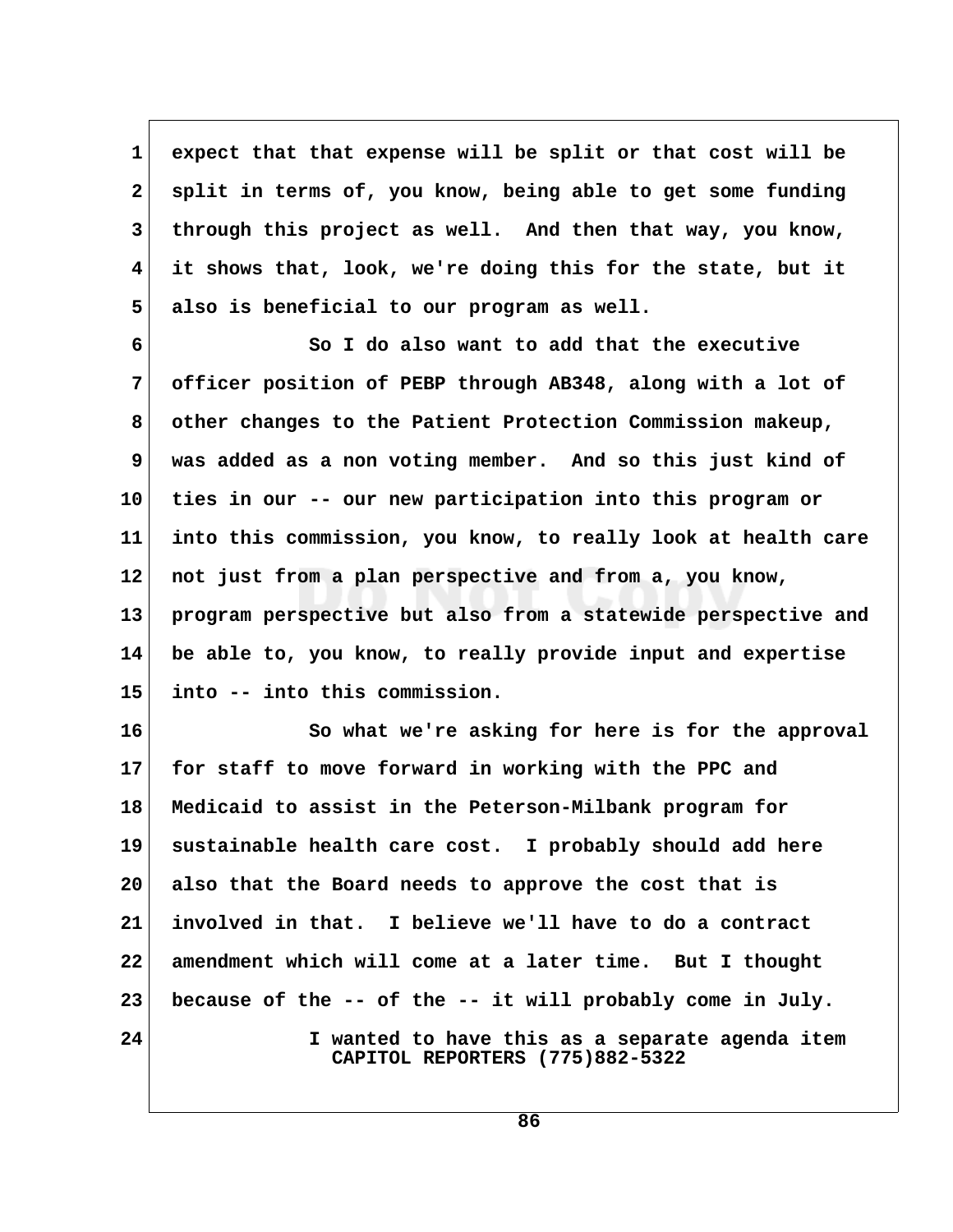**1 just to discuss the, you know, the appropriateness of the 2 funding and, you know, how it applies not just to PEBP but 3 the state in general. So I will stop there for questions. 4 MEMBER VERDUCCI: This is Tom Verducci for the 5 record. 6 Laura, where does the cost come from on the 7 \$150,000? Is that coming from the reserves or is that a 8 budgeted item and what would be the approval process? 9 MS. RICH: So Laura Rich for the record. 10 That is a very good question and unfortunately 11 Ms. Eaton is not here today. She actually had a family -- 12 when we rescheduled our Board meeting, she had a family 13 medical leave situation and so she's not able to be here 14 today. 15 But -- but from what I understand, yes, it would 16 be funded from, we would be increasing our authority into 17 that contract and funded from that excess. 18 MEMBER VERDUCCI: So we would be requesting 19 approval from the lawmakers in the Governor's Office. Does 20 it require that to be approved IFC, GFO? 21 MS. RICH: It would go through the typical GFO 22 process, yes. 23 MEMBER VERDUCCI: And it looks like there's a lot 24 of benefits to the program having this in place. So my CAPITOL REPORTERS (775)882-5322**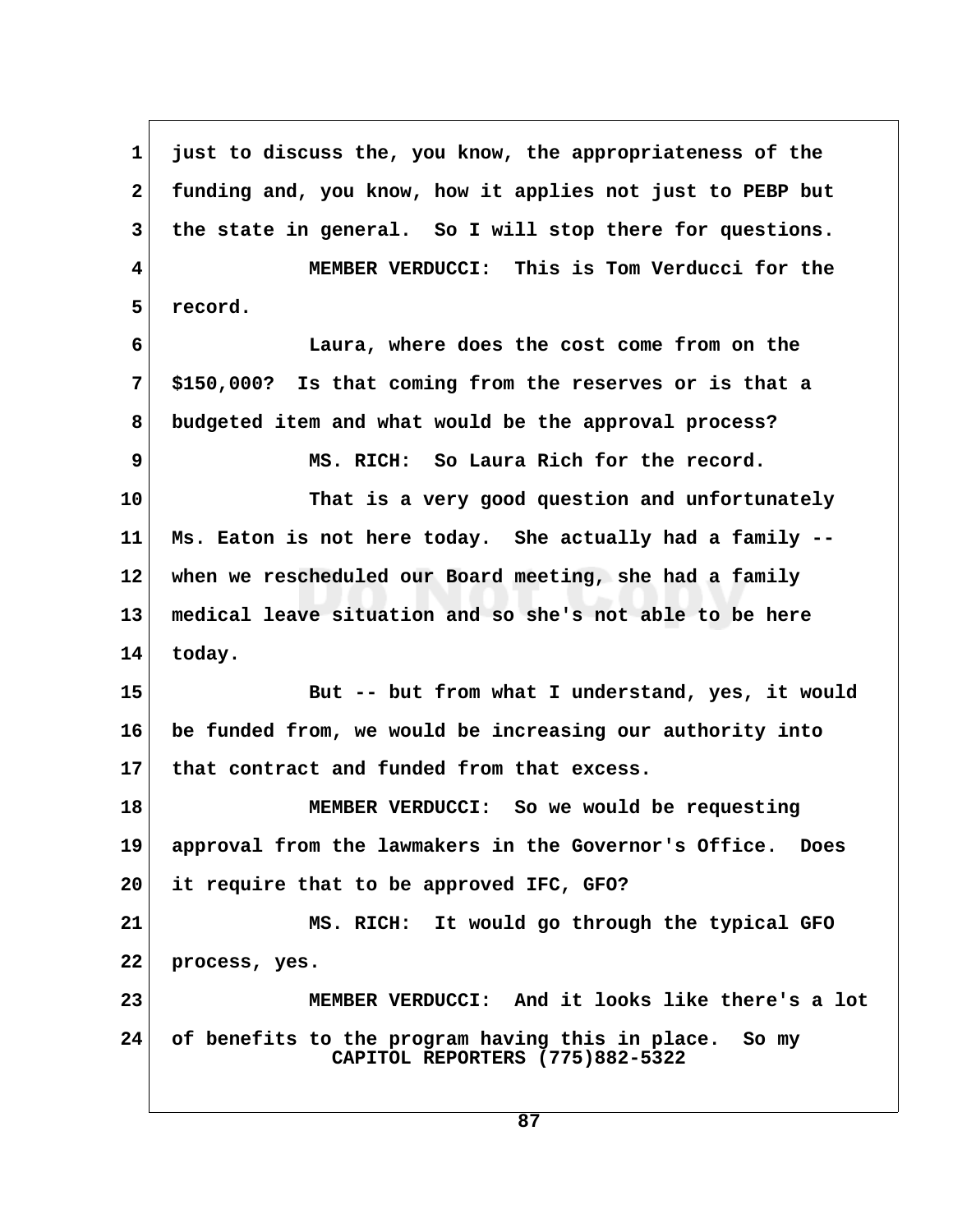**1 personal thought is I'm very supportive of this, and I think 2 it's good for the program if it's affordable and it does get 3 approved. It's a good thing. 4 CHAIRWOMAN FREED: Thank you, Mr. Verducci. 5 MEMBER KELLEY: Michelle Kelley here. I just 6 have some questions actually. 7** So the first question is easy. Is this one-time  **8 funding or is there going to be a regular allocation 9 required? It wasn't clear to me if it was, the 159 was just 10 for the warehouse and then you would need to hire someone to 11 play with the dollar or how that would work. 12 MS. RICH: No. So the first -- it is for a data 13 warehouse but it's also for the analytics that are involved 14 in producing the reports that are necessary for the -- the 15 ongoing. Once we have the data then the Peterson-Milbank 16 team and Bailit Health, they then kind of, that starts the 17 conversation, right. Then we have the data. It starts the 18 conversation, and then you start talking about cost growths 19 and things like that. You start looking at the data and 20 that's where the team of the Peterson-Milbank people come in. 21 But we do need the analytics and the reporting to 22 even begin those conversations. And so this is where that 23 cost comes in is having that data warehouse, being able to**

**24 produce the reports and pulling the data that's available in CAPITOL REPORTERS (775)882-5322**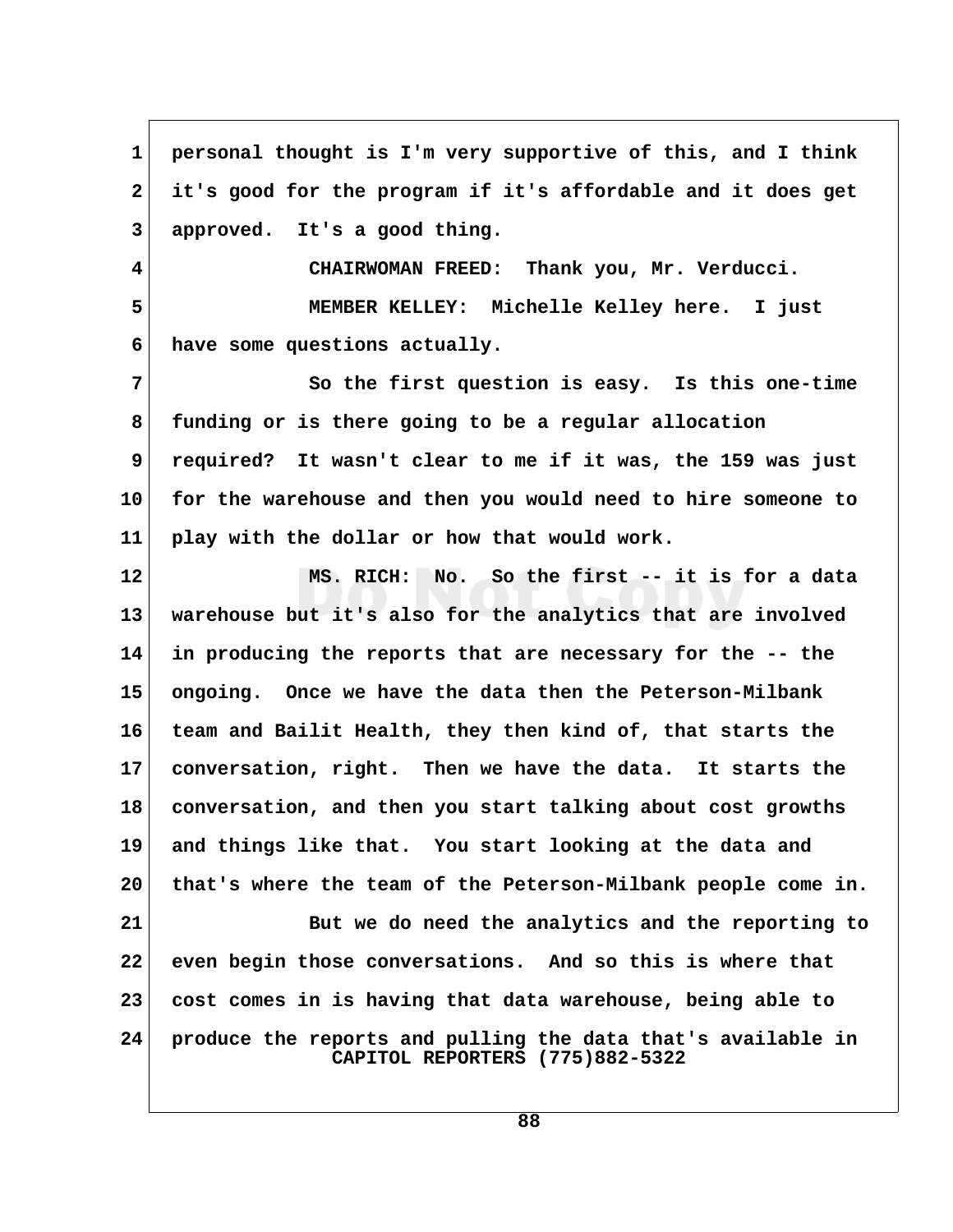**1 the -- in that warehouse solution. 2 MEMBER KELLEY: So it's a one-time expense? 3 MS. RICH: Right. 4 MEMBER KELLEY: Thank you. 5 So my next question is a little trickier because 6 like, you know, I work with a lot of data and it's nice to 7 have data and there's useful data and there's essential data. 8 I'm not clear how this is even strategically going to benefit 9 PEBP. So can you maybe give me a few examples of how this 10 will directly benefit our participants. 11 MS. RICH: Laura Rich for the record. 12 So it is not just a -- it's an indirect benefit 13 to participants, right. So this is -- this is how are you 14 managing your plan. And so right now we have to ask the 15 question, we have to say, you know, we have to be proactive 16 as staff. Hey, I see in the utilization report that these 17 costs are going up. What is happening here? But it is -- 18 it's on staff to really start to, you know, dig into that and 19 notice these types of things. 20 And so this will give us an opportunity to kind 21 of -- to dig into this and highlight and see, well, where -- 22 where are these costs happening? Where is this -- the 23 increase in costs. One of the questions I've been asked 24 repeatedly is are, you know, certain increases in costs, are CAPITOL REPORTERS (775)882-5322**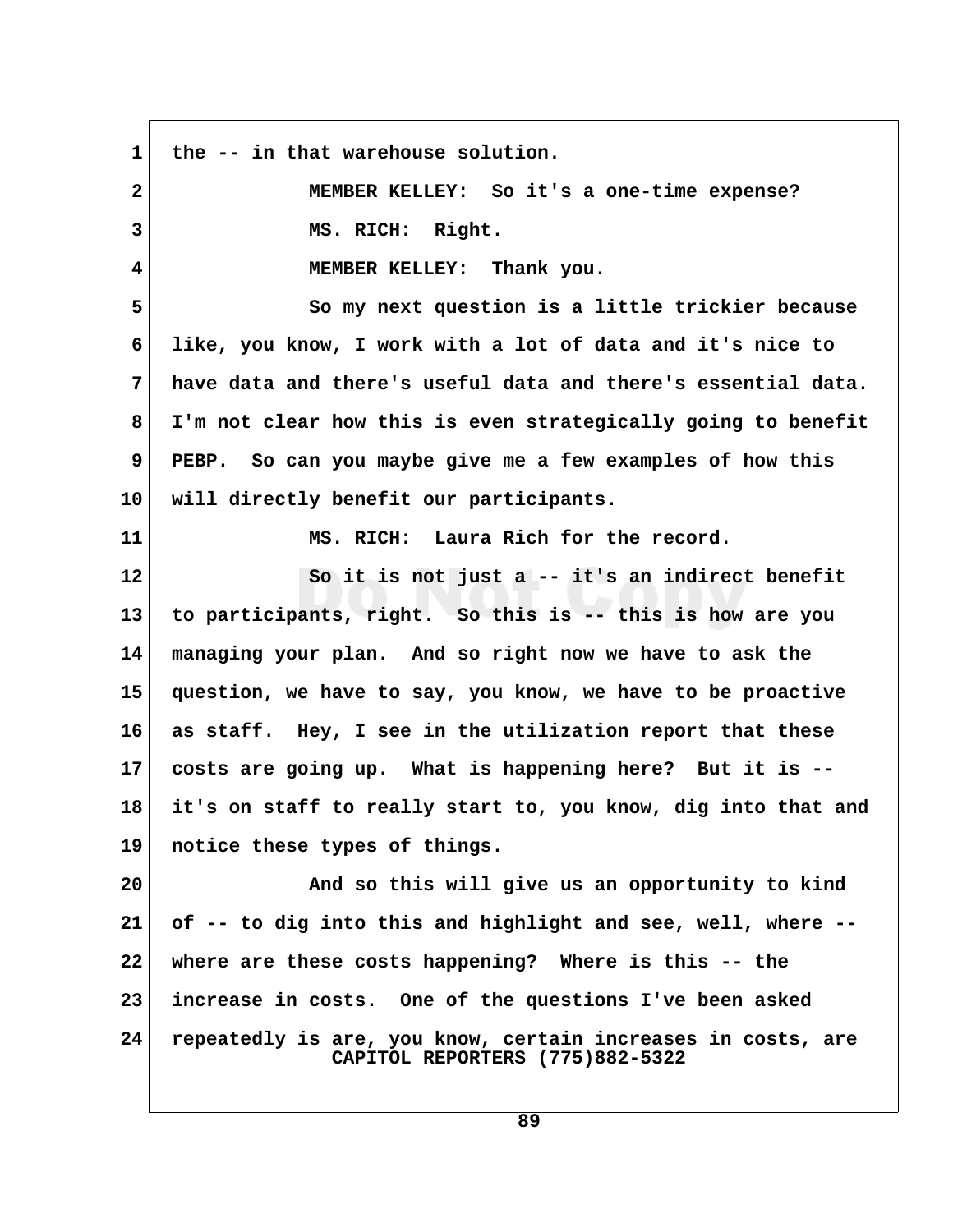**1 they based on utilization alone or is it based on the cost of 2 care or maybe a little bit of both. Usually it's a little 3 bit of both, right.**

 **4 And so this will kind of break it down and then 5 we can talk about -- like right now what we don't have is, 6 you know, our utilization reports aren't broken out by 7 geography, right. We all know that in the rurals it's much 8 more expensive, and we actually have plan design policies in 9 place that address some of these rural high costs so for 10 example hip and knee replacements. You know, we have 11 policies in place that steer people into the lower cost -- 12 lower cost, high quality facilities to address some of these 13 higher cost issues in the, you know, in the rurals.**

**14 And so but that's, we don't have things broken 15 down by geography. We don't have things broken down by, you 16 know, certain health conditions but not all health 17 conditions. And so this is our -- this provide PEBP staff 18 and Board members, as I said, through strategic planning. 19 You know, Ms. Kelley, you haven't been around to participate 20 in the strategic planning sessions that we have but those are 21 typically done some time in the summertime and, you know, 22 where PEBP staff and Board members and vendors meet and we 23 talk about a lot of these things and where are we seeing 24 problems and where can we, you know, look at our costs and CAPITOL REPORTERS (775)882-5322**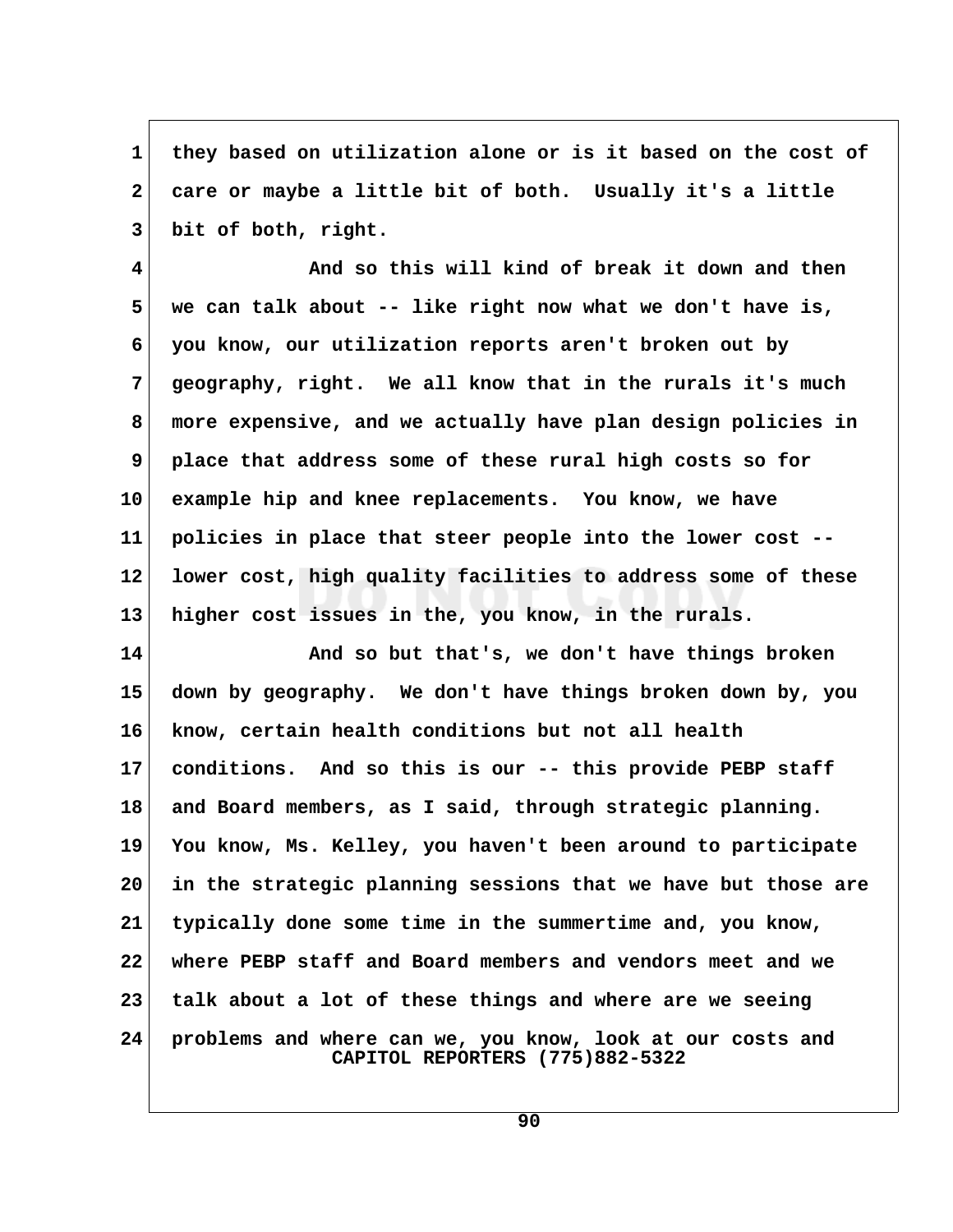**1 what are our cost drivers and what kinds of ideas can we** 2 throw out there to, you know, to contains costs.  **3 And so this is the more data you have the better 4 it helps the program and the better it helps staff and the 5 Board really identify where our problem areas are, where we 6 can -- you know, it -- it helps with the SWOT, right, with, 7 you know, what are your strengths, what are your weaknesses, 8 what are your opportunities, where are your threats. Without 9 the data it's hard to really identify those. You have to 10 have supporting data to support any kind of, you know, any 11 path that this program takes. And so that's something that 12 we haven't had -- not that we haven't had it, just not to 13 this degree. 14 And so I did put in my notes what we're doing. 15 Spend by market, trend by market, spend by geography, spend 16 by category, spend by health condition, trend and spend by 17 demographic variables, not just the spend but also the -- the 18 differences in costs, right. So we're looking at maybe by 19 this a certain category we spent this much, X amount this 20 year and X amount next year or, you know, the following year, 21 why did that happen. You know, it's -- it's looking at 22 those, really analyzing what is happening in our plan.**

**24 direct impact it's a way to fiscally look at the program, not CAPITOL REPORTERS (775)882-5322**

23 And so while this isn't a member specific or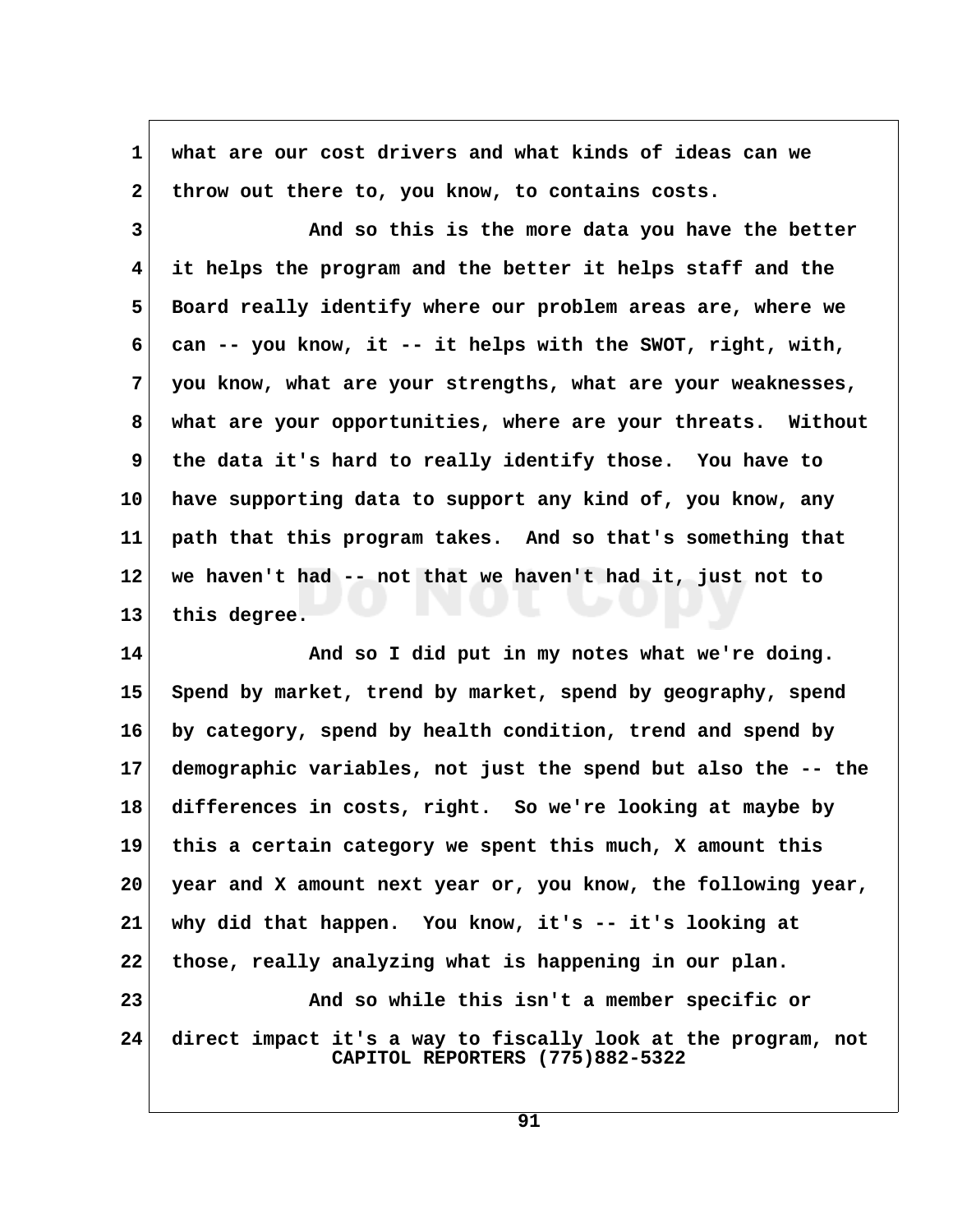**1 just fiscally but also in a -- in a holistic manner and --** 2 and look at it from a quality standpoint.  **3 MEMBER KELLEY: Okay, thank you. And the true 4 cost though would be 60,000 or 159 divided by two, right, 5 because you said they would be governed at half. Is that 6 accurate? 7 MS. RICH: So 150,000 divided by two so it would 8 be -- it would be 75,000. 9 MEMBER KELLEY: Okay. Thank you. 10 CHAIRWOMAN FREED: Okay. I have questions. You 11 knew I was going to ask about the contract and the money 12 stuff. Do -- does PEBP currently have an interlocal 13 agreement with the Patient Protection Commission? 14 MS. RICH: We do not. 15 CHAIRWOMAN FREED: Okay. 16 MS. RICH: And this is something we would have 17 to -- 18 CHAIRWOMAN FREED: Okay. 19 MS. RICH: We have to work through and this is 20 why the staff recommendation is kind of broad. It's -- 21 there's going to be some logistics that are involved in this 22 and so we're going to have to -- 23 CHAIRWOMAN FREED: Okay. 24 MS. RICH: -- figure out what we need to do if we CAPITOL REPORTERS (775)882-5322**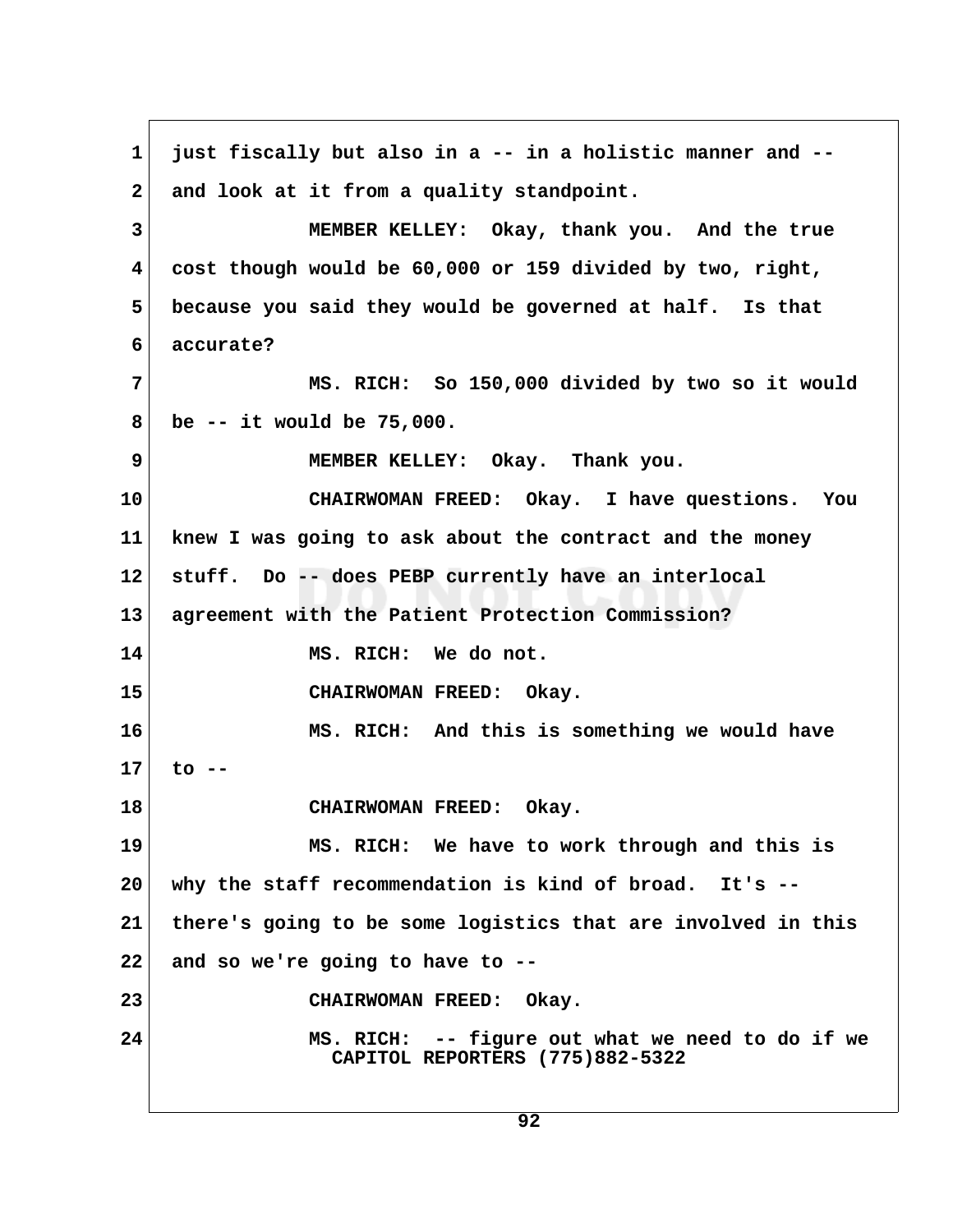**1 do get that \$75,000 and that's approved. 2 CHAIRWOMAN FREED: Okay. If we -- okay. So 3 there is some question in Patient Protection Commission 4 staff's mind about whether they would get their half of the 5 \$150,000? 6 MS. RICH: They are pretty confident that this 7 falls into the bucket of what would constitute as funding, 8 appropriate funding for this project, but I don't want to say 9 it's a done deal because -- 10 CHAIRWOMAN FREED: Okay. 11 MS. RICH: -- just like -- so -- so the executive 12 director is going to have to have go to that board of 13 Peterson-Milbank and I don't know enough about it. Maybe 14 it's not Peterson-Milbank board, but she has to go to a board 15 to get that money to pull that funding and so that has to be 16 approved through the board. There's confidence that it will 17 be approved but I -- I don't want to say that it's a done 18 deal at this point. 19 CHAIRWOMAN FREED: Okay. So -- okay. So there's 20 several process steps for PEBP here. We have to negotiate of 21 interlocal of \$75,000, give or take, take that to the Board 22 of Examiners. Go separately to a work program to get \$75,000 23 out of Category 86 and move it to Category 4. So that's an 24 IFC work program. And then -- and on the Patient Protection CAPITOL REPORTERS (775)882-5322**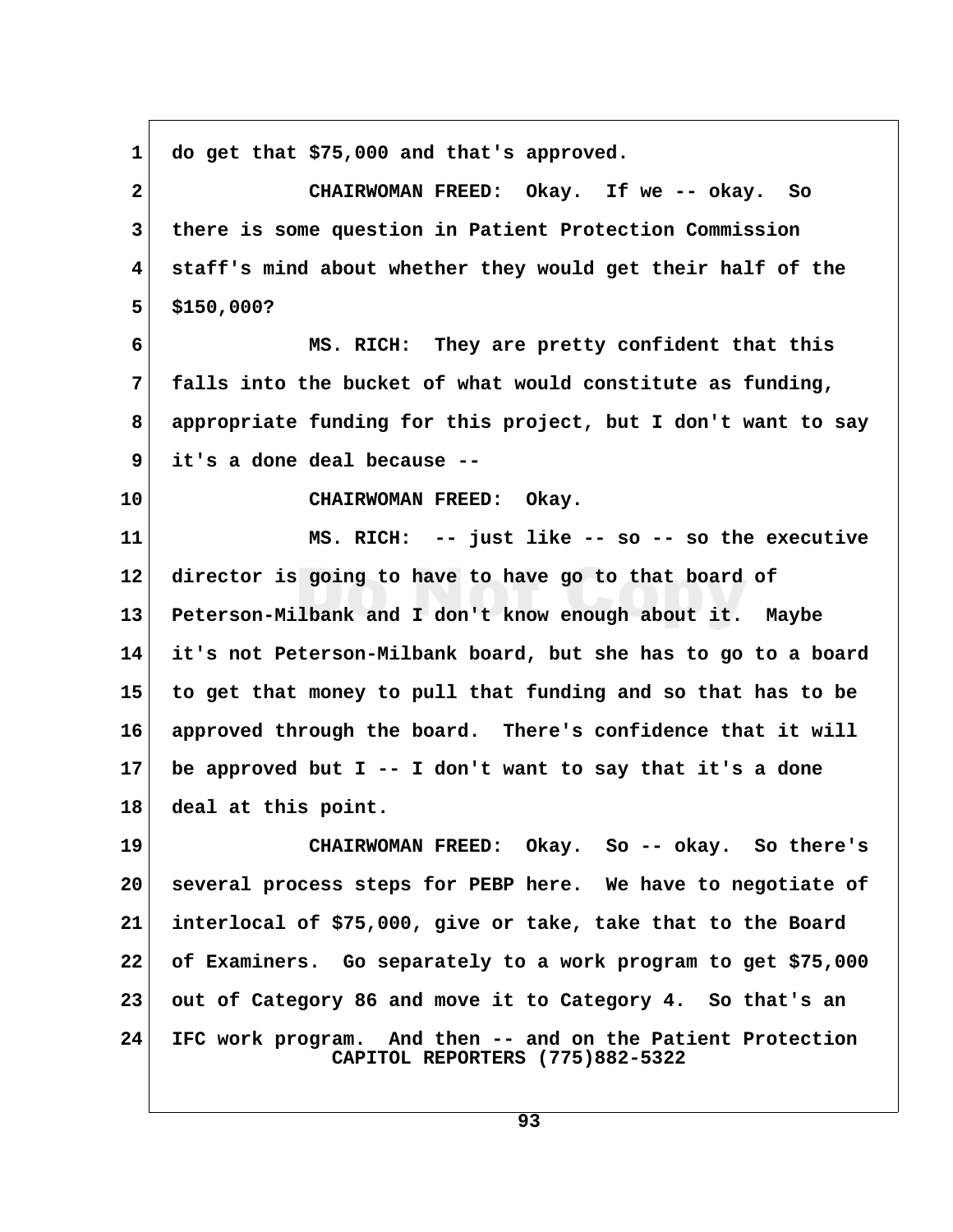**1 Commission side, as far as I know the PPC budget is funded by 2 the general fund. Is this funding in the PPC budget that's 3 ledge approved? 4 MS. RICH: No. So Laura Rich for the record. 5 This funding is not from the PPC. It is -- it's 6 awarded through this project and so through the 7 Peterson-Milbank project. There's some funding, and that's 8 why -- that's why there were states that were selected to 9 participate in this. 10 CHAIRWOMAN FREED: Okay. 11 MS. RICH: Because there is funding available for 12 a certain amount of states, right. So each state gets a 13 certain amount of money to be able to, you know, to pull to 14 participate in this project. And so there's -- there's steps 15 that the PPC director needs to take to pull that money, but 16 it would definitely be there's -- there are some logistics 17 involved in that, and you are correct. 18 But given the timing situation that we're in we 19 need to bring this to the Board for approval, number one, 20 before we take any additional steps after that. 21 CHAIRWOMAN FREED: Okay. 22 MEMBER AIELLO: This is Betsey. I have a couple 23 of additional questions, Laura. 24 So the data warehouse will be built by Aon is CAPITOL REPORTERS (775)882-5322**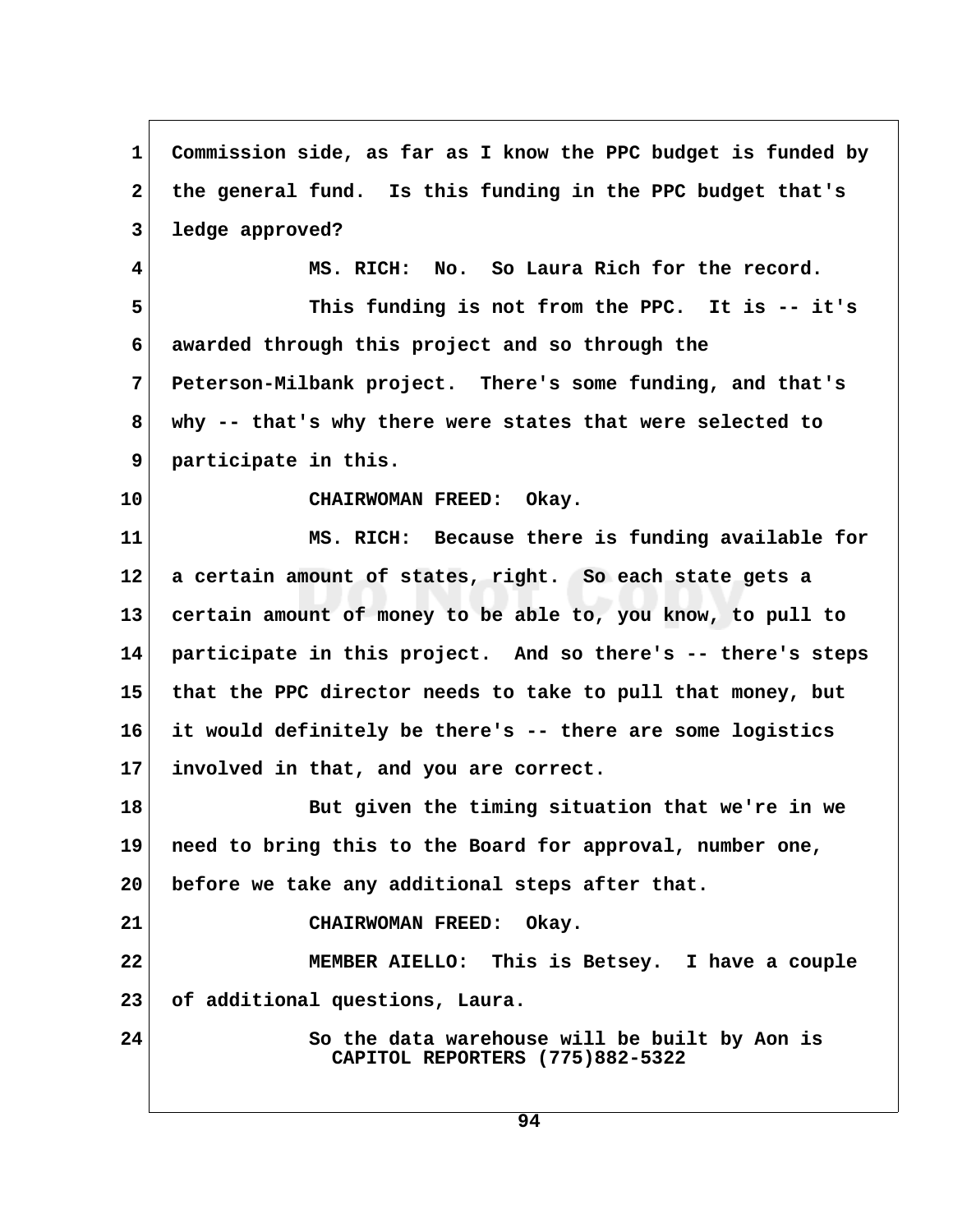**1 what I understand. But if in another contract procurement 2 does the data warehouse somehow stay with the state so that 3 we get to keep it and will state staff learn how to query 4 reports or will all of the reports have to be done by Aon? 5 MS. RICH: So the -- Laura Rich for the record. 6 The data warehouse solution is a, it's a tool 7 that Aon has and owns and is something that, you know, that 8 the -- the actuarial consultants would have. 9** So, you know, and unfortunately I don't think **10 Stephanie, I know she's watching, but I don't know if she has 11 speaking credentials today. I didn't anticipate. Oh, I 12 think she is, she is on there. 13 So maybe, Ms. Messier, do you mind chiming in on 14 how it works and if -- if PEBP staff would have access to it. 15 I don't know. I don't think that we would. I don't even 16 know if anyone would be -- we don't have the skills and 17 expertise, right. None of us are actuaries. So I don't know 18 what kind of skills and expertise we would -- that would be 19 required in order to, you know, to have access to this. 20 But in the future this would be in a future 21 actuarial -- you know, when we go out to RFP this would be 22 included as part of a solution that we would, you know, 23 require moving forward. 24 MS. MESSIER: And this is Stephanie Messier for CAPITOL REPORTERS (775)882-5322**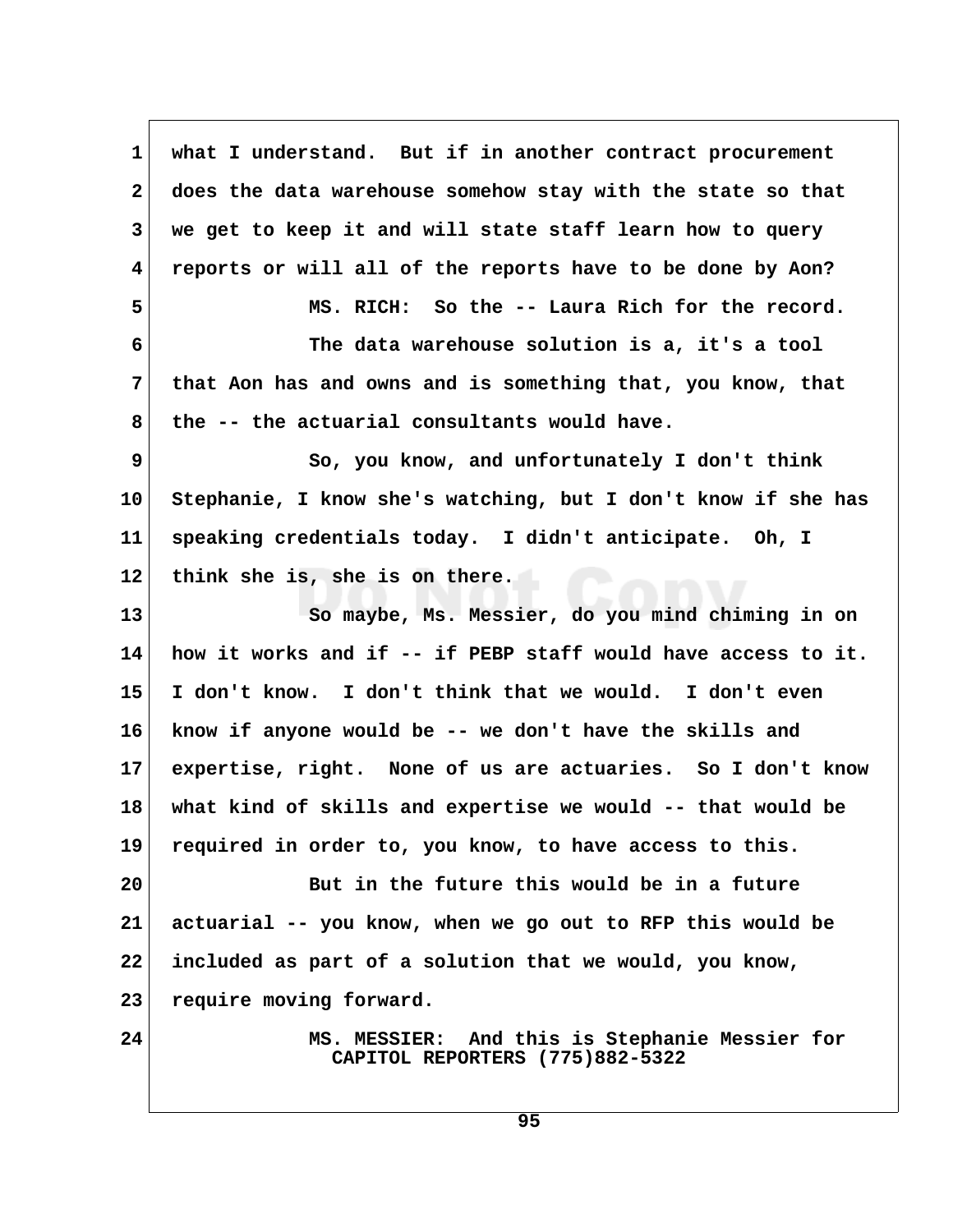1 the record.

| $\mathbf{2}$    | So yes, Ms. Rich, mostly what you stated is                                         |  |
|-----------------|-------------------------------------------------------------------------------------|--|
| 3               | correct. I do believe there's different levels of the data                          |  |
| 4               | warehouse, some of which would grant you access to kind of a                        |  |
| 5               | standard set of reporting. And I believe within the standard                        |  |
| 6               | set is a lot of the requests that we saw in that Bailit                             |  |
| 7               | Health description of all of the different reports they were                        |  |
| 8               | asking you to gather as part of this project.                                       |  |
| 9               | And then any of the custom reports is something                                     |  |
| 10 <sup>°</sup> | that my team and myself would be working on in order to                             |  |
| 11              | produce for you. But you're correct, it would be going                              |  |
| $12 \,$         | forward, right, with your actuarial consulting contract.                            |  |
| 13              | MEMBER AIELLO: This is Betsey again.                                                |  |
| 14              | I totally believe, having worked at Medicaid for                                    |  |
| 15              | years, data warehouse is 100 percent necessary for overall                          |  |
| 16              | management, whether it's done by a contractor or not. I was                         |  |
| 17              | just curious because looking at our contract list, the Aon                          |  |
| 18              | contract expires next summer so it's only a year longer.                            |  |
| 19              | And -- and if they already have a data warehouse existing so                        |  |
| $20\,$          | there isn't a build-out time and a report, long report                              |  |
| 21              | building time and along that line then -- then I -- you know,                       |  |
| 22              | I could be more comfortable with that because it would have                         |  |
| 23              | to be written in to any future RFP.                                                 |  |
| 24              | And I also understand that we don't want to lose<br>CAPITOL REPORTERS (775)882-5322 |  |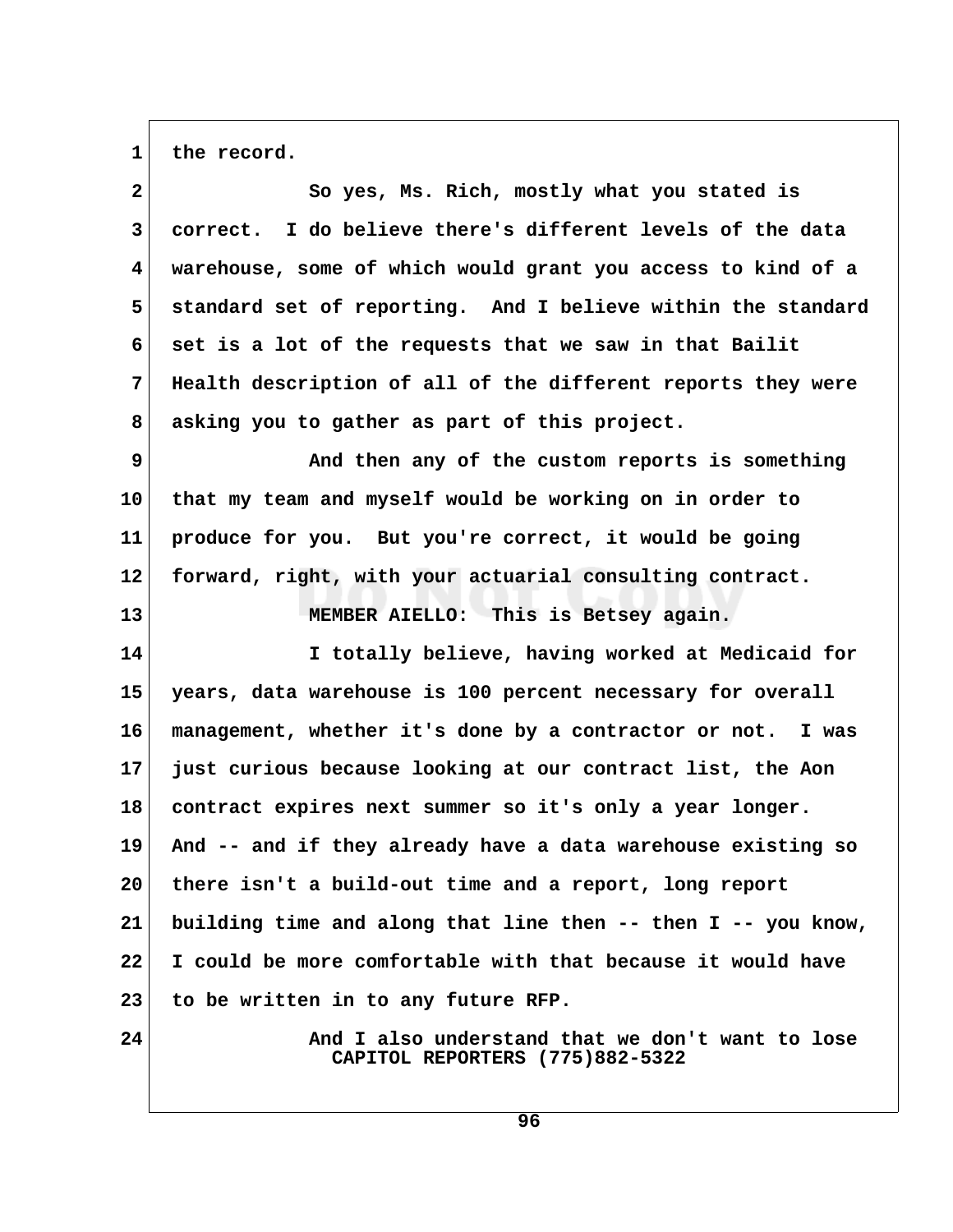1 the opportunity that we're getting from the money from the  **2 project. So that -- that's -- that's big. It may be our 3 step in to being able to move into a data warehouse and have 4 it for the future because it really is important for 5 identifying health trends and outreach for helping people 6 that are in areas that are underserved for something. 7 Again, though I don't know if PEBP doesn't end up 8 with the staffing to do those kinds of things, but anyways 9 thanks. 10 MEMBER KELLEY: It's Michelle Kelley here. 11 Thank you, Betsey, for asking those questions 12 because I had no idea what we were paying for is a license. 13 So, in fact, it's not one shot money. It's money that will 14 be built into future contracts. So it's an ongoing expense 15 we have. 16 And so I wonder -- I wonder why we wouldn't go 17 out for RFP for this or have you explored building in-house 18 the data warehouse because obviously \$159,000 for one year 19 equals 300,000 and rising every biennium. So it turns into 20 serious money I guess. 21 So have you explored other options for the data 22 warehouse? 23 MS. RICH: So this is Laura Rich. 24 We actually had a data warehouse solution back in CAPITOL REPORTERS (775)882-5322**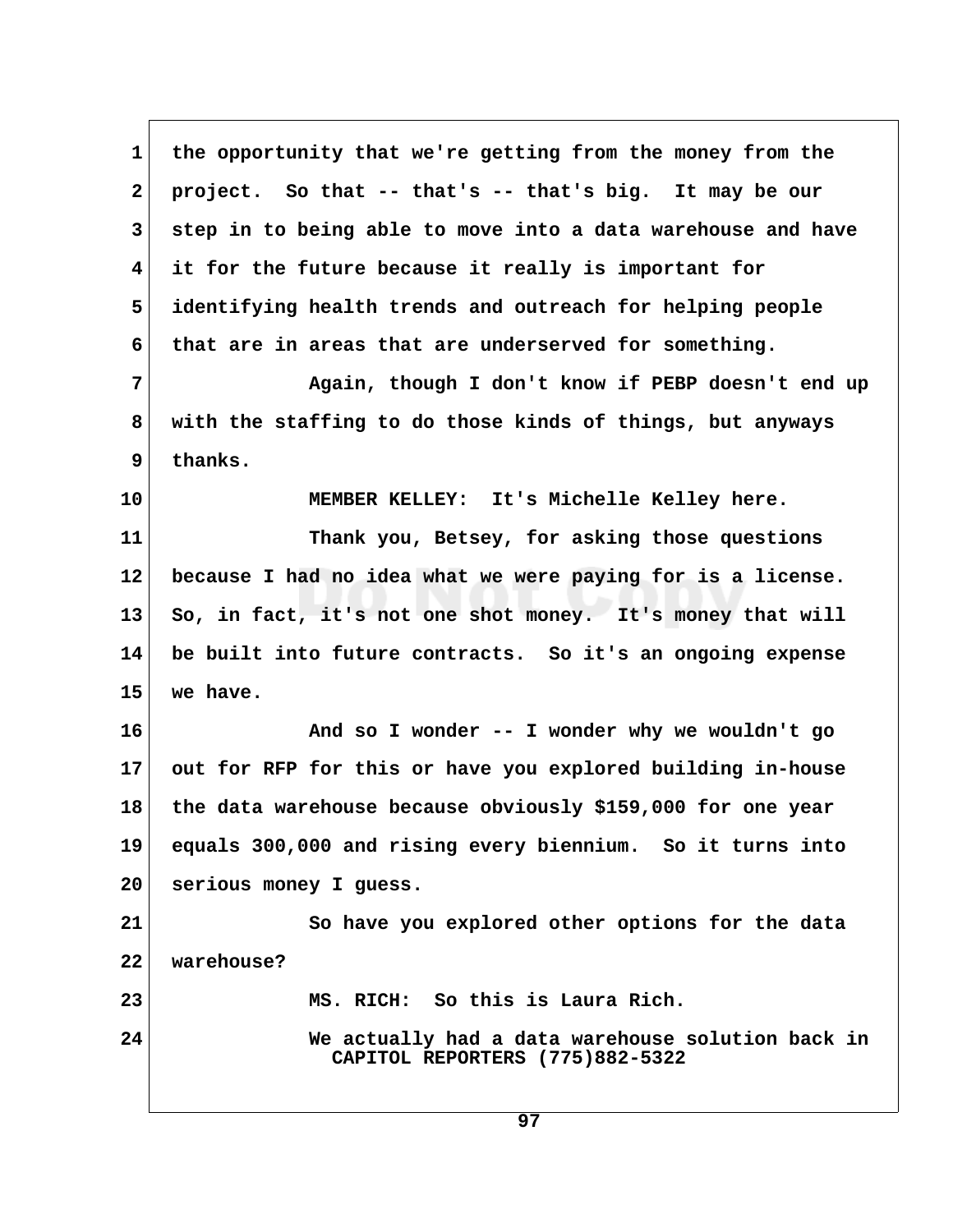**1 the day and it was utilized and it was for some reason, you 2 know, it was prior to my time being the executive officer it 3 was turned off, and so we decided to not use that option or 4 that, you know, that tool. I personally think that that tool 5 is very necessary in order to understand what's happening in 6 our plan.**

 **7 Without data in a -- in a health plan I don't 8 think that you can make good decisions. And so this would be 9 built in to -- we have not released the RFP for the 10 consultant, the actuarial consultant RFP yet. This would be 11 built into the RFP. I think that, and it was included in the 12 RFP obviously since we had the solution, this tool. It's in 13 the current one as well.**

14 And so I think moving forward, while this cost, I **15 think it was maybe turned off as a cost saving opportunity 16 but, again, is it wise? I can make the argument that I don't 17 think it is wise. We're dealing with a billion dollar 18 program here. You want to know where the costs are. Where 19 your cost drivers are. You want to be able to perform those 20 analytics. You want to be able to understand what is 21 happening in the program, and so it makes sense to have 22 access to a tool like this.**

**23 MEMBER AIELLO: Laura, this is Betsy again. 24 And I totally agree. I mean, I think a health CAPITOL REPORTERS (775)882-5322**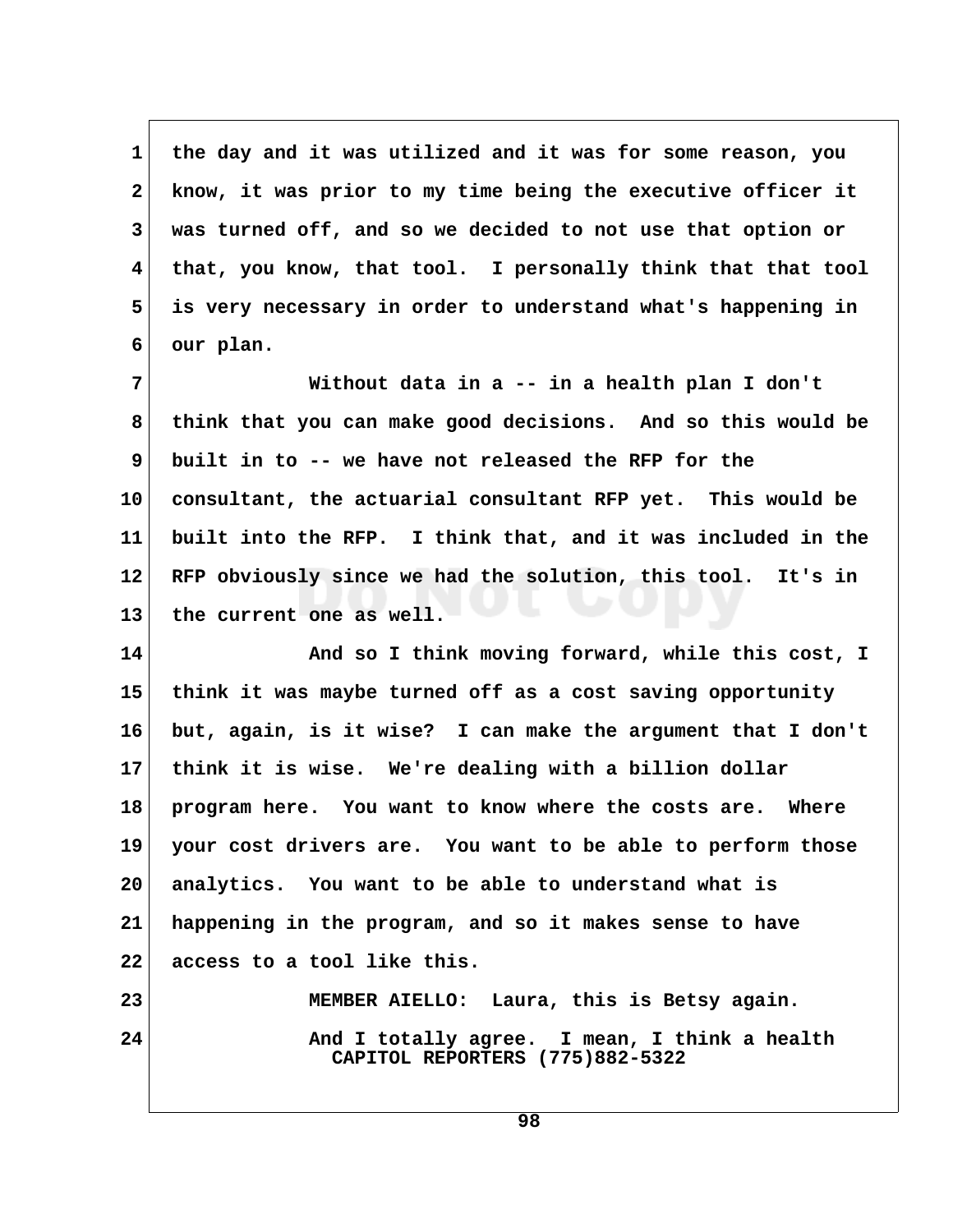**1 plan the size we have needs to have the data to analyze the** 2 health care of the recipients.

 **3 Has there been any outreach and maybe it is 4 impossible to link with Medicaid's data warehouse or no?**

 **5 MS. RICH: There hasn't been that discussion. 6 Although, my -- I would think that they are -- they are 7 probably overwhelmed as it is right now. I don't think -- 8 they are probably short staffed. I believe they are short 9 staffed, and so does it make sense to leverage Medicaid 10 system, maybe. It would be a cost saver, but at the same 11 time it operationally, you know, we would have access to it. 12 You know, unfortunately states work in silos and, you know, I 13 can't -- I don't think that we would have access to --**

**14 MEMBER AIELLO: And this is Betsey again.**

**15 I know it wouldn't happen quickly where Aon is 16 already sitting on your data and it would happen quickly 17 there, but and I know that you need it quickly to be part of 18 this project, but it sounded like Medicaid was going to be 19 part of the project too. For a longer term, not ongoing 20 expense it might be something to start investigating but I 21 don't know because I'm not involved in all of that area -- 22 those areas anymore. Sorry.**

**23 MS. RICH: There would be -- Laura Rich for the 24 record. CAPITOL REPORTERS (775)882-5322**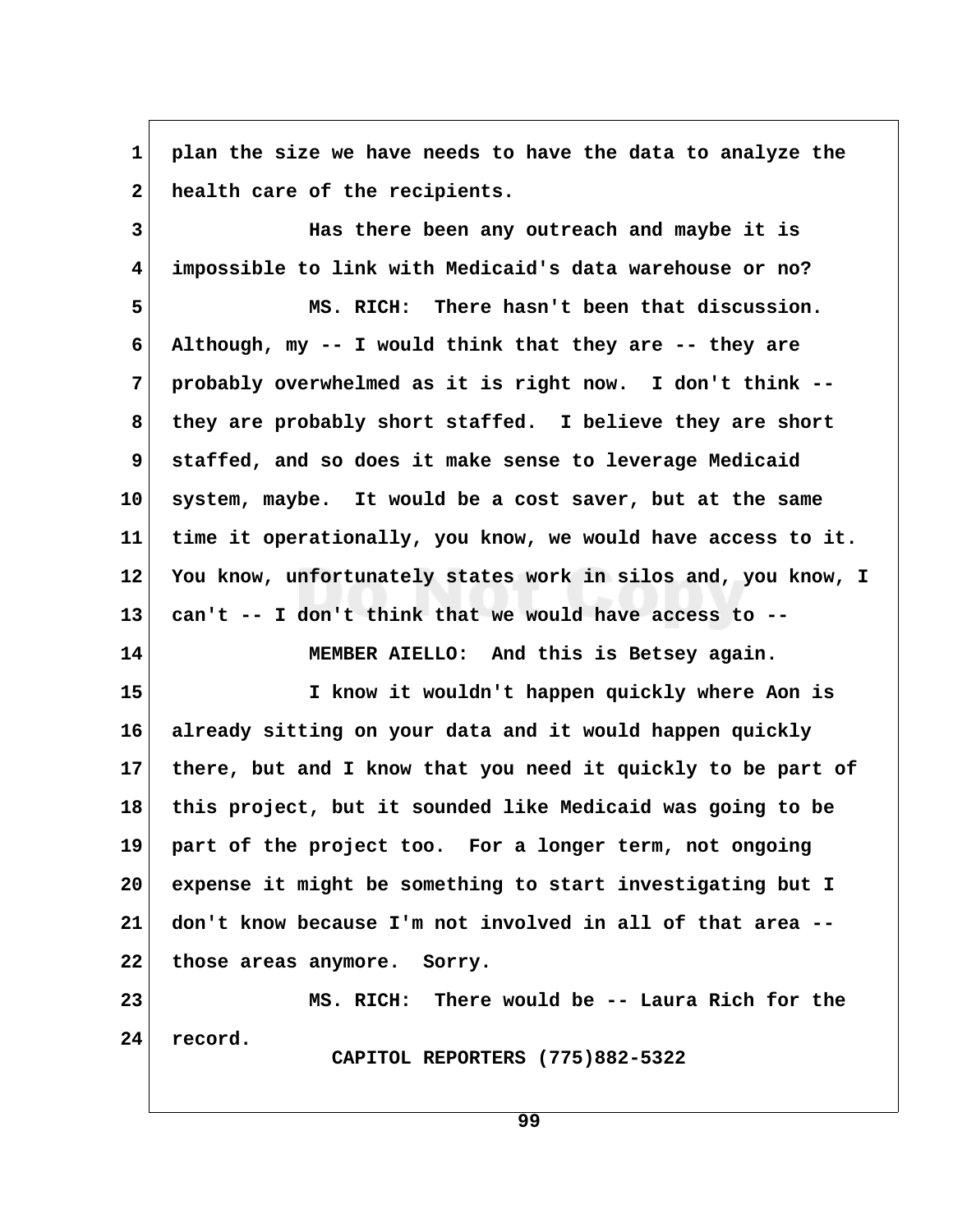1 There would be some -- some questions that I  **2 would have to ask because Medicaid does differ quite 3 significantly from -- you know, from PEBP. And so, you know, 4 they don't have -- for the most part, you know, they don't 5 have co-pays and out-of-pocket maxes and things like that, 6 right. So the makeup of their program is much different than 7 PEBP. So could they differentiate? Is this something that 8 -- you know, is it worth that? Is it worth the cost savings? 9 Is the headache worth the cost savings? 10 I'm sure we would have to -- you know, there 11 would be cost sharing involved in that and to be able to use 12 their analytics team. Is it worth just having our own or, 13 you know, so there's a lot of questions that I would ask and 14 you're right. 15 MEMBER AIELLO: It wouldn't happen overnight, 16 that's for sure. 17 MS. RICH: Right. 18 MEMBER AIELLO: I totally agree. It would be a 19 longer term project. 20 CHAIRWOMAN FREED: Okay. Board members, any 21 other thoughts, comments? So the staff has recommended that 22 the Board approve PEBP staff to move forward in working with 23 Patient Protection Commission and Medicaid to develop a data 24 warehouse solution in conjunction with Aon. Is -- is there CAPITOL REPORTERS (775)882-5322**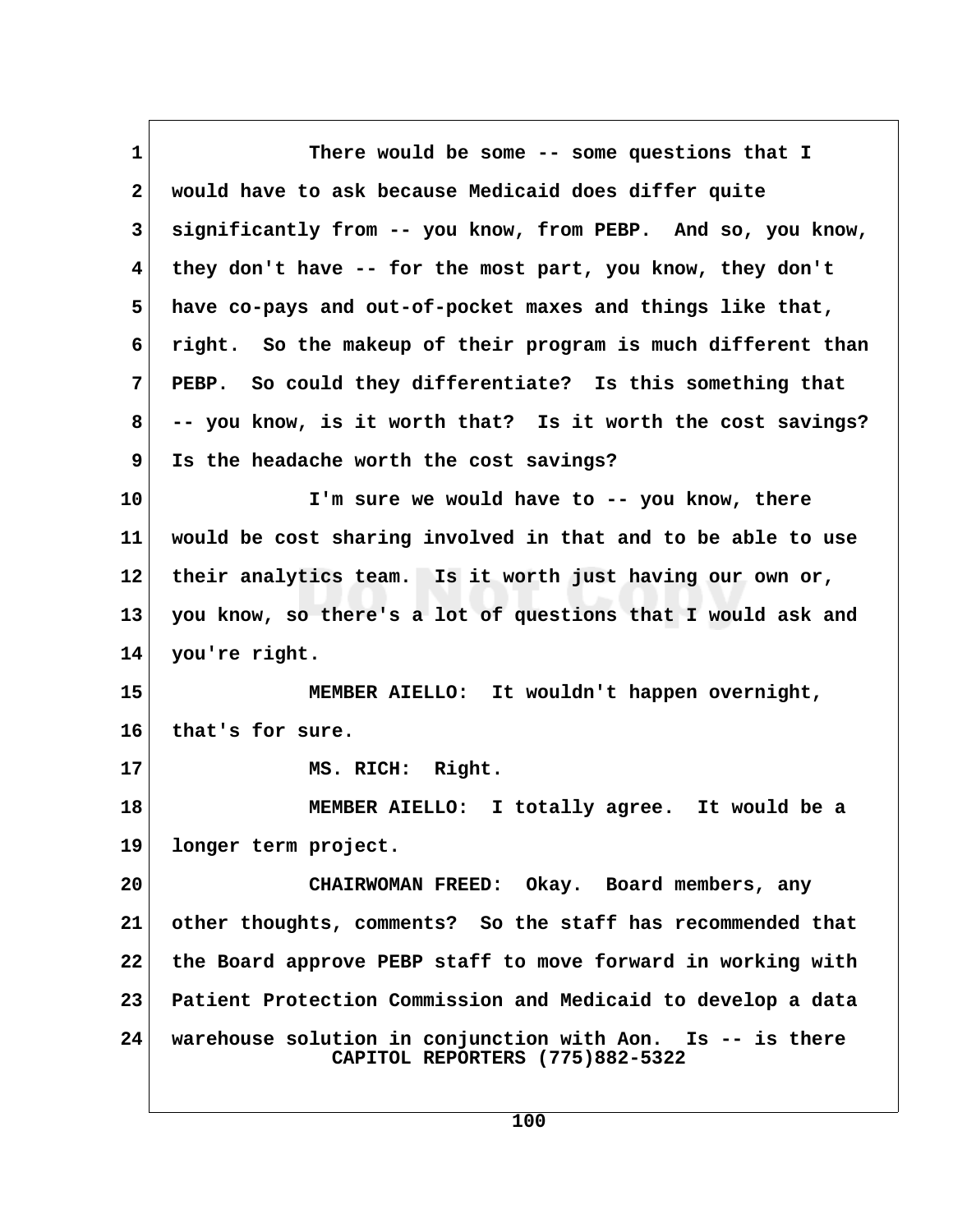**1 somebody who would like to make that motion or do something 2 different? 3 MEMBER AIELLO: Well, this is Betsey. 4 Despite all of the questions I asked it appears 5 to me that it -- that PEBP should have access to data 6 warehouse that the -- the project which brings additional 7 funding to gather data and information to the state to help 8 the state make some decisions is probably -- is sounds to be 9 a good and important thing for health care. So I will go 10 ahead and make that motion. 11 CHAIRWOMAN FREED: Okay. Thank you. 12 MEMBER LINDLEY: Tim Lindley here. I'll second. 13 CHAIRWOMAN FREED: Thank you. 14 All right. It has been moved and seconded. Is 15 there any discussion or questions about the motion? Excuse 16 me. All right. All in favor signify by saying aye. Any 17 opposed say no. 18 (The vote was unanimously in favor of the 19 motion.) 20 CHAIRWOMAN FREED: Okay. Motion carries. Thank 21 you. 22 With that we'll move to Agenda Item Seven, 23 presentation and possible action on the status and approval 24 of the PEBP contracts, contract amendments and solicitations. CAPITOL REPORTERS (775)882-5322**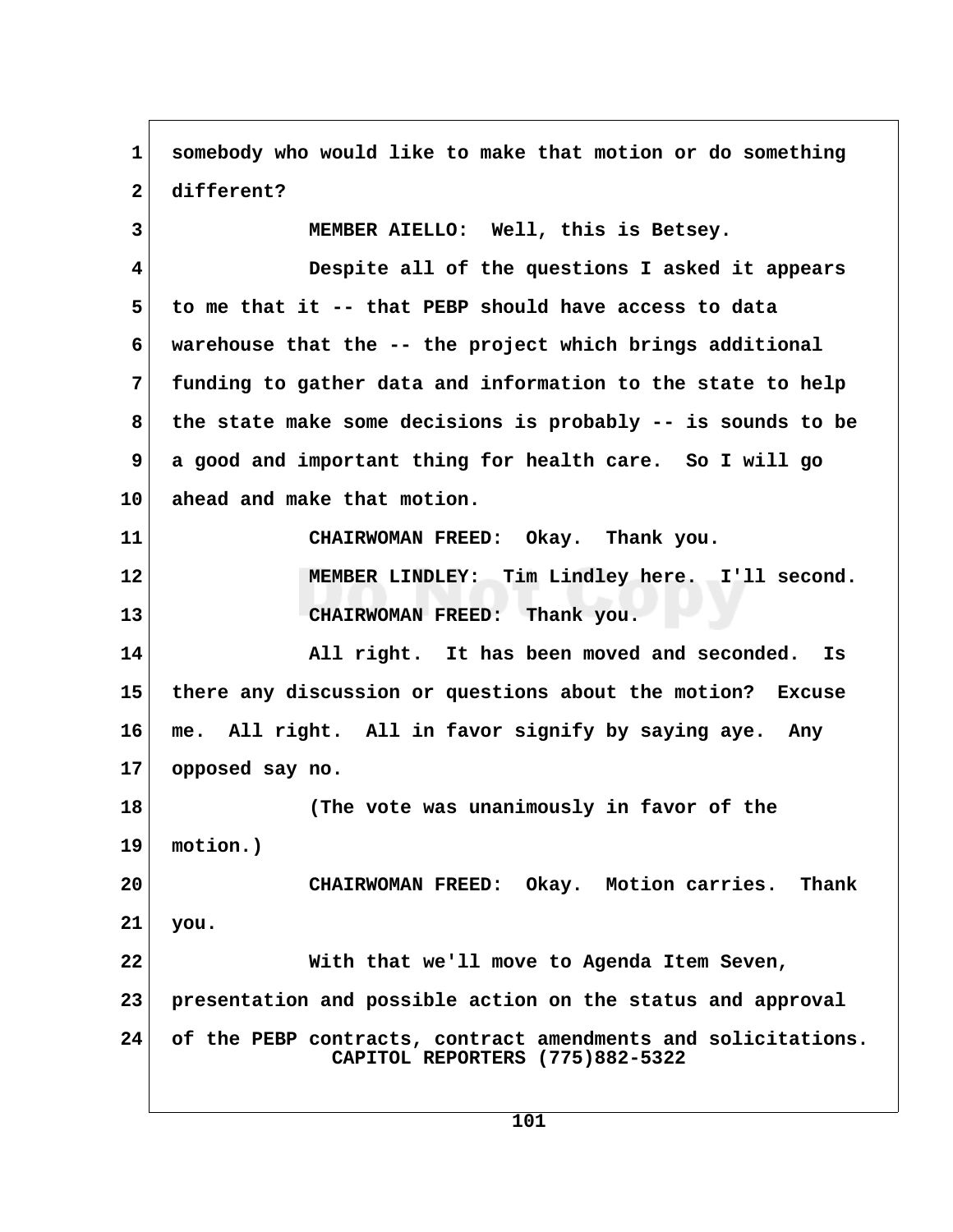**1 I know that the executive officer indicated that Cari Eaton 2 was absent today. So maybe I will turn it over to Ms. Rich 3 to talk about a couple of contract amendments. 4 MS. RICH: All right, perfect. Laura Rich for** 5 the record.  **6 So contracts, this report will just get longer 7 and longer and longer as the year progresses. Section 7.1, 8 really that's just the contracts overview. That's included 9 in there, you know, in the report. It's a standard 10 inclusion. 11 No new contracts this time. 7.2, there are no 12 new contracts for ratification. You will see that we are 13 working on a plethora of RFP's of solicitations, and so 14 you'll see that they'll come later on in the year. 15 So 7.3, contract amendment ratifications. I am 16 going to start out by saying that because the Board meeting, 17 the previous Board meeting had to be rescheduled, these 18 contracts and there's timing issues. I'm going to ask for 19 forgiveness on this, but this -- these have already gone to 20 the Board of Examiners and have already been approved. 21 Typically we would bring them to the Board prior to -- to 22 having them go to BOE, but there was just no way we could go 23 about it with the change of schedule and with the 24 cancellation of the last Board meeting. CAPITOL REPORTERS (775)882-5322**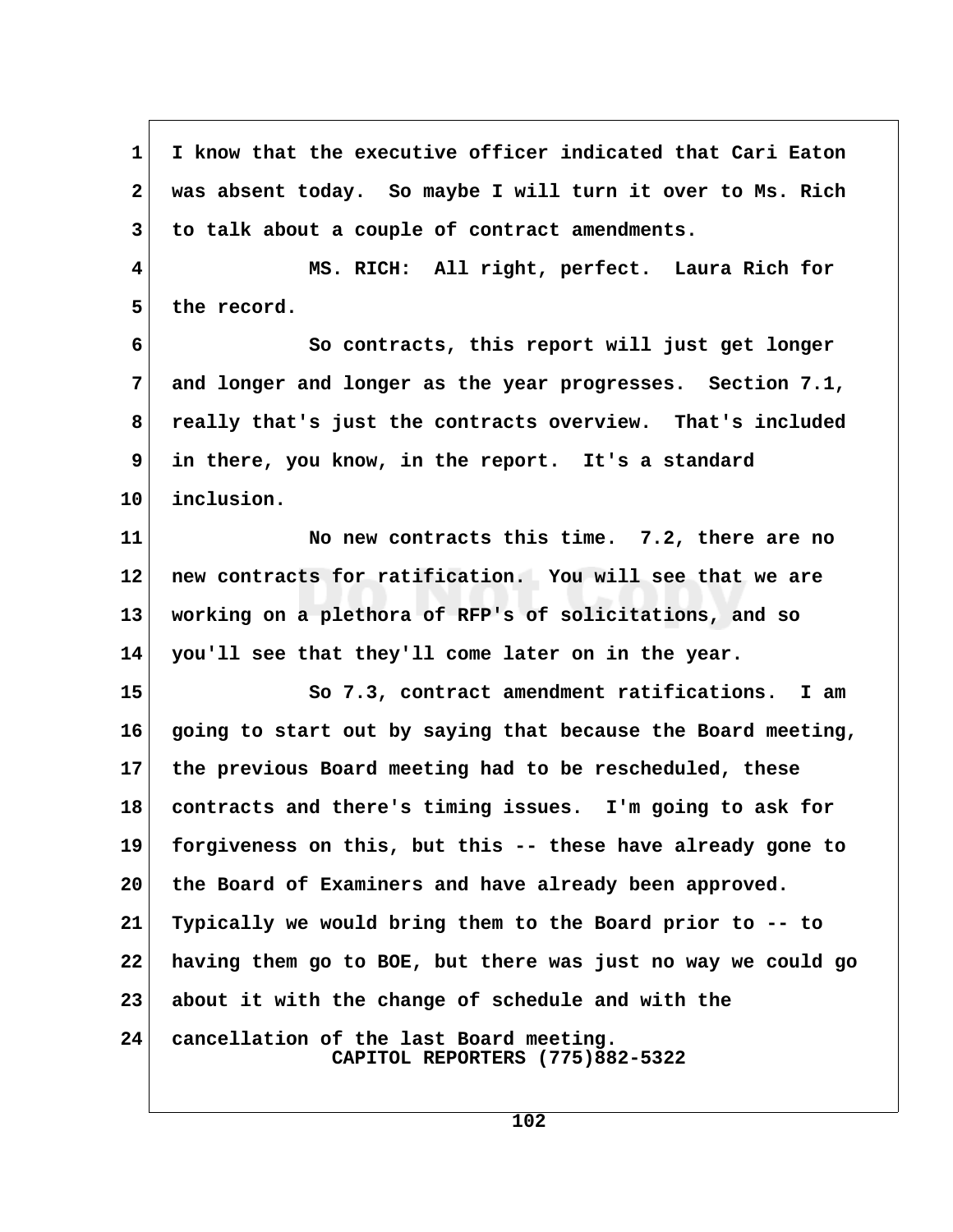**1 So the first one was a Hometown Health contract 2 amendment. So back in, when this contract went out to bid in 3 2014 there was something that was not included in the RFP 4 and/or even considered. And so what happened here is that 5 we've got a -- we're changing -- we're changing networks. 6 Hometown Health is our network through June 30th of this 7 year. And then on July 1st we switch to Etna.**

 **8 However, there is in statute a one-year timely 9 filing of claims requirement and so providers have a year to 10 submit a claim. So if someone sees a provider say on 11 June 29th it has to be processed through Hometown Health 12 because that claim occurred during a time when Hometown 13 Health was our network. However, the provider has a full 14 year to submit that claim and to get it paid for, and so we 15 call that the run-out of claims, claims run-out.**

**16 We had to amend the Hometown Health contract 17 because there was no provision for that claims run-out. So 18 we had to add about 1.4 million dollars in this contract to 19 be able to -- to account for this.**

**20 So that is -- the recommendation here obviously 21 is to authorize staff to complete this contract amendment but 22 unfortunately this was approved through BOE already and, you 23 know, I don't know if we even need that recommendation at 24 this point since it has already been approved through the CAPITOL REPORTERS (775)882-5322**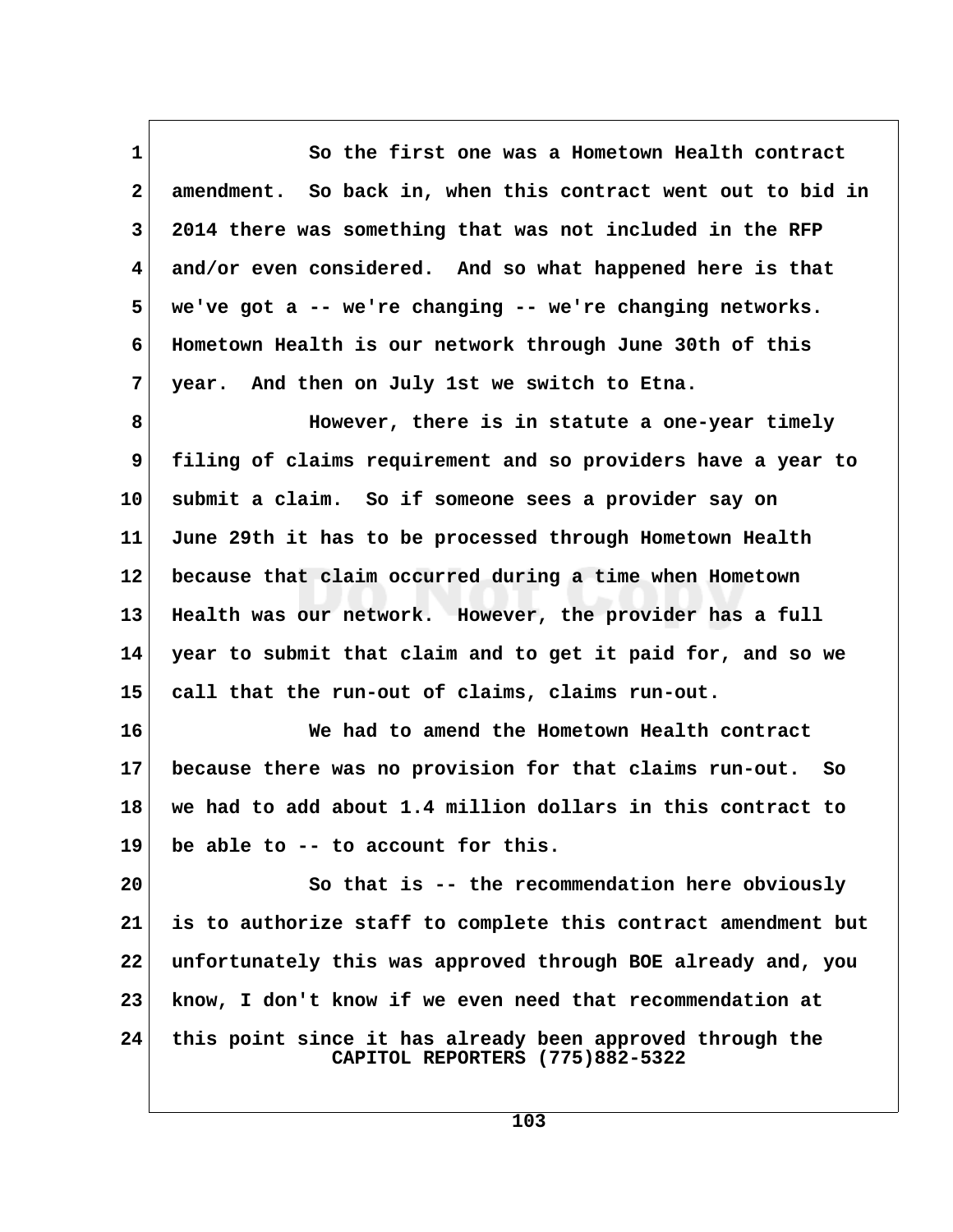1 Board of Examiners, but I'll stop there for questions if 2 there are any.  **3 CHAIRWOMAN FREED: I have a question. 4 MS. RICH: Sure. 5 CHAIRWOMAN FREED: It's for Mr. Keegan actually. 6 Since this has already gone to the Board of Examiners 7 pursuant to state administrative manual and NRS Chapter 333, 8 the Board's, under the policies and procedures needs to 9 review and approve contract -- new contracts and contract 10 amendments. Do we need to take action on this? 11 MR. KEEGAN: Good afternoon. Peter Keegan for 12 the record. 13 You know, I think it would probably be a good 14 idea. I don't have the state administrative manual in front 15 of me, but I think you can go ahead and retroactively approve 16 it. You know, it's been approved by the Board. I didn't get 17 a chance to look at it. There's been some shuffling in our 18 office. I don't know who it might have been. Andrea 19 Nichols, who was handling the Board before me, reviewed the 20 contract when it went to BOE. 21 So my suggestion is to go ahead and retroactively 22 take measures to approve it for the record and that way 23 unless there are objections, you know, there is a supporting 24 vote by the Board. CAPITOL REPORTERS (775)882-5322**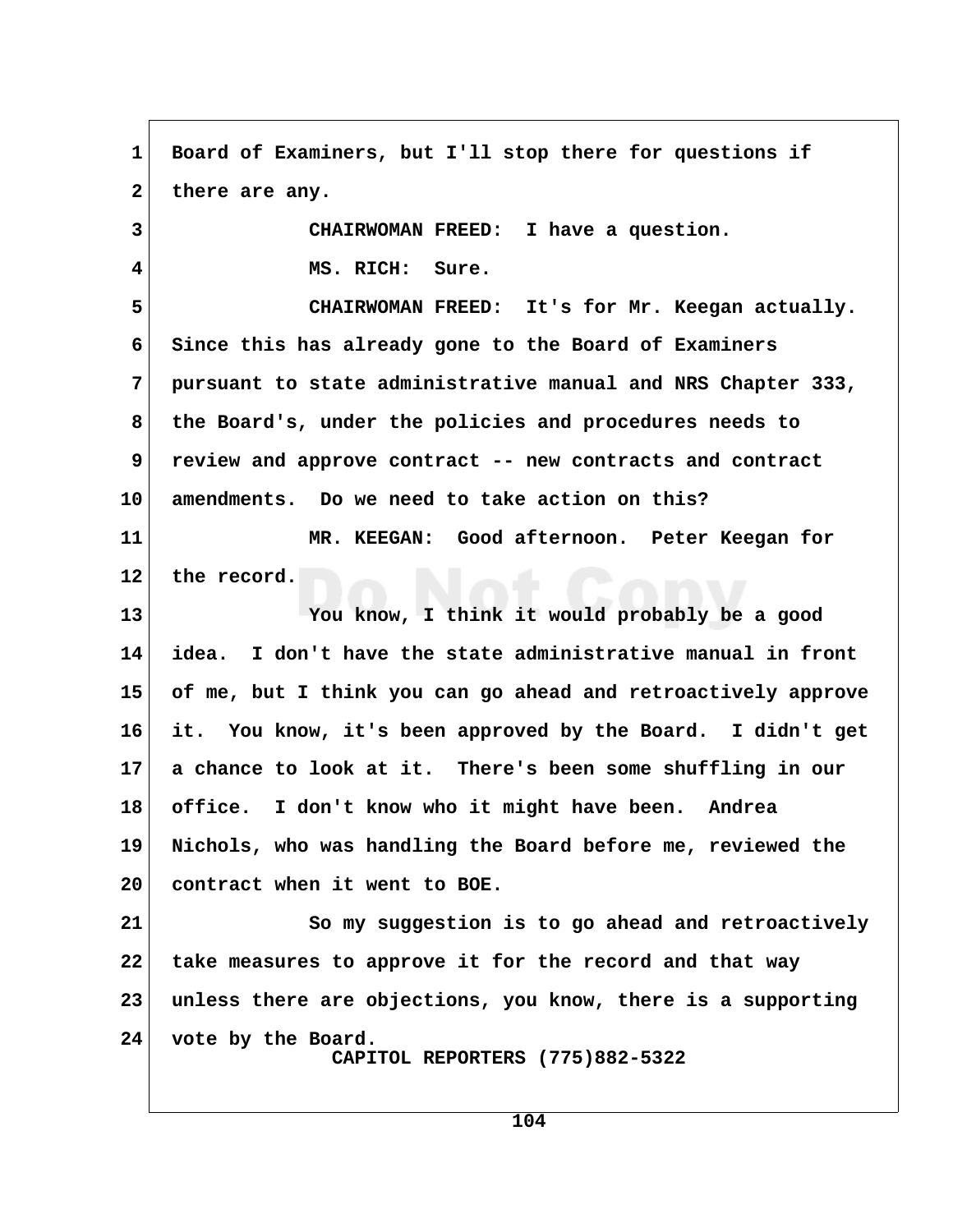**1 CHAIRWOMAN FREED: Okay. Thank you. So -- 2 MEMBER KELLEY: I have a question, Chair Freed, 3 if you don't mind. 4 CHAIRWOMAN FREED: Go ahead. 5 MEMBER KELLEY: So regarding the HMO contract, 6 obviously negotiating a run-out after they lost the business 7 we really were holding the losing hand. So my question is 8 about the current contract with the new provider. Do we have 9 run-out language in that contract and/or -- and if we don't 10 then can we negotiate it now so that we're not holding the 11 losing hand? Yeah, that's my question. 12 MS. RICH: Laura Rich for the record. 13 Yes, it is in the new contract and it is 14 definitely something that we have included in the third party 15 administrator RFP as well. So it is covered in moving 16 forward but in this -- in this old solicitation, this was 17 something that was overlooked back in 2014 and so we 18 obviously -- we don't expect to have -- it's per claim, and I 19 can't remember right now off the top of my head how much that 20 claim is. We are trying to get all of the claims in as 21 quickly as possible and have sent out provider notification 22 saying please get your claims in by September 30th, just so 23 that we don't have that continuous trickle of claims moving 24 forward. CAPITOL REPORTERS (775)882-5322**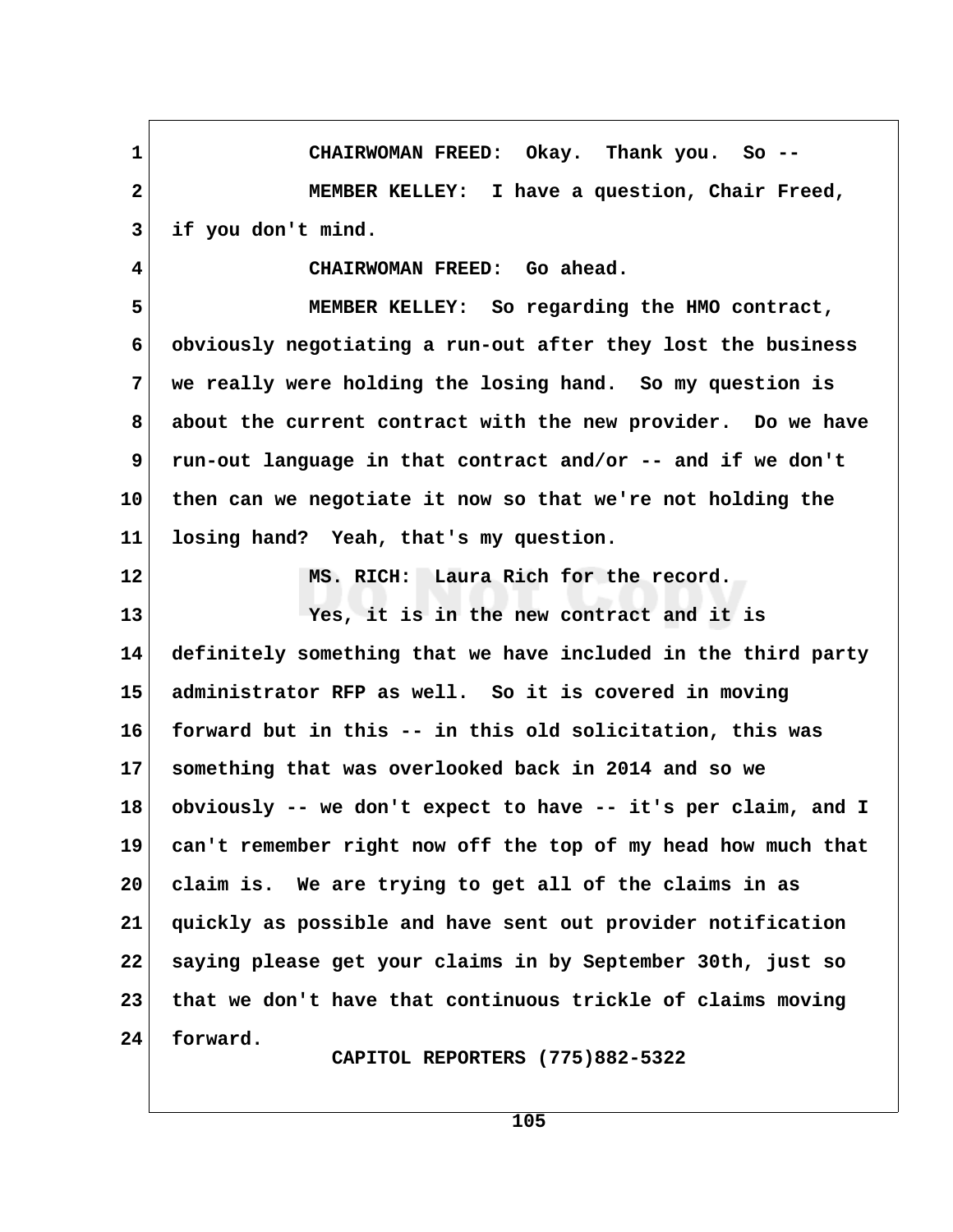1 But we -- hopefully we expect everything to be  **2 done pretty quickly and hopefully that the only claims that 3 are going to be coming in moving forward are those, you know, 4 from like the Junish period, so May, June, right at the end 5 of that plan year, and so the contract authority is almost 6 1.4 million but that's contract authority. It's based on per 7 claim. 8 MEMBER KELLEY: Thank you. That's helpful. 9** CHAIRWOMAN FREED: Okay. **10 MEMBER AIELLO: This is Betsey. 11 I almost suggest that we approve the Hometown 12 Health contract amendment to extend contract authority for 13 claims run-out. 14 MEMBER URBAN: Marsha Urban for the record. I 15 second that. 16 CHAIRWOMAN FREED: Okay, great. It's been moved 17 and seconded to do a contract amendment, retroactive approval 18 I guess for a contract amendment for Contract 15510. All in 19 favor say aye. Any opposed no. 20 (The vote was unanimously in favor of the 21 motion.) 22 CHAIRWOMAN FREED: Motion carries. Thanks. 23 MS. RICH: Okay. So the next one is 7.3.2 which 24 is the Standard. This is basically the contract amendment CAPITOL REPORTERS (775)882-5322**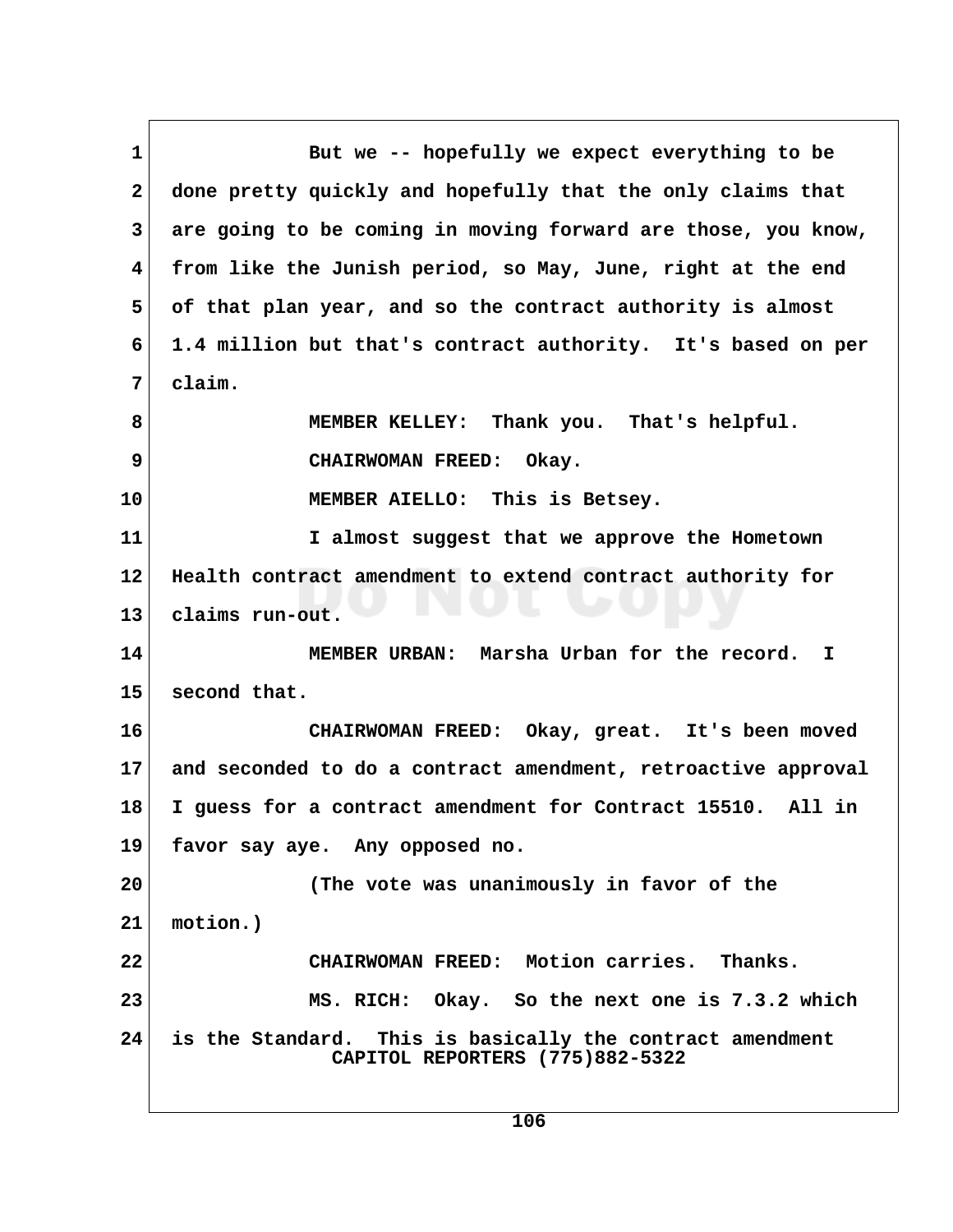**1 that addresses the reduction in basic life insurance coverage 2 and the elimination of long-term disability, and this is just 3 to -- to reference the changes to our benefits. 4 And so we originally brought this to the Board I 5 think previous Board meeting or maybe two Board meetings ago, 6 and I think the discussion there was let's wait and see what 7 happens at the legislature before we -- we actually submit a 8 contract amendment. 9** So since there were no changes during the **10 legislative budget process we need to move forward with the 11 standard so that these -- the changes in our contract reflect 12 the actual benefit levels that are offered through PEBP. 13 And, again, this one was also approved at BOE. 14 MEMBER LINDLEY: Tim Lindley. Motion to approve. 15 CHAIRWOMAN FREED: Okay. Do I have a second? 16 MEMBER BAILE: For the record Don Bailey. I 17 second that motion. 18 CHAIRWOMAN FREED: Thank you, Mr. Bailey. 19 All right. It's been moved and seconded to 20 approve the retroactive approval of contract amendment 21 between PEBP and the standard on Contract 12746. All in 22 favor say aye. Opposed say no. 23 (The vote was unanimously in favor of the 24 motion.) CAPITOL REPORTERS (775)882-5322**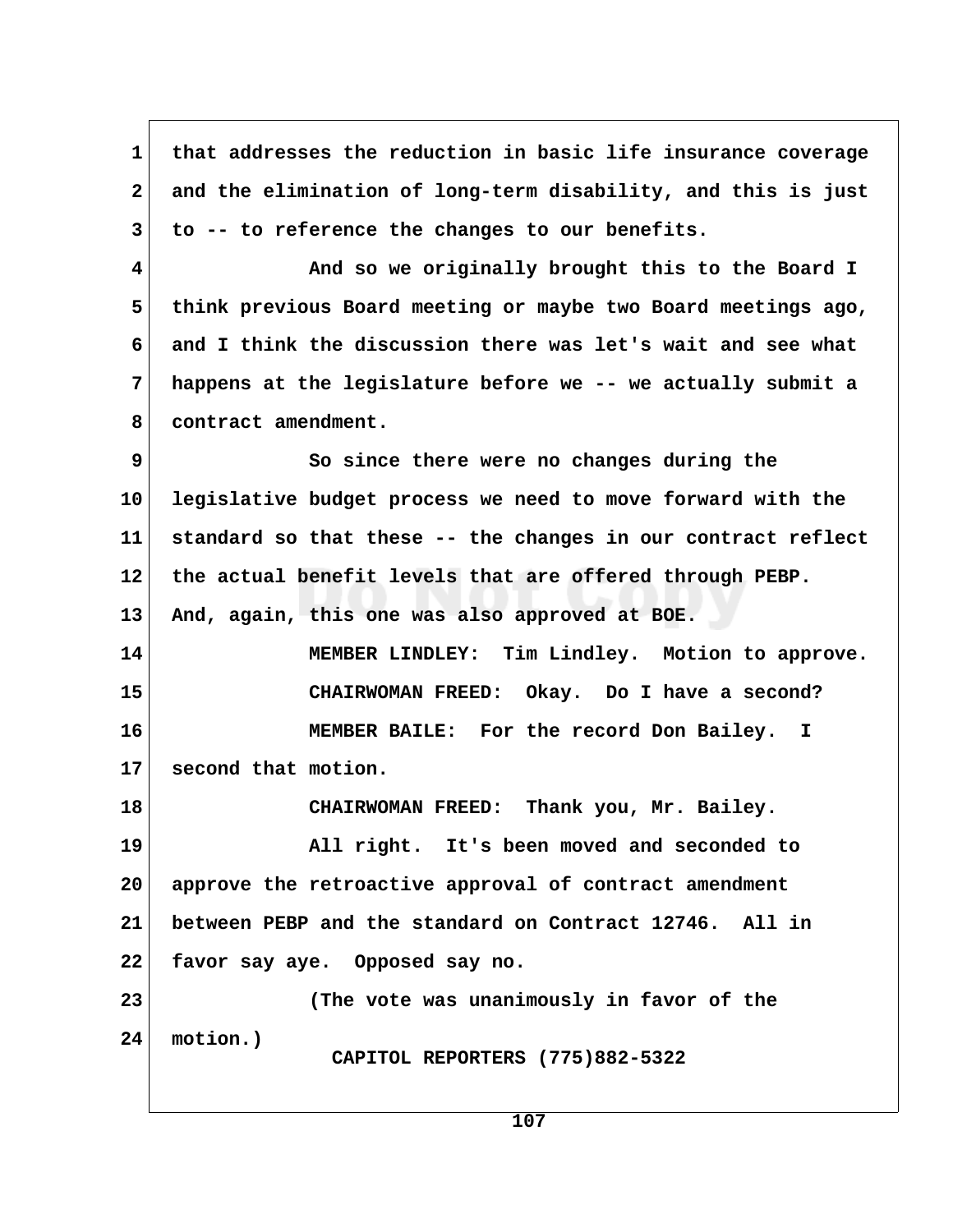**1 CHAIRWOMAN FREED: Motion carries. Thanks. 2 MS. RICH: All right. Moving on to 7.3.3 which 3 is Express Scripts. Now this one has not gone to BOE yet. 4 So this one will go to the July BOE. Thank you, Cari. She's 5 apparently watching the Board meeting even at the doctor's 6 office.**

 **7 So -- so PEBP every year conducts a market check 8 for the Pharmacy Benefit Manager Express Scripts. Every year 9 the Board has seen the new market check come in, and 10 typically there are savings that we achieve through that 11 market check. Aon does the analysis. Basically what they do 12 is they compare what -- what ESI is charging PEBP compared to 13 what is the -- you know, what is happening in the market 14 today. What are comparable entities to PEBP paying for these 15 services. And so we're able to -- to negotiate lower pricing 16 based on the market check that is conducted.**

17 So this year, and we are in the final year of the **18 Express Scripts contract. We will be going out to bid for a 19 Pharmacy Benefit Manager. This is the final year of the 20 Express Scripts contract. We were able to negotiate and 21 anticipated savings to the program of about 3.6 million. So 22 this contract amendment basically reflects the new savings of 23 that of that pricing.**

**24 CHAIRWOMAN FREED: This is Laura. CAPITOL REPORTERS (775)882-5322**

**108**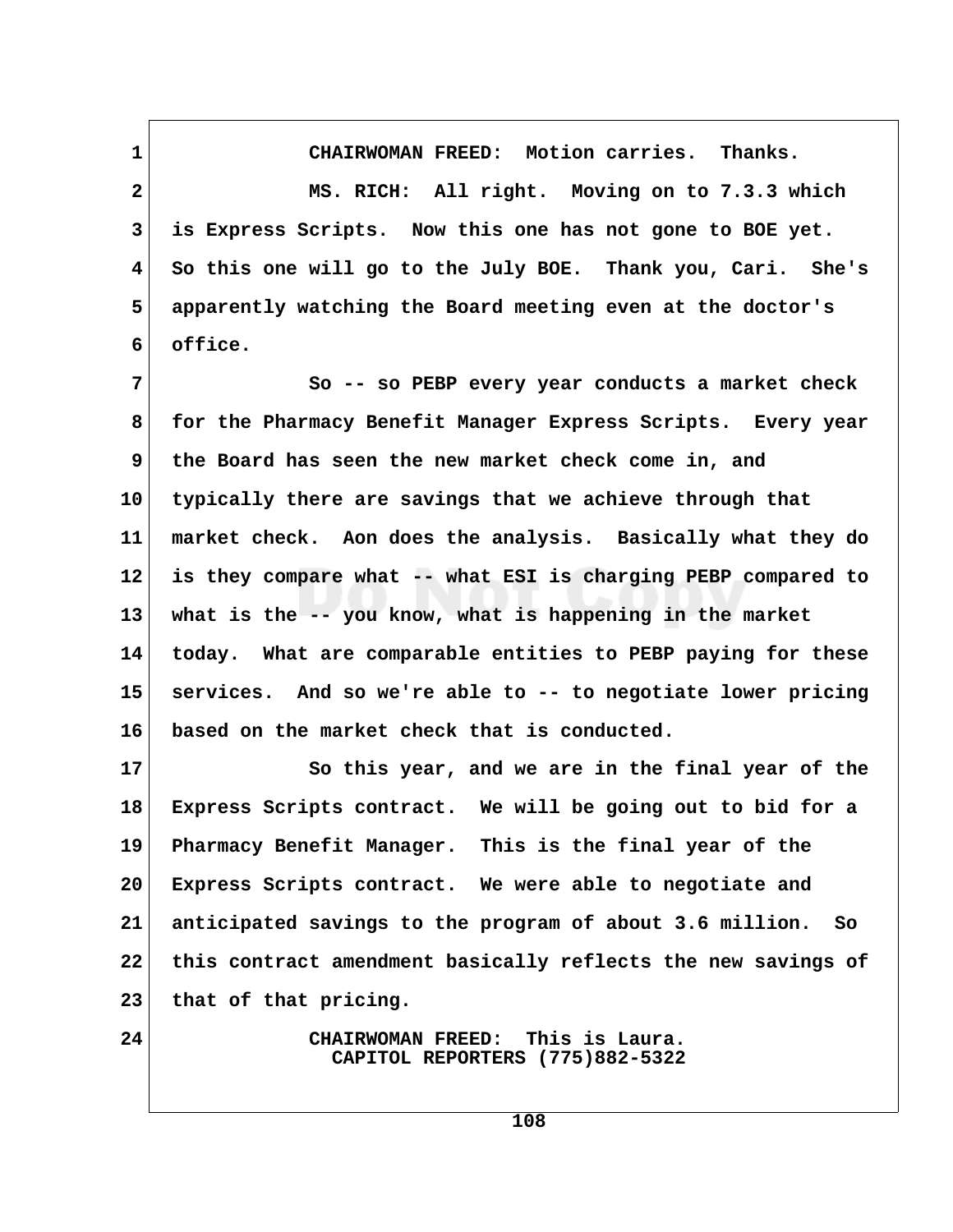**1 Does anybody have any questions or concerns or 2 want to make that motion? 3 MEMBER KELLEY: Michelle Kelley here for the 4 record. 5 Thank you to staff for, you know, working so 6 proactively in negotiate -- trying to, you know, watching 7 prices and trying to keep them down as much as you can. 8 Obviously, we're in a time of great need so every penny 9 counts, but 3.6 million is a significant savings so thank you 10 for that. 11 And with that I'll go ahead and make the motion 12 that we approve the contract extension for Express Scripts as 13 outlined in the Board documents. 14 CHAIRWOMAN FREED: Okay. 15 MEMBER URBAN: Marsha Urban. Second. 16 CHAIRWOMAN FREED: Okay. Thank you. 17 I just, before we take a vote, I just want to say 18 those of you Board members who are serving on the PBM 19 Evaluation Committee you have my thanks and my sympathy. 20 It's probably a tough one. 21 Okay. With that, it's been moved and seconded to 22 authorize the contract amendment for Contract 17751. All in 23 favor say aye. Any opposed no. 24 (The vote was unanimously in favor of the CAPITOL REPORTERS (775)882-5322**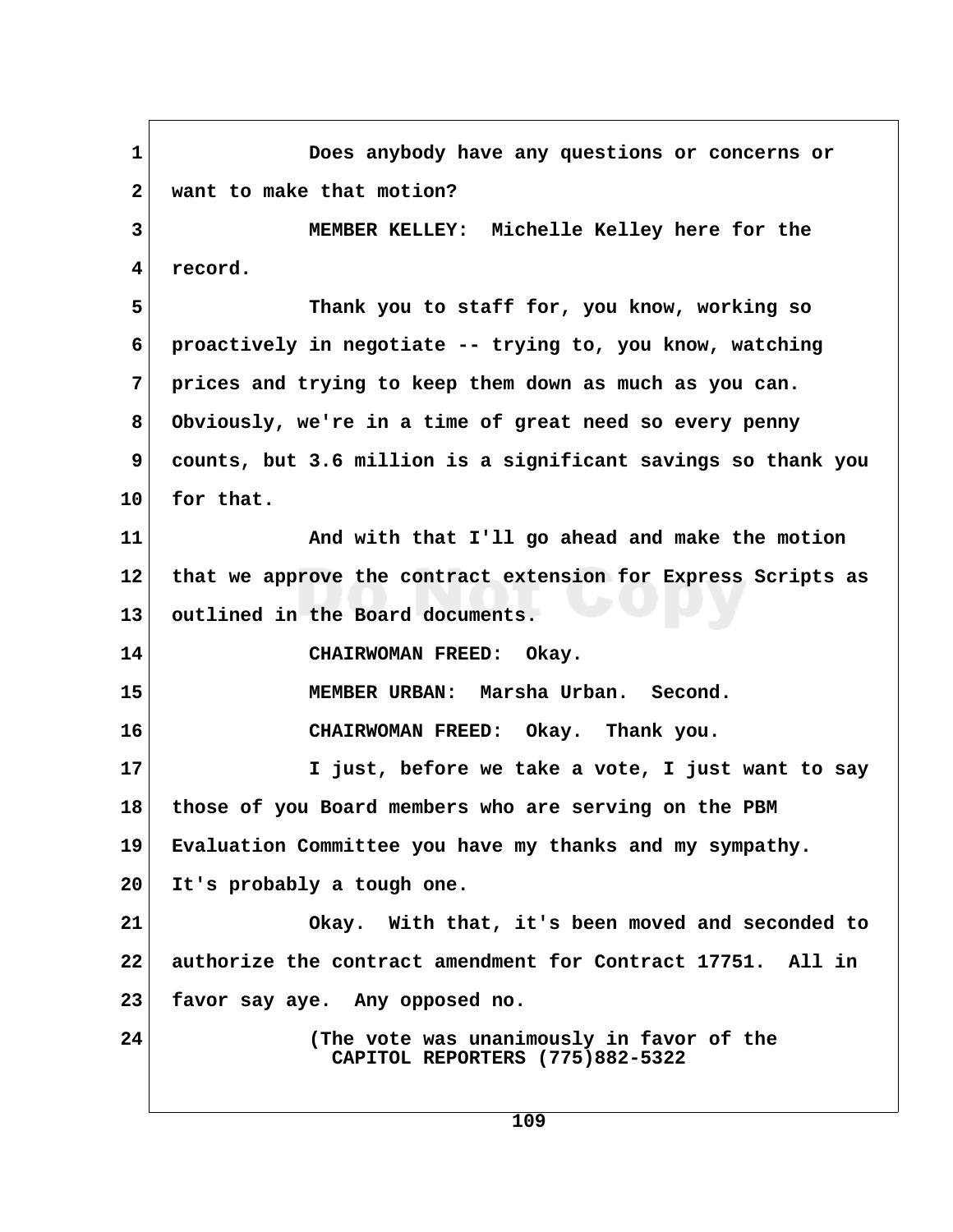**1 motion.)**

 **2 CHAIRWOMAN FREED: Motion carries. Thank you. 3 With that -- oh, I guess we're -- we don't have 4 any contract solicitations. Ms. Rich, do you want to talk 5 about current solicitations because there are so many of 6 them. 7 MS. RICH: Sure. There are a lot, and I will be 8 bringing another one in July. So there's definitely -- we 9 are up to our ears in contract solicitations. 10 I am happy to say that the -- the big one that we 11 have out there right now which is the third party 12 administrator, the proposals actually just came in, and we've 13 got our evaluation team going through those and reading them 14 and we anticipate that a notice of intent to award will be 15 released some time in August. 16 I'm very happy we do have -- we have a fair 17 amount of proposals. I came in, and I'm just going to be -- 18 I'm going to err on the safe side because I don't know what I 19 can release at this point and what I can't, but I do know 20 that, you know, we have got some interest in that so that 21 is -- I'm very optimistic about that one. We have put a lot 22 of time and energy into that one. That is a -- a very very 23 important and significant solicitation that we have out to 24 contract and so crossing my fingers on that one. CAPITOL REPORTERS (775)882-5322**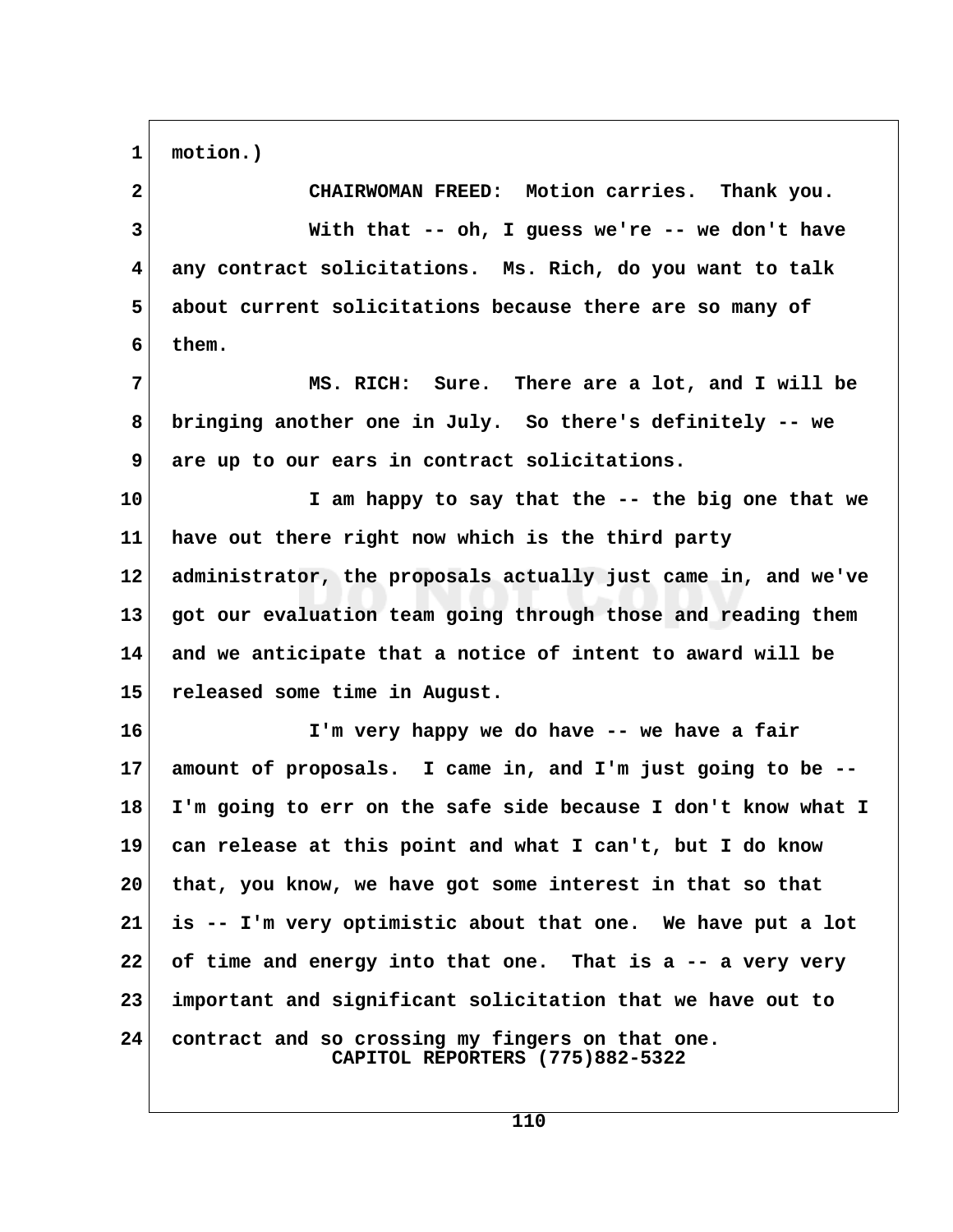**1 We are also working towards releasing a few other 2 ones. Our next one is the HSA and HRA administrator, second 3 opinion. We're looking at, pretty soon we're going to start 4 working on telemedicine and the transparency and pharmacy.** 5 So those are the next ones that are, while we've got some  **6 coming in we're working on putting some more out, and we will 7 be bringing some additional ideas and thoughts to the July 8 Board meeting to, you know, to add to this list as well, so. 9 CHAIRWOMAN FREED: Okay. Thank you very much. 10 With that I think we can move to Agenda Item 11 Eight, legislative update. 12 MS. RICH: Okay. Laura Rich for the record. 13 Instead of, you know, and instead of going 14 through each one of these like I did last time I think I'm 15 just going to touch on the important ones. And then if Board 16 members do have questions, you know, I'm happy to answer 17 questions specifically about any -- any of these bills. 18 But the Board -- obviously the Board report was 19 up-to-date as of May 27th but a lot changed after May 27th. 20 So a lot happened in the last few days of the legislative 21 session. 22 The ones I want to go over are AB48 which is the 23 PEBP bill which we'll go over I think in the next agenda 24 item. So I don't want to spend a lot of time on it, but it CAPITOL REPORTERS (775)882-5322**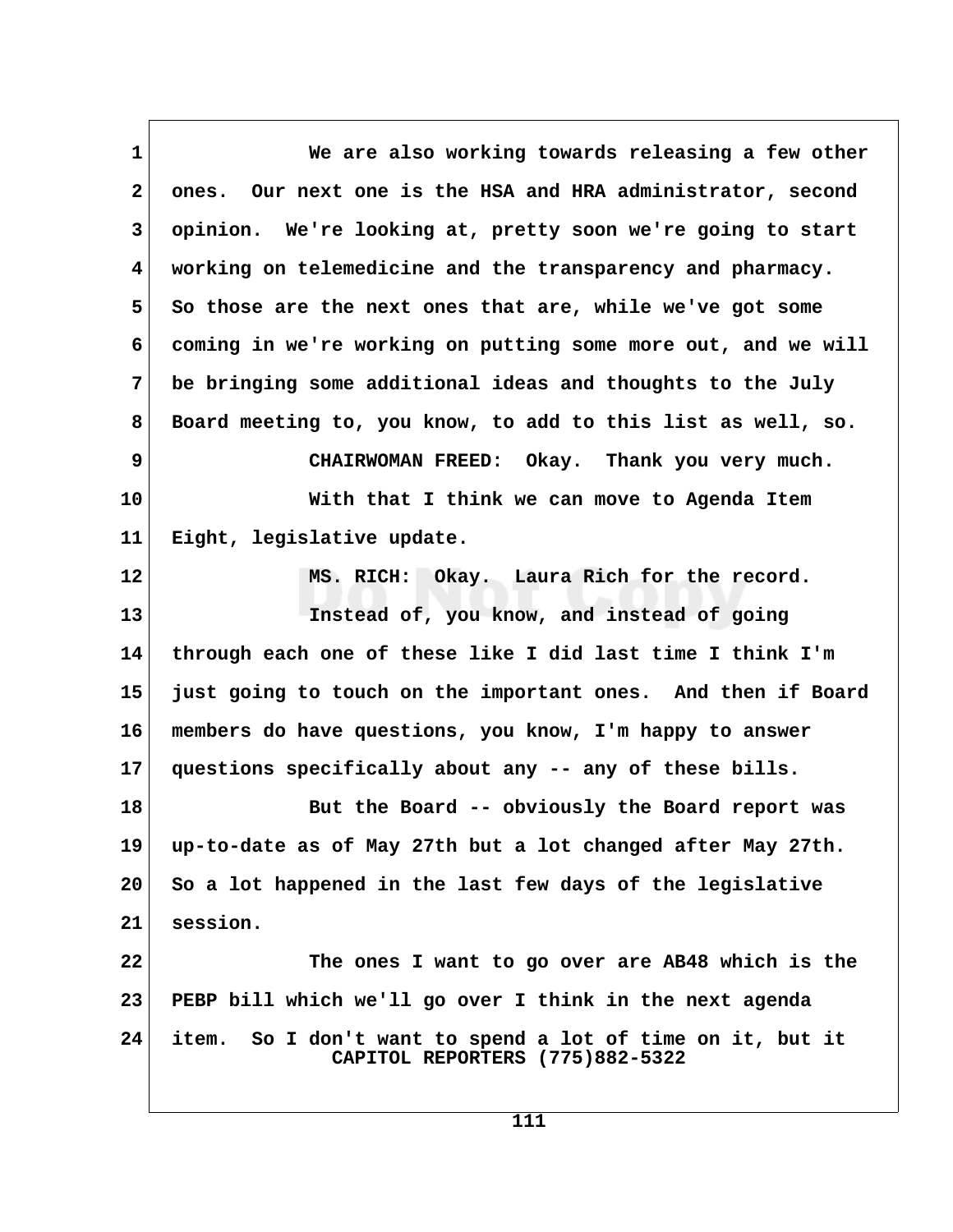| 1            | pass. I'm really happy about this. I think it's going to be                                    |  |
|--------------|------------------------------------------------------------------------------------------------|--|
|              |                                                                                                |  |
| $\mathbf{2}$ | beneficial to our members and our retirees specifically. So                                    |  |
| $\mathbf{3}$ | that's -- I'm really glad that that one passed.                                                |  |
| 4            | Senate Bill 290, that's the next one. That --                                                  |  |
| 5            | that addresses the step therapy for cancer patients                                            |  |
| 6            | specifically. There was some testimony on that. And it --                                      |  |
| 7            | you know, there was some concerns because PEBP did put a                                       |  |
| 8            | fiscal note of about \$713,000 a year on that. That may be on                                  |  |
| 9            | the high side because it, we're currently unable to identify                                   |  |
| 10           | stage one, two, three, four cancer from each other, right.                                     |  |
| 11           | So -- so we don't have the ability to do that moving forward.                                  |  |
| 12           | We may have the ability, you know, through our                                                 |  |
| 13           | new contract to be able to, you know, further identify what                                    |  |
| 14           | stage of cancer that is, but basically it exempts step                                         |  |
| 15           | therapy for certain cancer patients in stage three and four.                                   |  |
| 16           | There was an appropriation made to PEBP to                                                     |  |
| 17           | address this, and so PEBP did receive an appropriation to                                      |  |
| 18           | address the fiscal note but it did pass.                                                       |  |
| 19           | The next one is Senate Bill 360. This is the one                                               |  |
| 20           | that was making changes to the PEBP Board. And so the last                                     |  |
| 21           | time the Board had a conversation about this, we as a Board                                    |  |
| 22           | decided to propose an amendment that adds. Instead of                                          |  |
| 23           | changing the Board makeup it instead adds an 11th Board                                        |  |
| 24           | member to the PEBP Board that is nominated from or that the<br>CAPITOL REPORTERS (775)882-5322 |  |

 $\Gamma$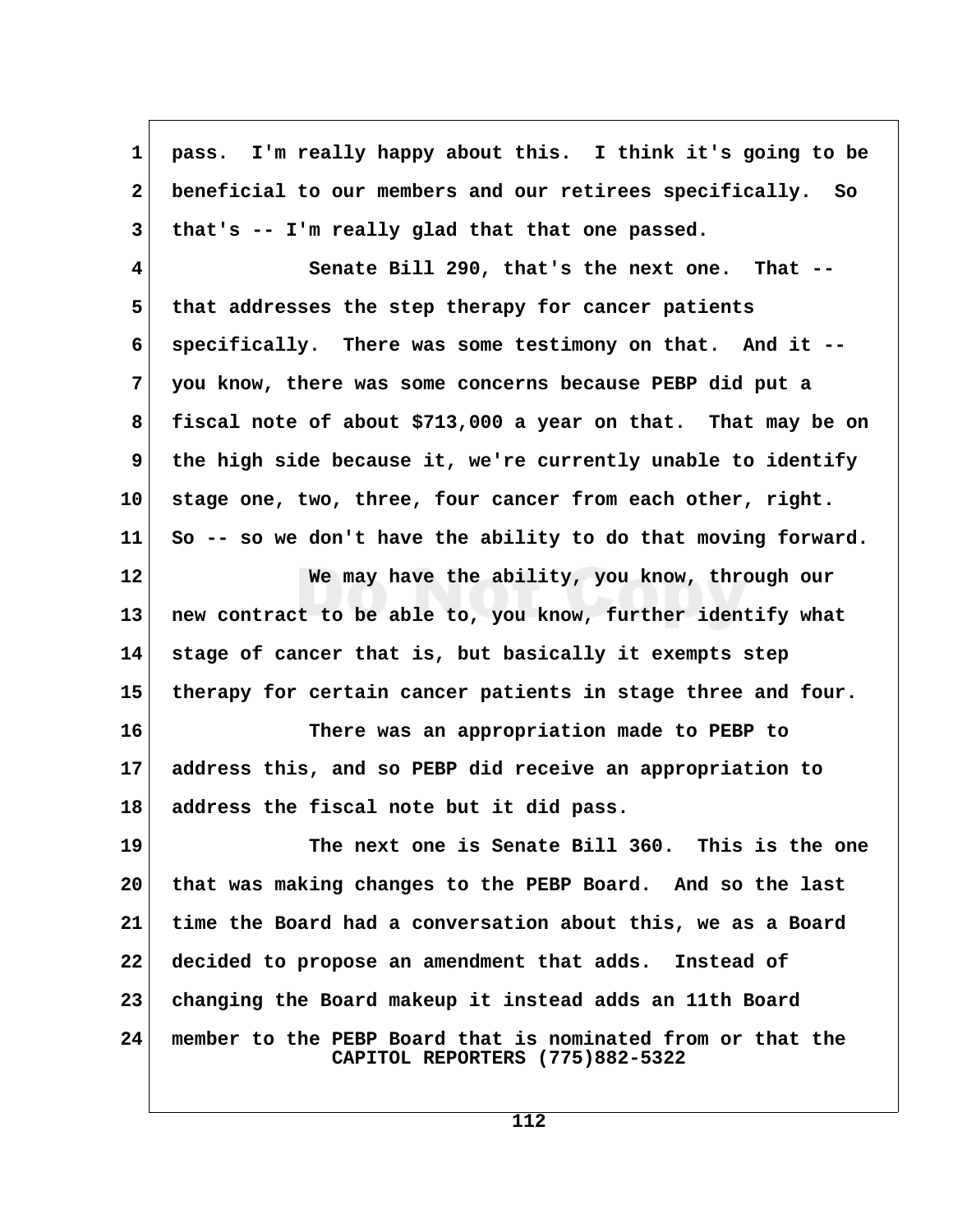**1 Governor appoints from a nomination submitted by the largest 2 collective bargaining unit. That did pass and with the 3 amendment. So I anticipate here shortly we will be getting 4 an 11th board member some time after July 1st. And so when 5 that happens I -- I will work with the new Board member and 6 the Governor's Office and we will definitely make an 7 announcement.**

 **8 Senate Bill 373, I know that there's been -- I 9 wanted to address this because there's been some -- some 10 heartache about this. Senate Bill 373 was the bill that was 11 introduced and sponsored by Senator Marilyn Dondero Loop. 12 Specifically the intent was or the intent originally I think 13 from the bill sponsors was to provide collective bargaining 14 to the system of higher education.**

**15 But unfortunately when this bill first came out 16 PEBP and other agencies, including the department of 17 administration, we -- the language, the way it was originally 18 written added health insurance benefits specifically to PEBP, 19 added health insurance benefits and into collective 20 bargaining, and so there was a significant fiscal note that 21 was placed on that both by PEBP and the department of 22 administration dealing with collective bargaining. Now, that 23 was not the intent. It was later explained that was not the 24 intent. However, that was the way that it was written and CAPITOL REPORTERS (775)882-5322**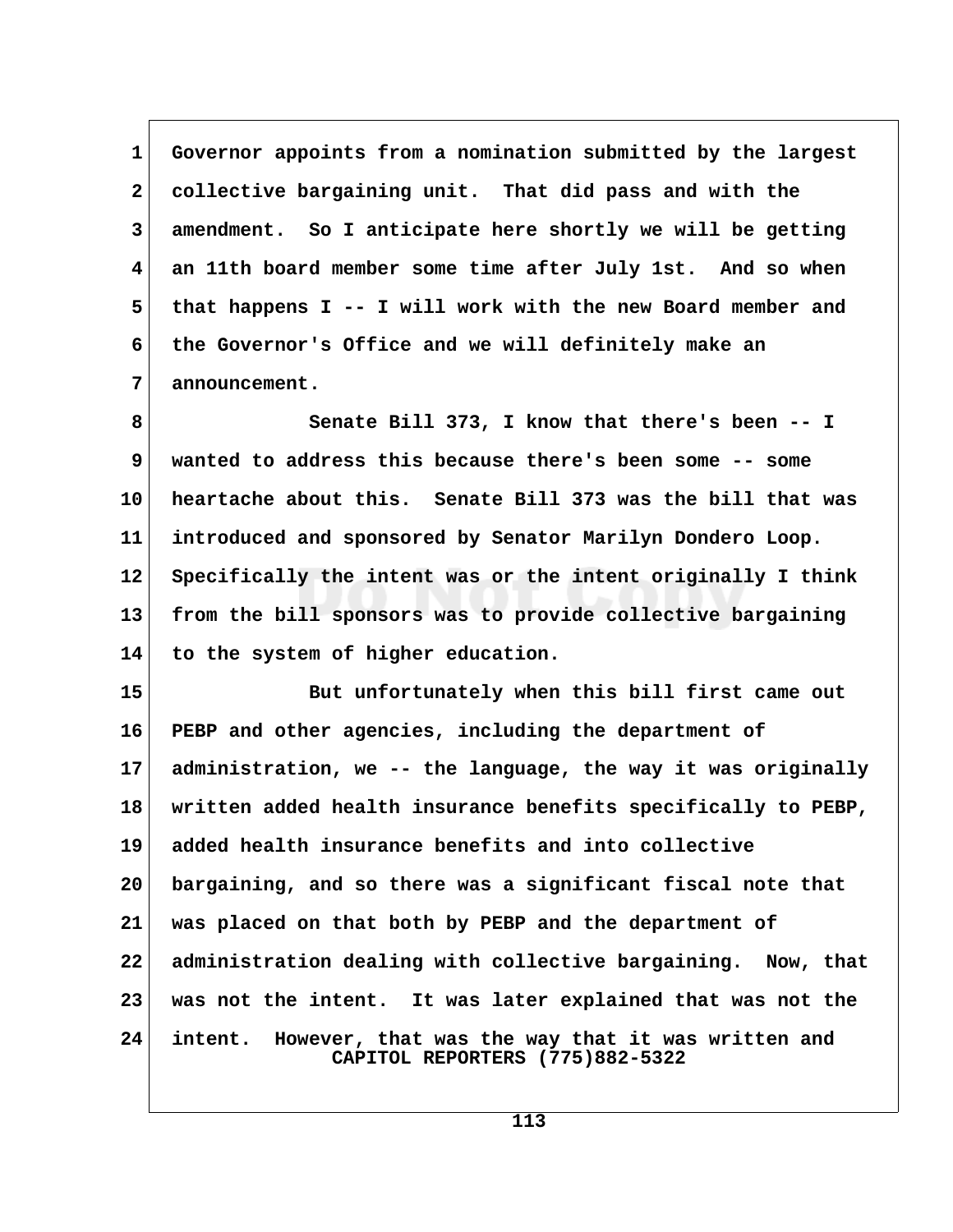1 the way it was interpreted in the bill.

 **2 The fiscal note was never removed, and I do want 3 to say that I want to clarify. It was never removed. It is 4 on this legislative tracking report, not because of the fact 5 that I don't agree with that. An amendment, there was an 6 amendment that was produced by the -- by NFA, Nevada Faculty 7 Alliance that fixed this, and it was shared with me.**

 **8 However, everything on this Board report is based 9 on what is in NELIS. And so while I did receive a proposed 10 amendment it was never posted in NELIS. It was not received 11 from the sponsor of the bill. The sponsor of the bill is 12 Senator Marilyn Dondero Loop. I never received that from the 13 sponsor themselves. It was never posted in NELIS. And so I 14 just want to clarify that it is not that we kept the fiscal 15 note on. It is just that that amendment was never posted. 16 In NELIS it was never discussed and it was never heard, and 17 so that is why there is no update to that and there again you 18 still see a fiscal note.**

**19 I received amendments through e-mail, proposed 20 amendments through e-mail all of the time, through session 21 and I'm sure, you know, Chair Freed can agree with me. There 22 is -- we receive proposed amendments through e-mail all of 23 the time. That doesn't mean that the amendment is going to 24 be accepted by the Chair, by the sponsor, by -- you know it's CAPITOL REPORTERS (775)882-5322**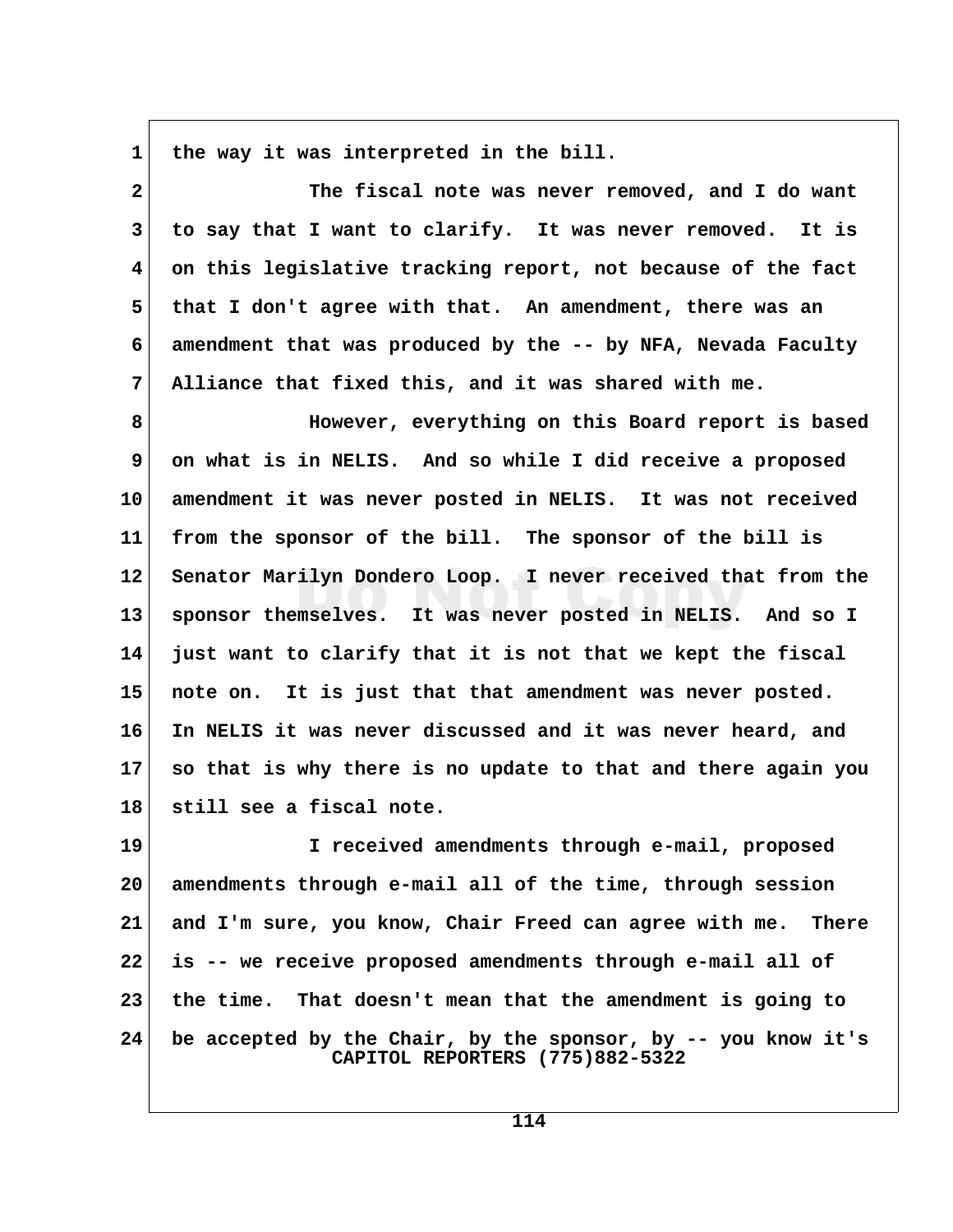**1 not -- it's a proposed amendment. And so that -- this only 2 reflects what is known in NELIS, what is posted in NELIS and 3 the formal -- you know, the formal amendments that have been 4 accepted by the sponsor. 5 So I just wanted to put that on the record. It 6 is not that we did not remove the fiscal note. It just had 7 to do with the sponsor -- you know, not -- that amendment as 8 far as PEBP was concerned because it was not posted in NELIS 9 is it didn't happen. 10 So moving on to the next one. 11 MEMBER KELLEY: Can I just ask a follow-up 12 question. 13 MS. RICH: Sure. 14 MEMBER KELLEY: I think it's just a terminology 15 question. 16 MS. RICH: Sure. 17 MEMBER KELLEY: So you're saying that it was 18 never posted to NELIS. Does that mean that the amendment was 19 not introduced or was it introduced and just never added to 20 NELIS? Like, so I know it's a language thing. I'm just 21 trying to understand how the whole process works.** 22 MS. RICH: Right. Laura Rich for the record. **23 It was not introduced. 24 MEMBER KELLEY: Okay. CAPITOL REPORTERS (775)882-5322**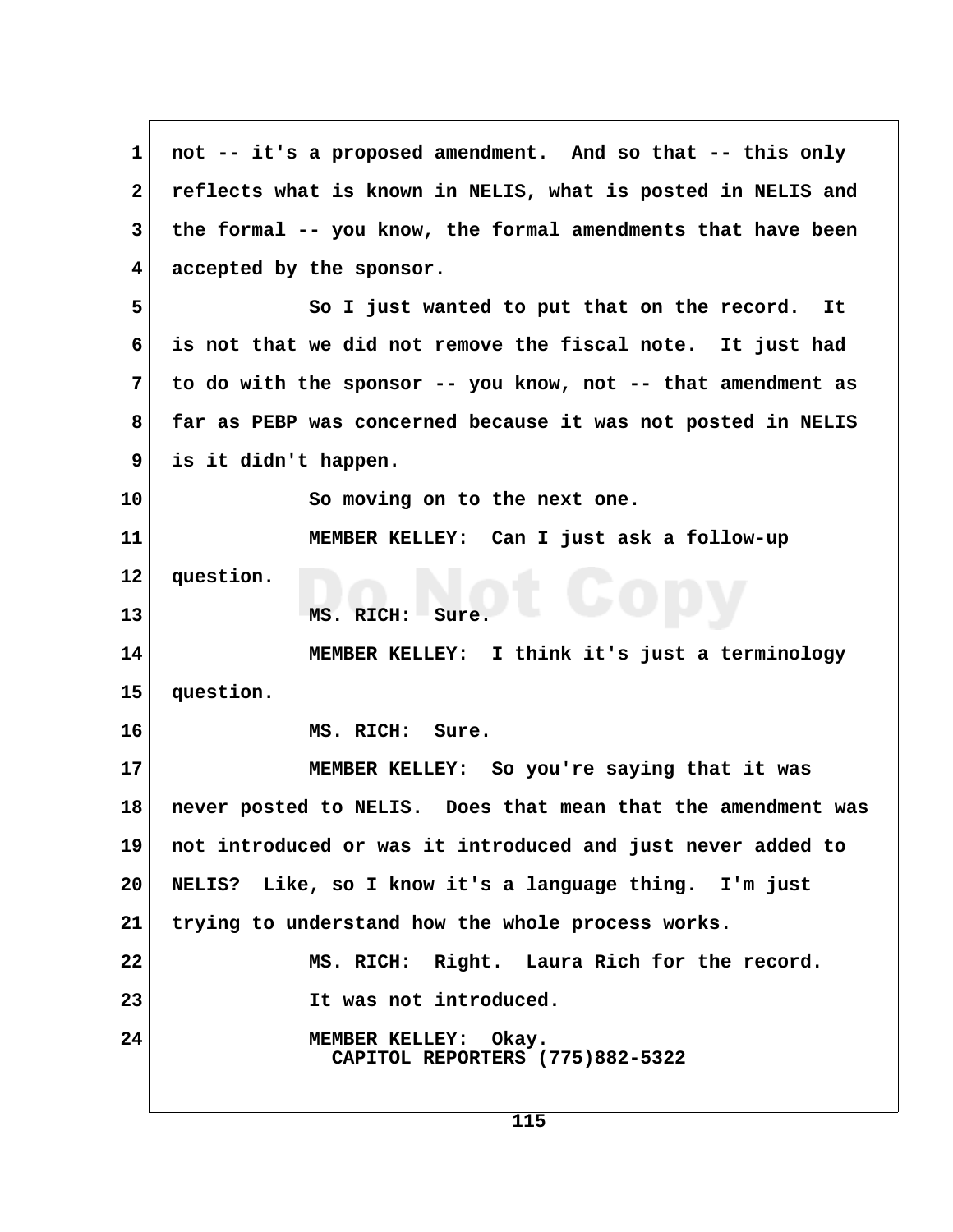**1 MS. RICH: And so in NELIS you can have 2 conceptual amendments. You can have proposed amendments. 3 They all, they are posted, right. So in some of these bills 4 when we originally would report on these bills I made sure to 5 say it was either a conceptual amendment or a proposed 6 amendment. Conceptual amendments usually come from 7 stakeholders, things like that. And then you've got your 8 proposed amendments that are accepted by the sponsor of the 9 bill. 10 While I did see an amendment that was provided to 11 me by the Nevada Faculty Alliance it was not -- I received it 12 through e-mail. It was not something that was ever posted 13 publicly. It had never come out publicly. It was not 14 introduced. 15 And so when we develop these reports it's all -- 16 it's -- I don't want to put anything out there that is not 17 formalized. You know, there's a lot that comes through 18 e-mail. And so if it is -- it's not up to me to make an 19 amendment public if the sponsor of that bill has not made it 20 public themselves. So, you know, we only post what is in 21 NELIS because of that. 22 MEMBER KELLEY: Thank you. 23 MS. RICH: So the last one I wanted to touch on 24 was Senate Bill 420. This is the public option bill. While CAPITOL REPORTERS (775)882-5322**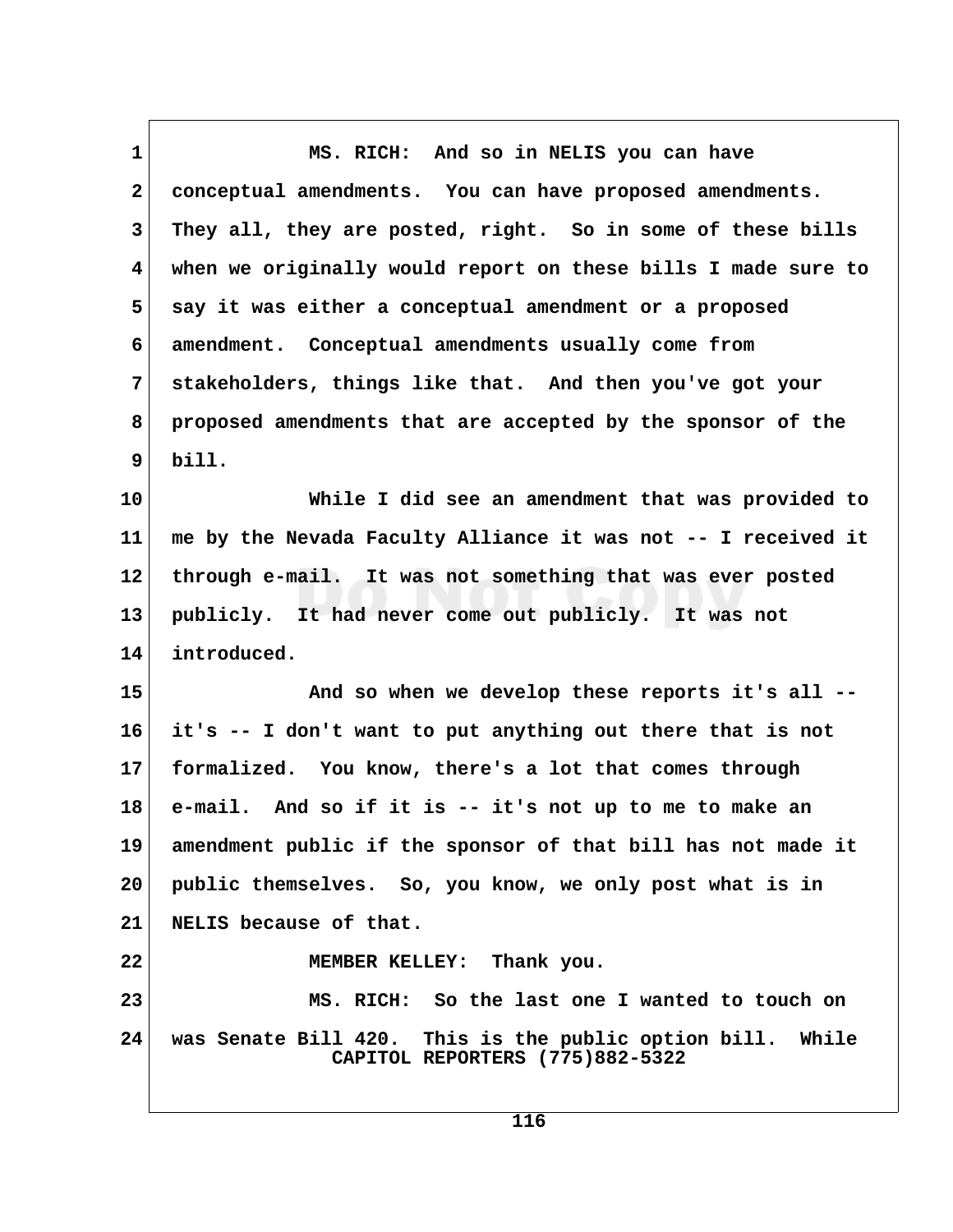**1 this does not affect PEBP directly there are some significant 2 concerns with the -- the language in the bill and how it 3 could have an impact on PEBP members.**

 **4 We did not put a fiscal note on it specifically 5 because there's really -- it's hard to put a dollar figure on 6 it. The impact really is it comes down to the requirement 7 that any member or any -- anybody -- any provider that 8 participates in PEBP or Medicaid must also participate in the 9 public option.**

**10 So there's a concern. There's actually kind of a 11 twofold concern. One is it may narrow our network. So if 12 you have to have a provider that is, let's say that provider 13 participates from moving on to the Etna network, that 14 provider participates on the Etna network and but they don't 15 want to participate in the public option. For whatever 16 reason they don't want to participate in the public option 17 now they can no longer serve PEBP members through that Etna 18 network.**

19 So it could potentially have an impact on access **20 through our PEBP members because there could be providers, if 21 there's a significant number of providers who do not wish to 22 participate in that public option they cannot provide 23 services to PEBP as well, to PEBP members as well. So that's 24 the first piece. CAPITOL REPORTERS (775)882-5322**

**117**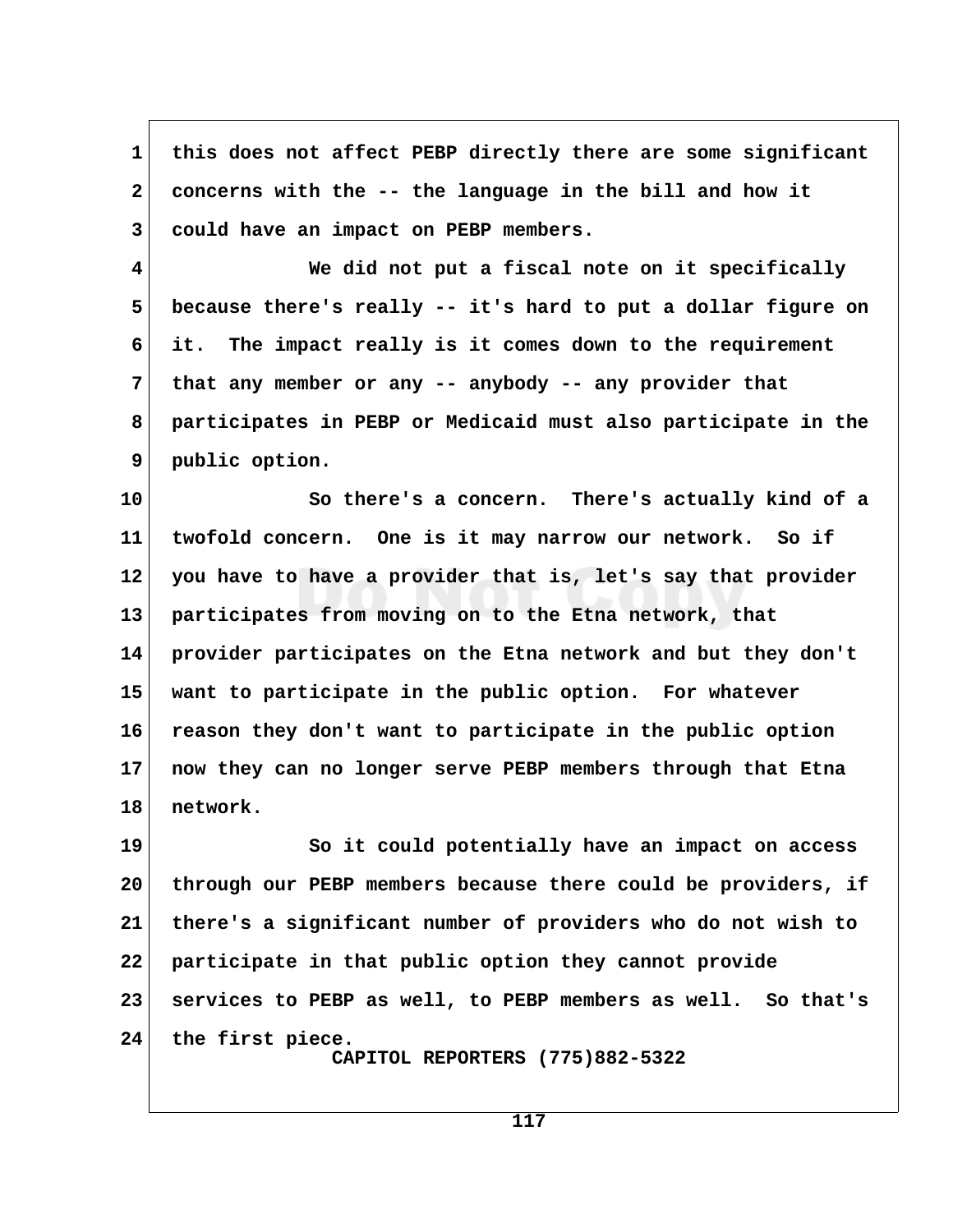**1 The second piece is enforcement. It's going to 2 be very difficult for PEBP to be able to enforce this. We 3 can definitely work with our network to say you must match 4 the network of the public option and provide those or match, 5 do a comparison on a month to month basis with that network.**

 **6 But then you have -- is there a mechanism in 7 place, you know, other than just a manual process that every 8 month, you know, can you reconcile that because providers 9 change basically on a daily basis. Network providers change 10 on a daily basis, and so we potentially have an enforcement 11 issue there too.**

**12 That being said there were a lot of last minute 13 changes to Senate Bill 420, and there is going to be an 14 actuarial study that is going to be performed in the next -- 15 you know, through this interim time I anticipate that there's 16 going to be some of this, a lot of this will be addressed in 17 the next legislative session. But when part of that 18 actuarial study is to really look at does it really impact 19 PEBP or not and so I think that we'll get some answers, you 20 know, through this study and get a lot of this -- there's a 21 lot of unknown in this bill and a lot of clarification that 22 will be necessary as well.**

**23 Like I said, PEBP plays a very small role in this 24 but it can definitely have a very significant member impact CAPITOL REPORTERS (775)882-5322**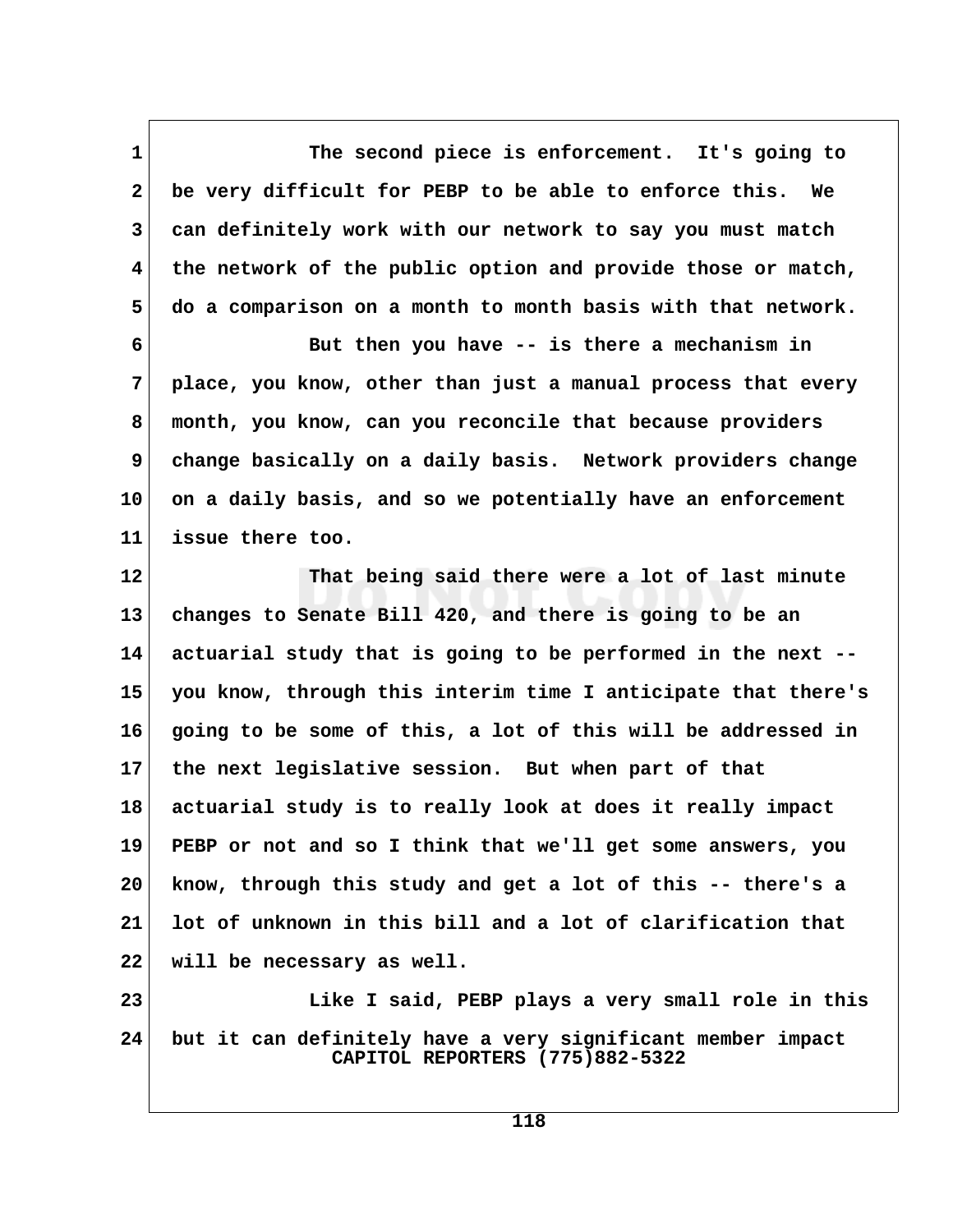1 should the, you know, providers that we have access to be 2 limited because of this. **3** So I will stop there and take any questions.  **4 CHAIRWOMAN FREED: Board members, any questions 5 about any of the bills that were approved or were not 6 approved? 7 MEMBER KELLEY: I guess so I have an easy 8 question. So I think you referred to four bills that were 9 approved and one you provided an explanation on. Are those 10 four bills the only ones that were approved then or passed 11 and will be signed or maybe not otherwise? I guess are those 12 the only four that impacted PEBP that have gone to the 13 Governor? 14 MS. RICH: Those are -- Laura Rich for the 15 record. 16 Those are the big ones, the main ones that have 17 impacted PEBP that have been signed by the Governor. 18 MEMBER KELLEY: A follow-up question then. So we 19 did -- PEBP did put a large fiscal note on SB139. What 20 happened with that bill? 21 MS. RICH: That one I believe died. Let me make 22 sure. I'm -- I'll look it up right now, but I believe that 23 one did -- 24 MEMBER KELLEY: I'm sorry. I just can't quite -- CAPITOL REPORTERS (775)882-5322**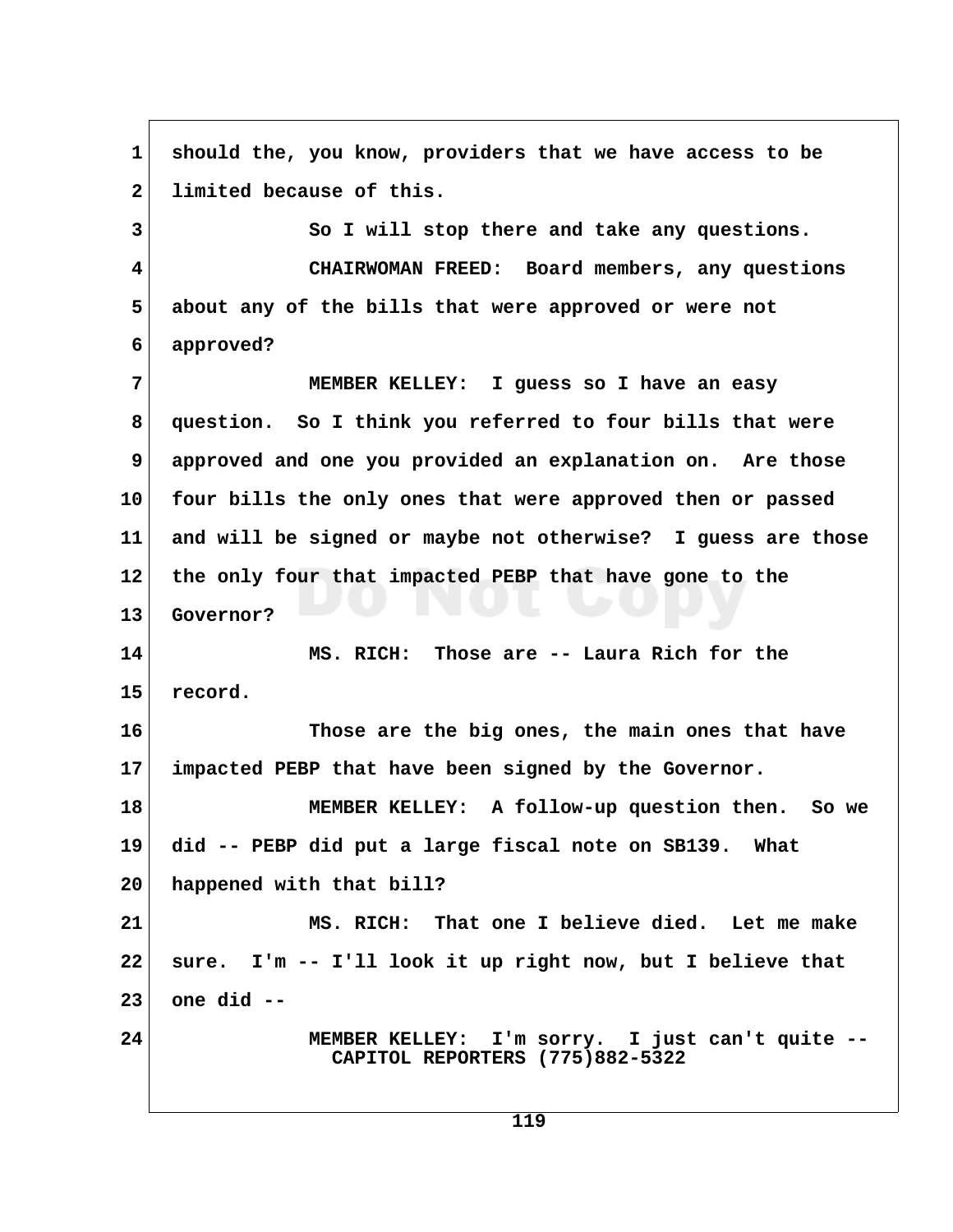**1 it's so busy I can't quite follow. 2 MS. RICH: Right. So that one died. 3 MEMBER KELLEY: It did die. 4 MS. RICH: Yeah. 5 MEMBER KELLEY: Okay. Thank you. 6 CHAIRWOMAN FREED: Okay. I'm not hearing anybody 7 jump up and down. So this was a discussion item. So I think 8 we can move on from that page to Agenda Item Nine, discussion 9 and possible action regarding the implementation of Assembly 10 Bill 48, including the option of a enrollment period for 11 certain retirees. 12 MS. RICH: So Laura Rich for the record. 13 In the interest of time, I think everyone 14 understands what this bill did and, you know, what the 15 problem was and -- and the intent to fix it. So I won't go 16 over again what this is and what it does. 17 But now we have to talk about how do we implement 18 it? The issue here is that typically our plan rules allow 19 for those members who -- those Medicaid or sorry, Medicaid 20 Exchange retirees who fall off the exchange for any reason. 21 They, you know, switch plans, outside of the benefits and 22 this has only been for state retirees up until now. They are 23 allowed a one-time reinstatement, but they are only allowed 24 that one-time reinstatement during open enrollment. So they CAPITOL REPORTERS (775)882-5322**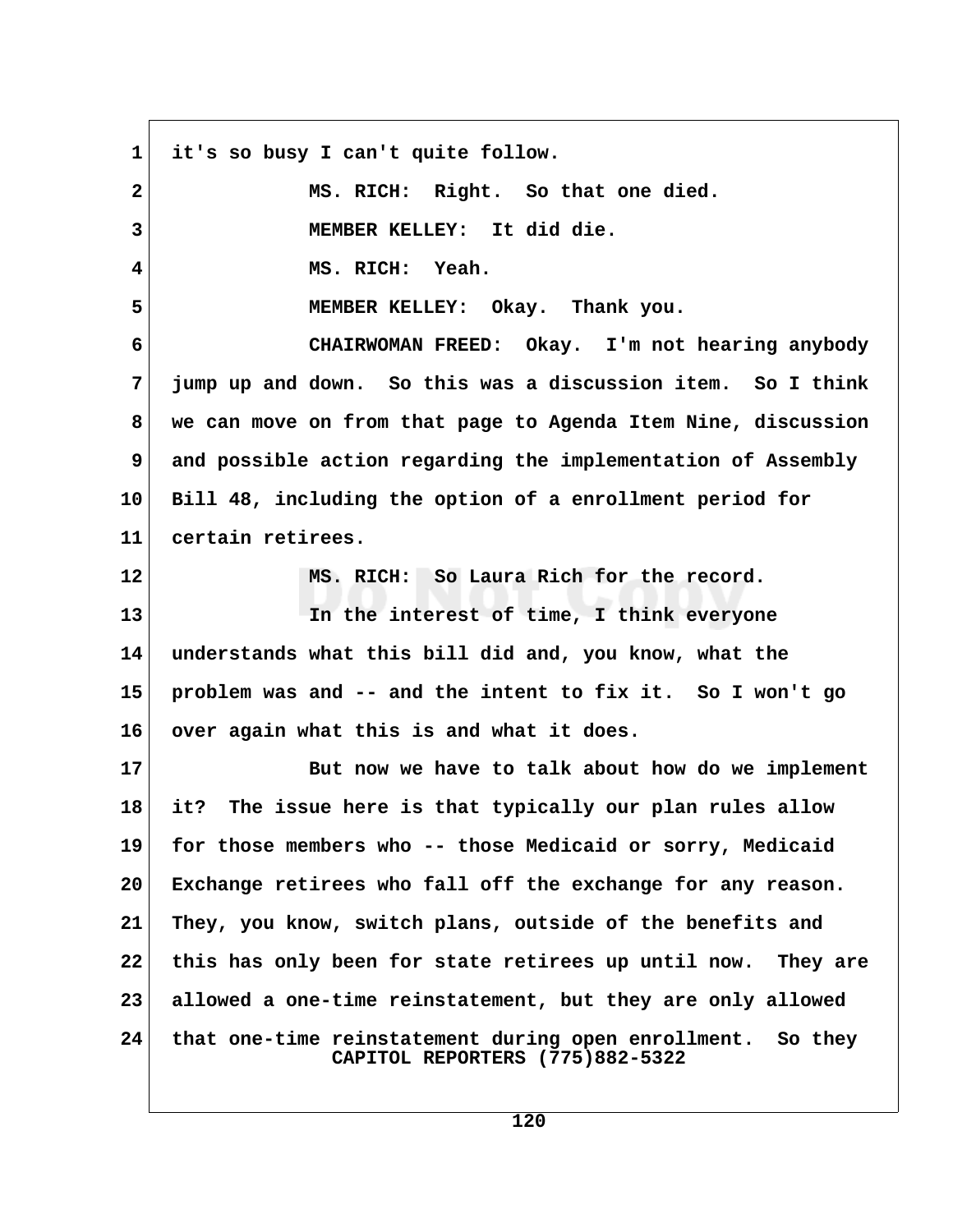**1 have to wait until open enrollment and in order to come back** 2 to PEBP and reinstate their benefits.

**3** So given that, if we apply the same standard  **4 rules to, that we have in policy today, in order to implement 5 Assembly Bill 48, these non-state members who have lost their 6 benefits now have to wait an additional year to get their 7 benefits reinstated. It just didn't make sense.**

 **8 And so what we are proposing here is to those 9 non-state retirees who do fall into this category who want 10 to, who want to use that one-time opportunity to come back to 11 provide them with a special open enrollment period. And I 12 want to make it clear that it's only for this group, a 13 special enrollment period to come back and have their HRA 14 benefits reinstated.**

**15 And the thought here is that, you know, we don't 16 want to have a wave of people come back. And on top of that 17 we're going to be working with RPEN and other groups to get 18 the word out. And so I anticipate that, you know, we're 19 going to have a trickle in of retirees who, you know, we're 20 hearing about this. And so the thought here is that this -- 21 this -- we just open it up this entire year and just allow 22 these retirees the entire year to come back and reinstate 23 their benefits and not have to wait for the next open 24 enrollment period to do so. CAPITOL REPORTERS (775)882-5322**

**121**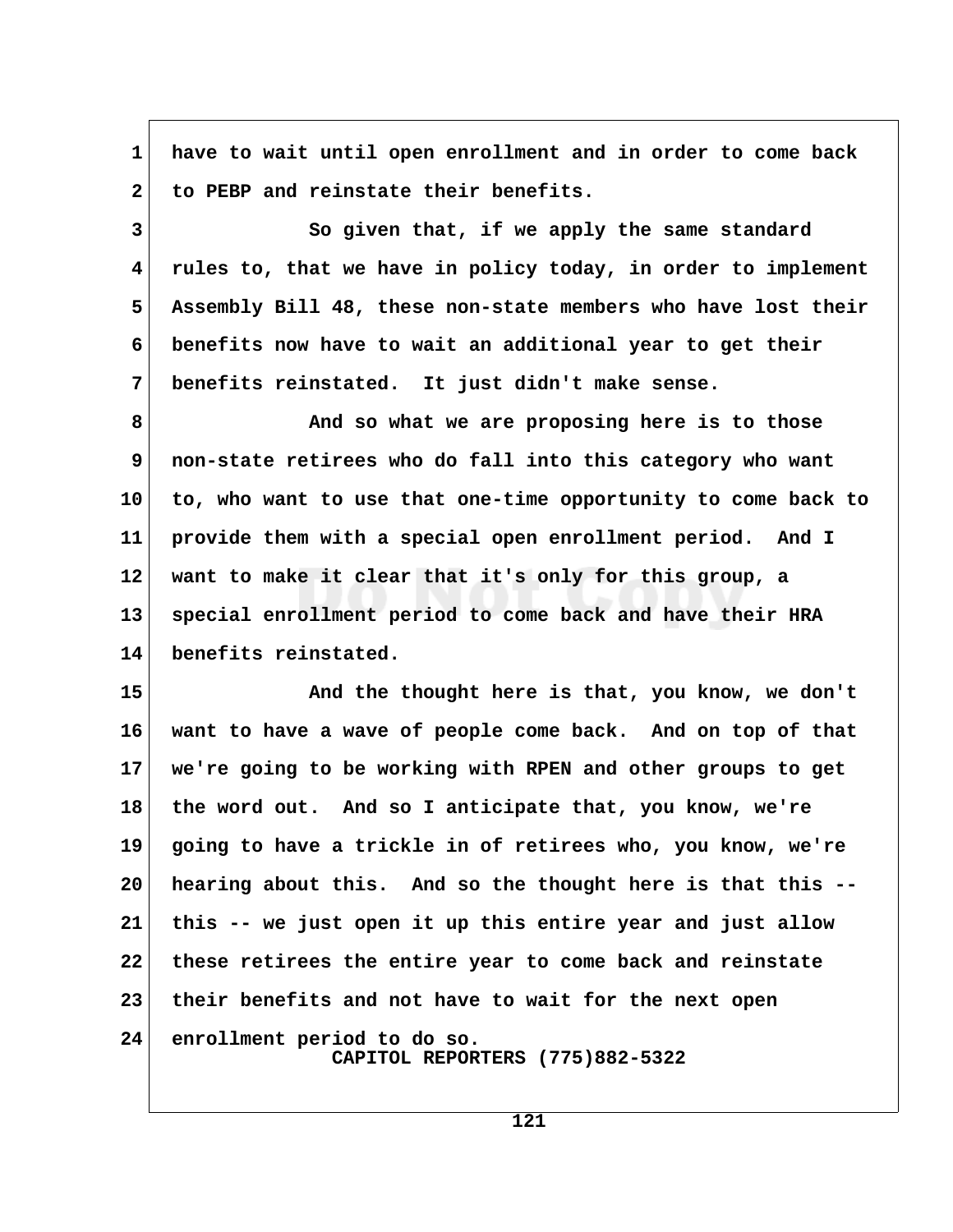**1 Now, after -- after this year then we will go 2 back to the normal process that we have in RPEN rules where 3 we have to wait for open enrollment, but at least until this 4 year we're giving them that opportunity to come back and to, 5 you know, reinstate their benefits because they probably have 6 been waiting a long time anyway because they haven't had 7 benefits in years. 8 So I think that this really just is housekeeping 9 and the ability to implement this bill, how, you know, in a 10 more appropriate manner rather than making people wait for 11 another year to do that. 12 So the recommendation here is to allow a special 13 enrollment period from July 1 of 2021 to May 31st of 2022, 14 which is the last day of open enrollment, for non-state 15 retirees who are eligible for reinstatement of benefits as a 16 result of AB48. 17 MEMBER VERDUCCI: So Tom Verducci for the record. 18 I just had a question for Executive Officer Rich. 19 What would our outreach be in order to communicate with these 20 retirees in addition to RPEN? We have address listing, 21 newsletter. How would we do the outreach? 22 MS. RICH: Laura Rich for the record. 23 We -- we have some challenges to that because 24 some of these people have been -- you know, there are people CAPITOL REPORTERS (775)882-5322**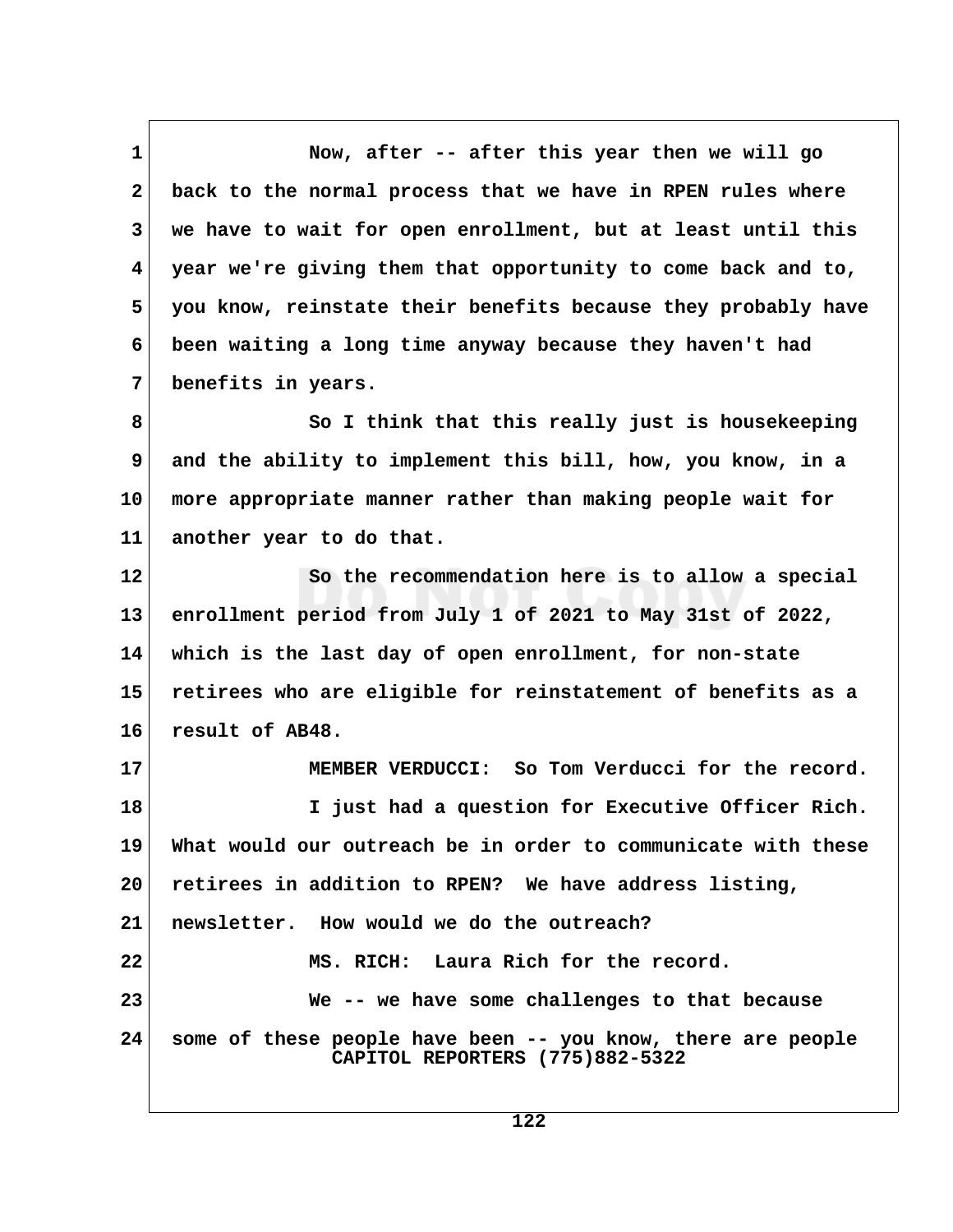**1 who were dropped off eight years ago, right. So we don't 2 have -- we don't keep track -- when someone is terminated we 3 don't get new addresses. We don't get, you know, new contact 4 information. They have been terminated, and so at that point 5 we don't follow them anymore.**

 **6 So there's not a lot of up-to-date addresses. We 7 could send a mailing and this is something that internally 8 we'll have to discuss, you know, with staff when is it most 9 appropriate. You know, but there's a potential to send a 10 mailing to the last known address and say, hey, you may be 11 eligible for benefits. You know, we can be proactive to that 12 degree. But, again, we are challenged by the fact that these 13 people could have moved. Quite honestly, there's probably a 14 large percentage, they are retirees. They -- they could be 15 passed away.**

**16 MEMBER VERDUCCI: So would it be possible perhaps 17 to work with RPEN and get an article in their newsletter, 18 maybe Facebook communication to get the word out just so if 19 someone has lost their benefits, get the HSA contribution, 20 they know that it's passed and they have that opportunity 21 available to them. 22 MS. RICH: Right. So we'll be working not just**

**23 with RPEN but probably with AFSCME me as well. We will 24 definitely try to get the word out in, you know, however we CAPITOL REPORTERS (775)882-5322**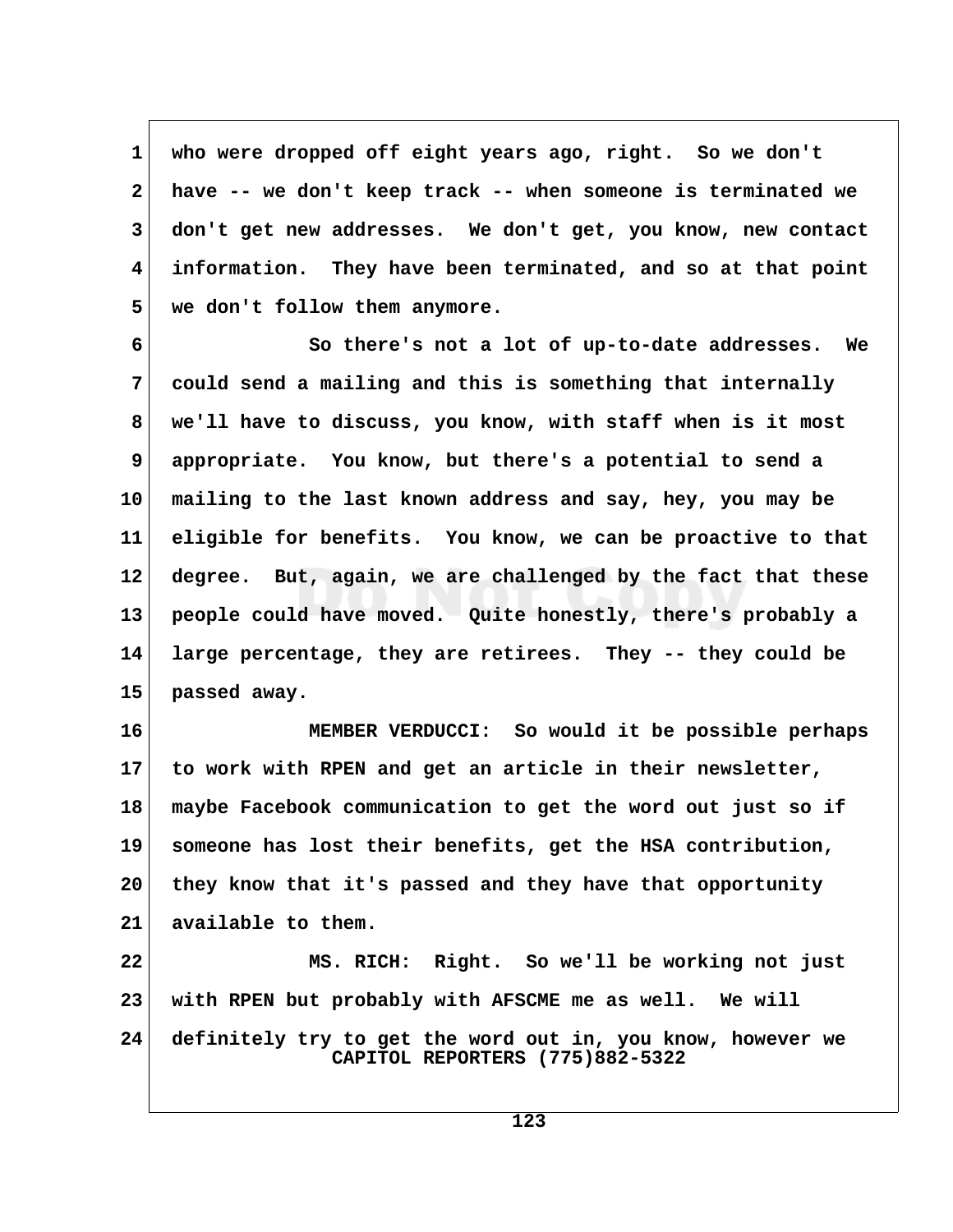**1 can -- however we can do so, newsletters, things like that. 2 MEMBER VERDUCCI: I'm happy to see this moving 3 through. And I'll be happy to make a motion on this as well. 4 CHAIRWOMAN FREED: Okay. Thank you. 5 Is there a second to the motion? 6 MEMBER BAILEY: For the record Don Bailey. I 7 second that motion. 8 CHAIRWOMAN FREED: Thank you, Mr. Bailey. 9 All right. It's been moved and seconded to ask 10 PEBP staff to move forward with a special enrollment period 11 from July 1st, 2021 to May 31st, 2022 for non-state retirees 12 who are eligible for reinstatement pursuant to Assembly Bill 13 48. Any discussion on that? 14 MEMBER KELLEY: I have just a question I guess. 15 So it's not -- so, Executive Officer Rich, I'm sorry. Can 16 you just -- so for state employees they get an enrollment 17 opportunity every other year so they just had one; is that 18 correct. 19 MS. RICH: Right. So this is actually a -- when 20 -- this is outside of that. So when a -- when a person drops 21 their Via Benefits they enroll outside of Via Benefits. 22 They -- they get terminated from the program and so, yes, 23 they would have that one-time opportunity to come back but 24 they have to wait until open enrollment. So this just CAPITOL REPORTERS (775)882-5322**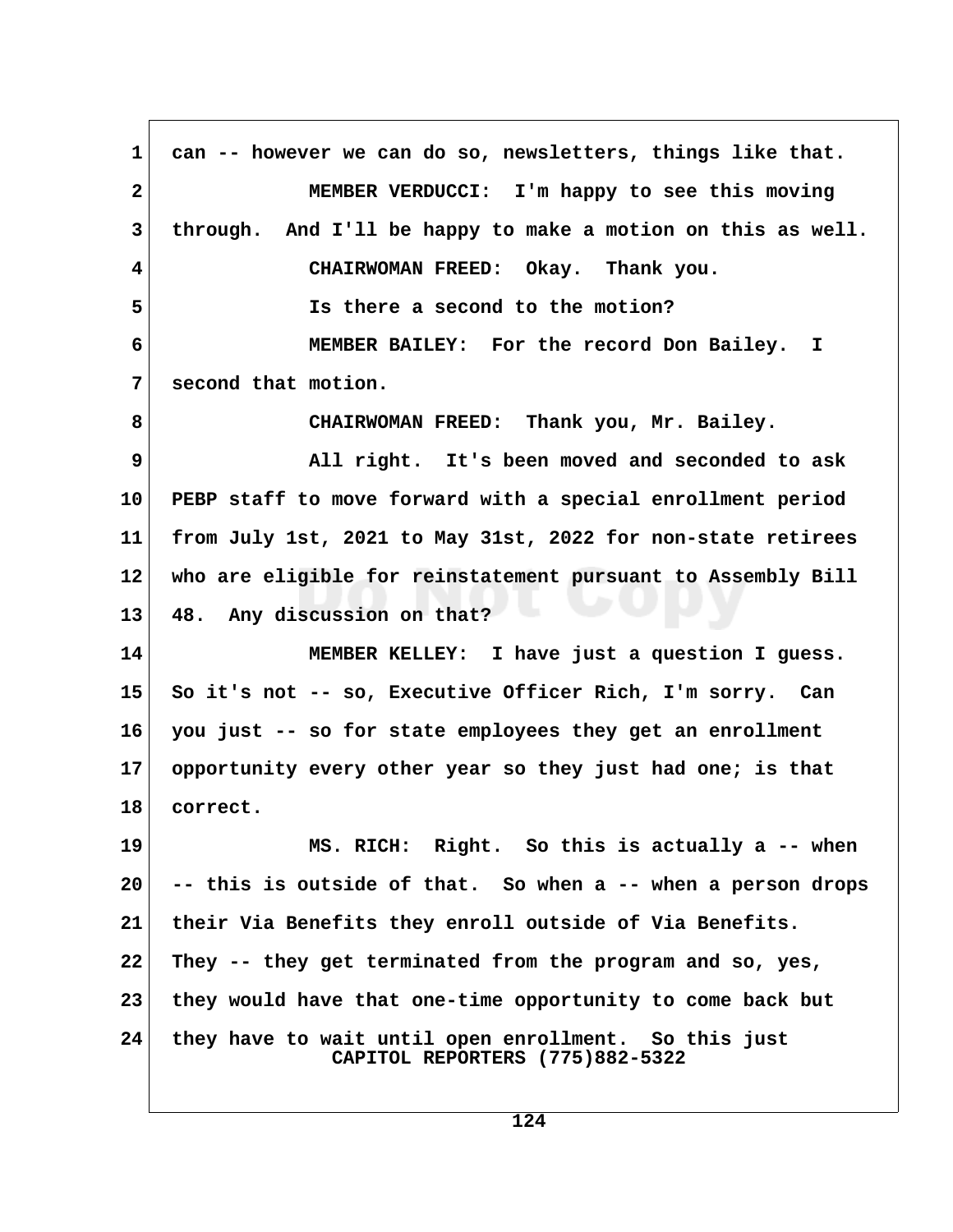**1 basically matches what state employees have, what state 2 retirees have with non states because non states or sorry. 3 Non states did not have that one-time opportunity to come 4 back.**

 **5 MEMBER KELLEY: And so when you say -- sorry. 6 I'm just trying to understand how it works. So when you say 7 one time, so, you know, Michelle retires. She's enrolled 8 through PEBP. She's done all of the right things and the, 9 you know, some great insurance agent convinces me that they 10 can put up so much better than what I'm getting from Via so I 11 switch and I'm already dropped from Via and I lose my HRA.**

**12 So then -- so the one time means I get to do that 13 once. I make the mistake once. And then during open 14 enrollment I can come back on. And do I get my HRA as if 15 there was never a break or how -- so I get my full HRA that I 16 earned for years of service?**

**17 MS. RICH: Your HRA -- Laura Rich for the record. 18 Your HRA is reinstated when you are reinstated. 19 And so let's say that most -- most of these folks do this 20 during Medicare open enrollment and so it happens let's say, 21 you know, in November, October, November and it's effective 22 in January. It's not until January, February that they 23 figure out, oh, wait a minute. I've -- I've messed up. And 24 so they then have to wait until open enrollment to come back. CAPITOL REPORTERS (775)882-5322**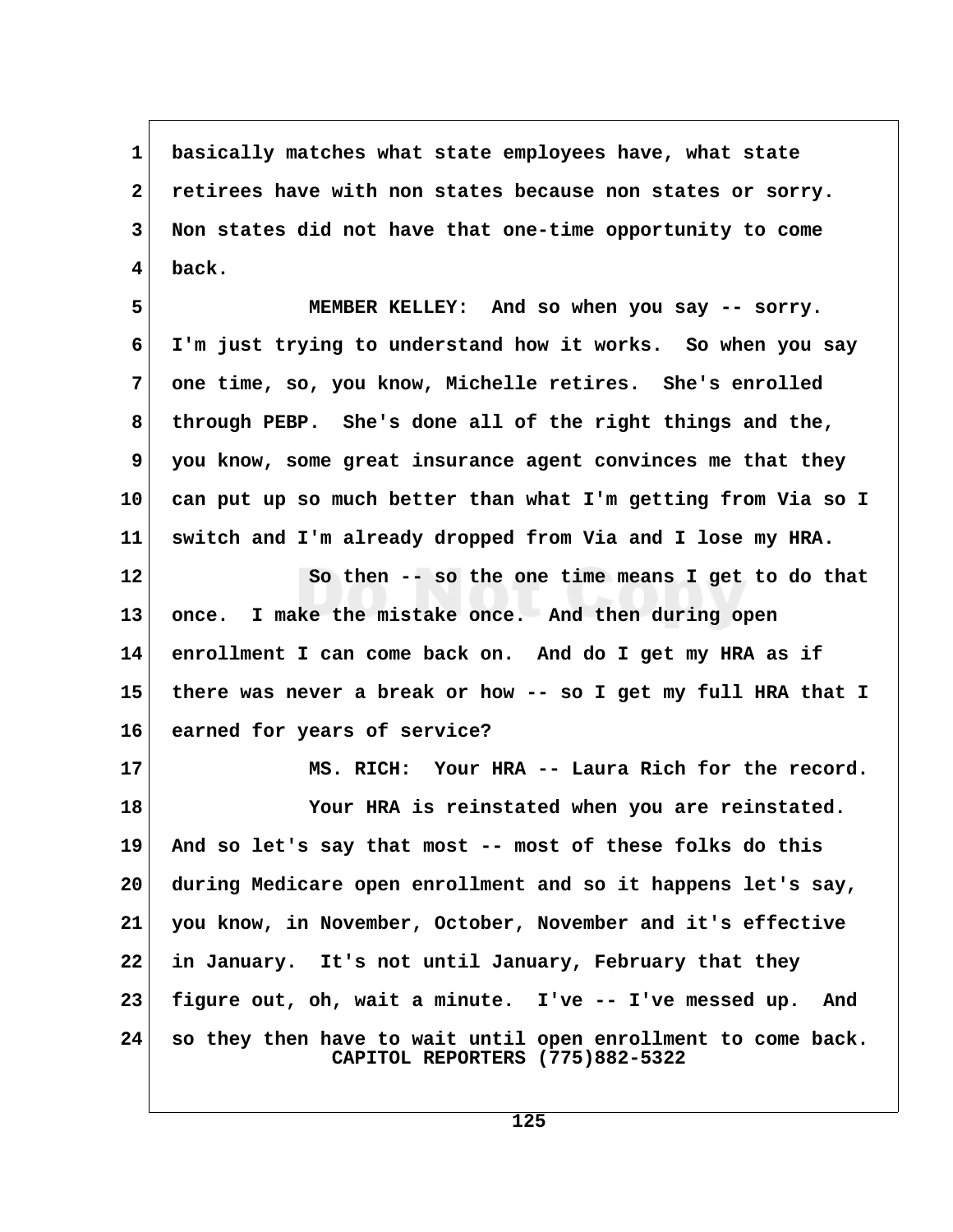**1 CHAIRWOMAN FREED: Yep.**

 **2 MS. RICH: And they do not get that the HRA 3 benefit for those six months. And so when they do come back 4 they do get that HRA benefit reinstated, and so it eventually 5 does get reinstated, but there is a time period where they 6 are not receiving it. 7 MEMBER KELLEY: For the non-state retirees when 8 we offer this long period to draw them back in, they will get 9 their -- can they just -- like, how will it work with the 10 insurance plan I guess and then the HRA? So can they just 11 switch back into a Via one any old time or do they? 12 MS. RICH: So, you know, and I do not claim to be 13 a Medicare expert but Ms. Spinelli, I always -- I always 14 depend on her when it comes to Medicare stuff because she's 15 our Medicare SME in the office. 16 Do you mind chiming in here and providing some 17 background on this. 18 MS. SPINELLI: Not at all. Nancy Spinelli for 19 the record. 20 For retirees that are enrolled through a Medicare 21 plan, they have a, it depends on the plan that they are 22 enrolled in. If they have a Medicare Advantage plan their 23 open enrollment in that plan occurs during the Medicare Open 24 Enrollment which is in the fall and December 15th through or CAPITOL REPORTERS (775)882-5322**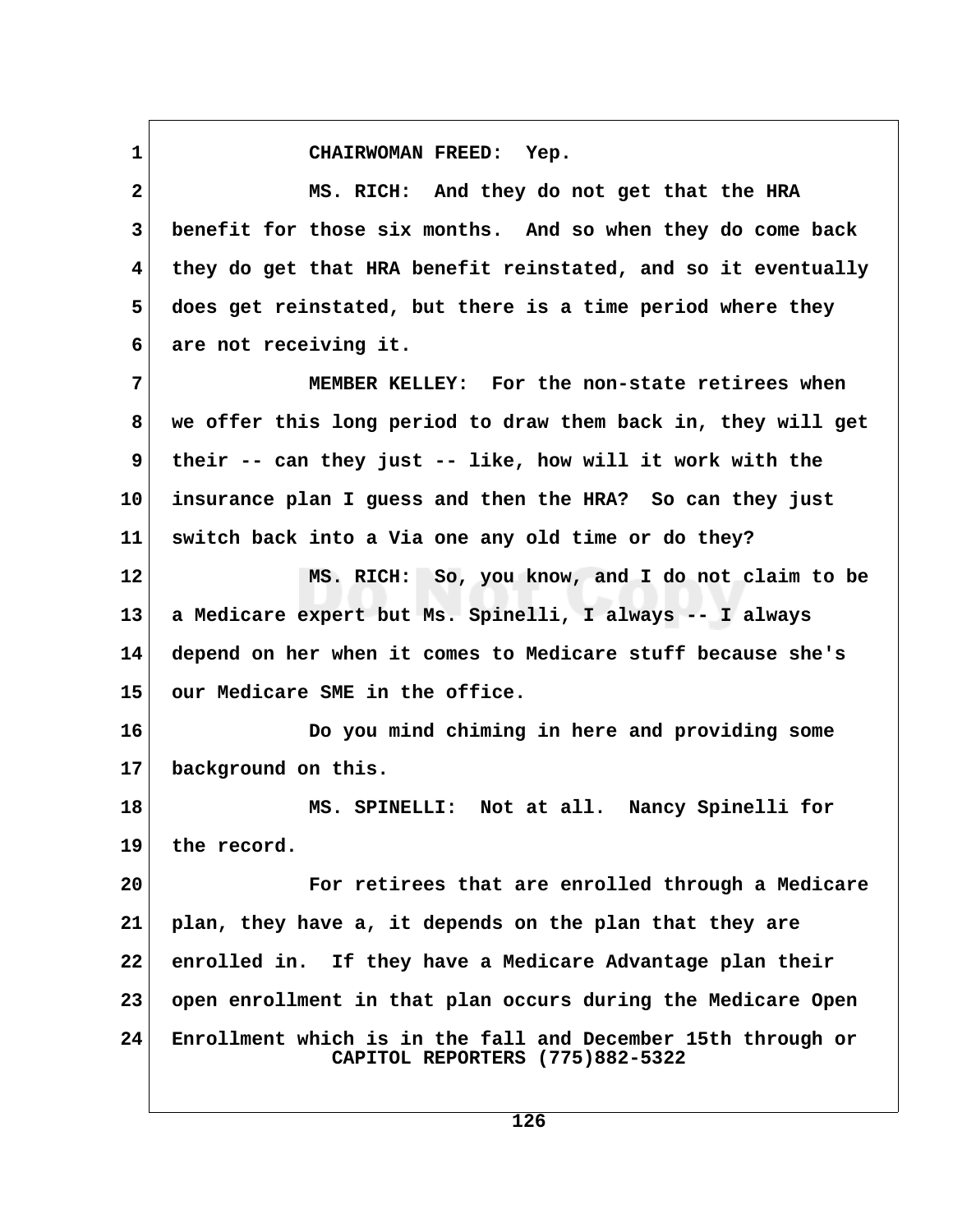**1 October 15th through December 7th and that's the only time 2 they can change that plan unless they move outside the 3 coverage area, and then the change to that plan would occur 4 on January 1st.**

 **5 And then with the Medigap or the Medicare 6 supplement policies, those individuals, they can change their 7 plan throughout the year, but they have to go through -- 8 currently they have to go through medical underwriting. So 9 what happens is if someone loses their plan, like Laura 10 mentioned, they enrolled during open enrollment in a plan 11 that's now through Via Benefits that plan would take effect 12 on January 1st. And if they wanted to switch their Medicare 13 Advantage plan they have until March to do that and they 14 could enroll through Via Benefits at that point, but it's not 15 -- they can't just change these plans any time of year. It's 16 during Medicare Open Enrollment.**

**17 But there is a bill that just passed that is 18 going to allow our, well, Medicare individuals who have 19 Medicare supplement plans to change their plan every year on 20 their birthday.**

**21 MEMBER KELLEY: Okay. So I guess -- thank you, 22 Nancy. 23 MS. SPINELLI: Okay.**

**24 MEMBER KELLEY: So while PEBP will open up the CAPITOL REPORTERS (775)882-5322**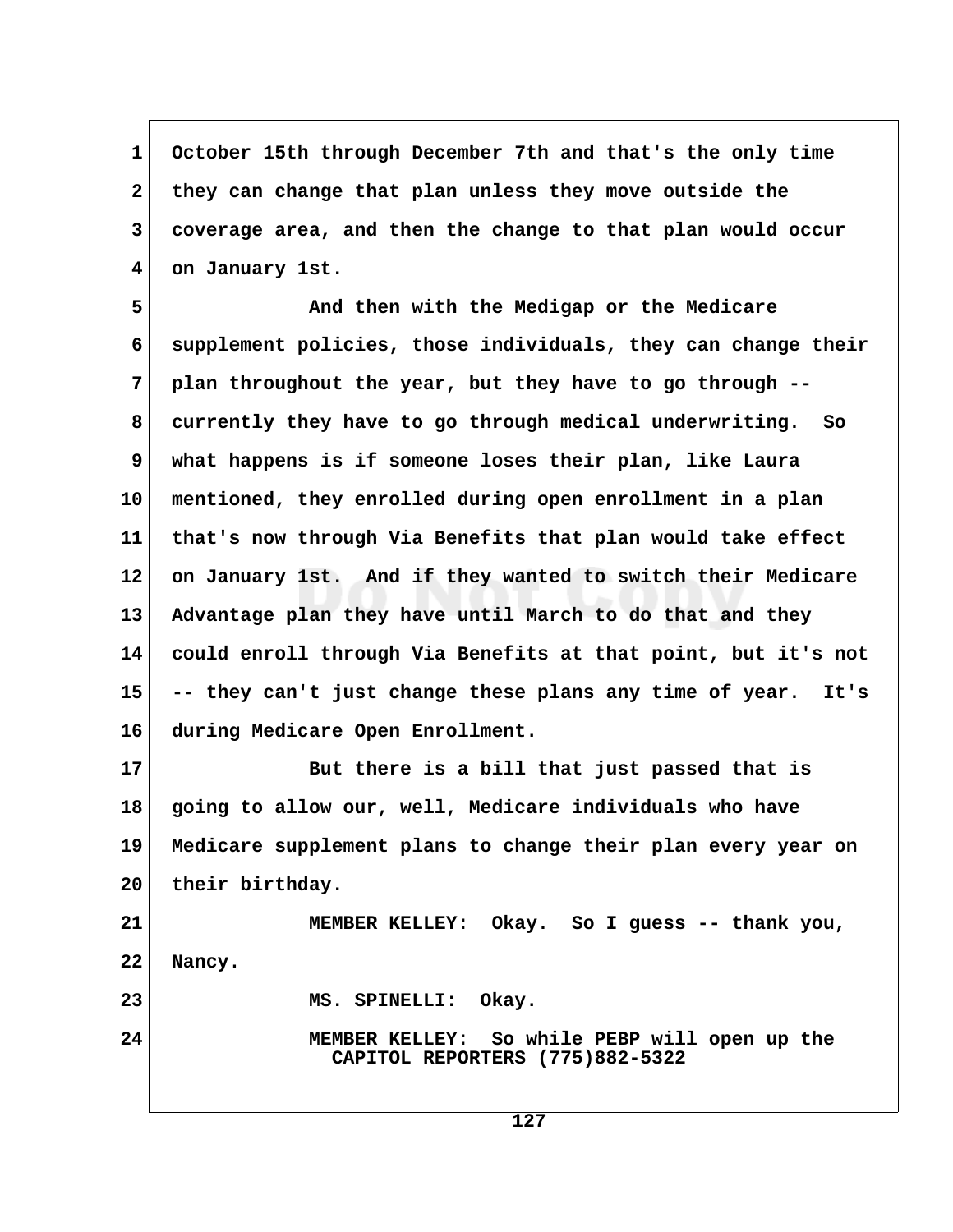1 enrollment for, you know, this ten-month period in actuality  **2 the period is much narrower because they only have a limited 3 opportunity to actually do that?**

 **4 MS. SPINELLI: Well, yeah. We do have some 5 people who have switched their plan over to Via Benefits and 6 if -- if they are enrolled in a Via Benefits right now but 7 they haven't participated in the open enrollment period, our 8 non-state retirees, those individuals would be able to come** 9 onto the plan as soon as they are notified and start their **10 HRA funding. So we do have people in that situation that are 11 still through Via Benefits, but they are not getting funding 12 because they had a gap in their coverage through Via at one 13 time.**

**14 And we've worked with those retirees to get them 15 enrolled back through Via Benefits but the problem is they're 16 non-state retirees and they can't come back to the plan. So 17 this bill would allow them to reinstate their benefits as, 18 you know, as soon as they complete their enrollment through 19 PEBP. So we have those individuals. And then we have other 20 ones that will have to wait until next year because they 21 can't change their plan at this point.**

**22 MEMBER KELLEY: Okay. I see it's going to be a 23 real challenge to communicate. It's, yeah, okay. Thank you. 24 MS. SPINELLI: You're welcome. CAPITOL REPORTERS (775)882-5322**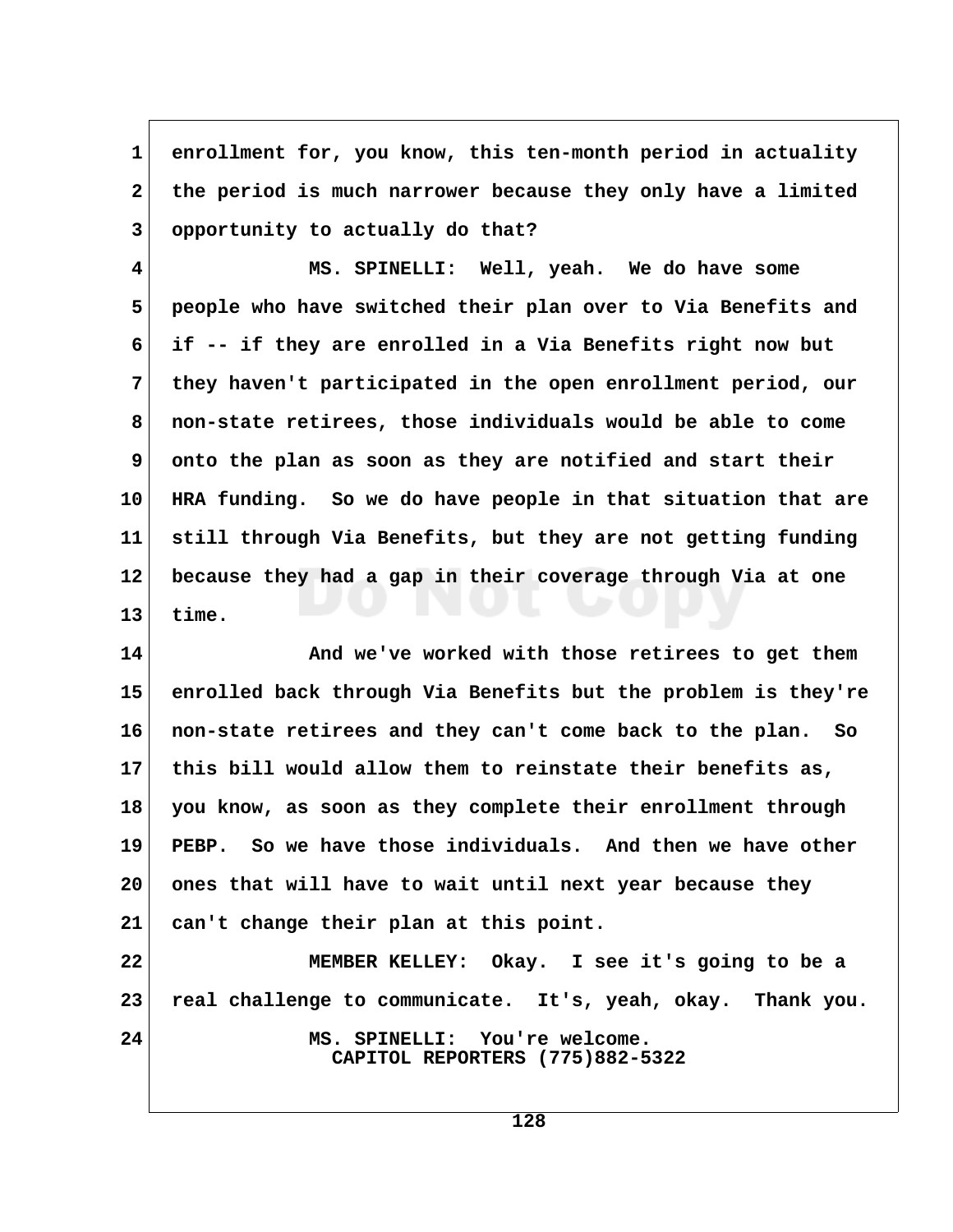**1 CHAIRWOMAN FREED: Okay, Board members, it's been 2 moved and seconded, and so there is a motion on the floor. 3 Are you all ready to vote. Okay. So all in favor say aye. 4 Any opposed say no. 5 (The vote was unanimously in favor of the 6 motion.) 7 CHAIRWOMAN FREED: Okay. Motion carries. Thank 8 you. 9 With that we should move discussion and possible 10 action on remote participation options for the PEBP Board 11 meetings after June 1st. 12 MS. RICH: All right. So one is a -- this one 13 will be fun. I think it's a good discussion item to have. 14 You know, originally when this report was 15 written, AB253 had been heard and but it not yet passed 16 through the senate. It had been through the assembly and not 17 passed through the senate. The reason we are having a remote 18 Board meeting today is because it did pass and it was made 19 effective immediately. 20 So AB253, just it changes open meeting law to 21 allow for the continuation of virtual Board meetings such as 22 the ones we've had through the pandemic. This is really, 23 this is a discussion that needs to be, that needs to happen 24 among the Board members to really, you know, discuss how do CAPITOL REPORTERS (775)882-5322**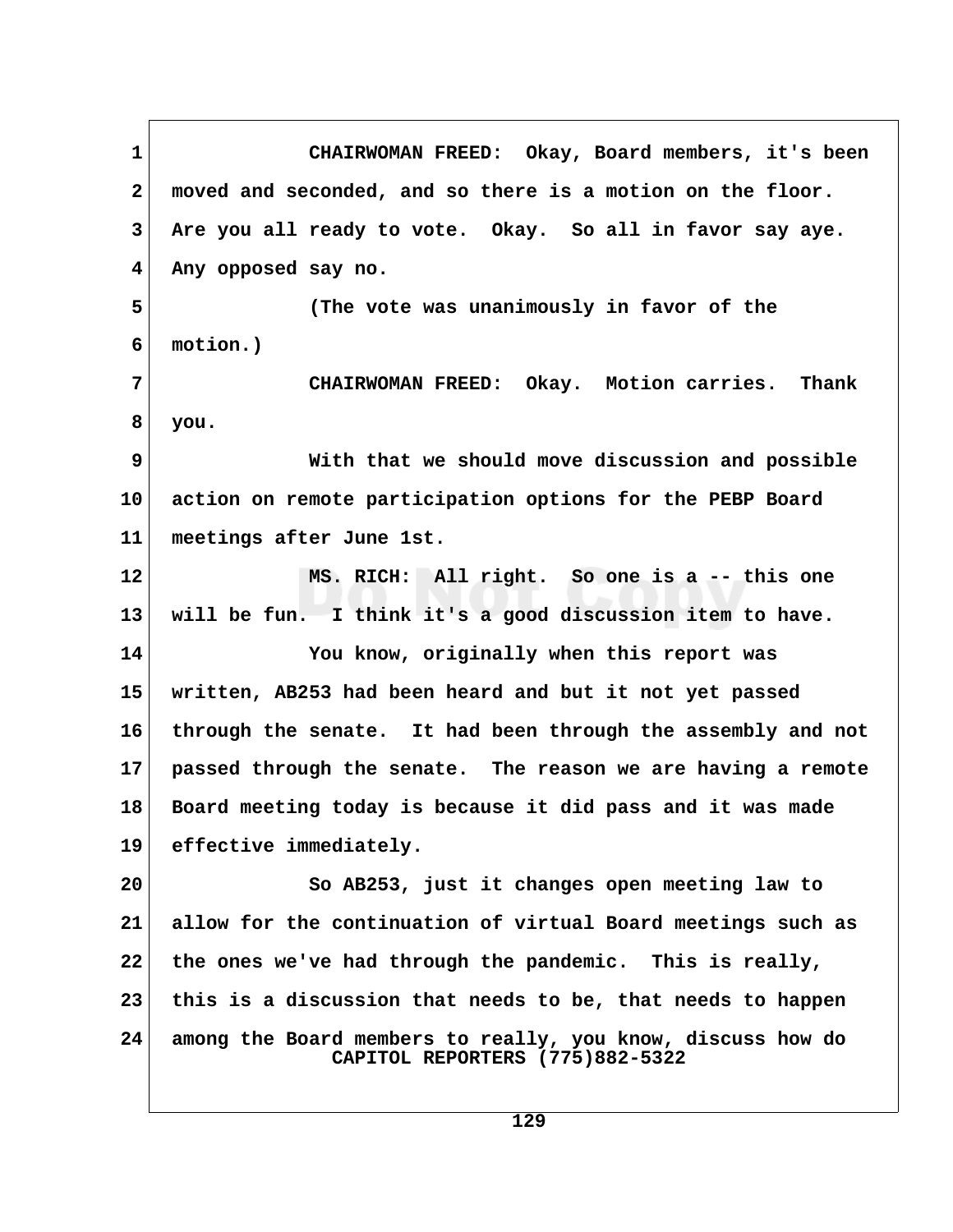**1 we want to do this moving forward. Do we want to go back to 2 in person board meetings? Do we want to -- do we want to do 3 this virtually or do we want to maybe have a hybrid approach 4 where, you know, we're doing a little bit of both.**

**5** The other thing too is that we typically through  **6 all of our contracts we require vendors to attend these Board 7 meetings. And so, you know, if we do a hybrid approach is 8 this something that we want vendors to attend in person. Do 9 we want vendors to attend -- are we okay with them attending 10 virtually. You know, there's a lot of travel involved and in 11 logistics involved, especially for these vendors that, you 12 know, don't get called up to the table and that aren't 13 participating actively in these discussions. Does it make 14 sense to force them to attend in person.**

**15 And then also, you know, for the public as well, 16 how do we want to open this up to the public? Do we want to 17 have a -- if we want to do these virtually do we want to have 18 an in person location? You know, these are just some of the 19 things that need to be discussed so that PEBP can move 20 forward. PEBP staff can moved forward and plan accordingly. 21 You know, it does take some planning to get locations. The 22 technology also has to exist as well.**

**23** So I know in our PEBP Board meeting in our **24 conference room we have -- we have some technology CAPITOL REPORTERS (775)882-5322**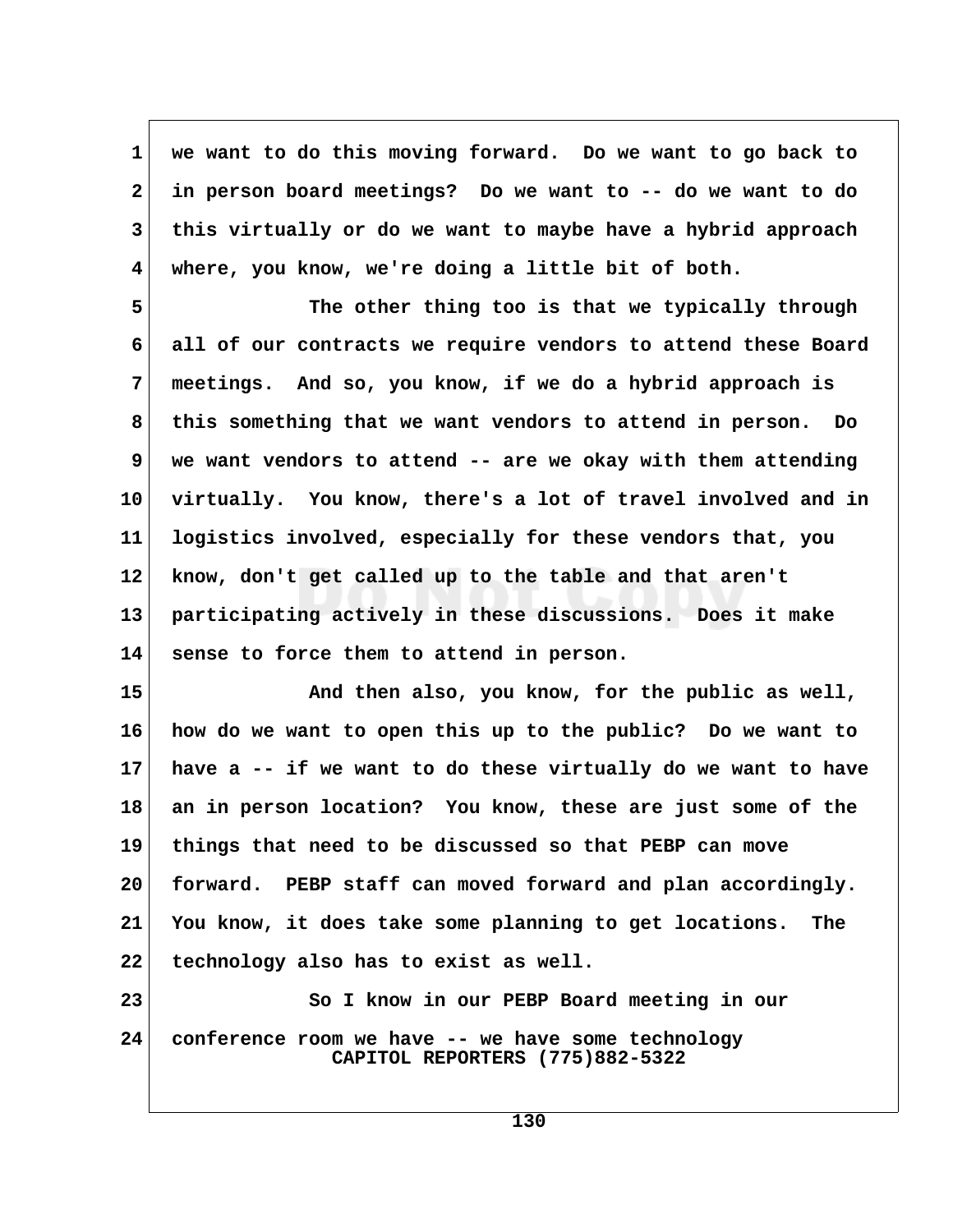**1 challenges. We've got to make some upgrades and things like 2 that which IT is definitely working on, but we would have to 3 -- so in the meantime we would have to get rooms that would 4 accommodate the use of technology if we were to do hybrid 5 approach. So for example we could probably use the 6 legislative building any time that, you know, if it's 7 available, and as long as we don't go into special session we 8 should be fine. So these are just some of the discussions 9 that we need to have as far as what Board members would 10 prefer moving forward.**

**11 The other thing that I do want to put out there 12 too is that, you know, we typically in the past we would have 13 a northern location and southern location. Is this something 14 we want to continue doing because just so that the Board is 15 aware, any time we have a location in Las Vegas PEBP staff 16 would -- someone from the PEBP staff would fly down there and 17 run those Board meetings because you do have to have their 18 technology involved. There's, you know, sign-in sheets and 19 agendas and et cetera, et cetera, and so there's some cost to 20 that as well which we are not opposed to.**

**21** But I just wanted to make sure that, you know, **22 put it out there that there is, you know, some -- some work 23 to that second location in the south. And so if we were to 24 make it a remote situation, is that something we would be CAPITOL REPORTERS (775)882-5322**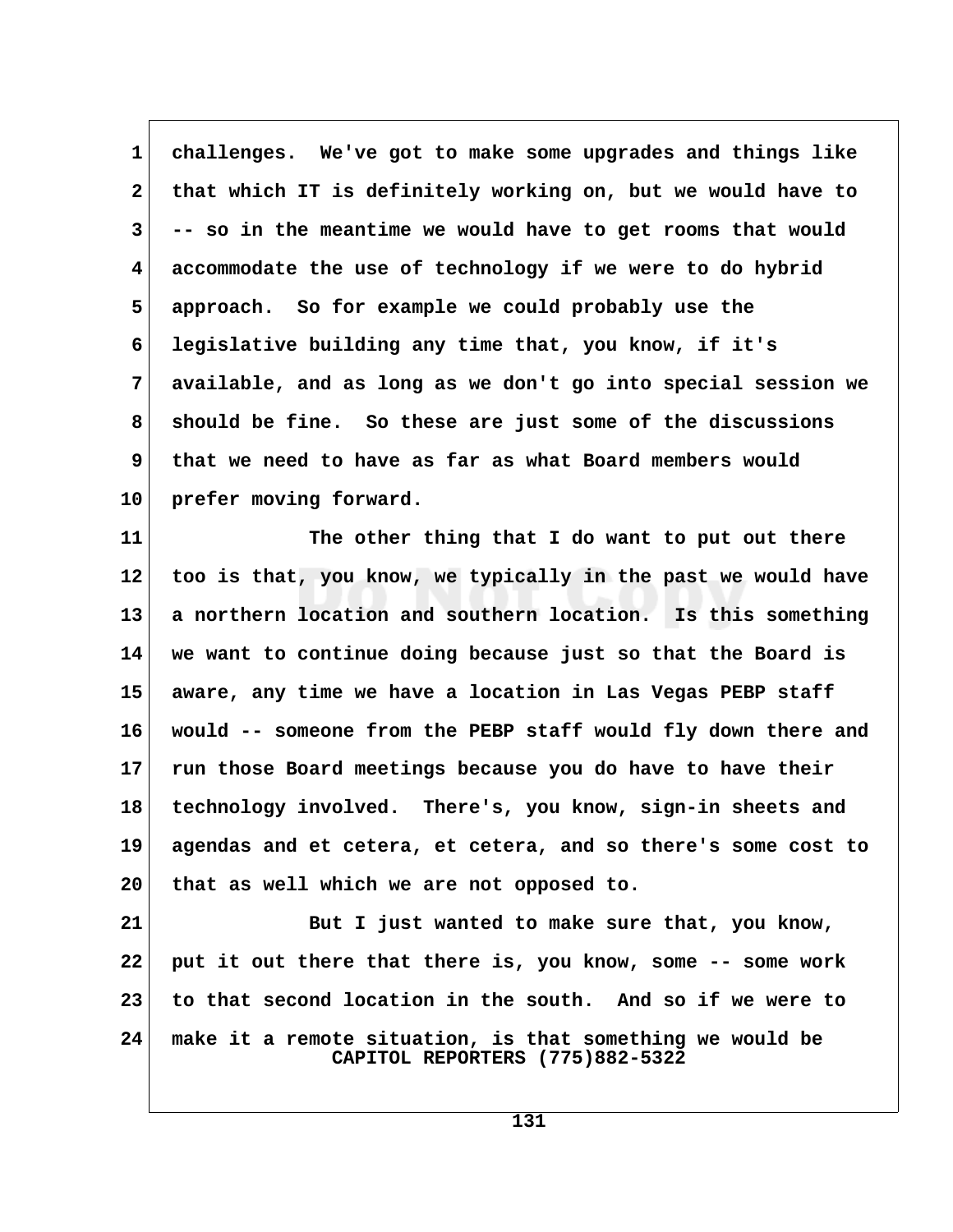**1 open to or do we want to continue having a location in the 2 south, et cetera, et cetera. 3 So I'll leave it there. I think this is -- 4 that's a good starting point for discussion and maybe having 5 the Board members each discuss what is their preference and 6 how does the technology work for you. Do you feel like, you 7 know, face-to-face is better. Do we want to have certain 8 Board meetings that maybe require face-to-face meetings and 9 then others we don't. So there's just some ideas there, but 10 this is a good discussion to have. 11 MS. RICH: This is Betsey. 12 I have one question. Have you gotten a lot of 13 feedback? I haven't seen it on any public comment that's 14 come in, but that's probably because COVID was still such 15 that everyone is working remote. But has the public given 16 any input regarding they missed having the in person 17 locations and they -- because I haven't seen anything come in 18 that way in public comment. It's like everyone has been 19 fine. 20 MS. RICH: Yeah, Laura Rich for the record. 21 I haven't seen anything. And, you know, I mean 22 just from, you can see it both ways, right. Virtual meetings 23 do provide for flexibility and access. It doesn't matter 24 where you're at. You can attend a Board meeting. CAPITOL REPORTERS (775)882-5322**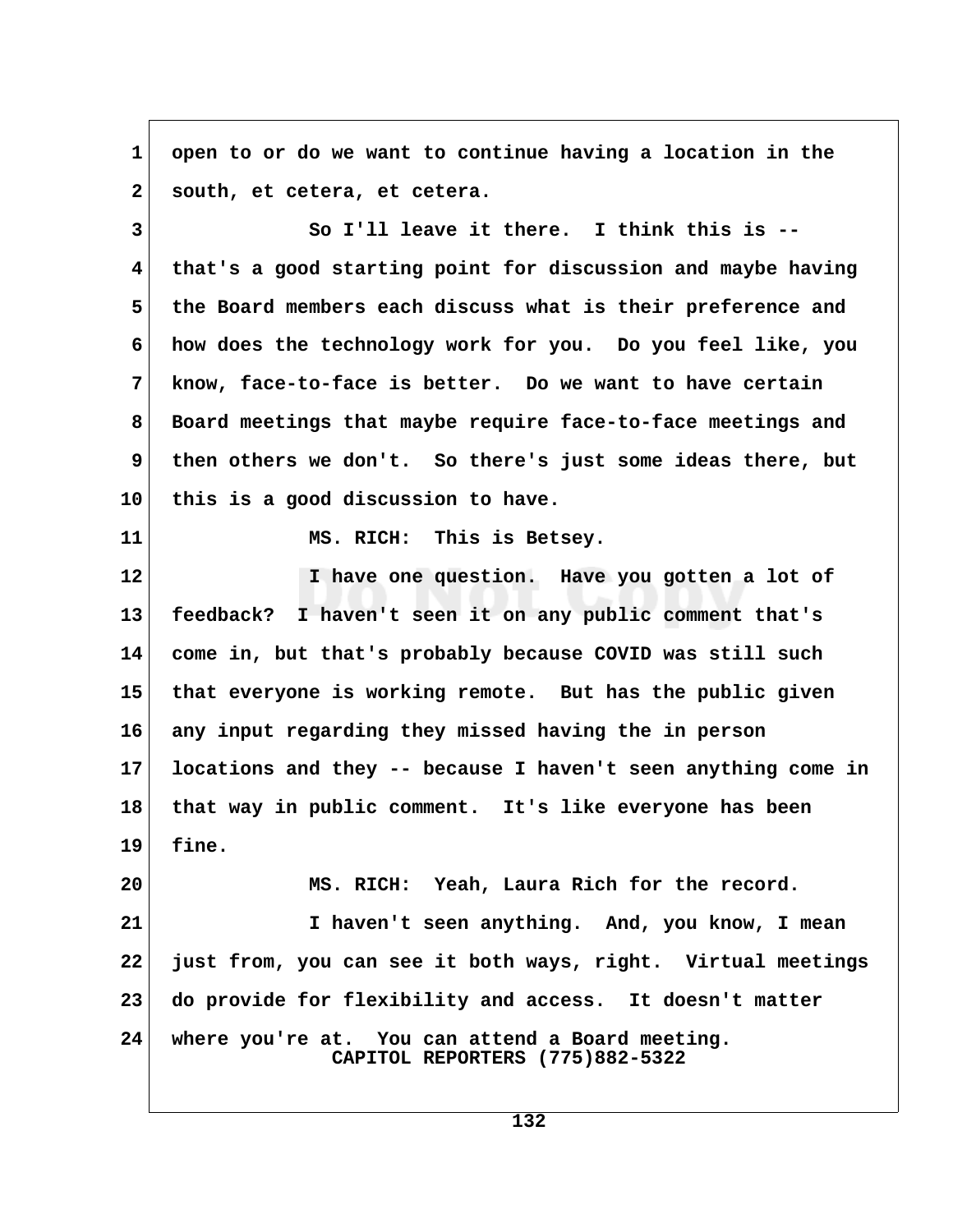**1 MEMBER AIELLO: And mostly on this agenda and 2 none of the public comment that came in came in regarding 3 this item I don't think.**

 **4 MS. RICH: Right. On the other hand we do 5 service retirees. There's a lot of retirees who, you know, 6 are not -- are not great with technology and they prefer 7 face-to-face. So there's -- there's benefits and downsides 8 to each -- each one of those.**

 **9 MEMBER KELLEY: It's Michelle Kelley here.**

**10 Obviously I'm in Las Vegas. I think the remote 11 has worked quite well. You know, I think that there was some 12 learnings, especially around public comment. So saying that 13 I think everyone has kind of overcome those and we have all 14 got quite comfortable. And so I would -- I would be 15 supportive of staff's recommendation I think to kind of keep 16 the flexibility.**

**17 I would also say though that I would like to get 18 to know the Board members better and that's hard to do 19 remotely. You know, I think certainly, you know, we all 20 appear a little differently when we're not having time to 21 chat between agenda items and whatnot. So I would like to 22 have maybe pre-scheduled a couple of times a year where it's 23 face-to-face in Carson City because that's where the majority 24 are, and I would commit to coming down for those meetings. CAPITOL REPORTERS (775)882-5322**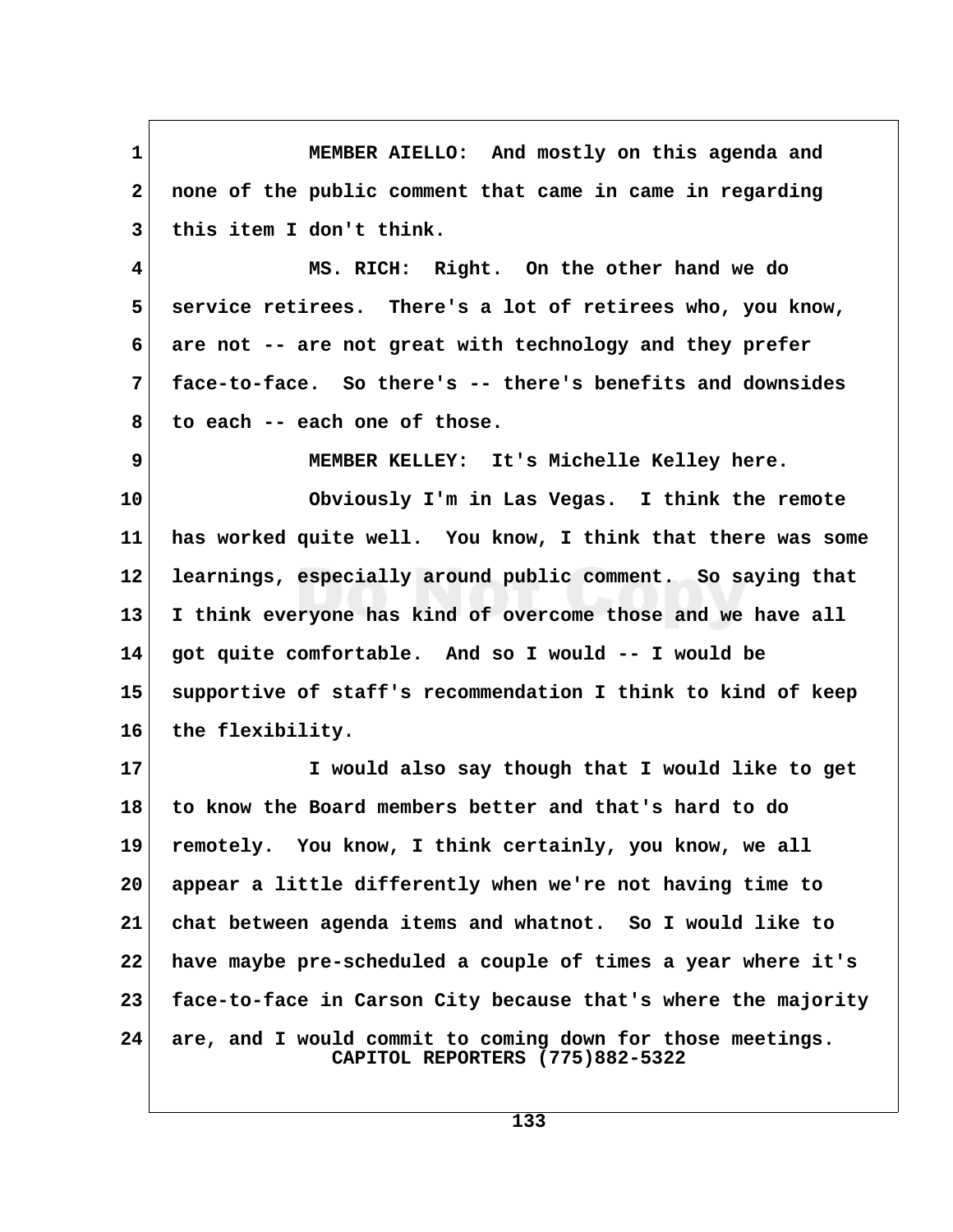| 1            | But as far as running a separate location in Las Vegas,                                       |  |
|--------------|-----------------------------------------------------------------------------------------------|--|
| $\mathbf{2}$ | unless we hear otherwise from our participants, I think that                                  |  |
| 3            | remote has kind of worked. So I would be supportive of                                        |  |
| 4            | staff's recommendation.                                                                       |  |
| 5            | VICE CHAIR FOX: Linda Fox for the record.                                                     |  |
| 6            | I agree with that. I think this is very                                                       |  |
| 7            | convenient meeting from home or from our offices, wherever                                    |  |
| 8            | we're doing it. But I like the idea of I think once a year                                    |  |
| 9            | is adequate, once a year in person meeting.                                                   |  |
| 10           | MEMBER LINDLEY: Tim Lindley for the record.                                                   |  |
| 11           | I agree, I do like the hybrid method. And the                                                 |  |
| $12 \,$      | once a year meeting in person is definitely probably                                          |  |
| 13           | something we should do, especially come the November Board                                    |  |
| 14           | meeting.                                                                                      |  |
| 15           | MEMBER VERDUCCI: Tom Verducci for the record.                                                 |  |
| 16           | You know, if we do open them up I'll be showing                                               |  |
| 17           | up in person. You know, I like the idea that some of our                                      |  |
| 18           | vendors, there's a big expense flying in. And if -- you                                       |  |
| 19           | know, if they are not asked to come to a meeting and they are                                 |  |
| 20           | showing up at each meeting we're wasting a lot of their                                       |  |
| 21           | company expenses. And I think the hybrid approach has been                                    |  |
| 22           | working, you know, very well and not everyone is vaccinated.                                  |  |
| 23           | I mean, I'm vaccinated. I feel very safe showing up places,                                   |  |
| 24           | but I think we continue giving people the choice as far as<br>CAPITOL REPORTERS (775)882-5322 |  |

 $\Gamma$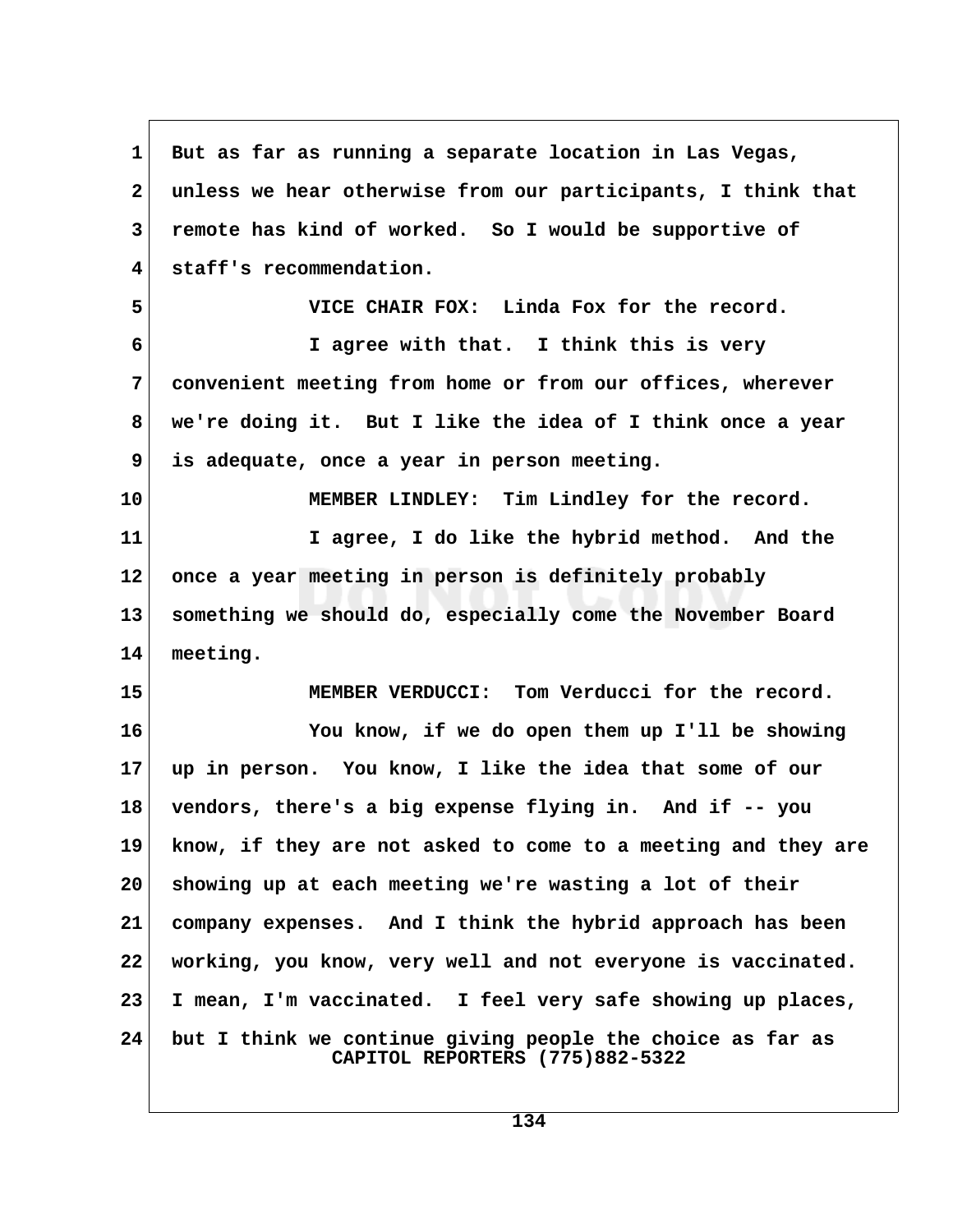1 one mandated meeting a year in November. I think that's all  **2 right and I'm all for option three. I think that one makes 3 the best sense. 4 MS. RICH: So I just want to jump in here. Laura** 5 Rich for the record.  **6 I think so the hybrid approach, the way that I 7 think staff was seeing this is we do have an in person 8 location and someone runs that in person location. Members 9 that want to show up in person show up in person, and members 10 that want to show up, you know, and use remote technology can 11 participate that way and same with the public. 12 So a hybrid approach in our minds was more of 13 we're doing both. We have an in person meeting and -- and 14 those who want to participate in person can. Those who 15 participate in, remotely can do that as well. So that's what 16 the hybrid approach is. 17 Now, we can do a combination of all of those. We 18 can do where sometimes we have in person meetings. Sometimes 19 we have remote meetings. So that's kind of -- that's how 20 we're seeing it. I think there needs to be some -- some 21 clarification as to if there's a hybrid approach is that -- 22 is that what the Board wants to do is for every Board meeting 23 we have an in person location as well as that technology 24 component to it as well or do we want to do one or the other CAPITOL REPORTERS (775)882-5322**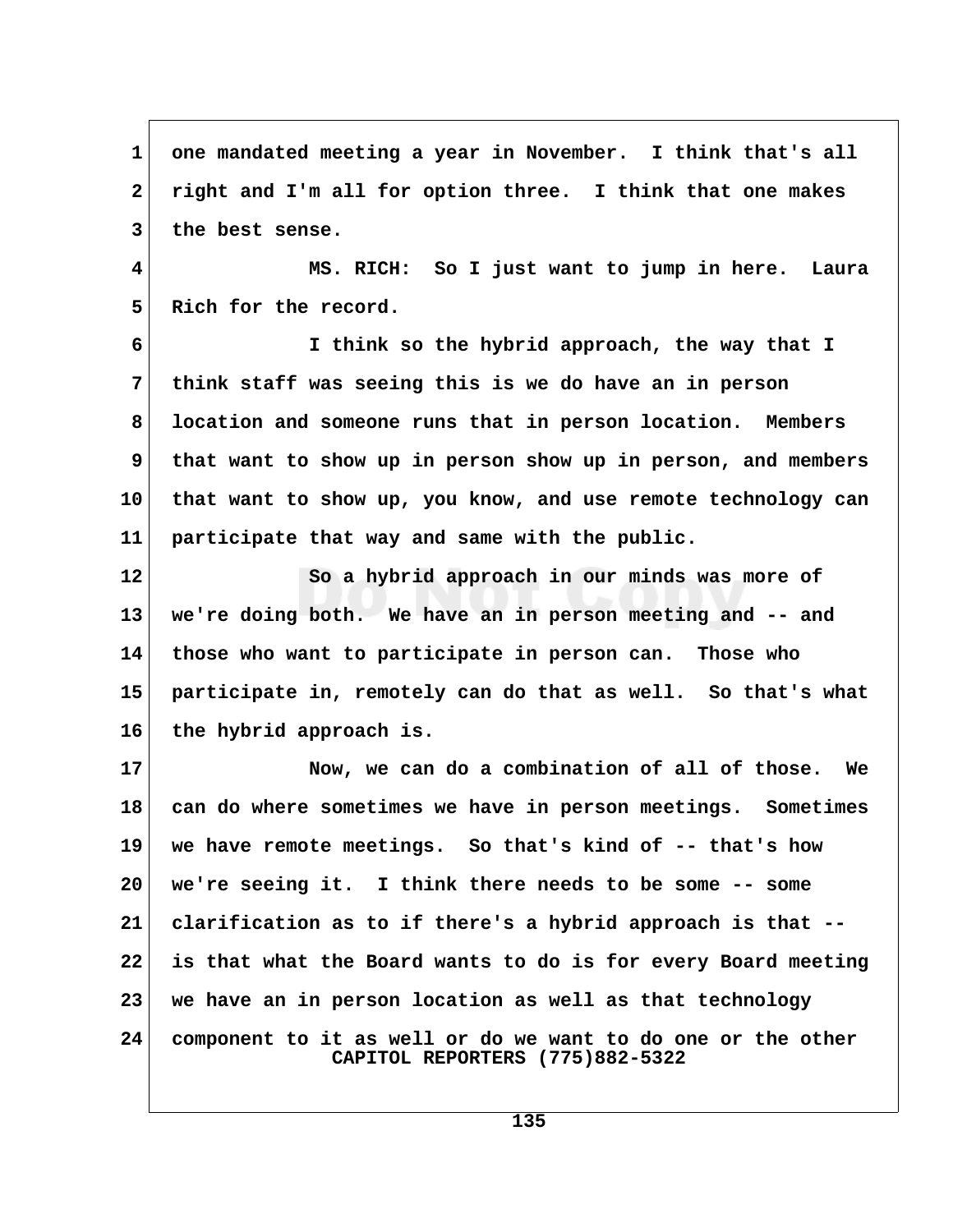| $\mathbf{1}$ | and we just decide every Board meeting how we're going to do                       |  |
|--------------|------------------------------------------------------------------------------------|--|
| $\mathbf{2}$ | That's -- that's kind of what we're looking at.<br>it?                             |  |
| 3            | CHAIRWOMAN FREED: This is Laura Freed.                                             |  |
| 4            | I would -- I agree with what everybody said. And                                   |  |
| 5            | Mr. Verducci raised a very good point about some people                            |  |
| 6            | remain unvaccinated, and I think all the time about my                             |  |
| 7            | employees who have underlying chronic illnesses who medically                      |  |
| 8            | can't get vaccinated.                                                              |  |
| 9            | So but to your question, Ms. Rich, you know, do                                    |  |
| 10           | you -- do we always want to have that in person and that                           |  |
| 11           | virtual option. I think yes. And then hearing loud and                             |  |
| 12           | clear a couple of Board members would like to meet in person.                      |  |
| 13           | Board members, I'm just going to tell you I think                                  |  |
| 14           | the rate-setting meeting in March, it would be my expectation                      |  |
| 15           | that everybody shows up in person. And the budget review                           |  |
| 16           | meeting, whether we do that in July in advance of September                        |  |
| 17           | budget submission or we do it in November in advance of                            |  |
| 18           | advance of gov rec's publication, that would be the other                          |  |
| 19           | meeting that I would expect everybody to be at in person.                          |  |
| 20           | But other than that, I would let you as Board                                      |  |
| 21           | members use your best judgment and, you know, go with what                         |  |
| 22           | works for your schedule and your life. And if you want to                          |  |
| 23           | appear virtually that is, 90 percent of the time that's going                      |  |
| 24           | to be a-okay with me. That's my feelings on it.<br>CAPITOL REPORTERS (775)882-5322 |  |

 $\sqrt{ }$ 

**136**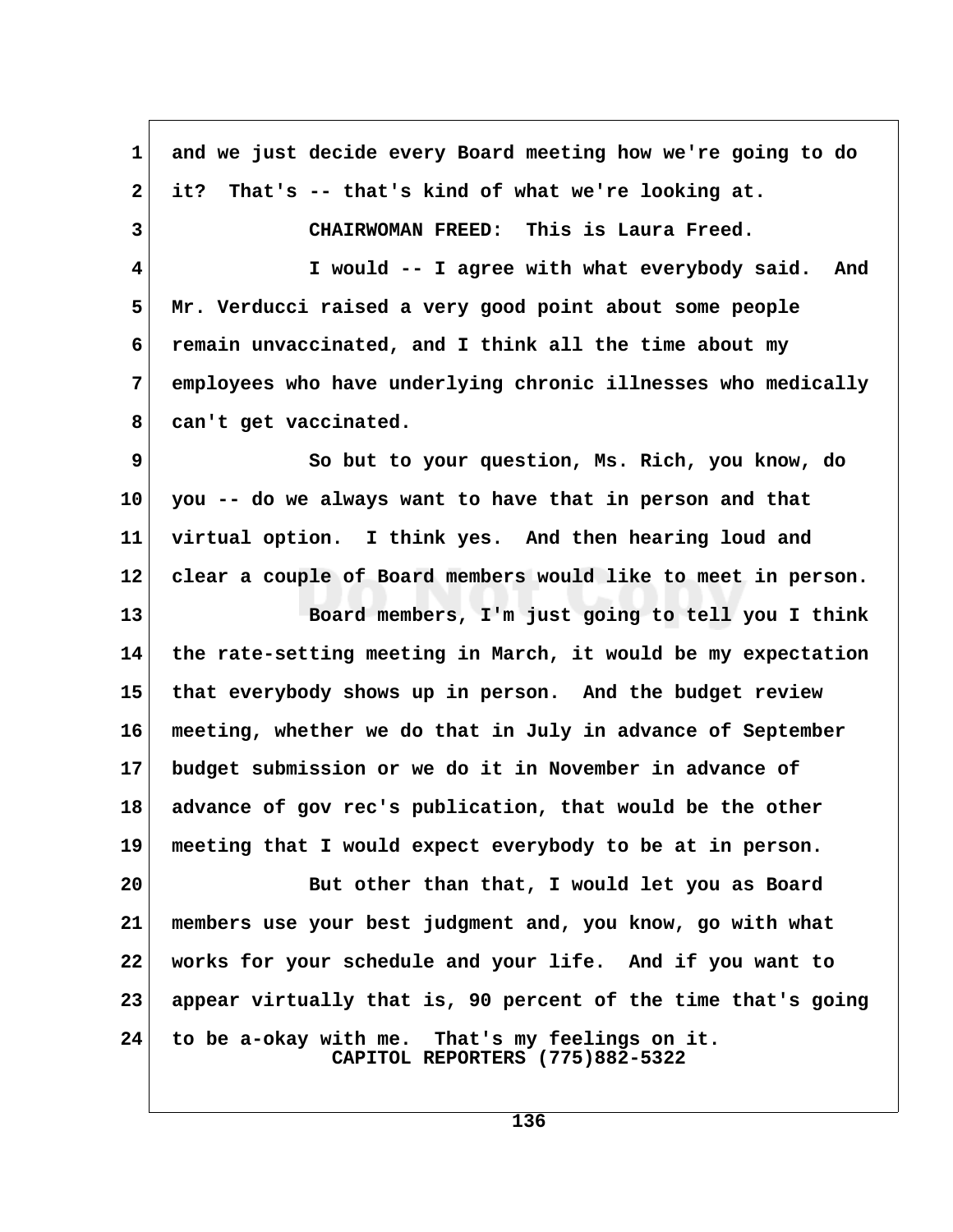**1 MEMBER AIELLO: This is Betsey. I have a** 2 **question. 3 Did you notice less public comment this past year 4 than you have had historically? 5 MS. RICH: Laura Rich for the record. 6 Absolutely not. I think -- I think we had over 7 an hour of public comment at our November Board meeting and 8 that's rare, but that happens even in person, so. 9 MEMBER VERDUCCI: Tom Verducci for the record. 10 You know, I think the way it's written with 11 option three looks pretty good. It doesn't really have any 12 mandates that require anyone to show up and it gives us 13 flexibility to change how meetings are to be run without 14 making one meeting a year mandated. Individuals show up or 15 maybe they are not in a position to do so. I think it's 16 worded perfectly right here with option three, my opinion. 17 CHAIRWOMAN FREED: That sounds like a motion. 18 MS. RICH: And as the Board I think one thing we 19 need to identify is the Board okay with vendors participating 20 remotely as well unless specifically asked to participate in 21 person. 22 CHAIRWOMAN FREED: I am. 23 MEMBER AIELLO: This is Betsey. 24 I think there are some meetings where vendors CAPITOL REPORTERS (775)882-5322**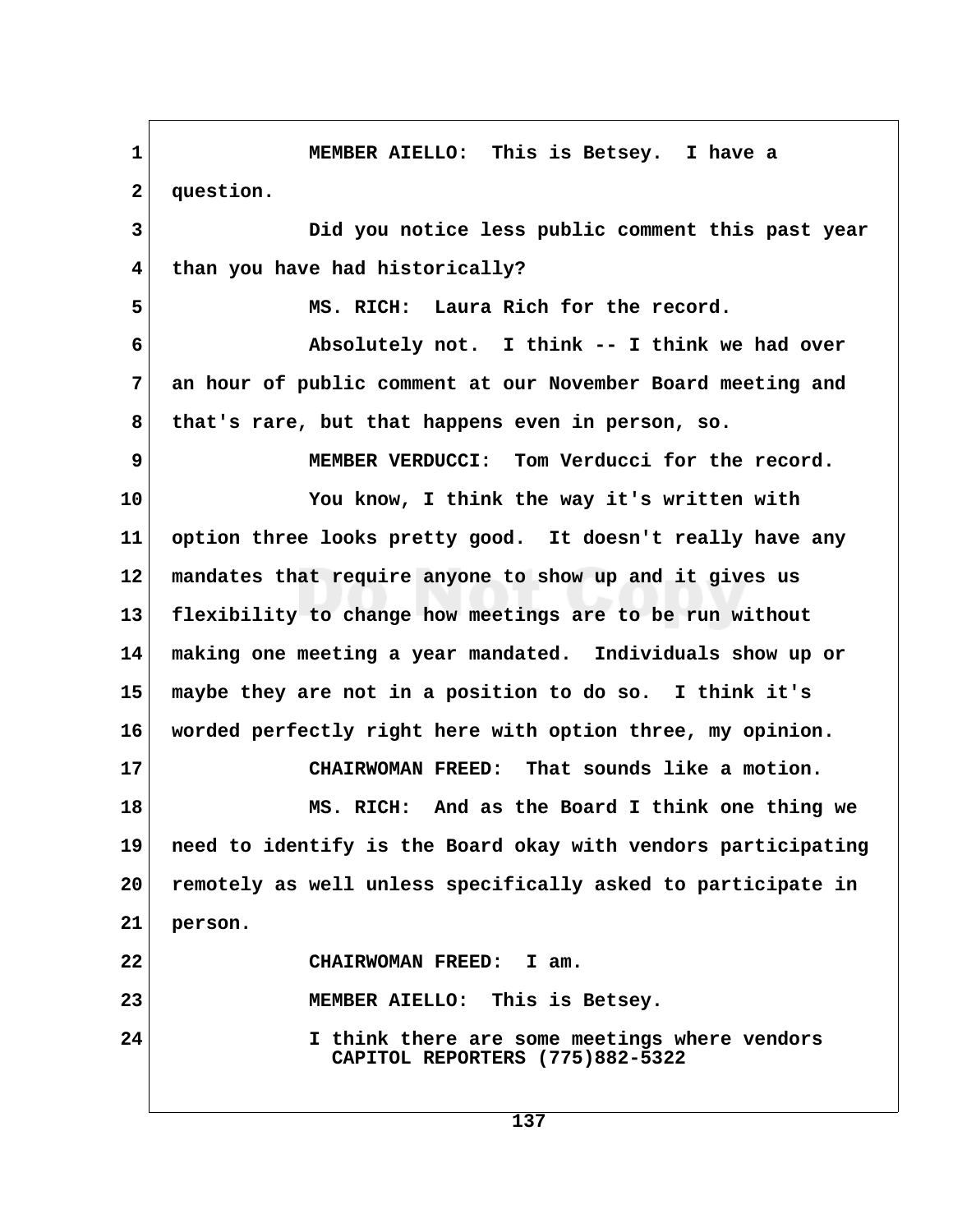**1 have been really highlighted or been involved in a lot of the 2 discussion and they should come but otherwise it doesn't make 3 sense.**

 **4 CHAIRWOMAN FREED: Yeah, I agree with that. I 5 mean, and I think that the rate-setting meeting is one where 6 I would expect vendors to be in person. But generally, yeah, 7 I mean, I would love to say if the vendors, the cost and the 8 time and to save ourselves in our contract negotiations, 9 subsequently the cost and the time of them always showing up 10 in person.**

**11 MEMBER KELLEY: So it's Michelle Kelley here. 12 So, you know, I'm supportive of all of the 13 comments. I guess I would just say I think while flexibility 14 is good I do think it would be helpful to actually, if the 15 Chair expects people to be at two or three meetings let's 16 pre-designate them so that because some of our participants 17 will want to come and make public comment when they can see 18 us, you know like I mean. Same as us wanting to see each 19 other, public comment is probably the same.**

**20 You know, so if we can give people lots of notice 21 these are the planned in person meetings I think that would 22 be very helpful but otherwise I'm very supportive of the 23 hybrid model and happy to make a motion that matches what 24 staff have in the agenda papers. CAPITOL REPORTERS (775)882-5322**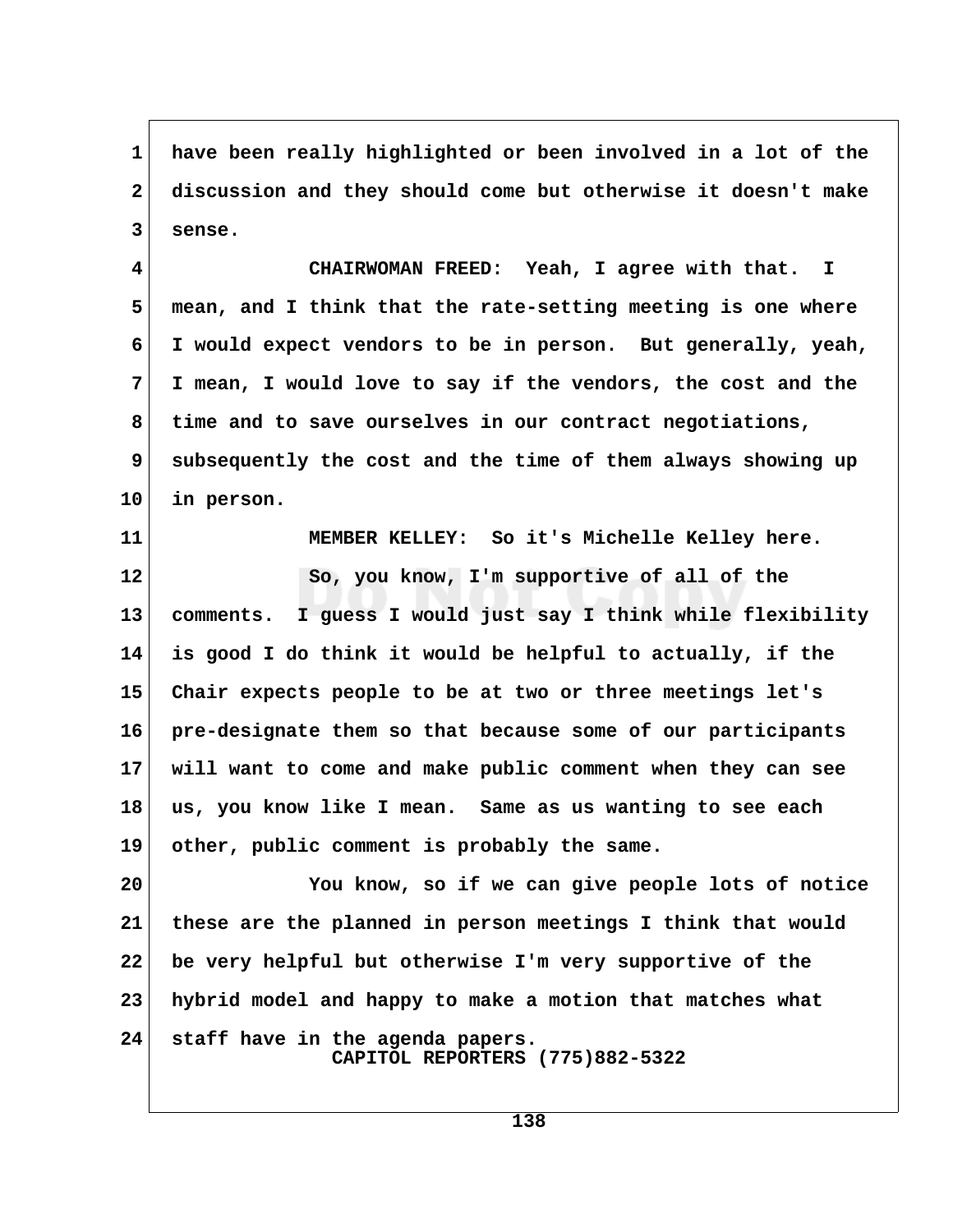**1 MS. RICH: So for clarification, I think every 2 Board meeting will have an in person location. If we're 3 going with option three every Board meeting will have an in 4 person location. Board members who would like to show up in 5 person are going to be welcome to show up in person or if 6 Board members who wish to participate remotely can 7 participate remotely unless there's a request by the Chair to 8 have all Board members show up in person, correct? 9 CHAIRWOMAN FREED: Yes. That is, yes, that 10 summarizes my feelings. And to Member Kelley I would say 11 again the March meeting is one where I would expect everyone 12 to be there in person, but I will let you guys choose whether 13 it's July or November that you would want to do the second 14 one where I think the most people would want to see our 15 little faces in person. 16 MEMBER KELLEY: I guess I'm saying if there's a 17 way to designate differences versus like hybrid for at least 18 March, you know, Board in person. Just so the expectations 19 of our participants or all of the Board, the majority of the 20 Board will be Carson City on this day. The other times, you 21 know, some of them will and others will be remote. That's**

**22 kind of just --**

**23 MEMBER AIELLO: This is Betsey.**

**24 I think that the expectation isn't that the Board CAPITOL REPORTERS (775)882-5322**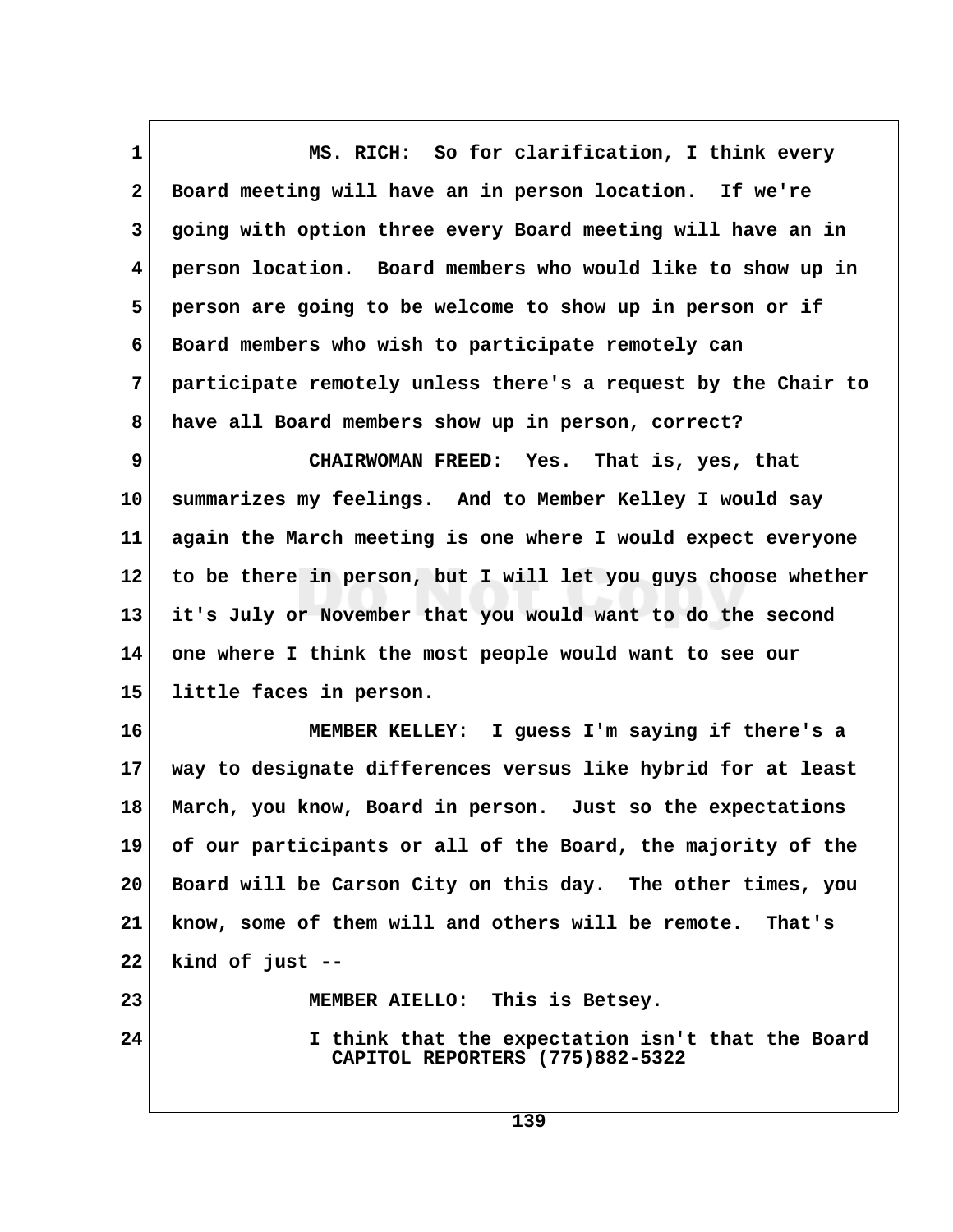**1 goes to Carson City if they are in Vegas, right? You don't 2 have a Vegas location or no? 3 MS. RICH: We can have a Vegas location if that 4 is what the Board decides. It just complicates it a little 5 bit more because you have to have the technology to be able 6 to, you know, to accommodate it. 7 MEMBER AIELLO: I -- this is Betsey. 8 I think at least we used to, if we had a northern 9 location we almost always had to have a southern location 10 because the public was upset if they had to be remote in one 11 part of the state and not necessarily in the other. In fact, 12 we would open up rural but we did have more -- more people. 13 But my concern would be if we only had a physical location in 14 the north there might be problems and so that's where I bring 15 up the cost to PEBP. 16 If we roll with it this way and nobody is ever 17 showing up in Las Vegas and we've flown someone down there 18 and paid for a site and paid for a room then we might need to 19 readdress. But I'm concerned if we only have a physical 20 location in the north there might be some public concern. 21 MS. RICH: Laura Rich for the record. 22 Traditionally the Las Vegas location does not get 23 as much participation, not to say there's none but there's 24 usually only a couple of people there for public comment, you CAPITOL REPORTERS (775)882-5322**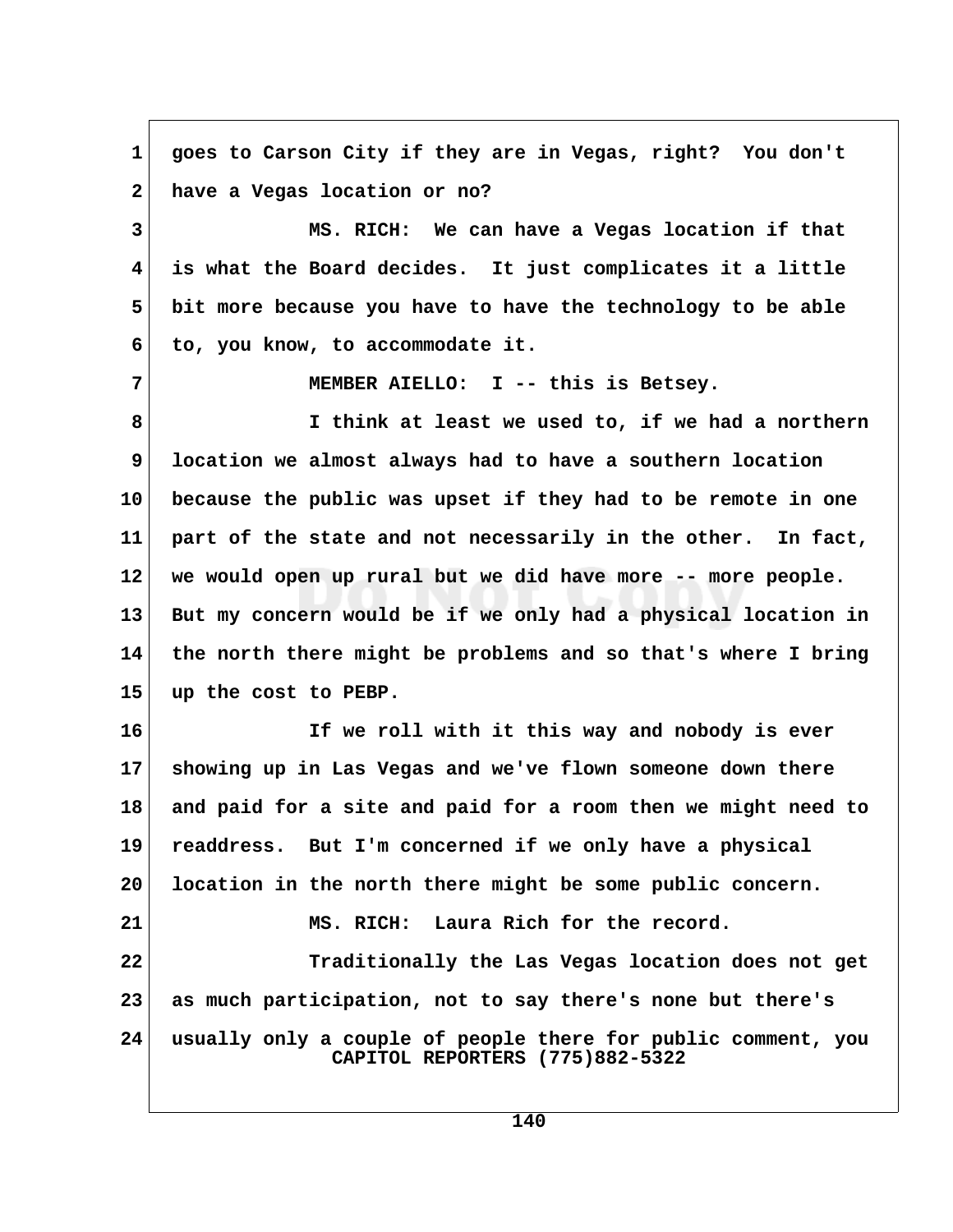**1 know, at the most. That's -- it's not common that we have a 2 huge crowd in -- in the south. 3 MEMBER AIELLO: And this is Betsey. 4 I'm -- because you have a history with PEBP I'm 5 comfortable with what you feel. I'm working with a different 6 history. 7 MEMBER VERDUCCI: Tom Verducci for the record. 8 So if we were going to make any wording changes 9 to option three what might work is throwing in in person 10 meetings may be mandated by the Board Chair. I think that 11 just opens a degree of flexibility, and we're not saying 12 we're doing one a year or two. And it doesn't also have a 13 mandate that -- a mandate that we use hybrid approach but it 14 does leave some flexibility for the Chair to call a meeting 15 where it's mandated in person. 16 MEMBER LINDLEY: Tim Lindley. I would second 17 that if that was a motion. 18 MEMBER VERDUCCI: Yes. Thanks, Tim. I'll make 19 that a motion. Tom Verducci for the record. 20 CHAIRWOMAN FREED: Okay. Board members, it's 21 been moved and seconded to approve option three and -- and 22 giving the Chair the ability to determine that one or two 23 meetings per year should be all of us in person. You know, 24 but again there would always be a conference bridge to the CAPITOL REPORTERS (775)882-5322**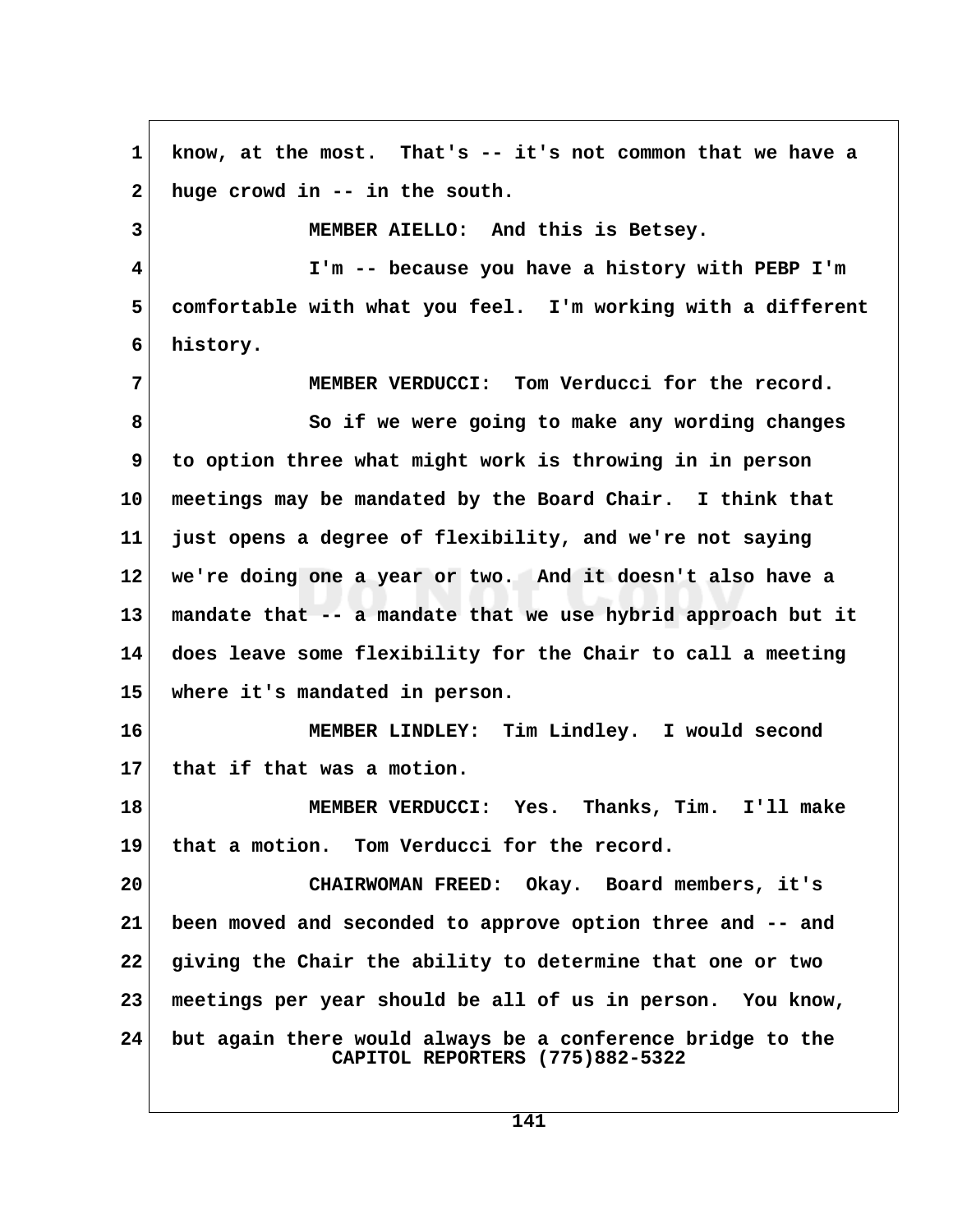1 south. That's typically what's been done. Even before the  **2 pandemic we had conference bridges open for people to comment 3 in the south and I would continue with that. 4 Anyway, so that's the motion. 5 MEMBER VERDUCCI: Tom Verducci. And, Chair 6 Freed, I wanted to be clear on the wording here. 7 CHAIRWOMAN FREED: Okay. 8 MEMBER VERDUCCI: The one sentence that I would 9 like to add if this is agreeable -- agreed upon is in person 10 meetings may be mandated by the Board Chair. And I wanted to 11 leave out one or two, just if there's any unforeseeable 12 reasons where one or two does not fit in. 13 CHAIRWOMAN FREED: Understandable. 14 Does the member who seconded agree to that? 15 Sounds good. 16 Board members, you heard the motion all in favor 17 say aye. Any opposed nay. 18 (The vote was unanimously in favor of the 19 motion.) 20 CHAIRWOMAN FREED: Okay. Motion carries. Thank 21 you for the discussion. 22 With that I think we can go back to our second 23 public comment period under Agenda Item 11. 24 MR. MARTIN: For those who have joined for public CAPITOL REPORTERS (775)882-5322**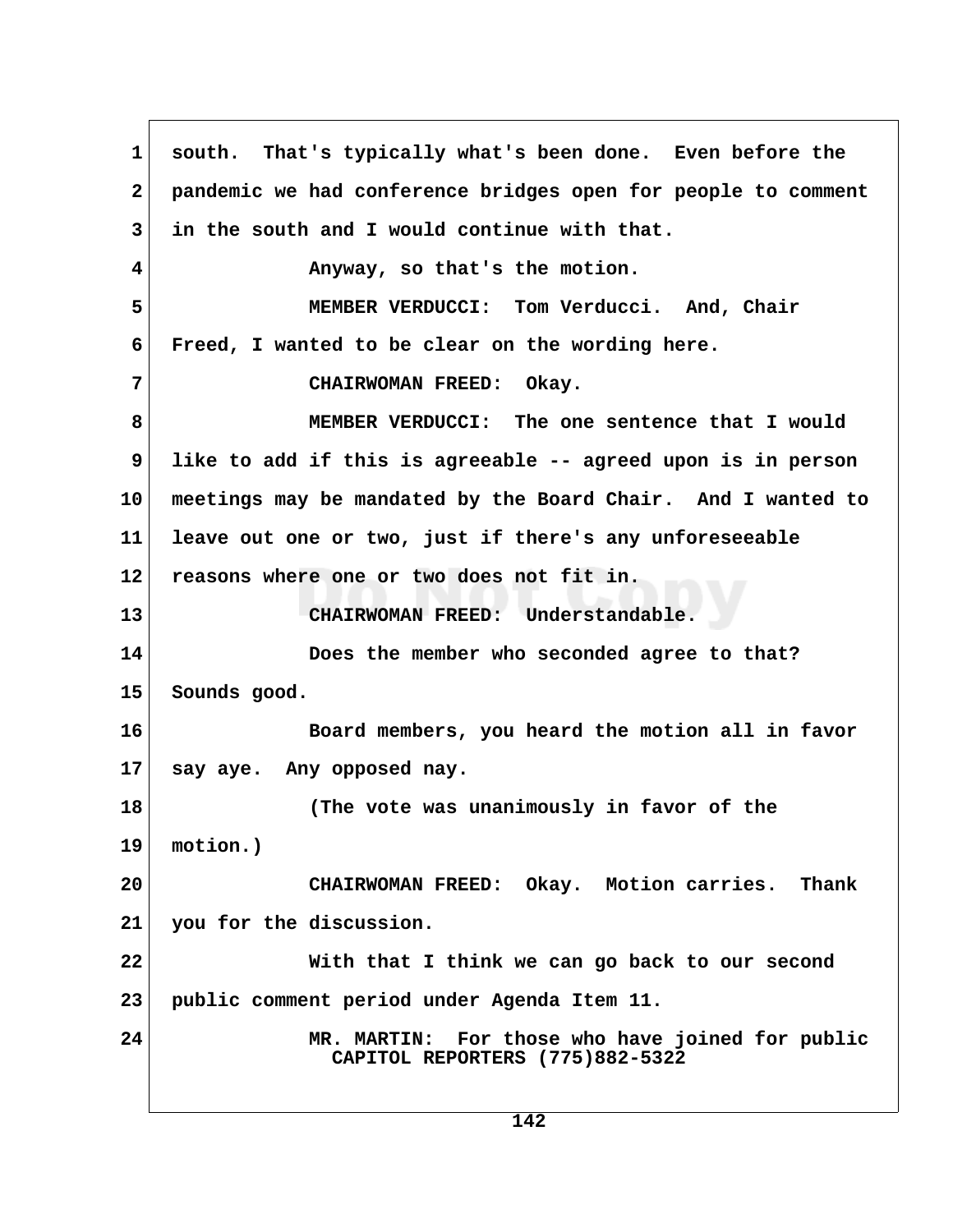**1 comment your name or the last four digits of your phone 2 number will be announced, and you'll be advised you may now 3 make your comment. 4 Caller with the last four digits 7338, please 5 slowly state and spell your name for the record and you may 6 make your comment. Press star six to unmute. 7 MS. MALONEY: This is Priscilla Maloney again 8 with AFSCME Retirees. That's P-r-i-s-c-i-l-l-a 9 M-a-l-o-n-e-y. 10 I had a little difficulty unmuting. Can you hear 11 me, Chair Freed? 12 MR. MARTIN: Yes, we can hear you. 13 MS. MALONEY: Thank you. So first of all I would 14 be remiss and I was remiss if I didn't thank Don Bailey and 15 Dr. Urban for their service to this program for an 16 extraordinarily difficult year. Don Bailey goes back farther 17 and has seen us through some real rocky times prior to this, 18 but I think anybody who stepped up to the plate for public 19 service this year deserves a huge gold star. So I want to 20 thank them for that. 21 On Agenda Item Five, specifically Mr. Bailey's 22 and Dr. Urban's comments along with Dr. -- Mr. Verducci and 23 Ms. Kelley's comments, AFSCME retirees also have concerns 24 about anything that approaches an appearance of an all CAPITOL REPORTERS (775)882-5322**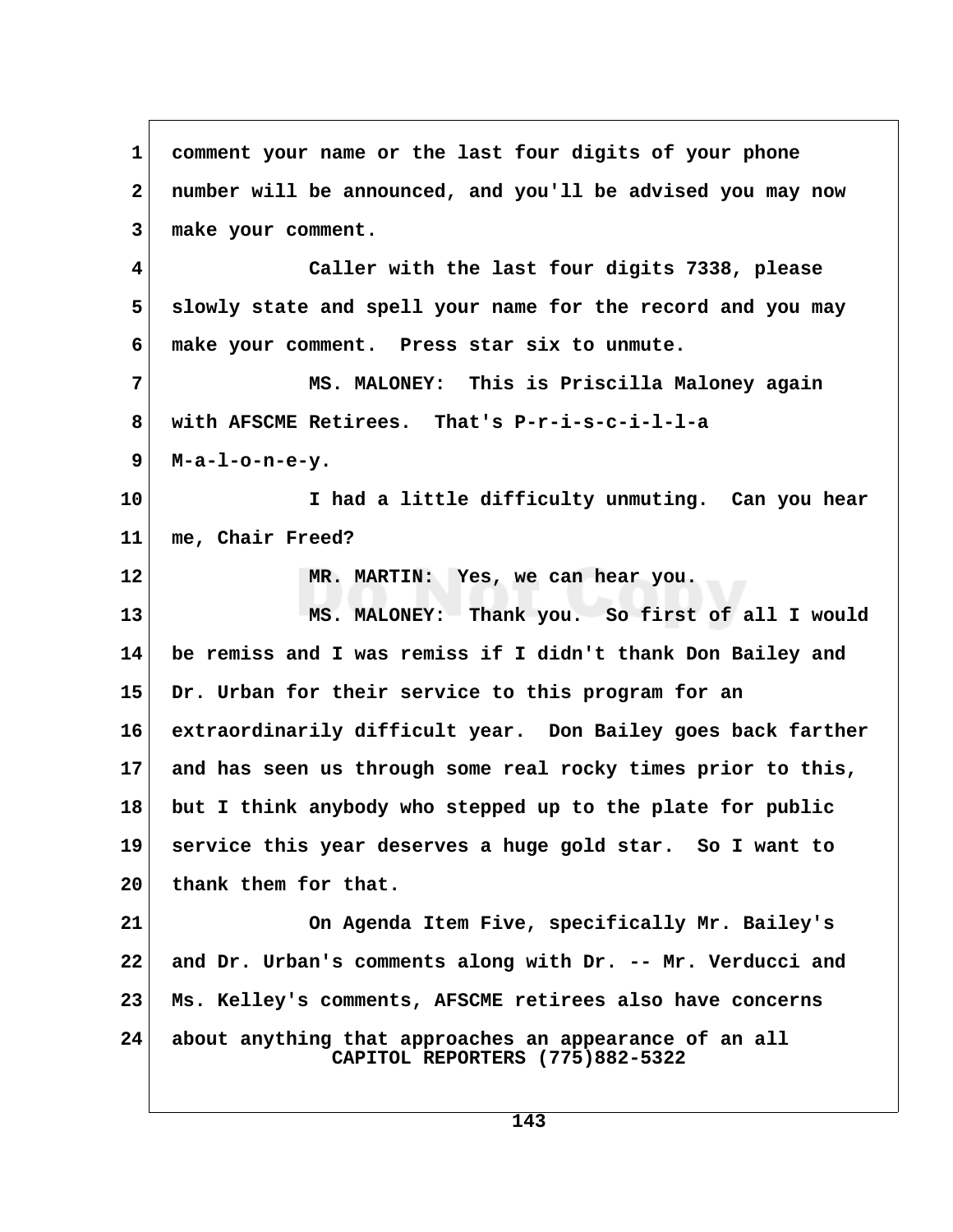**1 deliberate speed approach to getting our request in in a 2 timely manner as -- as quickly as possible to the Governor's 3 program, the portal, for requesting ARP funds to replenish 4 what was lost or damaged through the effects of the pandemic.**

 **5 I would suggest that the Board consider that in 6 this 31st Special Session last summer, so a year ago, AB3 was 7 introduced on July 15th and voted. The final vote was on 8 July 19th. And in four days section 131.1 of AB3 had the 9 so-called employer premium holidays cut which saved, well, 10 which resulted in approximately 24,000,000 taken out of the 11 program by virtue of that cut and that was done.**

**12 We talked a lot this morning about one-time 13 spending and this was a one-time cut that was done literally 14 in four days. I recognize that there was a tremendous amount 15 of meetings and dialogue going up to the decision to give the 16 employers in PEBP a premium holiday. But I would suggest to 17 you that when we go forward and look at what we're going to 18 be asking the American Rescue Plan Act dollars to be spent on 19 that it's not as -- it's complicated, yes, but it's not -- 20 it's not impossible. I mean, this act was passed with the 21 idea of specific relief to both state and local governments 22 for this kind of, exactly this kind of purpose.**

**23** So we're going to be looking forward to hearing **24 on the July Board meeting my understanding of the decisions CAPITOL REPORTERS (775)882-5322**

**144**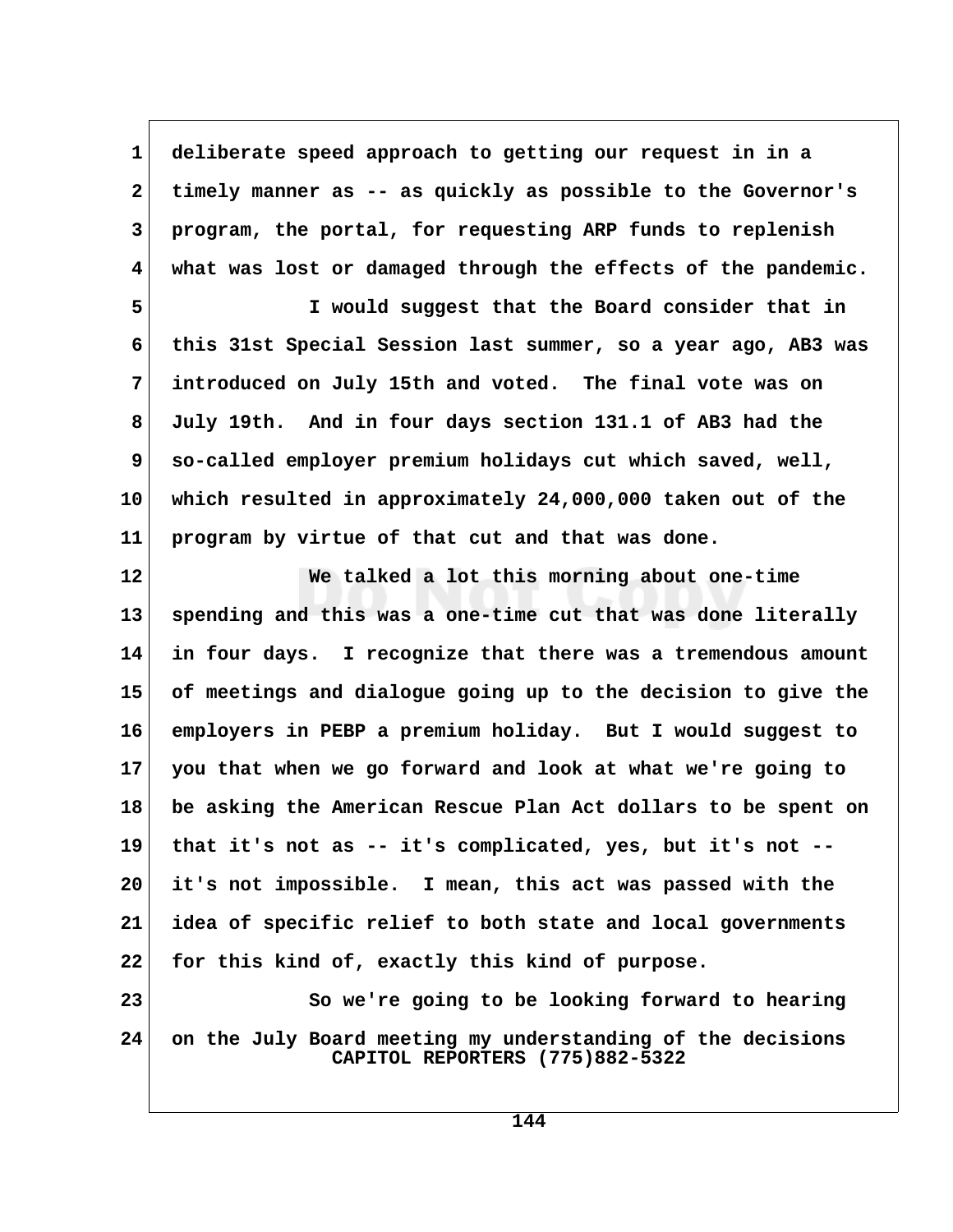**1 made around Agenda Item Five is that there will be some sort 2 of report on the efforts made up to that point about trying 3 to access those dollars with maybe even some more specific 4 requests like restoring the long-term disability and the life 5 insurance cuts that could be done very quickly.**

 **6 And then finally so I believe Board Member Aiello 7 said that she had not heard in public comment anything about 8 Agenda Item Ten's proposals on the hybrid access versus other 9 kinds of access. And I would say for my personal experience 10 with this session that even though there were concerns, 11 comments and some criticisms of the remote access from 12 certain groups or folks who had that individual experience I 13 also got a lot of feedback, certainly from our members. The 14 AFSCME retirees older and not as -- not as say Zoom savvy as 15 others.**

**16 But overall there was an appreciation for what I 17 believe was Member Kelley's point which is if you have a life 18 situation and I think Chair Freed touched on this, a life 19 situation where for whatever reason remote access is safer 20 and more convenient for you to have a hybrid model in place 21 is a brilliant idea.**

**22 And I'm very excited to hear different parts of 23 our civic life because I'm hearing this also from city 24 council, county commission, these kind of conversations going CAPITOL REPORTERS (775)882-5322**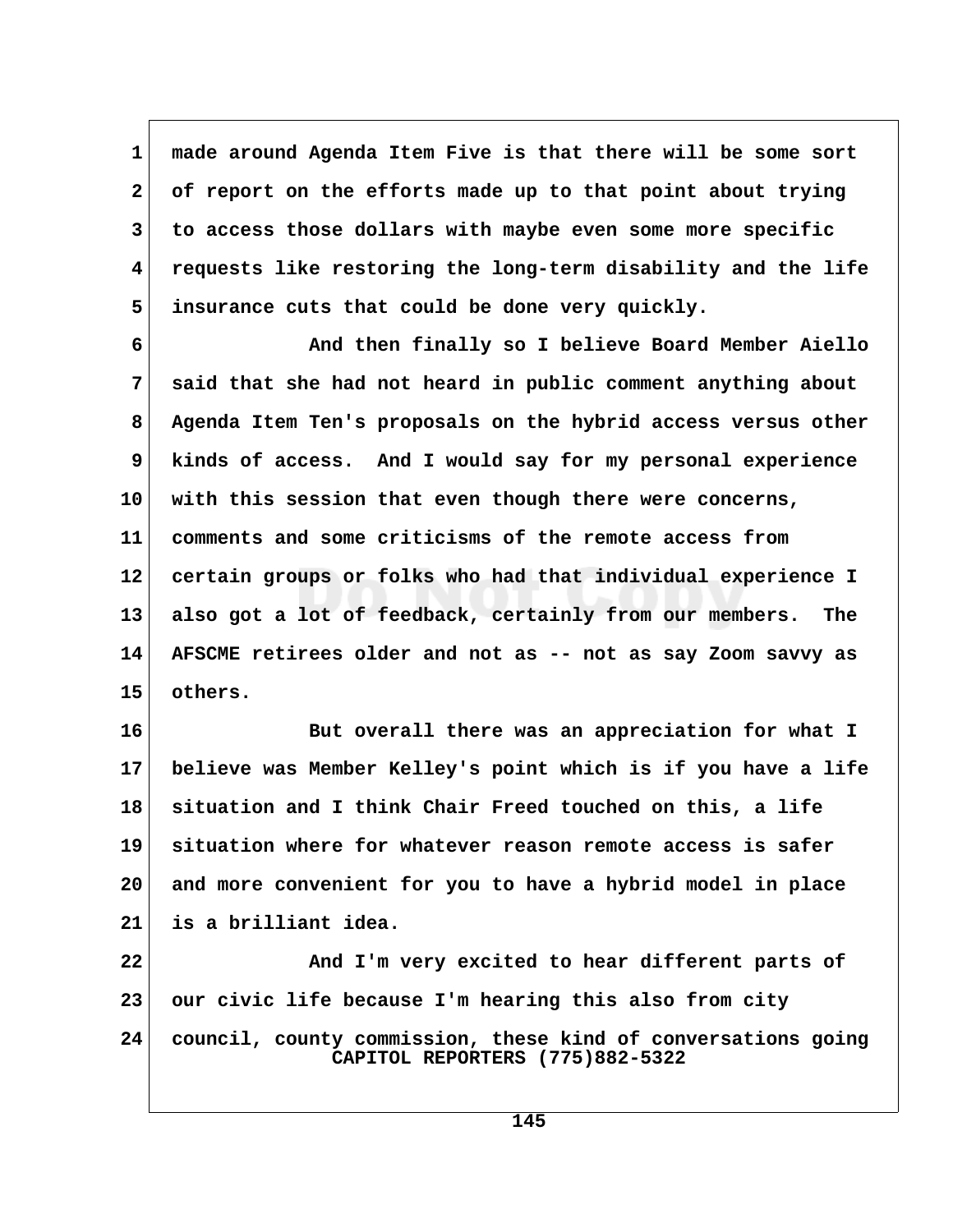1 on. And I think going forward we learned a lot this last  **2 13 months about different ways of accessing civic engagement 3 and public comment and involvement. So I think that that's a 4 great vote and I'm really glad that -- that different options 5 now are accessible to whatever the person who wants to get 6 involved in. 7** So thank you again to the Board for all your hard  **8 work. I know these are extraordinary times and don't think 9 that it's -- it's -- it's definitely appreciated and noticed. 10 So thank you. 11 MR. MARTIN: Caller with the last four digits 12 4891, please state and slowly spell your name for the record. 13 Press star six to unmute. 14 MS. LAIR: Thank you. And good morning. For the 15 record my name is Kerri Laird spelled K-e-r-r-i L-a-i-r-d. 16 I'm the executive director of RPEN, the Retired Public 17 Employees of Nevada. We are a nonprofit membership 18 organization founded in 1976 and we currently have close to 19 8,000 dues paying members. 20 I would like to echo and give a big ditto on the 21 earlier remarks made at the start of today's meeting by our 22 legislative advocate Marlene Lockard and also from members 23 who also spoke from within our employee advocacy groups. We 24 too hope to see PEBP benefit with some of those American CAPITOL REPORTERS (775)882-5322**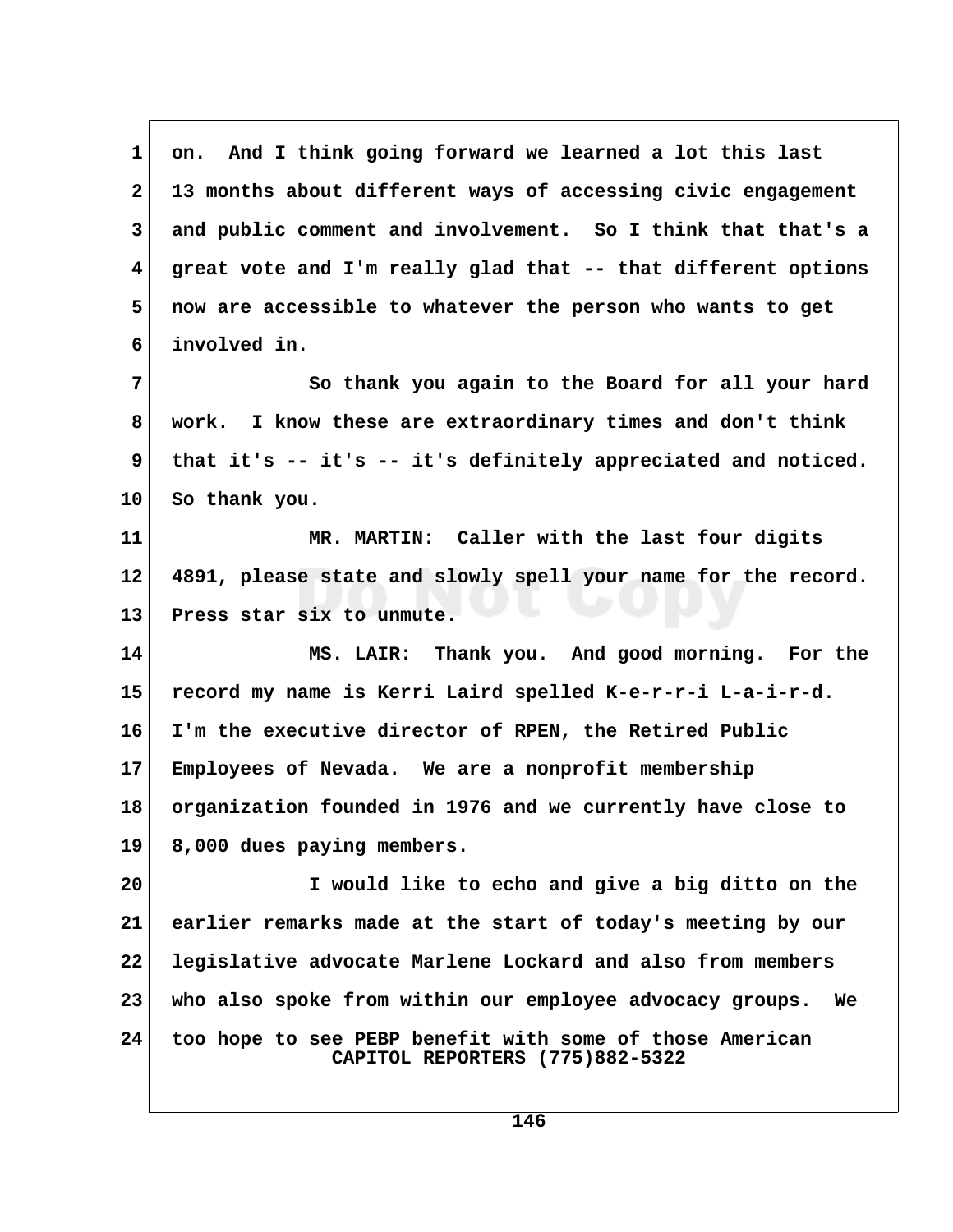**1 Rescue Plan Funds and also those other funds that were 2 mentioned during this meeting that will expire come 3 December 31st, and we hope you'll be able to put some of that 4 money back where it belongs to all of the participants in** 5 this program.

 **6 I also look forward to working with Laura Rich 7 and the PEBP staff to get the word out to as many -- in as 8 many ways possible to all of our members who receive a 9 newsletter from us six times a year, and every issue does 10 include PEBP promissory from Laura Rich.**

**11 And finally I would also like to express RPEN's 12 appreciation and gratitude to Ms. Urban as well as Don Bailey 13 for his eight years of service sitting on this Board. As Don 14 said earlier, it is not an easy Board to sit on. And we do 15 thank him for all of his efforts to our members and PEBP 16 participants. Thank you very much.**

**17 MR. MARTIN: Caller with the last four digits 18 8853, please slowly state and spell your name for the record 19 and star six to unmute.**

**20 MR. UNGER: Doug Unger, D-o-u-g U-n-g-e-r, 21 Southern Nevada Government Affairs Representative, Nevada 22 Faculty Alliance and UNLV Employee Benefits Committee. 23 I would also like to thank Don Bailey and 24 Dr. Urban for their service on the Board. It's very much CAPITOL REPORTERS (775)882-5322**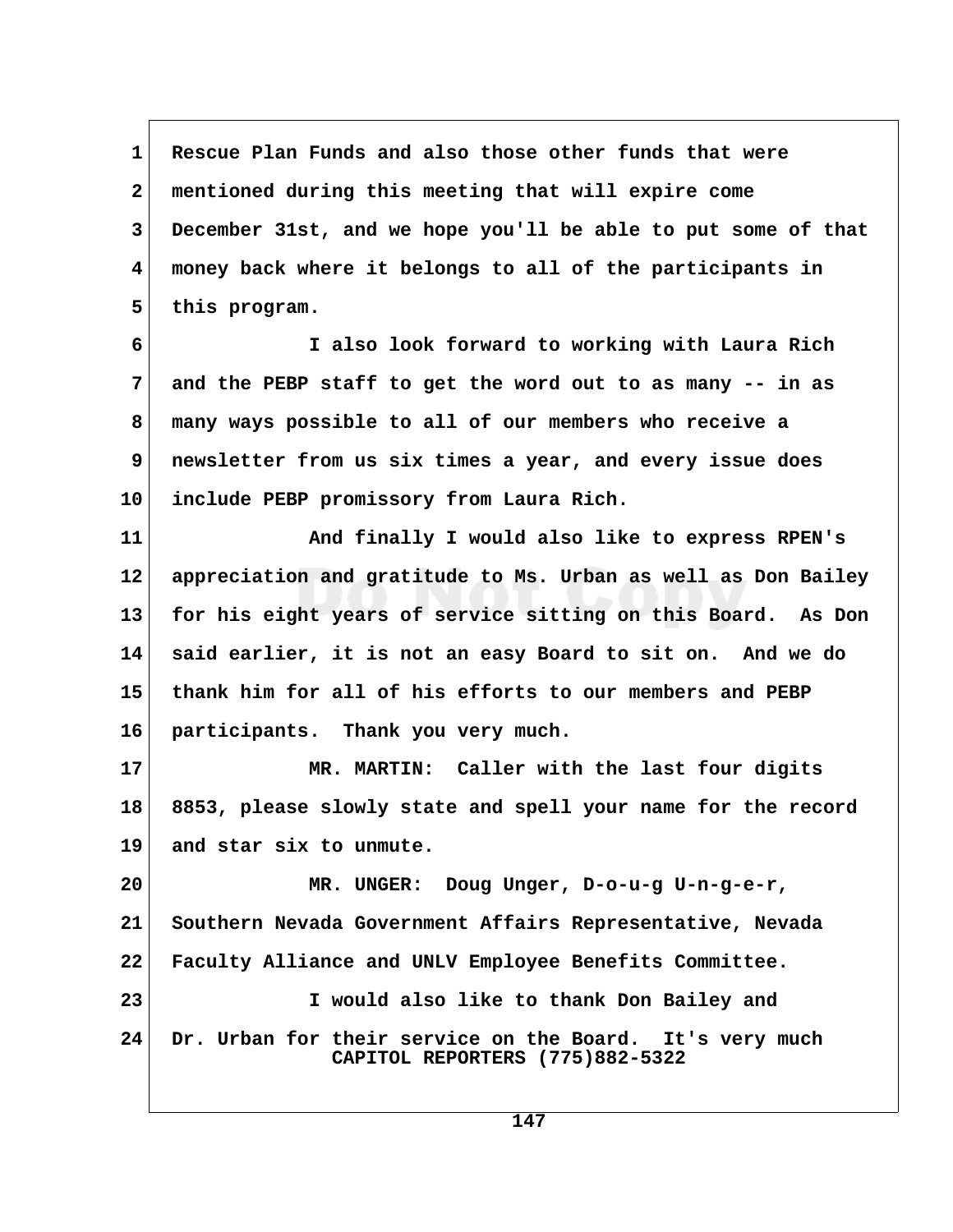**1 appreciated by Nevada Faculty as we've listened to you and 2 watched you. And there are in this virtual space I think 3 actually more of us listening than we listened before. So 4 I'm all in favor of the hybrid model.**

 **5 I would like to thank the Board for discussion of 6 Agenda Item Five, the lively discussion and support for state 7 employees that you've voiced. I would also like to state for 8 the record that the Nevada Faculty Alliance reached out to 9 our congressional delegations early on in the American Rescue 10 Plan Funds legislative process asking guidance from the 11 United States Treasury.**

**12 We received some general guidance and even some 13 more specific to the restoration of Public Employee Benefit 14 Funds in Nevada from American Rescue Plan Funds. It seems 15 clear to our congressional delegation that our restoration of 16 PEBP funds is intended by the legislation.**

**17 Furthermore, I would like to point to two 18 questions in the frequently asked questions from the U.S. 19 Treasury that clearly indicate that we qualify and we qualify 20 with a priority, especially when you look at the counter 21 language and frequently asked question number 43 in that 22 document. 23 I agree that the money that was taken back in AB3**

**24 during the special session last summer should be what is CAPITOL REPORTERS (775)882-5322**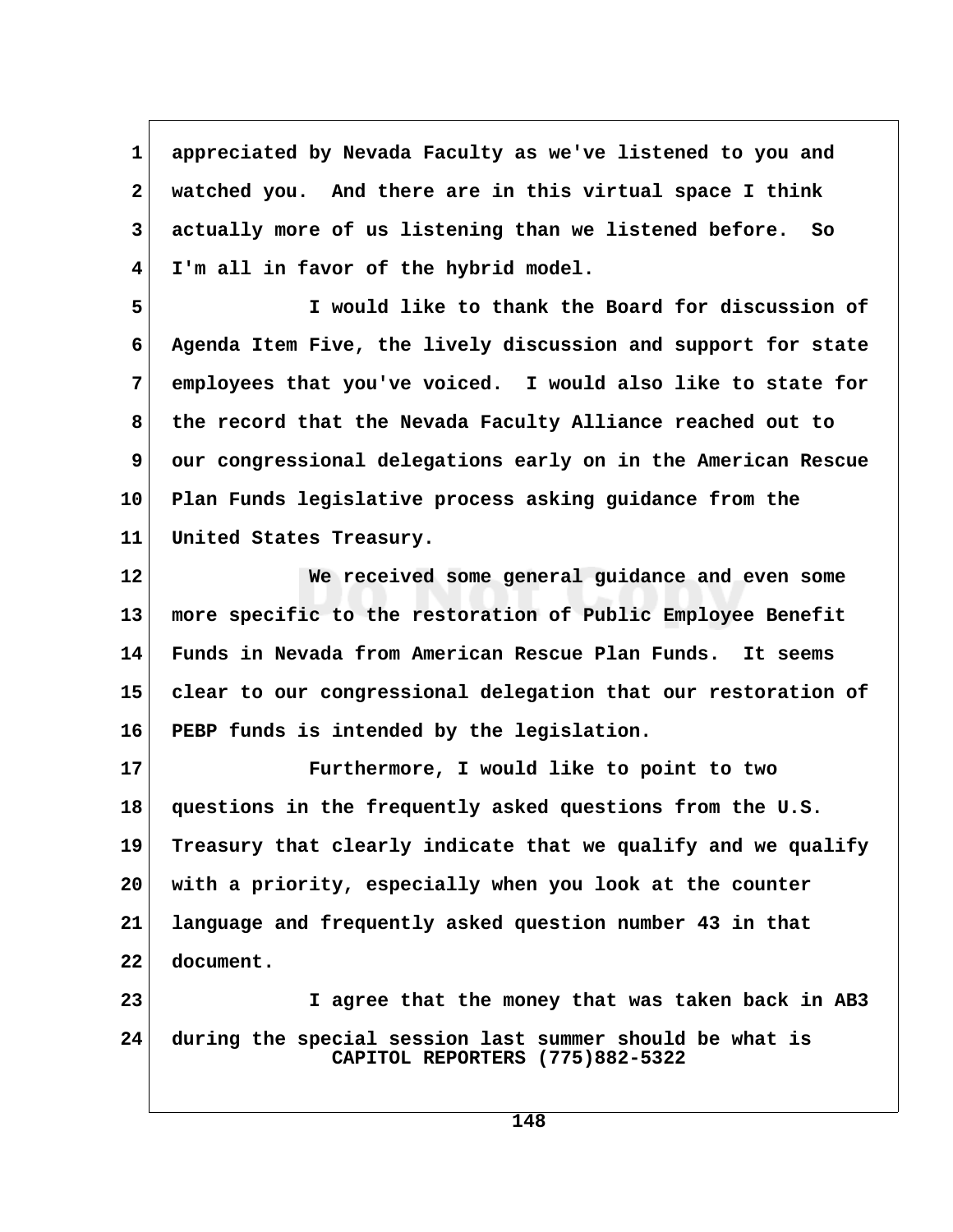**1 asked to be restored. That fits most precisely within the 2 American Rescue Plan, legislation guidelines according to 3 everyone we have consulted. If we start there with 24 to 4 25,000,000 in restoration we can do a whole lot for getting 5 our plans back in better shape for financial year '23.**

 **6 I would also like to answer Executive Officer 7 Rich's comment about one-time money. Having followed the 8 Nevada Legislative process for almost two decades I want to 9 say that all money in Nevada is one-time money. We have been 10 whiplashed by the budget process so so many times, seeing one 11 thing promised and then cut back. In the next legislature 12 we've seen funds that we expected not delivered, and we've 13 seen funds that were delivered to completely unanticipated 14 ideas and goals according to this biannual legislation that 15 happens which may not be the best way to make the best policy 16 with all do respect to our legislators.**

**17 All money in Nevada is one-time money. We 18 shouldn't accept the six and a half percent budget reduction 19 on the grounds that it may never be restored to the base. If 20 there's one-time money to restore it we should restore it and 21 see what happens next session.**

**22 Thank you all for your work and your public 23 service. We very much appreciate it. And have a great rest 24 of the week and look forward to seeing you next meeting. CAPITOL REPORTERS (775)882-5322**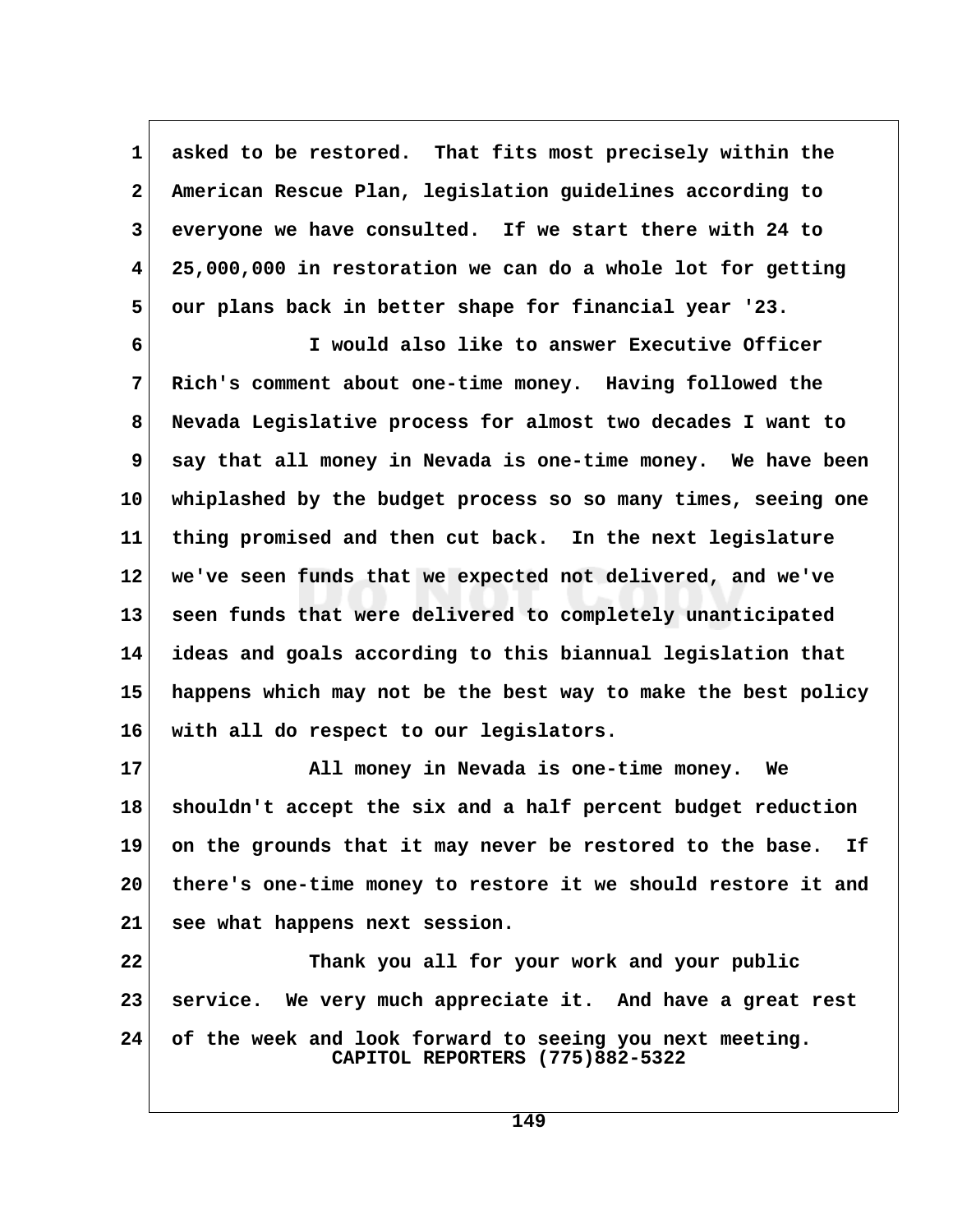1 Thank you.

 **2 MR. MARTIN: Caller Carter Bundy, please slowly 3 state and spell your name for the record and press unmute and 4 make your comment. 5 MR. BUNDY: This is Carter Bundy with AFSCME, 6 C-a-r-t-e-r B-u-n-d-y. 7 Board members, first of all we want to thank 8 Dr. Urban and Member Bailey for their service. This is an 9 incredibly different job. We all know that. And we're 10 really proud of them for stepping up to serve state employees 11 and retires. Thank you. 12 Secondly we want to thank the entire Board for 13 participating in Senate Bill 360 for working with us to 14 ensure that an employer organization does get a spot on this 15 Board through the Governor of course. And I can commit to 16 you that our executive board will work very hard to identify 17 nominees with experience and some kind of background that 18 will contribute to PEBP and to the health of our members and 19 retirees. 20 We also want to commend you for continuing with 21 hybrid. It's obviously not possible for everyone to 22 physically be at meetings and we think this increases 23 participation and is a good way for members to have a voice. 24 Finally, we just want to just add a couple of CAPITOL REPORTERS (775)882-5322**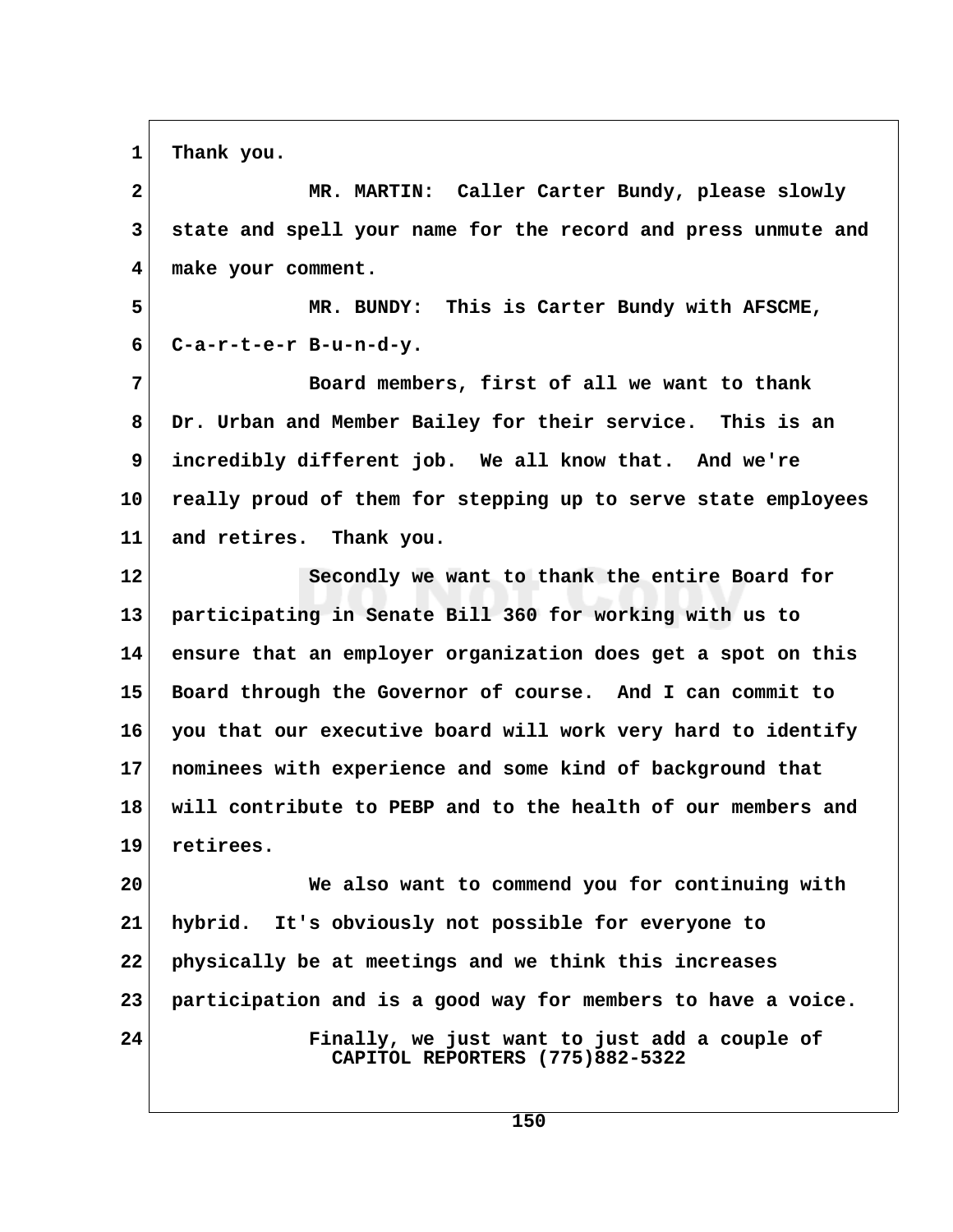**1 points to the previous comments about the American Rescue 2 Plan. AFSCME was heavily involved in lobbying for state 3 locally as you might imagine all the way going back to March 4 of 2020. After the CARES Act we fought month after month to 5 try to get additional aid as states and especially Nevada 6 were incredibly harder hit and revenue really fell.**

 **7 In the course of that lobbying we made it crystal 8 clear and it was echoed back to us by Speaker Pelosi and 9 members in both parties that the money should be able to be 10 used for almost anything.**

**11 Now, there were two major restrictions put into 12 the actual ARP. It can be used for tax cuts. It can be used 13 to shore up pensions. Outside of that virtually all of the 14 2.7 billion dollars is flexible. It's not only flexible in 15 terms of how we can use it, the entire point of the ARP was 16 to restore cuts that happened because of this terrible 17 pandemic. The cuts that happened to PEBP were largely due to 18 the pandemic and we think that this is a perfect use of it.**

19 As far as it being one-time money I -- I **20 certainly think Dr. Unger made good points. We do understand 21 there is a difference though in legislators minds between 22 one-time money and recurring funds. However, it is worth 23 noting that you are allowed to use this money through the 24 middle of FY25 until December 21st 2024. So even if you view CAPITOL REPORTERS (775)882-5322**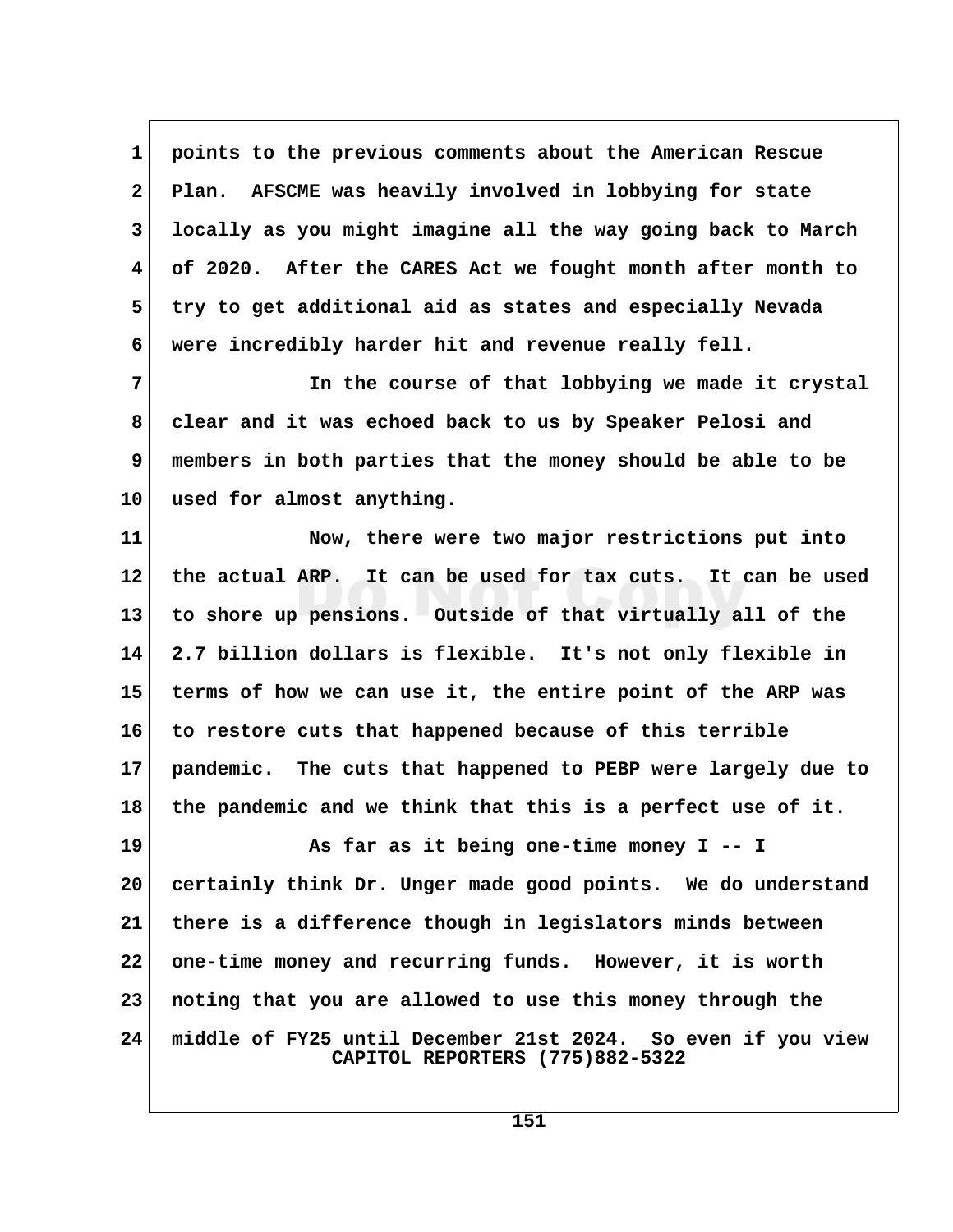**1 it as one-time money it's one-time money that can be used for 2 FY22, '23, '24, '25. So that's a four-year window in which 3 to use this. 4 Other agencies in this state and certainly states 5 all around the country are aggressively pursuing ways to 6 restore cuts that happened to their interest areas, and we 7 certainly hope that PEBP will look at this more closely and 8 aggressively seek to restore cuts because that's precisely 9 what ARP funds are for. 10 We thank you for your time. And again thank you, 11 Dr. Urban, and, Member Bailey, for your service. 12 MR. MARTIN: Caller Marlene Lockard, please 13 slowly state and spell your name for the record. Unmute and 14 press -- 15 MS. LOCKARD: Good afternoon, members of the PEBP 16 Board. My name is Marlene Lockard, L-o-c-k-a-r-d. And I am 17 representing the Retired Public Employees of Nevada. 18 Much of my follow-up public comment has been 19 stated already, but I do want to thank the Board members very 20 much for their aggressive push and sense of urgency to apply 21 for these ARP funds. I think the plan must include all cuts 22 that have been made as a result of the directive from the 23 Governor's Office. 24 With respect to the one-time money comment, I CAPITOL REPORTERS (775)882-5322**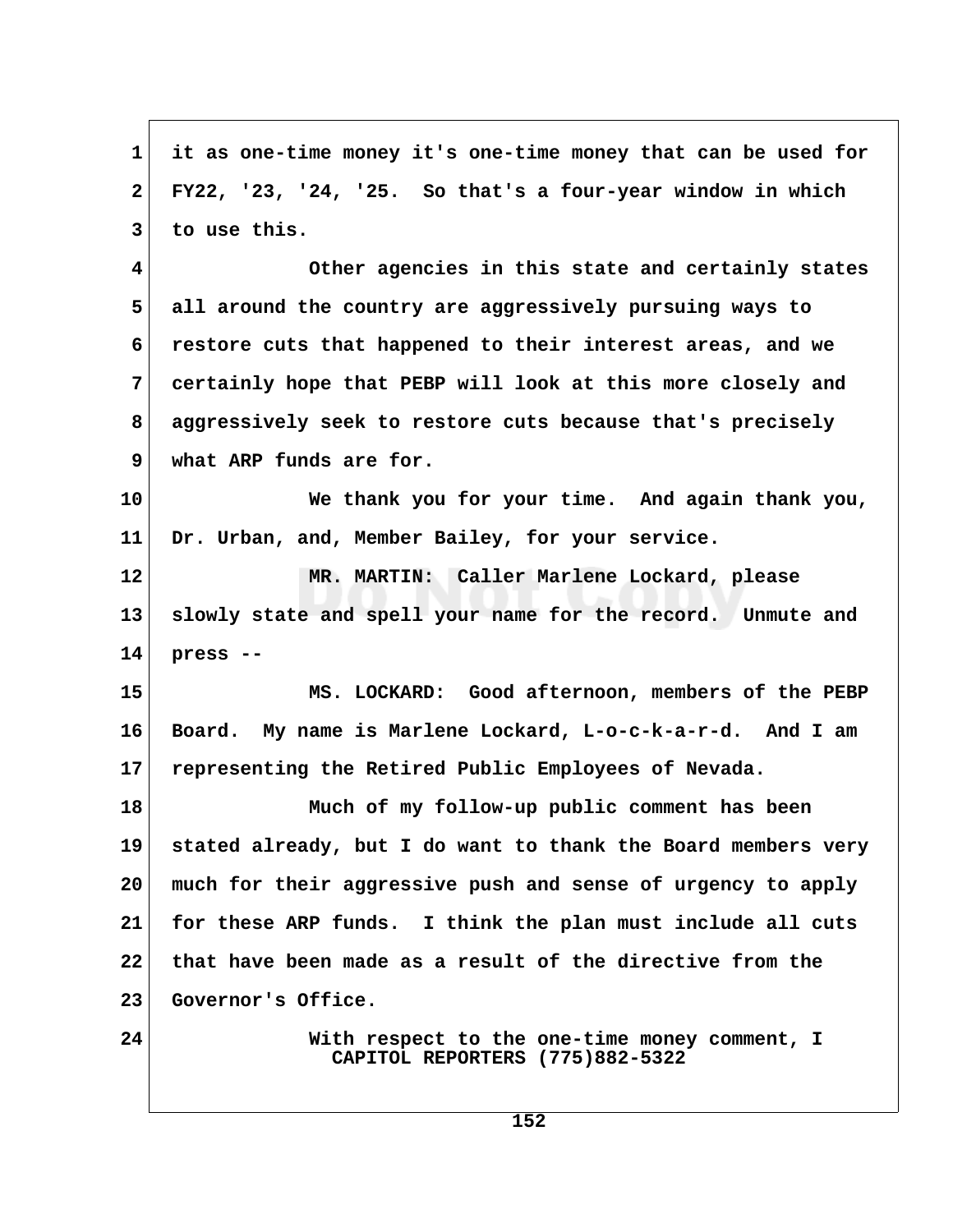**1 disagree. If the money is put back into the budget as if 2 there were no cuts that is part of PEBP's base budget that 3 would have been fully submitted to the legislature. So if 4 the cuts are restored next legislative session that's part of 5 PEBP's base and it should be included. 6 And I do hope that we can be positive with our 7 approach to the Governor's Office and as was said by another 8 Board member to have our staff be the champion for the 9 participants of PEBP and to restore these budget cuts. 10 I fear that it may not -- it cannot be done kind 11 of concerns will make us fall prey to inherent bureaucracy 12 that exists, and I think we need to cut through the 13 bureaucracy and think about the needs of real humans in this 14 process. 15 So thank you very much, Board. Your comments 16 were wonderful and we appreciate the role you are playing to 17 help everyone be made whole. Thank you. 18 MR. MARTIN: Caller with the last four digits 19 2237, please slowly state and spell your name for the record 20 and make your comment. 21 That caller dropped off, Madam Chair. So I 22 believe we are finished with public comment. 23 CHAIRWOMAN FREED: Okay. Thank you very much. 24 With that we are ready to adjourn this meeting. CAPITOL REPORTERS (775)882-5322**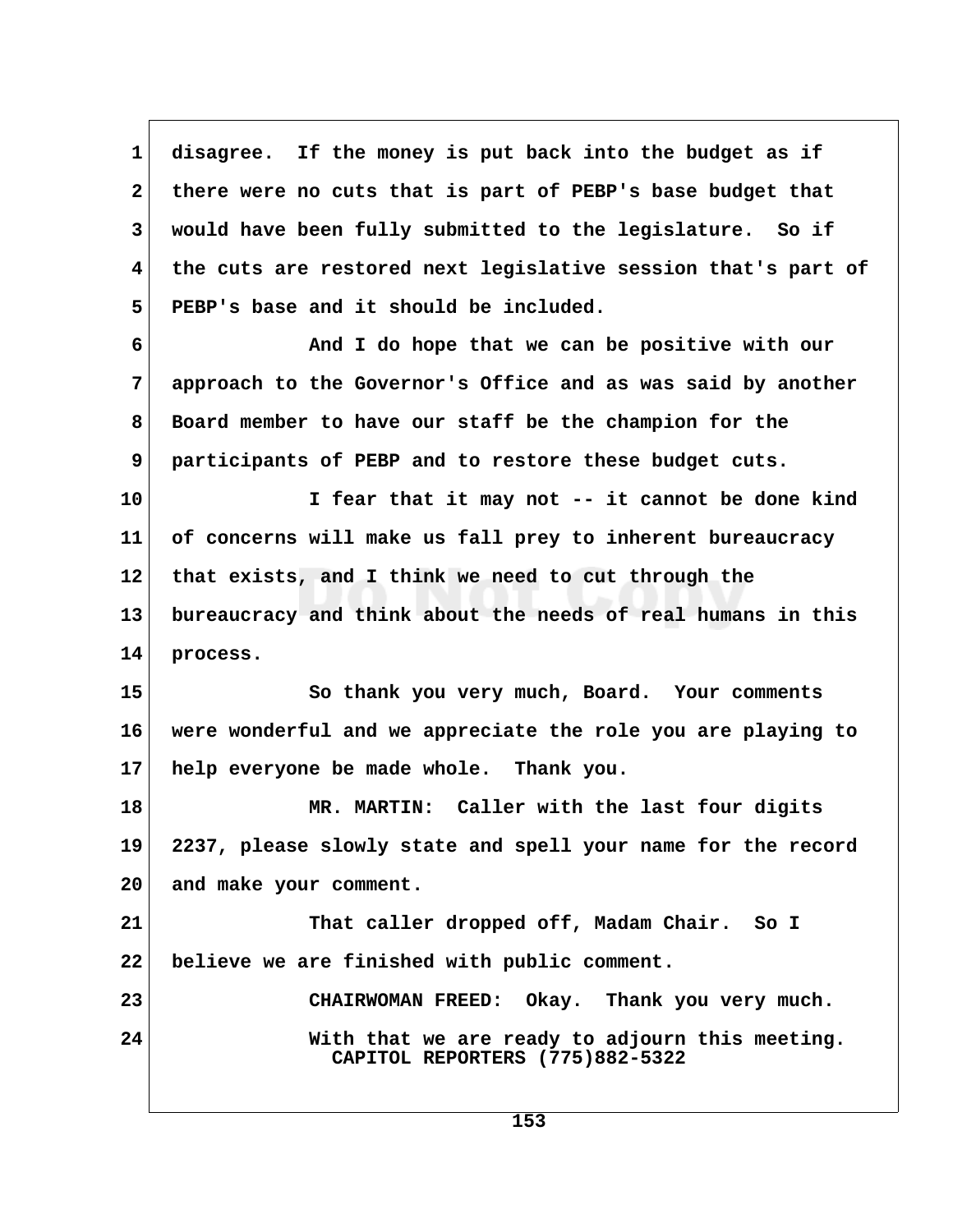| 1                       | It is 12:49. And I thank you Board members, particularly Dr. |
|-------------------------|--------------------------------------------------------------|
| $\mathbf{2}$            | Urban and, Mr. Bailey, and we will miss both of you. And,    |
| 3                       | again, thank you for stepping in in a crisis year. I know it |
| $\overline{\mathbf{4}}$ | was no fun.                                                  |
| 5                       | And, Mr. Bailey, you've seen the ups. You've                 |
| 6                       | seen the downs. Like the executive officer said, if you're   |
| 7                       | not showing up at public comment to yell at us then I don't  |
| 8                       | know what.                                                   |
| 9                       | So thank you very much everybody. Have a great               |
| 10                      | weekend, and we are adjourned.                               |
| 11                      |                                                              |
| 12                      | Do Not Copy                                                  |
| 13                      |                                                              |
| 14                      |                                                              |
| 15                      |                                                              |
| 16                      |                                                              |
| 17                      |                                                              |
| 18                      |                                                              |
| 19                      |                                                              |
| 20                      |                                                              |
| 21                      |                                                              |
| 22                      |                                                              |
| 23                      |                                                              |
| 24                      | CAPITOL REPORTERS (775)882-5322                              |
|                         |                                                              |
|                         |                                                              |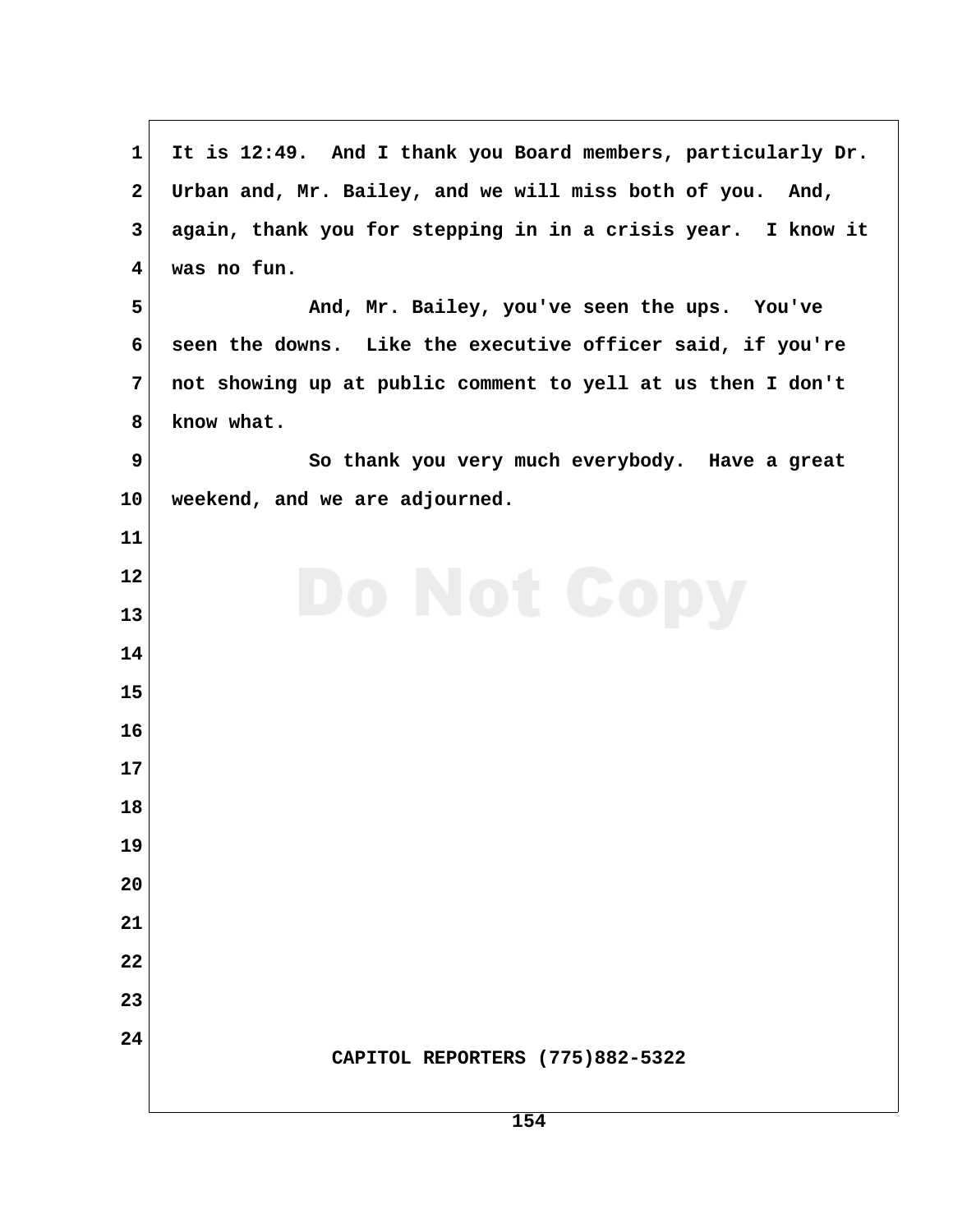**1 STATE OF NEVADA, ) ) ss. 2 CARSON CITY. ) 3 4 I, KATHY JACKSON, Official Court Reporter for the 5 State of Nevada, Public Employees' Benefits Program Board, do 6 hereby certify: 7 That on Friday, the 11th day of June, 2021, I was 8 present on a teleconference for the Public Employees'** 9 Benefits Program, Carson City, Nevada, for the purpose of **10 reporting in verbatim stenotype notes the within-entitled 11 public meeting; 12 That the foregoing transcript, consisting of pages 1 13 through 155, is a full, true and correct transcription of my 14 stenotype notes of said public meeting. 15 16 Dated at Carson City, Nevada, this 21st day 17 of June, 2021. 18 19 20 KATHY JACKSON, CCR 21 Nevada CCR #402 22 23 24 CAPITOL REPORTERS (775)882-5322**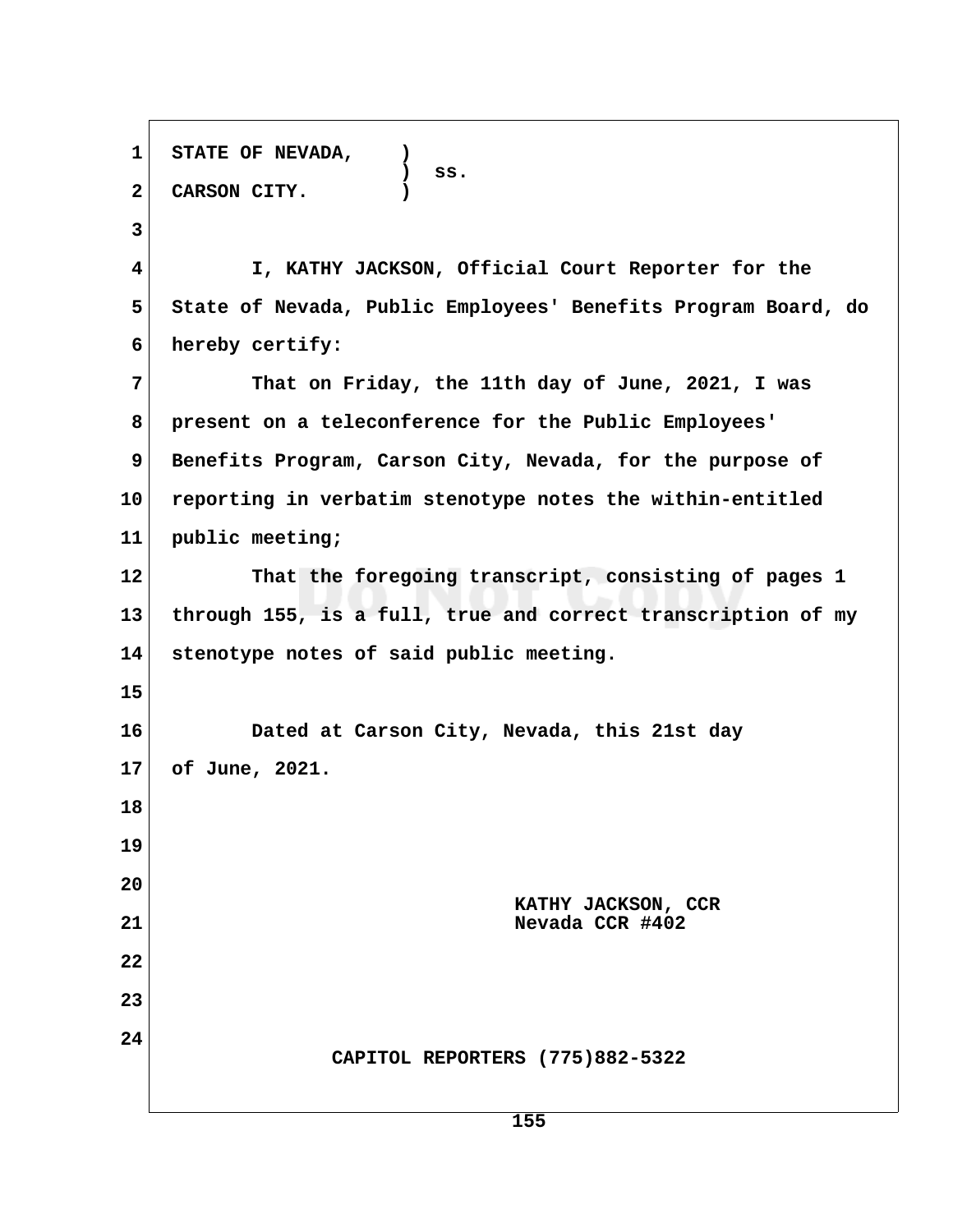|                                       | absorbing $(2)$                   | 68:3;81:21;101:23;      | adds(2)                            | 99:14;107:13;                         |
|---------------------------------------|-----------------------------------|-------------------------|------------------------------------|---------------------------------------|
| \$                                    | 31:15;33:18                       | 104:10;120:9;129:10     | 112:22,23                          | 114:17;120:16;                        |
|                                       | accept(3)                         | actions(1)              | adequate $(1)$                     | 123:12;139:11;                        |
| \$13(3)                               | 18:8;45:12;149:18                 | 63:18                   | 134:9                              | 141:24;143:7;146:7;                   |
| 23:11;25:6;30:23                      | accepted(4)                       | active(4)               | adjourn(1)                         | 152:10;154:3                          |
| \$150,000(4)                          | 9:18;114:24;115:4;                | 37:14;40:21;67:22;      | 153:24                             | against $(1)$                         |
| 84:19;85:23;87:7;                     | 116:8                             | 75:16                   | adjourned (1)                      | 45:21                                 |
| 93:5                                  | access(21)                        | actively(1)             | 154:10                             | agencies (19)                         |
| \$159,000(1)                          | 16:4;48:14;83:10,                 | 130:13                  | adjustments (4)                    | 8:20;27:16;34:8;                      |
| 97:18                                 | 15,22;85:15;95:14,                | actives(2)              | 39:10,10,13,13                     | 35:8;42:7;43:10;                      |
| \$2,200(1)                            | 19;96:4;98:22;99:11,              | 41:6;77:9               | administration (2)                 | 44:21;47:11;51:17;                    |
| 32:15                                 | 13;101:5;117:19;                  | actual(5)               | 113:17,22                          | 58:1,12,18;59:15;                     |
| \$32,000,000 (1)                      | 119:1;132:23;145:3,               | 66:3;84:23,24;          | administrative (2)                 | 65:10;68:22;72:16;                    |
| 51:7                                  | 8,9,11,19                         | 107:12;151:12           | 104:7,14                           | 76:7;113:16;152:4                     |
| \$36,000,000 (2)                      | accessibility (1)                 | $\text{actually } (1)$  | administrator (3)                  | agency $(4)$                          |
| 43:5,7                                | 82:18                             | 128:1                   | 105:15;110:12;                     | 11:7;16:17;43:3,23                    |
| \$40(1)                               | accessible (1)                    | actually (27)           | 111:2                              | agency's $(1)$                        |
| 23:24                                 | 146:5                             | 12:14;22:21;23:18;      | advance (3)                        | 72:19                                 |
| \$6,000,000 (4)                       | accessing(1)                      | 27:14;38:11;48:6;       | 136:16,17,18                       | Agenda (34)                           |
| 23:17;27:2,10;32:2                    | 146:2                             | 55:6;64:11;65:15;       | advantage (4)                      | 5:12,13;8:15;16:6;                    |
| \$713,000(1)                          | accommodate (7)                   | 70:18;75:1,8;79:1;      | 14:7;59:20;126:22;                 | 17:5,6,10,13;18:2,2,                  |
| 112:8                                 | 25:15,16,21,22;                   | 81:8;85:10;87:11;       | 127:13                             | 3,23;20:21;22:18;                     |
| \$75,000(3)                           | 78:18;131:4;140:6                 | 88:6;90:8;97:24;        | adverse (1)                        | 51:8;53:1,2;57:4;                     |
| 93:1,21,22                            | According (4)                     | 104:5;107:7;110:12;     | 24:14                              | 67:11;70:13;81:20;                    |
|                                       | 10:7,15;149:2,14                  | 117:10;124:19;          | advised (1)                        | 86:24;101:22;                         |
| $\mathbf A$                           | accordingly(1)                    | 128:3;138:14;148:3      | 143:2                              | 111:10,23;120:8;                      |
|                                       | 130:20                            | actuarial (6)           | Advisory (2)                       | 133:1,21;138:24;                      |
| AB253(2)                              | account(2)                        | 95:8,21;96:12;          | 7:14;69:18                         | 142:23;143:21;                        |
| 129:15,20                             | 72:16;103:19                      | 98:10;118:14,18         | advocacy $(2)$                     | 145:1,8;148:6                         |
| AB3(3)                                | accounted (1)                     | actuaries(1)            | 19:8;146:23                        | agendas $(1)$                         |
| 144:6,8;148:23                        | 73:20                             | 95:17                   | advocate (2)                       | 131:19                                |
| AB337(1)                              | accounting(1)                     | actuary (1)             | 13:8;146:22                        | agendize $(1)$                        |
| 12:2                                  | 57:20                             | 12:22                   | advocates $(3)$                    | 71:12                                 |
| AB348(1)                              | accounts(2)                       | add (10)                | 11:19,23;15:1                      | agendized (1)                         |
| 86:7                                  | 27:9;72:16                        | 8:11;22:4;47:15;        | Affairs (2)                        | 70:21                                 |
| AB48(3)                               | $accru$ e $(1)$                   | 80:19;86:6,19;          | 7:12;147:21                        | agent(1)                              |
| 12:2;111:22;                          | 76:6                              | 103:18;111:8;142:9;     | affect $(3)$                       | 125:9                                 |
| 122:16                                | $\arctan(1)$<br>75:24             | 150:24<br>add-backs (1) | 17:20;55:6;117:1<br>affected $(2)$ | aggressive $(3)$<br>62:20;63:3;152:20 |
| ability $(4)$                         | accumulated (1)                   | 71:14                   | 27:18;74:11                        | aggressively (5)                      |
| 112:11,12;122:9;                      | 45:18                             | added $(4)$             | affects $(3)$                      | 61:22;62:12;77:4;                     |
| 141:22                                | accumulating (1)                  | 86:9;113:18,19;         | 6:18;24:14;61:4                    | 152:5,8                               |
| able (46)                             | 12:16                             | 115:19                  | affordability $(1)$                | AGIS(1)                               |
| 6:4,22;7:1,3;11:24;                   | accumulators (1)                  | addition $(3)$          | 82:18                              | 27:9                                  |
| 24:18,19;25:23;                       | 56:8                              | 12:1;64:11;122:20       | affordable (2)                     | ago(6)                                |
| 26:17;42:12,19;                       | accurate (1)                      | additional (11)         | 83:3:88:2                          | 43:13;49:2,17;                        |
| 43:17,22;44:12;45:9,                  | 92:6                              | 6:14;17:23;30:15;       | Aflac $(2)$                        | 107:5;123:1;144:6                     |
| 14;46:19,24;48:24;                    | achieve(1)                        | 59:11;76:5;94:20,23;    | 6:9,23                             | agree $(21)$                          |
| 54:22;65:19;73:3,10;                  | 108:10                            | 101:6;111:7;121:6;      | AFP(1)                             | 8:12;19:21;22:16;                     |
| 82:7;84:10;85:6,9,                    | acronym (1)                       | 151:5                   | 77:3                               | 40:3;41:12;47:22;                     |
| 24;86:2,14;87:13;                     | 75:5                              | address (14)            | <b>AFSCME</b> (10)                 | 61:10;70:10;74:17;                    |
| 88:23;94:13;97:3;                     | across (4)                        | 12:24;26:2,20;          | 13:24;15:8,15,18;                  | 80:15;81:2;98:24;                     |
| 98:19,20;100:11;<br>103:19;108:15,20; | 24:3,4;35:11;83:15                | 37:10;60:8;68:13;       | 123:23;143:8,23;                   | 100:18;114:5,21;                      |
| 112:13;118:2;128:8;                   | Act(9)                            | 69:22;90:9,12;          | 145:14;150:5;151:2                 | 134:6,11;136:4;                       |
| 140:5;147:3;151:9                     | 16:2;41:20;58:16;                 | 112:17,18;113:9;        | afternoon (2)                      | 138:4;142:14;148:23                   |
| above $(2)$                           | 72:4,7;73:17;144:18,              | 122:20;123:10           | 104:11;152:15                      | agreeable $(1)$                       |
| 32:14;45:23                           | 20;151:4                          | addressed (2)           | again $(30)$                       | 142:9                                 |
| absent $(1)$                          | $\boldsymbol{\mathrm{acted}}$ (1) | 10:14;118:16            | 12:7;14:21;15:3;                   | agreed $(2)$                          |
| 102:2                                 | 8:1                               | addresses (5)           | 21:2;26:16;36:10;                  | 53:1;142:9                            |
| absolute $(1)$                        | acting(1)                         | 42:3;107:1;112:5;       | 44:24;46:10,13;                    | agreement $(1)$                       |
| 16:16                                 | 63:19                             | 123:3,6                 | 48:23;50:12;64:21;                 | 92:13                                 |
| absolutely (2)                        | action(9)                         | addressing $(1)$        | 72:10;74:13;83:18;                 | ahead $(12)$                          |
| 67:5;137:6                            | 9:7;10:24;38:6;                   | 10:9                    | 96:13;97:7;98:16,23;               | 26:17;31:23;40:14,                    |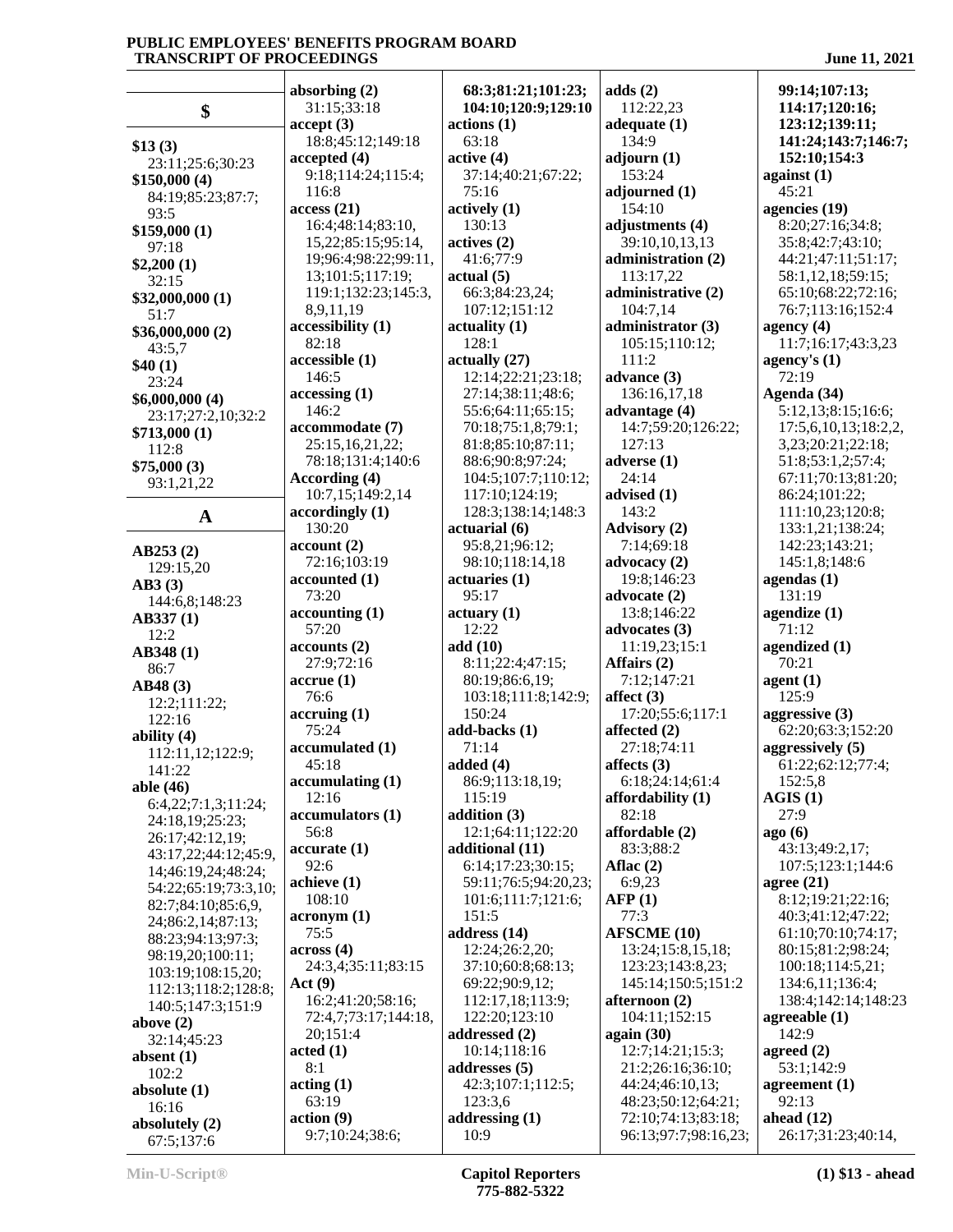15;47:9;56:15;57:9; 101:10;104:15,21; 105:4;109:11 **aid (1)** 151:5 **Aiello (26)** 4:12,13;38:20; 39:17;47:7,10;55:2, 3;65:22;80:6;81:2; 94:22;96:13;98:23; 99:14;100:15,18; 101:3;106:10;133:1; 137:1,23;139:23; 140:7;141:3;145:6 **air (3)** 20:23;42:11;85:13 **Alliance (7)** 7:13;9:12;15:14; 114:7;116:11; 147:22;148:8 **alliteration (1)** 81:23 **allocate (2)** 76:12,13 **allocating (1)** 42:6 **allocation (2)** 17:16;88:8 **allocations (1)** 8:20 **allow (7)** 56:5;120:18; 121:21;122:12; 127:18;128:17; 129:21 **allowed (4)** 43:10;120:23,23; 151:23 **allowing (1)** 42:4 **allows (2)** 17:10;33:9 **almost (7)** 20:6;32:15;106:5, 11;140:9;149:8; 151:10 **alone (1)** 90:1 **along (7)** 14:14;48:21;61:1; 70:3;86:7;96:21; 143:22 **alternative (1)** 11:19 **alternatives (2)** 71:2,13 **Although (3)** 84:19;85:10;99:6 **always (11)** 9:18;20:19;21:24; 36:12;61:15;126:13, 13;136:10;138:9; 140:9;141:24

**amazing (1)** 78:18 **amend (1)** 103:16 **amendment (26)** 86:22;102:15; 103:2,21;106:12,17, 18,24;107:8,20; 108:22;109:22; 112:22;113:3;114:5, 6,10,15,23;115:1,7, 18;116:5,6,10,19 **amendments (11)** 101:24;102:3; 104:10;114:19,20,22; 115:3;116:2,2,6,8 **American (16)** 7:23;8:16,23;9:6; 10:5;16:2;41:19; 42:2;67:13;72:7; 144:18;146:24; 148:9,14;149:2; 151:1 **among (1)** 129:24 **amount (9)** 39:7;43:22;66:4; 91:19,20;94:12,13; 110:17;144:14 **analysis (3)** 84:2,5;108:11 **analyst (1)** 28:18 **analytics (7)** 83:24;84:15,24; 88:13,21;98:20; 100:12 **analyze (2)** 83:9;99:1 **analyzing (1)** 91:22 **ancillary (2)** 6:1;53:18 **and/or (4)** 17:20;76:11;103:4; 105:9 **Andrea (1)** 104:18 **announced (3)** 5:17;82:21;143:2 **announcement (3)** 19:5,18;113:7 **answered (3)** 8:5;11:9;82:12 **anticipate (6)** 79:24;95:11; 110:14;113:3; 118:15;121:18 **anticipated (3)** 7:23;79:17;108:21 **anxiety (1)** 12:9 **anymore (3)**

 21:17;99:22;123:5 **anyways (1)** 97:8 **a-okay (1)** 136:24 **Aon (12)** 51:9;84:3,3,6,9; 94:24;95:4,7;96:17; 99:15;100:24;108:11 **apologize (1)** 63:4 **apparently (2)** 63:9;108:5 **appear (2)** 133:20;136:23 **appearance (1)** 143:24 **appears (3)** 8:9;17:14;101:4 **applauded (1)** 19:17 **applicable (1)** 17:6 **applications (1)** 8:19 **applies (3)** 28:7,22;87:2 **apply (5)** 8:22;28:10,11; 121:3;152:20 **applying (1)** 8:21 **appoints (1)** 113:1 **appreciate (18)** 9:14;10:1;13:14; 14:3;36:15,19,23; 37:16,21;41:15; 52:24;61:9;63:8; 64:1,4;67:4;149:23; 153:16 **appreciated (2)** 146:9;148:1 **appreciation (4)** 7:15;13:12;145:16; 147:12 **approach (12)** 74:13;130:3,7; 131:5;134:21;135:6, 12,16,21;141:13; 144:1;153:7 **approaches (1)** 143:24 **approaching (1)** 83:16 **appropriate (7)** 14:20;38:19;47:1; 65:15;93:8;122:10; 123:9 **appropriateness (1)** 87:1 **appropriation (3)** 23:18;112:16,17

**approval (9)** 18:4;42:8;86:16; 87:8,19;94:19; 101:23;106:17; 107:20 **approve (11)** 18:9;86:20;100:22; 104:9,15,22;106:11; 107:14,20;109:12; 141:21 **approved (23)** 23:4,6,15;35:9; 44:13;71:17;72:18; 73:21;87:20;88:3; 93:1,16,17;94:3; 102:20;103:22,24; 104:16;107:13; 119:5,6,9,10 **approximate (1)** 23:16 **approximately (4)** 27:2;51:17;84:18; 144:10 **April (7)** 4:16;18:5,10; 33:10;34:7,13;51:14 **arduous (1)** 37:6 **area (2)** 99:21;127:3 **areas (4)** 91:5;97:6;99:22; 152:6 **argue (1)** 81:2 **argument (5)** 28:12;65:12,13; 80:23;98:16 **arguments (1)** 62:13 **around (10)** 20:15;22:4;29:19; 33:24;59:5;67:20; 90:19;133:12;145:1; 152:5 **ARP (23)** 10:6,8,15,16,24; 14:7,12;35:6;58:22; 59:2,13;60:6;63:9; 70:15;71:2,6,21; 72:13;144:3;151:12, 15;152:9,21 **ARPA (2)** 42:5;72:7 **article (1)** 123:17 **aspirational (1)** 15:20 **Assembly (5)** 23:3;120:9;121:5; 124:12;129:16 **assist (2)** 84:7;86:18

**assistance (2)** 82:24;83:24 **assume (1)** 44:20 **assuming (1)** 32:3 **assumptions (1)** 56:7 **assurance (1)** 44:15 **atta (1)** 20:8 **attacks (1)** 49:14 **attend (7)** 21:7;78:6;130:6,8, 9,14;132:24 **attending (1)** 130:9 **attends (1)** 78:11 **attention (2)** 5:24;58:10 **attorney (2)** 5:10;17:9 **audit (1)** 12:21 **audited (1)** 65:14 **August (7)** 26:15;38:8,12,14, 22;66:23;110:15 **authority (5)** 12:3;87:16;106:5, 6,12 **authorize (2)** 103:21;109:22 **authorized (1)** 15:24 **automated (1)** 25:20 **available (11)** 12:8;41:6;50:17; 55:9,17;65:7;85:20; 88:24;94:11;123:21; 131:7 **avoid (2)** 26:9,14 **avoided (1)** 38:23 **award (1)** 110:14 **awarded (1)** 94:6 **aware (1)** 131:15 **away (5)** 13:11;41:17;58:6; 69:20;123:15 **aye (8)** 18:18;41:7;101:16; 106:19;107:22; 109:23;129:3;142:17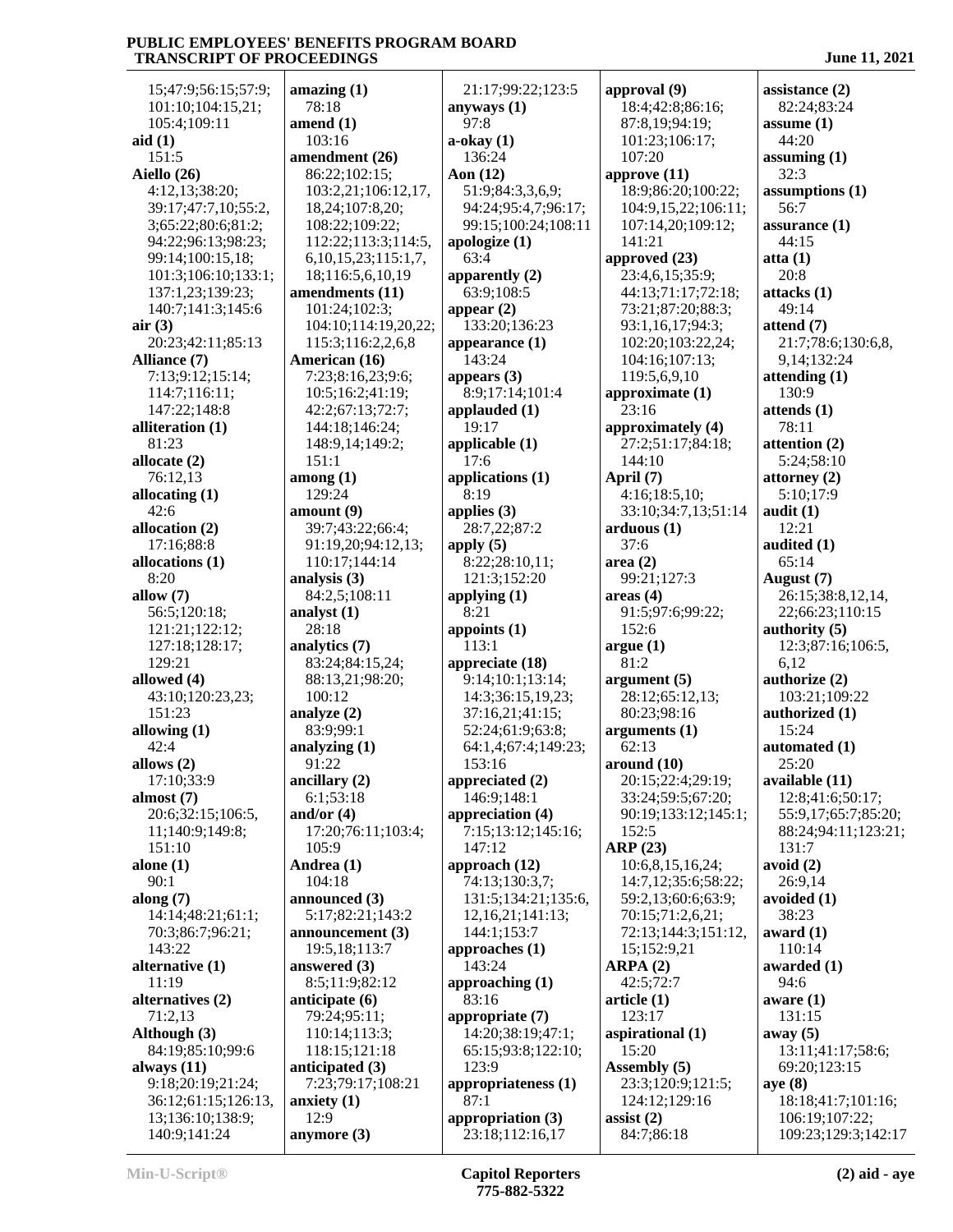|                                              | 33:4;44:22;46:1;           | 77:2;87:24;107:3;    | 127:20                       | 104:20;107:13;       |
|----------------------------------------------|----------------------------|----------------------|------------------------------|----------------------|
| $\bf{B}$                                     | 58:19;84:4;106:24;         | 113:18,19;120:21;    | bit $(20)$                   | 108:3,4              |
|                                              | 108:11,22;112:14;          | 121:2,6,7,14,23;     | 6:2;32:22;37:17;             | borderline (1)       |
|                                              | 118:9;125:1                | 122:5,7,15;123:11,   | 51:19;58:5;64:20;            | 60:1                 |
| back (68)                                    | basis $(4)$                | 19;124:21,21;127:11, | 66:15;69:12;71:8,8,          | both $(13)$          |
| 8:24;9:20;21:8,21,                           | 78:16;118:5,9,10           | 14;128:5,6,11,15,17; | 14;74:3;76:18;79:13;         | 19:6;27:6;49:13;     |
| 23;22:18;23:10,11;                           | beat $(1)$                 | 133:7;147:22         | 80:9;82:13;90:2,3;           | 62:9;90:2,3;113:21;  |
| 25:5;27:4;33:19;                             | 80:8                       | best $(7)$           | 130:4;140:5                  | 130:4;132:22;        |
| 35:1,2;42:5;46:14;                           | became $(1)$               | 38:16;39:24;71:16;   | Black $(1)$                  | 135:13;144:21;       |
| 48:8,24;50:14;53:16;                         | 36:20                      | 135:3;136:21;        | 39:20                        | 151:9;154:2          |
| 54:12,22;55:8,20;                            | become $(1)$               | 149:15,15            | blanking $(1)$               | box(1)               |
| 58:12;60:7;63:12;                            | 80:1                       | Betsey $(22)$        | 35:5                         | 41:8                 |
| 65:3,16;67:8,17;                             | becomes $(1)$              | 4:12;38:20;39:4,     | blind $(2)$                  | boy $(2)$            |
| 69:10,11,16,17;71:1;                         | 80:1                       | 17;47:8,22;55:3;     | 54:16;63:24                  | 20:8;57:12           |
| 76:13;79:8;80:19;                            | beg(1)                     | 65:22;80:6,15;94:22; | <b>Board</b> (199)           | brain(1)             |
| 84:9;97:24;103:2;                            | 62:18                      | 96:13;97:11;99:14;   | 4:6;6:3;7:16;8:14,           | 49:9                 |
| 105:17;121:1,10,13,                          | began $(2)$                | 101:3;106:10;        | 18,21,22;9:16,17;            | branch $(1)$         |
| 16,22;122:2,4;                               | 12:16;77:16                | 132:11;137:1,23;     | 11:2,18;12:24;13:7,          | 67:5                 |
| 124:23;125:4,14,24;                          | begin $(1)$                | 139:23;140:7;141:3   | 14;14:4,11;15:8;             | break $(4)$          |
| 126:3,8,11;128:15,                           | 88:22                      | Betsy $(1)$          | 16:14;17:6,6,12,17;          | 67:7,18;90:4;        |
| 16;130:1;142:22;                             | beginning (3)              | 98:23                | 18:6, 10:19:5, 7, 23;        | 125:15               |
| 143:16;147:4;                                | 13:3;36:6;68:9             | better $(9)$         | 20:3,5,10,11,12,13,          | bridge(1)            |
| 148:23;149:5,11;                             | behalf $(3)$               | 40:5;51:10;54:17;    | 23;21:2,10,24;22:6,          | 141:24               |
| 151:3,8;153:1                                | 15:18;17:11,17             | 91:3,4;125:10;132:7; | 11,21;24:3,4;25:10;          | bridges(1)           |
| backed $(1)$                                 | behest $(1)$               | 133:18;149:5         | 27:20;28:9,19;29:24;         | 142:2                |
| 21:15                                        | 54:3                       | beyond $(1)$         | 31:8,9;36:4,20;38:5;         | brief (1)            |
| backfill (1)                                 | behind $(3)$               | 45:23                | 46:20,21;48:1;49:19,         | 67:10                |
| 46:13                                        | 7:3;11:17;34:8             | biannual (1)         | 21;50:14,15,22;              | briefly $(1)$        |
| backfilling (1)                              | belief $(1)$               | 149:14               | 52:11,17,18,19,24;           | 16:12                |
| 42:15                                        | 80:11                      | bid(2)               | 53:12,16,22;54:2,3,5,        | brilliant $(1)$      |
| background (5)                               | believes (1)               | 103:2;108:18         | 8, 24; 60: 4; 63: 1, 16, 17, | 145:21               |
| 20:16;61:14;82:13;                           | 50:1                       | biennium $(5)$       | 20;64:16,22;65:16;           | bring(7)             |
| 126:17;150:17                                | bellybuttons (1)           | 35:8;44:18;45:9;     | 67:7,12,21,24;68:1,2,        | 46:20;48:24;63:18;   |
| backup $(1)$                                 | 79:7                       | 71:13;97:19          | 11;69:2,5;70:1,6,11;         | 81:11;94:19;102:21;  |
| 11:6                                         | belongs $(1)$              | biennium's (1)       | 71:9,11;74:20;76:5;          | 140:14               |
| <b>BAILE</b> (1)                             | 147:4                      | 73:22                | 81:4;85:21;86:20;            | bringing $(3)$       |
| 107:16                                       | below $(1)$                | big(8)               | 87:12;90:18,22;91:5;         | 63:16;110:8;111:7    |
| Bailey (30)                                  | 16:3                       | 47:13;64:19;73:5;    | 93:12,14,14,16,21;           | brings $(1)$         |
| 4:14,15;13:13;                               | beneficial (2)             | 97:2;110:10;119:16;  | 94:19;100:20,22;             | 101:6                |
| 19:8, 15, 17, 21, 24;                        | 86:5;112:2                 | 134:18;146:20        | 102:16,17,20,21,24;          | broad(1)             |
| 22:2;36:16;67:15,16,<br>17,20;68:5,9,17;     | beneficiary (1)            | bigger $(5)$         | 104:1,6,16,19,24;            | 92:20                |
|                                              | 30:4                       | 18:3;52:1,3,7,7      | 107:4,5,5;108:5,9;           | broadband (1)        |
| 107:16,18;124:6,6,8;<br>143:14,16;147:12,23; | Benefit (31)               | bill $(36)$          | 109:13,18;111:8,15,          | 60:15                |
| 150:8;152:11;154:2,                          | 17:11;30:8,13;             | 15:23;16:16,17,21,   | 18, 18; 112: 20, 21, 21,     | broken $(3)$         |
| 5                                            | 31:15;33:1;34:3,7;         | 22;41:22,24;50:10;   | 23, 23, 24; 113: 4, 5;       | 90:6,14,15           |
| Bailey's (2)                                 | 44:12,15;45:6;48:8,        | 82:14;111:23;112:4,  | 114:8;119:4;129:1,           | Brooke (2)           |
| 19:5;143:21                                  | 14;51:5;54:11;55:16;       | 19;113:8,10,10,13,   | 10, 18, 21, 24; 130: 2, 6,   | 5:20,22              |
| Bailit $(3)$                                 | 60:6;62:3;71:14;           | 15;114:1,11,11;      | 23;131:9,14,17;              | brought $(6)$        |
| 82:24;88:16;96:6                             | 77:21;80:19;84:20;         | 116:9,19,24,24;      | 132:5,8,24;133:18;           | 19:7;23:10;27:8;     |
| balance $(1)$                                | 89:8,10,12;107:12;         | 117:2;118:13,21;     | 134:13;135:22,22;            | 48:7;55:8;107:4      |
| 12:6                                         | 108:8,19;126:3,4;          | 119:20;120:10,14;    | 136:1,12,13,20;              | bucket $(3)$         |
| bargaining $(5)$                             | 146:24;148:13              | 121:5;122:9;124:12;  | 137:7,18,19;139:2,3,         | 45:17;64:19;93:7     |
| 36:21;113:2,13,20,                           | Benefits (68)              | 127:17;128:17;       | 4, 6, 8, 18, 19, 20, 24;     | budget (46)          |
| 22                                           | 4:5;7:14,19;8:10;          | 150:13               | 140:4;141:10,20;             | 8:13,23;9:1,6,15;    |
| base $(3)$                                   | 9:4,15,21,24;10:16;        | billion $(6)$        | 142:10,16;144:5,24;          | 10:9,13;11:20;12:12; |
| 149:19;153:2,5                               | 11:3;14:9,12;16:11;        | 7:23;10:5;42:1,12;   | 145:6;146:7;147:13,          | 14:17;23:1,1,4,5;    |
| based (9)                                    | 17:12,14,15,18,20;         | 98:17;151:14         | 14,24;148:5;150:7,           | 24:13;31:13,14;35:9; |
| 16:5;23:4;24:19;                             | 28:15,16;39:2;43:6;        | bills $(6)$          | 12, 15, 16; 152: 16, 19;     | 43:5;44:17,21;45:15, |
| 29:7;90:1,1;106:6;                           | 44:11,23,23;45:10;         | 111:17;116:3,4;      | 153:8,15;154:1               | 15;56:22;58:8,21;    |
| 108:16;114:8                                 | 49:18;52:23;53:13,         | 119:5,8,10           | Board's (3)                  | 61:3;64:24;70:23;    |
| basic $(2)$                                  | 18, 20; 54: 9; 55: 12, 13; | birddog(1)           | 12:3;61:16;104:8             | 71:15;72:15,16,19;   |
| 55:13;107:1                                  | 56:21;60:2;61:23;          | 71:7                 | BOE(6)                       | 73:21,22;76:16;94:1, |
|                                              | 65:3,5;69:15;76:14;        | birthday (1)         | 102:22;103:22;               | 2;107:10;136:15,17;  |
| basically (11)                               |                            |                      |                              |                      |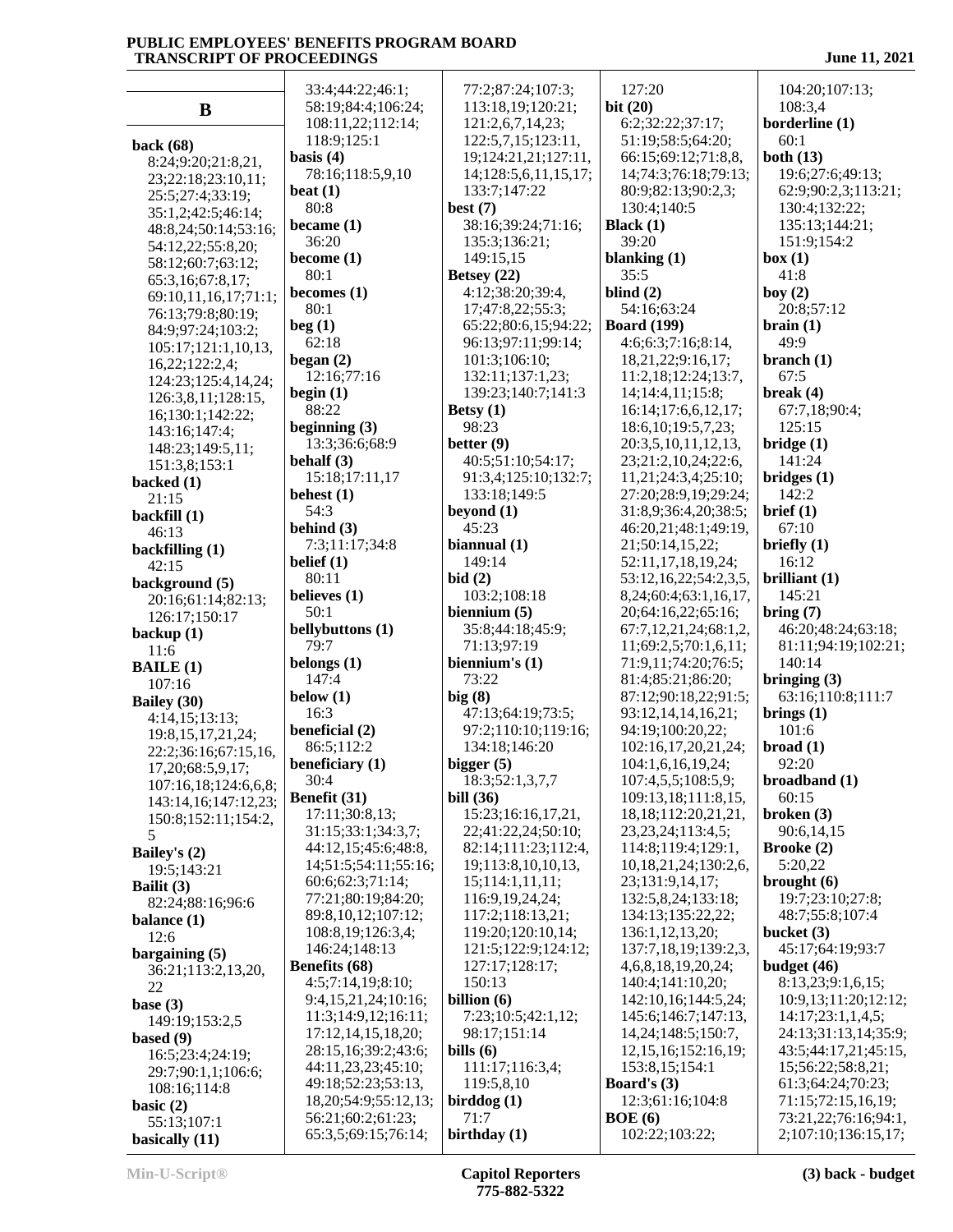| 149:10,18;153:1,2,9        | came (9)                        | 102:1;108:4                         | 84:13;131:19,19;                           | changes $(34)$                            |
|----------------------------|---------------------------------|-------------------------------------|--------------------------------------------|-------------------------------------------|
| budgeted (1)               | 27:20;37:4;59:11;               | carried (1)                         | 132:2,2                                    | 24:13,17,20;25:9,                         |
| 87:8                       | 84:9;110:12,17;                 | 22:5                                | CFR(2)                                     | 24;26:2;31:1;37:18;                       |
| budgeting (2)              | 113:15;133:2,2                  | carriers (1)                        | 58:5,5                                     | 53:8,9;56:1,4,5,7,10;                     |
| 7:17;36:4                  | campus $(1)$                    | 83:17                               | <b>CHAIR (32)</b>                          | 66:3,11;77:17,19,21;                      |
| budgets (7)                | 66:22                           | carries (8)                         | 4:11;9:13;11:1;                            | 78:17,18;79:20,21;                        |
| 42:13,15;43:3,3,           | can (134)                       | 18:21;41:16;                        | 13:7,22;15:7;17:3,8;                       | 80:12;82:6;86:8;                          |
| 22;44:5;45:10              | 6:8;7:3,4;10:5;                 | 101:20;106:22;                      | 18:11;31:22;34:19;                         | 107:3,9,11;112:20;                        |
| budget's (1)               | 13:19,20;19:15,16;              | 108:1;110:2;129:7;                  | 47:7;57:9;60:24;                           | 118:13;129:20;141:8                       |
| 51:12                      | 20:1;21:8;24:15,22,             | 142:20                              | 61:8;63:13;67:15;                          | changing $(4)$                            |
| building $(3)$             | 23, 23; 25: 16; 28: 12;         | carry $(1)$                         | 74:18;105:2;114:21,                        | 55:12;103:5,5;                            |
| 96:21;97:17;131:6          | 31:11;32:13,21;                 | 14:16                               | 24;134:5;138:15;                           | 112:23                                    |
| build-out $(1)$            | 33:23;35:4,12;38:22;            | <b>CARSON</b> (4)                   | 139:7;141:10,14,22;                        | Chapter $(2)$                             |
| 96:20                      | 40:6;42:23,23;43:2;             | 4:1;133:23;139:20;                  | 142:5,10;143:11;                           | 7:12;104:7                                |
| built $(4)$                | 44:15,20;47:1,23;               | 140:1                               | 145:18;153:21                              | charging $(1)$                            |
| 94:24;97:14;98:9,          | 49:6,13;50:1,14,16;             | Carter $(2)$                        | <b>CHAIRWOMAN (88)</b>                     | 108:12                                    |
| 11                         | 51:12,21;52:10,18;              | 150:2,5                             | 4:9;5:7;7:7;17:4;                          | chart $(3)$                               |
| bunch $(1)$                | 53:3,17,20,21;54:23;            | $C$ -a-r-t-e-r $(1)$                | 18:1,13,16,21;19:20;                       | 79:1,3;80:8                               |
| 57:24                      | 55:20;57:6;61:6;                | 150:6                               | 26:23;31:23;35:3,24;                       | chat(1)                                   |
| bundle $(1)$               | 63:6,17;64:17,24;               | case $(5)$                          | 38:4;40:8,15,23;41:2,                      | 133:21                                    |
| 75:3                       | 65:5, 12, 12, 18; 68:5;         | 6:14;39:7;43:4;                     | 4, 14; 47: 9; 56: 15;                      | check $(4)$                               |
| Bundy $(3)$                | 69:5, 9, 13, 18; 71:1, 2,       | 61:15:63:7                          | 57:11;67:4,11,16,19;                       | 108:7,9,11,16                             |
| 150:2,5,5                  | 13;72:21;73:2,24;               | $\cosh(6)$                          | 68:4,8,16;70:8,20;                         | checked (2)                               |
| $B-u-n-d-y(1)$             | 74:5;75:3;76:12,13,             | 23:13,13;31:2,16;                   | 71:22;72:1,3;73:1,                         | 29:17,19                                  |
| 150:6                      | 21;77:1;79:8;81:15,             | 45:16,17                            | 15;75:11;77:12;81:4,                       | cheerleader (1)                           |
| burden(1)                  | 20;82:9;83:1;84:7;              | Cassandra's (1)                     | 9, 19; 88: 4; 92: 10, 15,                  | 61:17                                     |
| 14:23                      | 85:20;89:9;90:5,24;             | 12:17                               | 18,23;93:2,10,19;                          | chime $(1)$                               |
| bureaucracy (4)            | 91:1,6;98:8,16;                 | catastrophic (1)<br>46:12           | 94:10,21;100:20;                           | 38:5                                      |
| 35:11;59:5;153:11,<br>13   | 104:15;105:10;                  |                                     | 101:11,13,20;104:3,                        | chiming $(3)$                             |
| business $(1)$             | 109:7;110:19;<br>111:10;114:21; | category $(6)$<br>16:3;91:16,19;    | 5;105:1,4;106:9,16,<br>22;107:15,18;108:1, | 54:5;95:13;126:16<br>choice $(1)$         |
| 105:6                      | 115:11;116:1,2;                 | 93:23,23;121:9                      | 24;109:14,16;110:2;                        | 134:24                                    |
| businesses (1)             | 117:17;118:3,8,24;              | Caughron (5)                        | 111:9;119:4;120:6;                         | Cholhagian (2)                            |
| 60:10                      | 120:8;123:11;124:1,             | 4:16,17;51:14,14;                   | 124:4,8;126:1;129:1,                       | 82:2,11                                   |
| busy $(1)$                 | 1,15;125:10,14;                 | 52:21                               | 7;136:3;137:17,22;                         | choose $(4)$                              |
| 120:1                      | 126:9,10;127:2,6;               | cause $(1)$                         | 138:4;139:9;141:20;                        | 18:8;32:17;66:11;                         |
| butcher (1)                | 130:19,20;132:22,24;            | 66:8                                | 142:7,13,20;153:23                         | 139:12                                    |
| 82:3                       | 135:10,14,15,17,18;             | caused (2)                          | challenge $(2)$                            | chopped $(1)$                             |
| buy $(1)$                  | 138:17,20;139:6;                | 10:13;60:9                          | 44:22;128:23                               | 69:12                                     |
| 40:4                       | 140:3;142:22;                   | caution $(1)$                       | challenged (1)                             | chosen $(2)$                              |
| buy-in $(1)$               | 143:10,12;149:4;                | 56:3                                | 123:12                                     | 24:6;66:5                                 |
| 83:19                      | 150:15;151:12,12,15;            | cautionary (1)                      | challenges (7)                             | Christmas (1)                             |
|                            | 152:1:153:6                     | 56:12                               | 34:4,11;44:6;47:2;                         | 40:4                                      |
| $\mathbf C$                | cancel (1)                      | cautioned (1)                       | 76:17;122:23;131:1                         | <b>Christmastime</b> (1)                  |
|                            | 22:21                           | 45:21                               | challenging $(1)$                          | 37:24                                     |
| calendar (4)               | cancellation (1)                | cautious $(2)$                      | 83:8                                       | chronic (1)                               |
| 43:20,21;44:2;58:6         | 102:24                          | 57:1;66:8                           | champion (2)                               | 136:7                                     |
| call $(11)$                | cancer $(4)$                    | CDHP(1)                             | 62:19;153:8                                | CITY(5)                                   |
| 4:5,7;5:12,24;8:5;         | 112:5, 10, 14, 15               | 79:14                               | chance $(3)$                               | 4:1;133:23;139:20;                        |
| 20:21;45:24;68:7,22;       | care $(18)$                     | centers $(5)$                       | 18:6;71:17;104:17                          | 140:1;145:23                              |
| 103:15:141:14              | 9:14;16:5;22:13;                | 25:14,16,19;26:13;                  | chances $(1)$                              | civic(2)                                  |
| called $(5)$               | 48:14;57:5;73:12;               | 33:21                               | 60:18                                      | 145:23;146:2                              |
| 12:13,13,21;75:5;          | 81:23;82:17,19,23;              | central $(2)$                       | change $(21)$                              | claim(8)                                  |
| 130:12                     | 83:2,3,9;86:11,19;              | 25:18;33:23                         | 6:11;24:18;31:1;                           | 75:16;103:10,12,                          |
| caller $(16)$              | 90:2;99:2;101:9                 | certain $(12)$                      | 36:12;55:14,24;56:8,                       | 14;105:18,20;106:7;                       |
| 5:18,20;7:8;9:8;           | careful $(1)$                   | 5:24;32:15;60:2;                    | 13,20;66:3;80:22;                          | 126:12                                    |
| 11:11;13:16;15:4;          | 46:10                           | 89:24;90:16;91:19;                  | 102:23;118:9,9;                            | claims $(25)$                             |
| 16:23;17:1;143:4;          | carefully $(1)$                 | 94:12,13;112:15;                    | 127:2,3,6,15,19;                           | 53:10;73:9,11,11,                         |
| 146:11;147:17;             | 58:3<br>CARES <sup>(4)</sup>    | 120:11;132:7;145:12<br>certainly(5) | 128:21;137:13<br>changed (8)               | 12;74:20;75:2,14,14,                      |
| 150:2;152:12;<br>153:18,21 | 58:16;72:4;73:16;               | 133:19;145:13;                      | 8:18;36:8,10;53:6;                         | 22;76:1;83:5,10,11;<br>84:12,12;103:9,15, |
| calls $(2)$                | 151:4                           | 151:20;152:4,7                      | 66:5;78:15;80:20;                          | 15,17;105:20,22,23;                       |
| 51:8;78:21                 | Cari $(2)$                      | cetera(5)                           | 111:19                                     | 106:2,13                                  |
|                            |                                 |                                     |                                            |                                           |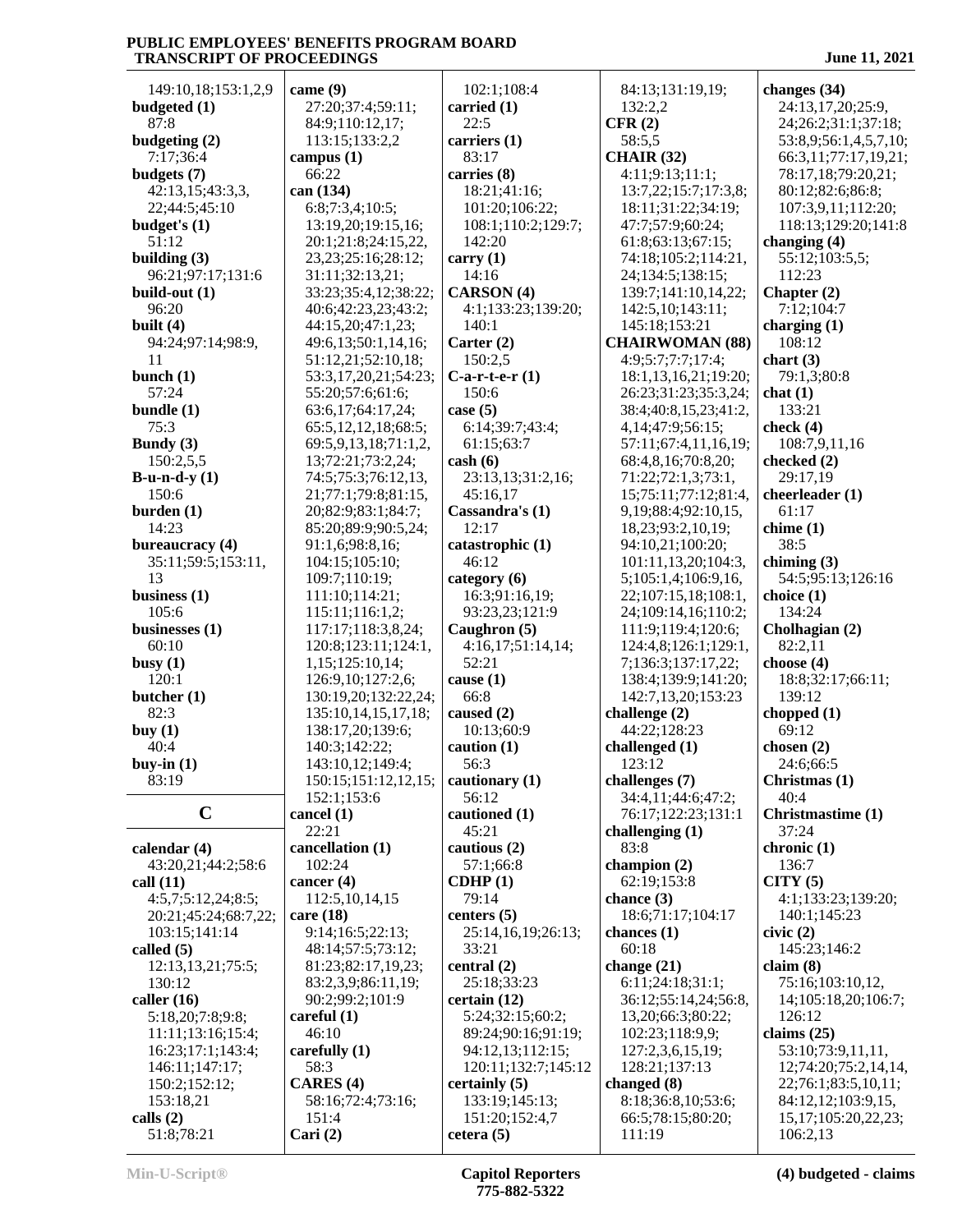**clarification (4)** 30:7;118:21; 135:21;139:1 **clarified (1)** 71:20 **clarify (3)** 53:3;114:3,14 **clear (11)** 20:22;27:3;38:9; 55:1;88:9;89:8; 121:12;136:12; 142:6;148:15;151:8 **Clearly (4)** 8:1;14:8;34:15; 148:19 **close (2)** 38:13;146:18 **closely (1)** 152:7 **closer (1)** 40:3 **closest (1)** 40:6 **closing (2)** 23:1;38:10 **COBRA (23)** 27:23,24;28:8,11, 12,22;29:14;30:1,4, 13;32:1,5,8,10,12,17, 22;33:10;35:23;38:6; 40:12,22;41:13 **co-insurance (2)** 10:20;14:14 **collect (1)**  $27.12$ **collected (1)** 27:8 **collective (5)** 11:23;113:2,13,19, 22 **collectively (2)** 64:17;65:20 **colleges (1)** 8:3 **combination (1)** 135:17 **comfortable (8)** 20:24;35:15,19,22; 80:11;96:22;133:14; 141:5 **coming (9)** 9:20;40:9;46:4; 74:16;76:1;87:7; 106:3;111:6;133:24 **commend (1)** 150:20 **comment (46)** 5:14,16,21;9:10; 11:9,13;13:18;15:10; 17:1,2,3;21:24; 22:17;23:8;24:10; 37:1,7;43:1;51:13; 54:1;57:8;80:7;81:8;

 132:13,18;133:2,12; 137:3,7;138:17,19; 140:24;142:2,23; 143:1,3,6;145:7; 146:3;149:7;150:4; 152:18,24;153:20,22; 154:7 **comments (20)** 5:17;15:1,11; 16:13;36:2;37:21; 52:24;53:15;63:15; 64:2,4;69:4,5; 100:21;138:13; 143:22,23;145:11; 151:1;153:15 **commercial (1)** 83:17 **Commission (12)** 81:22;82:2,14,16; 86:8,11,15;92:13; 93:3;94:1;100:23; 145:24 **commit (3)** 71:11;133:24; 150:15 **commitment (1)** 77:20 **Committee (14)** 7:14;9:13;11:4; 13:22;23:2,3,6; 41:23;42:9;57:19,23; 69:18;109:19;147:22 **common (1)** 141:1 **communicate (2)** 122:19;128:23 **communicating (1)** 25:4 **communication (4)** 25:4,7,8;123:18 **community (2)** 16:5;59:14 **company (1)** 134:21 **comparable (1)** 108:14 **compare (1)** 108:12 **compared (2)** 9:22;108:12 **comparison (1)** 118:5 **compelled (1)** 13:6 **compensation (1)** 7:5 **complete (2)** 103:21;128:18 **completely (3)** 15:18;16:20; 149:13 **complex (1)** 33:21

**complexity (2)** 33:17;48:17 **complicated (1)** 144:19 **complicates (1)** 140:4 **component (1)** 135:24 **conception (1)** 43:1 **conceptual (3)** 116:2,5,6 **concern (5)** 65:24;117:10,11; 140:13,20 **concerned (3)** 61:12;115:8; 140:19 **concerning (1)** 51:19 **concerns (6)** 109:1;112:7;117:2; 143:23;145:10; 153:11 **concluded (1)** 17:3 **concurred (1)** 28:18 **condition (1)** 91:16 **conditions (2)** 90:16,17 **conduct (1)** 77:20 **conducted (1)** 108:16 **conducts (1)** 108:7 **conduit (2)** 61:15,16 **conference (3)** 130:24;141:24; 142:2 **confidence (1)** 93:16 **confident (3)** 45:10,13;93:6 **congressional (2)** 148:9,15 **conjunction (1)** 100:24 **conscientious (1)** 59:18 **consensus (1)** 53:1 **consent (1)** 18:2 **consider (7)** 35:22;58:22;67:24; 68:2;69:24;74:1; 144:5 **consideration (3)** 29:24;46:17;57:23

**considerations (1)** 5:18 **considered (4)** 28:6;31:4;48:13; 103:4 **considering (2)** 44:18;47:2 **consistency (1)** 26:16 **consistent (1)** 80:10 **consistently (1)** 42:21 **constantly (1)** 78:16 **constitute (1)** 93:7 **constitutes (1)** 56:12 **consult (1)** 71:15 **consultant (3)** 84:7;98:10,10 **consultants (1)** 95:8 **consulted (1)** 149:3 **Consulting (2)** 84:3;96:12 **contact (1)** 123:3 **contains (1)** 91:2 **continuation (1)** 129:21 **continue (13)** 7:4;12:24;14:12, 16;28:2;30:4;44:15; 66:19;67:13;131:14; 132:1;134:24;142:3 **continues (3)** 27:11;46:5,8 **continuing (3)** 31:20;42:21; 150:20 **continuous (1)** 105:23 **contract (46)** 12:22;86:21;87:17; 92:11;95:1;96:12,17, 18;101:24;102:3,15; 103:1,2,16,18,21; 104:9,9,20;105:5,8,9, 13;106:5,6,12,12,17, 18,18,24;107:8,11, 20,21;108:18,20,22; 109:12,22,22;110:4, 9,24;112:13;138:8 **contractor (1)** 96:16 **contracts (9)** 97:14;101:24; 102:6,8,11,12,18;

 104:9;130:6 **contribute (1)** 150:18 **contribution (5)** 23:9;24:2,4;36:13; 123:19 **contributions (4)** 10:2,20;25:5;30:23 **controller's (1)** 38:10 **convenient (2)** 134:7;145:20 **conversation (5)** 49:2;65:18;88:17, 18;112:21 **conversations (8)** 48:7;50:19;62:12; 64:12,14;65:11; 88:22;145:24 **convinces (1)** 125:9 **coordinating (1)** 42:7 **coordination (1)** 26:13 **co-pays (2)** 10:20;100:5 **Corona (2)** 73:3;75:1 **coronavirus (11)** 16:1,11;35:6; 57:19;72:3,12,21; 73:12,17;74:22,23 **corrected (1)** 31:18 **corrections (1)** 18:7 **correctly (1)** 51:16 **cost (40)** 10:22;14:9;23:12, 17;24:3;32:7,8; 33:18;46:12;53:7; 73:9;81:23;82:23; 83:2;84:8,18;85:22; 86:1,19,20;87:6; 88:18,23;90:1,11,12, 13;91:1;92:4;98:14, 15,19;99:10;100:8,9, 11;131:19;138:7,9; 140:15 **costs (16)** 24:8;31:10;34:1; 44:10;46:4;73:8; 76:22;89:17,22,23, 24;90:9,24;91:2,18; 98:18 **council (1)** 145:24 **counter (2)** 6:12;148:20 **country (2)** 68:13;152:5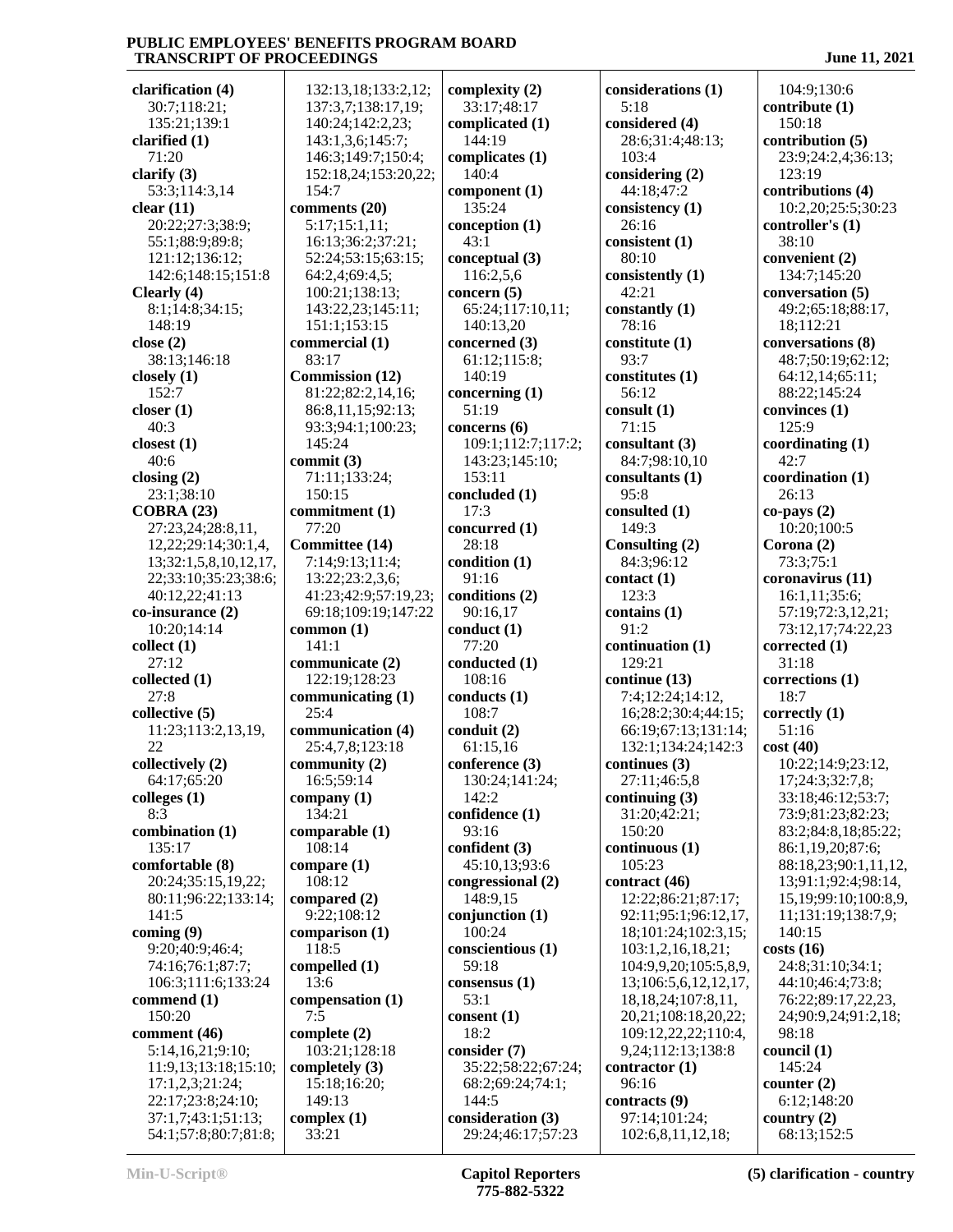**counts (1)** 109:9 **county (1)** 145:24 **couple (12)** 32:10;36:2;43:13; 57:16;62:15;72:14; 94:22;102:3;133:22; 136:12;140:24; 150:24 **course (11)** 17:13;19:20;36:4, 22;38:1;49:11;53:14; 59:10;65:3;150:15; 151:7 **COURT (1)** 4:3 **cover (9)** 6:4,11;32:17;33:5; 38:6;40:11;44:10; 46:12;73:18 **coverage (7)** 6:2,14,19;33:9; 107:1;127:3;128:12 **covered (2)** 32:22;105:15 **covering (2)** 6:6,12 **COVID (12)** 45:20;49:6,8,12, 15;56:18;73:11; 74:11;75:10,13,14; 132:14 **COVID-19 (2)** 7:20;73:20 **created (1)** 82:15 **creative (1)** 62:3 **creatively (1)** 61:22 **creativity (1)** 61:24 **credentials (1)** 95:11 **credit (2)** 33:15,20 **CRF (14)** 35:5,6;57:24; 58:11,13;72:12,16; 73:7,10;74:2,4;75:13, 19,21 **CRF's (1)** 57:21 **crisis (2)** 9:16;154:3 **criteria (13)** 43:9,16;44:24; 45:5;47:2;48:8,18, 19;50:3,8;54:18,20; 58:17 **criticisms (1)** 145:11 **crossing (1)** 110:24 **crowd (1)** 141:2 **cry (1)** 12:17 **crystal (1)** 151:7 **cue (1)** 15:10 **curious (1)** 96:17 **current (7)** 14:17;4 73:21;9 110:5 **currently (4)** 92:12;1 146:18 **custom (1)** 96:9 **cut (11)** 9:14:16: 22;48:1 13;149: **cuts (34)** 7:19,21 10:13;1 8:14:14  $24:10:3$ 48:2;49 53:18:61 145:5;1 152:6,8,21;153:2,4,9 **daily (3)** 78:16;1 **damaged (1)** 144:4 **data (38)** 26:2;83 21;84:1 24;89:6, 10;94:24 96:3,15,  $100:23$ : database ( 83:5,10 **day (6)** 21:8;39 98:1;122 **days (5)** 41:23;4 **dead (1)** 80:8 **deal (5)**  $17:15;20$ 93:9,18

| ossing(1)                                                             | dealing $(2)$          | 148:9            |
|-----------------------------------------------------------------------|------------------------|------------------|
| 110:24                                                                | 98:17;113:22           | deliberate (1)   |
|                                                                       |                        |                  |
| owd(1)                                                                | decades (1)            | 144:1            |
| 141:2                                                                 | 149:8                  | deliver $(1)$    |
|                                                                       |                        | 8:8              |
| y(1)                                                                  | December (10)          |                  |
| 12:17                                                                 | 37:24;38:17;58:6;      | delivered (2)    |
| ystal (1)                                                             | 71:24;72:6;73:23;      | 149:12,13        |
|                                                                       |                        |                  |
| 151:7                                                                 | 126:24;127:1;147:3;    | demographic (1)  |
| e(1)                                                                  | 151:24                 | 91:17            |
| 15:10                                                                 | decide (4)             | demographics (1  |
|                                                                       |                        |                  |
| rious(1)                                                              | 27:21;50:3;62:20;      | 85:3             |
| 96:17                                                                 | 136:1                  | denigrate (1)    |
| rrent (7)                                                             | decided (4)            | 61:18            |
|                                                                       |                        |                  |
| 14:17;45:15;71:13;                                                    | 28:1;76:4;98:3;        | dental $(1)$     |
| 73:21;98:13;105:8;                                                    | 112:22                 | 84:13            |
| 110:5                                                                 | decides (3)            | denying $(1)$    |
|                                                                       |                        |                  |
| rrently (4)                                                           | 37:21;62:5;140:4       | 6:14             |
| 92:12;112:9;127:8;                                                    | decision (9)           | department (8)   |
| 146:18                                                                | 20:23;25:13;28:19;     | 40:1;57:17;59:   |
|                                                                       |                        |                  |
| $^{1}$                                                                | 30:2;31:12,14;47:20;   | 60:17;70:3;73:   |
| 96:9                                                                  | 62:7;144:15            | 113:16,21        |
| it $(11)$                                                             | decisions (13)         | departments (2)  |
|                                                                       |                        |                  |
| 9:14;16:11;43:6,                                                      | 9:14;10:3;13:4;        | 8:7;68:22        |
| 22;48:1,3;144:9,11,                                                   | 24:19;50:15;52:11,     | department's (1) |
| 13;149:11;153:12                                                      | 12, 19; 55: 1; 71: 18; | 58:3             |
|                                                                       |                        |                  |
| its(34)                                                               | 98:8;101:8;144:24      | depend (2)       |
| 7:19,21;8:10;9:21;                                                    | $\text{decline} (2)$   | 50:18;126:14     |
| 10:13;11:20;12:1,6,                                                   | 80:10,12               | dependent (1)    |
|                                                                       |                        |                  |
| 8;14:14,18;23:10;                                                     | declined (3)           | 69:20            |
| 24:10;35:18;36:7,8;                                                   | 55:15,16;80:10         | dependents (3)   |
| 48:2;49:18;51:2,5;                                                    | dedication (1)         | 29:2,5;79:7      |
| 53:18;61:1,3;68:10;                                                   | 13:13                  |                  |
|                                                                       |                        |                  |
|                                                                       |                        | depending (5)    |
| 145:5;151:12,16,17;                                                   | deductible (4)         | 10:22;24:1;32:   |
|                                                                       |                        |                  |
| 152:6,8,21;153:2,4,9                                                  | 14:13;79:15,17,24      | 59:21;72:7       |
|                                                                       | deductibles (1)        | depends $(2)$    |
| D                                                                     | 10:19                  | 24:4;126:21      |
|                                                                       |                        |                  |
|                                                                       | deep(1)                | deputy $(2)$     |
| $n$ ily $(3)$                                                         | 7:15                   | 5:10;17:9        |
| 78:16;118:9,10                                                        | defeat(1)              | description (1)  |
|                                                                       | 12:2                   | 96:7             |
| maged (1)                                                             |                        |                  |
| 144:4                                                                 | defined $(1)$          | deserve (3)      |
| ıta (38)                                                              | 27:6                   | 8:2;14:22;51:1   |
| 26:2;83:11,12,15,                                                     | definitely (24)        | deserves $(1)$   |
|                                                                       |                        |                  |
| 21;84:11,14;85:1;                                                     | 21:23;32:16;34:4;      | 143:19           |
| 88:12,15,17,19,23,                                                    | 48:18,20;49:3;53:14;   | design(6)        |
| 24;89:6,7,7,7;91:3,9,                                                 | 54:10;76:10,16;        | 7:18;9:17;24:1   |
|                                                                       |                        |                  |
| 10:94:24:95:2,6:                                                      | 80:20;81:15;82:11;     | 52:18,19;90:8    |
| 96:3,15,19;97:3,18,                                                   | 85:8;94:16;105:14;     | designate (1)    |
| 21,24;98:7;99:1,4,16;                                                 | 110:8;113:6;118:3,     | 139:17           |
|                                                                       |                        |                  |
| 100:23;101:5,7                                                        | 24;123:24;131:2;       | designs $(1)$    |
| itabase (2)                                                           | 134:12;146:9           | 9:2              |
| 83:5,10                                                               | defray(1)              | desire(1)        |
|                                                                       | 76:21                  | 31:9             |
| ıy (6)                                                                |                        |                  |
| 21:8;39:21;62:1;                                                      | degree $(4)$           | $\text{desk}(2)$ |
| 98:1;122:14;139:20                                                    | 33:23;91:13;           | 37:18,19         |
|                                                                       | 123:12;141:11          | despite $(2)$    |
|                                                                       |                        |                  |
|                                                                       | delay(2)               | 7:22;101:4       |
|                                                                       | 14:5,6                 | detail (3)       |
|                                                                       | delayed (1)            | 49:1,3;50:12     |
|                                                                       | 14:21                  | details (3)      |
|                                                                       |                        |                  |
| ıys (5)<br>41:23;49:2;111:20;<br>144:8,14<br>rad(1)<br>80:8<br>al (5) | delegation $(1)$       | 45:2;48:12;63:   |
| 17:15;20:11;77:18;                                                    | 148:15                 | determine (2)    |
| 93:9,18                                                               | delegations (1)        | 49:24;141:22     |

 148:9 **deliberate (1)** 144:1 **deliver (1)** 8:8 **delivered (2)** 149:12,13 **demographic (1)** 91:17 **demographics (1)** 85:3 **denigrate (1)** 61:18 **dental (1)** 84:13 **denying (1)** 6:14 **department (8)** 40:1;57:17;59:6; 60:17;70:3;73:16; 113:16,21 **departments (2)** 8:7;68:22 **department's (1)** 58:3 50:18;126:14 **dependent (1)** 69:20 **dependents (3)** 29:2,5;79:7 **depending (5)** 10:22;24:1;32:13; 59:21;72:7 **depends (2)** 24:4;126:21 **deputy (2)** 5:10;17:9 **description (1)** 96:7 **deserve (3)** 8:2;14:22;51:10 **deserves (1)** 143:19 7:18;9:17;24:19; 52:18,19;90:8 **designate (1)** 139:17 **designs (1)** 9:2 **desire (1)** 31:9 **desk (2)** 37:18,19 **despite (2)** 7:22;101:4 **detail (3)** 49:1,3;50:12 **details (3)** 45:2;48:12;63:23 **determine (2)** 49:24;141:22

**detrimental (1)** 13:5 **develop (3)** 84:16;100:23; 116:15 **developing (1)** 25:6 **dialogue (1)** 144:15 **dibs (1)** 44:19 **die (1)** 120:3 **died (2)** 119:21;120:2 **differ (1)** 100:2 **difference (1)** 151:21 **differences (3)** 82:7;91:18;139:17 **different (16)** 33:21;34:8;63:21; 71:9;74:17;80:14; 85:4;96:3,7;100:6; 101:2;141:5;145:22; 146:2,4;150:9 **differential (3)** 23:13;31:2;45:17 **differentiate (1)** 100:7 **differentiated (1)** 34:16 **differently (1)** 133:20 **difficult (5)** 9:16;50:21;62:24; 118:2;143:16 **difficulties (1)** 8:9 **difficulty (2)** 76:9;143:10 **dig (2)** 89:18,21 **digits (8)** 5:16;7:8;15:4; 143:1,4;146:11; 147:17;153:18 **dip (1)** 46:14 **direct (5)** 11:2;40:18;49:15; 83:15;91:24 **directed (1)** 40:21 **direction (6)** 42:20;61:5;63:21, 22;70:19,24 **directive (1)** 152:22 **directives (1)** 44:17 **directly (6)**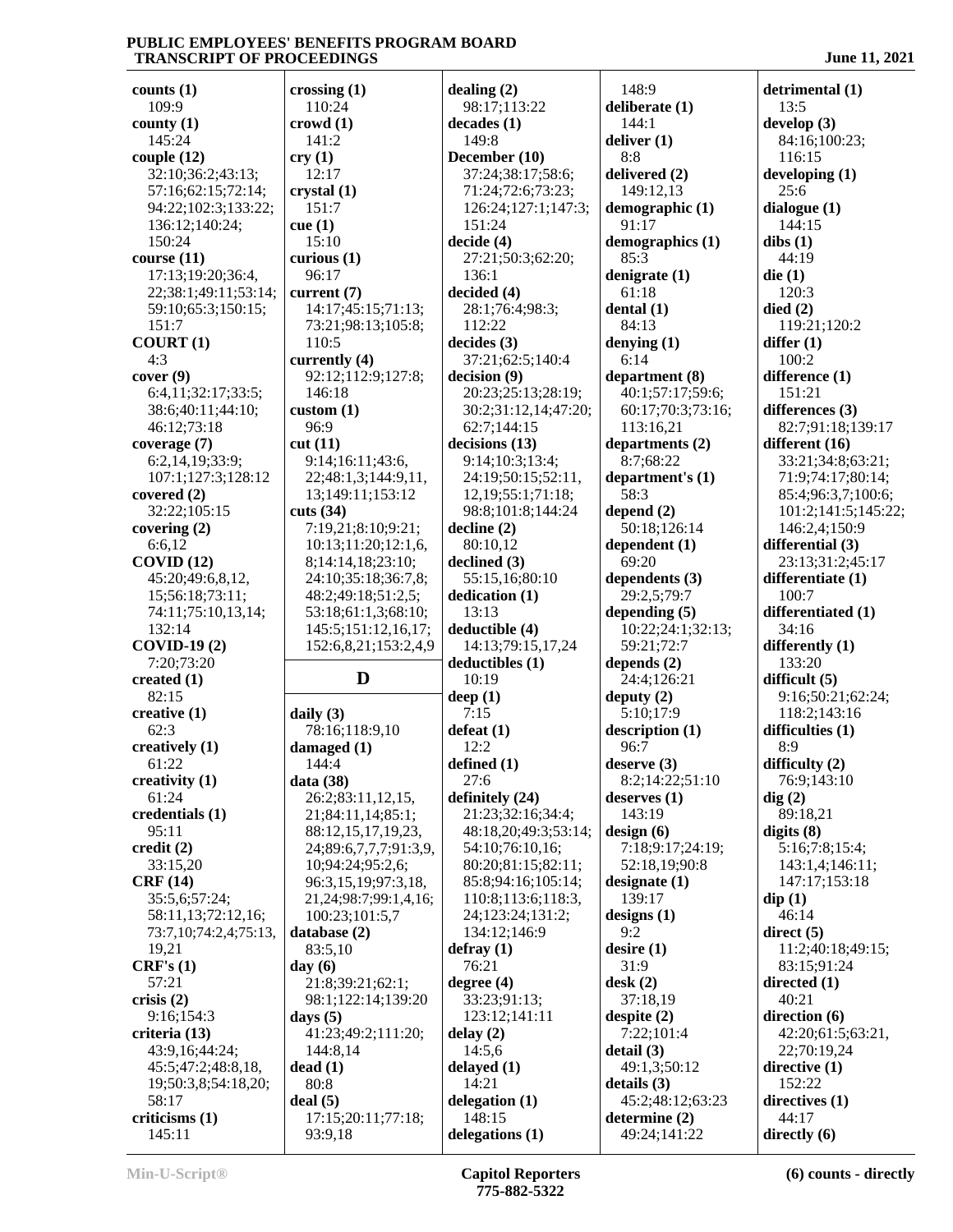45:6;49:6;50:2; 66:10;89:10;117:1 **Director (18)** 11:2,8;51:15;53:3; 54:2,3,4;57:17;58:8; 63:16;68:1;70:23; 71:8;82:1;85:19; 93:12;94:15;146:16 **directors (1)** 60:17 **disability (18)** 9:4,23;10:18; 47:13,21;48:2;49:7, 14;55:7;66:6;72:22, 24;73:14;75:6;76:14; 80:13;107:2;145:4 **disagree (1)** 153:1 **disappointed (1)** 14:3 **disappointment (1)** 12:7 **disbursements (2)** 15:21,23 **discernible (1)** 6:18 **disclosure (3)** 17:11,19,23 **disclosures (1)** 17:6 **discovered (1)** 6:1 **discuss (10)** 16:17;25:10;26:3, 21;28:10,23;87:1; 123:8;129:24;132:5 **discussed (6)** 31:8;48:21;52:23; 76:4;114:16;130:19 **discussion (26)** 10:24;12:4;16:8; 28:6;45:16;49:1; 52:1,4,7;58:8,14; 99:5;101:15;107:6; 120:7,8;124:13; 129:9,13,23;132:4, 10;138:2;142:21; 148:5,6 **discussions (5)** 48:12,23;49:22; 130:13;131:8 **disservice (1)** 77:8 **dissolutioning (1)** 7:19 **distressing (1)** 7:18 **distributed (1)** 8:17 **ditto (2)** 15:13;146:20 **diverse (1)** 7:6

23

**divided (2)** 92:4,7 **division (1)** 9:18 **docket (1)** 16:7 **doctor's (1)** 108:5 **document (2)** 59:11;148:22 **documents (1)** 109:13 **doled (1)** 72:13 **dollar (9)** 12:16,22;42:1; 43:24,24;65:6;88:11; 98:17;117:5 **dollars (10)** 32:11;42:12;43:23; 57:14,21;72:15; 103:18;144:18; 145:3;151:14 **Don (16)** 4:14;13:13,14; 19:12;30:17,18; 36:16;70:10,10; 107:16;124:6; 143:14,16;147:12,13, **Dondero (2)** 113:11;114:12 **done (22)** 7:1;14:15;19:10; 21:7;26:1;51:10; 54:1;84:2,6;85:4; 90:21;93:9,17;95:4; 96:16;106:2;125:8; 142:1;144:11,13; 145:5;153:10 **door (4)** 58:1,11;74:4;80:21 **doubling (1)** 54:12 **Doug (2)** 7:11;147:20 **D-o-u-g (2)** 7:11;147:20 **down (13)** 36:8;61:10;70:3; 85:6;90:4,15,15; 109:7;117:6;120:7; 131:16;133:24; 140:17 **downs (1)** 154:6 **downsides (1)** 133:7 **downturn (1)** 7:20 **Dr (12)** 15:16,16,19;16:13; 143:15,22,22;147:24; 150:8;151:20; 152:11;154:1 **dragging (1)** 57:1 **draw (1)** 126:8 **drawn (1)** 49:6 **drill (1)** 85:6 **drivers (2)** 91:1;98:19 **drop (2)**  $66.66$ **dropped (3)** 123:1;125:11; 153:21 **drops (1)** 124:20 **Due (7)** 5:18;9:15;16:11; 22:22;58:18;73:19; 151:17 **dues (1)** 146:19 **during (22)** 14:22;16:15;23:21; 24:10;31:13,13; 39:13;41:22;43:19; 67:3;73:22;74:10; 103:12;107:9; 120:24;125:13,20; 126:23;127:10,16; 147:2;148:24 **duty (2)** 16:16;65:4 **earlier (5)** 37:11;74:3,18; 146:21;147:14 **early (5)** 48:23;64:21;68:14; 72:5;148:9 **earned (2)** 45:12;125:16 **ears (1)** 110:9 **ease (1)** 39:2 **easily (1)** 25:24 **easy (7)** 34:6;37:8,9;64:24; 88:7;119:7;147:14 **eat (1)** 27:5 **eaten (2)** 74:19;75:9 **Eaton (2)** 87:11;102:1 **echo (4)**

**E element (1)** 15:11,19;16:13; 146:20 **echoed (1)** 151:8 **economic (3)** 7:20;60:8,9 **economy (1)** 9:20 **ecstatic (1)** 77:19 **educate (1)** 77:21 **educating (1)** 36:19 **education (6)** 8:8;22:11;36:23; 37:16;44:19;113:14 **effect (4)** 17:14;37:4;56:10; 127:11 **effective (3)** 14:1;125:21; 129:19 **effects (2)** 49:8;144:4 **effort (2)** 11:23;77:18 **efforts (2)** 145:2;147:15 **eight (6)** 19:9;20:2,16; 111:11;123:1;147:13 **either (6)** 26:15;30:11;32:9; 33:7;45:12;116:5 **elected (1)** 55:21 26:8 **eligibility (3)** 26:5;38:2;58:17 **eligible (11)** 17:12,18;28:15; 30:12,13;58:22; 59:18;74:1;122:15; 123:11;124:12 **elimination (4)** 9:23;33:7;35:7; 107:2 **else (2)** 53:4;74:24 **elsewhere (2)** 22:10;55:18 **e-mail (5)** 114:19,20,22; 116:12,18 **emergency (3)** 8:6;60:9;73:19 **Employee (10)** 7:13;19:11;28:4,4; 29:8;32:14,19; 146:23;147:22; 148:13

**employees (31)**

 6:5;8:4;9:21; 11:16;13:24;14:10, 15,22;22:12;27:22; 28:1,14,21;35:17; 40:21;47:21;51:10; 56:20,23;61:4;62:16; 67:24;74:10;78:3; 124:16;125:1;136:7; 146:17;148:7; 150:10;152:17 **Employees' (2)** 4:5;17:11 **employer (5)** 7:5;27:15;28:5; 144:9;150:14 **employers (1)** 144:16 **EMR (1)** 45:24 **encompassing (1)** 7:4 **encourage (1)** 55:24 **end (12)** 12:19;23:24;38:9; 56:17,19;62:5;68:6, 14;71:24;80:14;97:7; 106:4 **ended (1)** 77:16 **endured (1)** 22:15 **energy (4)** 63:6,6;78:15; 110:22 **enforce (1)** 118:2 **enforcement (2)** 118:1,10 **engaged (1)** 12:11 **engagement (1)** 146:2 **enjoyed (1)** 21:17 **enlightening (1)** 36:14 **enough (5)** 13:2;14:22;62:6; 80:23;93:13 **enroll (3)** 66:5;124:21; 127:14 **enrolled (6)** 125:7;126:20,22; 127:10;128:6,15 **enrollment (50)** 14:6;24:14,16,18, 24;25:3;26:5;37:2,9; 38:2;55:7;56:2,5; 67:14;77:13,15,16, 22,24;78:11,19,24;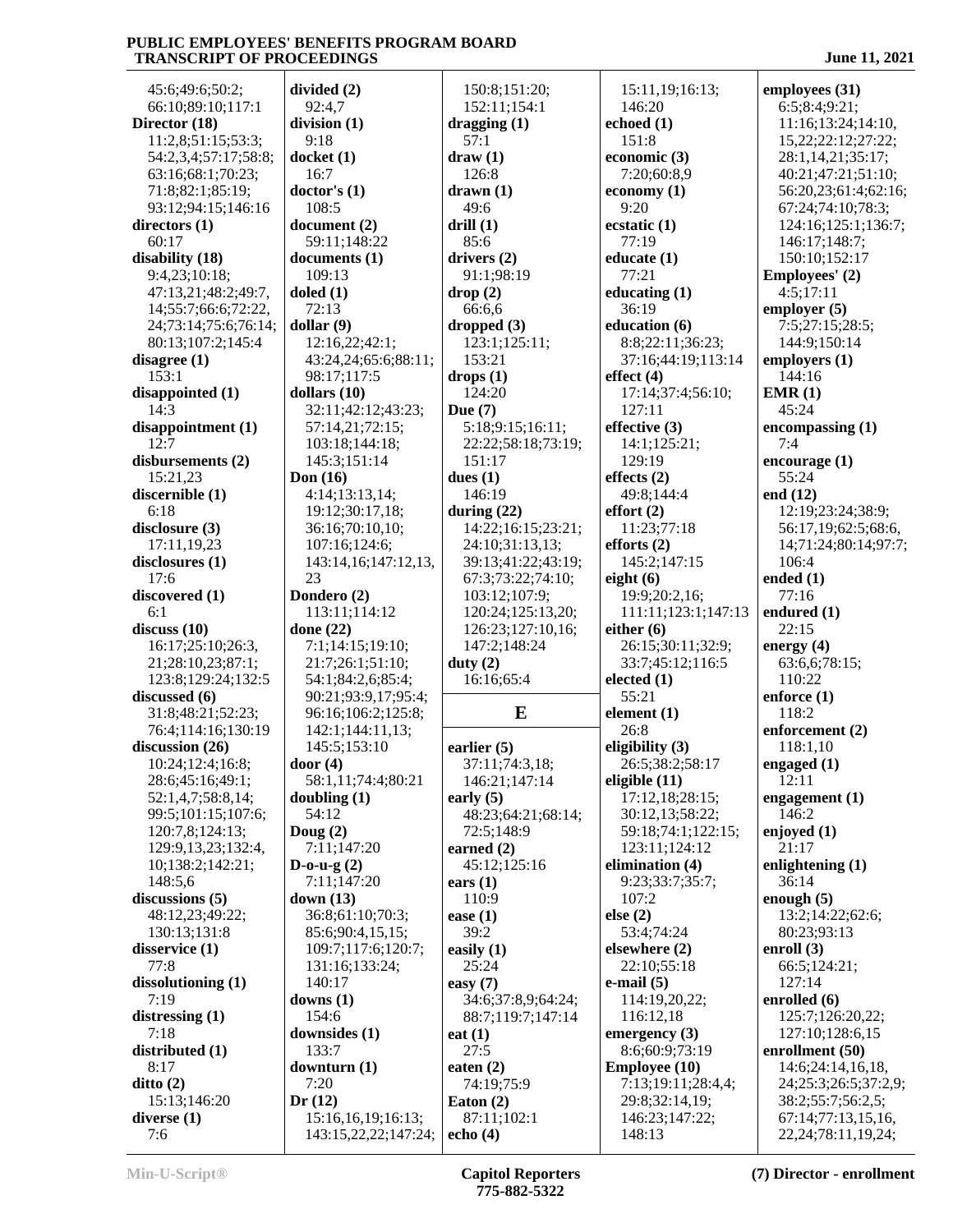| 79:4,18,19;80:21;      | 109:19;110:13                         | 122:18;124:15;       |
|------------------------|---------------------------------------|----------------------|
| 81:14,16;120:10,24;    | even (29)                             | 146:16;149:6;        |
| 121:1,11,13,24;        | 8:11;25:2;28:6;                       | 150:16;154:6         |
| 122:3,13,14;124:10,    | 33:8,21;43:13,16;                     | exempts $(1)$        |
| 16,24;125:14,20,24;    | 47:22,23;50:15;55:5;                  | 112:14               |
| 126:23,24;127:10,16;   | 56:10;67:2;68:19;                     | exist(1)             |
| 128:1,7,18             | 77:1;78:4,19;88:22;                   | 130:22               |
| ensure (4)             | 89:8;95:15;103:4,23;                  | existence (1)        |
| 14:21;15:2;26:12;      | 108:5;137:8;142:1;                    | 83:7                 |
|                        | 145:3,10;148:12;                      |                      |
| 150:14                 | 151:24                                | existential (1)      |
| entice (1)             |                                       | 16:8                 |
| 55:24                  | eventually (4)                        | existing $(1)$       |
| entire (4)             | 33:17;34:9;46:14;                     | 96:19                |
| 121:21,22;150:12;      | 126:4                                 | exists $(1)$         |
| 151:15                 | everybody (7)                         | 153:12               |
| entities (2)           | 4:4;5:8;7:2;136:4,                    | expanded (1)         |
| 76:7;108:14            | 15, 19; 154: 9                        | 41:13                |
| entitled (1)           | everybody's (1)                       | expect (7)           |
| 77:10                  | 61:10                                 | 36:11;86:1;105:18;   |
| EPO(3)                 | everyone (10)                         | 106:1;136:19;138:6;  |
| 10:20;79:12,14         | 30:13;120:13;                         | 139:11               |
| equal $(1)$            | 132:15,18;133:13;                     | expectation (3)      |
| 7:4                    | 134:22;139:11;                        | 61:21;136:14;        |
| equals $(2)$           | 149:3;150:21;153:17                   | 139:24               |
| 61:14;97:19            | exactly $(2)$                         | expectations (4)     |
| err(2)                 | 45:4;144:22                           | 61:10;62:8;64:22;    |
| 56:2;110:18            | <b>Examiners (4)</b>                  | 139:18               |
| Ervin $(4)$            | 93:22;102:20;                         | expected (4)         |
| 9:8,11,11;15:16        | 104:1,6                               | 12:5;45:22;46:6;     |
| $E-r-v-i-n(1)$         | example $(5)$                         | 149:12               |
| 9:12                   | 33:22;36:13;80:19;                    | expects $(1)$        |
| Ervin's $(2)$          | 90:10;131:5                           | 138:15               |
|                        |                                       |                      |
|                        |                                       |                      |
| 15:19;16:13            | examples $(1)$                        | expenditure (1)      |
| ESI(1)                 | 89:9                                  | 60:8                 |
| 108:12                 | excess(14)                            | expense (6)          |
| especially (12)        | 10:23;12:7,13;                        | 31:4;86:1;89:2;      |
| 14:16;19:8,13;         | 23:13;31:2,10,16;                     | 97:14;99:20;134:18   |
| 30:18;43:1;55:13;      | 45:16,18;46:9;74:19;                  | expenses (7)         |
| 74:9;130:11;133:12;    | 76:1,6;87:17                          | 58:18,22;73:18,19;   |
| 134:13;148:20;151:5    | Exchange (4)                          | 74:22;75:10;134:21   |
| essential (6)          | 23:9;36:13;120:20,                    | expensive (1)        |
| 9:24;47:21,24;         | 20                                    | 90:8                 |
| 48:3;60:14;89:7        | excited $(1)$                         | experience (4)       |
| essentially (3)        | 145:22                                | 46:1;145:9,12;       |
| 6:17;44:9;71:16        | exclude (1)                           | 150:17               |
| established (1)        | 40:22                                 | experiencing $(1)$   |
| 45:15                  | excluding $(1)$                       | 12:10                |
| estimate (5)           | 35:22                                 | $\exp$ ert $(1)$     |
| 10:7;12:18;32:7,8;     | exclusion (2)                         | 126:13               |
| 84:18                  | 6:10,23                               | expertise (5)        |
| estimated (1)          | excuse(5)                             | 19:7;84:1;86:14;     |
| 10:22                  | 11:19;14:11;40:12;                    | 95:17,18             |
| et(5)                  | 71:14;101:15                          | experts $(2)$        |
| 84:13;131:19,19;       | executive (39)                        | 20:18;45:4           |
| 132:2,2                | 8:21;9:13;11:2,8;                     | expire(1)            |
| ethics (1)             | 18:23;19:21;20:12;                    | 147:2                |
| 17:23                  | 22:19;31:24;54:2,4;                   | expires $(1)$        |
| Etna $(4)$             | 60:3;61:8,13;64:5;                    | 96:18                |
| 103:7;117:13,14,       | 67:5,12;68:1;70:22;                   | explained (1)        |
| 17                     | 71:4;72:8;74:18,21;                   | 113:23               |
| Europe (1)             | 75:12;79:2;81:10,16;                  | explanation (1)      |
| 82:6<br>Evaluation (2) | 82:1;85:18;86:6;<br>93:11;98:2;102:1; | 119:9<br>explore (1) |

 83:1 **explored (2)** 97:17,21 **express (7)** 13:12;108:3,8,18, 20;109:12;147:11 **extend (7)** 5:9;37:2,3,9;40:19; 75:6;106:12 **extension (1)** 109:12 **extra (1)** 14:23 **extraordinarily (1)** 143:16 **extraordinary (1)** 146:8 **extremely (1)** 14:2 **F face (1)** 6:22 **Facebook (1)** 123:18 **faces (1)** 139:15 **face-to-face (4)** 132:7,8;133:7,23 **facilities (1)** 90:12 **facing (1)** 9:21 **fact (8)** 6:12;45:13;47:20; 49:13;97:13;114:4; 123:12;140:11 **factor (1)** 30:2 **facts (1)** 13:10 **Faculty (9)** 7:13;8:3;9:12; 15:14;114:6;116:11; 147:22;148:1,8 **fair (1)** 110:16 **fairly (1)** 25:24 **faith (1)** 7:16 **fall (9)** 6:3;12:17;44:23; 50:20;80:17;120:20; 121:9;126:24;153:11 **falls (2)** 42:22;93:7 **familiar (1)** 80:1 **families (3)** 8:11;14:10,24 **family (6)**

 17:20;29:8;32:14; 39:21;87:11,12 **fantastic (1)** 37:12 **far (8)** 47:5;76:12;94:1; 115:8;131:9;134:1, 24;151:19 **farther (1)** 143:16 **favor (17)** 18:17,19;41:7,10; 101:16,18;106:19,20; 107:22,23;109:23,24; 129:3,5;142:16,18; 148:4 **fear (3)** 62:8,9;153:10 **feasible (1)** 14:5 **February (1)** 125:22 **federal (3)** 12:5;33:3,15 **feds (2)** 48:9;60:19 **feedback (2)** 132:13;145:13 **feel (12)** 13:6;14:4;20:24; 35:15,22;40:9;66:14; 77:7;80:11;132:6; 134:23;141:5 **feeling (2)** 38:14;59:19 **feelings (2)** 136:24;139:10 **feet (1)** 57:1 **fell (1)** 151:6 **felt (1)** 12:3 **few (6)** 14:3;67:18;76:23; 89:9;111:1,20 **field (2)** 75:17;82:9 **figure (4)** 68:20;92:24;117:5; 125:23 **figured (1)**  $69:1$ **figuring (2)** 34:7;50:7 **files (1)** 26:1 **filing (1)** 103:9 **fill (1)** 42:5 **final (10)** 41:22;42:8;59:8;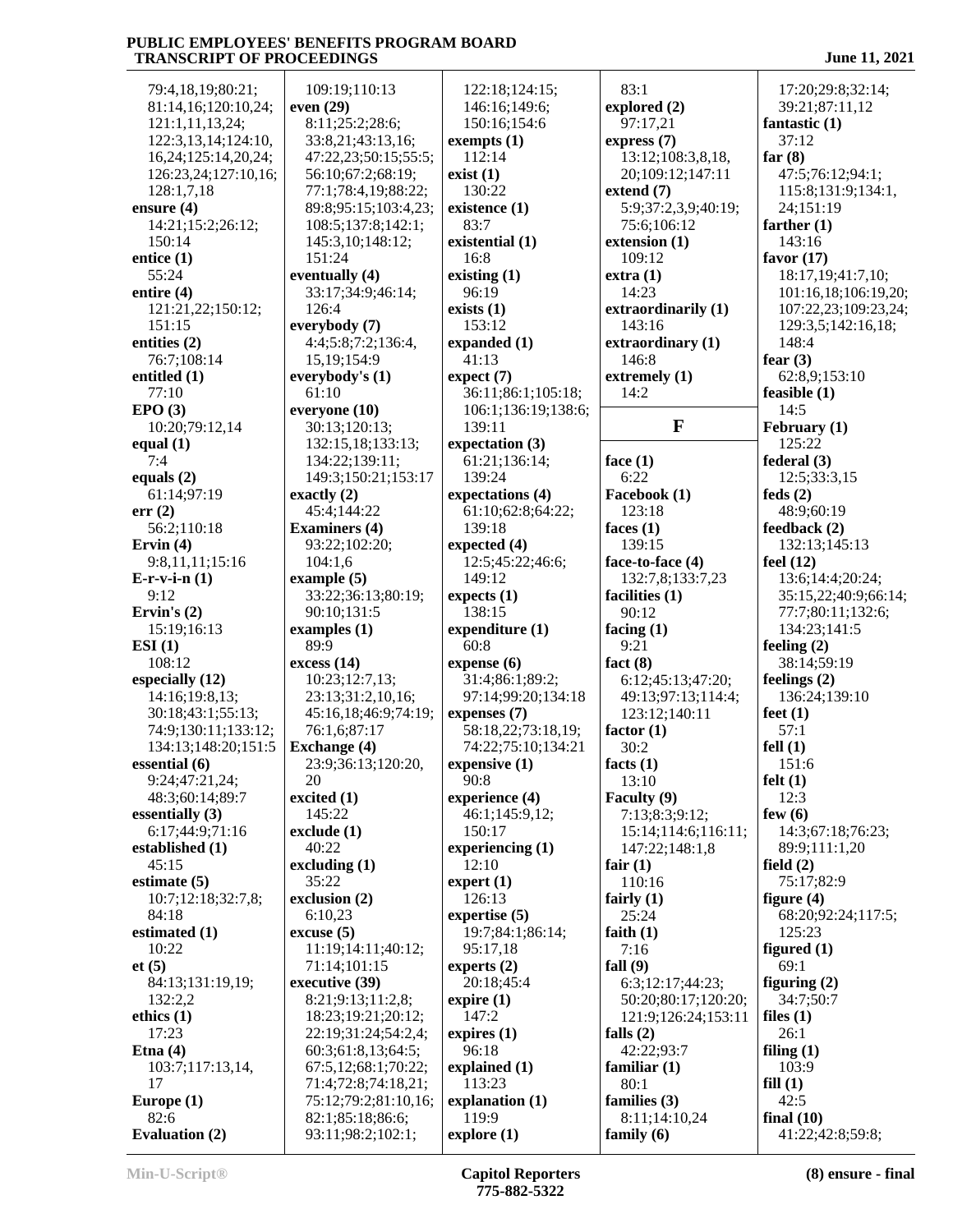81:11,12,14,15; 108:17,19;144:7 **Finally (5)** 13:6,12;145:6; 147:11;150:24 **Finance (16)** 11:4,4;23:3;33:13; 41:24;42:6,8,18; 46:23;52:4;57:18,23; 65:9;68:12;70:3; 72:18 **financial (2)** 61:14;149:5 **find (2)** 13:7;84:23 **fine (6)** 15:11;21:8;28:17; 65:1;131:8;132:19 **fingers (1)** 110:24 **finished (1)** 153:22 **First (18)** 6:2;9:1;16:3;35:2; **f**  44:19;49:20;53:2; 59:20;60:4;62:12; 83:3;88:7,12;103:1; 113:15;117:24; 143:13;150:7 **fiscal (20)** 16:1,16,18,20; 28:18;38:9,13;43:21; 44:2,9;77:2;112:8,  $18;113:20;114:2,14$ , f 18;115:6;117:4; 119:19 **fiscally (3)** 46:11;91:24;92:1 **fit (3)** 60:15;62:5;142:12 **fits (3)** 62:5,20;149:1 **Five (9)** 8:15;11:1;16:6; 18:23;22:18;67:11; **f**  143:21;145:1;148:6 **fix (1)** 120:15 **fixed (1)** 114:7 **flat (2)** 24:3,3 **flexibility (6)** 132:23;133:16; 137:13;138:13; 141:11,14 **flexible (2)** 151:14,14 **floor (1)** 129:2 **flown (1)** 140:17 **fly (1)**

| 131:16                 |               |
|------------------------|---------------|
| flying $(2)$           | fra           |
| 82:8;134:18            |               |
| focus $(1)$            | fra           |
| 26:10                  |               |
| folks $(7)$            |               |
|                        | fra           |
| 24:18;30:8;58:22;      |               |
| 59:2;83:11;125:19;     | fre           |
| 145:12                 |               |
| follow $(2)$           | Fr            |
| 120:1;123:5            |               |
| followed (1)           |               |
| 149:7                  |               |
| following (3)          |               |
|                        |               |
| 52:12,20;91:20         |               |
| follow-up (6)          | $\frac{1}{2}$ |
| 32:20;60:23;82:11;     |               |
| 115:11;119:18;         |               |
| 152:18                 |               |
| force $(2)$            |               |
| 9:21;130:14            |               |
| forced (1)             |               |
|                        |               |
| 79:21                  |               |
| forever $(1)$          |               |
| 56:19                  |               |
| forgiveness (1)        |               |
| 102:19                 |               |
| form $(1)$             |               |
| 35:1                   |               |
| formal $(3)$           |               |
|                        |               |
|                        |               |
| 11:6;115:3,3           |               |
| formalized (1)         |               |
| 116:17                 |               |
| fortunately (1)        |               |
| 82:4                   |               |
| forward (22)           |               |
|                        |               |
| 5:11;60:24;86:17;      |               |
| 95:23;96:12;98:14;     | fre           |
| 100:22;105:16,24;      |               |
| 106:3;107:10;          | FR            |
| 112:11;124:10;         |               |
| 130:1,20,20;131:10;    | fro           |
| 144:17,23;146:1;       |               |
| 147:6;149:24           | frı           |
| fought $(1)$           |               |
| 151:4                  | ful           |
|                        |               |
| found $(1)$            |               |
| 14:8                   |               |
| founded (1)            | ful           |
| 146:18                 |               |
| four $(18)$            |               |
| 5:16;7:8;15:4;         | fuı           |
| 18:2;78:10;82:21;      |               |
| 112:10,15;119:8,10,    | fuı           |
| 12;143:1,4;144:8,14;   |               |
| 146:11;147:17;         | fuı           |
|                        |               |
| 153:18                 |               |
| four-year (1)          |               |
| 152:2                  |               |
| Fox $(6)$              |               |
| 4:10,11;18:11,11;      |               |
| 134:5,5<br>frame $(1)$ | fuı           |

|    | 75:14                                 | 32:2;87:16,17;9              |
|----|---------------------------------------|------------------------------|
|    | framework (1)                         | funding $(32)$               |
|    | 10:12                                 | 10:24;30:9;32:1              |
|    | frank $(1)$                           | 18;42:14;43:11,              |
|    | 13:23                                 | 44:7,8;45:12;46              |
|    | frankly $(1)$                         | 54:21;65:6,15;6              |
|    | 62:18                                 | 20;73:10;76:5;8              |
|    | free $(1)$                            | 86:2;87:2;88:8;9             |
|    | 24:12                                 | 8,15;94:2,5,7,11             |
|    | <b>Freed (108)</b>                    | 101:7;128:10,11              |
|    | 4:8,9;5:7;7:7;9:13;                   | funds $(55)$                 |
|    | 11:1;15:7;17:4;18:1,                  | 7:24;8:16,17,20              |
|    | 13,16,21;19:20;                       | 24;9:6;10:6,8,15             |
|    | 21:18;26:23,23;                       | 12:5;14:7,7,12,1             |
|    | 31:22,23;34:19;35:3,                  | 16:1,3;32:3;42:5             |
|    | 3,24;38:4;40:8,15,23;                 | 43:8;44:7,9;47:1             |
|    | 41:2,4,14;47:7,9;                     | 52:10;57:16,20;              |
|    | 56:15;57:10,11;61:8;                  | 67:13;69:19;70:              |
|    | 63:13;67:4,11,16,19;                  | 71:21,24;72:2,4              |
|    | 68:4,8,16;70:8,20;                    | 73:7;75:20,21;76             |
|    | 71:22;72:1,3;73:1,                    | 10;144:3;147:1,              |
|    | 15;74:18;75:11;                       | 148:10,14,14,16              |
|    | 77:12;81:4,9,19;                      | 149:12,13;151:2              |
|    | 88:4;92:10,15,18,23;                  | 152:9,21                     |
|    | 93:2,10,19;94:10,21;                  | Further (3)                  |
|    | 100:20;101:11,13,20;                  | 6:16;49:1;112:1              |
|    | 104:3,5;105:1,2,4;                    | <b>Furthermore (1)</b>       |
|    | 106:9,16,22;107:15,                   | 148:17                       |
|    | 18;108:1,24;109:14,                   | future (7)                   |
|    | 16;110:2;111:9;                       | 17:16;85:14;95:              |
|    | 114:21;119:4;120:6;                   | 20;96:23;97:4,1              |
|    | 124:4,8;126:1;129:1,                  | FY2020(3)                    |
|    | 7;136:3,3;137:17,22;                  | 9:22;10:17,21                |
|    | 138:4;139:9;141:20;<br>142:6,7,13,20; | FY2023 (1)<br>10:21          |
|    | 143:11;145:18;                        | FY22(2)                      |
|    | 153:23                                | 10:18;152:2                  |
|    | frequently (3)                        | FY23(1)                      |
|    | 59:11;148:18,21                       | 9:2                          |
|    | FRIDAY (2)                            | FY24(2)                      |
|    | 4:1;39:20                             | 44:16;45:8                   |
| ); | front $(1)$                           | FY25(2)                      |
|    | 104:14                                | 72:11;151:24                 |
|    | frustration (1)                       |                              |
|    | 57:12                                 | G                            |
|    | full $(6)$                            |                              |
|    | 9:20;11:3;16:22;                      | gap(1)                       |
|    | 85:23;103:13;125:15                   | 128:12                       |
|    | fully $(4)$                           | gather (2)                   |
|    | 10:16,19;14:7;                        | 96:8;101:7                   |
|    | 153:3                                 | gave (3)                     |
|    | fun $(2)$                             | 10:2;32:8;69:15              |
|    | 129:13;154:4                          | gender (2)                   |
| ), | function $(1)$                        | 6:11;7:6                     |
| 4: | 84:16                                 | gender-affirming             |
|    |                                       |                              |
|    | fund $(17)$                           | 6:4,6                        |
|    | 9:1;10:9;23:18;                       | general (14)                 |
|    | 27:3;31:10,15;32:4,                   | 5:10;9:1;10:9;               |
|    | 17;35:7;42:5;45:11,                   | 17:9;23:18;27:2              |
|    | 14;58:14;60:13;                       | 32:3;42:5;60:13              |
|    | 73:17;82:20;94:2                      | 61:24;85:17;87:              |
|    | funded (8)<br>23:10,13,17,19;         | 94:2;148:12<br>generally (1) |

 32:2;87:16,17;94:1 **funding (32)** 10:24;30:9;32:17, 18;42:14;43:11,17; 44:7,8;45:12;46:19; 54:21;65:6,15;68:18, 20;73:10;76:5;85:20; 86:2;87:2;88:8;93:7, 8,15;94:2,5,7,11; 101:7;128:10,11 **funds (55)** 7:24;8:16,17,20,24, 24;9:6;10:6,8,15,16; 12:5;14:7,7,12,17; 16:1,3;32:3;42:5,7; 43:8;44:7,9;47:1; 52:10;57:16,20; 67:13;69:19;70:2,15; 71:21,24;72:2,4,10; 73:7;75:20,21;76:8,9, 10;144:3;147:1,1; 148:10,14,14,16; 149:12,13;151:22; 152:9,21 6:16;49:1;112:13 **Furthermore (1)** 148:17 **future (7)** 17:16;85:14;95:20, 20;96:23;97:4,14 **FY2020 (3)** 9:22;10:17,21 **FY2023 (1)** 10:21 **FY22 (2)** 10:18;152:2 **FY23 (1)** 9:2 **FY24 (2)** 44:16;45:8 **FY25 (2)** 72:11;151:24 **G** 13 **gap (1) gather (2)** 96:8;101:7 **gave (3)** 10:2;32:8;69:15 **gender (2)** 6:11;7:6 **gender-affirming (2)** 6:4,6 **general (14)** 5:10;9:1;10:9; 17:9;23:18;27:2; 32:3;42:5;60:13; 61:24;85:17;87:3; 94:2;148:12 **generally (1)**

|          | 138:6                                   |
|----------|-----------------------------------------|
|          | gentlemen (1)                           |
|          | 40:9                                    |
|          | geography (4)<br>85:3;90:7,15;91:15     |
|          | gets(1)                                 |
|          | 94:12                                   |
| ,        | <b>GFO (17)</b>                         |
|          | 35:10;43:15;45:3;                       |
|          | 48:20;49:22;50:5;                       |
|          | 51:4;53:16;57:18;<br>59:21;60:19;61:16, |
| ;        | 22;62:5;73:24;87:20,                    |
|          | 21                                      |
|          | GFO's(1)                                |
|          | 75:3                                    |
| $\vdots$ | giffs(1)<br>40:4                        |
|          | given $(3)$                             |
| ۱,       | 94:18;121:3;                            |
|          | 132:15                                  |
|          | gives $(2)$<br>44:19;137:12             |
|          | giving(8)                               |
|          | 21:19;34:6;40:5;                        |
|          | 54:9;79:10;122:4;                       |
|          | 134:24;141:22                           |
|          | $\text{glad}(2)$<br>112:3;146:4         |
|          | global(1)                               |
|          | 16:4                                    |
|          | goal(2)                                 |
|          | 10:15;82:16<br>goals (2)                |
|          | 60:6;149:14                             |
|          | goes (11)                               |
|          | 6:14;37:18,19;                          |
|          | 38:1;39:9,11;58:6;<br>72:19;78:1;140:1; |
|          | 143:16                                  |
|          | gold (1)                                |
|          | 143:19                                  |
|          | Good (31)                               |
|          | 4:3;7:16;9:12;<br>13:19,21;15:7;19:1;   |
|          | 27:14;39:23;55:11;                      |
|          | 59:24;70:12;72:10;                      |
|          | 87:10;88:2,3;98:8;                      |
|          | 101:9;104:11,13;<br>129:13;132:4,10;    |
|          | 136:5;137:11;                           |
|          | 138:14;142:15;                          |
|          | 146:14;150:23;                          |
|          | 151:20;152:15                           |
|          | goodness (1)<br>22:8                    |
|          | gov(1)                                  |
|          | 136:18                                  |
|          | governed (1)                            |
|          | 92:5<br>Government (3)                  |
|          | 7:12;33:15;147:21                       |
|          | governments (1)                         |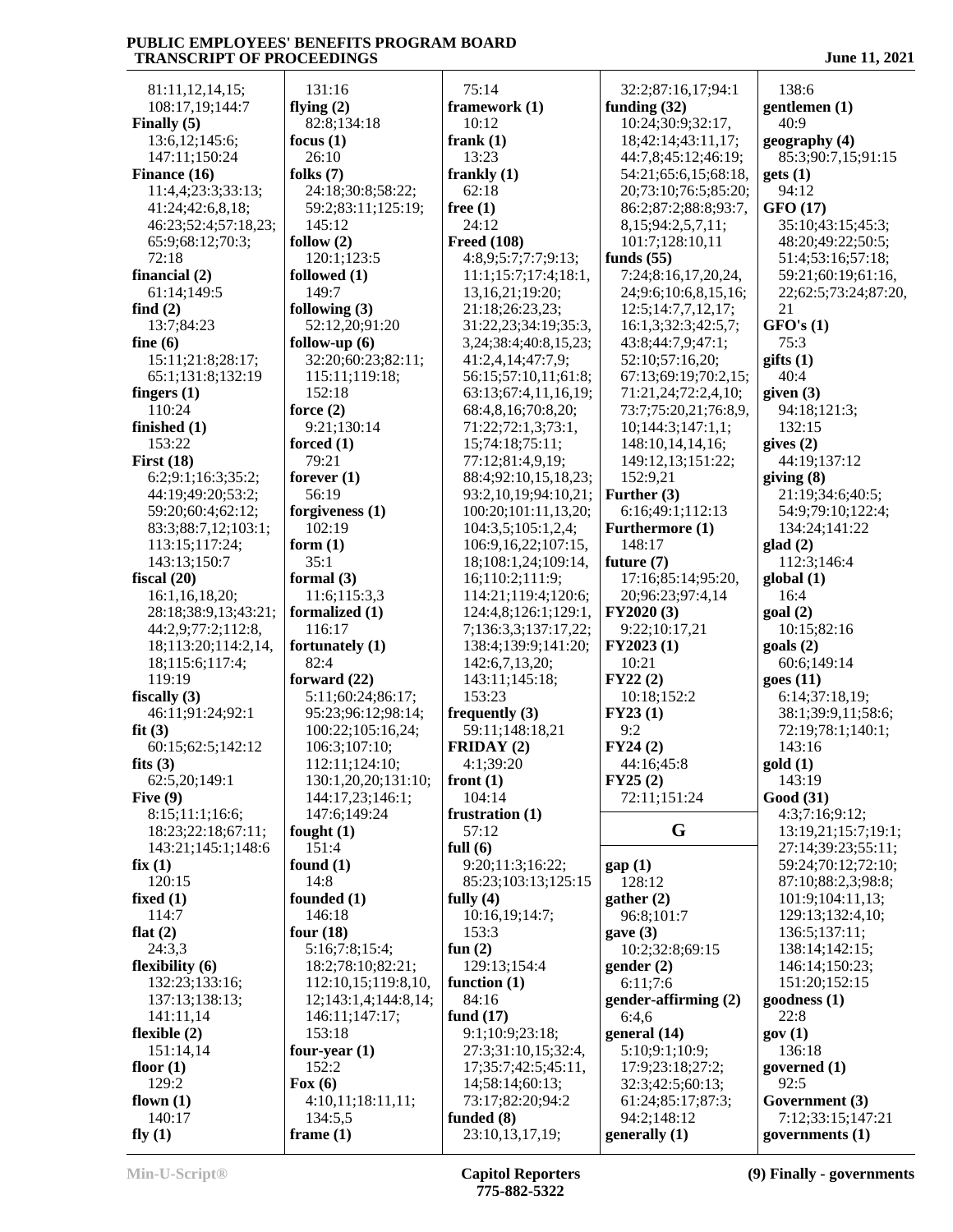144:21 **Governor (7)** 21:18;62:15;74:23; 113:1;119:13,17; 150:15 **Governor's (30)** 8:19;10:11;11:3; 16:9;23:5;33:13; 36:8;37:19;42:6,18; 46:23,23;50:5,19; 52:4,4;59:22;63:2,7; 65:8,9;68:12;69:23; 70:2,24;87:19;113:6; 144:2;152:23;153:7 **grant (1)** 96:4 **granted (1)** 6:5 **gratitude (1)** 147:12 **great (14)** 20:10;21:10;27:4; 41:2;67:8;68:2; 77:18;106:16;109:8; 125:9;133:6;146:4; 149:23;154:9 **greatest (1)** 47:3 **grounds (1)** 149:19 **Group (4)** 6:9;28:23;60:2; 121:12 **groups (4)** 11:24;121:17; 145:12;146:23 **growth (1)** 83:2 **growths (1)** 88:18 **guess (13)** 62:22;74:16;81:19; 97:20;106:18;110:3; 119:7,11;124:14; 126:10;127:21; 138:13;139:16 **guidance (10)** 10:4;42:17,20,21; 48:9;50:7;58:21; 71:16;148:10,12 **guide (2)** 49:21;53:21 **guidelines (1)** 149:2 **guides (1)** 25:8 **guiding (1)** 8:17 **guilty (1)** 6:21 **guys (2)** 63:9;139:12 **half (5) hand (6) hard (10) harms (1) haste (1)** 7:2 **hate (1) haunt (1) head (2) heads (1)**

60:9

**H** 8:6;45:19;92:5; 93:4;149:18 41:8;61:12;63:12; 105:7,11;133:4 **handled (1)** 35:20 **handling (1)** 104:19 **happen (11)** 15:3;58:7,9;59:4; 80:3;91:21;99:15,16; 100:15;115:9;129:23 **happened (8)** 11:10;62:4;103:4; 111:20;119:20; 151:16,17;152:6 **happening (6)** 89:17,22;91:22; 98:5,21;108:13 **happens (9)** 26:7;34:10;107:7; 113:5;125:20;127:9; 137:8;149:15,21 **happy (11)** 19:21;74:4,6;80:5; 110:10,16;111:16; 112:1;124:2,3; 138:23 13:14;21:3;22:12; 35:11;85:12;91:9; 117:5;133:18;146:7; 150:16 **harder (2)** 39:1;151:6 63:20 46:14 53:5;105:19 **headache (1)** 100:9 68:18 **health (48)** 6:13;8:10;9:14; 16:5;22:13;48:13,14, 14,14;49:10,11,12; 55:6;60:8,9;66:19, 23;73:19;81:22; 82:17,17,19,23,24; 83:2,3,9;86:11,19; 88:16;90:16,16; 91:16;96:7;97:5; 98:7,24;99:2;101:9; 103:1,6,11,13,16; 106:12;113:18,19; 150:18 **hear (12)** 8:15;13:19,20; 19:15,16;57:12; 64:19;71:7;134:2; 143:10,12;145:22 **heard (14)** 12:16;13:2;23:1,8; 24:9;43:2,12;56:22; 57:7;69:4;114:16; 129:15;142:16;145:7 **hearing (12)** 12:11;18:8;31:14; 62:15;75:21;77:13; 81:6;120:6;121:20; 136:11;144:23; 145:23 **heart (6)** 21:11,13;47:13; 49:9,13;69:6 **heartache (1)** 113:10 **heavily (2)** 64:13;151:2 **heck (1)** 63:8 **Hello (1)** 9:11 **help (11)** 12:2;24:22;28:20; 49:21;60:11;85:8,9, 10,16;101:7;153:17 **helpful (5)** 24:11;29:24;106:8; 138:14,22 **helping (1)** 97:5 **helps (3)** 91:4,4,6 **here's (6)** 57:13;64:15,15,18; 84:4,4 **hey (11)** 42:11;53:16,22; 54:5;55:20;63:20; 64:15;73:24;79:8; 89:16;123:10 **Hiding (1)** 13:10 **high (5)** 45:22;48:11;90:9, 12;112:9 **higher (4)** 9:21;32:18;90:13; 113:14 **highlight (3)** 42:24;46:1;89:21 **highlighted (1)** 138:1

**hip (1)** 90:10 **hire (1)** 88:10 **hires (2)** 71:10,10 **hiring (1)** 7:5 **historically (1)** 137:4 **history (5)** 6:2;13:3;69:11; 141:4,6 **hit (3)** 51:1;81:7;151:6 **HMO (4)** 10:20;14:13;79:12; 105:5 **hold (3)** 6:22;22:2;78:6 **holding (2)** 105:7,10 **hole (1)** 47:13 **holiday (34)** 10:3;23:14,15,16, 20,24;25:12,15,16; 26:4,15;27:2,4,5,6,7; 29:2;30:3;32:4; 35:17;37:1,4,15,23; 38:6;39:19;40:4,11, 19,21;41:5,6,12; 144:16 **holidays (3)** 27:5;38:17;144:9 **holistic (1)** 92:1 **home (1)** 134:7 **Hometown (6)** 103:1,6,11,12,16; 106:11 **honestly (2)** 76:20;123:13 **honeymoon (1)** 82:4 **hope (16)** 8:12;18:6;19:18; 21:8,23;34:9;39:11; 42:13;46:19;54:17, 22;71:7;146:24; 147:3;152:7;153:6 **hoped (1)** 82:1 **hopefully (8)** 53:22;64:19;65:17, 17;82:3;85:13;106:1, 2 **hoping (1)** 48:24 **horse (1)** 80:8 **Hospital (1)**

 6:9 **hot (1)** 81:1 **hour (1)** 137:7 **household (1)** 60:10 **housekeeping (1)** 122:8 **HRA (16)** 10:2;23:9;25:5; 30:23;36:13;111:2; 121:13;125:11,14,15, 17,18;126:2,4,10; 128:10 **HSA (3)** 10:19;111:2; 123:19 **huge (8)** 6:20;49:11;56:9; 77:22;78:13,13; 141:2;143:19 **humans (1)** 153:13 **hundred (2)** 32:11;72:15 **hundreds (2)** 57:13,21 **hurting (2)** 68:7;69:7 **hybrid (16)** 130:3,7;131:4; 134:11,21;135:6,12, 16,21;138:23; 139:17;141:13; 145:8,20;148:4; 150:21 **I idea (8)** 52:14;64:23;97:12; 104:14;134:8,17; 144:21;145:21 **ideal (1)** 24:9 **ideas (10)** 43:11;46:20;48:22, 24;50:15;65:18;91:1; 111:7;132:9;149:14 **identify (11)** 35:11;43:18;44:3, 12;46:24;91:5,9; 112:9,13;137:19; 150:16 **identifying (3)** 44:6,22;97:5 **IFC (4)** 33:24;51:4;87:20; 93:24 **iffy (1)** 55:12 **illnesses (1)**

**Min-U-Script® Capitol Reporters 775-882-5322**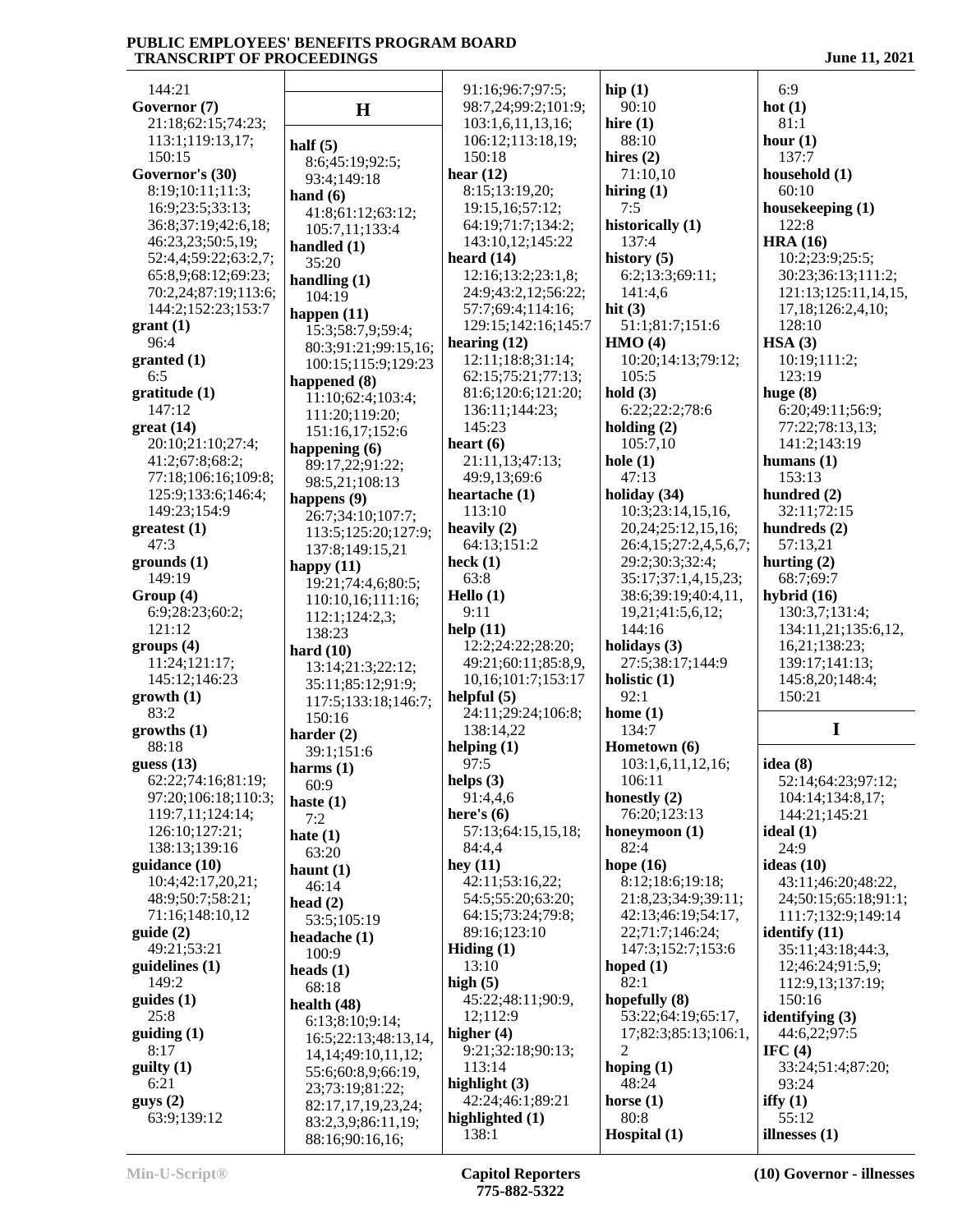136:7 **imagine (3)** 6:8;51:23;151:3 **immediately (5)** 6:24;51:8;58:24; 76:21;129:19 **impact (10)** 13:5;25:3;49:11; 85:8;91:24;117:3,6, 19;118:18,24 **impacted (2)** 119:12,17 **impacting (1)** 49:9 **impacts (1)** 60:9 **implement (6)** 51:2;71:13;83:1; 120:17;121:4;122:9 **implementation (2)** 38:2;120:9 **important (15)** 26:7;42:24;47:23; 61:19;62:14,16; 66:19;67:1,23;69:16; 79:11;97:4;101:9; 110:23;111:15 **impossible (2)** 99:4;144:20 **include (6)** 29:5;32:8;52:8; 54:10;147:10;152:21 **included (8)** 41:20;59:7;95:22; 98:11;102:8;103:3; 105:14;153:5 **includes (1)** 8:16 **including (6)** 8:4;9:23;10:17; 14:13;113:16;120:10 **inclusion (1)** 102:10 **income (2)** 9:23;77:9 **incorrectly (2)** 31:20;32:4 **increase (1)** 89:23 **increased (2)** 24:8;43:14 **increases (3)** 46:15;89:24; 150:22 **increasing (2)** 16:4;87:16 **incredibly (2)** 150:9;151:6 **incur (1)** 58:18 **incurred (2)** 73:19,22 **indeed (1)**

 31:5 **Indemnity (2)** 6:9,15 **independent (2)** 69:21,22 **indicate (1)** 148:19 **indicated (3)** 74:19,21;102:1 **indirect (3)** 17:13;60:11;89:12 **individual (1)** 145:12 **individuals (5)** 127:6,18;128:8,19; 137:14 **induced (1)** 9:15 **influx (1)** 12:5 **information (15)** 11:7;21:11;30:5, 15;42:16,19;46:21; 51:21;54:19;63:23; 65:17;79:3;85:15; 101:7;123:4 **infrastructure (1)** 60:16 **inherent (1)** 153:11 **in-house (2)** 83:23;97:17 **initially (1)** 75:20 **input (5)** 9:17;19:8;20:22; 86:14;132:16 **inquiry (1)** 11:8 **insights (1)** 36:23 **instead (8)** 25:12;64:7;75:7; 76:12;111:13,13; 112:22,23 **insurance (24)** 6:2,23;8:10;9:4; 10:18;23:22;24:12; 54:11;55:7,15,16,18, 21;57:5;66:6,6; 79:22;80:13;107:1; 113:18,19;125:9; 126:10;145:5 **intend (2)** 16:10;58:15 **intended (2)** 27:17;148:16 **intends (1)** 16:10 **intent (11)** 24:15;27:21;28:11, 20;42:13;110:14; 113:12,12,23,24;

 120:15 **interest (3)** 110:20;120:13; 152:6 **interesting (1)** 59:3 **Interim (7)** 11:4;42:8;57:18, 23;59:8;72:18; 118:15 **interlocal (2)** 92:12;93:21 **internally (1)** 123:7 **interpreted (1)** 114:1 **intimated (1)** 74:2 **into (46)** 19:3;24:21;27:8; 29:24;36:16;37:4; 46:14,16;48:11,12; 49:14;59:2;61:23; 63:24;64:8,18;67:14; 71:2,5;73:9;75:8; 76:13,24;78:15;81:1; 85:6;86:10,11,15,15; 87:16;89:18,21; 90:11;93:7;97:3,14, 19;98:11;110:22; 113:19;121:9; 126:11;131:7; 151:11;153:1 **introduced (7)** 41:22;113:11; 115:19,19,23;116:14; 144:7 **introduces (1)** 26:8 **intrusion (1)** 12:3 **Invest (1)** 60:15 **investigating (1)** 99:20 **invite (1)** 17:22 **involuntarily (3)** 33:4,6,8 **involved (15)** 59:22;77:19;78:22; 86:21;88:13;92:21; 94:17;99:21;100:11; 130:10,11;131:18; 138:1;146:6;151:2 **involvement (1)** 146:3 **isolated (1)** 69:12 **issue (7)** 6:21;12:24;68:14; 69:17;118:11; 120:18;147:9

**issues (12)** 6:1,20;26:10,14; 38:17,24;66:9,23; 77:5;82:17;90:13; 102:18 **Item (30)** 4:7;5:12,13;8:15; 11:1;16:6;17:5,10; 18:2,3,23;22:18; 51:24;52:5,7;81:20; 86:24;87:8;101:22; 111:10,24;120:7,8; 129:13;133:3; 142:23;143:21; 145:1,8;148:6 **items (7)** 17:6,13,15,19,22; 53:2;133:21 **J January (7)** 26:6;38:1;72:9; 125:22,22;127:4,12 **Jennifer (4)** 4:20;29:13,21; 30:14 **job (9)** 20:1;30:11;32:23; 33:4,5,7;34:21,24; 150:9 **jobs (4)** 20:18;34:16;35:1, 21 **joined (2)** 5:15;142:24 **joining (1)** 5:10 **joint (1)** 23:2 **judgment (1)** 136:21 **July (27)** 6:6;14:2;46:21; 49:1;50:14;54:17,22; 68:3;70:6,12,21; 71:12;72:22;81:11; 86:23;103:7;108:4; 110:8;111:7;113:4; 122:13;124:11; 136:16;139:13; 144:7,8,24 **Jump (3)** 70:1;120:7;135:4 **juncture (1)** 9:19 **JUNE (7)** 4:1,6;57:23;103:6, 11;106:4;129:11 **Junish (1)** 106:4 **justified (1)** 7:20

| K                                           |  |
|---------------------------------------------|--|
| Keegan (7)                                  |  |
| 5:10;17:7,8,9;<br>104:5,11,11               |  |
| keep (9)                                    |  |
| 8:7;51:6;66:18;                             |  |
| 69:19;78:17;95:3;                           |  |
| 109:7;123:2;133:15                          |  |
| keeping (2)<br>41:12;77:20                  |  |
| Kelley (60)                                 |  |
| 4:18,19;31:21,21,                           |  |
| 24;32:20;34:12;                             |  |
| 35:14;37:13;40:13,<br>13,16,16;57:9,9;61:6, |  |
| 6;63:15;74:15,15;                           |  |
| 76:19;81:7,10,18;                           |  |
| 88:5,5;89:2,4;90:19;                        |  |
| 92:3,9;97:10,10;<br>105:2,5;106:8;109:3,    |  |
| 3;115:11,14,17,24;                          |  |
| 116:22;119:7,18,24;                         |  |
| 120:3,5;124:14;                             |  |
| 125:5;126:7;127:21,<br>24;128:22;133:9,9;   |  |
| 138:11,11;139:10,16                         |  |
| Kelley's (2)                                |  |
| 143:23;145:17                               |  |
| Kelly $(3)$<br>63:18;64:1,4                 |  |
| Kent $(2)$                                  |  |
| 9:8,11                                      |  |
| $K$ -e-n-t $(1)$                            |  |
| 9:11<br>kept(4)                             |  |
| 62:14;67:2,6;                               |  |
| 114:14                                      |  |
| Kerri (1)<br>146:15                         |  |
| K-e-r-r-i (1)                               |  |
| 146:15                                      |  |
| Kevin $(2)$                                 |  |
| 13:16,22<br>key(1)                          |  |
| 21:12                                       |  |
| kind (47)                                   |  |
| 6:20;22:5;25:21;                            |  |
| 28:17;37:10;49:20;<br>51:24;52:13;53:11,    |  |
| 12, 17, 20, 24; 54: 8, 23;                  |  |
| 58:2;59:3,5,16;                             |  |
| 60:17;63:1,17,22;                           |  |
| 71:13;73:11,11;                             |  |
| 85:13;86:9;88:16;<br>89:20;90:4;91:10;      |  |
| 92:20;95:18;96:4;                           |  |
| 117:10;133:13,15;                           |  |
| 134:3;135:19;136:2;                         |  |
| 139:22;144:22,22;<br>145:24;150:17;         |  |
| 153:10                                      |  |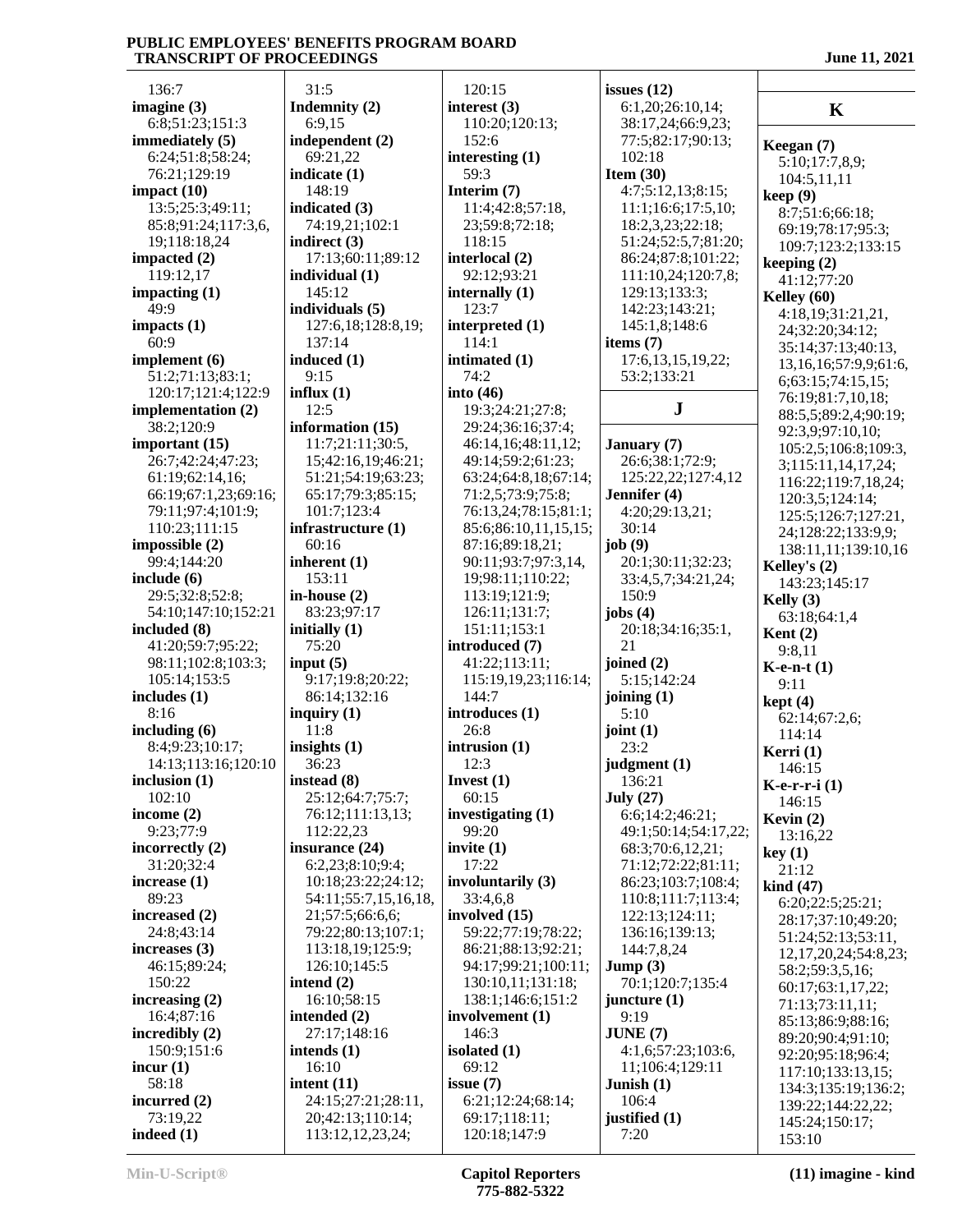49:7

81:3

95:3

**kinds (3)** 91:1;97:8;145:9 **knee (1)** 90:10 **knew (3)** 37:5;41:17;92:11 **knowing (1)** 76:6 **knowledgeable (1)** 13:9 **known (3)** 55:20;115:2; 123:10 **knows (2)** 63:17,22 **Krupp (12)** 4:20,22;29:13,13, 21,21;30:14,14; 32:21;41:9,11,15 **kudos (1)** 78:14 **L lack (4)** 6:19;73:4;76:1; 83:5 **ladies (1)** 40:8 **LAIR (1)** 146:14 **Laird (1)** 146:15 **L-a-i-r-d (1)** 146:15 **landed (1)** 36:9 **language (7)** 15:22;33:13;105:9; 113:17;115:20; 117:2;148:21 **large (4)** 56:10;61:2;119:19; 123:14 **largely (2)** 23:4;151:17 **larger (1)** 24:2 **largest (3)** 25:14,19;113:1 **Las (5)** 131:15;133:10; 134:1;140:17,22 **last (42)** 5:16;7:8;13:22; 15:4;19:5,18;22:6; 29:17,19;35:2;38:18; 45:18,19,24;46:7; 49:10;53:13;56:18; 59:10;62:15;67:20; 69:3,4;72:5,23;78:4; 102:24;111:14,20; 112:20;116:23; **law (2)**

 118:12;122:14; 123:10;143:1,4; 144:6;146:1,11; 147:17;148:24; 153:18 **lasting (1) later (6)** 15:10;23:6;81:1; 86:22;102:14;113:23 **latest (1)** 39:15 **Laura (61)** 4:8;19:1,17;21:21; 26:23;27:13;29:6,18; 30:24;31:6;32:6; 33:2;35:3;38:22; 39:3;41:3,18;47:7,8, 10;48:5;49:23;51:22; 54:14;55:4,10;64:3; 65:24;70:4;73:6; 74:6;75:17,18;80:9; 81:24;87:6,9;89:11; 94:4,23;95:5;97:23; 98:23;99:23;102:4; 105:12;108:24; 111:12;115:22; 119:14;120:12; 122:22;125:17; 127:9;132:20;135:4; 136:3;137:5;140:21; 147:6,10 17:21;129:20 **lawmakers (1)** 87:19 **lawyer (1) laying (1)** 57:14 **layoff (2)** 30:11;33:7 **layoffs (1)** 35:11 **LCB (3)** 28:18;35:10;60:19 **lead (2)** 25:21;80:11 **leader (1)** 20:12 **leadership (2)** 52:8;59:23 **lean (6)** 20:11,12,13,17; 37:23;39:24 **leaned (2)** 20:18;63:21 **leaning (3)** 53:12;54:8;63:22 **learn (1) learned (10)** 36:3,7,11,17,18,22, 24;37:16,17;146:1 **learning (1)** 36:4 **learnings (1)** 133:12 **least (6)** 8:23;9:7;76:11; 122:3;139:17;140:8 **leave (8)** 33:5;36:18;64:10; 80:4;87:13;132:3; 141:14;142:11 **leaves (1)** 37:18 **lecturing (1)** 69:2 **ledge (1)** 94:3 **left (4)** 11:5;20:4,4;25:12 **leftover (1)** 57:19 **legal (1)** 80:24 **legally (1)** 80:17 **legislation (7)** 34:20;42:3;43:18; 44:19;148:16;149:2, 14 **legislative (26)** 11:17;16:15;28:7, 20;35:16,16;36:3,5; 37:5,17,19;41:23; 59:23;62:17;82:15; 83:6;107:10;111:11, 20;114:4;118:17; 131:6;146:22; 148:10;149:8;153:4 **legislators (4)** 11:5;13:2;149:16; 151:21 **Legislature (21)** 7:22;10:1;14:5,20; 23:19;24:15,21; 25:11;31:11,13,18; 34:21;36:9;37:20; 62:15;66:20;69:18, 23;107:7;149:11; 153:3 **legitimate (1)** 75:10 **less (1)** 137:3 **level (5)** 48:11;61:9;64:15, 22;65:2 **levels (11)** 10:17,21;32:18; 44:21;45:15;50:10; 51:13;55:6;74:11; 96:3;107:12 **leverage (5)**

 47:1;50:16;65:5; 76:8;99:9 **liability (1)** 6:21 **license (1)** 97:12 **life (15)** 9:4;10:18;21:7; 54:11;55:7;57:5; 66:6;69:9;80:12; 107:1;136:22;145:4, 17,18,23 **likely (3)** 33:24;35:1;52:2 **limbo (1)** 61:2 **limited (3)** 5:18;119:2;128:2 **limiting (1)** 14:13 **Linda (3)** 4:10;18:11;134:5 **Lindley (25)** 4:24;5:1;18:15,15; 36:1,1;38:8;39:20; 49:16,16;52:22,22; 53:11;54:15;59:24; 63:13,13;101:12,12; 107:14,14;134:10,10; 141:16,16 **line (9)** 28:17;49:15;51:24; 52:5;53:2;56:24; 70:4,22;96:21 **lined (2)** 50:10;68:22 **link (1)** 99:4 **list (8)** 16:3;43:11;47:15; 50:20;62:23;76:23; 96:17;111:8 **listed (1)** 16:3 **listened (3)** 30:19;148:1,3 **listening (2)** 37:1;148:3 **listing (1)** 122:20 **literally (1)** 144:13 **little (27)** 6:2;20:2;32:22; 41:8;51:19;56:10; 58:5;62:17;64:20; 66:15;69:12,21;71:8, 8,14;76:18;79:13; 80:9;82:13;89:5; 90:2,2;130:4;133:20; 139:15;140:4;143:10 **live (4)** 4:3;59:5,6;78:8

**lively (1)** 148:6 **lives (2)** 79:4,8 **lobbying (2)** 151:2,7 **Local (4)** 13:24;16:1;57:15; 144:21 **locally (1)** 151:3 **location (19)** 130:18;131:13,13, 15,23;132:1;134:1; 135:8,8,23;139:2,4; 140:2,3,9,9,13,20,22 **locations (3)** 78:2;130:21; 132:17 **Lockard (8)** 11:11,14,15;15:15; 146:22;152:12,15,16 **L-o-c-k-a-r-d (2)** 11:15;152:16 **Lockard's (1)** 16:13 **logic (1)** 53:17 **logical (1)** 70:11 **logistically (1)** 38:24 **logistics (3)** 92:21;94:16; 130:11 **long (11)** 19:14;20:15;21:14; 32:24;43:12;70:15; 77:6;96:20;122:6; 126:8;131:7 **longer (10)** 18:3;55:16;69:21; 96:18;99:19;100:19; 102:6,7,7;117:17 **long-term (16)** 9:3,23;10:18; 47:20;48:1;49:7; 57:5;69:9;72:22,24; 73:14;75:6;76:14; 80:13;107:2;145:4 **look (20)** 5:11;14:19;39:1; 44:18;57:20;79:22; 85:22;86:4,11;90:24; 91:24;92:2;104:17; 118:18;119:22; 144:17;147:6; 148:20;149:24;152:7 **looking (13)** 24:21,22;32:12; 51:16;80:8;84:21; 88:19;91:18,21; 96:17;111:3;136:2;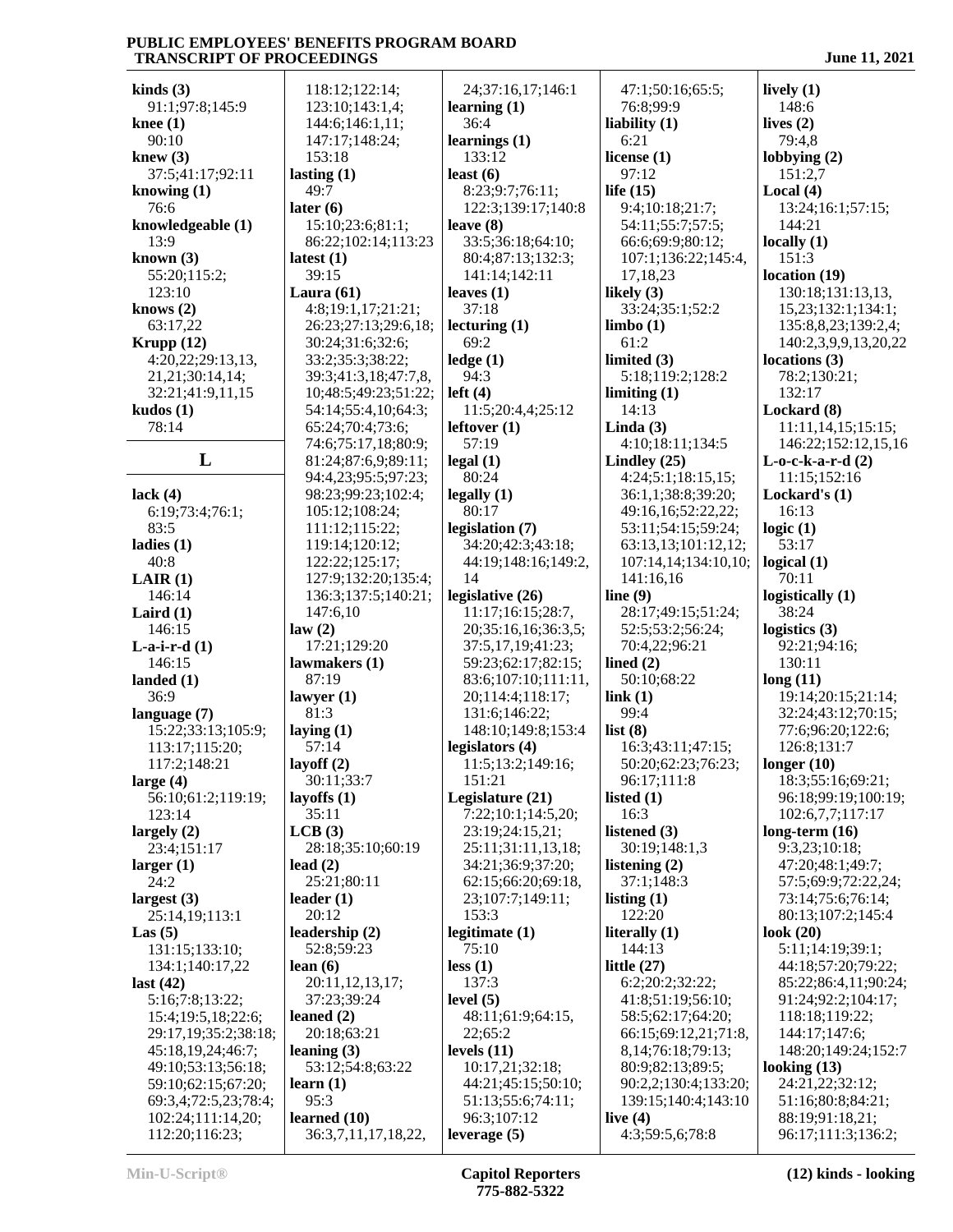144:23 **looks (3)** 80:14;87:23; 137:11 **loop (3)** 36:19;113:11; 114:12 **lose (2)** 96:24;125:11 **loses (1)** 127:9 **losing (2)** 105:7,11 **loss (4)** 42:4;46:3;60:10; 79:13 **losses (2)** 44:4,4 **lost (15)** 14:9,12;30:11; 32:23;33:4,7;34:16, 24;35:20;43:18;62:9; 105:6;121:5;123:19; 144:4 **lot (64)** 36:11,17,18;42:10, 13,16,22;46:4;47:4, 10;48:17,19,22;49:3; 50:8,12,18,21;51:10, 24;52:3;55:12;56:6, 7;59:6;69:9;75:24; 76:1;77:17;78:14; 79:14;80:9,16;81:23; 84:21;85:6,15;86:7; 87:23;89:6;90:23; 96:6;100:13;110:7, 21;111:19,20,24; 116:17;118:12,16,20, 21,21;123:6;130:10; 132:12;133:5; 134:20;138:1; 144:12;145:13; 146:1;149:4 **lots (1)** 138:20 **lottery (1)** 71:6 **loud (1)** 136:11 **love (1)** 138:7 **low (3)** 79:15,17,24 **lower (5)** 9:1;14:13;90:11, 12;108:15 **LTD (9)** 48:13,15;53:15,16; 55:16,19;74:1;76:22; 80:19 **lump (1)** 29:3 **LUNZ (10)**

| 4:8, 10, 12, 14, 16, 18,       | mapped $(1)$                     |
|--------------------------------|----------------------------------|
| 20,24;5:2,4                    | 70:19                            |
| luxury(1)                      | March $(11)$                     |
| 69:22                          | 18:5,5,9,9;73:23;                |
|                                | 82:20;127:13;                    |
| M                              | 136:14;139:11,18;                |
|                                | 151:3                            |
| $\text{mad}(\mathbf{1})$       | Marilyn (2)                      |
| 37:2                           | 113:11;114:12                    |
| Madam (4)                      | mark(1)                          |
| 17:3,8;67:15;                  | 12:23                            |
| 153:21                         | market (8)                       |
| mailing $(2)$                  | 83:17;91:15,15;                  |
| 123:7,10                       | 108:7,9,11,13,16<br>Marlene (5)  |
| main(1)<br>119:16              | 11:11,14;146:22;                 |
| major $(3)$                    | 152:12,16                        |
| 7:21;13:9;151:11               | Marsha (20)                      |
| majority (2)                   | 5:4,4;22:3;28:24;                |
| 133:23;139:19                  | 29:11;30:17;36:16,               |
| makes $(5)$                    | 18;40:2,24;47:18;                |
| 26:3;28:19;83:7;               | 65:21;66:16;71:19;               |
| 98:21;135:2                    | 72:20;74:8,17;76:23;             |
| makeup (3)                     | 106:14;109:15                    |
| 86:8;100:6;112:23              | <b>MARTIN</b> (15)               |
| making $(16)$                  | 5:15;7:8;9:8;                    |
| 19:4;25:7;30:2;                | 11:11;13:16,20;15:4;             |
| 31:5;39:13;53:15;              | 16:23;142:24;                    |
| 54:16;62:7,13;63:7;            | 143:12;146:11;                   |
| 66:3;83:3;85:23;               | 147:17;150:2;                    |
| 112:20;122:10;                 | 152:12;153:18                    |
| 137:14                         | mask(1)                          |
| Malaff (2)                     | 66:24                            |
| 5:22,22                        | match $(4)$                      |
| <b>MALONEY</b> (5)             | 43:3;44:4;118:3,4                |
| 15:7,8;143:7,7,13              | matches (2)                      |
| $M-a-l-o-n-e-y(2)$             | 125:1;138:23                     |
| 15:9;143:9                     | material (1)                     |
| manaqement (1)                 | 6:9                              |
| 96:16                          | matter $(3)$                     |
| Manager (2)                    | 8:5;45:4;132:23                  |
| 108:8,19<br>managing $(1)$     | maxes(1)<br>100:5                |
| 89:14                          | maximums(2)                      |
| mandate (4)                    | 9:2;10:19                        |
| 16:9;83:19;141:13,             | may(50)                          |
| 13                             | 5:17,20;9:8;11:12;               |
| mandated $(5)$                 | 16:24;17:19;22:2.22;             |
| 135:1;137:14;                  | 23:2,23,24;27:20;                |
| 141:10,15;142:10               | 30:2;36:12;37:6;                 |
| mandates (1)                   | 44:4;47:7,7,16;54:20,            |
| 137:12                         | 20;55:2;59:21,21;                |
| manner $(3)$                   | 65:2,22;66:1,8;                  |
| 92:1;122:10;144:2              | 69:11;70:4;77:16,16;             |
| manual(3)                      | 85:10;97:2;106:4;                |
| 104:7,14;118:7                 | 111:19,19;112:8,12;              |
| many $(20)$                    | 117:11;122:13;                   |
| 8:5;12:9,21;13:13;             | 123:10;124:11;                   |
| 20:18,18;34:22;                | 141:10;142:10;                   |
| 50:23;51:23,23;61:4;           | 143:2,5;149:15,19;               |
| 62:4,8;79:16,20;               | 153:10                           |
| 85:11;110:5;147:7,8;<br>149:10 | maybe (30)<br>21:24;39:15,16,18; |
|                                |                                  |

 $13:23:$  $:11.18:$ :12  $5.15:$ 13,16  $16:22;$ 28:24; 7:36:16, 47:18; 6:71:19: 17:76:23:  $:15$  $5,20;15:4;$ 24:  $:11:$  $:2:$  $:18$  $18.34$  $3:23$  $3:11:12;$  $(3:2:2,22)$ ;  $27:20;$  $37:6;$ ,16:54:20,  $:21.21:$  $1.8:$ 77:16,16;  $:106:4;$ 12:8,12; :13;  $:11;$  $:10;$  $9:15,19;$ 5,16,18; 40:5;46:7;54:10; 63:21;66:3,10;69:20; 75:21;89:9;90:2; 91:18;93:13;95:13; 98:15;99:3,10;102:2; 107:5;119:11; 123:18;130:3;132:4, 8;133:22;137:15; 145:3 **mean (24)** 19:12;27:3;35:4; 39:11;47:22;56:8; 58:14;60:13;61:18; 66:22;71:7;73:24; 76:15;77:1;79:10; 98:24;114:23; 115:18;132:21; 134:23;138:5,7,18; 144:20 **means (3)** 8:17;23:3;125:12 **meantime (2)** 46:22;131:3 **measures (1)** 104:22 **mechanism (1)** 118:6 **Medicaid (12)** 83:13,20,23;86:18; 96:14;99:9,18;100:2, 23;117:8;120:19,19 **Medicaid's (1)** 99:4 **medical (4)** 83:15;84:13;87:13; 127:8 **medically (1)** 136:7 **Medicare (19)** 10:2;23:9;25:4,5; 33:15,20;36:13; 125:20;126:13,14,15, 20,22,23;127:5,12, 16,18,19 **Medigap (1)** 127:5 **meet (14)** 13:8;16:17,21; 43:9,16;44:24;48:8, 15,19;54:18,20; 84:10;90:22;136:12 **meeting (59)** 4:5;17:6;19:6,18; 21:7;22:6,21;23:2; 46:21;50:14;52:12, 17,18,19;53:13,22; 54:24;65:17;68:3; 70:7;72:23;74:20; 76:5;87:12;102:16, 17,24;107:5;108:5; 111:8;129:18,20; 130:23;132:24; 134:7,9,12,14,19,20;

 141:14;144:24; 146:21;147:2; 149:24;153:24 **meetings (33)** 18:5,10;22:1; 30:21;77:22,24;78:3, 6,7,8,11,24;107:5; 129:11,21;130:2,7; 131:17;132:8,8,22; 133:24;135:18,19; 137:13,24;138:15,21; 141:10,23;142:10; 144:15;150:22 **meets (2)** 50:3,8 **MEMBER (165)** 4:13,15,17,19,22; 5:1,3;17:22;18:15; 19:15,17,24;22:2,8; 23:21;24:5;28:24; 29:11,13,21;30:14, 16;31:17,21,24; 32:20,21;34:12; 35:14;36:1,4,20,21; 38:15;39:17,20,22; 40:2,13,14,16,24; 41:3,9,11,14;47:7,10, 18;49:5,16;50:24; 51:14;52:21,22; 53:11;55:2;56:14,16; 57:9;60:22;61:6; 63:13;65:21,22; 66:16;67:15,17,20; 68:5,9,17;70:9;71:19, 23;72:2,20;73:2; 74:8,15;76:19;78:20; 79:5;80:6;81:2,7,10, 18;86:9;87:4,18,23; 88:5;89:2,4;91:23; 92:3,9;94:22;96:13; 97:10;98:23;99:14; 100:15,18;101:3,12; 105:2,5;106:8,10,14; 107:14,16;109:3,15; 112:24;113:4,5; 115:11,14,17,24; 116:22;117:7; 118:24;119:7,18,24; 120:3,5;122:17; 123:16;124:2,6,14; 125:5;126:7;127:21, 24;128:22;133:1,9; 134:10,15;137:1,9, 23;138:11;139:10,16, 23;140:7;141:3,7,16, 18;142:5,8,14;145:6, 17;150:8;152:11; 153:8 **members (66)** 7:16;9:13,16;

 135:1,13,22;136:1, 14,16,19;137:7,14; 138:5;139:2,3,11;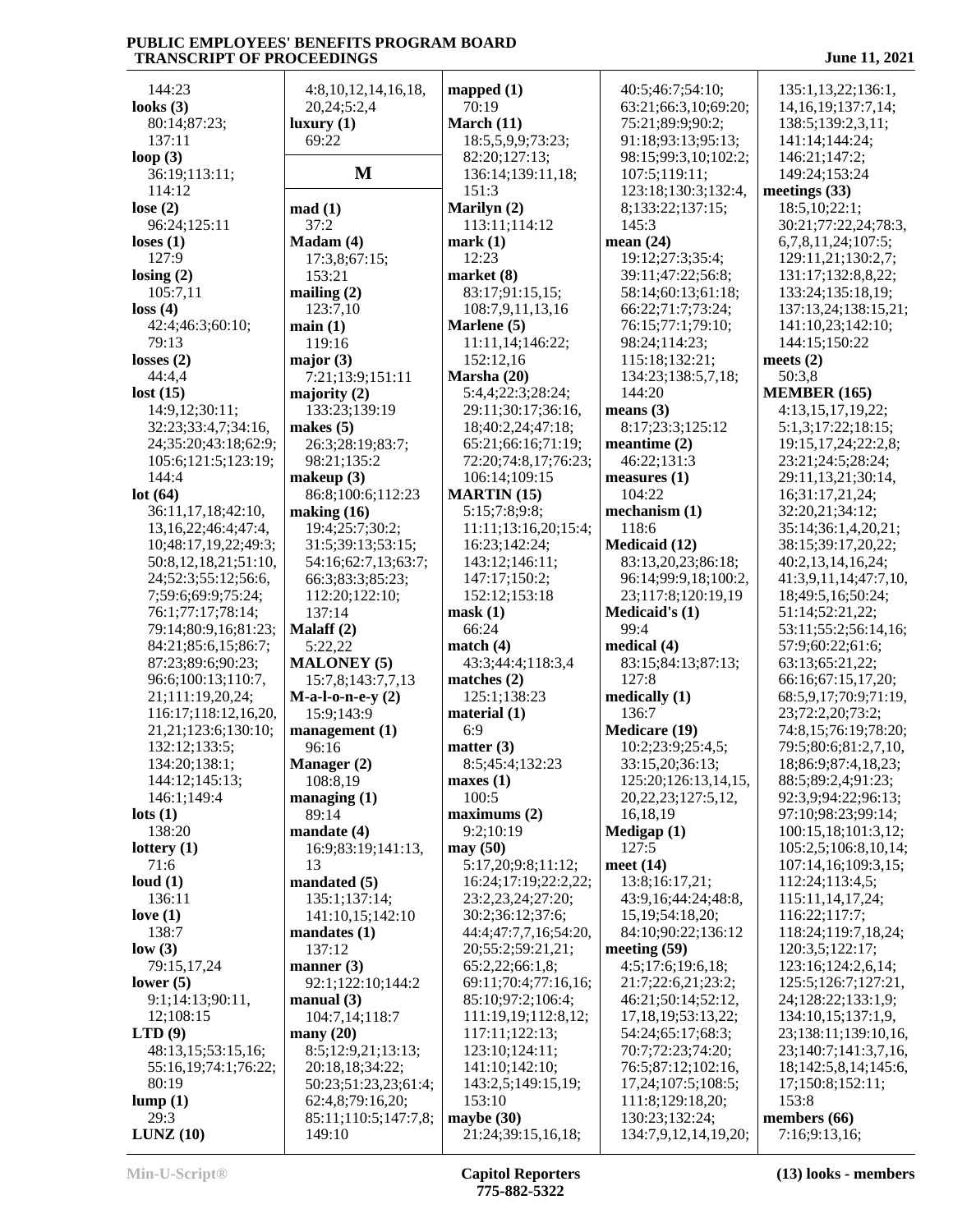11:18;13:10,22;15:7; 17:12,18,20;18:6; 20:6,7,10;21:10; 22:11;24:11;29:24; 38:5;67:7,12,22;69:5, 15;77:21;81:5;90:18, 22;100:20;109:18; 111:16;112:2;117:3, 17,20,23;119:4; 120:19;121:5;129:1, 24;131:9;132:5; 133:18;135:8,9; 136:12,13,21;139:4, 6,8;141:20;142:16; 145:13;146:19,22; 147:8,15;150:7,18, 23;151:9;152:15,19; 154:1 **member's (1)** 22:5 **membership (2)** 85:3;146:17 **Memorial (1)** 82:20 **mental (1)** 49:10 **mention (1)**  $19.10$ **mentioned (2)** 127:10;147:2 **mesh (1)** 60:16 **mess (1)** 24:16 **messed (2)** 82:7;125:23 **Messier (3)** 95:13,24,24 **messing (1)** 24:23 **met (3)** 36:6;48:2;59:7 **method (1)** 134:11 **methodolgy (1)** 44:1 **Michelle (16)** 4:18;31:21;37:13; 40:13,15,16;57:9; 61:6;63:15;74:15; 88:5;97:10;109:3; 125:7;133:9;138:11 **mid (2)** 55:8,19 **middle (5)** 56:4,17;63:1;68:6; 151:24 **might (12)** 29:23;54:10;59:18; 66:15;73:3;99:20; 104:18;140:14,18,20; 141:9;151:3 **migration (1)** 80:3 **Milbank (1)** 82:20 **million (8) millions (2)** 57:14,21 **mind (7)** 126:16 **minds (2) mini (1)** 80:21 **minimum (1)** 46:21 **minute (4) minutes (6)** 67:18;69:4 37:7 **miss (9)** 154:2 **missed (1)** 132:16 **mistake (1)** 125:13 **model (3)** 148:4 **moment (2)** 5:5;84:23 **money (62) monies (9)** 74:4 **month (19)**

 12:16,22;23:12; 72:15;103:18;106:6; 108:21;109:9 61:7;66:4;69:19; 93:4;95:13;105:3; 135:12;151:21 19:13;38:18; 118:12;125:23 5:19;18:4,7,9; **miscommunication (1)** 12:23;21:2,3,4,23; 30:18,20;70:11; 138:23;145:20; 15:24;33:18,23; 34:22;35:6;40:4; 43:2;45:6;47:11; 54:4,6;57:13;58:1,3, 5,6,11,13,16;62:8,13; 69:10;70:2;72:17,19, 21;73:3;74:23;75:5, 6,7;76:12,21,24;77:2, 3,5,10;92:11;93:15; 94:13,15;97:1,13,13, 20;147:4;148:23; 149:7,9,9,17,17,20; 151:9,19,22,23; 152:1,1,24;153:1 55:9;57:22;63:10; 72:4,11,12,13,14; 24:12;25:11;26:3, 16;27:8,12;29:10; 30:3;38:7,19;40:10, 19;46:2,2;118:5,5,8; 151:4,4 **monthly (1)** 29:3 **months (4)** 45:24;46:8;126:3; 146:2 **more (43)** 7:22;8:6,11;10:8; 12:19;16:19;33:21; 45:3;46:7,21;47:24; 53:18;57:6;58:12,21; 63:23,23;64:20; 65:17,17,18,23;66:2, 9;80:1,1,11;83:3; 85:15;90:8;91:3; 96:22;111:6;122:10; 135:12;140:5,12,12; 145:3,20;148:3,13; 152:7 **morning (10)** 4:4,4;9:12;13:19, 21;15:7,14;19:1; 144:12;146:14 **morning's (1)** 16:7 **most (16)** 9:3;17:13;20:9,11, 13,15;26:4;46:24; 73:21;100:4;123:8; 125:19,19;139:14; 141:1;149:1 **mostly (3)** 85:12;96:2;133:1 **motion (41)** 18:8,12,20,21; 35:23;37:14,14;40:9, 10,18;41:10,16; 101:1,10,15,19,20; 106:21,22;107:14,17, 24;108:1;109:2,11; 110:1,2;124:3,5,7; 129:2,6,7;137:17; 138:23;141:17,19; 142:4,16,19,20 **move (24)** 5:13;17:5;20:3,4; 26:21;33:23;60:24; 77:13;79:14,16;80:2; 81:20;86:17;93:23; 97:3;100:22;101:22; 107:10;111:10; 120:8;124:10;127:2; 129:9;130:19 **moved (12)** 18:17;34:18;41:4; 101:14;106:16; 107:19;109:21; 123:13;124:9;129:2; 130:20;141:21 **movers (1)** 59:20 **moves (1) need (53)**

 61:1 **Moving (16)** 18:23;50:23;51:6; 79:17;95:23;98:14; 105:15,23;106:3; 108:2;112:11; 115:10;117:13; 124:2;130:1;131:10 **much (40)** 5:8;12:4;13:15; 18:3;21:22;22:14; 24:2;32:18,18;35:18; 37:22;45:3;52:1,3; 57:13;58:16,20;60:5; 61:9;62:22;64:1; 70:10;84:8;90:7; 91:19;100:6;105:19; 109:7;111:9;125:10; 128:2;140:23; 147:16,24;149:23; 152:18,20;153:15,23; 154:9 **multi (2)** 12:15,22 **must (8)** 7:17;43:9;68:17; 69:19,22;117:8; 118:3;152:21 **mute (2)** 4:20,22 **myself (4)** 38:8;84:21,22; 96:10 **N name (23)** 5:16,22;7:9;9:9; 11:12,14;12:13; 13:17,22,23;15:5; 16:24;17:2;82:3; 143:1,5;146:12,15; 147:18;150:3; 152:13,16;153:19 **Nancy (3)** 13:23;126:18; 127:22 **narrow (2)** 53:7;117:11 **narrower (2)** 58:16;128:2 **Nathan (2)** 16:23;17:1 **nay (3)** 41:8,9;142:17 **necessarily (2)** 24:3;140:11 **necessary (7)** 73:18;84:1,17; 88:14;96:15;98:5;

 16:19;25:10,22,24; 26:3,10;28:10,22; 39:23;46:7,16;52:7, 8;56:24;57:2;61:4; 62:12;63:5,10;65:6,8, 11;66:12,15,17;67:7; 68:13;69:1;81:3; 84:5,6,8,11,12,12,14; 88:10,21;92:24; 94:19;99:17;103:23; 104:10;107:10; 109:8;130:19;131:9; 137:19;140:18; 153:12 **needed (1)** 76:8 **needs (15)** 16:21;26:1;27:21; 30:20;48:19;69:6; 82:17;86:20;94:15; 99:1;104:8;129:23, 23;135:20;153:13 **negative (1)** 60:8 **negotiate (6)** 53:9;93:20;105:10; 108:15,20;109:6 **negotiating (1)** 105:6 **negotiations (1)** 138:8 **NELIS (11)** 114:9,10,13,16; 115:2,2,8,18,20; 116:1,21 **net (1)** 9:24 **nets (1)** 46:12 **network (11)** 53:8;103:6,13; 117:11,13,14,18; 118:3,4,5,9 **networks (1)** 103:5 **NEVADA (26)** 4:1;7:4,12,13;8:1; 9:12;11:16;15:13; 17:11;39:21;82:18, 21;83:13;114:6; 116:11;146:17; 147:21,21;148:1,8, 14;149:8,9,17;151:5; 152:17 **Nevadan (2)** 10:11;59:4 **Nevada's (2)** 39:21;83:8 **nevertheless (1)** 7:17 **new (23)** 5:9;20:6,6,10,11; 26:5;38:2;39:14;

118:22

5:24;10:14;14:19;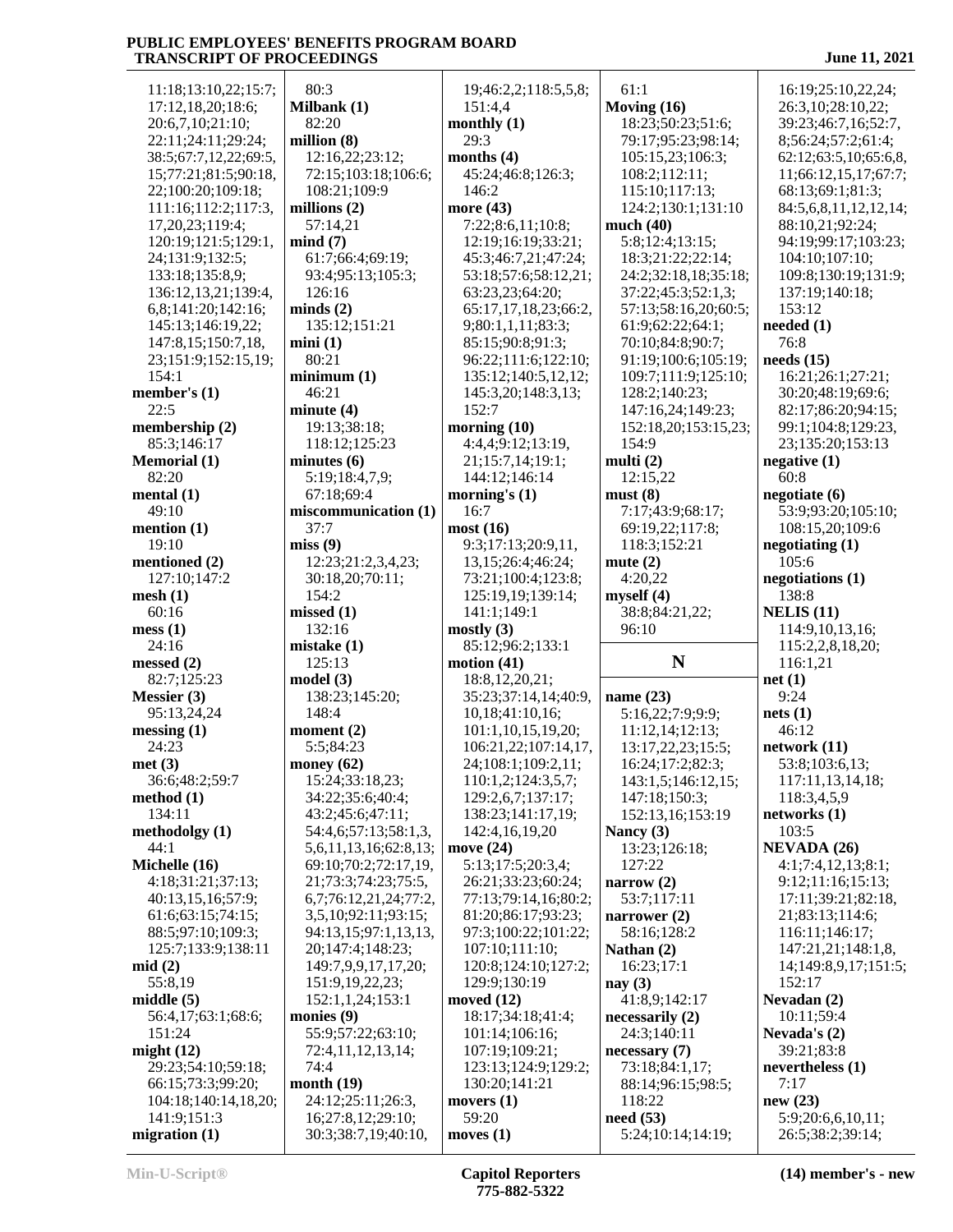| 44:20;79:3,11;86:10; | norm(1)                 | 33:20;35:21;45:3;          | 31:2,4;36:11;40:5;   | 56:2,4;67:14;77:13,     |
|----------------------|-------------------------|----------------------------|----------------------|-------------------------|
| 102:11,12;104:9;     | 45:23                   | 48:11;56:6;63:3;           | 43:15,15;44:6,7,8,9; | 15, 16, 22, 24; 78: 11, |
|                      |                         |                            |                      |                         |
| 105:8,13;108:9,22;   | normal $(3)$            | 71:7;75:24;77:17;          | 45:13;47:17,17,17,   | 19,23;79:18,19;         |
| 112:13;113:5;123:3,  | 76:2,2;122:2            | 79:2;83:7;97:18;           | 24;48:6;49:6,7;53:3, | 80:21;81:14,16;         |
| 3                    | normally $(3)$          | 98:12;103:20;105:6,        | 24;57:18;58:24;      | 120:24;121:1,11,21,     |
| newer (1)            | 78:1,10:79:5            | 18;109:8;111:18;           | 61:14,14;63:6;64:9,  | 23;122:3,14;124:24;     |
| 36:4                 | north $(2)$             | 133:10;150:21              | 9;65:22;68:19;72:15; | 125:13,20,24;126:23,    |
|                      |                         |                            |                      |                         |
| news(1)              | 140:14,20               | occur(3)                   | 73:18;75:17;89:23;   | 23;127:10,16,24;        |
| 47:3                 | northern $(2)$          | 25:12;26:15;127:3          | 94:19;97:13,18;      | 128:7;129:20;           |
| newsletter (3)       | 131:13;140:8            | occurred(1)                | 98:13;103:1;106:23;  | 130:16;132:1;           |
| 122:21;123:17;       | note $(12)$             | 103:12                     | 107:13;108:3,4;      | 134:16;140:12;142:2     |
| 147:9                | 16:16,20;83:6;          | occurs(1)                  | 109:20;110:8,10,21,  | open-ended (1)          |
|                      |                         | 126:23                     |                      |                         |
| newsletters (1)      | 112:8,18;113:20;        |                            | 22, 24; 111: 2, 14;  | 42:14                   |
| 124:1                | 114:2,15,18;115:6;      | October (15)               | 112:3,4,10,19,19;    | opening $(1)$           |
| newspaper (1)        | 117:4;119:19            | 26:15;38:23;39:2,          | 115:10;116:23;       | 6:3                     |
| 34:20                | notes $(4)$             | 15, 16, 19, 21, 23; 40: 6, | 117:11;119:9,21,23;  | opens $(1)$             |
| next (31)            | 16:18;84:22,23;         | 20;41:5,5,12;125:21;       | 120:2;124:17;125:7,  | 141:11                  |
| 26:22;36:24;41:19;   | 91:14                   | 127:1                      | 12;126:11;128:12;    | operate $(2)$           |
|                      |                         |                            |                      |                         |
| 44:18;45:8;46:15;    | notice (4)              | off(10)                    | 129:12,12;132:12;    | 43:20,21                |
| 53:22;55:5;63:12;    | 89:19;110:14;           | 27:1,18;53:4;              | 133:8;135:1,2,24;    | operational (1)         |
| 65:16;66:1;77:2;     | 137:3;138:20            | 70:22;98:3,15;             | 137:14,18;138:5;     | 34:4                    |
| 81:16;89:5;91:20;    | noticed $(1)$           | 105:19;120:20;             | 139:11,14;140:10;    | operationally (1)       |
| 96:18;106:23;111:2,  | 146:9                   | 123:1;153:21               | 141:12,22;142:8,11,  | 99:11                   |
|                      |                         | offer $(4)$                |                      |                         |
| 5,23;112:4,19;       | noticing $(1)$          |                            | 12;149:10            | operations (1)          |
| 115:10;118:14,17;    | 58:4                    | 18:7;30:3;41:5;            | one-month (5)        | 39:2                    |
| 121:23;128:20;       | notification (1)        | 126:8                      | 10:2;23:14,21;       | opinion (7)             |
| 149:11,21,24;153:4   | 105:21                  | offered (1)                | 36:24;37:3           | 28:20;38:1,19;          |
| nexus(2)             | notified (3)            | 107:12                     | ones $(13)$          | 69:3;80:24;111:3;       |
| 59:8;60:18           | 7:2;14:4;128:9          | offering $(2)$             | 50:6,7;69:7;72:6;    | 137:16                  |
|                      |                         |                            |                      |                         |
| <b>NFA</b> (1)       | notify $(1)$            | 17:18:78:5                 | 111:2,5,15,22;       | opportunities (2)       |
| 114:6                | 14:20                   | Office (31)                | 119:10,16,16;128:20; | 46:20;91:8              |
| nice(2)              | noting(1)               | 8:19;11:4;16:9;            | 129:22               | opportunity (18)        |
| 15:9;89:6            | 151:23                  | 33:13;38:10;42:6,18;       | one-time (18)        | 7:4;11:18;14:6,8;       |
| Nichols (1)          | November (22)           | 46:23,23;50:5,19;          | 88:7;89:2;120:23,    | 21:19;44:7;56:21;       |
| 104:19               | 37:24;38:16,18,23;      |                            |                      | 78:7;89:20;97:1;        |
|                      |                         | 52:4,5;59:22,22;63:2,      | 24;121:10;124:23;    |                         |
| night(1)             | 39:1,4,5;52:11,13,17,   | 7;65:9,9;68:12;            | 125:3;144:12,13;     | 98:15;121:10;122:4;     |
| 51:9                 | 18, 19; 53: 12; 54: 24, | 69:23;70:2,24;75:3;        | 149:7,9,17,20;       | 123:20;124:17,23;       |
| nine(3)              | 24;125:21,21;           | 87:19;104:18;108:6;        | 151:19,22;152:1,1,24 | 125:3;128:3             |
| 19:9;20:17;120:8     | 134:13;135:1;           | 113:6;126:15;              | one-year $(1)$       | opposed (9)             |
| nobody (1)           | 136:17;137:7;139:13     | 152:23;153:7               | 103:8                | 18:18;41:8;101:17;      |
|                      |                         |                            |                      |                         |
| 140:16               | NRS(5)                  | officer $(27)$             | ongoing (5)          | 106:19;107:22;          |
| nominated (1)        | 6:16;17:17;31:1,8;      | 8:21;9:13;18:24;           | 31:10;44:10;88:15;   | 109:23;129:4;           |
| 112:24               | 104:7                   | 19:22;22:19;31:24;         | 97:14:99:19          | 131:20;142:17           |
| nomination (1)       | NSHE(1)                 | 60:3;61:8,13;64:5;         | only (34)            | opted $(1)$             |
| 113:1                | 25:18                   | 67:12;70:22;71:4;          | 6:18;12:19,19;       | 25:11                   |
| nominees (1)         | Number (15)             | 72:8;74:18,21;75:12;       | 19:24;21:16;30:9;    | optimistic $(1)$        |
|                      |                         |                            |                      |                         |
| 150:17               | 5:12,17;8:15;           | 79:2;81:10,16;86:7;        | 31:2;32:10;44:1;     | 110:21                  |
| non (4)              | 22:18;27:22;29:20;      | 98:2;102:1;122:18;         | 45:13;47:17,23;50:7; | option $(17)$           |
| 86:9;125:2,2,3       | 32:9,10;49:9;57:18;     | 124:15;149:6;154:6         | 63:6,11;73:7,18;     | 78:5,9;98:3;            |
| none (7)             | 68:19;94:19;117:21;     | offices $(2)$              | 75:12;79:6;96:18;    | 116:24;117:9,15,16,     |
| 18:8;24:13;77:13;    | 143:2;148:21            | 8:7;134:7                  | 106:2;115:1;116:20;  | 22;118:4;120:10;        |
| 81:6;95:17;133:2;    | numbers $(9)$           | old(3)                     | 119:10,12;120:22,23; | 135:2;136:11;           |
|                      |                         |                            |                      |                         |
| 140:23               | 79:3,4,9,11;80:13;      | 80:9;105:16;               | 121:12;127:1;128:2;  | 137:11,16;139:3;        |
| nonprofit (1)        | 81:11,12,14,16          | 126:11                     | 140:13,19,24;151:14  | 141:9,21                |
| 146:17               |                         | older $(1)$                | onset $(1)$          | options (6)             |
| nonprofits (1)       | $\mathbf 0$             | 145:14                     | 12:15                | 11:19;14:19;79:23;      |
| 59:14                |                         | Once (8)                   | onto $(1)$           | 97:21;129:10;146:4      |
|                      |                         | 59:4;79:24;88:15;          | 128:9                | oracles $(1)$           |
| non-state (7)        | objections (1)          |                            |                      |                         |
| 121:5,9;122:14;      | 104:23                  | 125:13,13;134:8,9,12       | $000 - (1)$          | 71:15                   |
| 124:11;126:7;128:8,  | obligation (1)          | <b>One</b> (98)            | 4:2                  | oreden(1)               |
| 16                   | 65:5                    | 4:7;10:7,10,10;            | open (48)            | 56:9                    |
| nor (4)              | obviously (23)          | 15:18;20:21;22:2,9,        | 14:5;24:14,16,17,    | order(14)               |
| 28:6, 14, 14, 14     | 16:2;24:9;32:24;        | 11;24:11;25:10;29:3;       | 23;25:3;37:2,9;55:6; | 4:5;25:14;26:9;         |
|                      |                         |                            |                      |                         |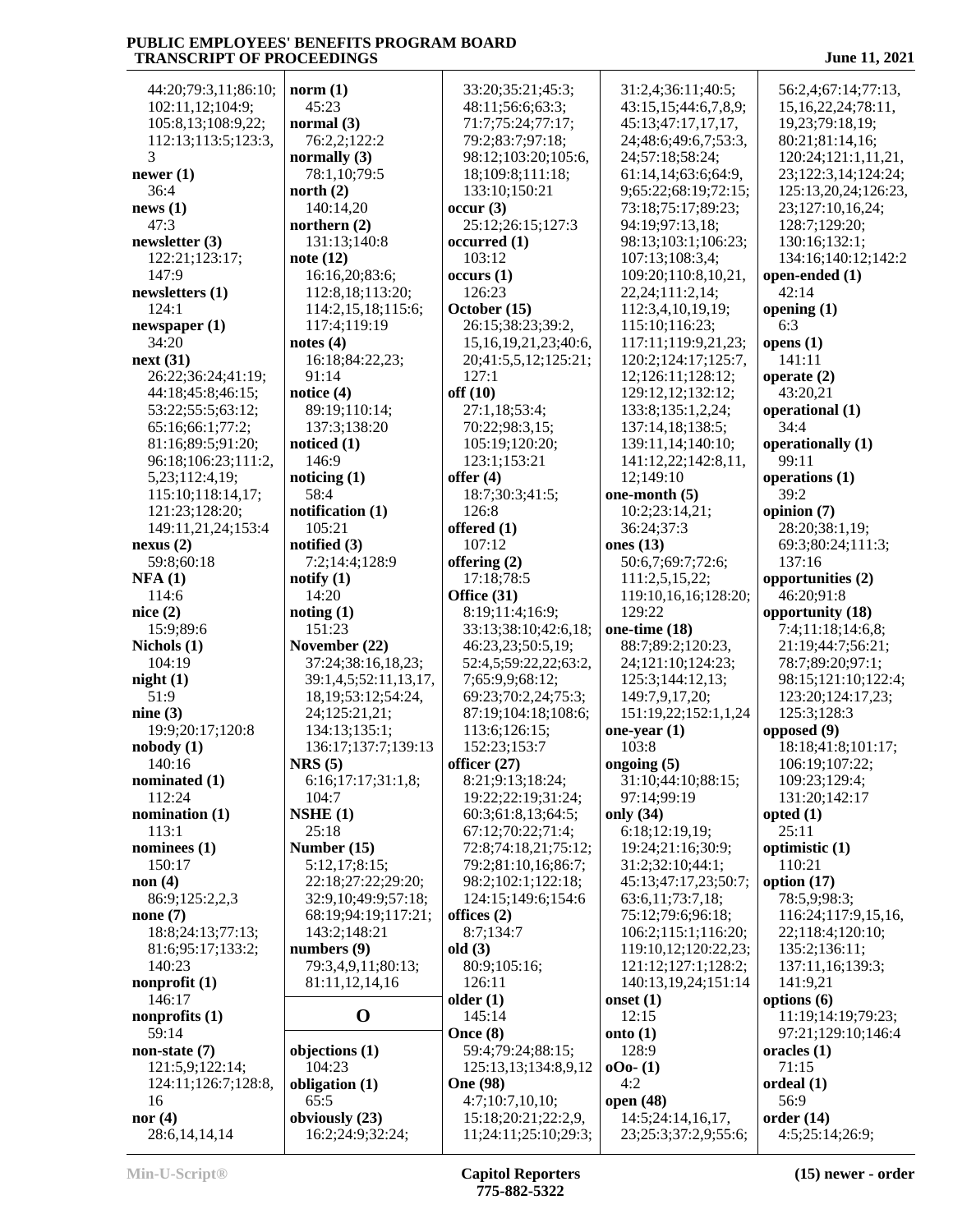| 51:5,18;57:5;83:9;               | 20:2;22:4,8;26:1;                      | 15, 16, 18, 23, 24; 28: 8,             | 100:23                                          | penny(1)                            |
|----------------------------------|----------------------------------------|----------------------------------------|-------------------------------------------------|-------------------------------------|
| 84:9;95:19;96:10;                | 36:9;43:12;45:18;                      | 11,12;30:20;32:10,                     | patients (2)                                    | 109:8                               |
| 98:5;121:1,4;122:19              | 58:10;59:12;66:11;                     | 17;34:6;38:6;40:12,                    | 112:5,15                                        | pensions(1)                         |
| organization (3)                 | 68:13;69:4;78:12;                      | 19;41:13;61:19;                        | pay (9)                                         | 151:13                              |
| 16:15;146:18;                    | 79:16,17;80:2;81:13;                   | 62:19,21;77:8,10;                      | 23:22;25:14,16,19;                              | people (56)                         |
| 150:14                           | 102:2;111:22,23;                       | 78:12;89:10,13;                        | 26:13;27:11;33:21;                              | 6:17,19;7:6;20:4,5,                 |
| organizations (1)                | 120:16;128:5;137:6                     | 134:2;138:16;                          | 35:18;60:14                                     | 14;23:23;32:23;34:2,                |
| 76:7                             | overall (2)                            | 139:19;147:4,16;                       | payer $(1)$                                     | 16,23;35:19,20;                     |
| original (2)                     | 96:15;145:16                           | 153:9                                  | 83:5                                            | 55:24,24;56:8;59:14;                |
| 23:10;79:3                       | overcome (1)                           | participate (21)                       | paying (8)                                      | 66:4,9,14,17;68:7,12,               |
| originally (7)                   | 133:13                                 | 28:13;78:8;82:5,8,                     | 27:6;28:2;29:9,10;                              | 21;69:6,7,14;71:17;                 |
| 22:21;39:5;107:4;                | overlooked (1)                         | 22;83:14,17;85:24;                     | 33:20;97:12;108:14;                             | 76:23;78:8,11;79:14,                |
| 113:12,17;116:4;                 | 105:17                                 | 90:19;94:9,14;117:8,                   | 146:19                                          | 20;80:1,2,9,12,16;                  |
| 129:14                           | overnight (1)                          | 15, 16, 22; 135: 11, 14,               | payments (2)                                    | 88:20;90:11;97:5;                   |
| ostensibly (1)                   | 100:15                                 | 15;137:20;139:6,7                      | 31:3;73:17                                      | 121:16;122:10,24,24;                |
| 7:20                             | overseeing (1)                         | participated (2)                       | payroll (3)                                     | 123:13;128:5,10;                    |
| Others (5)                       | 64:13                                  | 78:23;128:7                            | 25:18;33:23;39:10                               | 134:24;136:5;                       |
| 23:24;66:2;132:9;                | overview (1)                           | participates (3)                       | pays (1)                                        | 138:15,20;139:14;                   |
| 139:21;145:15                    | 102:8                                  | 117:8,13,14                            | 23:21                                           | 140:12,24;142:2                     |
| otherwise (4)                    | overwhelmed (1)                        | participating (3)                      | PBM(1)                                          | people's $(1)$                      |
| 119:11;134:2;                    | 99:7                                   | 130:13;137:19;                         | 109:18                                          | 66:4                                |
| 138:2,22                         | own(6)                                 | 150:13                                 | <b>PEBP</b> (147)                               | per $(4)$                           |
| ourselves (1)                    | 11:6;45:15;55:18;                      | participation (6)                      | 6:3,5;7:16,19;8:5,                              | 25:6;105:18;106:6;                  |
| 138:8                            | 58:3;59:6;100:12                       | 81:21;83:8;86:10;                      | 13,21,23;9:1,6,16,17;                           | 141:23                              |
| out (73)                         | owns(1)                                | 129:10;140:23;                         | 10:13,16;11:1,18,24;                            | percent (18)                        |
| 12:13;15:11;19:3,                | 95:7                                   | 150:23                                 | 12:12,22;13:10;16:8,                            | 10:20;14:5,14;                      |
| 4;22:5;25:13,23;                 |                                        | particular (1)                         | 14, 21, 21; 17: 5, 12, 18;                      | 28:3,5;29:7;30:1;                   |
| 28:20;29:4,23;31:19;             | ${\bf P}$                              | 17:14                                  | 19:7,9,10;23:3;                                 | 33:9,9;36:7,8;45:1;                 |
| 33:12,23;34:3,7;                 |                                        | particularly (2)                       | 24:22;25:9,13,13,20;                            | 53:19;63:11;79:15;                  |
| 35:2;36:19;38:3,13;              | packet (1)                             | 74:2;154:1                             | 26:4,14;27:4,11;                                | 96:15;136:23;149:18                 |
| 50:6,7,11;57:14;58:1,            | 8:18                                   | parties $(1)$                          | 28:13;30:7;33:16,17,                            | percentage (1)                      |
| 11,21;59:11;62:3,18;             | page $(1)$                             | 151:9                                  | 18;34:1,5;38:13,21;                             | 123:14                              |
| 66:13;68:10,21;69:2,             | 120:8                                  | parting (2)                            | 39:24;40:18;43:4;                               | perfect $(2)$                       |
| 10;70:19;72:6,13,19;             | pages $(1)$                            | 19:13;22:7                             | 45:18;46:22;47:1,12,                            | 102:4;151:18                        |
| 74:4;75:2;77:9;78:1,             | 21:4                                   | partnered (1)                          | 14;49:22;50:2,20;                               | perfectly (1)                       |
| 1,2;79:23;84:19;                 | paid(5)                                | 82:23                                  | 52:1,2;55:22;59:2;                              | 137:16                              |
| 85:2;90:6;91:2;                  | 27:16;75:16;                           | parts $(2)$                            | 60:11,15,16;71:2;                               | perform $(3)$                       |
| 92:24;93:23;95:21;               | 103:14;140:18,18                       | 50:23;145:22                           | 74:20;75:13;76:10;                              | 84:1,15;98:19                       |
| 97:17;102:16;103:2;              | $\text{pain}(2)$                       | party(2)                               | 77:24;79:6;83:13,21,                            | performed (2)                       |
| 105:21;108:18;                   | 12:9;70:12                             | 105:14;110:11                          | 23;84:2,19,20;85:9,                             | 84:24;118:14                        |
| 110:11,23;111:6;                 | pandemic (35)                          | pass $(4)$                             | 22;86:7;87:2;89:9;                              | perhaps(3)                          |
| 113:15;116:13,16;                | 8:6;9:15,20,22;                        | 112:1,18;113:2;                        | 90:17,22;92:12;                                 | 32:3;57:3;123:16                    |
| 121:18;123:18,24;                | 10:14,17;14:23;                        | 129:18                                 | 93:20;95:14;97:7;                               | period(20)                          |
| 125:23;131:11,22;                | 16:11;23:11;24:10;                     | passed (14)                            | 100:3,7,22;101:5,24;                            | 24:18;34:12;37:3;                   |
| 142:11;144:10;                   | 32:23;34:17,24;                        | 34:20,21;44:19;                        | 107:12,21;108:7,12,                             | 56:2,5;73:22;80:21;                 |
| 147:7;148:8                      | 35:19;43:19;44:3,21;                   | 72:4,9;83:6;112:3;                     | 14;111:23;112:7,16,                             | 106:4;120:10;                       |
| outdated (3)<br>22:23;41:21;79:2 | 45:1,7,9;50:2;51:1,                    | 119:10;123:15,20;<br>127:17;129:15,17; | 17, 20, 24; 113: 16, 18,<br>21;115:8;117:1,3,8, | 121:11,13,24;122:13;                |
| outlined (1)                     | 11,13;54:13;58:18;<br>68:13;72:5;73:8; | 144:20                                 | 17, 20, 23, 23; 118: 2,                         | 124:10;126:5,8;<br>128:1,2,7;142:23 |
| 109:13                           | 78:4;129:22;142:2;                     | passion(1)                             | 19,23;119:12,17,19;                             | PERS(1)                             |
| out-of-network (1)               | 144:4;151:17,18                        | 63:18                                  | 121:2;124:10;125:8;                             | 25:19                               |
| 53:10                            | papers $(1)$                           | passionate(1)                          | 127:24;128:19;                                  | person(43)                          |
| out-of-pocket (4)                | 138:24                                 | 63:4                                   | 129:10;130:19,20,23;                            | 63:3,12;78:6,7;                     |
| 9:2;10:19;57:5;                  | part (13)                              | passive $(2)$                          | 131:15,16;140:15;                               | 124:20;130:2,8,14,                  |
| 100:5                            | 31:9;33:3;40:20;                       | 79:18,19                               | 141:4;144:16;                                   | 18;132:16;134:9,12,                 |
| outreach (5)                     | 57:15;95:22;96:8;                      | past(6)                                | 146:24;147:7,10,15;                             | 17;135:7,8,9,9,13,14,               |
| 77:21;97:5;99:3;                 | 99:17,19;100:4;                        | 7:17;13:4;18:4;                        | 148:16;150:18;                                  | 18, 23; 136: 10, 12, 15,            |
| 122:19,21                        | 118:17;140:11;                         | 31:18;131:12;137:3                     | 151:17;152:7,15;                                | 19;137:8,21;138:6,                  |
| outside (6)                      | 153:2,4                                | path(1)                                | 153:9                                           | 10,21;139:2,4,5,5,8,                |
| 76:16;120:21;                    | participant (3)                        | 91:11                                  | <b>PEBP's <math>(4)</math></b>                  | 12, 15, 18; 141: 9, 15,             |
| 124:20,21;127:2;                 | 11:24;29:1,4                           | Patient (9)                            | 13:3;81:21;153:2,5                              | 23;142:9;146:5                      |
| 151:13                           | participants (34)                      | 81:21;82:2,13,15;                      | Pelosi $(1)$                                    | personal (2)                        |
| over $(23)$                      | 12:9;13:5;27:6,11,                     | 86:8;92:13;93:3,24;                    | 151:8                                           | 88:1;145:9                          |
|                                  |                                        |                                        |                                                 |                                     |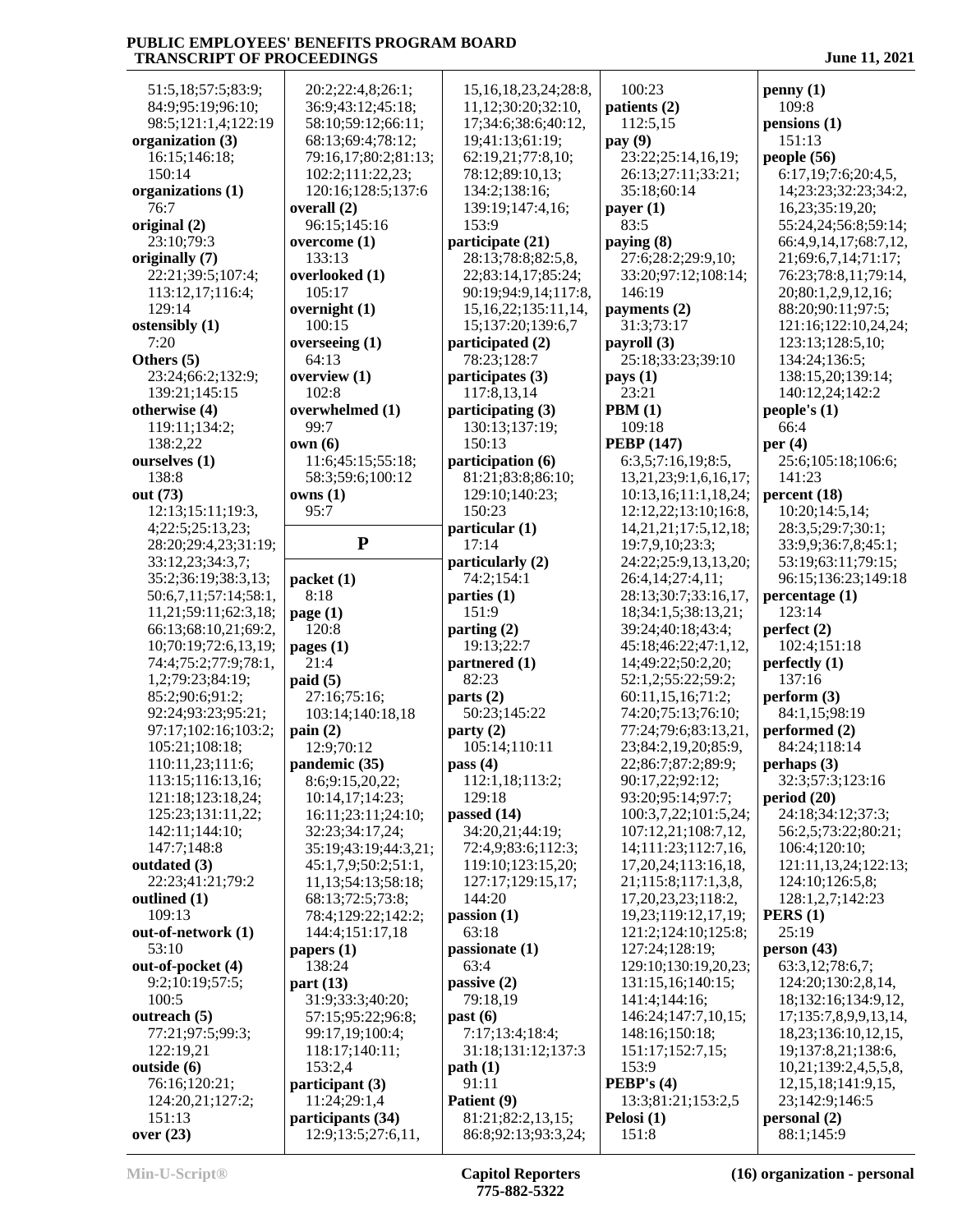**personalities (1)** 21:9 **personality (1)** 21:9 **personally (4)** 62:2;77:3,7;98:4 **personnel (1)** 14:20 **perspective (4)** 57:17;86:12,13,13 **Peter (2)** 17:9;104:11 **Peterson-Milbank (9)** 81:22;82:22;85:21; 86:18;88:15,20; 93:13,14;94:7 **pharmacy (8)** 53:8,19,20;83:15; 84:12;108:8,19; 111:4 **philosophical (1)** 16:8 **philosophy (1)** 39:18 **phone (3)** 5:16;78:20;143:1 **physical (4)** 49:10,12;140:13, 19 **physically (1)** 150:22 **piece (4)** 32:1;43:17;117:24; 118:1 **pipe (1)** 51:19 **place (10)** 32:24;52:17;57:3; 70:14,16;87:24;90:9, 11;118:7;145:20 **placed (3)** 14:9,23;113:21 **places (1)** 134:23 **plain (1)** 12:14 **plan (107)** 6:4,5,10,10,13,15, 21,24;7:2,18,24;8:16, 24;9:2,6,17,22;14:1, 6,15,18;16:2,10; 23:15,16,22;24:1,6, 17,19,19;26:17;28:2; 34:3;37:3;41:19; 42:2;44:10;47:13; 51:5;52:12,14,15,18, 20;54:9;55:5,6;56:1, 24;57:3;60:24;61:1, 2,5;65:2,16,19;66:1, 3,7,11;67:13;68:18; 70:14,16,19;72:7,23; 79:15,18,24;85:12; 86:12;89:14;90:8;

 91:22;98:6,7;99:1; 106:5;120:18; 126:10,21,21,22,23; 127:2,3,7,9,10,11,13, 19;128:5,9,16,21; 130:20;144:18; 147:1;148:10,14; 149:2;151:2;152:21 **planned (2)** 82:5;138:21 **planning (7)** 26:13;46:17;85:11, 14;90:18,20;130:21 **plans (10)** 7:5;10:6;24:18; 32:15;56:8;66:11; 120:21;127:15,19; 149:5 **plate (1)** 143:18 **play (1)** 88:11 **playing (1)** 153:16 **plays (1)** 118:23 **please (20)** 7:9;11:11;13:16; 15:5,6;16:23;17:1, 23;21:18;31:12,23; 38:7;55:2;105:22; 143:4;146:12; 147:18;150:2; 152:12;153:19 **pleased (2)** 11:22;12:2 **plethora (2)** 43:9;102:13 **plus (4)** 28:5;29:8;32:14; 61:14 **point (24)** 15:19;16:12;29:23; 31:19;34:10;49:4; 56:18;59:24;68:21; 69:1,10;83:19;93:18; 103:24;110:19; 123:4;127:14; 128:21;132:4;136:5; 145:2,17;148:17; 151:15 **pointed (1)** 68:10 **points (4)** 15:17;49:6;151:1, 20 **Policies (6)** 8:16;31:9;90:8,11; 104:8;127:6 **policy (7)** 13:4;31:1,8;60:18; 70:24;121:4;149:15 **population (6)** 8:1 **pre (6)**

 29:15,15,16;35:23; 40:22;79:15 **portal (6)** 59:2,4,13;71:3,6; 144:3 **portion (3)** 7:21;13:10;27:15 **pose (1)** 58:15 **position (7)** 16:15;22:5;33:7; 36:20;61:18;86:7; 137:15 **positions (2)** 34:22;35:7 **positive (1)** 153:6 **possible (15)** 7:2;9:5;22:9,16; 57:4;70:18;81:20; 101:23;105:21; 120:9;123:16;129:9; 144:2;147:8;150:21 **post (1)** 116:20 **posted (8)** 114:10,13,15; 115:2,8,18;116:3,12 **potential (4)** 26:10,14;46:19; 123:9 **potentially (3)** 55:15;117:19; 118:10 **poured (1)** 59:12 **powers (1) PPC (7)** 82:16;85:19;86:17; 94:1,2,5,15 **practical (1)** 30:19 9:22;10:17;44:21; 45:9;51:12;54:12 **precisely (2)** 149:1;152:8 **preclude (1)** 17:21 **pre-designate (1)** 138:16 **prefer (2)** 131:10;133:6 **preference (1)** 132:5 **premium (39)** 10:3;23:14,15,16, 20,21,23,24;25:12, 15,16;26:4;27:2,3,5, 5;28:3,4,4,5;29:3,9; 30:3;32:4;35:17; 37:1,4,15,23;38:6;

 40:10,19,20;41:5,6, 12;60:14;144:9,16 **premiums (6)** 9:22;10:17,21; 14:13;23:23;32:13 **pre-pandemic (1)** 43:3 **preparing (1)** 77:18 **pre-scheduled (1)** 133:22 **prescription (1)** 53:4 **Present (3)** 4:13,22;53:21 **presentation (2)** 81:20;101:23 **presented (1)** 6:3 **president (3)** 7:12;20:12;68:1 **Press (6)** 7:9;15:6;143:6; 146:13;150:3;152:14 **pressure (2)** 24:8;27:18 **pretty (5)** 26:2;93:6;106:2; 111:3;137:11 **prevented (2)** 12:8;14:19 **previous (6)** 22:5;74:20;76:5; 102:17;107:5;151:1 **previously (1)** 14:15 **prey (1)** 153:11 **prices (1)** 109:7 **pricing (2)** 108:15,23 **primary (3)** 79:5,6,9 **prior (5)** 19:11;78:4;98:2; 102:21;143:17 **priorities (2)** 10:11;71:1 **prioritize (4)** 49:17,19,20;50:9 **prioritizing (2)** 53:13;54:9 **priority (9)** 8:13;22:13;50:10, 20;53:15;54:7;62:23; 65:10;148:20 **Priscilla (2)** 15:8;143:7 **P-r-i-s-c-i-l-l-a (2)** 15:9;143:8 **proactive (3)** 64:20;89:15;

 123:11 **proactively (2)** 11:2;109:6 **probably (26)** 22:9;28:9,19,22; 37:23;38:12;43:14; 45:3;59:13;60:2; 75:15;80:24;86:19, 23;99:7,8;101:8; 104:13;109:20; 122:5;123:13,23; 131:5;132:14; 134:12;138:19 **problem (5)** 54:15;56:9;91:5; 120:15;128:15 **problems (2)** 90:24;140:14 **procedures (4)** 6:6;76:2;85:4; 104:8 **process (27)** 7:18;11:4;12:12; 28:7;31:13;35:9; 36:3,5,7;37:8;38:10; 40:20;44:14;51:6; 57:16;64:14;87:8,22; 93:20;107:10; 115:21;118:7;122:2; 148:10;149:8,10; 153:14 **processed (1)** 103:11 **processing (1)** 38:11 **procurement (1)**  $95.1$ **produce (2)** 88:24;96:11 **produced (1)** 114:6 **producing (1)** 88:14 **professional (1)** 13:9 **profits (2)** 12:14,18 **profound (1)** 12:6 **program (34)** 16:10;17:12;46:12; 53:20;56:11;72:17; 75:24;76:13;77:4; 81:22;83:8;85:8,8, 17;86:5,10,13,18; 87:24;88:2;91:4,11, 24;93:22,24;98:18, 21;100:6;108:21; 124:22;143:15; 144:3,11;147:5 **programs (2)** 33:24;57:24 **progresses (1)**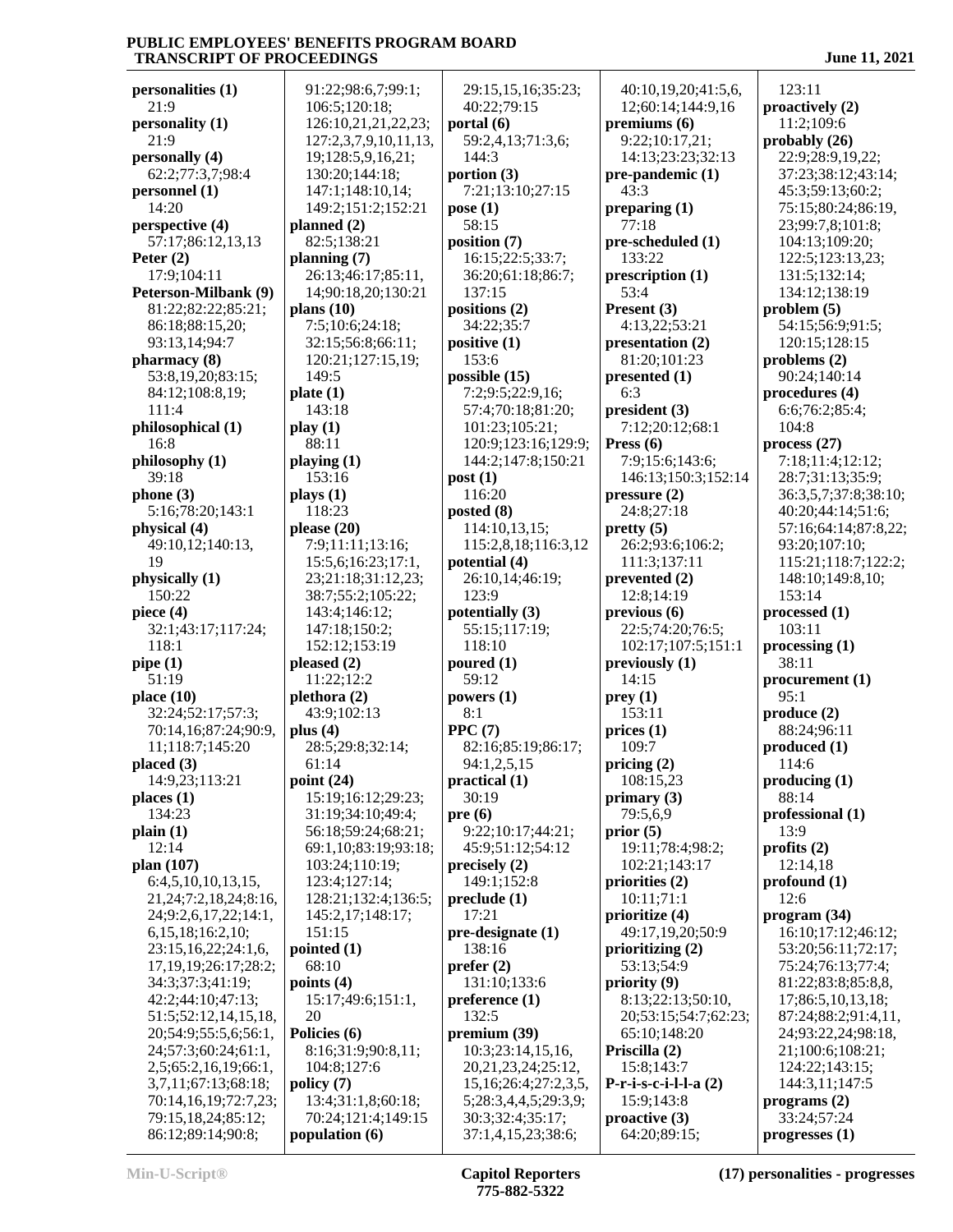| 102:7                            | 18;133:2,12;135:11;                        | 92:2                      | 70:5;129:3;153:24                     | 11:20;23:5;100:21                       |
|----------------------------------|--------------------------------------------|---------------------------|---------------------------------------|-----------------------------------------|
| project (20)<br>83:14;84:4,7,11, | 137:3,7;138:17,19;<br>140:10,20,24;142:23, | query $(1)$<br>95:3       | real $(5)$<br>21:7:59:20:128:23:      | recommends (1)<br>26:14                 |
| 20;85:7,20,21,24;                | 24;143:18;145:7;                           | quick $(3)$               | 143:17;153:13                         | reconcile (1)                           |
| 86:3;93:8;94:6,7,14;             | 146:3,16;148:13;                           | 29:14;51:1;61:3           | really $(62)$                         | 118:8                                   |
| 96:8;97:2;99:18,19;              | 149:22;152:17,18;                          | quickly (8)               | 20:21:21:12:22:12;                    | record (98)                             |
| 100:19;101:6                     | 153:22;154:7                               | 68:10;99:15,16,17;        | 24:10,22;25:12,23;                    | 5:23;7:9;9:9;                           |
| projected (1)                    | publication (1)                            | 105:21;106:2;144:2;       | 26:10;37:8;41:21;                     | 11:12;12:6;13:7,17;                     |
| 12:20                            | 136:18                                     | 145:5                     | 44:8;47:20,23;52:6;                   | 15:5,14;16:24;17:2,                     |
| promised $(1)$                   | publicly (2)                               | quiet $(1)$               | 53:16;57:2,7;60:15,                   | 9;18:7,11;19:2;                         |
| 149:11                           | 116:13,13                                  | 63:3                      | 16,20;62:19;63:7,10;                  | 27:13;28:24;29:6,12,                    |
| promissory (1)                   | pull (3)                                   | quit $(1)$                | 65:19;69:1,3,24,24,                   | 13, 18, 22; 30: 5, 14, 16;              |
| 147:10                           | 93:15;94:13,15                             | 30:12                     | 24;72:5;74:9,13;                      | 31:6,21;32:6;33:2;                      |
| proper <sub>(1)</sub>            | pulling $(1)$                              | quite $(9)$               | 78:14,14;79:10;83:2,                  | 35:3;38:15;40:2,17,                     |
| 12:13                            | 88:24                                      | 37:17;42:17;63:4;         | 9;85:5,16;86:11,14;                   | 24;41:18;47:18;48:5;                    |
| proponents $(1)$                 | purchases (1)                              | 100:2;119:24;120:1;       | 89:18;91:5,9,22;                      | 49:23;50:24;51:14,                      |
| 16:17                            | 39:19                                      | 123:13;133:11,14          | 97:4;102:8;105:7;                     | 22;52:22;54:14;                         |
| proposals (3)<br>110:12,17;145:8 | pure $(1)$<br>27:10                        | quorum $(1)$<br>5:6       | 112:1,3;117:5,6;<br>118:18,18;122:8;  | 55:10;60:22;63:14;<br>64:3;65:21;66:16; |
| propose(1)                       | purely $(3)$                               | quote $(1)$               | 129:22,24;137:11;                     | 70:9;71:19;72:20;                       |
| 112:22                           | 27:10,15,16                                | 12:7                      | 138:1;146:4;150:10;                   | 73:6:74:8:75:18:                        |
| proposed $(11)$                  | purpose $(2)$                              |                           | 151:6                                 | 81:24;87:5,9;89:11;                     |
| 15:22,22;23:4;                   | 15:24;144:22                               | $\mathbf R$               | reason $(10)$                         | 94:4;95:5;96:1;                         |
| 43:10;114:9,19,22;               | purposes (1)                               |                           | 28:1;34:18;41:11;                     | 99:24;102:5;104:12,                     |
| 115:1;116:2,5,8                  | 15:23                                      | raised $(1)$              | 47:16;48:3;98:1;                      | 22;105:12;106:14;                       |
| proposing (1)                    | Pursuant (3)                               | 136:5                     | 117:16;120:20;                        | 107:16;109:4;                           |
| 121:8                            | 17:17:104:7;                               | raises $(1)$              | 129:17;145:19                         | 111:12;115:5,22;                        |
| Protection (9)                   | 124:12                                     | 59:24                     | reasoning $(1)$                       | 119:15;120:12;                          |
| 81:21;82:2,14,15;                | pursuing (1)                               | ramp $(1)$                | 53:17                                 | 122:17,22;124:6;                        |
| 86:8;92:13;93:3,24;              | 152:5                                      | 52:16                     | reasons $(6)$                         | 125:17;126:19;                          |
| 100:23                           | push $(3)$                                 | $R-a-n(1)$                | 6:18,18;22:22;                        | 132:20;134:5,10,15;                     |
| proud(2)                         | 47:20;53:17;                               | 13:23                     | 58:4;85:12;142:12                     | 135:5;137:5,9;                          |
| 21:15;150:10                     | 152:20                                     | Ranft $(5)$               | recall $(1)$                          | 140:21;141:7,19;                        |
| provide (15)                     | pushes $(1)$                               | 13:16,19,21,22;           | 31:17                                 | 143:5;146:12,15;                        |
| 24:17;26:4;27:21;                | 38:18                                      | 15:15                     | receive $(12)$                        | 147:18;148:8;150:3;                     |
| 64:21;71:14;81:15;               | pushing $(2)$                              | rare $(1)$                | 23:21;24:11;28:15;                    | 152:13;153:19                           |
| 82:24;84:1;86:14;                | 39:4;72:24                                 | 137:8                     | 33:14;42:21;44:8;                     | recovering $(1)$<br>56:19               |
| 90:17;113:13;<br>117:22;118:4;   | put (32)<br>7:3;12:6;13:6;                 | rate $(1)$<br>46:15       | 46:18;75:19;112:17;<br>114:9,22;147:8 | recovery(6)                             |
| 121:11;132:23                    | 15:14;19:11;30:5;                          | rates $(2)$               | received $(11)$                       | 8:2;10:12;16:1;                         |
| provided (4)                     | 38:3;57:3;58:13;                           | 80:20,22                  | 10:4;15:24;42:2;                      | 57:16;59:4;74:22                        |
| 11:5;34:21;116:10;               | 59:3,7;66:13;68:17;                        | rate-setting $(2)$        | 45:24;48:9;75:13;                     | rec's $(1)$                             |
| 119:9                            | 69:10;77:17;78:3,14;                       | 136:14;138:5              | 114:10,12,19;116:11;                  | 136:18                                  |
| provider (9)                     | 84:22;91:14;110:21;                        | rather $(3)$              | 148:12                                | recurring $(4)$                         |
| 6:23;103:10,13;                  | 112:7;115:5;116:16;                        | 56:2;79:10;122:10         | receiving $(3)$                       | 31:3,3,5;151:22                         |
| 105:8,21;117:7,12,               | 117:4,5;119:19;                            | ratification $(1)$        | 34:23;42:8;126:6                      | reduce $(2)$                            |
| 12.14                            | 125:10;131:11,22;                          | 102:12                    | recently $(3)$                        | 39:7;51:7                               |
| providers (6)                    | 147:3;151:11;153:1                         | ratifications (1)         | 6:1;27:20;73:21                       | reduced $(1)$                           |
| 103:9;117:20,21;                 | putting (6)                                | 102:15                    | recess(1)                             | 44:5                                    |
| 118:8,9;119:1                    | 59:14,15;70:17;                            | rationale $(1)$           | 67:10                                 | reduction $(2)$                         |
| providing $(1)$                  | 75:7;76:13;111:6                           | 31:5                      | recession $(1)$                       | 107:1;149:18                            |
| 126:16                           |                                            | ratios $(1)$              | 27:4                                  | reductions $(1)$                        |
| provision $(1)$                  | Q                                          | 46:3                      | recipients $(3)$                      | 62:3                                    |
| 103:17                           |                                            | reached $(2)$             | 25:5;32:5;99:2                        | reference (1)                           |
| Public (54)<br>4:5;5:14,15;11:9, | qualified (1)<br>30:8                      | 25:13;148:8<br>read $(5)$ | recognize $(3)$<br>64:5,7;144:14      | 107:3<br>referenced (1)                 |
| 15; 15: 10; 17: 3, 11;           | qualifies $(1)$                            | 18:6;21:4,5;60:12;        | recommendation (10)                   | 63:19                                   |
| 21:24;22:17;23:8;                | 77:5                                       | 73:15                     | 26:12;36:9;54:16,                     | referred (1)                            |
| 24:10;37:1,7;43:1;               | qualify $(4)$                              | readdress $(1)$           | 17;92:20;103:20,23;                   | 119:8                                   |
| 54:1;60:8,9;73:19;               | 30:9;33:6;148:19,                          | 140:19                    | 122:12;133:15;134:4                   | referring $(2)$                         |
| 116:19,20,24;117:9,              | 19                                         | reading $(3)$             | recommendations (1)                   | 16:2;31:7                               |
| 15,16,22;118:4;                  | quality $(4)$                              | 15:21;21:3;110:13         | 54:18                                 | reflect $(2)$                           |
| 130:15,16;132:13,15,             | 8:8;82:18;90:12;                           | ready $(3)$               | recommended (3)                       | 25:9;107:11                             |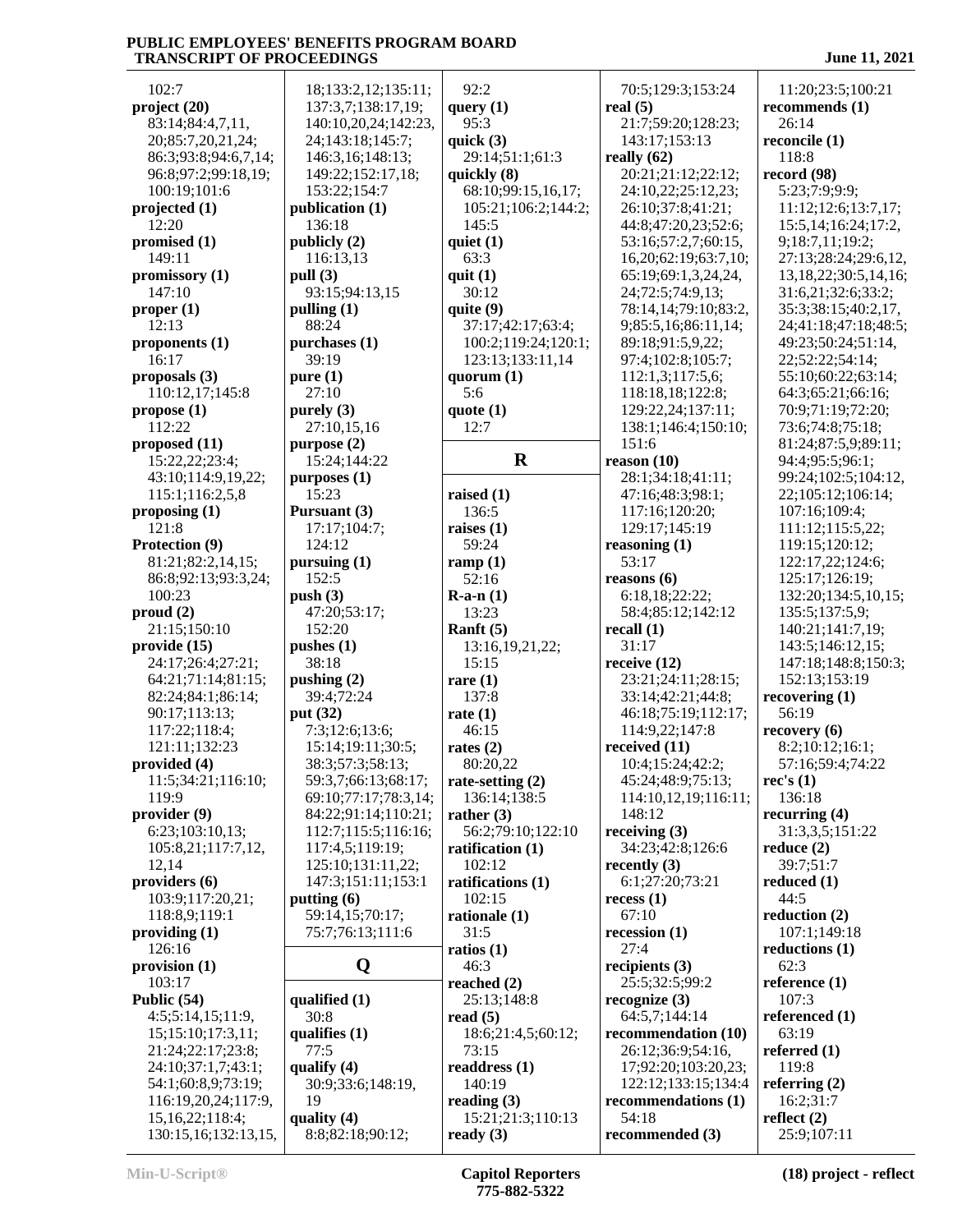**reflects (2)** 108:22;115:2 **refuse (1)** 13:8 **regarding (10)** 12:4,12;29:14; 32:1;37:5;40:10; 105:5;120:9;132:16; 133:2 **Regardless (1)** 9:19 **regards (1)** 14:1 **REGI (1)** 27:9 **regress (1)** 67:17 **regular (1)** 88:8 **regularly (1)** 66:22 **rehire (1)** 34:22 **reimburse (1)** 73:8 **reimbursed (5)** 34:1,9;73:10;75:2, 4 **reimbursement (5)** 33:14;34:5;58:23; 75:13,23 **reimbursements (1)** 75:19 **reinstate (10)** 43:6;44:10,13; 55:19;65:3;77:1; 121:2,22;122:5; 128:17 **reinstated (7)** 45:11;121:7,14; 125:18,18;126:4,5 **reinstatement (4)** 120:23,24;122:15; 124:12 **reinstating (1)** 44:14 **related (7)** 6:11;10:14;44:4; 49:10,12;73:8;82:17 **release (1)** 110:19 **released (2)** 98:9;110:15 **releasing (1)** 111:1 **relief (8)** 27:22;35:7;57:20; 60:6;72:4,13;73:17; 144:21 **relieve (4)** 9:2;24:7;27:17; 37:14 **remain (1)**

 136:6 **remained (1)** 79:12 **remarks (1)** 146:21 **remember (6)** 37:4;46:13;53:1,4; 68:24;105:19 **Remembering (1)** 49:17 **reminded (3)** 32:21;66:17;67:2 **remiss (2)** 143:14,14 **remote (12)** 129:10,17;131:24; 132:15;133:10; 134:3;135:10,19; 139:21;140:10; 145:11,19 **remotely (6)** 82:5;133:19; 135:15;137:20; 139:6,7 **removal (1)** 7:3 **remove (2)** 6:23;115:6 **removed (2)** 114:2,3 **repeatedly (2)** 12:12;89:24 **replace (1)** 60:10 **replacements (1)** 90:10 **replenish (3)** 43:3;64:24;144:3 **replenishing (1)** 60:13 **report (23)** 8:16;11:22;18:24; 19:4;22:19,20;41:20; 67:12;77:20;79:2,5; 81:16;89:16;96:20, 20;102:6,9;111:18; 114:4,8;116:4; 129:14;145:2 **reporting (3)** 84:16;88:21;96:5 **reports (12)** 22:23;46:1;71:10; 79:6;88:14,24;90:6; 95:4,4;96:7,9;116:15 **represent (1)** 22:12 **Representative (2)** 7:13;147:21 **represented (1)** 21:14 **representing (5)** 11:15,23;13:9,24; 152:17

**request (18)** 11:1,6;46:18; 47:15;50:8;51:4; 52:7;54:20;59:15,15; 64:18;70:17;75:23; 76:5,11;85:23;139:7; 144:1 **requesting (4)** 8:20;70:15;87:18; 144:3 **requests (19)** 43:12,16;47:11,12; 51:17,18,23,24,24; 52:5;58:12;59:3,7, 13;64:9;71:3;72:17; 96:6;145:4 **require (6)** 83:24;87:20;95:23; 130:6;132:8;137:12 **required (3)** 11:20;88:9;95:19 **requirement (2)** 103:9;117:6 **requirements (4)** 41:24;42:14;48:15; 84:10 **requires (2)** 43:18;73:17 **reschedule (1)** 22:22 **rescheduled (2)** 87:12;102:17 **Rescue (16)** 7:24;8:16,24;9:6; 10:5;16:2;41:19; 42:2;67:13;72:7; 144:18;147:1;148:9, 14;149:2;151:1 **researched (1)** 48:21 **reserve (6)** 31:2;69:11,12,13, 17,19 **reserved (1)** 14:17 **reserves (15)** 10:23;12:8,13,16; 27:5;31:10,10;46:5; 74:19;75:8,9;76:6, 24;77:6;87:7 **residents (1)** 82:18 **respect (4)** 7:15;73:20;149:16; 152:24 **respected (1)** 13:9 **respectfully (1)** 11:1 **respective (2)** 13:21;83:15 **responded (1)** 61:3

**response (2)** 76:19,20 **responsibility (2)** 8:22;51:11 **responsible (1)** 46:11 **rest (2)** 19:22;149:23 **restoration (11)** 8:22;11:3;23:9; 30:23;35:18;60:1,6; 74:1;148:13,15; 149:4 **restorations (4)** 8:13;14:3;34:21; 53:23 **restore (28)** 9:3,5;10:16;12:1,5; 14:9,12;16:10;35:7; 42:12,23,23;49:20, 21;51:3,5,12;53:14; 54:10;56:21;57:4; 61:1;149:20,20; 151:16;152:6,8; 153:9 **restored (6)** 7:21;10:1;55:5; 149:1,19;153:4 **restoring (6)** 10:17,19;52:23; 53:18;54:11;145:4 **restricted (1)** 43:8 **restrictions (1)** 151:11 **result (3)** 83:13;122:16; 152:22 **resulted (1)** 144:10 **resulting (1)** 7:19 **Retired (3)** 11:15;146:16; 152:17 **retiree (5)** 10:2;15:8;21:16, 17;32:19 **Retirees (35)** 15:15,18;27:22; 28:14,21;35:17; 37:15;40:21;41:7; 67:23;77:8;78:3; 112:2;120:11,20,22; 121:9,19,22;122:15, 20;123:14;124:11; 125:2;126:7,20; 128:8,14,16;133:5,5; 143:8,23;145:14; 150:19 **retires (2)** 125:7;150:11 **retroactive (2)**

 106:17;107:20 **retroactively (2)** 104:15,21 **return (4)** 43:23;44:21;45:9, 22 **revenue (5)** 42:4;43:19;44:20; 60:11;151:6 **revenues (1)** 7:23 **review (3)** 82:16;104:9; 136:15 **reviewed (1)** 104:19 **reviewing (1)** 6:9 **reward (1)** 8:9 **rework (1)** 44:1 **RFP (9)** 95:21;96:23;97:17; 98:9,10,11,12;103:3; 105:15 **RFP's (1)** 102:13 **Rich (138)** 9:13;11:2;19:1,1, 16;21:21,22;22:3,14; 27:13,13;29:6,6,17, 18;30:6;31:6,6,24; 32:6,6;33:2,2;39:3,3; 41:18,18;48:5,5; 49:23,23;51:15,22, 22;53:3,6;54:14,14; 55:10,10;61:9,13; 63:16;64:3,3;72:10; 73:6,6;74:6,18,21; 75:17,18,18;77:15; 80:15;81:10,15,24, 24;87:9,9,21;88:12; 89:3,11,11;92:7,14, 16,19,24;93:6,11; 94:4,4,11;95:5,5; 96:2;97:23,23;99:5, 23,23;100:17;102:2, 4,4;104:4;105:12,12; 106:23;108:2;110:4, 7;111:12,12;115:13, 16,22,22;116:1,23; 119:14,14,21;120:2, 4,12,12;122:18,22, 22;123:22;124:15, 19;125:17,17;126:2, 12;129:12;132:11,20, 20;133:4;135:4,5; 136:9;137:5,5,18; 139:1;140:3,21,21; 147:6,10 **Rich's (1)** 149:7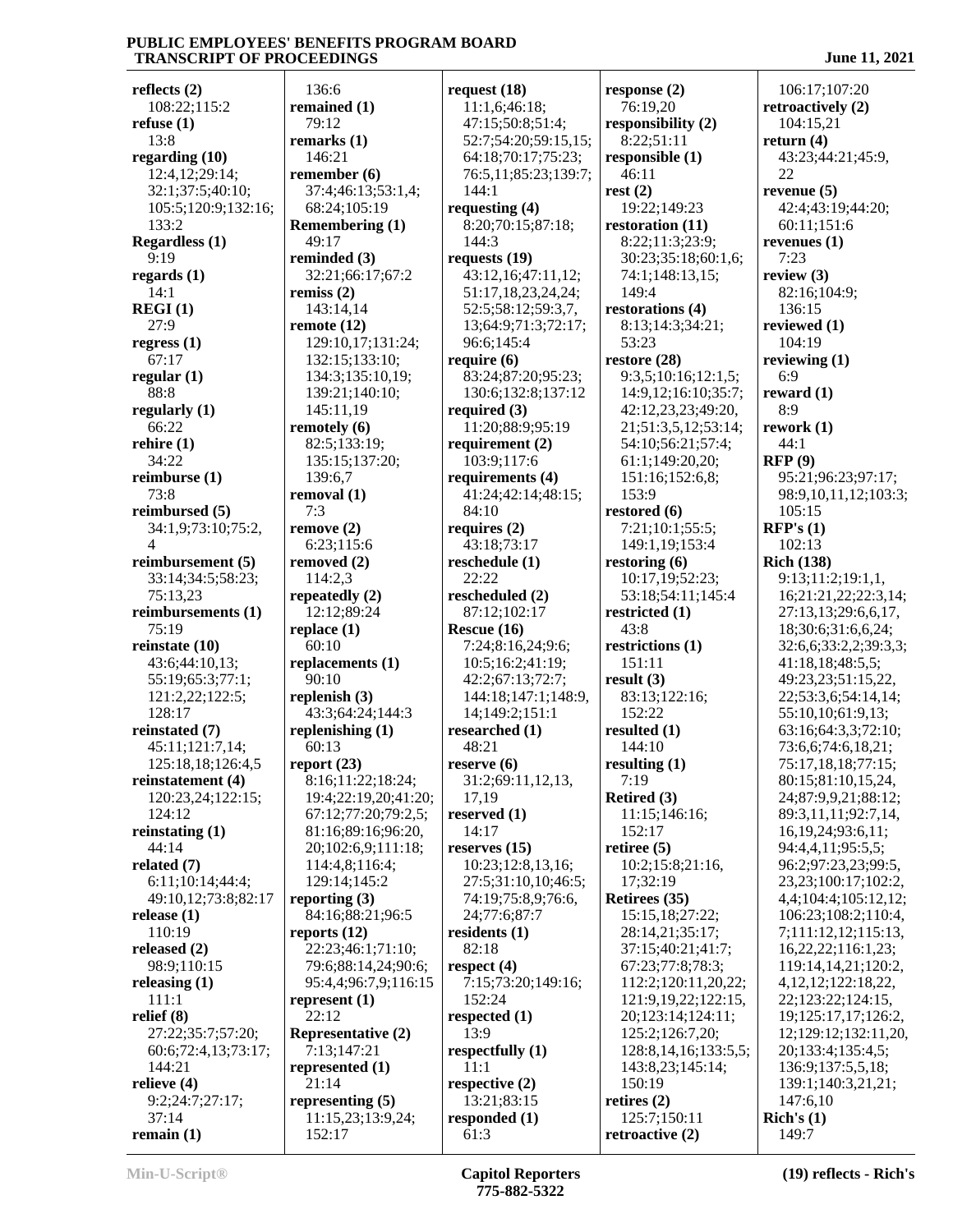| right $(83)$                                | run-out $(7)$                   | 15;41:1;43:17;60:5;                | 34:13;38:23;39:1,16;            | sheets $(1)$                 |
|---------------------------------------------|---------------------------------|------------------------------------|---------------------------------|------------------------------|
| 4:7;5:7;6:21;8:12;                          | 75:15;103:15,15,                | 101:12;106:15;                     | 105:22;136:16                   | 131:18                       |
| 18:1,23;20:3,5;                             | 17;105:6,9;106:13               | 107:15,17;109:15;                  | serious $(1)$                   | shocked (1)                  |
| 26:19;28:15;32:13;                          | runs $(2)$                      | 111:2;118:1;124:5,7;               | 97:20                           | 53:24                        |
| 34:22;35:5;39:4,21;                         | 6:12;135:8                      | 131:23;139:13;                     | seriously (1)                   | shoehorning (1)              |
| 41:2,16;50:20,21;                           | rural $(2)$                     | 141:16;142:22                      | 14:19                           | 61:23                        |
| 52:5;55:14;57:2;                            | 90:9;140:12                     | seconded (10)                      | serve $(7)$                     | shopping $(1)$               |
| 61:15;67:5,9;68:11;                         | rurals $(2)$                    | 18:17;41:4;101:14;                 | 67:21,22;68:11;                 | 40:6                         |
| 69:5,8,14;70:17,19;                         | 90:7,13                         | 106:17;107:19;                     | 69:7,7;117:17;                  | shore $(1)$                  |
| 71:4,22;72:8,9,11;                          | rush(2)                         | 109:21;124:9;129:2;                | 150:10                          | 151:13                       |
| 77:15;79:4;80:15;                           | 59:16;62:10                     | 141:21;142:14                      | served $(2)$                    | short $(6)$                  |
| 82:4,8;88:17;89:3,13,                       |                                 | Secondly (1)                       | 7:16;69:14                      | 8:6;35:12;36:17;             |
| 14;90:3,5,7;91:6,18;                        | S                               | 150:12                             | serves $(1)$                    | 56:20;99:8,8                 |
| 92:4;94:12;95:17;                           | safe $(2)$                      | section $(5)$<br>10:7;26:22;41:19; | 54:3<br>service (14)            | shortfalls $(2)$<br>10:10,14 |
| 96:12;99:7;100:6,14,<br>17;101:14,16;102:4; | 110:18;134:23                   | 102:7;144:8                        | 13:13;22:15;25:6;               | shortly $(1)$                |
| 105:19;106:4;                               | safer $(1)$                     | sector $(1)$                       | 30:18;68:23;125:16;             | 113:3                        |
| 107:19;108:2;                               | 145:19                          | 60:10                              | 133:5;143:15,19;                | shot $(1)$                   |
| 110:11;112:10;                              | safety $(2)$                    | seeing $(8)$                       | 147:13,24;149:23;               | 97:13                        |
| 115:22;116:3;                               | 9:24;46:12                      | 45:23;46:8;76:6;                   | 150:8;152:11                    | show $(9)$                   |
| 119:22;120:2;123:1,                         | same $(9)$                      | 90:23;135:7,20;                    | services $(6)$                  | 79:11;135:9,9,10;            |
| 22;124:9,19;125:8;                          | 26:16;39:2;77:7;                | 149:10,24                          | 6:11;16:5;76:2;                 | 137:12,14;139:4,5,8          |
| 128:6;129:12;                               | 79:18;99:10;121:3;              | seek $(5)$                         | 78:20;108:15;117:23             | showing $(6)$                |
| 132:22;133:4;135:2;                         | 135:11;138:18,19                | 11:3;14:12;74:22;                  | serving $(1)$                   | 134:16,20,23;                |
| 137:16;140:1                                | sandstorm (1)                   | 77:9;152:8                         | 109:18                          | 138:9;140:17;154:7           |
| rising $(1)$                                | 63:24                           | seeking $(2)$                      | session $(24)$                  | shows $(2)$                  |
| 97:19                                       | Sara $(1)$                      | 76:24;77:4                         | 11:17,21;16:15;                 | 86:4;136:15                  |
| risk(2)                                     | 82:2                            | seem $(2)$                         | 36:5;37:5,17,20;                | shuffling $(1)$              |
| 26:8;39:8                                   | save $(1)$                      | 51:3;58:4                          | 41:23;58:10;62:14,              | 104:17                       |
| risky(1)                                    | 138:8                           | seemed $(1)$                       | 17;63:9;82:15;83:7;             | sickest $(1)$                |
| 66:2                                        | saved $(1)$                     | 80:10                              | 85:11;111:21;                   | 9:3                          |
| robust $(1)$                                | 144:9                           | seems $(2)$                        | 114:20;118:17;                  | side $(9)$                   |
| 65:18                                       | saver $(1)$                     | 21:3;148:14                        | 131:7;144:6;145:10;             | 37:13;49:8;56:3,             |
| rocky $(1)$                                 | 99:10                           | sees $(1)$                         | 148:24;149:21;153:4             | 11;84:13,13;94:1;            |
| 143:17                                      | saving $(2)$                    | 103:10                             | $s$ essions $(2)$               | 110:18;112:9                 |
| role(2)<br>118:23;153:16                    | 53:7;98:15                      | selected $(2)$<br>82:22;94:8       | 85:14;90:20                     | sifting $(2)$<br>42:20;50:6  |
| roll(2)                                     | savings $(7)$<br>75:24;100:8,9; | Senate (14)                        | set $(13)$<br>29:3;36:12;37:20; | signal $(1)$                 |
| 4:7;140:16                                  | 108:10,21,22;109:9              | 23:2;41:22,23;                     | 43:10;54:23;58:17;              | 19:19                        |
| rolling $(1)$                               | savvy $(1)$                     | 50:9;82:14;112:4,19;               | 64:15,22;65:2;72:22;            | signed $(2)$                 |
| 67:6                                        | 145:14                          | 113:8,10;116:24;                   | 83:1;96:5,6                     | 119:11,17                    |
| room $(2)$                                  | saw $(1)$                       | 118:13;129:16,17;                  | sets $(1)$                      | significant $(23)$           |
| 130:24;140:18                               | 96:6                            | 150:13                             | 41:24                           | 24:10,17;33:1;               |
| rooms $(1)$                                 | saying $(15)$                   | Senator (2)                        | setting $(1)$                   | 45:17;46:3;55:14,14,         |
| 131:3                                       | 38:22;41:7;48:16,               | 113:11;114:12                      | 61:9                            | 23;56:1,3,13,22;66:9,        |
| RPEN(8)                                     | 17;54:4,5;55:4;                 | send $(2)$                         | Seven $(1)$                     | 15;80:16,18,23;              |
| 12:2;21:14;121:17;                          | 64:15;101:16;                   | 123:7,9                            | 101:22                          | 109:9;110:23;                |
| 122:2,20;123:17,23;                         | 102:16;105:22;                  | sense $(13)$                       | several $(3)$                   | 113:20;117:1,21;             |
| 146:16                                      | 115:17;133:12;                  | 26:4;28:10,19;                     | 34:2;78:4;93:20                 | 118:24                       |
| RPEN's $(2)$                                | 139:16;141:11                   | 29:10;38:7;71:9;                   | severe $(2)$                    | significantly $(2)$          |
| 13:12;147:11                                | SB139(1)                        | 98:21;99:9;121:7;                  | 7:19;8:10                       | 66:5;100:3                   |
| rule $(3)$                                  | 119:19                          | 130:14;135:3;138:3;                | sewer $(1)$                     | signify $(2)$                |
| 35:2;55:13;59:9                             | SB461(3)<br>10:7;11:5;15:19     | 152:20                             | 60:15                           | 41:7:101:16<br>sign-in $(1)$ |
| rules $(5)$<br>61:23,24;120:18;             | scenes $(1)$                    | sent $(1)$<br>105:21               | sex(1)<br>6:11                  | 131:18                       |
| 121:4;122:2                                 | 34:8                            | sentence $(1)$                     | shape $(2)$                     | $\textbf{silos}(1)$          |
| rumor $(1)$                                 | schedule (2)                    | 142:8                              | 35:1;149:5                      | 99:12                        |
| 59:5                                        | 102:23;136:22                   | separate $(3)$                     | share $(4)$                     | simple $(5)$                 |
| run $(3)$                                   | Scripts $(5)$                   | 29:3;86:24;134:1                   | 27:7,11;36:2;57:17              | 12:14;26:2;42:11;            |
| 72:6;131:17;                                | 108:3,8,18,20;                  | separately $(2)$                   | shared $(1)$                    | 65:1;76:17                   |
| 137:13                                      | 109:12                          | 35:20;93:22                        | 114:7                           | simply $(1)$                 |
| running $(3)$                               | second $(20)$                   | September (9)                      | sharing $(1)$                   | 43:2                         |
| 8:7;60:4;134:1                              | 4:23;16:12;18:14,               | 26:15;30:1;33:11;                  | 100:11                          | sincere $(1)$                |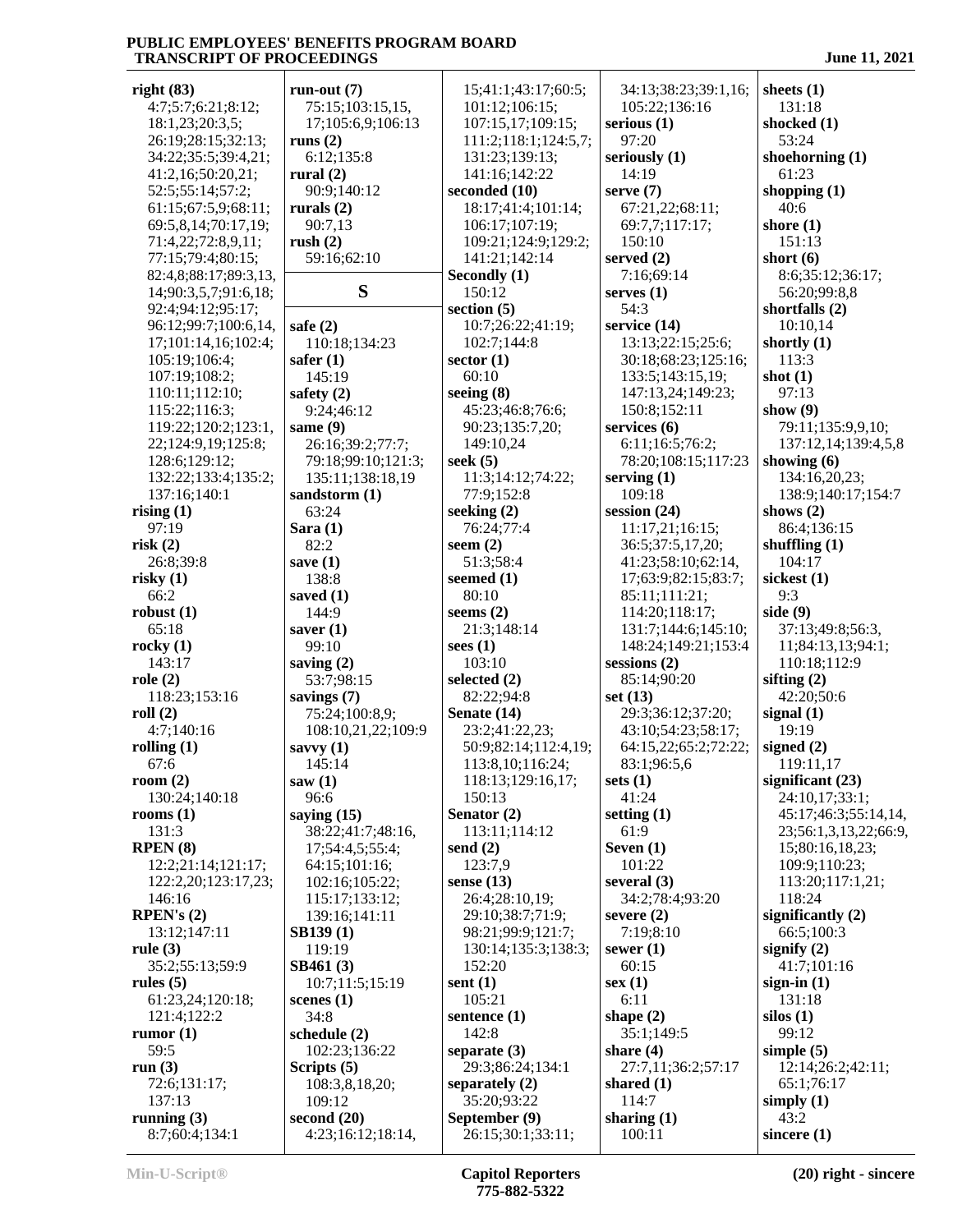7:15 **single (1)** 65:6 **sit (4)** 20:23;61:2;69:2; 147:14 **site (1)** 140:18 **sitting (3)** 72:15;99:16; 147:13 **situation (10)** 16:20;64:16;68:12; 80:18;87:13;94:18; 128:10;131:24; 145:18,19 **six (10)** 7:10;15:6;36:8; 81:20;126:3;143:6; 146:13;147:9,19; 149:18 **six-month (1)** 34:12 **size (1)** 99:1 **skills (2)** 95:16,18 **sky (1)** 12:17 **slated (1)** 35:7 **slough (1)** 78:20 **slow (2)** 51:3;81:7 **slowly (12)** 9:9;11:12;13:16; 15:5;16:23;17:1; 143:5;146:12; 147:18;150:2; 152:13;153:19 **small (10)** 27:22;29:15,15,20, 20;32:9,10;56:10; 60:10;118:23 **SME (1)** 126:15 **snowstorm (1)** 63:24 **so-called (1)** 144:9 **solicitation (2)** 105:16;110:23 **solicitations (5)** 101:24;102:13; 110:4,5,9 **soliciting (1)** 8:19 **solid (1)** 30:19 **solution (9)** 84:11,14,19;89:1; 95:6,22;97:24;98:12;

 100:24 **solutions (1)** 53:7 **somebody (1)** 101:1 **somehow (1)** 95:2 **someone (14)** 29:1;33:22;40:9; 49:13;54:1;66:10; 88:10;103:10;123:2, 19;127:9;131:16; 135:8;140:17 **sometimes (4)** 55:12;69:21; 135:18,18 **somewhat (2)** 22:23;79:13 **somewhere (4)** 29:19;70:3;74:24; 82:6 **soon (5)** 57:4;70:17;111:3; 128:9,18 **Sorry (14)** 4:23;34:13;35:6; 36:17;40:13;41:3; 57:10;81:7;99:22; 119:24;120:19; 124:15;125:2,5 **sort (4)** 21:15;74:2;75:16; 145:1 **sought (1)** 84:19 **sounded (1)** 99:18 **sounds (5)** 35:19;39:15;101:8; 137:17;142:15 **sources (2)** 77:9,10 **south (5)** 131:23;132:2; 141:2;142:1,3 **Southern (4)** 7:12;131:13;140:9; 147:21 **space (1)** 148:2 **speak (1)** 13:8 **Speaker (1)** 151:8 **speaking (1)** 95:11 **special (8)** 20:8;121:11,13; 122:12;124:10; 131:7;144:6;148:24 **specific (7)** 15:17;44:3;73:8; 91:23;144:21;145:3;

 148:13 **specifically (16)** 6:10;17:15;25:18; 35:16;42:3;43:19; 73:12;84:20;111:17; 112:2,6;113:12,18; 117:4;137:20;143:21 **specify (1)** 25:11 **speed (1)** 144:1 **spell (13)** 7:9;9:9;11:12; 13:17;15:5;16:24; 17:2;143:5;146:12; 147:18;150:3; 152:13;153:19 **spelled (1)** 146:15 **spelling (1)** 13:23 **spend (12)** 10:5;42:1;45:6; 72:11;76:13;91:15, 15,15,16,16,17; 111:24 **spending (3)** 58:5;76:10;144:13 **spent (4)** 57:22;75:8;91:19; 144:18 **spewing (1)** 54:19 **Spinelli (6)** 126:13,18,18; 127:23;128:4,24 **split (3)** 85:22;86:1,2 **spoke (2)** 85:18;146:23 **spoken (1)** 42:18 **sponsor (9)** 16:21;114:11,11, 13,24;115:4,7;116:8, 19 **sponsored (1)** 113:11 **sponsors (1)** 113:13 **spontaneous (1)** 13:4 **spot (1)** 150:14 **spouse (1)** 55:18 **stable (1)** 79:13 **staff (48)** 8:3,4;9:17;20:13, 14,22;25:13;35:10; 39:6,24;40:5,18; 43:15;49:22;59:2;

 63:8;68:2;71:2; 77:17;78:1,14,18,20, 22,22;85:9;86:17; 89:16,18;90:17,22; 91:4;92:20;95:3,14; 100:21,22;103:21; 109:5;123:8;124:10; 130:20;131:15,16; 135:7;138:24;147:7; 153:8 **staffed (3)** 8:7;99:8,9 **staffing (1)** 97:8 **staff's (3)** 93:4;133:15;134:4 **stage (4)** 54:23;112:10,14, 15 **stakeholders (1)** 116:7 **stand (1)** 70:6 **standard (8)** 21:5;96:5,5;102:9; 106:24;107:11,21; 121:3 **standpoint (1)** 92:2 **stands (1)** 63:17 **star (5)** 15:6;143:6,19; 146:13;147:19 **start (15)** 7:9;19:3,4;27:1; 56:17,19;88:18,19; 89:18;99:20;102:16; 111:3;128:9;146:21; 149:3 **started (2)** 73:4;78:4 **starting (3)** 10:18;83:20;132:4 **starts (2)** 88:16,17 **state (76)** 7:17,23;8:4,7,20; 9:9,15,21;10:4,4,9, 15;11:12;13:17,24; 14:10,22;15:5;16:1, 23;17:1;19:11;22:12; 27:8;28:16;32:19; 34:17;42:1,7;43:9, 21;44:2;47:21;51:9; 52:8;57:15,20;59:5, 15;62:16;66:18,19; 67:2,23;78:2,3;83:4, 16,21;85:17;86:4; 87:3;94:12;95:2,3; 101:7,8;104:7,14; 120:22;124:16; 125:1,1;140:11;

 143:5;144:21; 146:12;147:18; 148:6,7;150:3,10; 151:2;152:4,13; 153:19 **stated (3)** 14:2;96:2;152:19 **statement (3)** 16:4,4;61:7 **states (16)** 43:18;57:14;72:6, 13;82:21;83:1;85:5; 94:8,12;99:12;125:2, 2,3;148:11;151:5; 152:4 **state's (3)** 42:4,5;72:15 **statewide (4)** 83:10,11;85:7; 86:13 **status (1)** 101:23 **statute (4)** 15:20,21,22;103:8 **stay (2)** 28:2;95:2 **steer (1)** 90:11 **step (4)** 83:3;97:3;112:5,14 **Stephanie (2)** 95:10,24 **stepped (1)** 143:18 **stepping (2)** 150:10;154:3 **steps (3)** 93:20;94:14,20 **stick (1)** 65:13 **still (20)** 25:3;27:15;33:12; 34:3,10;42:10,17,20, 21;47:4;48:18;57:19, 22;65:24;66:24; 69:16;75:22;114:18; 128:11;132:14 **stimulus (2)** 30:9;33:3 **stone (2)** 36:12;37:20 **stop (8)** 16:22;26:19;38:11; 47:6;63:10;87:3; 104:1;119:3 **story (1)** 13:2 **strategic (7)** 10:10,11,15;85:11, 14;90:18,20 **strategically (2)** 85:12;89:8 **strategize (2)**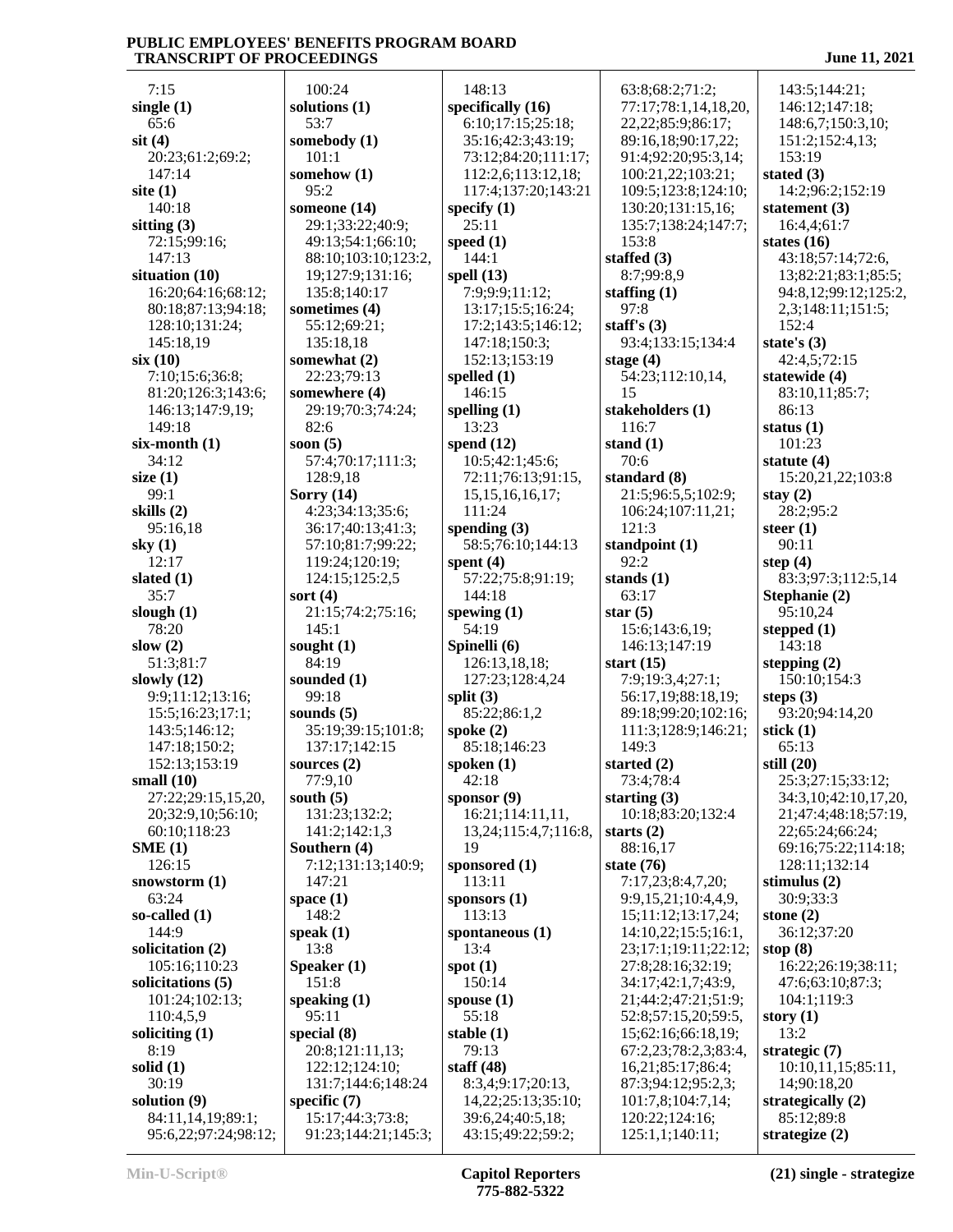64:17;85:9 **strengths (1)** 91:7 **stress (5)** 8:11;14:22;49:9, 11;74:11 **strongly (1)** 16:13 **stuck (1)** 20:9 **students (1)** 8:8 **study (3)** 118:14,18,20 **stuff (5)** 50:13;60:3,18; 92:12;126:14 **sub (1)** 10:10 **subject (3)** 45:3;57:7;69:6 **submission (1)** 136:17 **submit (14)** 16:9;43:10;51:5; 52:2,2,6;60:24;71:2; 72:17,21;76:11; 103:10,14;107:7 **submitted (8)** 47:11,12;51:4,17; 56:24;70:14;113:1; 153:3 **submitting (1)** 52:5 **subsection (2)** 15:19,19 **subsequently (1)** 138:9 **subsidies (2)** 27:8;41:13 **subsiding (1)** 9:20 **subsidized (1)** 30:1 **subsidizing (1)** 30:4 **subsidy (5)** 24:2;27:7;32:22; 33:9;34:24 **substantially (1)** 12:23 **success (2)** 77:22;78:13 **suggest (5)** 16:7,14;106:11; 144:5,16 **suggested (1)** 38:22 **suggestion (1)** 104:21 **suggestions (2)** 23:6;48:2 **summarizes (1)**

 139:10 **summer (3)** 96:18;144:6; 148:24 **summertime (1)** 90:21 **sun (1)** 59:17 **super (1)** 66:8 **supplement (2)** 127:6,19 **support (6)** 12:2;37:14;60:6,8; 91:10;148:6 **supported (1)** 11:19 **supporting (2)** 91:10;104:23 **supportive (5)** 88:1;133:15;134:3; 138:12,22 **sure (25)** 25:7,15,17;31:19, 23;33:2;48:10;51:15; 65:2,11,14;66:4; 70:10,14,18;100:10, 16;104:4;110:7; 114:21;115:13,16; 116:4;119:22;131:21 **surgeries (3)** 6:4,13;76:2 **surplus (2)** 56:23,23 **surprise (1)** 6:8 **suspect (3)** 58:7,9;74:5 **sustainable (3)** 81:22;82:23;86:19 **switch (7)** 37:8,9;103:7; 120:21;125:11; 126:11;127:12 **switched (1)** 128:5 **SWOT (1)** 91:6 **sympathy (1)** 109:19 **system (11)** 11:24;26:6,14; 34:2;38:3,11;43:10; 57:21;64:9;99:10; 113:14 **systematically (1)** 82:16 **systems (1)** 25:20 **T** te **tab (1)**

 21:6 **table (1)** 130:12 **talk (9)** 32:22;41:21;70:22; 71:12;90:5,23;102:3; 110:4;120:17 **talked (2)** 62:9;144:12 **talking (9)** 27:9;34:23;49:8; 51:20;61:22;67:13; 71:21,23;88:18 **tamper (1)** 61:10 **tapped (1)** 73:8 **target (1)** 75:8 **targeted (2)** 35:16;74:23 **targets (3)** 6:17;83:2,2 **task (1)** 37:6 **tasked (1)** 42:6 **taught (1)** 22:10 **tax (3)** 33:15,20;151:12 **team (7)** 83:24;84:15;88:16, 20;96:10;100:12; 110:13 **tear (1)** 74:10 **technical (1)** 82:24 **technology (9)** 130:22,24;131:4, 18;132:6;133:6; 135:10,23;140:5 **telemedicine (1)** 111:4 **tells (2)** 21:11,13 **ten (2)** 20:17;79:15 **ten-month (1)** 128:1 **tens (1)** 8:3 **Ten's (1)** 145:8 **term (3)** 22:6;99:19;100:19 **terminated (5)** 28:1;33:8;123:2,4; 124:22 **termination (1)** 30:11 **terminology (1)**

 115:14 **terms (6)** 30:2;31:5;46:15; 67:2;86:2;151:15 **terrible (1)** 151:16 **testimony (1)** 112:6 **testing (1)** 73:11 **Thanks (8)** 5:10;18:16;49:5; 97:9;106:22;108:1; 109:19;141:18 **Thanksgiving (1)** 39:19 **therapy (2)** 112:5,15 **Therefore (2)** 28:21;61:17 **thereof (1)** 17:16 **thinking (3)** 21:5;39:15;46:17 **third (2)** 105:14;110:11 **thorough (1)** 77:21 **though (8)** 8:2;25:2;27:1; 92:4;97:7;133:17; 145:10;151:21 **thought (13)** 15:11;37:12;55:17; 59:7;60:18;66:14; 69:14;75:20;79:16; 86:22;88:1;121:15, 20 **thoughts (3)** 77:12;100:21; 111:7 **thousand (2)** 32:11;71:3 **thousands (2)** 8:2,4 **threats (1)** 91:8 **Three (14)** 5:12,19;17:5;18:4; 25:19;112:10,15; 135:2;137:11,16; 138:15;139:3;141:9, 21 **throughout (6)** 36:3,7;51:9;62:14; 78:2;127:7 **throw (3)** 60:3;71:5;91:2 **throwing (2)** 24:24;141:9 **thus (1)** 12:9 **tie (1)**

 45:5 **tied (3)** 43:19;44:24;50:2 **tier (5)** 24:1,5;29:8,8; 32:14 **tiers (1)** 66:3 **ties (3)** 36:16;48:8;86:10 **Tim (13)** 4:24;18:15;36:1; 39:18;49:5,16;52:22; 63:13;101:12; 107:14;134:10; 141:16,18 **timeline (2)** 39:5;51:18 **timely (2)** 103:8;144:2 **times (7)** 20:18;133:22; 139:20;143:17; 146:8;147:9;149:10 **timing (2)** 94:18;102:18 **today (13)** 8:15;9:7;18:3; 34:7;54:16;85:16; 87:11,14;95:11; 102:2;108:14;121:4; 129:18 **today's (2)** 17:13;146:21 **together (6)** 15:2;64:17;65:19; 68:17,18;75:3 **Tom (21)** 5:2;13:23;20:8,9; 21:22;30:16;38:15; 39:22;50:24;56:14; 60:22;68:10;69:13; 70:9;87:4;122:17; 134:15;137:9;141:7, 19;142:5 **took (3)** 22:4,8;60:17 **tool (5)** 95:6;98:4,4,12,22 **tools (1)** 84:1 **top (7)** 8:13;33:20;53:5; 69:5;76:22;105:19; 121:16 **topics (1)** 48:6 **tormenting (1)** 19:24 **total (7)** 10:21;28:3,4;44:4;

 79:7,7,7 **totally (4)**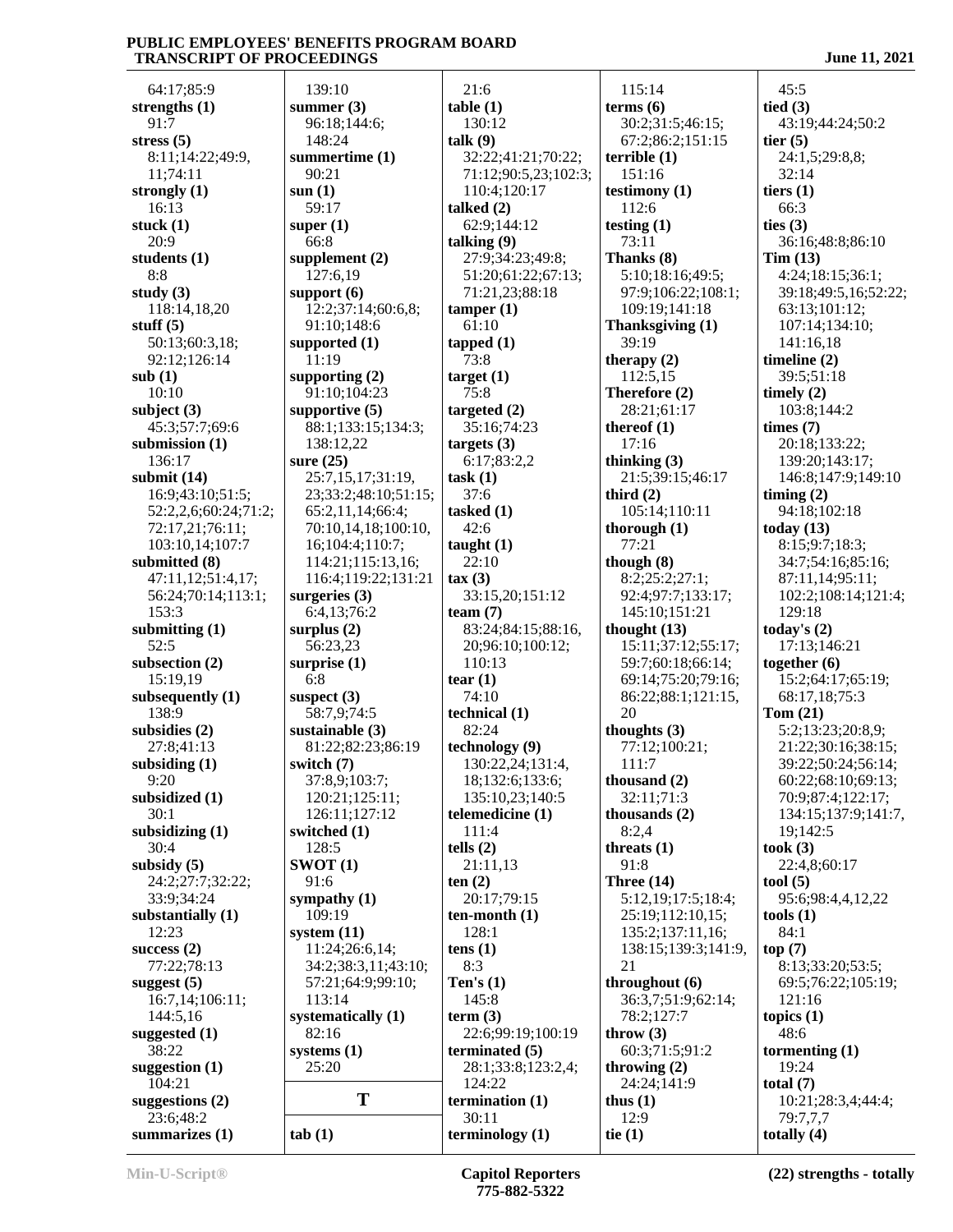69:22;96:14;98:24; 100:18 **touch (3)** 69:19;111:15; 116:23 **touched (1)** 145:18 **touching (1)** 45:21 **tough (3)** 20:3,5;109:20 **towards (5)** 37:24;53:12;54:8; 63:22;111:1 **track (1)** 123:2 **tracking (1)** 114:4 **Traditionally (1)** 140:22 **transactions (1)** 38:11 **transfer (1)** 42:4 **transferred (2)** 8:24;10:9 **transgender (3)** 6:5,17,19 **transition (1)** 26:7 **transitioning (2)** 26:5;39:14 **transparency (1)** 111:4 **transparent (1)** 83:4 **travel (1)** 130:10 **Treasurer's (1)** 59:22 **treasury (5)** 10:4;59:12;73:16; 148:11,19 **treasury's (1)** 59:8 **tremendous (1)** 144:14 **trend (3)** 46:8;91:15,16 **trends (2)** 85:2;97:5 **trickier (1)** 89:5 **trickle (3)** 70:3;105:23; 121:19 **trickling (1)** 42:17 **trouble (3)** 58:5;74:3;75:22 **true (2)** 74:3;92:3 **truly (1)**

 30:20 **trust (1)** 58:13 **try (10)** 50:13,16;51:6; 59:17;70:5,6,23; 82:5;123:24;151:5 **trying (15)** 34:3;49:24;50:9; 52:16;61:9;64:20; 68:11;69:3;70:12; 105:20;109:6,7; 115:21;125:6;145:2 **turmoil (1)** 67:3 **turn (2)** 58:10;102:2 **turned (2)** 98:3,15 **turns (2)** 25:23;97:19 **twice (1)** 21:6 **Two (24)** 5:13;15:17;28:5; 45:24;46:8;49:2,6,9, 12;53:2;61:15;73:20; 92:4,7;107:5;112:10; 138:15;141:12,22; 142:11,12;148:17; 149:8;151:11 **twofold (1)** 117:11 **tying (1)** 53:14 **type (3)** 31:3;64:8;80:18 **types (5)** 6:13;49:18;79:6; 85:4;89:19 **typical (2)** 32:19;87:21 **typically (10)** 72:18;77:23,24; 90:21;102:21; 108:10;120:18; 130:5;131:12;142:1  $\mathbf{U}$  1 **UI (1)** 58:13 **unable (1)** 112:9 **unacceptable (1)** 16:20 **unanimously (7)** 18:19;101:18; 106:20;107:23; 109:24;129:5;142:18 **unanswered (1)** 47:5 **unanticipated (1)** 149:13 58:18 13:7 **Under (7)** 142:23 136:7 97:6 142:13 40:23 127:8 **undue (1)** 35:12 14:17 142:11 **Unger (6)** 8:9 **unit (2) United (1)** 148:11 8:3 34:2 118:21 **unless (8) unlike (1)** 83:23 **UNLV (3)** 143:10

**un-budgeted (1) unconscionable (1)** 10:24;29:24;42:22; 44:23;59:17;104:8; **underlying (1) underserved (1) Understandable (1) understands (2)** 66:21;120:14 **Understood (1) underwriting (1) un-existing (1) unforeseeable (1) Unfortunately (8)** 50:2;71:18;82:3; 87:10;95:9;99:12; 103:22;113:15 7:11,11;15:16; 147:20,20;151:20 **U-n-g-e-r (2)** 7:11;147:20 **unimaginable (1)** 36:21;113:2 **universities (1) university (1) unknown (3)** 50:21;68:21; 6:22;80:9,13; 104:23;127:2;134:2; 137:20;139:7 7:12,13;147:22 **unmute (9)** 5:20;9:9;15:6; 17:1;143:6;146:13; 147:19;150:3;152:13 **unmuting (1)**

**unnecessary (1)** 8:10 **unvaccinated (1)** 136:6 **up (63)** 11:5;23:24;24:16, 23;25:13;27:20; 37:21;42:10;43:10; 46:5;48:7;52:14,16; 54:23;57:22;65:19; 68:18,22;69:12;70:6; 72:22;74:19;75:9; 78:17;80:14;82:7; 85:13;89:17;97:7; 110:9;116:18; 119:22;120:7,22; 121:21;125:10,23; 127:24;130:12,16; 134:16,17,20,23; 135:9,9,10;136:15; 137:12,14;138:9; 139:4,5,8;140:12,15, 17;143:18;144:15; 145:2;150:10; 151:13;154:7 **upcoming (3)** 14:1,18;35:8 **update (6)** 64:22;67:14;77:14, 15;111:11;114:17 **updated (1)** 25:9 **updates (4)** 22:20,24;41:22; 78:17 **upgrades (1)** 131:1 **upon (2)** 53:1;142:9 **ups (1)** 154:5 **upset (1)** 140:10 **up-to-date (2)** 111:19;123:6 **Urban (42)** 5:4;19:5;22:8; 28:24,24;29:11,11; 36:16,22;40:2,2,14, 24,24;41:3;47:18,18; 49:5;50:1;65:21,21; 66:16,16;71:19,19, 23;72:2,20,20;73:2; 74:8,8;106:14,14; 109:15,15;143:15; 147:12,24;150:8; 152:11;154:2 **Urban's (2)** 53:15;143:22 **urgency (1)** 152:20 **use (28)** 10:16,22;15:24;

 35:5;43:17;45:11,12; 46:5,6,6;65:6;74:1; 75:6;76:21;79:6,7; 98:3;100:11;121:10; 131:4,5;135:10; 136:21;141:13; 151:15,18,23;152:3 **used (15)** 9:1;12:5,18;27:4; 34:2;43:2;52:10; 73:9,13,18;140:8; 151:10,12,12;152:1 **useful (2)** 85:1;89:7 **using (4)** 69:13,16;75:22; 77:2 **Usually (5)** 18:2;52:11;90:2; 116:6;140:24 **utilization (5)** 45:22;46:4;89:16; 90:1,6 **utilized (1)** 98:1 **V vacations (1)** 38:17 **vaccinated (3)** 134:22,23;136:8 **valid (1)**  $74.12$ **variables (1)** 91:17 **variety (1)** 22:22 **various (3)** 11:23;57:24;78:2 **Vegas (8)** 131:15;133:10; 134:1;140:1,2,3,17, 22 **vendor (2)** 26:6;39:14 **vendors (14)** 26:13;78:2,23; 83:24;90:22;130:6,8, 9,11;134:18;137:19, 24;138:6,7 **verbal (1)** 22:24 **verbally (1)** 81:13 **Verducci (43)** 5:2,3;30:16,16; 31:7,17;38:15,15; 39:22,22;50:24,24; 52:24;56:14,14,15, 16;60:22,22;70:9,9; 87:4,4,18,23;88:4; 122:17,17;123:16;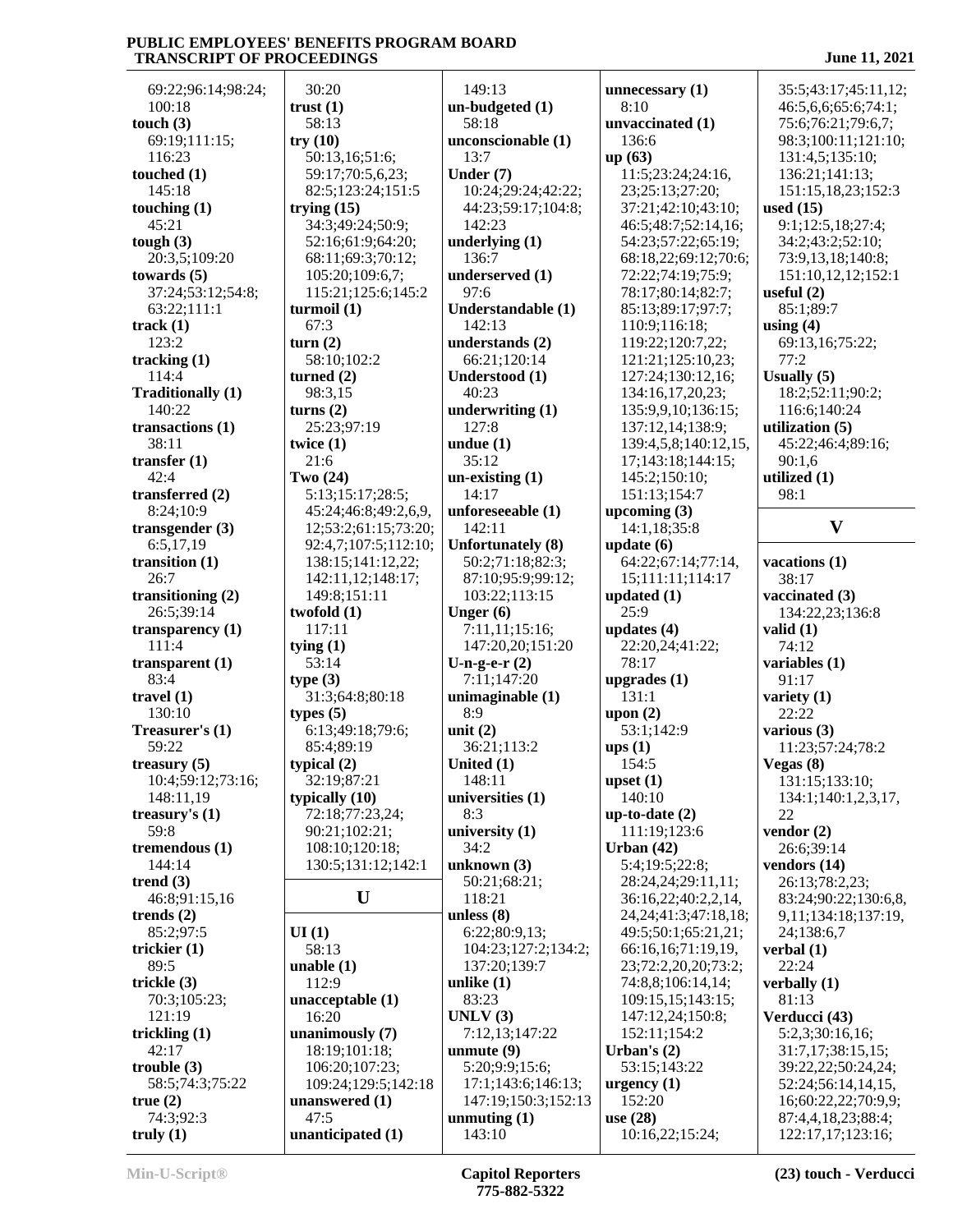| 124:2;134:15,15;       | wants $(3)$            | 20:16;39:24;66:15;                     | 93:22,24;99:12;                         | 122:1,4,11;124:17;            |
|------------------------|------------------------|----------------------------------------|-----------------------------------------|-------------------------------|
| 136:5;137:9,9;141:7,   | 53:16;135:22;          | 79:11;98:5;142:1                       | 113:5;118:3;123:17;                     | 127:7,15,19;128:20;           |
|                        |                        |                                        |                                         |                               |
| 7,18,19;142:5,5,8;     | 146:5                  | whereas $(2)$                          | 126:9;131:22;132:6;                     | 133:22;134:8,9,12;            |
| 143:22                 | warehouse (19)         | 37:6;72:13                             | 141:9;146:8;149:22;                     | 135:1;137:3,14;               |
| verify $(1)$           | 84:11,14;88:10,13,     | Whereupon $(1)$                        | 150:16                                  | 141:12,23;143:16,19;          |
| 43:16                  | 23;89:1;94:24;95:2,    | 67:10                                  | worked (7)                              | 144:6;147:9;149:5;            |
| versus $(4)$           | 6;96:4,15,19;97:3,18,  | wherever $(2)$                         | 33:22;66:18,23;                         | 154:3                         |
|                        |                        |                                        |                                         |                               |
| 63:19;64:18;           | 22,24;99:4;100:24;     | 35:12;134:7                            | 96:14;128:14;                           | yearly $(1)$                  |
| 139:17;145:8           | 101:6                  | whiplashed (1)                         | 133:11;134:3                            | 78:11                         |
| Via $(12)$             | wasting $(1)$          | 149:10                                 | workers $(5)$                           | years $(13)$                  |
| 124:21,21;125:10,      | 134:20                 | whole $(6)$                            | 9:15;48:4;60:10,                        | 13:13;19:9;20:2,              |
| 11;126:11;127:11,      | watched (1)            | 37:17;57:24;66:18;                     | 14;66:18                                | 17;47:14;62:16;               |
|                        |                        |                                        |                                         |                               |
| 14;128:5,6,11,12,15    | 148:2                  | 115:21;149:4;153:17                    | working $(25)$                          | 68:23;78:4;96:15;             |
| VICE(3)                | watching $(6)$         | willie-nillie (1)                      | 4:22;5:11;20:14;                        | 122:7;123:1;125:16;           |
| 4:11;18:11;134:5       | 37:4,8;58:2;95:10;     | 63:19                                  | 33:12;34:10;48:20;                      | 147:13                        |
| view $(1)$             | 108:5;109:6            | win(1)                                 | 57:19;66:21;74:10;                      | year's $(1)$                  |
| 151:24                 | water $(2)$            | 62:1                                   | 86:17;96:10;100:22;                     | 7:17                          |
|                        |                        |                                        |                                         |                               |
| violation $(1)$        | 60:15;81:1             | window $(1)$                           | 102:13;109:5;111:1,                     | yell(1)                       |
| 6:16                   | wave $(1)$             | 152:2                                  | 4,6;121:17;123:22;                      | 154:7                         |
| Virtual (5)            | 121:16                 | wisdom $(1)$                           | 131:2;132:15;                           | Yep $(1)$                     |
| 21:8;129:21;           | waving $(1)$           | 19:22                                  | 134:22;141:5;147:6;                     | 126:1                         |
| 132:22;136:11;148:2    | 41:7                   | wise $(4)$                             | 150:13                                  |                               |
|                        | way (34)               | 60:2;71:5;98:16,17                     | works (7)                               | Z                             |
| virtually $(5)$        |                        |                                        |                                         |                               |
| 130:3,10,17;           | 30:9;33:10,13,14;      | wish $(3)$                             | 36:5;40:5,7;95:14;                      |                               |
| 136:23;151:13          | 35:1;43:4;45:6;53:9;   | 69:24;117:21;                          | 115:21;125:6;136:22                     | zero $(1)$                    |
| virtue $(1)$           | 60:20;66:1,14;68:2;    | 139:6                                  | worst $(3)$                             | 10:20                         |
| 144:11                 | 69:13;73:3;74:17;      | within $(7)$                           | 22:9,15;74:5                            | $\mathrm{Zoom}\left(1\right)$ |
| visit $(1)$            | 81:13;82:10;84:6;      | 6:13;14:20;25:9,                       | worth $(6)$                             | 145:14                        |
|                        |                        |                                        |                                         |                               |
| 9:7                    | 86:3;91:24;102:22;     | 20;96:5;146:23;                        | 55:17;100:8,8,9,                        |                               |
| voice $(6)$            | 104:22;113:17,24;      | 149:1                                  | 12;151:22                               | $\mathbf{1}$                  |
| 30:19;57:7;63:11;      | 114:1;132:18;135:6,    | without (9)                            | wraps(1)                                |                               |
|                        |                        |                                        |                                         |                               |
|                        |                        |                                        |                                         |                               |
| 64:6;70:11;150:23      | 11;137:10;139:17;      | 11:6;24:23,24;                         | 37:21                                   | 1(3)                          |
| voiced $(1)$           | 140:16;149:15;         | 54:5;60:3;83:10;                       | wrench $(1)$                            | 15:19;34:13;                  |
| 148:7                  | 150:23;151:3           | 91:8;98:7;137:13                       | 24:24                                   | 122:13                        |
| voluntarily (1)        | Ways $(6)$             | wonder $(5)$                           | written $(8)$                           | 1,000(6)                      |
|                        |                        |                                        |                                         |                               |
| 33:5                   | 23:3;47:1;132:22;      | 34:19;47:12;74:18;                     | 8:18;22:20;33:14;                       | 43:12;51:17,20;               |
| vote $(16)$            | 146:2;147:8;152:5      | 97:16,16                               | 96:23;113:18,24;                        | 59:13;64:9;68:21              |
| 18:19;20:24;26:21;     | weaknesses $(1)$       | wonderful (5)                          | 129:15;137:10                           | 1.4(2)                        |
| 35:16;41:10;101:18;    | 91:7                   | 20:2,14;67:23;                         | wrong $(5)$                             | 103:18;106:6                  |
| 104:24;106:20;         | wear $(1)$             | 69:4;153:16                            | 6:15;36:22;39:9,                        | 10:14(1)                      |
|                        | 74:10                  | wondering $(4)$                        | 11,12                                   |                               |
| 107:23;109:17,24;      |                        |                                        |                                         | 67:9                          |
| 129:3,5;142:18;        | webinar $(4)$          | 32:2;34:22;47:15;                      |                                         | 10:30(1)                      |
| 144:7;146:4            | 78:5,5,7,9             | 75:1                                   | Y                                       | 67:8                          |
| voted $(1)$            | website $(1)$          | word $(4)$                             |                                         | 100(8)                        |
| 144:7                  | 73:16                  | 121:18;123:18,24;                      | year (103)                              | 14:5;29:7;30:1;               |
| voting $(4)$           | week $(3)$             | 147:7                                  | 12:15,19,23,23;                         | 33:9,9;45:1;65:10;            |
| 17:19,21;21:12;        | 59:10,10;149:24        | worded $(1)$                           | 14:1,2,6,15,18;22:9,                    | 96:15                         |
|                        |                        |                                        |                                         |                               |
| 86:9                   | weekend $(1)$          | 137:16                                 | 16;23:15,16,17,22;                      | 102(1)                        |
| vulnerable (1)         | 154:10                 | wording $(2)$                          | 25:6;37:3;38:9,14;                      | 28:3                          |
| 9:3                    | weeks $(1)$            | 141:8;142:6                            | 43:20,21,21;44:2,2,9,                   | 11(5)                         |
|                        | 43:13                  | words $(4)$                            | 9, 10, 14; 45: 13, 18, 19;              | 4:1;23:10;30:23;              |
| W                      | weigh $(3)$            | 19:13,22;22:7;                         | 46:15;47:17,17,17,                      | 36:14;142:23                  |
|                        | 64:16;66:12,15         | 56:22                                  | 24;49:10,17;52:13,                      | 11th $(5)$                    |
|                        |                        |                                        |                                         |                               |
| wait $(19)$            | weight $(1)$           | wore $(1)$                             | 15,20;53:13;55:5,8,                     | 4:6;18:5,9;112:23;            |
| 26:9;38:16;39:6,6,     | 14:16                  | 66:24                                  | 19;56:4;58:6;66:1;                      | 113:4                         |
| 6;68:5,14;70:15;       | Welcome (5)            | work (35)                              | 68:6, 6, 15; 72: 5, 9;                  | 12(1)                         |
| 71:6;107:6;121:1,6,    | 5:8,9;21:24;           | 8:6;13:14;22:12;                       | 75:15,16;77:2,17;                       | 36:7                          |
| 23;122:3,10;124:24;    | 128:24;139:5           | 25:20;33:24;34:3;                      | 78:12;80:10;85:11;                      | 12,500(1)                     |
|                        |                        | 35:10;38:13;39:24;                     |                                         |                               |
| 125:23,24;128:20       | weren't $(1)$          |                                        | 91:20,20,20;96:18;                      | 54:12                         |
| waiting $(3)$          | 74:22                  | 43:4;46:22,24;50:13;                   | 97:18;102:7,14;                         | 12:49(1)                      |
| 57:14;70:1;122:6       | whatnot $(1)$          | 54:23;56:7;57:24;                      | 103:7,9,14;106:5;                       | 154:1                         |
| walking $(1)$<br>63:24 | 133:21<br>what's $(6)$ | 64:17;65:8;72:17;<br>88:11;89:6;92:19; | 108:7,8,17,17,19;<br>112:8;121:6,21,22; | 120(1)<br>63:11               |